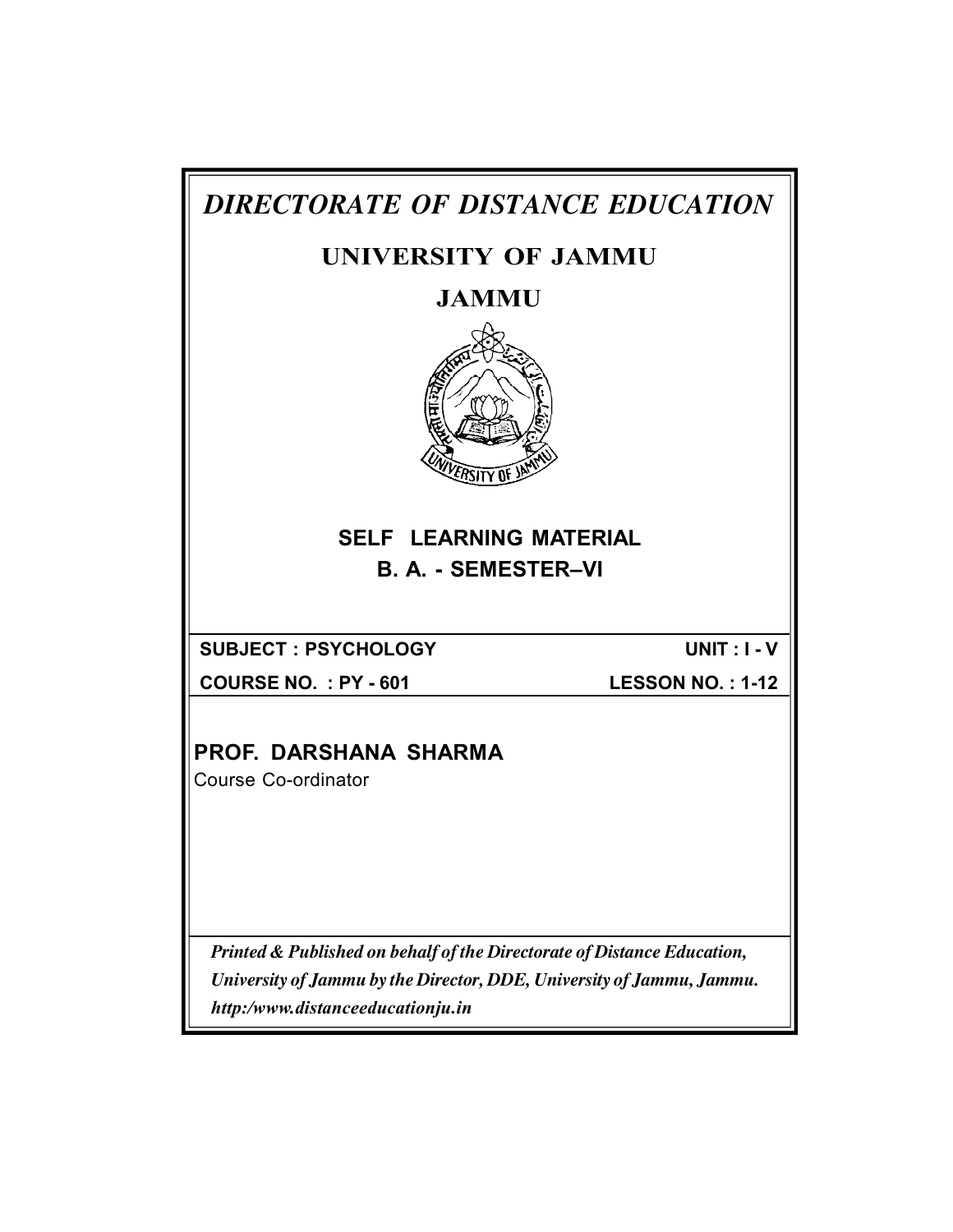# **SOCIAL PSYCHOLOGY**

# **Course Contributor : Content Editing :**

**Dr. Rachna Devi Prof. Arti Bakshi** (Lesson No.1, 2, 4, 10 & 11) University of Jammu, Jammu.

GDC, Kathua. PG Department of Psychology

**Format Editing :**

**Prof. Arti Bakshi** PG Department of Psychology University of Jammu, Jammu.

(c) Directorate of Distance Education, University of Jammu, Jammu 2019

- All rights reserved. No part of this work may be reproduced in any form by mimeograph or any other means, without permission in writing from the DDE, University of Jammu.
- The Script writer shall be responsible for the lesson/ script submitted to the DDE and any plagiarism shall be his/her entire responsibility.

Printed by : Classic Printers / 2019 / 100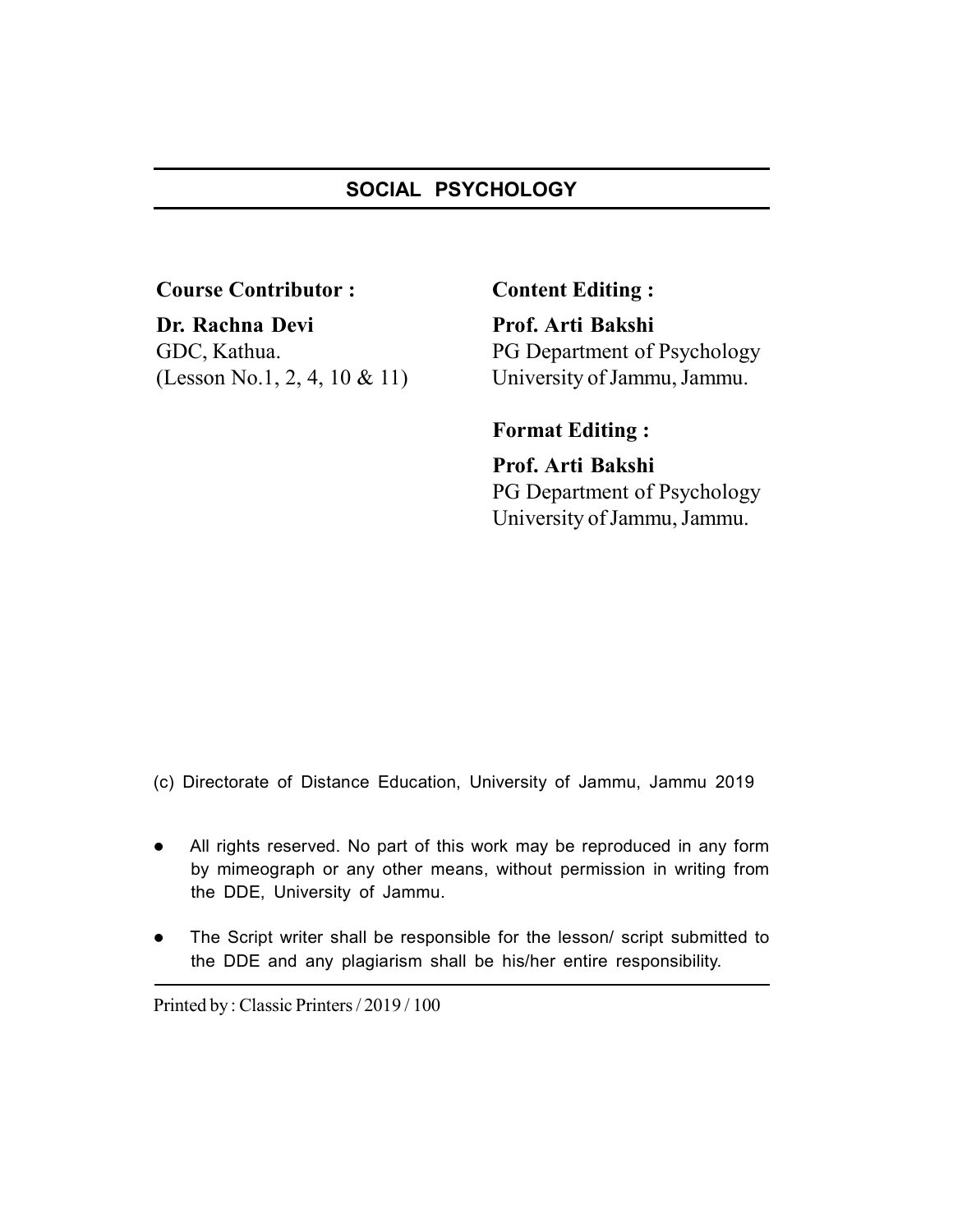#### P**SYCHOLOGY**

#### **SEMESTER VI**

#### **EXAMINATION TO BE HELD IN the years 2017, 2018, 2019 and 2020**

**Course No : PY-601 (Theory) Title: Social Psychology**

**Duration of Exam: 3 Hrs Total marks: 100** 

**Theory Examination: 80**

**Internal Assessment: 20**

**OBJECTIVES :** This course aims at enabling students understand the social behavior and the social influences on behaviour.

**UNIT I**

**Social Psychology:** Nature, Scope and importance.

**Methods:** Interview, Field survey, Questionnaire, and Sociometric.

**UNIT II**

**Groups and Crowd :** Nature, Types & Functions of a group.

Leadership: Concept, characteristics and Functions, Trait and Behavioural theories of leadership.

**UNIT III**

**Attitudes:** Nature, Formation and Determinants. Measurement: Method of Equal appearing interval, Method of Summated Rating, Social Distance Scale, Semantic Differential.

**Public Opinion:** Meaning, Characteristics and Formation. Methods of measuring Public Opinion.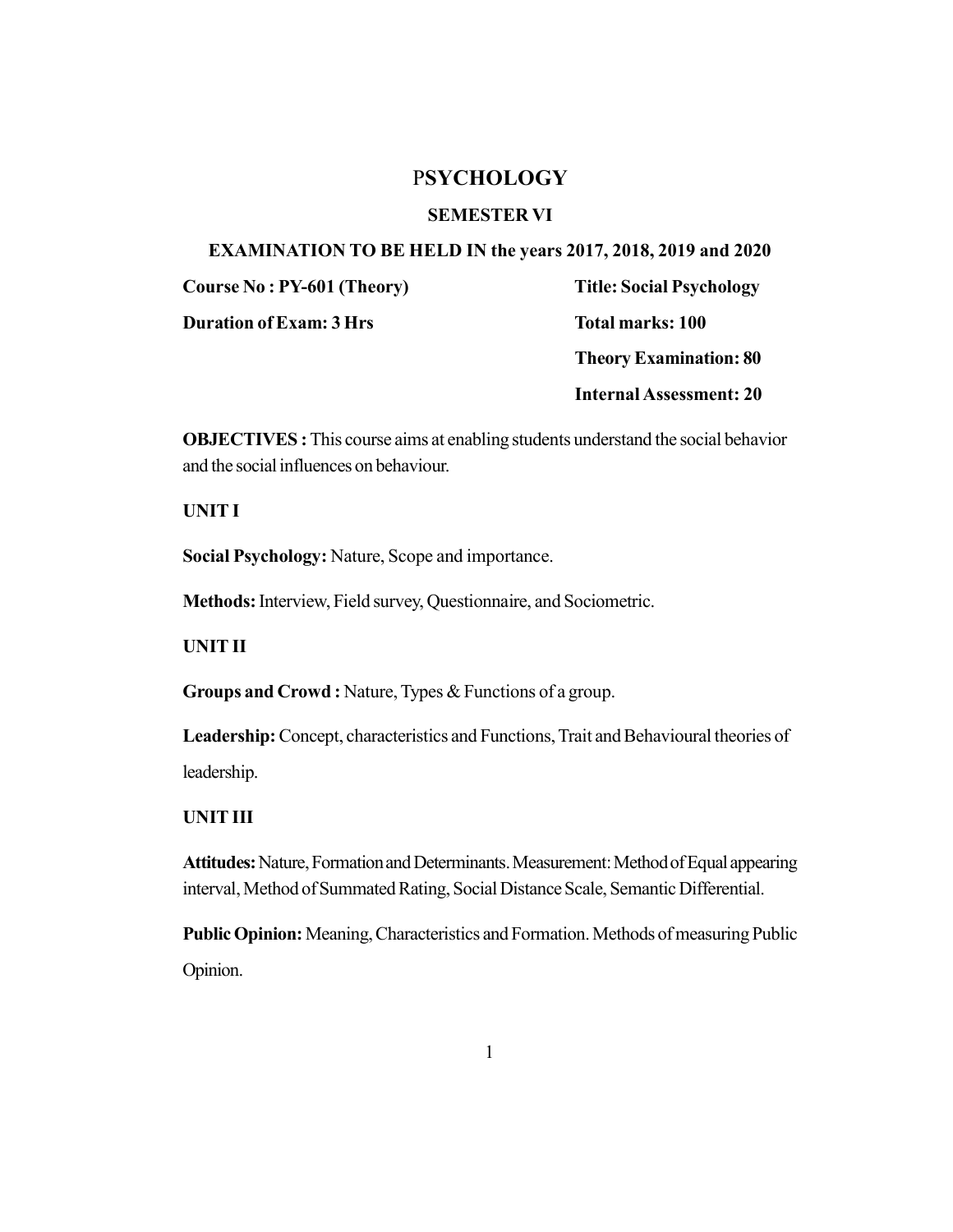#### **UNIT IV**

**Prejudice:** Nature, Types and Formation. Methods of reducing Prejudice.

**Stereotypes:** Nature & Kinds.

**Propaganda:** Nature, Kinds, Techniques.

#### **UNIT V**

**Socialization:** Meaning and Process, Stages of Socialization: Infancy, childhood and

Adolescence. Theories of socialization: Cooley, Freud, Behaviouristic Theory.

**Social Interaction:** Nature, Types & Process: Communication, Cooperation, Competition,

Conformity, Compliance, Social facilitation.

#### **BOOKS RECOMMENDED**

Baron, R. A., & Branscombe, N. R. (2012). Social Psychology. 13/e. New Jersey: Pearson Education Limited.

Baron, R.A. & Byrne, D. (2003). Social Psychology. (10th ed.). New Delhi: Pearson Education.

Kassin, S., Fein, S., & Markus, H. R. (2011). Social Psychology. 8/e. Wadsworth, Cengage Learning.

Worchel, S., Cooper, J., Goethals, G.R., & Olson, J.M. (2000). Social Psychology. NJ: Wadsworth Thomson Learning.

#### **NOTE FOR QUESTION PAPER SETTING:**

The question paper would contain two types of questions, that is, Long Answer Type Questions and Short Answer Types Questions.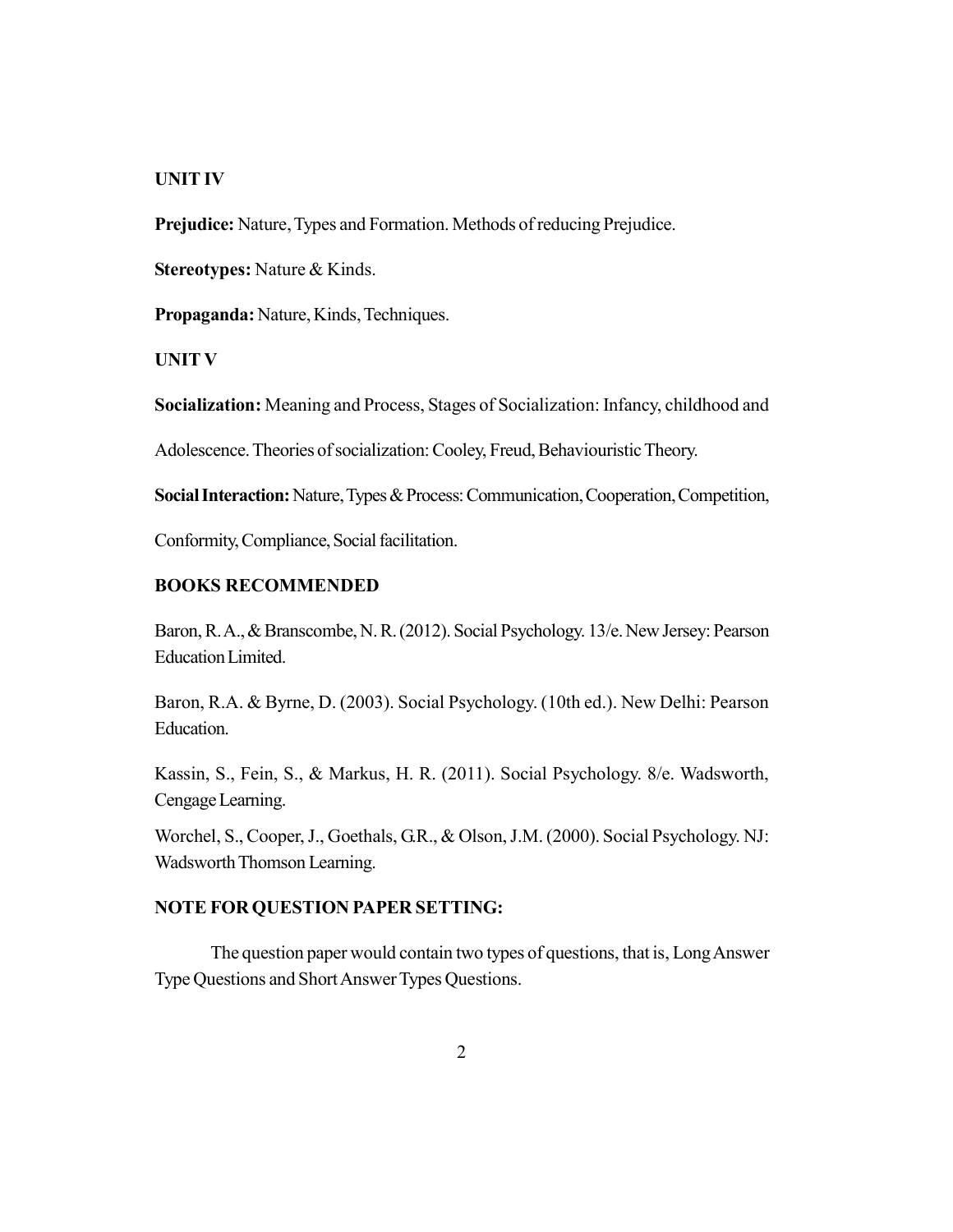There would be two long answer type questions, set from each unit; out of which one question will have to be attempted by the students, unitwise.

Similarly, there would be two short answer type questions, set from each unit. The student will have to attempt one short answer type question from each unit. In all, students will have to attempt five long answer type questions and five short Answer type questions out of five units.

Long answer type questions would carry Sixty marks (12 x 5 marks, each question); and Short answer type questions would carry Twenty marks for five questions (4 marks, each question). These questions would be set unitwise in the question paper, separately.

 $\sim\sim\sim$ 

Internal Assessment (Total 20 marks)

Distribution of Internal Assignment as under:

i) Two written assignments : 10 marks each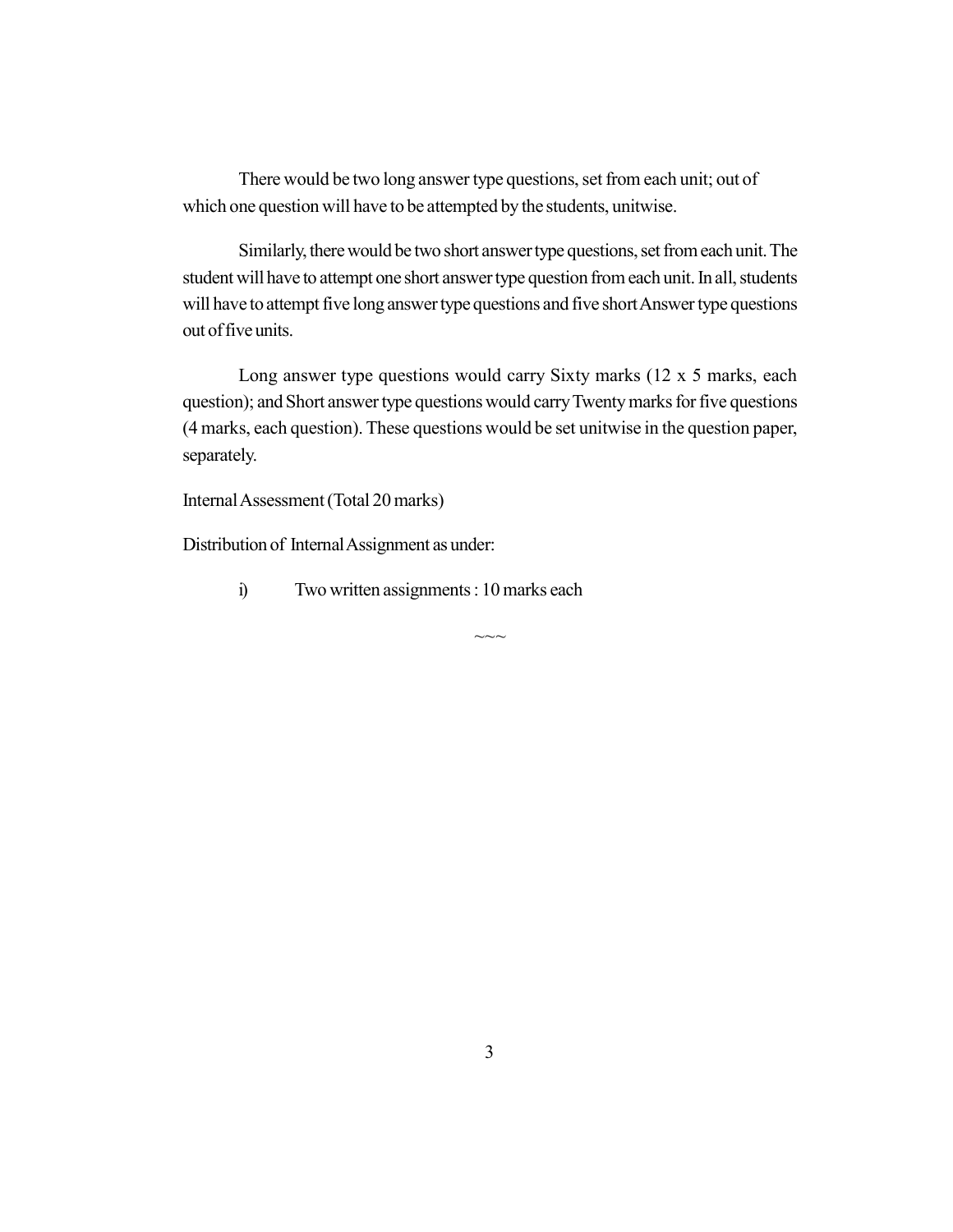| S.<br>No.      | <b>Title</b>                                                                            | <b>Lesson Writer</b> | Page<br>No. |
|----------------|-----------------------------------------------------------------------------------------|----------------------|-------------|
| 1 <sub>1</sub> | SOCIAL PSYCHOLOGY: Dr. Rachna Devi<br>NATURE, SCOPE AND<br><b>IMPORTANCE</b>            |                      | $6 - 19$    |
| 2.             | METHODS : INTERVIEW, Dr. Rachna Devi<br>FIELD SURVEY,<br><b>QUESTIONNAIRE &amp;</b>     |                      |             |
|                | <b>SOCIOMETRIC</b>                                                                      |                      | 20-42       |
| 3.             | <b>GROUPS AND CROWD</b>                                                                 |                      | 43-54       |
| 4.             | LEADERSHIP : CONCEPT, Dr. Rachna Devi<br><b>CHARACTERISTICS AND</b><br><b>FUNCTIONS</b> |                      | 55-75       |
| 5.             | <b>ATTITUDE: NATURE,</b><br>FORMATION,<br>DETERMINANTS AND<br><b>MEASUREMENT</b>        |                      | 76-90       |
| 6.             | PUBLIC OPINION                                                                          |                      | 91-102      |
| 7 <sub>1</sub> | PREJUDICE : NATURE,<br>TYPES, FORMATION<br>AND METHODS OF<br><b>REDUCING PREJUDICE</b>  |                      | 103-114     |
| 8.             | <b>STEREOTYPES:</b><br>NATURE AND KINDS                                                 |                      | 115-125     |

# **SOCIAL PSYCHOLOGY CONTENTS**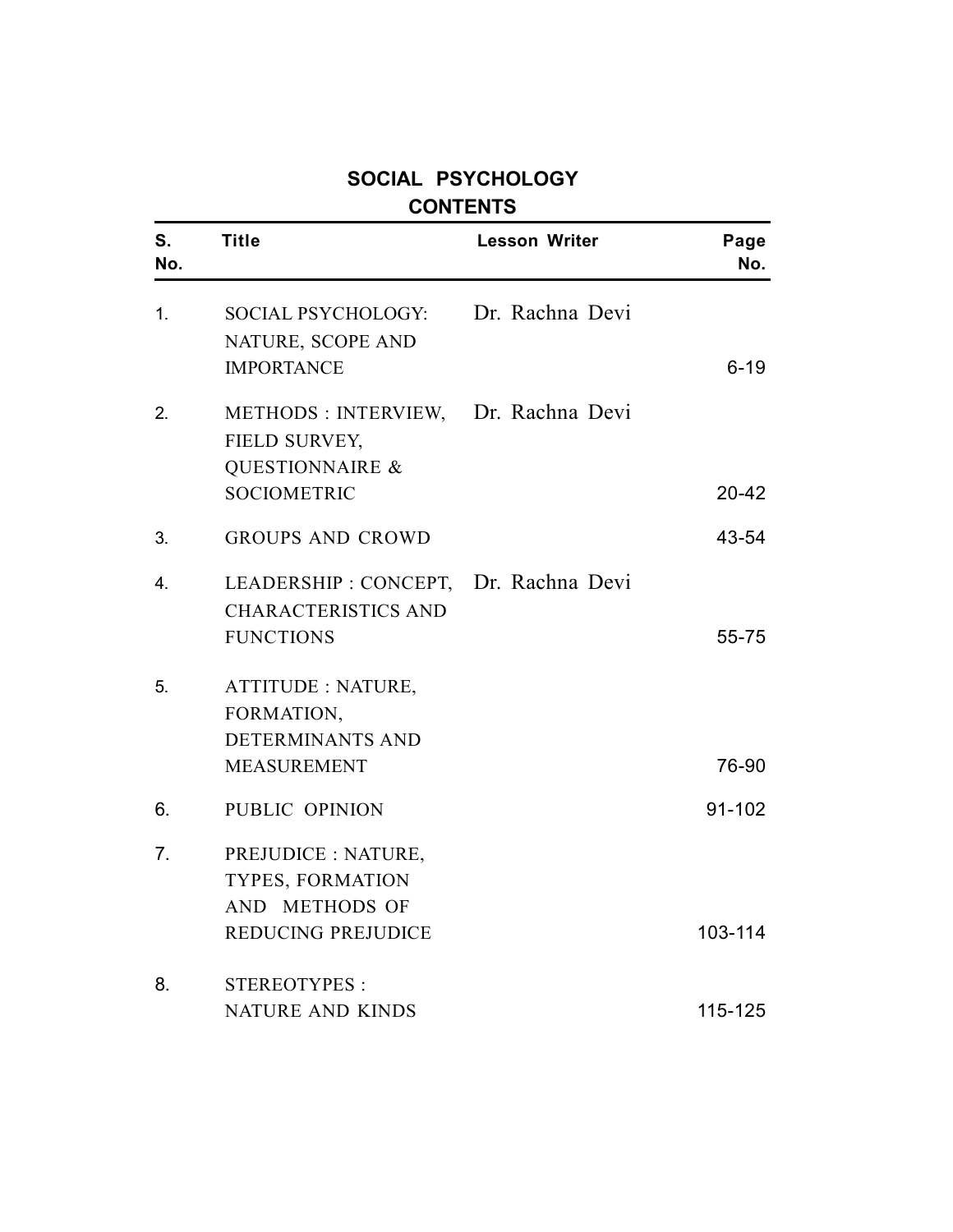| 9.              | <b>PROPAGANDA</b>                                                                      |                 | 126-135 |
|-----------------|----------------------------------------------------------------------------------------|-----------------|---------|
| 10 <sub>1</sub> | SOCIALIZATION:<br><b>MEANING, PROCESS</b><br>AND STAGES OF<br><b>SOCIALIZATION</b>     | Dr. Rachna Devi | 136-150 |
| 11.             | <b>THEORIES OF</b><br><b>SOCIALIZATION:</b><br>COOLEY, FREUD AND<br><b>BEHAVIORIST</b> | Dr. Rachna Devi | 151-162 |
| 12.             | <b>SOCIAL INTERACTION</b>                                                              |                 | 163-174 |
|                 |                                                                                        |                 |         |

 $\sim\sim\sim\sim$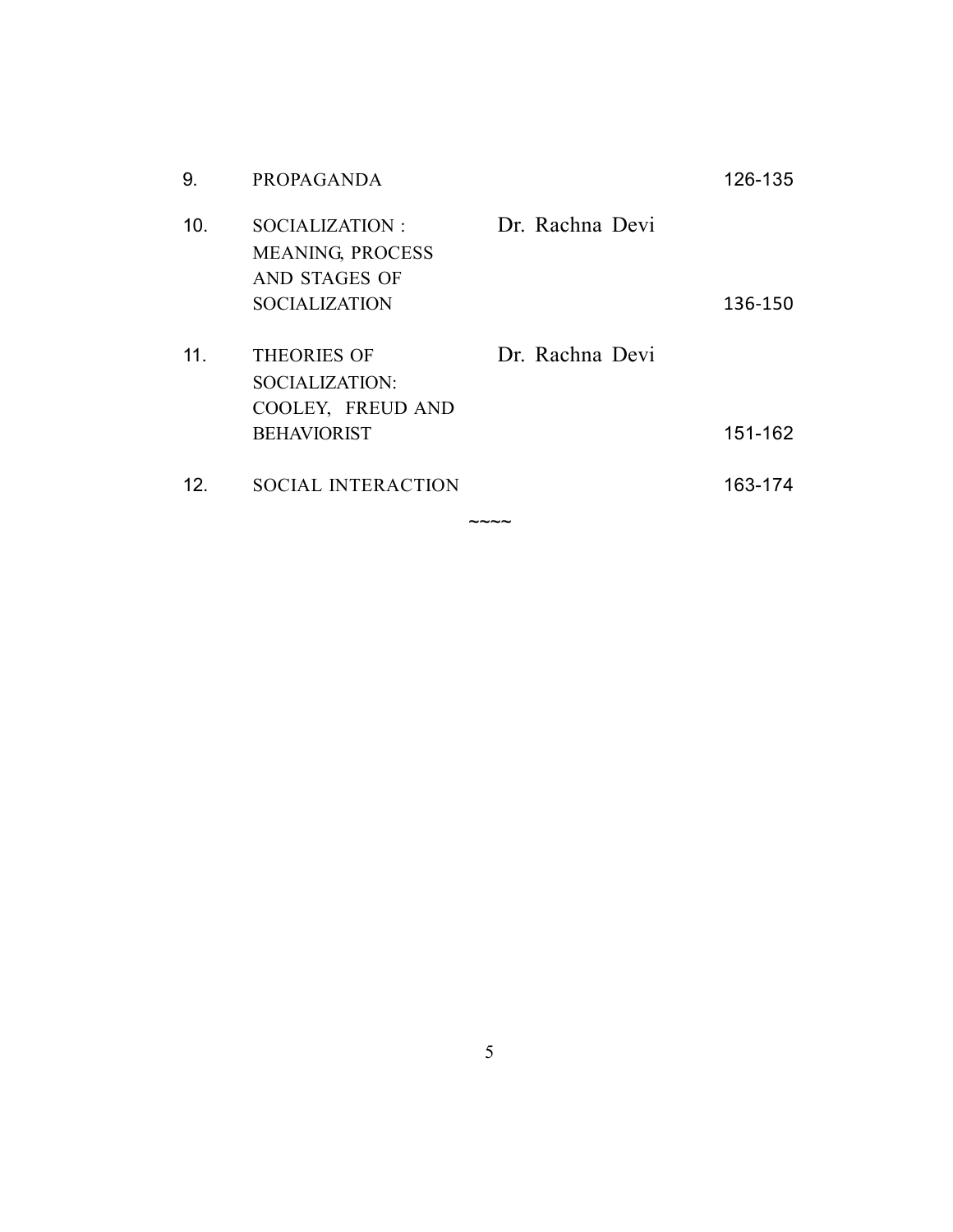| <b>B.A.</b>          | Unit - I   |
|----------------------|------------|
| <b>SEMESTER - VI</b> | Lesson - 1 |

#### **SOCIAL PSYCHOLOGY: NATURE, SCOPE AND IMPORTANCE**

#### **STRUCTURE**

- 1.0 Introduction
- 1.1 Objectives
- 1.2 Meaning and Definitions
- 1.3 Nature of Social Psychology
- 1.4 Scope of Social Psychology
- 1.5 Importance of Social Psychology
- 1.6 Let Us Sum Up
- 1.7 Glossary
- 1.8 Lesson End Exercise
- 1.9 Suggested Further Readings

#### **1.0 INTRODUCTION**

Social psychology is more useful today than ever before. Whether we want to understand ourselves or the social world around us, social psychology offers valuable insights. Social psychologists study our sense of personal identity, our impressions of other people, our beliefs about world events, the pressure we feel to conform to social groups and our search for love and meaningful social relationships. Social psychology also helps us to understand the stories behind today's news headlines on topics such as international terrorism, ethnic prejudice, sexual harassment, the impact of the internet on social life,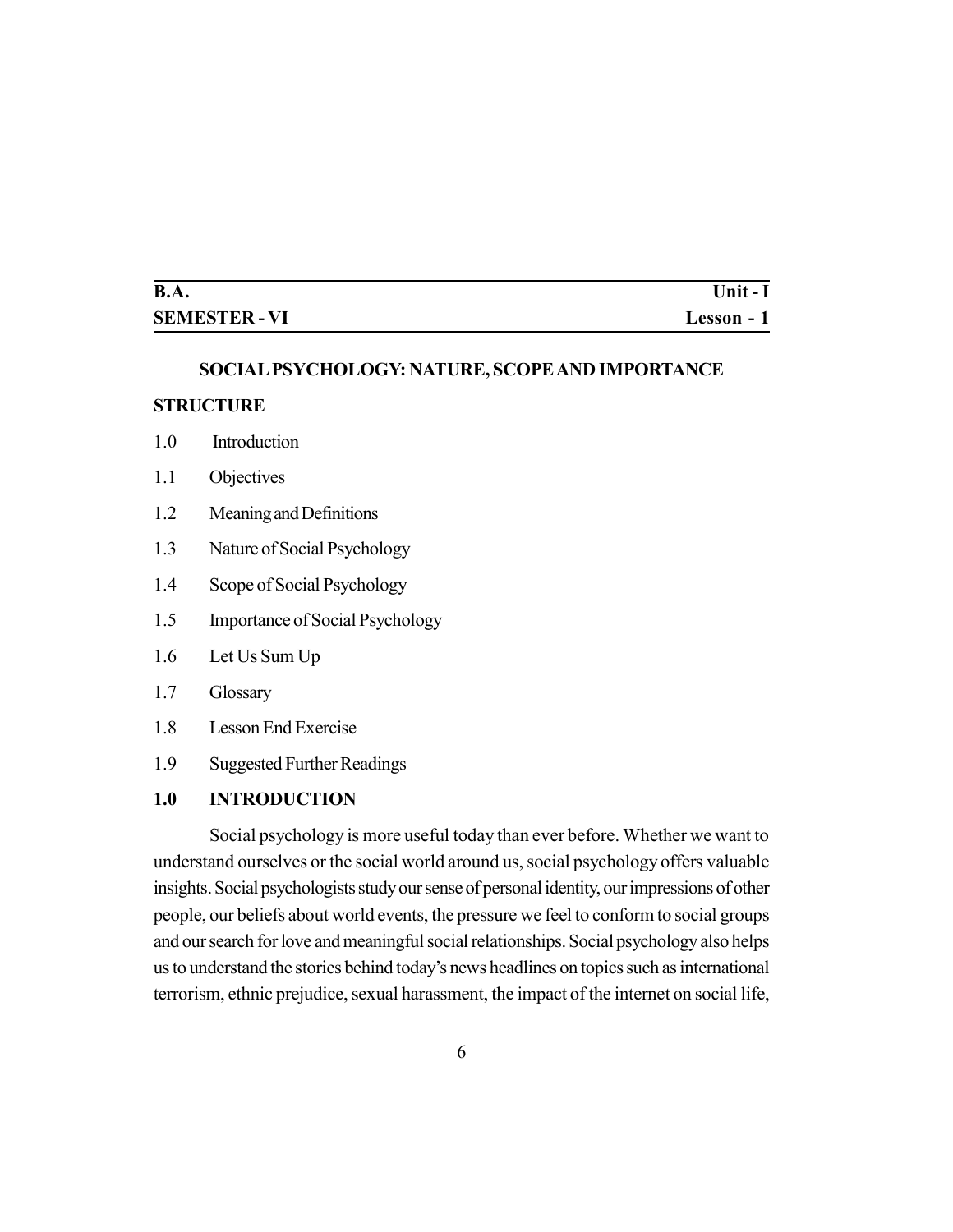changing roles for women and men, or eyewitness identification in criminal trials. So it is important to study the scientific nature of social psychology. This chapter will acquaint you with scope and importance of social psychology.

#### **1.1 OBJECTIVES**

By the end of this lesson the student should be able to :

- Reproduce the definitions of social psychology
- Discuss the nature of social psychology
- Explain the scope of social psychology
- Decribe the objective of social psychology

#### **1.2 MEANING AND DEFINITIONS OF SOCIAL PSYCHOLOGY**

Social life is full of mysteries that many of us wonder about. Most people express their curiosity by reading the daily paper or chatting with their friends about the latest fads, scandals, and public outrages. Social psychologists go a step farther in their detective work, applying the systematic methods of scientific inquiry. Social psychology is the *scientific study of how people's thoughts, feelings, and behaviors are influenced by other people.* It is the branch of psychology that studies social behavior—the thinking and behavior of individuals as they relate to other human beings. Social psychology provides tools to help you understand things that happen in your personal life. It can help you make sense of your day-to-day interactions—your friendships, love relationships, interactions at work, and performance at school. It can give you insight, for example, into why your most recent romantic relationship did not succeed, and why you find yourself attracted to one person in your afternoon math class but not to another. It can also help you understand why you may behave aggressively when someone cuts ahead of you in a cafeteria line, or why you get annoyed when someone sits right next to you in a theater when there are plenty of other empty seats. Social psychology can also help you understand why *other* people act the way they do. It is important to note, however, that social psychologists do not simply wonder and speculate about social behavior. Instead, they use scientific methods involving carefully designed and executed research studies to help explain complex, uncertain social issues. Social psychology is first and foremost a science.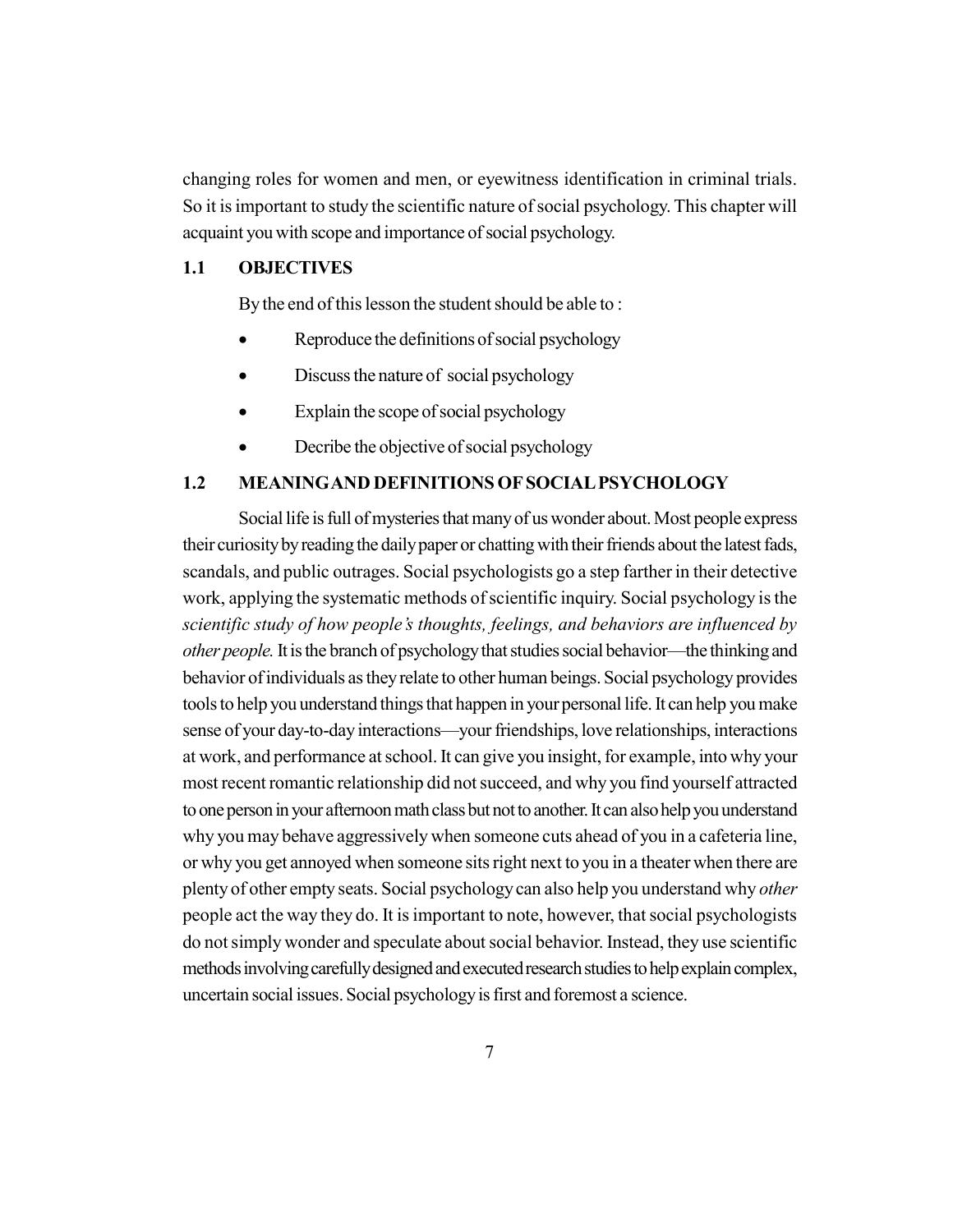Through theory, research, and thoughtful application of concepts and principles to real-life situations, social psychologists provide insights into everyday events, both past and present, as well as those monumental events that are the stuff of history. More than any other branch of psychology, social psychology offers a broad perspective on human behavior. Rather than focusing on the personal histories of individuals (as would a personality psychologist), or on how individuals respond to their environment (as would a strict behaviorist), it looks at how people interact with and relate to each other *in social contexts*. It is within these social contexts that a wide range of behaviors and events fall.

According to **Gordon Allport (1954)** Social psychology is best defined as the discipline that uses scientific methods in "an attempt to understand and explain how the thought, feeling and behavior of individuals are influenced by the actual, imagined, or implied presence of other human beings".

**Fisher (1982)** defined Social psychology as the "scientific study of how the behavior of an individual is influenced by and in turn influences the others in the social environment".

**Myers and Spencer (2006)** define social psychology as the "scientific study of how people think about, influence, and relate to one another".

**Barron and Byrne (2007)** defined social psychology as "the scientific field that seeks to understand the nature and cause of individual behavior and thought in social situations".

**Feldman** says that, "Social psychology is the discipline that examines how a person's thoughts, feelings and actions are affected by others".

**Sherif and Sherif** consider that, "Social psychology is the scientific study of the experience and behavior of individual in relation to social stimulus situations".

# **1.3 NATURE OF SOCIAL PSYCHOLOGY**

#### **Social Psychology Is Scientific in Nature**

Social psychologists adopt the scientific method because "common sense" provides an unreliable guide to social behavior, and because our personal thought is influenced by many potential sources of bias. The term *science* does not refer to a special group of highly advanced fields such as physics, chemistry and biology. Rather, it refers to two things: (1) a set of values and (2) several methods that can be used to study a wide range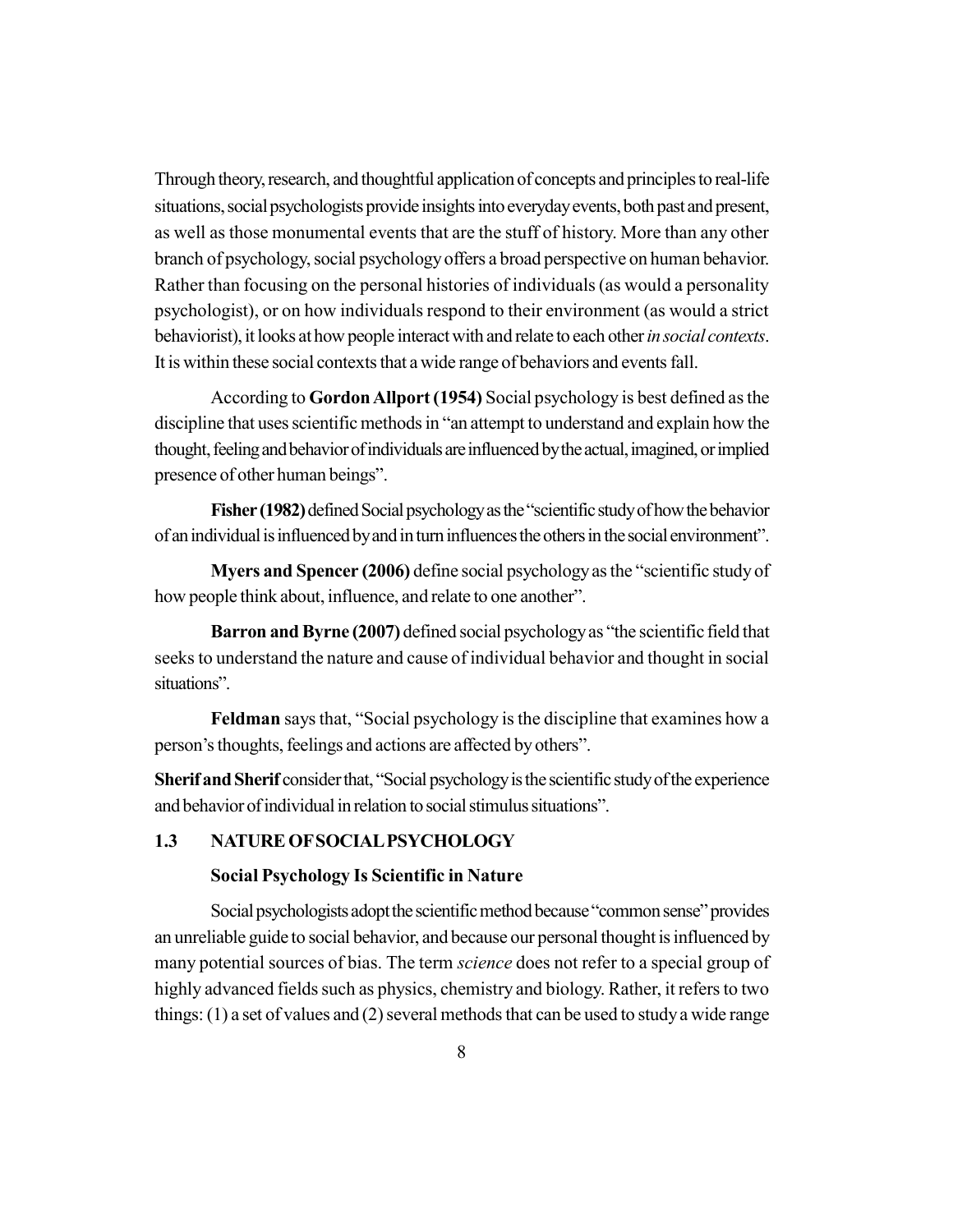of topics. There are core values that all fields must adopt to be considered scientific in nature. Four of these are most important:

- *1. Accuracy:* A commitment to gathering and evaluating information about the world (including social behavior and thought) in as careful, precise, and error-free manner as possible.
- *2. Objectivity:* A commitment to obtaining and evaluating such information in a manner that is as free from bias as humanly possible.
- *3. Skepticism:* A commitment to accepting findings as accurate only to the extent they have been verified over and over again.
- *4. Open-mindedness:* A commitment to changing one's views—even views that are strongly held—if existing evidence suggests that these views are inaccurate.

Social psychology, as a field, is deeply committed to these values and applies them in its efforts to understand the nature of social behavior and social thought. For this reason, it makes sense to describe it as scientific in orientation.

#### **Social Psychology Focuses on the Behavior of Individuals**

Societies differ greatly in terms of their views concerning courtship and marriage, yet it is still individuals who fall in love. Similarly, societies vary greatly in terms of their overall levels of violence, yet it is still individuals who perform aggressive actions or refrain from doing so. The same argument applies to virtually all other aspects of social behavior, from prejudice to helping: the actions are performed by, and the thoughts occur in, the minds of individuals, although they may, of course, be strongly influenced by other people. Because of this basic fact, the focus in social psychology is strongly on individuals. Social psychologists realize, of course, that we do not exist in isolation from social and cultural influences—far from it. Much social behavior occurs in group settings, and these can exert powerful effects on us. But the field's major interest lies in understanding the factors that shape the actions and thoughts of individuals in social settings.

#### **Social Psychology Seeks to Understand the Causes of Social Behavior and Thought**

Social psychologists are primarily interested in understanding the many factors and conditions that shape the social behavior and thought of individuals—their actions, feelings, beliefs, memories, and inferences concerning other people. Important causes of social behavior and thought include the behavior and characteristics of other people,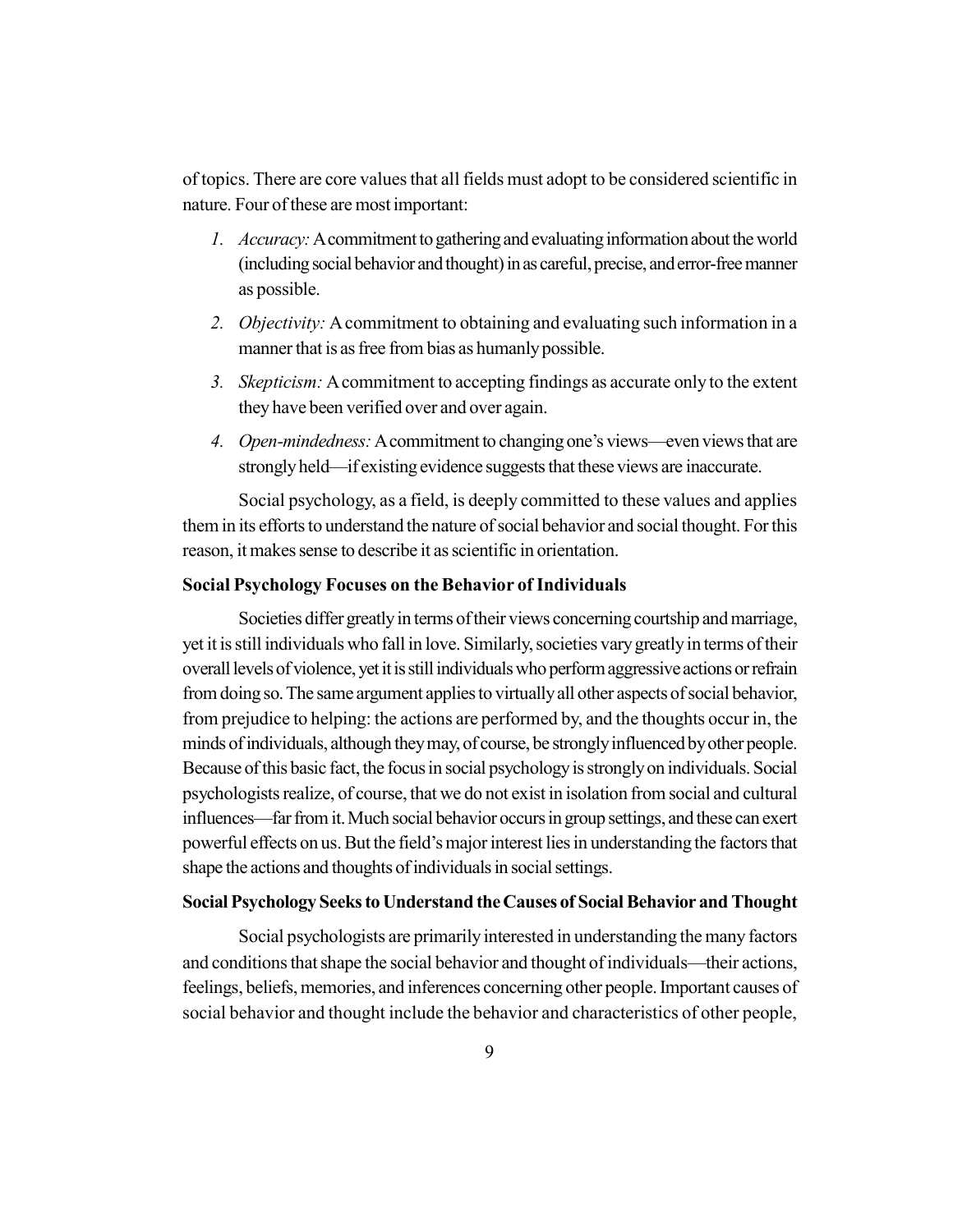cognitive processes, emotions, environmental factors, cultural values, and even biological and genetic factors.

# **Social Psychology follows some Principles of Social Behavior**

- Social behavior is goal oriented. People have short-term immediate goals that are linked to broader long-term goals and ultimately to more fundamental motives (such as establishing social ties, understanding ourselves and others, gaining and maintaining status, defending ourselves and those we value, and attracting and maintaining mates).
- Social behavior represents a continual interaction between the person and the situation. There are several kinds of interactions: (1) different situations activate different parts of the self (2) not everyone responds in the same way to the same situation; (3) people change their situations; (4) people choose their situations; (5) situations change people; and (6) situations choose people.

# **Check Your Progress Exercise-1**

 **Notes:** (a) Space is given below for your answers.

- (b) Check your answers with the above mentioned text.
- Q 1. "Social Psychology is the science of behavior of the individuals in society". Comment.

\_\_\_\_\_\_\_\_\_\_\_\_\_\_\_\_\_\_\_\_\_\_\_\_\_\_\_\_\_\_\_\_\_\_\_\_\_\_\_\_\_\_\_\_\_\_\_\_\_\_\_\_\_\_\_\_\_\_\_\_

\_\_\_\_\_\_\_\_\_\_\_\_\_\_\_\_\_\_\_\_\_\_\_\_\_\_\_\_\_\_\_\_\_\_\_\_\_\_\_\_\_\_\_\_\_\_\_\_\_\_\_\_\_\_\_\_\_\_\_\_

\_\_\_\_\_\_\_\_\_\_\_\_\_\_\_\_\_\_\_\_\_\_\_\_\_\_\_\_\_\_\_\_\_\_\_\_\_\_\_\_\_\_\_\_\_\_\_\_\_\_\_\_\_\_\_\_\_\_\_\_

\_\_\_\_\_\_\_\_\_\_\_\_\_\_\_\_\_\_\_\_\_\_\_\_\_\_\_\_\_\_\_\_\_\_\_\_\_\_\_\_\_\_\_\_\_\_\_\_\_\_\_\_\_\_\_\_\_\_\_\_

\_\_\_\_\_\_\_\_\_\_\_\_\_\_\_\_\_\_\_\_\_\_\_\_\_\_\_\_\_\_\_\_\_\_\_\_\_\_\_\_\_\_\_\_\_\_\_\_\_\_\_\_\_\_\_\_\_\_\_\_

\_\_\_\_\_\_\_\_\_\_\_\_\_\_\_\_\_\_\_\_\_\_\_\_\_\_\_\_\_\_\_\_\_\_\_\_\_\_\_\_\_\_\_\_\_\_\_\_\_\_\_\_\_\_\_\_\_\_\_\_

- Q 2. Discuss briefly Principles of Social Behavior followed by social psychology.
- Q 3. Mention some core values that all fields must adopt to be considered scientific in nature.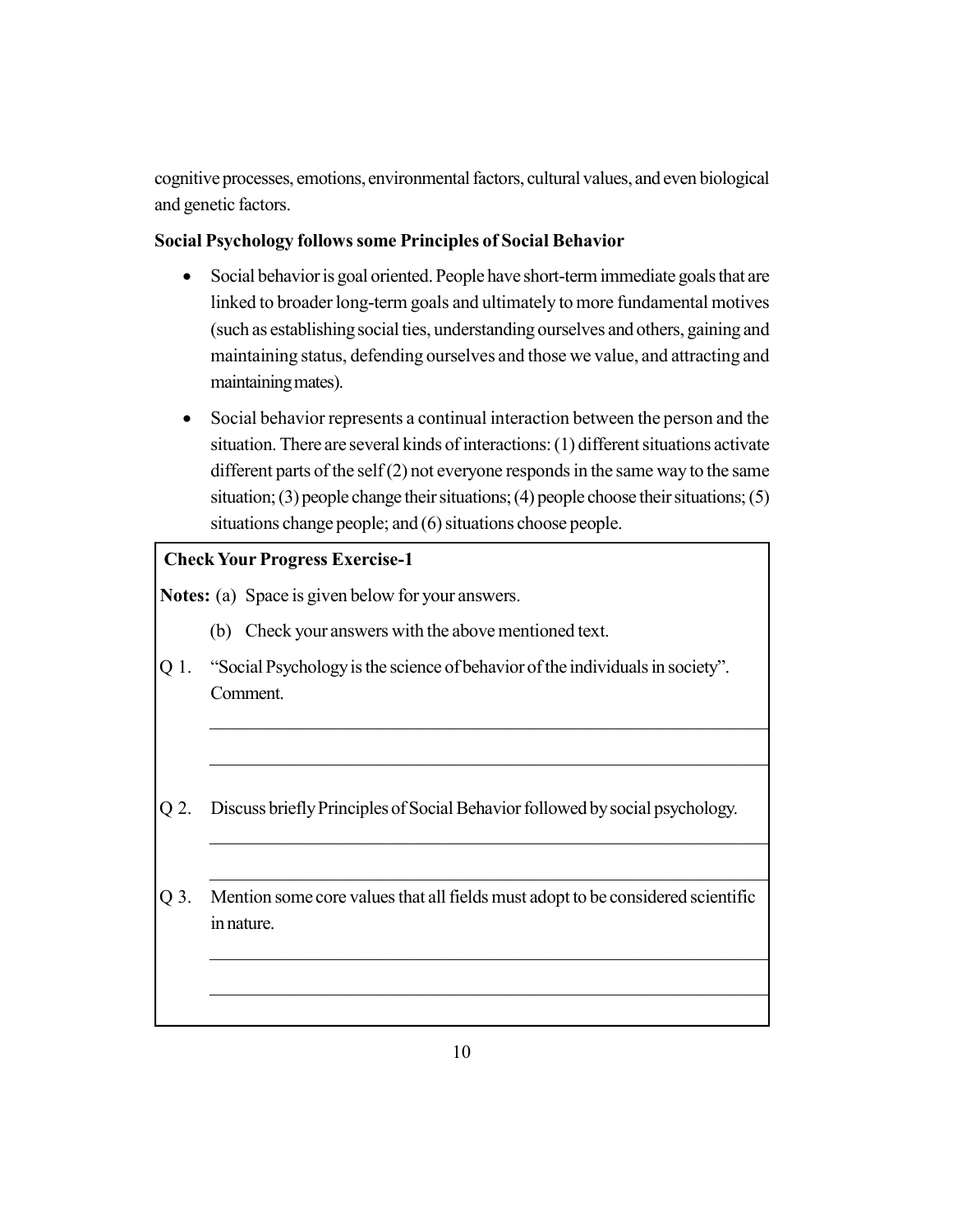#### **1.4 SCOPE OF SOCIAL PSYCHOLOGY**

- **1. Socialization of the child:** The study of the process of socialization is an important topic of social psychology.
- **2. Social motivation:** what do we mean by social motivation? What are its influences on individual behavior? These are some of the problems that are included in the scope of social psychology.
- **3. Attitudes and their measurement:** In the study of social psychology the attitudes- their definition, development and measurement are included.
- **4. Social interaction:** To understand social behavior it is essential to understand the nature of social interactions. It is because of its importance that social interactions fall under the scope of social psychology.
- **5. Social perception:** Our perceptions are influenced by the perceptions of others. How and why we are influenced by the other's perceptions? To understand these and similar problems the study of social perceptions is made. Along with social perception we also study person perception.
- **6. Social learning:** The learning of an individual is greatly influenced by social environment. Some of the learning takes place on the basis of individual's capabilities and much of it takes place because of the association of the individual with the society.
- **7. Culture and personality:** Every society has its own culture. It influences the members of the society. The study of these influences provides us much information about the developmental process of the individual.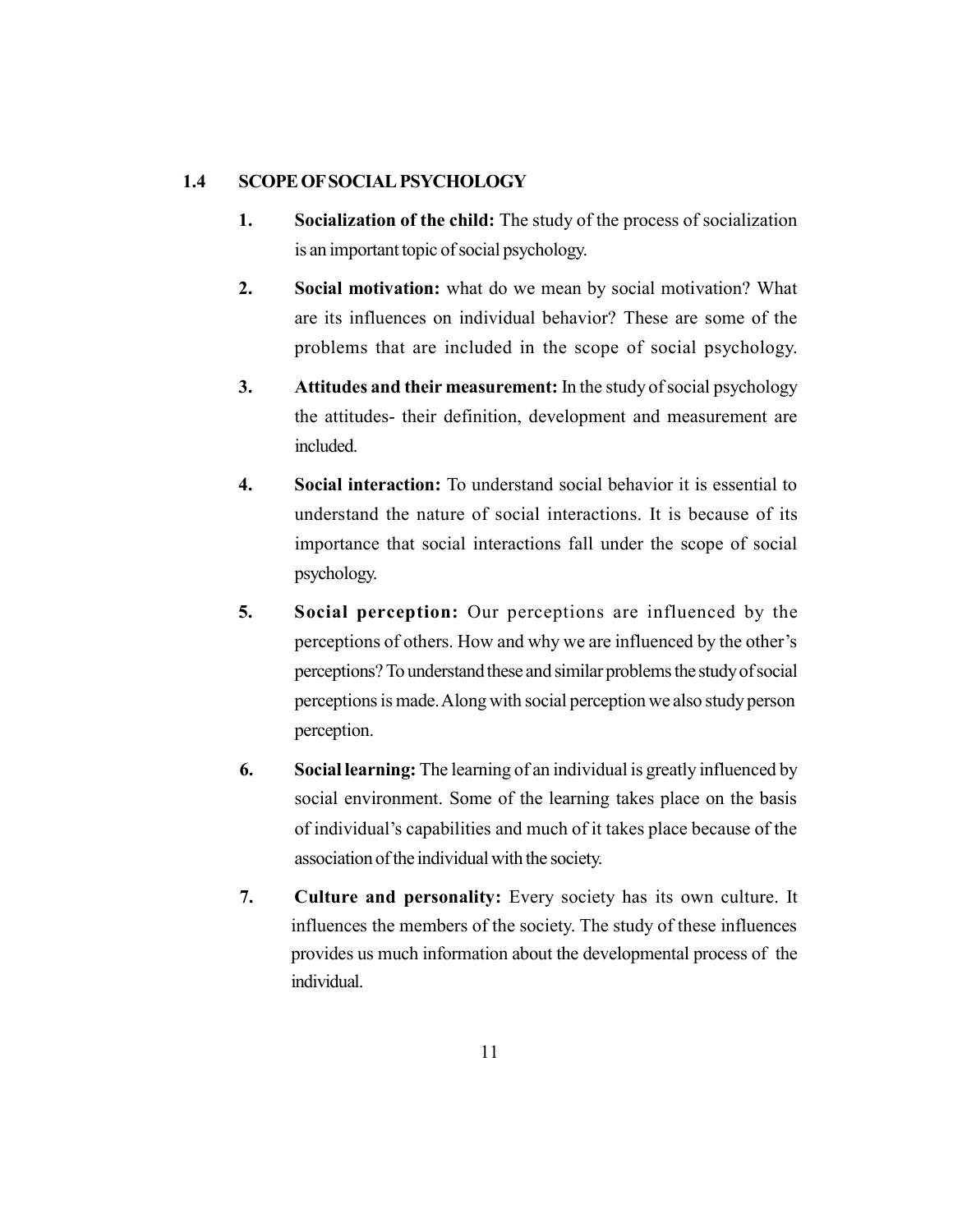- **8. Language and communication:** In the scope of social psychology, the topic of language and communication is also included. We are in contact with others through language. The language helps us in communication of our thoughts. Communication can also be non-verbal. Our facial expressions, eye contacts, movements of hands and feet convey many of our messages to the others. Hence the problems of language and communication need careful and deep study.
- **9. Group structure, group morale, group decision and leadership:** The understanding of the formation of groups and the influence of groups on individual behavior is essential for finding the solutions of social problems. Hence the topics like group structure etc come under the scope of social psychology.
- **10. Public opinion, propaganda and Rumor:** The formation of public opinion, the influence of propaganda on individual and social behavior and the psychological aspects of rumor are all very important topics of social psychology.
- **11. Social change**: In every society there is social change. What do we mean by social change? When does it take place? What are the factors and dimensions of social change? Why do some societies strongly resist any reforms or progressive outlook? These are unique problems on which social psychologist conduct many of their investigations.
- **12. Prejudice, stereotypes and social tensions:** In every society there are some disruptive elements which create social tension. Some such elements are prejudice and stereotypes. The studies of these elements or factors lead us towards an understanding of disruptions in the society and the social tensions.
- **13. Altruism, aggressiveness, cooperation and competition:** Altruism means helping an individual without any hope for reciprocity. Aggressiveness refers to that behavior which harms or injures the others. Cooperation is working together by two or more individuals. In competitive behavior the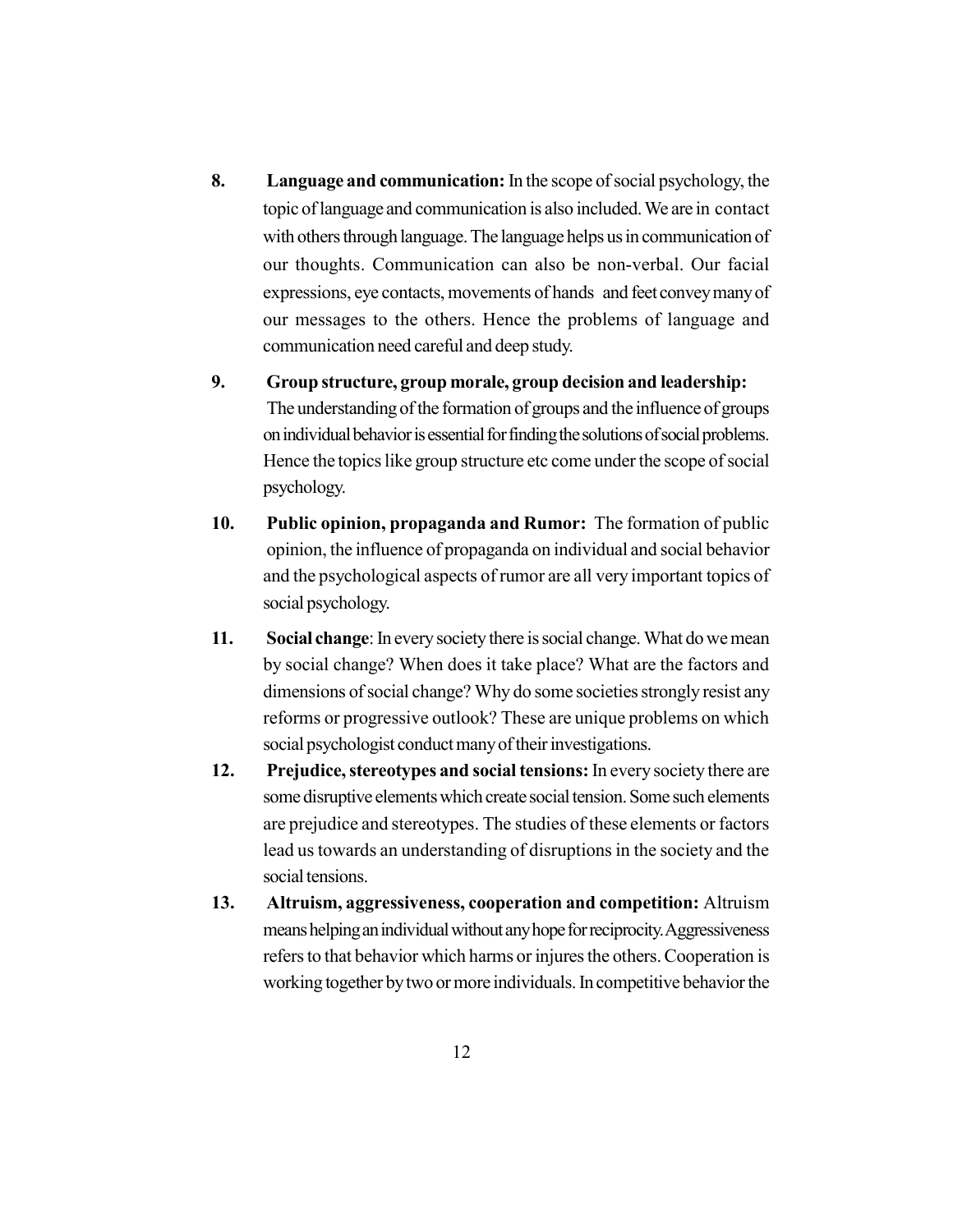individuals try to push ahead of others. These four are social behaviors which have their own specificity and are adopted in special situations. The social psychologist wants to understand the various aspects of such behaviors so that they can know the importance of these in social behavior.

- **14. International tensions and Industrial conflicts:** Modern social psychologists are conducting investigations for finding the causes of social tensions. They are concerned with the problems of war and peace, terrorism at national and international levels and the industrial disputes and disharmony in labor-management relationships. All these are being studied so that there may be refinement in social life patterns.
- **15. Applications of social psychology in education business, military, national affairs etc. :** The knowledge of social psychology is now being widely used in various activities. Its application in education, business etc. have benefitted both itself and those branches of knowledge or the social activities which make use of its knowledge. Hence now under the scope of social psychology are included its application sin various fields.

#### **1.5 IMPORTANCE OF SOCIAL PSYCHOLOGY**

Social psychology is more useful today than ever before. Whether we want to understand ourselves or the social world around us, social psychology offers valuable insights. Social psychologists study our sense of personal identity, our impressions of other people, our beliefs about world events, the pressure we feel to conform to social groups and our search for love and meaningful social relationships. Social psychology also helps us to understand the stories behind today's news headlines on topics such as international terrorism, ethnic prejudice, sexual harassment, the impact of the internet on social life, changing roles for women and men, or eyewitness identification in criminal trials. Now we will discuss the importance of social psychology in detail.

**1.** Social psychology touches one of the most fundamental aspects of human living. We know that man seeks the company of others. He has a desire to live a life of ease in association with other individuals. Social psychology tells him the ways which may help him to lead a useful and healthy life in the society.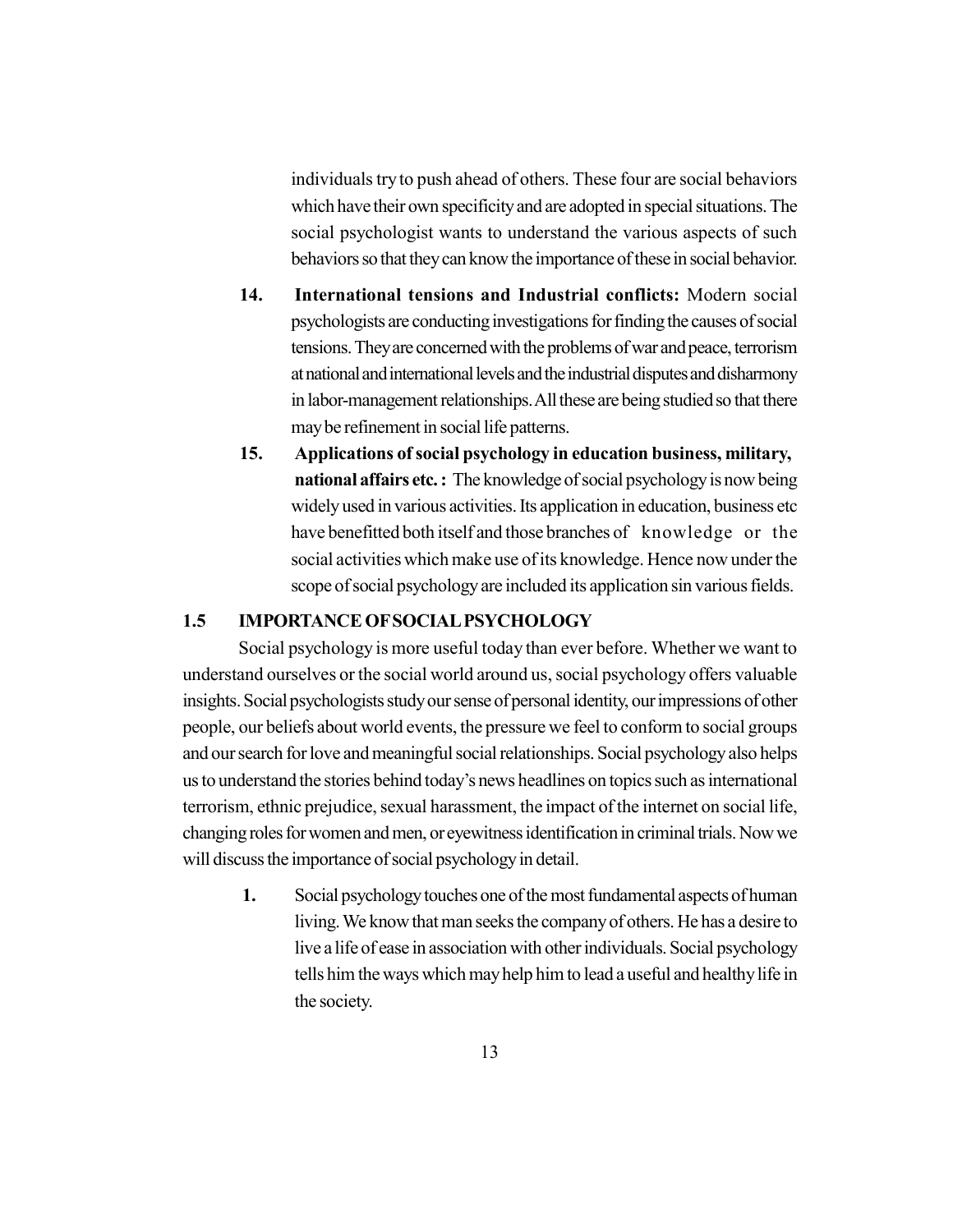- **2.** The better integrated a society is the less chances of conflicts will be there. The social psychology points out the ways for the integration in the society. It makes a study of different types of groups. It emphasizes that those groups have a better chance of survival which have a better organization. Thus, for the stability in the society and for avoiding conflicts among the various members of the society, the study of social psychology is important.
- **3.** There are certain individuals in the society who indulge in anti-social behavior. Social psychology makes a study of such individuals and enlists the reasons for their anti-social behavior. This knowledge helps us in dealing effectively with anti-social elements in the society. Thus, to rid the society of anti-social elements, the study of social psychology is important.
- **4.** The social psychology makes a study of the individual's innate endowments. It also studies the effect of culture on the personalities of the individuals. Both of these knowledge helps us organizing better social situation in which personality of all members of the society will grow in right directions.
- **5.** Cognitive factors like attitudes and opinions, beliefs, values, influences, communication research, content analysis, propaganda etc. are studied in social psychology as they play a key role social behavior. By knowing the basic cognitive processes social behavior can be modulated and changed according to need. The growing influence of cognitive perspective has therefore been recognized by social psychologists.
- **6.** The importance of social psychology in the present times is very great. To avoid war and to obtain peace, we have to understand the basis of racial prejudices, the group differences, the national malaise and the economic and political conditions prevalent in various societies. We get the knowledge of these things by studying the subject social psychology.
- **7.** Today, the society has become very much industrialized. With the rapid industrialization, the complexion of the society has also changed. The easy going life of a farmer is changed to the fast moving life of an industrial worker. The result of the change is that old social value, social norms and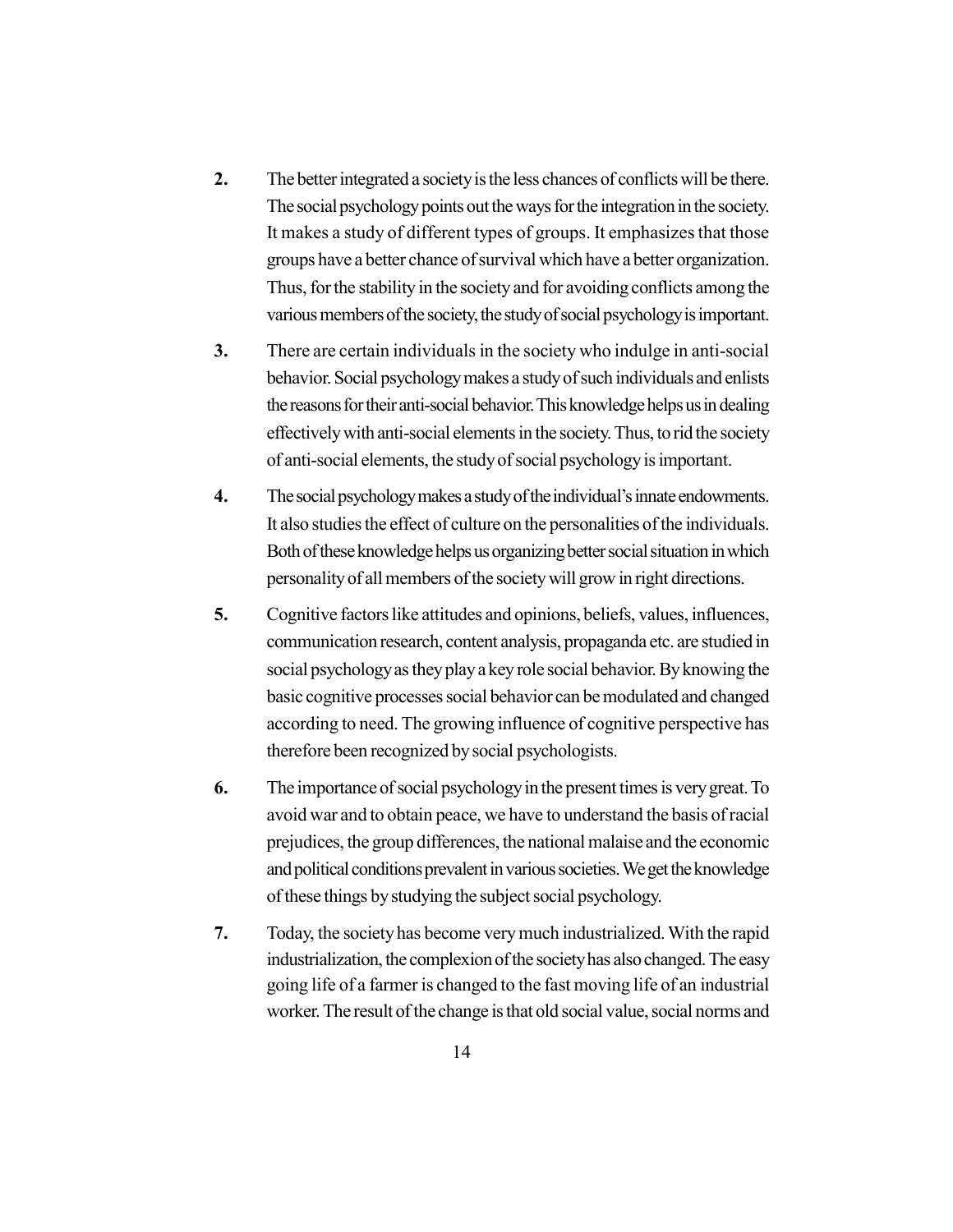social ideals have been dispensed with and in their place new values, new norms and new ideals have been put forward. The social psychology makes a study of social change and makes us understand the differences between values, norms and ideals in the past and present. This knowledge helps us in our adjustment in a better manner to the changing social situations.

- **8.** In today's India, social psychology has a very important role to play. This country is at such a juncture that the old values are changing and the new ones are slowly and gradually taking their place. This process of change is however not smooth. The country was very backward in the preindependence days. Today, there is an all-round progress. But the progress in industrialization and in technological and scientific developments is much more rapid than the progress in sociological sphere. The result of this is that on our social life such demands are being made for which we are not prepared. This leads to the emergence of conflicts. For example the old customs of marriage in the hindu society have no place today in the era of rapid industrialization. The dowry is outdated. The marriage festivities now cannot last for many days as the people are busy and cannot afford to take long leave from their work. But still some people especially of older generation, who want to stick to the old customs find themselves misfit in the modern times. The study of social psychology informs us about this disparity between the pace of social and industrial progress and thus equips us in a better manner for proper social growth of our people.
- **9.** Besides social developments, the political development can also takes place on proper lines by making a study of social psychology. In our country the form of Government is democratic. But the people do not understand the significance of their votes. They often choose their representatives not on the basis of their qualities of head and heart but on the basis of some other considerations like caste community, religion and personals prejudices the study of social psychology informs us how the public opinions are formed, what are the qualities of a leader, how propaganda plays an important role in elections and how can the electorate be educated.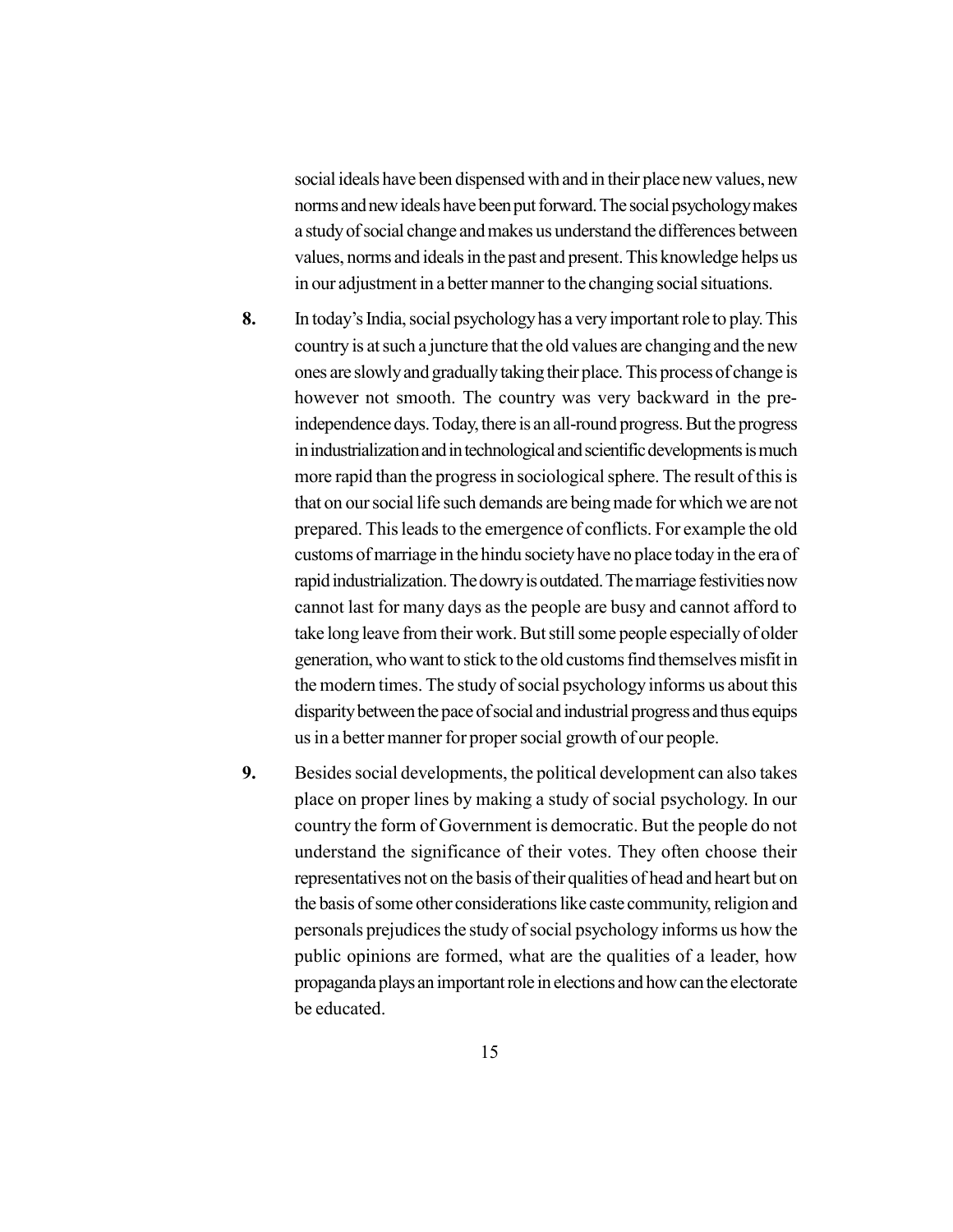- **10.** The social psychology can also help in the removal of international tensions. The international tensions are often the result of religious, social, political or economic differences among the people of various nationalities. Students of social psychology can probe into the differences which exist or may exist between the people of different nations. They can understand the causes of such differences and can help in the solution of the problems, connected with the international tensions. The people can be taught to tolerate others. They can be made to see the merits in respecting the national sentiments of the people of the other nations.
- **11.** The knowledge of the social psychology is also helpful in the industrial situations. The social psychology can tell us how better relations can be promoted between the laborers and millowners. The millowners can be made to realize the view point of laborers and also the laborers can be encouraged to produce more. The social psychology also throws light on the formation of labour unions and indicates the directions in which these unions can have better relationships with the millowners. Besides this, the knowledge of the propaganda techniques helps the salesmen in selling their wares.
- **12.** Many of our abnormalities have social background. For example, it is on account of social taboo that the individuals are forced to suppress many of their desires, feelings and wishes. These suppressed desires etc develop in them certain mal-adjustments of personality. Social psychology throws light on the social conduct, social norms, and tries to explain the causes of certain abnormal behaviors of individuals. From this point of view, social psychology is again very important.

In the end we may say that this subject is to be very carefully studied in our country. We can never attain true democratic living unless and until we understand the socialization processes, which predominate in different types of communities in our country. We will have to make a study of the mental conditions prevalent in various types of societies of our country and then only we will be able to attain integration between the different communities which go to make our nation.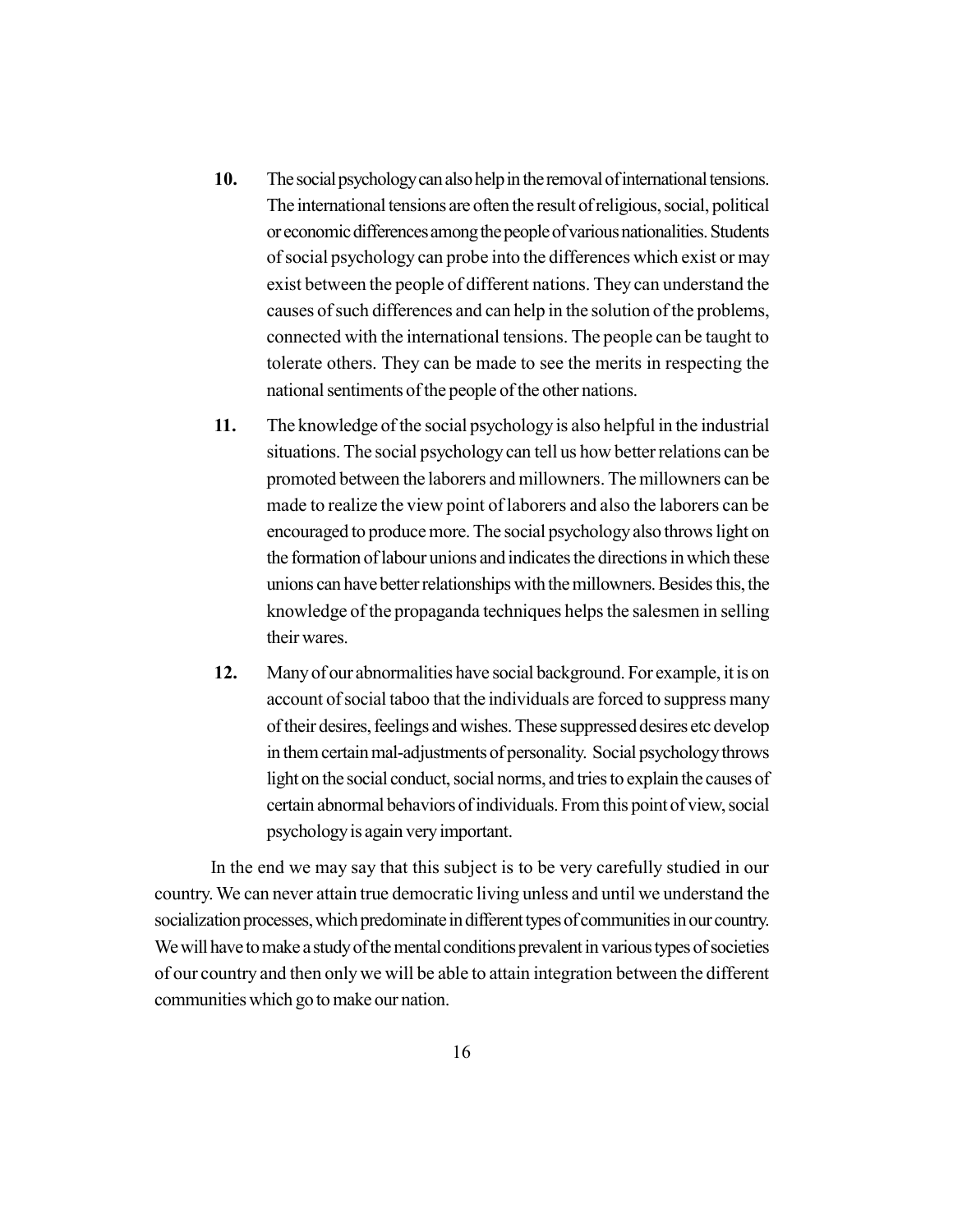### **Check Your Progress Exercise-2**

**Notes:** (a) Space is given below for your answers.

- (b) Check your answers with the above mentioned text.
- Q1. What do you understand by the Nature and Scope of Social psychology?

\_\_\_\_\_\_\_\_\_\_\_\_\_\_\_\_\_\_\_\_\_\_\_\_\_\_\_\_\_\_\_\_\_\_\_\_\_\_\_\_\_\_\_\_\_\_\_\_\_\_\_\_\_\_\_\_\_\_\_\_

\_\_\_\_\_\_\_\_\_\_\_\_\_\_\_\_\_\_\_\_\_\_\_\_\_\_\_\_\_\_\_\_\_\_\_\_\_\_\_\_\_\_\_\_\_\_\_\_\_\_\_\_\_\_\_\_\_\_\_\_

\_\_\_\_\_\_\_\_\_\_\_\_\_\_\_\_\_\_\_\_\_\_\_\_\_\_\_\_\_\_\_\_\_\_\_\_\_\_\_\_\_\_\_\_\_\_\_\_\_\_\_\_\_\_\_\_\_\_\_\_

\_\_\_\_\_\_\_\_\_\_\_\_\_\_\_\_\_\_\_\_\_\_\_\_\_\_\_\_\_\_\_\_\_\_\_\_\_\_\_\_\_\_\_\_\_\_\_\_\_\_\_\_\_\_\_\_\_\_\_\_

\_\_\_\_\_\_\_\_\_\_\_\_\_\_\_\_\_\_\_\_\_\_\_\_\_\_\_\_\_\_\_\_\_\_\_\_\_\_\_\_\_\_\_\_\_\_\_\_\_\_\_\_\_\_\_\_\_\_\_

\_\_\_\_\_\_\_\_\_\_\_\_\_\_\_\_\_\_\_\_\_\_\_\_\_\_\_\_\_\_\_\_\_\_\_\_\_\_\_\_\_\_\_\_\_\_\_\_\_\_\_\_\_\_\_\_\_\_\_\_

- Q2. "The Social Psychology is an important study". Why?
- Q3. How social psychology is important for social-political development and removing international tensions specifically?

#### **1.6 LET US SUM UP**

Social psychology is one of the very important branches of human knowledge. It is the scientific study of how people's thoughts, feelings, and behaviors are influenced by other people. It is the branch of psychology that studies social behavior—the thinking and behavior of individuals as they relate to other human beings. Social psychology provides tools to help you understand things that happen in your personal life. It can help you make sense of your day-to-day interactions—your friendships, love relationships, interactions at work, and performance at school. Regarding the nature of Social Psychology it is scientific in nature. It Focuses on the Behavior of Individuals. Social psychologists are primarily interested in understanding the many factors and conditions that shape the social behavior and thought of individuals which includes behavior and characteristics of other people,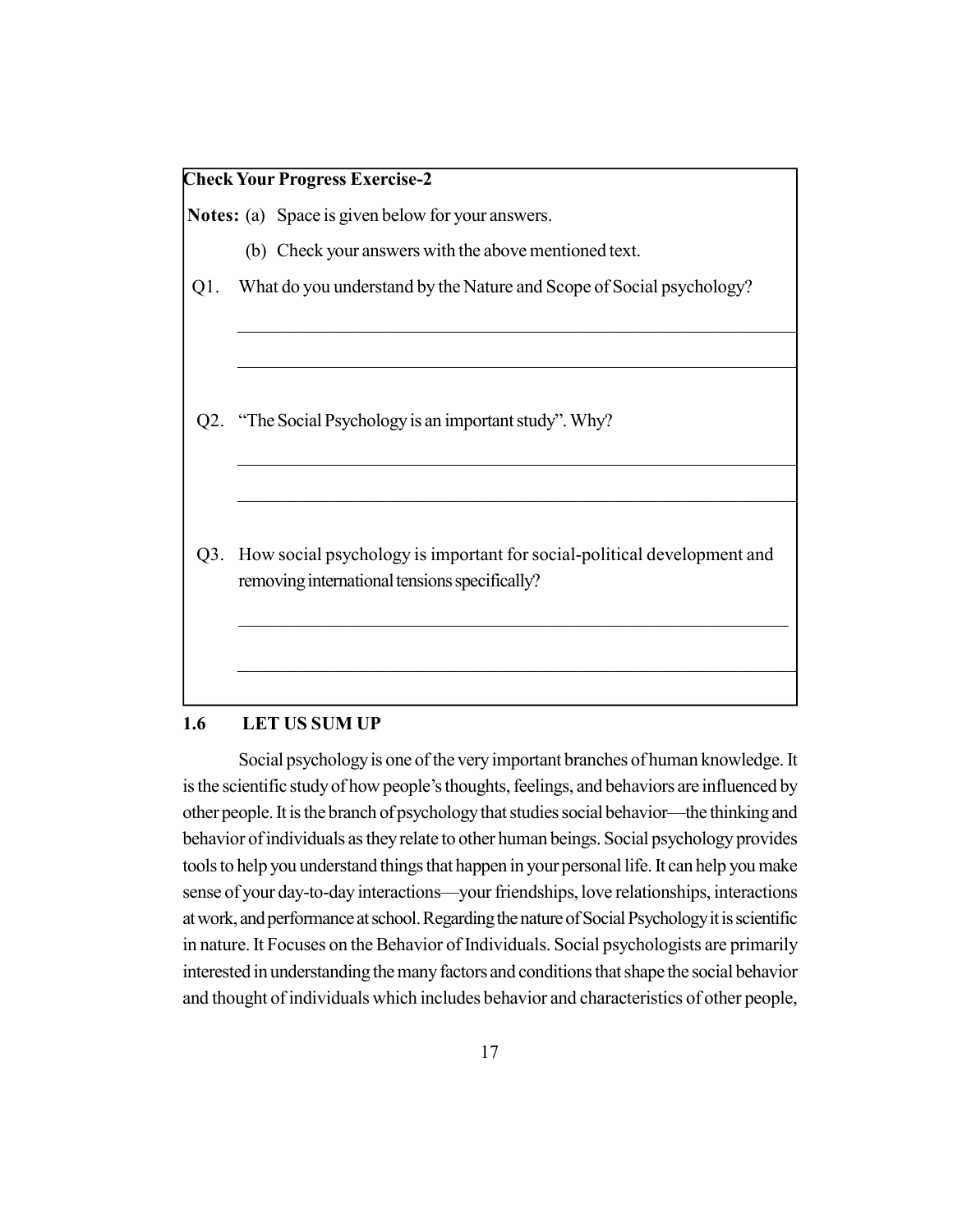cognitive processes, emotions, environmental factors, cultural values, and even biological and genetic factors. Social behavior is goal oriented and represents a continual interaction between the person and the situation. The scope of social psychology is very vast and includes: Social motivation, perception, learning, language, communication, social change etc. Social Psychology is important because it touches one of the most fundamental aspects of human living. It points out the ways for the integration in society. It is a help in reducing international tensions. It studies the mental processes as they manifest themselves in social situations. It informs us about the causes for certain mal-adjustments of the personality etc. In the end we may say that this subject is to be very carefully studied in our country. We can never attain true democratic living unless and until we understand the socialization processes, which predominate in different types of communities in our country.

### **1.7 GLOSSRY**

- **1. Social psychology:** Social psychology is the scientific study of how people's thoughts, feelings, and behaviors are influenced by other people.
- **2.** Accuracy: A commitment to gathering and evaluating information about the world (including social behavior and thought) in as careful, precise, and error-free manner as possible.
- **3. Objectivity:** A commitment to obtaining and evaluating such information in a manner that is as free from bias as humanly possible.
- **4. Skepticism:** A commitment to accepting findings as accurate only to the extent they have been verified over and over again.
- **5. Attitudes:** A predisposition or a tendency to respond positively or negatively towards a certain idea, object, person or situation.
- **6. Social learning:** Process in which individuals observe the behavior of others and its consequences and modify their own behavior accordingly.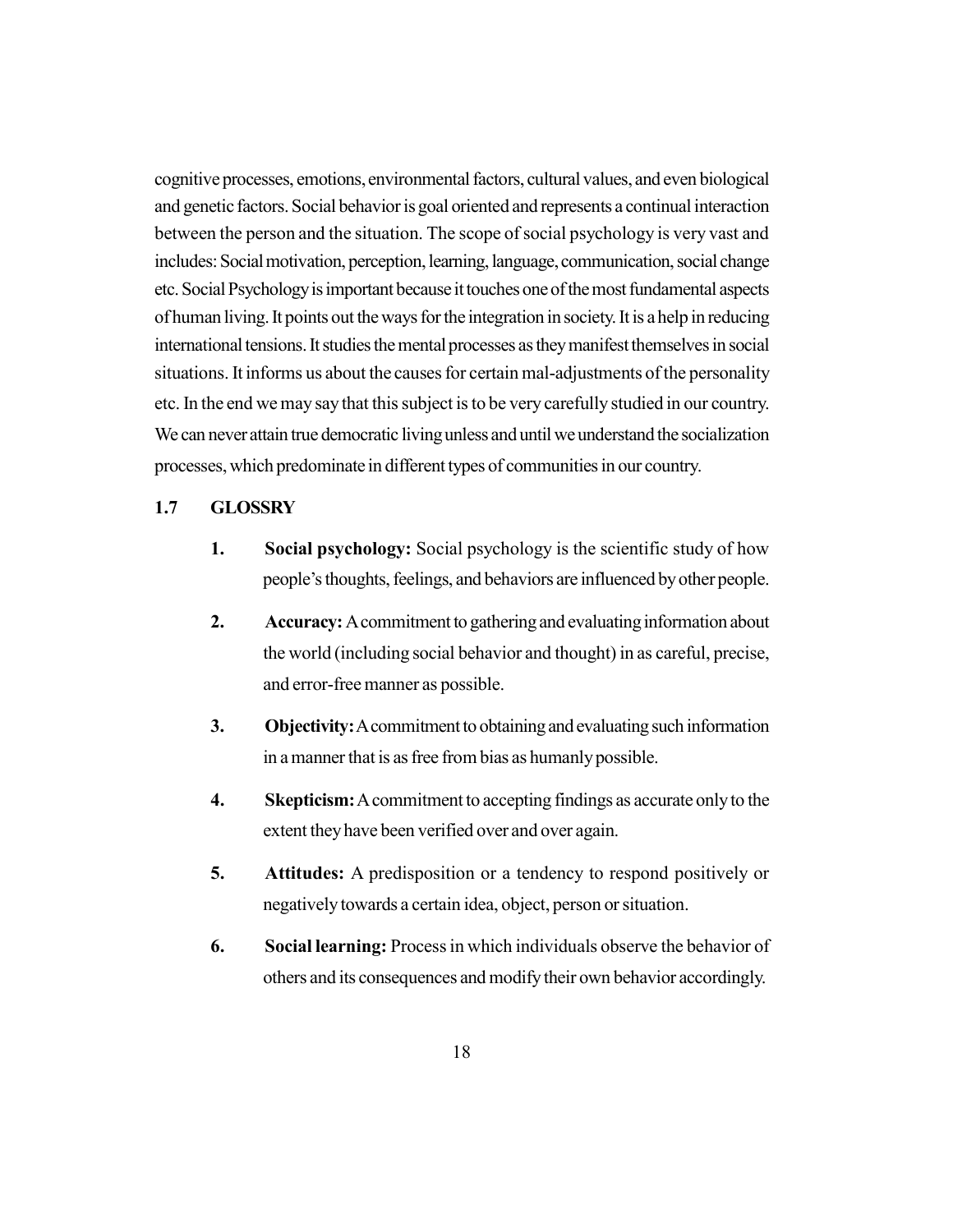**7. Social perception:** Study of how people form impressions of and make inferences about other people as sovereign personalities.

# **1.8 LESSON END EXERCISE**

- Q 1. What do you understand by the Nature and Scope of Social psychology?
- Q 2. Discuss briefly the importance of Social Psychology.
- Q 3. What do you understand by Social Psychology Is Scientific in Nature?
- Q 4. Define Social Psychology and discuss ists importance in the current social setup.

# **1.9 SUGGESTED FURTHER READINGS**

Baron, R. A., & Branscombe, N. R. (2012). *Social Psychology* (13<sup>th</sup> ed). New Jersey: Pearson Education Limited.

Baron, R. A., & Byrne, D. (2003). *Social Psychology* (10<sup>th</sup> ed). New Delhi: Pearson Education.

Kuppuswamy, B. (1965). *An Introduction to Social Psychology*. New Delhi: Asia Publishing House.

Mathur, S. S. (2007). *Social Psychology.* (3rd ed) Agra: Vinod Pustak Mandir.

Mohanty, G. (2016). *Social Psychology* (4<sup>th</sup> ed). New Delhi: Kalyani Publishers.

 $\sim\sim\sim\sim$ 

19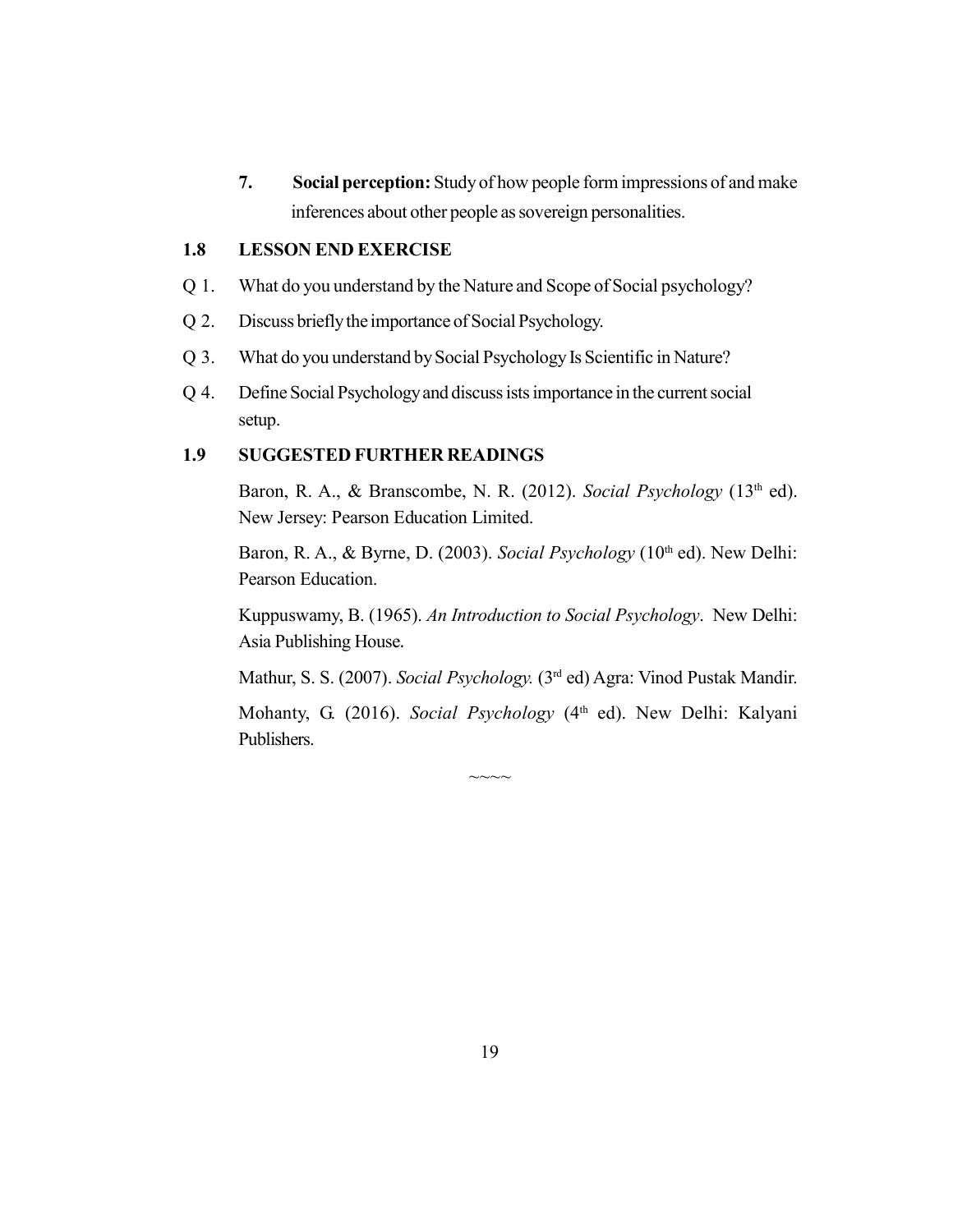| <b>B.A.</b>          | Unit - I   |
|----------------------|------------|
| <b>SEMESTER - VI</b> | Lesson - 2 |

# Lesson - 2

# **METHODS : INTERVIEW, FIELD SURVEY, QUESTIONNAIRE & SOCIOMETRIC**

# **STRUCTURE**

- 2.0 Introduction
- 2.1 Objectives
- 2.2 Interview
- 2.3 Field Survey
- 2.4 Questionnaire Method
- 2.5 Sociometric Method
- 2.6 Let Us Sum Up
- 2.7 Glossary
- 2.8 Lesson End Exercise
- 2.9 Suggested Further Readings

### **2.0 INTRODUCTION**

It is quite difficult to understand socialization. But it is an interesting process. Social psychologists do not simply wonder and speculate about social behavior. Instead, they use scientific methods involving carefully designed and executed research studies to help explain complex, uncertain social issues. The social psychologists use a number of methods for the collection of their data. These methods include experimental method, questionnaire method, sociometric method, observation method cross-cultural studies etc. This lesson will acquaint you with interview, field survey, questionnaire and sociometry methods.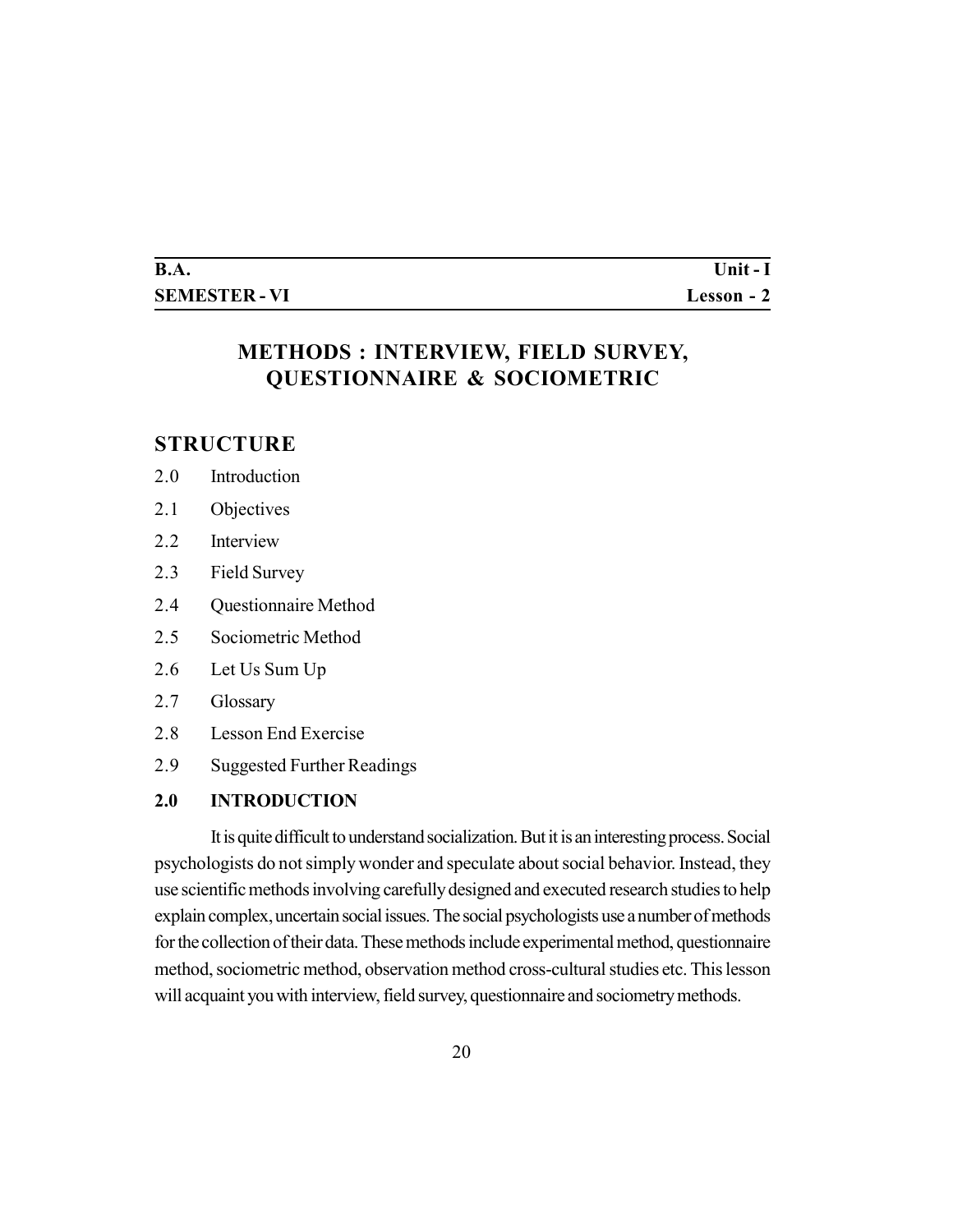#### **2.1 OBJECTIVES**

By the end of this lesson the student should be able to :

- Describe the meaning and types of interview.
- Discuss the meaning and steps of field survey.
- Explain the meaning, functions and types and of questionnaire method.
- Describe the meaning and process of sociometric method.

# **2.2 INTERVIEW:**

Interviewing in psychology refers to situations in which the interview methodology of communicating is used in order to ascertain information. This takes place in a psychological or psychiatric context. The term may be used in conjunction with situations related to employment, information gathering, extracting data etc.

#### **Interview Method :**

Interview is a face-to –face situation between the interviewer and the respondent, which intends to elicit some desired information from the latter. Thus an interview is a social process involving at least two persons the interviewer and the respondent. For success of the interview one must take care of the interaction between the interviewer and the respondent. The respondent's answer to the questions raised by the interviewer and his other behaviour serve as important clues to the interviewer and are likely to affect the behaviour of the latter.

This method is of recent growth and has acquired a good deal of importance through this method, the interviewer tries to get information regarding social issues . According to P. V. Young, it is a systematic method through which attempt is made to enter the internal life of as individual for short while or for a larger period.

In social psychology, interview method is very important for testing the personality of an individual. By testing the social trails or the qualities of an individual, it is possible to know his responses, movements and other ways of life.

Maccoby and Maccoby viewed interview as a face- to-face verbal interchange, in which one person, the interviewer attempts to elicit information or expression of opinion or belief from another person or persons.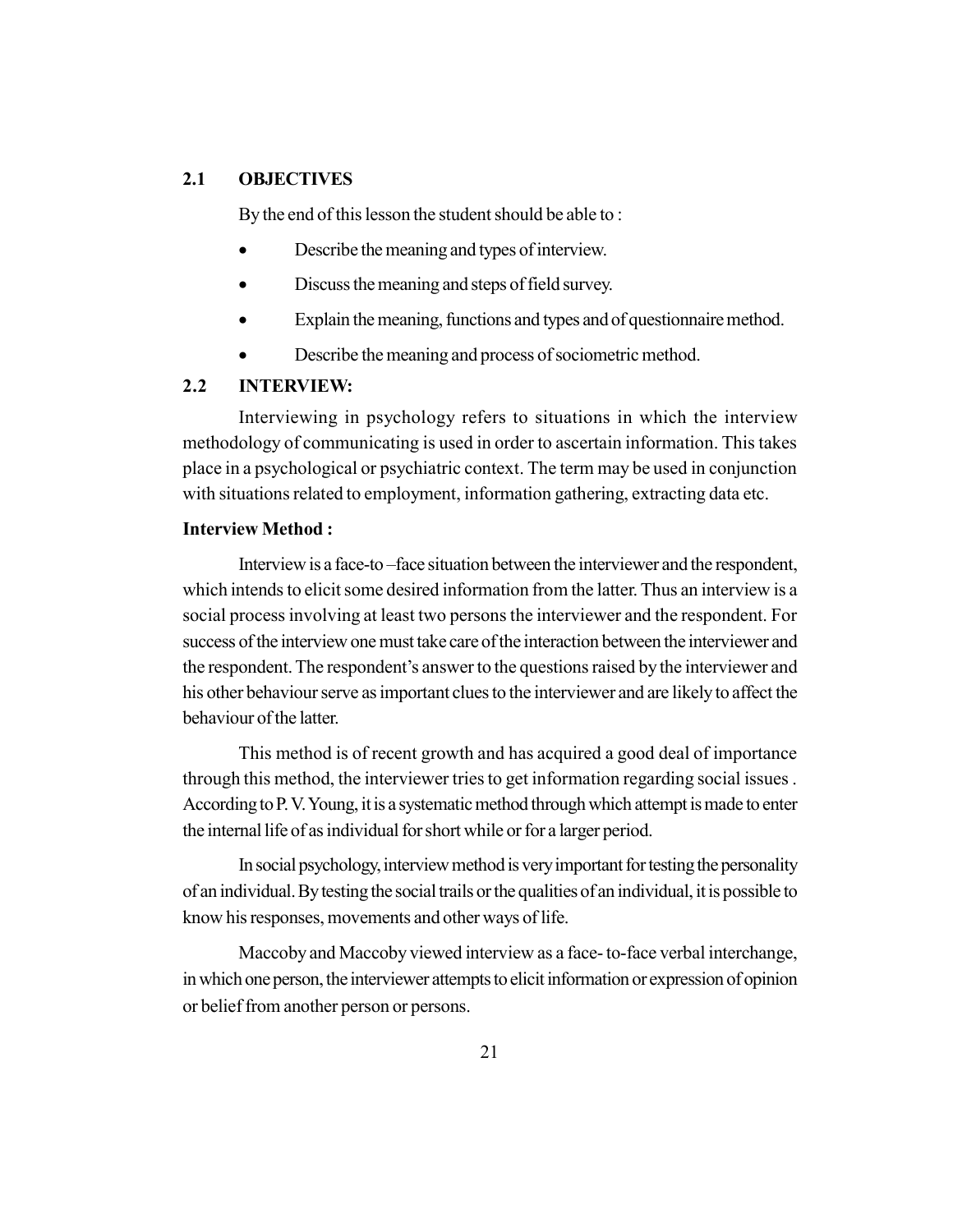#### **Types of Interview**

#### **1. Non-directive**

In this type of interview the interviewee is allowed to talk about anything they wish. The interviewer merely facilitates the discussion. This approach is often used in case studies to gather rich qualitative data. Counsellors and Therapists use this technique however, in this case it is not strictly a research method.

#### **2. Informal**

In an informal interview the aim is to gather information of a particular nature. However, the interview is not structured, therefore the data gathered can be rich and full. The interviewee is relatively relaxed and does not feel as though they are being assessed, hence they may be more willing to divulge information.

#### **3. Structured**

A structured interview, also known as a standardised interview or researchers administered survey is a quantitative research method commonly used in survey research. The aim of this approach is to ensure that each interviewee is presented with exactly the same question and this ensures that answers can be reliable. Structured interview as essentially statistical survey, where the survey is delivered by an interviewer rather than being self-administrated (like a questionnaire). Interviewers read the question exactly as they appear on the survey questionnaire. The choice of answers to the questions is often fixed (close-ended in advance).

There is a degree of standardization imposed on the data collection instrument. A highly structure questionnaire, for example, is one which the question to be asked and the response permitted subjects are completely predetermined.

Structured questionnaire employ "close-ended" questions. These are questions that have their answers outlined. The respondents have to choose their answers from those provided in the questionnaire.

The diverse nature of the information gathered from informal interviews the data can be difficult to analyse. One method of overcoming this limitation is to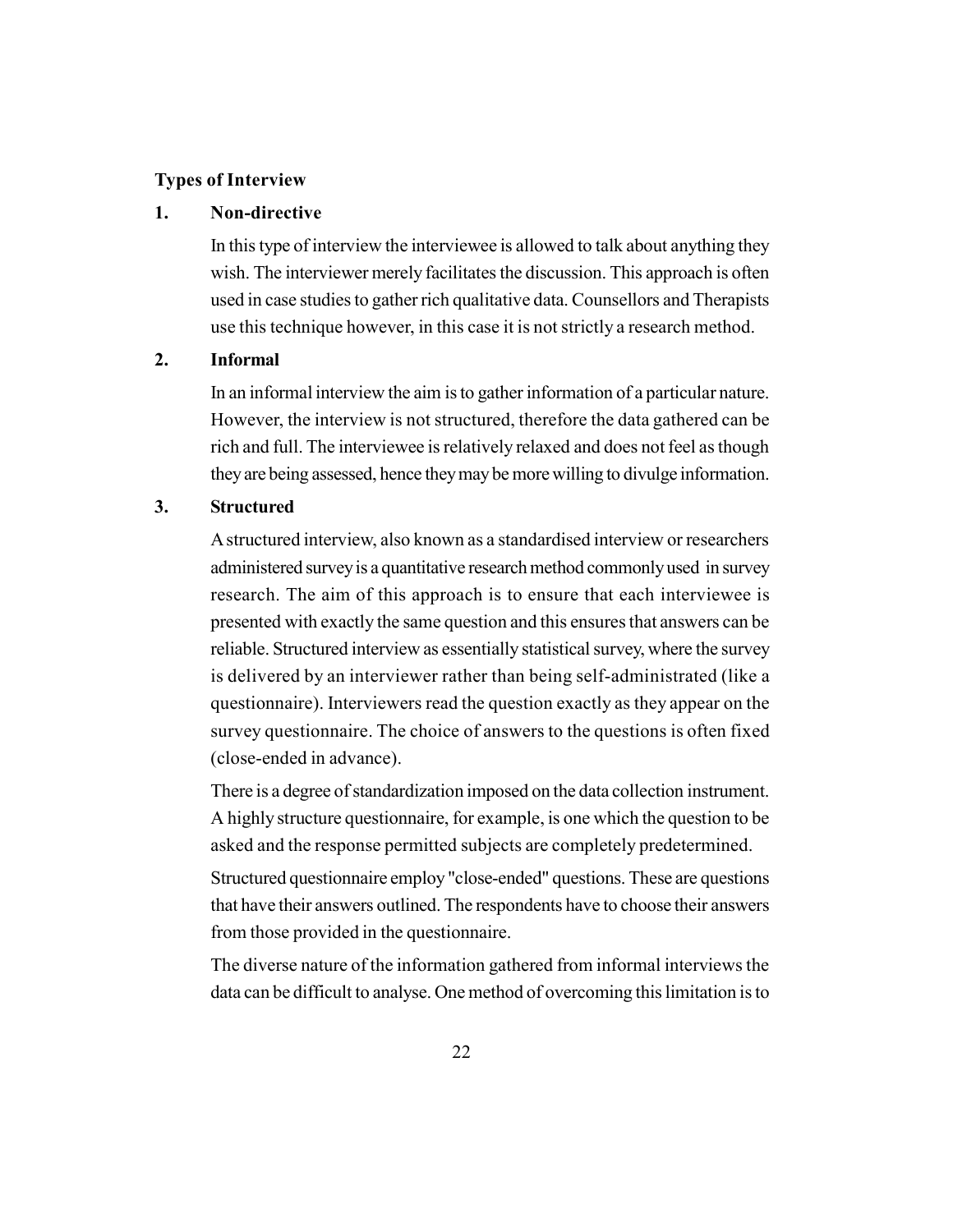use a structured, but open ended interview. In this type of interview a standardised procedure is used, where all interviewees are asked the same questions in a predetermined sequence. It is open ended in that the interviewee is free to answer in any way they wish. Thus, the answers must be coded by the interviewer after the interview.

## **4. Unstructured**

Unstructured interviews, provide greater flexibility. Although the series of questions to be asked and procedures to be floowed are decided upon before hand, the interviewer is largely free to arrange the form and timing of the questions. He can thus rephrases the questions, modify them and add some new questions to his list.

#### **Advantages of interview method :**

- 1) An interview allows greater flexibility in the process of questioning. As such many types of probe questions can be put and analyzed.
- 2) It facilitates the investigator in obtaining the desired information readily and quickly.
- 3) It facilitates the investigator in being sure that interviewees have themselves interpreted and answered the questions. This increases the validity of the conclusion arrived.
- 4) In an interview , a desired level of control can be exercised over the situation or context within which questions are asked and answers are given
- 5) The validity of verbal information given by the interviewees can easily be checked on the basis of their non-verbal cues.

#### **Disadvantages of interview method :**

- 1) This method is expensive, time consuming and requires more efforts as compared to other methods
- 2) The prejudices or beliefs of the interviewer may influence the replies of the interviewee.
- 3) The physical appearance of the interviewer may influence the replies of the interviewee.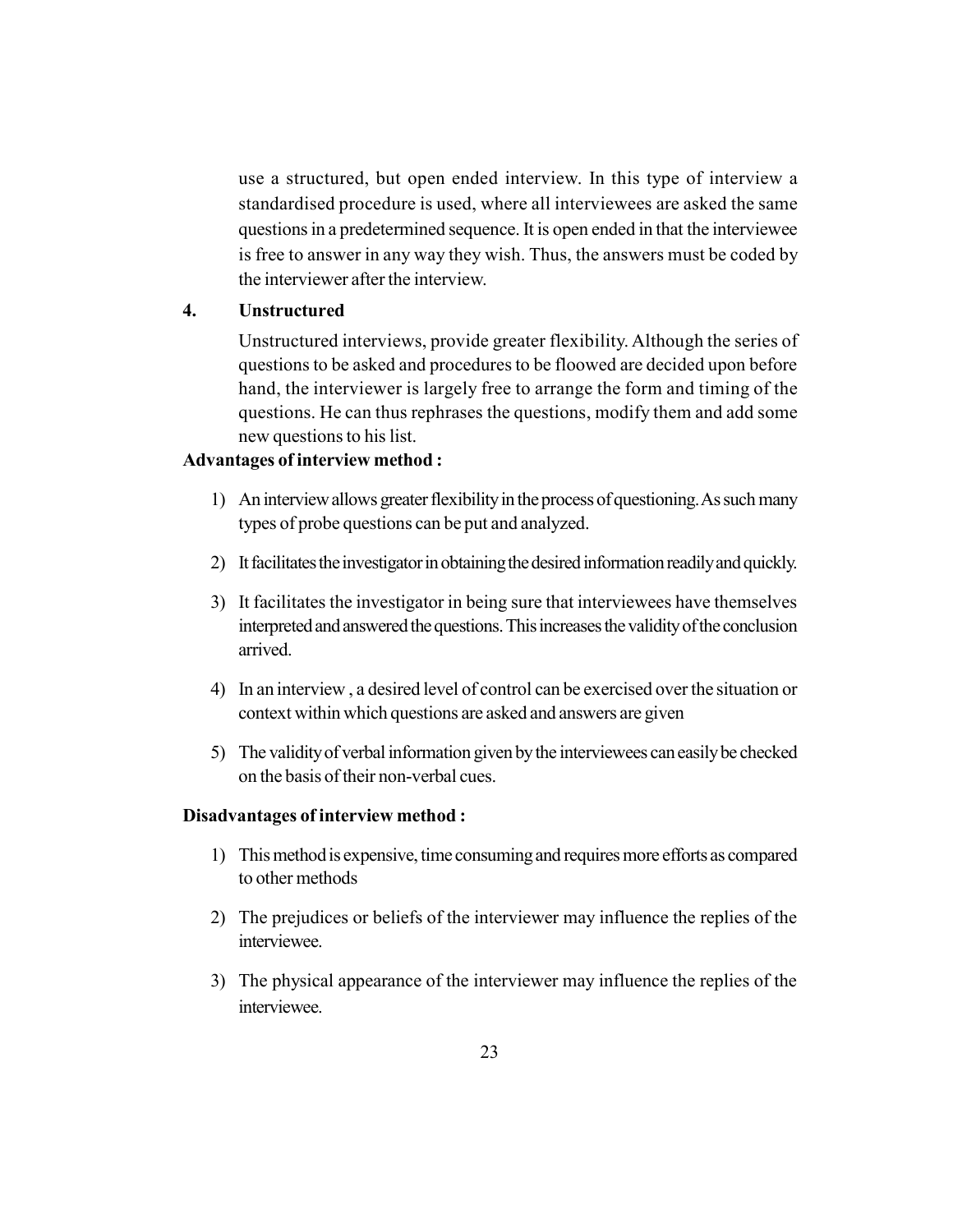4) Many interviewers fail to put their questions in proper language and so wrong information is collected.

#### **Check Your Progress Exercise-1**

**Notes:** (a) Space is given below for your answers.

- (b) Check your answers with the above mentioned text.
- Q 1. What do you understand by interview? Discuss the various types of interview.
- Q 2. Discuss the various merits and demerits of interview.

#### **2.3 FIELD SURVEY:**

Collection and gathering of information at the local level by conducting primary surveys is called field survey. The primary surveys are also called field surveys. They are an essential component of geographic enquiry.

\_\_\_\_\_\_\_\_\_\_\_\_\_\_\_\_\_\_\_\_\_\_\_\_\_\_\_\_\_\_\_\_\_\_\_\_\_\_\_\_\_\_\_\_\_\_\_\_\_\_\_\_\_\_\_\_\_\_\_\_

\_\_\_\_\_\_\_\_\_\_\_\_\_\_\_\_\_\_\_\_\_\_\_\_\_\_\_\_\_\_\_\_\_\_\_\_\_\_\_\_\_\_\_\_\_\_\_\_\_\_\_\_\_\_\_\_\_\_\_\_

\_\_\_\_\_\_\_\_\_\_\_\_\_\_\_\_\_\_\_\_\_\_\_\_\_\_\_\_\_\_\_\_\_\_\_\_\_\_\_\_\_\_\_\_\_\_\_\_\_\_\_\_\_\_\_\_\_\_\_\_

\_\_\_\_\_\_\_\_\_\_\_\_\_\_\_\_\_\_\_\_\_\_\_\_\_\_\_\_\_\_\_\_\_\_\_\_\_\_\_\_\_\_\_\_\_\_\_\_\_\_\_\_\_\_\_\_\_\_\_\_

For e.g. : The basic procedure to understand the earth as a home of humankind. It is carried out through observation, sketching, measurement, interviews, etc.

- 1. These surveys enhance our understanding about patterns of spatial distributions, their associations and relationships at the local level.
- 2. The field surveys facilitate the collection of local level information that is not available through secondary sources.
- 3. Field surveys are required so that the problem under investigation is studied in depth as per the predefined objectives.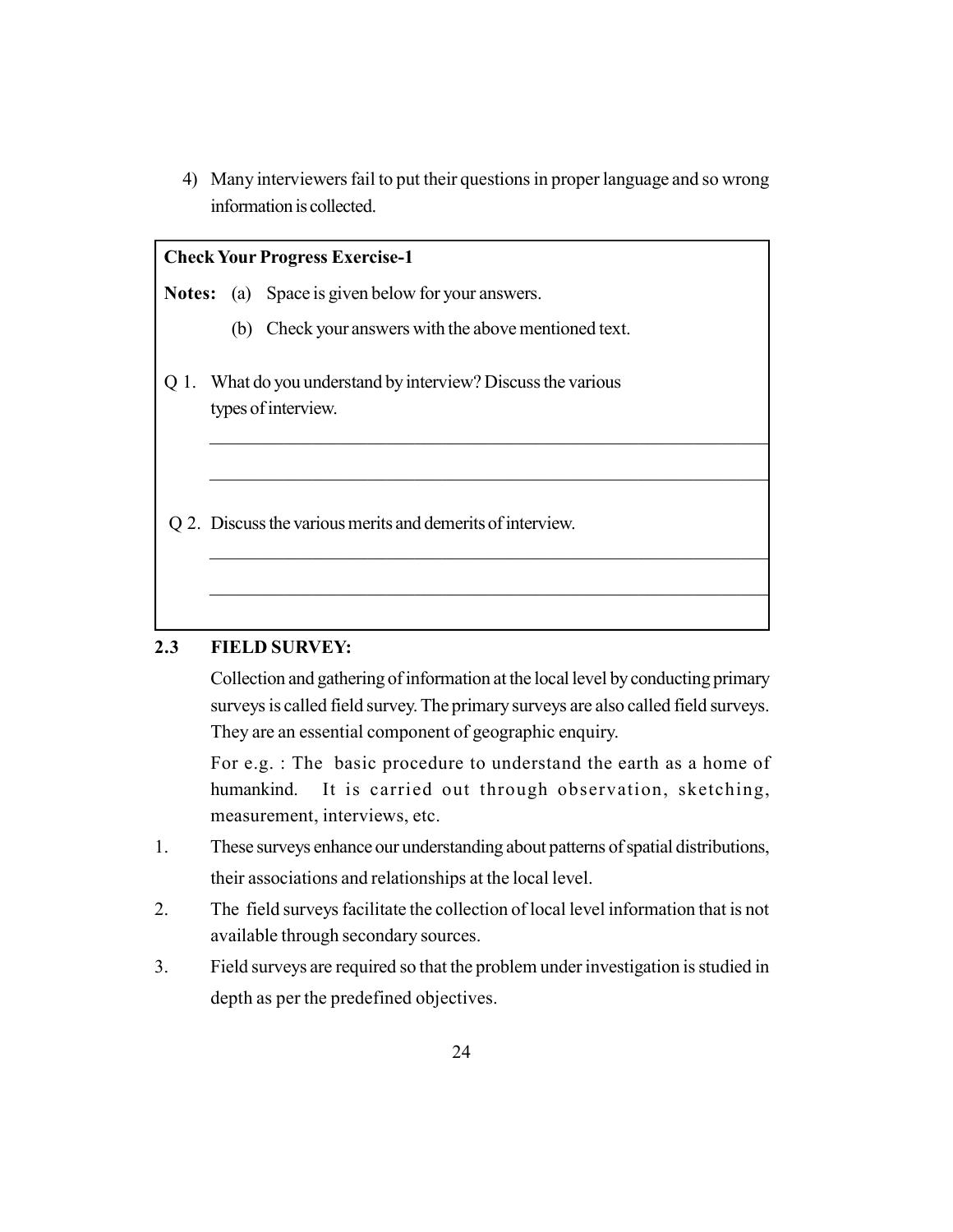4. It helps in comprehending the situation and processes in totality and at the place of their occurrence.

#### **Field Survey Procedure Steps:**

*Step 1.*

Defining the Problem: First the problem to be studied is defined precisely by statements indicating the nature of the problem. The problem is the title and sub-title of the topic of the survey.

*Step 2.*

Objectives and purposes of the survey are outlined and in accordance to these, suitable tools of acquisition of data and methods of analysis will be chosen.

*Step 3.*

 Scope of survey is the geographical area studied, time period of enquiry and if required themes of studies to be covered are defined.

#### *Step 4.*

Tools and Techniques of information collection: Various types of tools are required to collect information. These include:

#### **1. Recorded and Published Data:**

From government agencies data are collected and these provide basic information about the problem. For example: Election Office can provide information about households, persons.

Similarly, physical features like relief, drainage, vegetation, land use, etc. can be traced out from the topographical maps.

**2. Field Observation:** It is very necessary to find the characteristics and associations of geographic phenomena. Sketching and photography are helpful tools.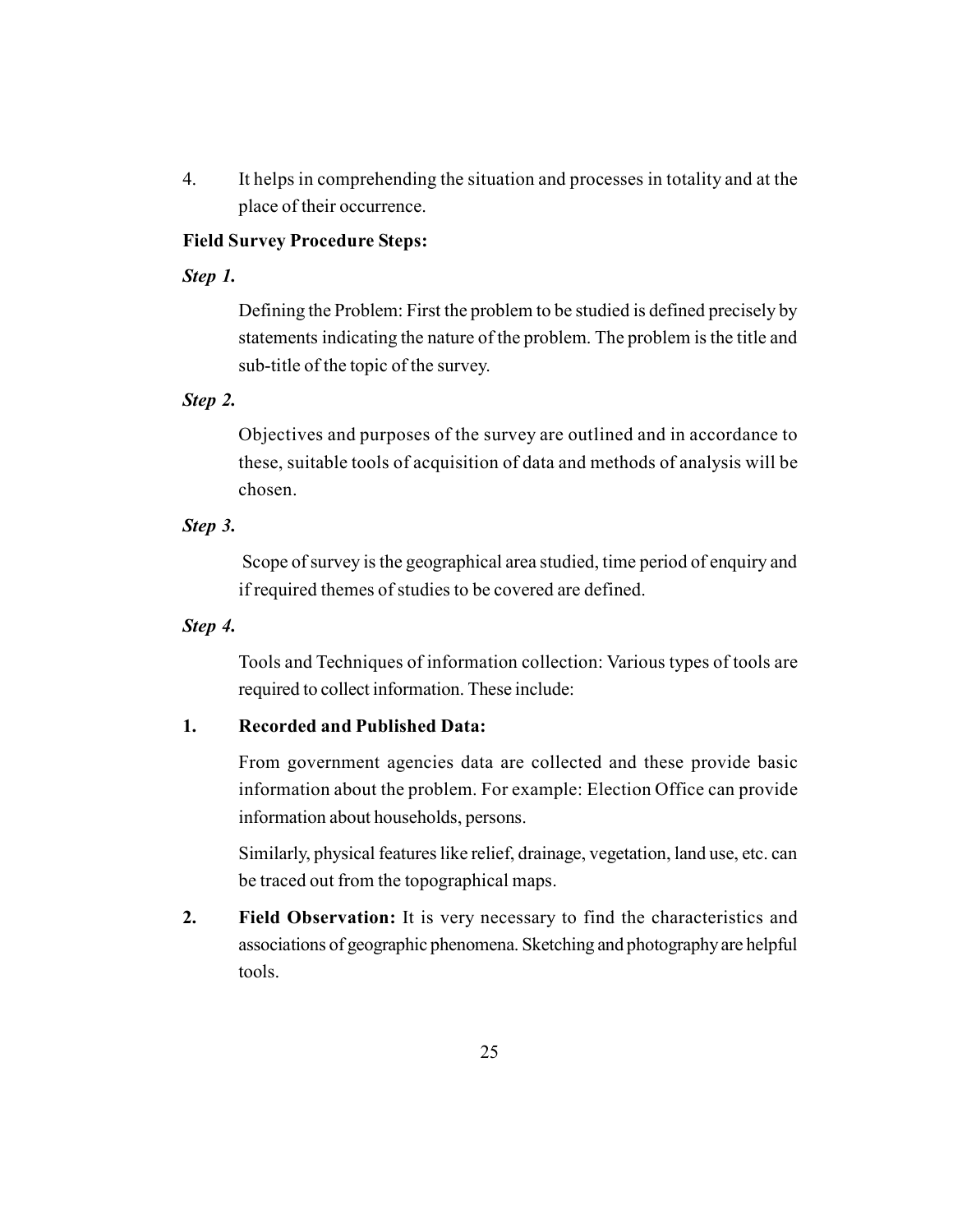# **3. Measurement:**

Some of field surveys demand on site measurement of objects and events. It involves use of appropriate equipments.

#### **4. Interviewing:**

In all field surveys, personal interviews are needed to gather information about social issues through recording the experiences and knowledge of each individual.

#### **Step 5.**

 Compilation and Computation of Information collected is organized for their meaningful interpretation and analysis to achieve the set objectives. Notes, field sketches, photographs, case studies, etc. are first organised according to subthemes of the study. Similarly, questionnaire and schedule based information are tabulated on the spreadsheet.

### **Step 6.**

Cartographic Applications of maps and diagrams are used for giving visual impressions of variations in the phenomena.

#### **Step 7.**

Presentations, the field study report is prepared in concise form and it contains all the details of the procedures followed, methods, tools and techniques employed. At the end of the report, the summary of the investigation is provided.

# **Merits of survey method :**

- 1) Field survey is used in investigation of some problems of social psychology like propaganda, rumour, public opinion etc. which cannot be scientifically studied by any other method.
- 2) Extensive studies can be made through survey method. The survey can be conducted on the total population as well as on a representative sample.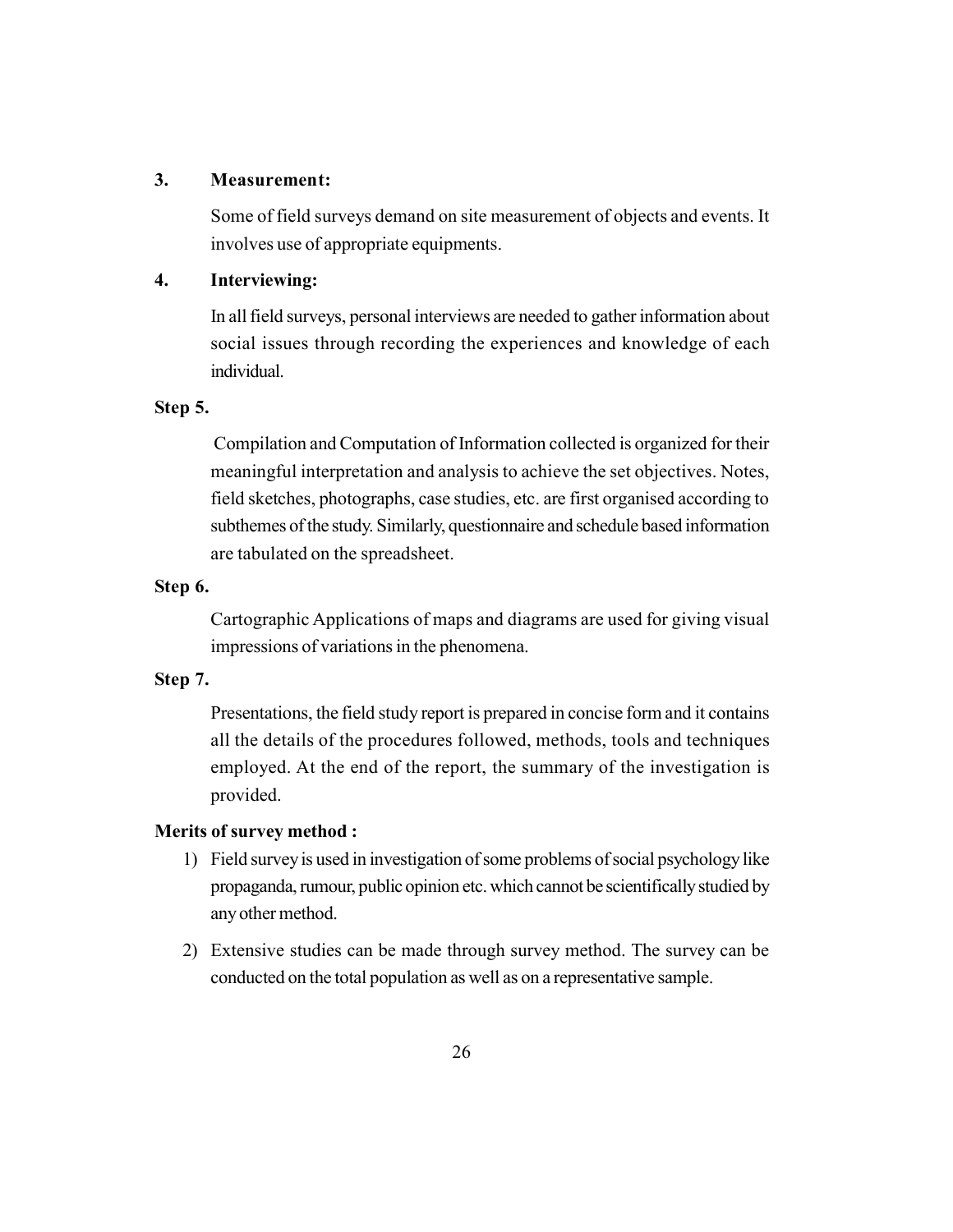- 3) The investigator can choose his sample on the basis of the objectives of investigation and the hypotheses framed for it. He can directly contact the person in the sample.
- 4) It is convenient and economical.

#### **Demerits of survey method :**

- 1) Survey method is dependent on the opinions of the people and whatever they say forms the basis of the results. Hence even if these views are taken at and extensive scale they remain superficial. The internal feelings of the individuals are not investigated
- 2) Survey is better applicable only in case of ordinary and practical problems. The problems which require a deeper probe cannot be investigated by this method.
- 3) The limitations of the techniques like interviews etc. used in data collection become the limitations of the survey method.
- 4) The attitude and belief system of the investigator affect the collection, analysis and interpretation of the data.

\_\_\_\_\_\_\_\_\_\_\_\_\_\_\_\_\_\_\_\_\_\_\_\_\_\_\_\_\_\_\_\_\_\_\_\_\_\_\_\_\_\_\_\_\_\_\_\_\_\_\_\_\_\_\_\_\_\_\_\_

\_\_\_\_\_\_\_\_\_\_\_\_\_\_\_\_\_\_\_\_\_\_\_\_\_\_\_\_\_\_\_\_\_\_\_\_\_\_\_\_\_\_\_\_\_\_\_\_\_\_\_\_\_\_\_\_\_\_\_\_

\_\_\_\_\_\_\_\_\_\_\_\_\_\_\_\_\_\_\_\_\_\_\_\_\_\_\_\_\_\_\_\_\_\_\_\_\_\_\_\_\_\_\_\_\_\_\_\_\_\_\_\_\_\_\_\_\_\_\_\_

\_\_\_\_\_\_\_\_\_\_\_\_\_\_\_\_\_\_\_\_\_\_\_\_\_\_\_\_\_\_\_\_\_\_\_\_\_\_\_\_\_\_\_\_\_\_\_\_\_\_\_\_\_\_\_\_\_\_\_\_

#### **Check Your Progress Exercise-2**

- **Notes:** (a) Space is given below for your answers.
	- (b) Check your answers with the above mentioned text.
- Q 1. Discuss in detail the field survey methods in social psychology.
- Q 2. Enumerate the merits and demerits of field survey.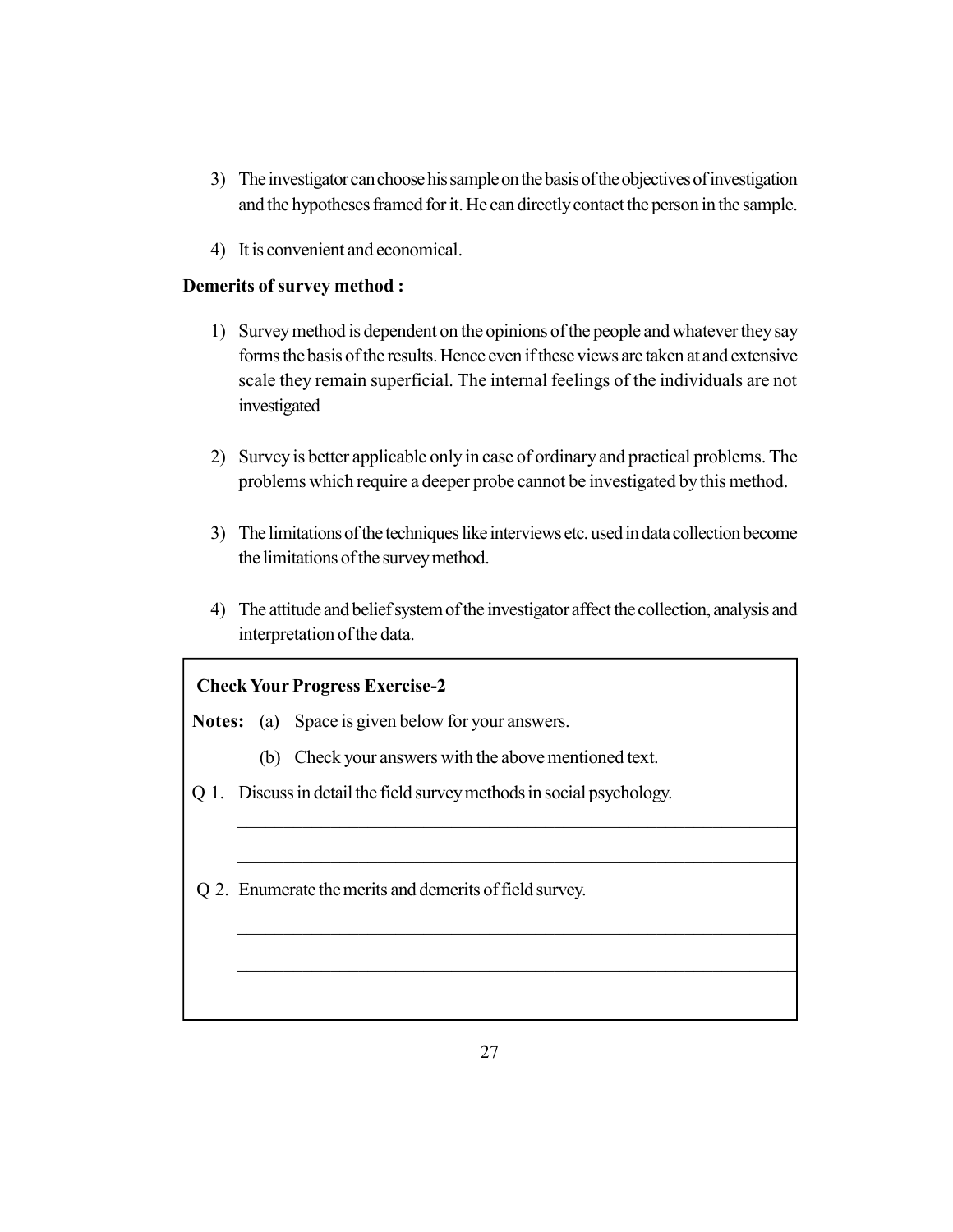#### **2.4 QUESTIONNAIRE METHOD :**

While the interview method and clinical methods are very useful in testing individuals. It is the questionnaire method that is chosen for group investigations. The questionnaire method has been extensively used to ascertain public opinion. A questionnaire is used where factual information from the respondents' is desired. It consists of a form containing a series of questions where the respondents themselves fill in the answers. In other words, a questionnaire is a means of presenting a series of standardized stimuli to elicit certain kinds of responses. It is a highly standardized instrument and not a mere assemblage of questions to collect information. Its aim is generally to discover the preferences of an individual. "In the use of these procedures the emphasis is upon attributing the response to some conditions within the individual which is more or less enduring in nature. This is to say that the responses are elicited and studied as indices of some fundamental Pre-disposition within the individual which functions as a determiner of his preferences".

#### **Functions of questionnaire**

A questionnaire performs generally two functions as given below:

- **1. Description:** The questionnaire provides description about sex, age, marital status, occupation, income, political and religious affiliation etc. these pieces of information, in turn, serve many purposes of the investigator or researcher.
- **2. Measurement:** The questionnaire measure individual and group variables like attitude, opinion, personality traits etc. The questionnaire may consist of several items which aim at assessing such attitude, opinion, traits and habits of the persons.

#### **Types of questionnaires**

Two principal types of questions used are the poll questions and the open end question.

**1. Poll question:** It is provided with a set of alternative answers and the respondent chooses one of them. Example: Caste system should remain, be modified, be abolished. In all such questions the respondent is requested to choose one of the stated alternatives. One of the basic assumptions to be made behind the use of a fixed response questionnaire is that the target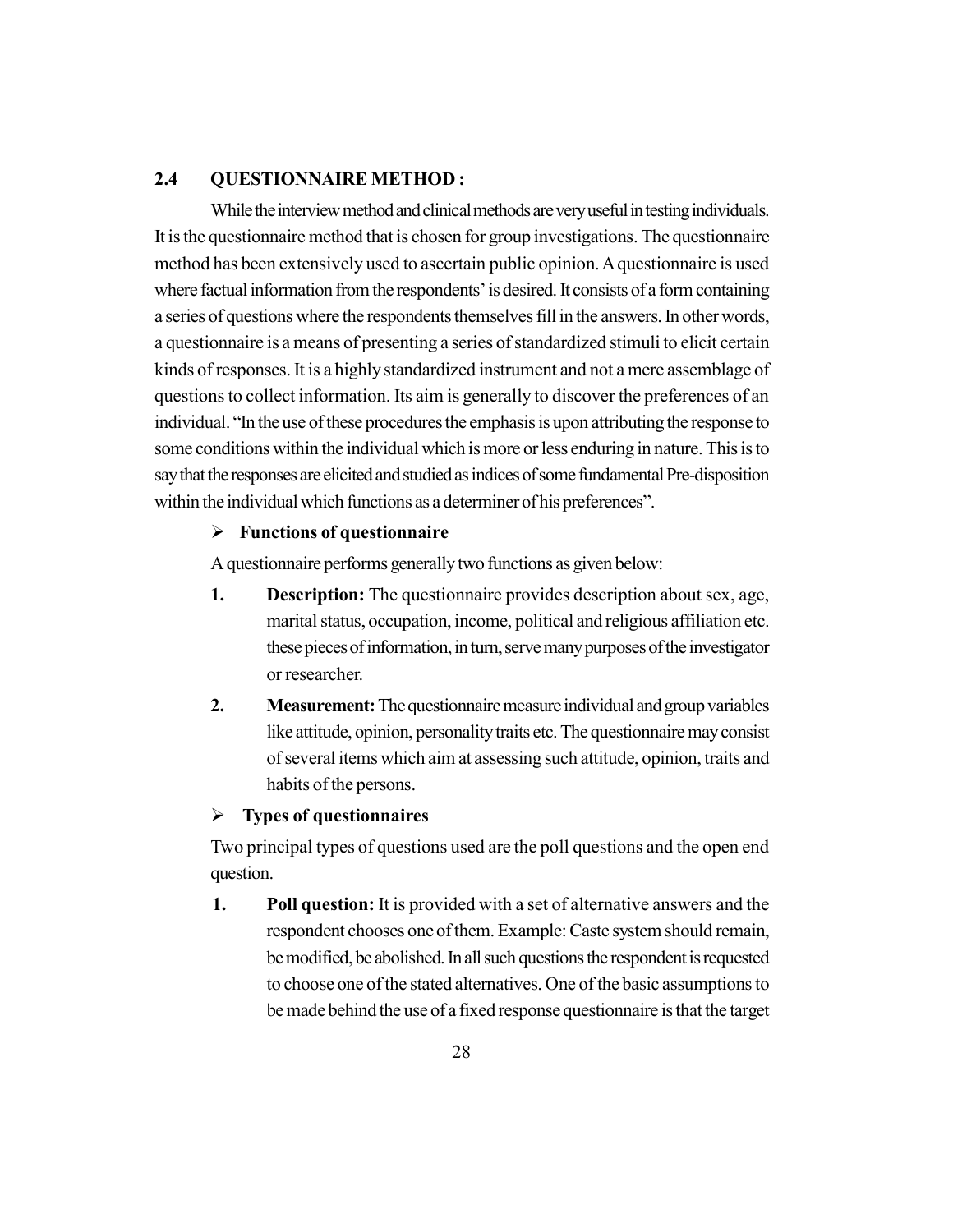sample has an adequate knowledge of the subject matter of the questionnaire. Another assumption is that the researcher has enough knowledge about the sample under investigation so that he can easily anticipate what kinds of responses are likely to be given.

**2. Open end question:** It is framed to elicit a free response without providing any alternative responses. An open- end question may be framed as follows: What do you think of the Congress Party?" or what do you think the Government should do to settle the Kashmir Problem?" The significant feature of such questions is that the respondent is free to answer as he pleases. The poll question came out of the experimental and testing laboratory; the open-end questions may be said to have developed from the psychological clinic. But the advantage of the poll type question is that the responses may be tabulated easily. It admits of quantitative and statistical treatment which is of immense help to understand the problem under investigation.

Questionnaires can further be classified into structured/standardized and unstructured or unstandarized questionnaires.

- **1. Structured Questionnaire:** These are concrete, definite and preconstructed. The questions for all the respondents are the same and are put to them in the same language in the same sequence. The structured questionnaire is constructed for administering the same series of questions to all the respondents. The questions may be closed or open-type.
- **2. Unstructured questionnaire:** These are constructed on the spot in accordance with the conditions prevailing or situations existing at the time of administering the questionnaire. No norms are pre-set for the construction of questions. In fact unstructured questions are in the form of conversation and in it the exchange of responses goes on.

Based upon the method of administering questionnaires**,** the following are the two common types of questionnaires.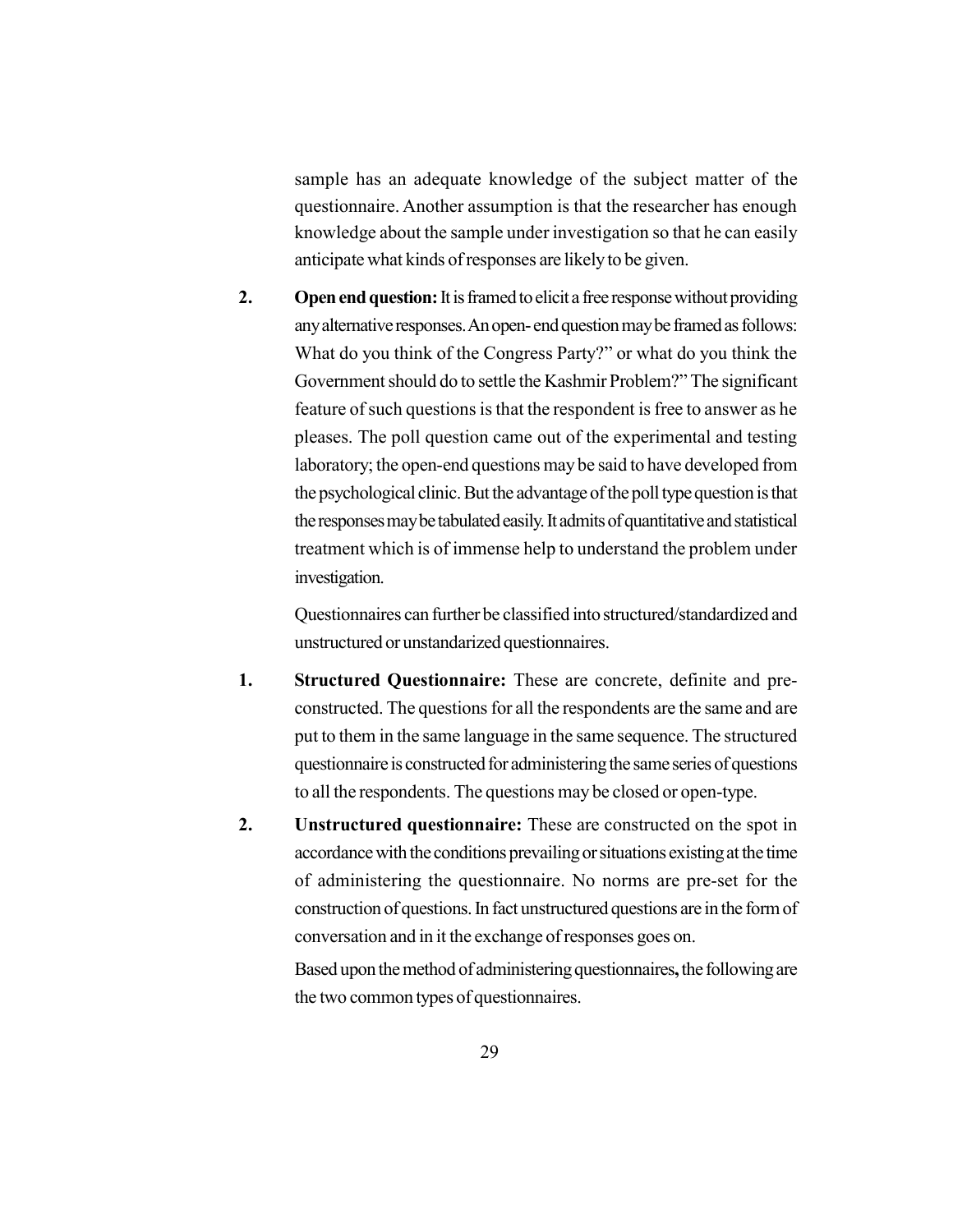- **1. Mail Questionnaire:** It is mailed to the designated subject with a request to answer the questions and return it through mail. Instructions for completing the questionnaire are usually enclosed and a return envelope is also provided. Generally, the researcher waits for a fortnight or so for the reply. A survey conducted in this area has revealed that about 70% of the questionnaires mailed are not returned.
- **2. Face-to-face administered Questionnaire:** In this type of questionnaire the selected subjects are given questionnaires with the instructions to complete them in the presence of the investigator or his associates. This type of questionnaire is more common than the mailed questionnaire. Face-to-face administration of a questionnaire is usually preferred where subjects for the study are readily available at one place.

### **Characteristics of good Questionnaire**

A good questionnaire must have the following characteristics

- 1. The questionnaire should be concerned with specific topics, which must be regarded as relevant by the respondents. The investigator must clearly state the significance, objectives and aims of the questionnaire either in a separate letter or in the questionnaire itself.
- 2. The questionnaire should, as far as possible, be short because very lengthy questionnaires often find their way into the wastebasket.
- 3. Directions and wording of the questions should be simple and clear.
- 4. Embarrassing questions, presuming questions, and hypothetical questions should be avoided.
- 5. Lastly Questionnaire must be attractive in appearance, neatly printed and clearly arranged.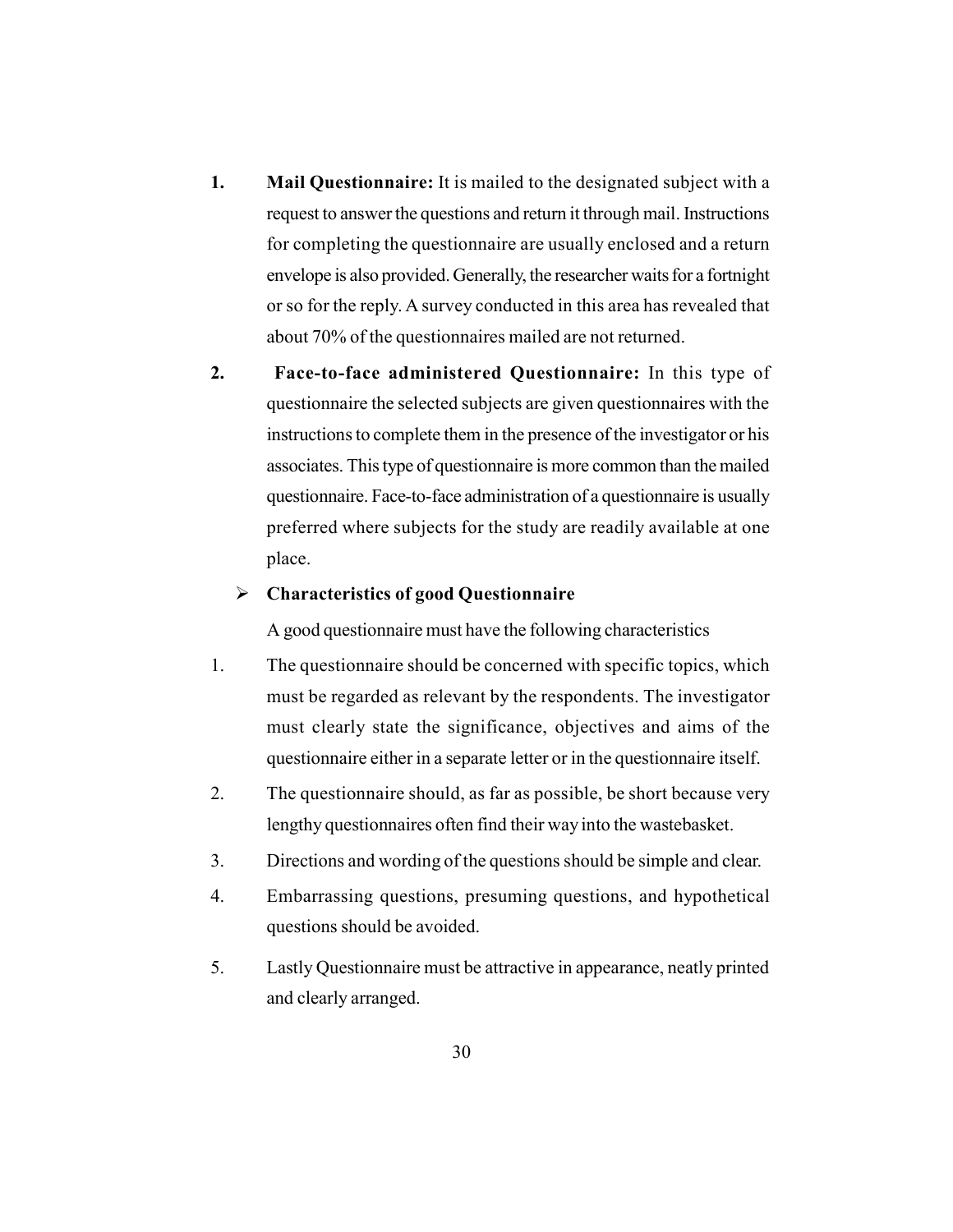# **Merits and demerits of Questionnaire method**

#### **Merits**

- 1. This is a simple method. For the use of this method the investigator does not need any specialized training.
- 2. A large no. of people can be contacted through questionnaire that may be living at distant places.
- 3. It is economical and less time consuming as compared to other methods.
- 4. Data collected by the questionnaire technique is statistically analyzed and quantified for objective interpretations. This makes the technique more scientific, reliable and valid.
- 5. The respondent can reply without disclosing his identity. He/She can send reply by post without mentioning his name or address.

#### **Demerits**

- 1. The honesty of the subjects cannot be controlled in the questionnaire technique. Sometimes it is observed that false or wrong answers are provided to the questions.
- 2. Questionnaire technique is not scientific like the experimental method. Many variables remain uncontrolled.
- 3. In fixed response or poll questions, the researcher remains unable to provide the respondent with all relevant response alternatives. If the respondent is forced to make a choice among several such alternatives that, in fact, do not fit him, the resulting information will be misleading for the researcher.
- 4. Open-end questions are difficult to be objectively scored or coded. Different respondents may appear to provide similar responses to the same item on a questionnaire but the importance and meaning that each respondent applies to his answer may be different. Generally, an attempt is made to provide several individuals in one and the same category for the purpose of facilitating and analyzing data. The results of such an analysis are usually misleading.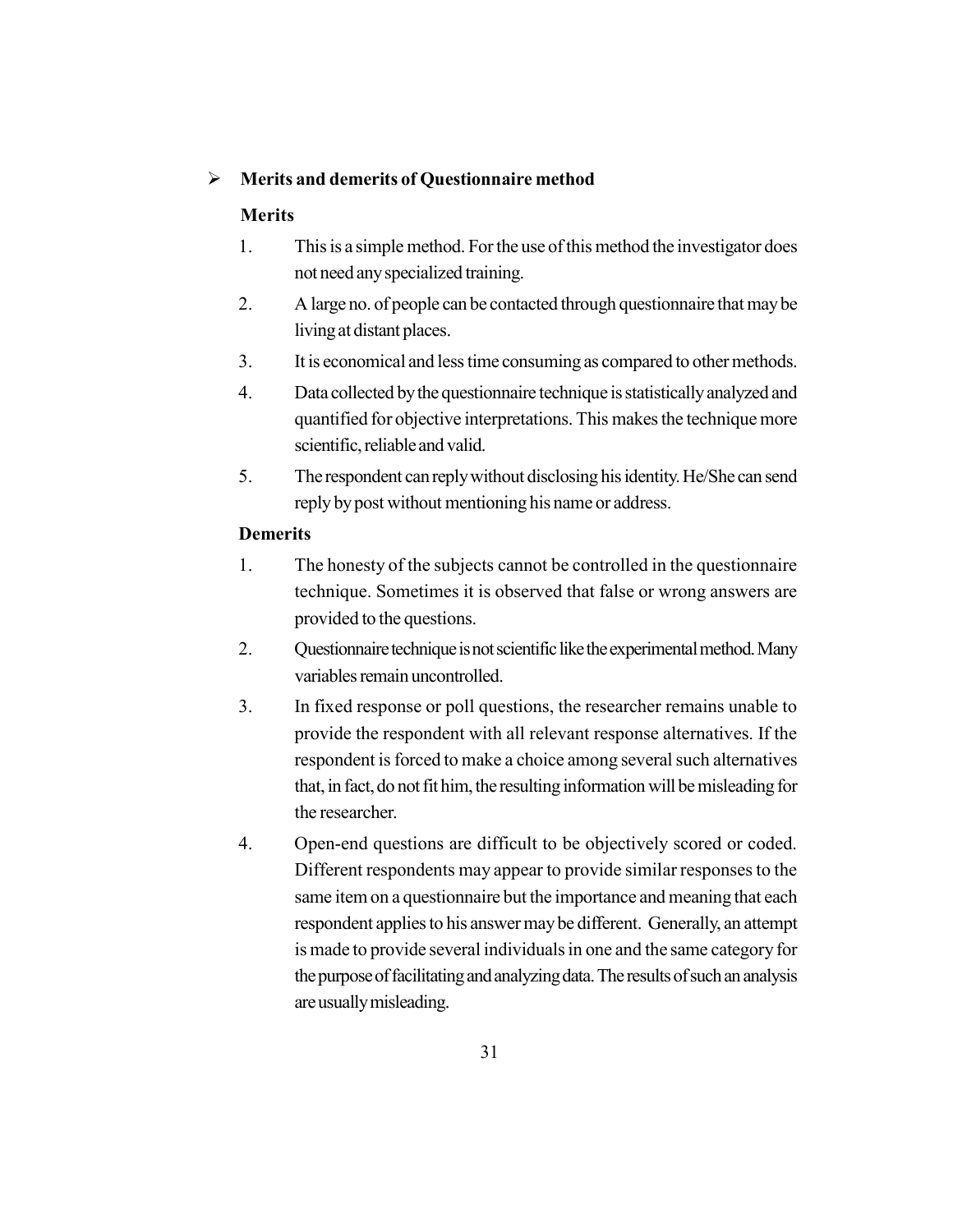| <b>Check Your Progress Exercise-3</b>                                                                        |
|--------------------------------------------------------------------------------------------------------------|
| <b>Notes:</b> (a) Space is given below for your answers.                                                     |
| (b) Check your answers with the above mentioned text.                                                        |
| Q 1. What do you understand by the Questionnaire method? What are the various<br>functions of Questionnaire. |
|                                                                                                              |
| Q 2. Discuss briefly the types of Questionnaire.                                                             |
|                                                                                                              |
| Q 3. What are the main demerits of Questionnaire method?                                                     |
|                                                                                                              |
|                                                                                                              |

# **2.5 SOCIOMETRIC METHOD**

#### **What is Sociometry?**

The word *sociometry* comes from the Latin "socius," meaning social and the Latin "metrum," meaning measure. As these roots imply, sociometry is a way of measuring the degree of relatedness among people. Measurement of relatedness can be useful not only in the assessment of behavior within groups, but also for interventions to bring about positive change and for determining the extent of change. For a work group, sociometry can be a powerful tool for reducing conflict and improving communication because it allows the group to see itself objectively and to analyze its own dynamics. It is also a powerful tool for assessing dynamics and development in groups devoted to therapy or training.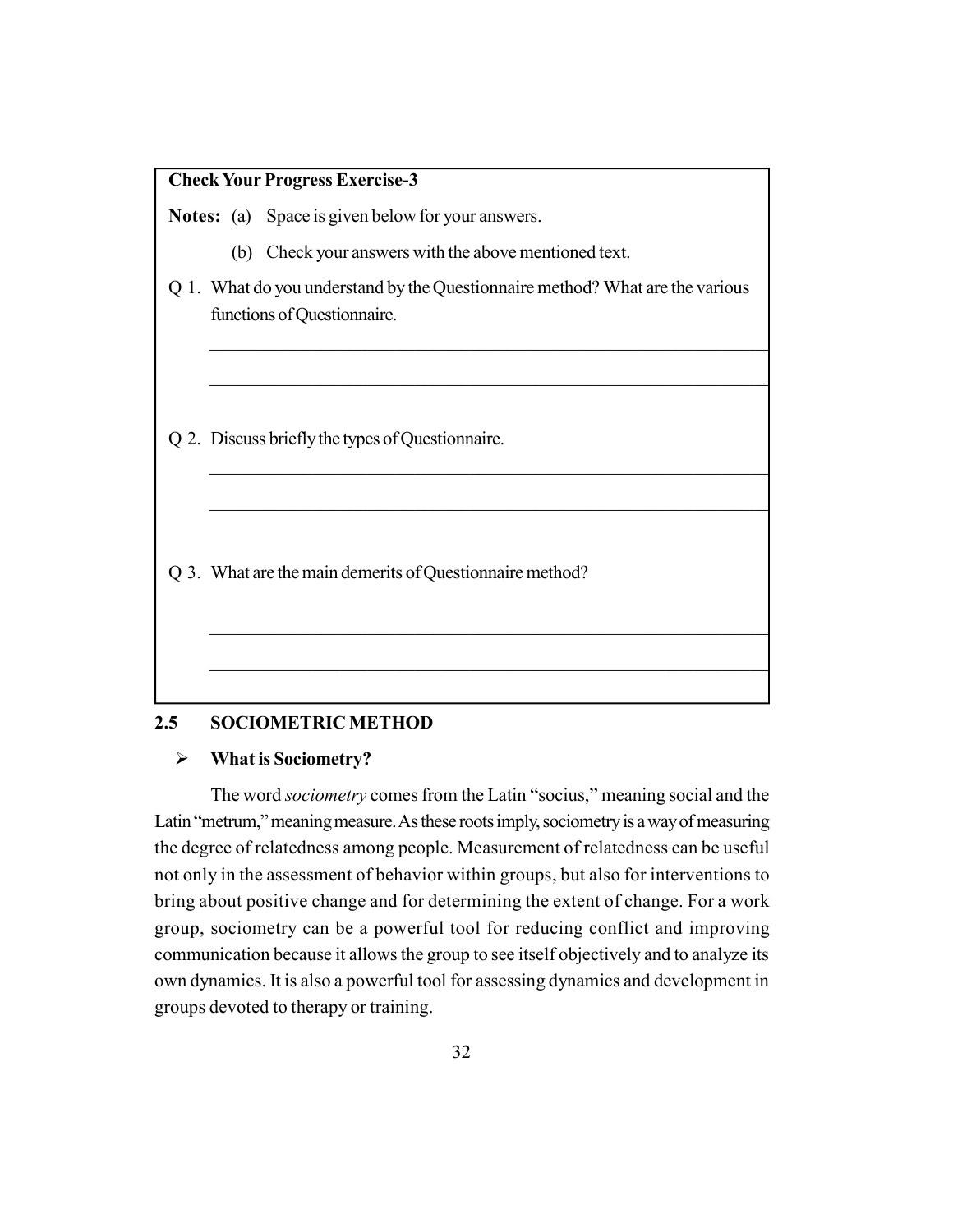Jacob Levy Moreno coined the term *sociometry* and conducted the first longrange sociometric study from 1932-38 at the New York State Training School for Girls in Hudson, New York. As part of this study, Moreno used sociometric techniques to assign residents to various residential cottages. He found that assignments on the basis of sociometry substantially reduced the number of runaways from the facility (Moreno, 1953). Many more sociometric studies have been conducted since, by Moreno and others, in settings including other schools, the military, therapy groups, and business corporations.

#### **Working definition of Sociometry**

Sociometry is "a method for discovering, describing, and evaluating social status, structure, and development through measuring the extent of acceptance or rejection between individuals in groups". Thus it is a technique of evaluating interpersonal relationship in a group. Stanley and Hopkins (1972) have defined sociometry as "the study of interrelationship among members of a group, that is, its social structure: how each individual is perceived by the group". With the help of the sociometric technique the data relating to the choice, communication and interaction patterns of individuals in groups are gathered and analyzed (Kerlinger, 1973,1986).

In studying the structure of the group through sociometric test, each individual in a group is required to make one, two or three choices (sometimes, larger than three) for other persons for a specified purpose. For example, in a group of school children each child may be asked with whom he/she would like to sit or go to the circus or play, or who are the three best (or worst) pupils in class? In a factory a worker may be asked to name the three individuals in order who command the maximum prestige in their group. or a worker may be asked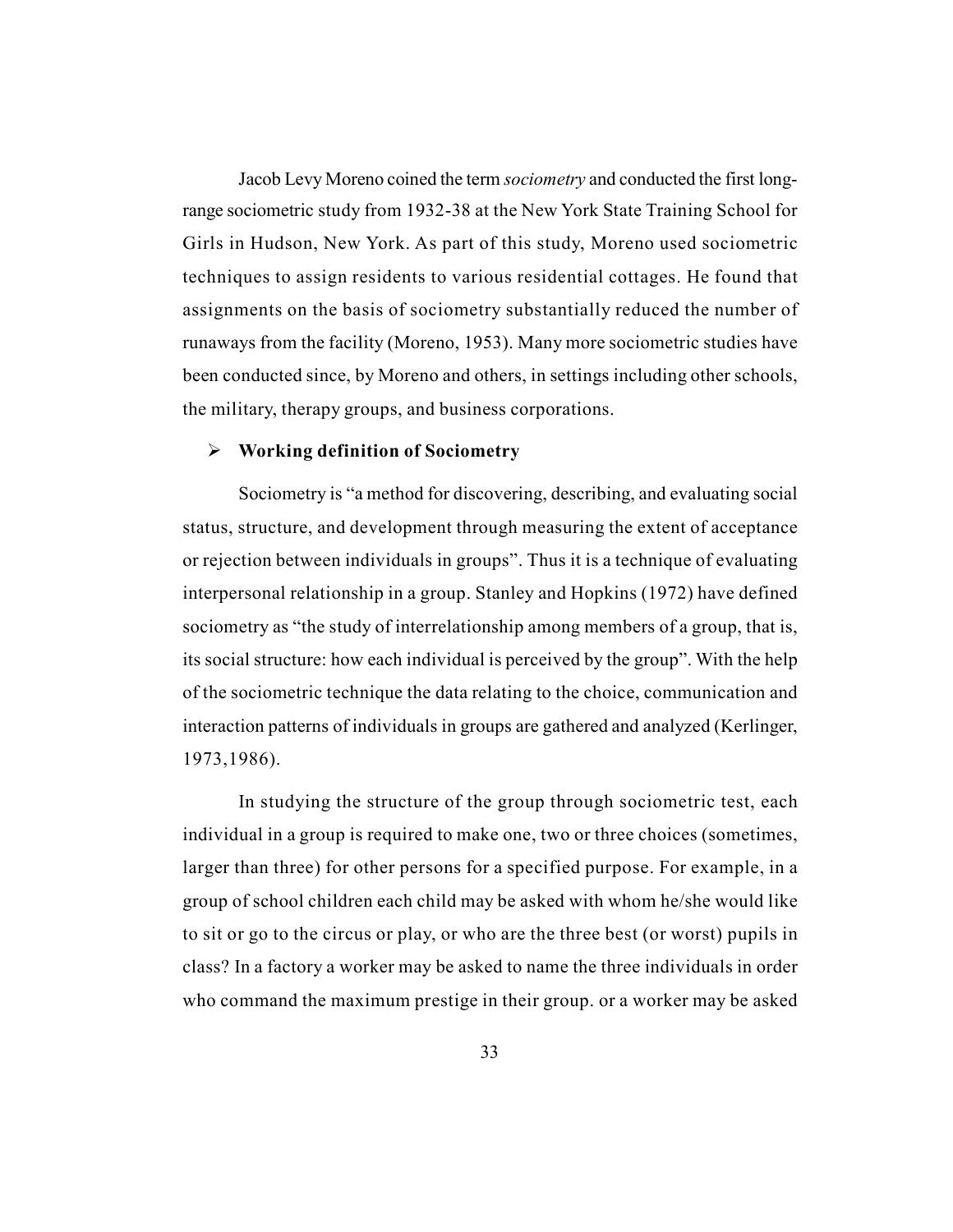to name two persons who have certain specified traits like restless/ quite/ humorless, and soon. An item in each such pair designating the favourable trait is given the positive score (say  $+1$ ) and an item displaying the unfavourable trait is given a negative score (say-1). A person's score on each trait is the algebraic sum of positive and negative scores given by his peers in the group.

#### **Sociometric criteria**

Choices are always made on some basis or *criterion*. The criterion may be subjective, such as an intuitive feeling of liking or disliking a person on first impression. The criterion may be more objective and conscious, such as knowing that a person does or does not have certain skills needed for the group task. When members of a group are asked to choose others in the group based on a specific criteria, everyone in the group can make choices and describe why the choices were made.

Data obtained on the basis of sociometric tests are usually analyzed by **three principal methods**: sociometric matrix or sociomatrix, sociogram and sociometric indices. The first two are most popular methods.

**1. Sociometric matrix or sociomatrix:** It is the simple cross tabulation or rectangular array of nXn dimensions, n being equal to the number of individuals in the group. The meaning of the matrix can be illustrated through an example: suppose a group of eleven students  $(A, B, C, D, E, F, G, H, I, J, K)$  in a class was put a sociometric question: "with which two members of this group would like to go for a picnic?" if a member choose the other member it is displayed by 1; if he doesnot make a choice, it is shown through 0. The data (hypothetical) are presented in Table-1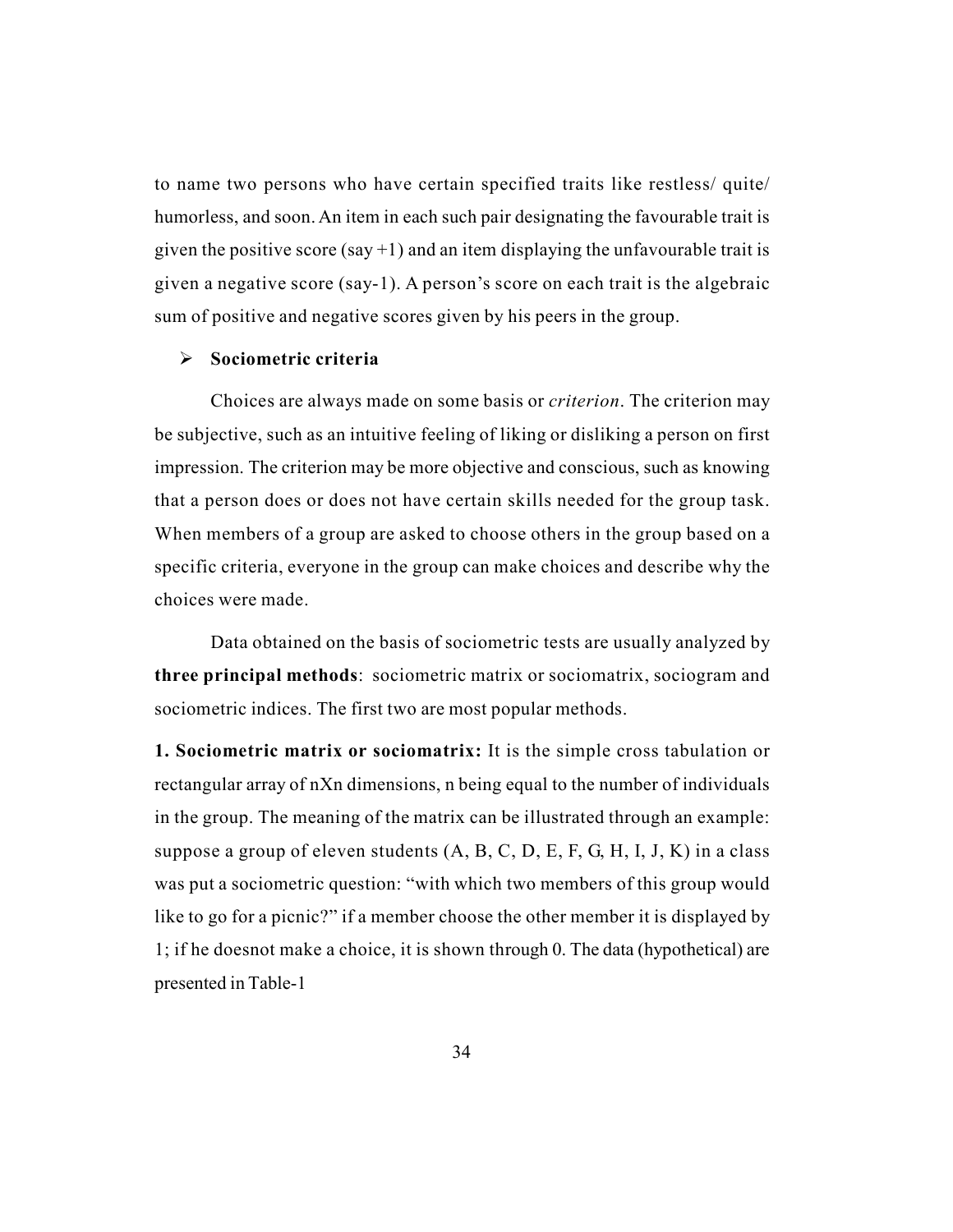|             | $\mathbf A$      | $\bf{B}$         | $\mathbf C$      | $\mathbf D$      | ${\bf E}$        | $\mathbf F$      | G                | $\mathbf H$      | $\mathbf I$      | $\bf J$          | $\bf K$          |
|-------------|------------------|------------------|------------------|------------------|------------------|------------------|------------------|------------------|------------------|------------------|------------------|
| $\mathbf A$ | $\boldsymbol{0}$ | $\mathbf{1}$     | $\boldsymbol{0}$ | $\mathbf{1}$     | $\mathbf{1}$     | $\boldsymbol{0}$ | $\mathbf{0}$     | $\boldsymbol{0}$ | $\boldsymbol{0}$ | $\boldsymbol{0}$ | $\boldsymbol{0}$ |
| $\bf B$     | $\boldsymbol{0}$ | $\boldsymbol{0}$ | $\boldsymbol{0}$ | $\mathbf{1}$     | $\boldsymbol{0}$ | $\boldsymbol{0}$ | $\boldsymbol{0}$ | $\mathbf{1}$     | $\boldsymbol{0}$ | $\boldsymbol{0}$ | $\boldsymbol{0}$ |
| $\mathbf C$ | $\boldsymbol{0}$ | $\boldsymbol{0}$ | $\boldsymbol{0}$ | $\boldsymbol{0}$ | $\boldsymbol{0}$ | $\mathbf{1}$     | $\boldsymbol{0}$ | $\boldsymbol{0}$ | $\boldsymbol{0}$ | $\boldsymbol{0}$ | $\boldsymbol{0}$ |
| $\mathbf D$ | $\boldsymbol{0}$ | $\,1$            | $\boldsymbol{0}$ | $\boldsymbol{0}$ | $\boldsymbol{0}$ | $\boldsymbol{0}$ | $\boldsymbol{0}$ | $\mathbf{1}$     | $\boldsymbol{0}$ | $\boldsymbol{0}$ | $\boldsymbol{0}$ |
| $\bf{E}$    | $\boldsymbol{0}$ | $\mathbf{1}$     | $\boldsymbol{0}$ | $\boldsymbol{0}$ | $\boldsymbol{0}$ | $\boldsymbol{0}$ | $\boldsymbol{0}$ | $\boldsymbol{0}$ | $\boldsymbol{0}$ | $\boldsymbol{0}$ | $\boldsymbol{0}$ |
| $\mathbf F$ | $\boldsymbol{0}$ | $\boldsymbol{0}$ | $\boldsymbol{0}$ | $\boldsymbol{0}$ | $\boldsymbol{0}$ | $\boldsymbol{0}$ | $\boldsymbol{0}$ | $\boldsymbol{0}$ | $\boldsymbol{0}$ | $\boldsymbol{0}$ | $\boldsymbol{0}$ |
| ${\bf G}$   | $\boldsymbol{0}$ | $\boldsymbol{0}$ | $\mathbf 1$      | $\boldsymbol{0}$ | $\boldsymbol{0}$ | $\boldsymbol{0}$ | $\boldsymbol{0}$ | $\boldsymbol{0}$ | $\boldsymbol{0}$ | $\boldsymbol{0}$ | $\boldsymbol{0}$ |
| $\mathbf H$ | $\boldsymbol{0}$ | $\mathbf{1}$     | $\boldsymbol{0}$ | $\boldsymbol{0}$ | $\mathbf{1}$     | $\boldsymbol{0}$ | $\boldsymbol{0}$ | $\boldsymbol{0}$ | $\boldsymbol{0}$ | $\boldsymbol{0}$ | $\boldsymbol{0}$ |
| $\mathbf I$ | $\boldsymbol{0}$ | $\boldsymbol{0}$ | $\boldsymbol{0}$ | $\boldsymbol{0}$ | $\boldsymbol{0}$ | $\boldsymbol{0}$ | $\boldsymbol{0}$ | $\boldsymbol{0}$ | $\boldsymbol{0}$ | $\mathbf{1}$     | $\mathbf{1}$     |
| $\bf J$     | $\boldsymbol{0}$ | $\boldsymbol{0}$ | $\boldsymbol{0}$ | $\boldsymbol{0}$ | $\boldsymbol{0}$ | $\boldsymbol{0}$ | $\boldsymbol{0}$ | $\boldsymbol{0}$ | $\mathbf{1}$     | $\boldsymbol{0}$ | $\mathbf{1}$     |
| $\bf K$     | $\boldsymbol{0}$ | $\boldsymbol{0}$ | $\boldsymbol{0}$ | $\boldsymbol{0}$ | $\boldsymbol{0}$ | $\boldsymbol{0}$ | $\boldsymbol{0}$ | $\boldsymbol{0}$ | $\,1$            | $\,1$            | $\boldsymbol{0}$ |

 **Table-1 Sociometric matrix of an 11-member group with two choices (11X11 matrix)**

It is convenient to read the above matrix from left to right row-wise. The first row can be read as A where one does not choose C, F, G, H, I, J and K but chooses B, D and E. the matrix is usually analyzed by examining who chooses whom. Ordinarily, there are three kinds of choices: simple, mutual and no choice. *Simple choice* is one in which one person chooses the other person but he (the other person) does not choose him (the first person). Thus, the choice is one way for example in table-1,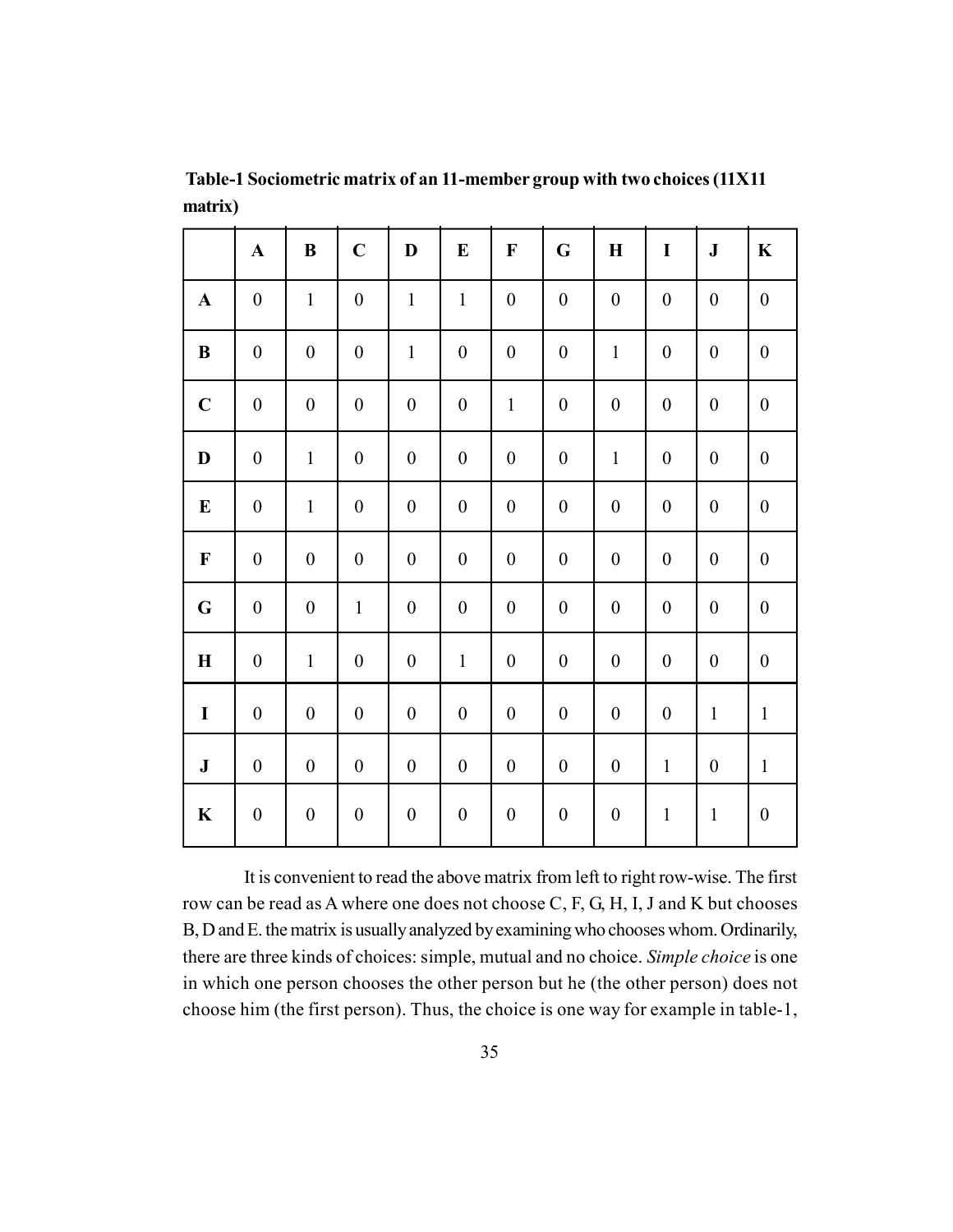C chooses F but F does not chooses C, G chooses C but C does not choose G. *Mutual choices* are the two way choices that is both persons chooses each other. For example, in the above matrix B chooses D and D also chooses B, B chooses H and H also chooses B. The sum of the column of matrix indicates what extent a particular member is choosen by other members of the group. We can say that the greater the sum, the higher the popularity. The matrix indicates that B receives four choices which means it is choosen by many members of the group thus B is popular. A and G are not choosen by anyone. D, E, H, I, J and K each receives two choices, C and F receives one choice each. Obviously, C and F are not popular in the group. The sociometric matrix is, however, considered as an inferior graphic device to the sociogram in studying group structure.

**2. Sociogram or directed graph:** It may be defined as a pictorial technique to produce a set of nominations or choices. Here a simple or one-way choice is represented by a one-arrowed line like  $\longrightarrow$  and the mutual or two-way choice is represented by a two-arrowed line like  $\longrightarrow$ . A sociogram of the data presented in the above table (Table-1) is given in fig-1 below.

An analysis of the figure-1 reveals several interesting points about the structure of the group. B is surrounded by arrows which means he is choosen by several members of the group. A is a rejectee as he chooses B, D and E but neither of them chooses him (A). A has no arrow heads pointing at him. I, J and K form a clique, which refers to that structure of the group in which three or more persons choose each other. The other common patterns are mutual pairs and isolates. Mutual pair refers to a pair in which the two members like each other but no other person in the group likes them. C and F are mutual pairs. Isolates are those who do not choose anyone and are not choosen by anyone in the group. G is an isolate.

A comparative study of the sociometric matrix and the sociogram reveals that both tell the same story. The form of the sociomatrix is tabular whereas the form of sociogram is pictorial. The obtained sum of choices in each column in the sociometric matrix is equal to the sum of arrow heads pointing at a particular person in the sociogram. B receives 4 choices in Table-1 and he has 4 arrow head points at him. This is similar in the case of other persons in the sociogram, and in the sociomatrix. As a matter of fact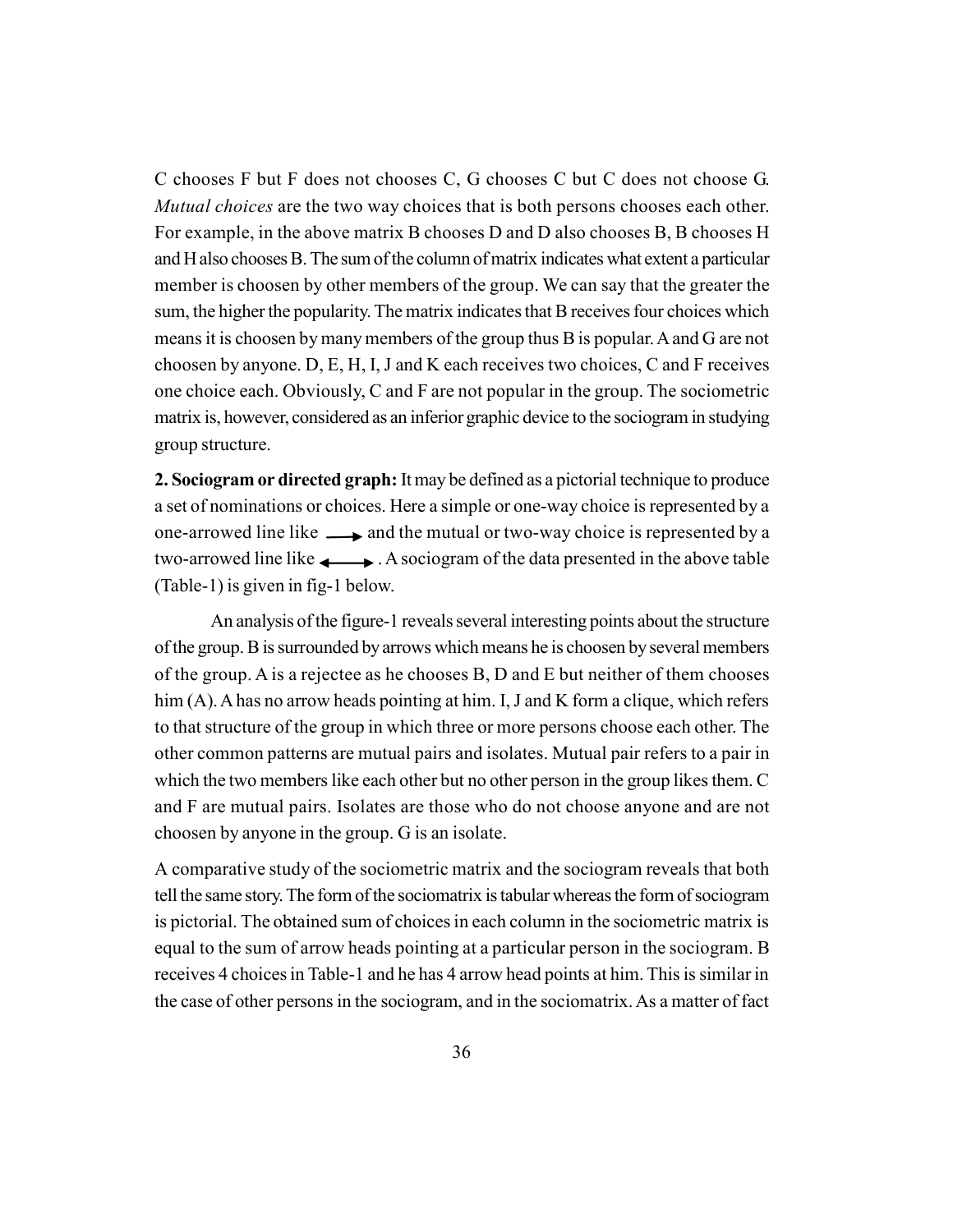sociogram and sociomatrix supplement each other and in a research work the two should be synthesized and used in a complimentary fashion.



**Fig.-1 A sociogram of the choices of eleven persons**

**3. Sociometric indices:** It is the next important method for analyzing sociometric data. One common index is the choice status of a person which is given by following equation:

$$
CS = \sum_{n=1}^{}
$$

Where  $Cs$  = the choice status of the persons, " $C$  = sum of choices a person receives and n is the number of persons in the group.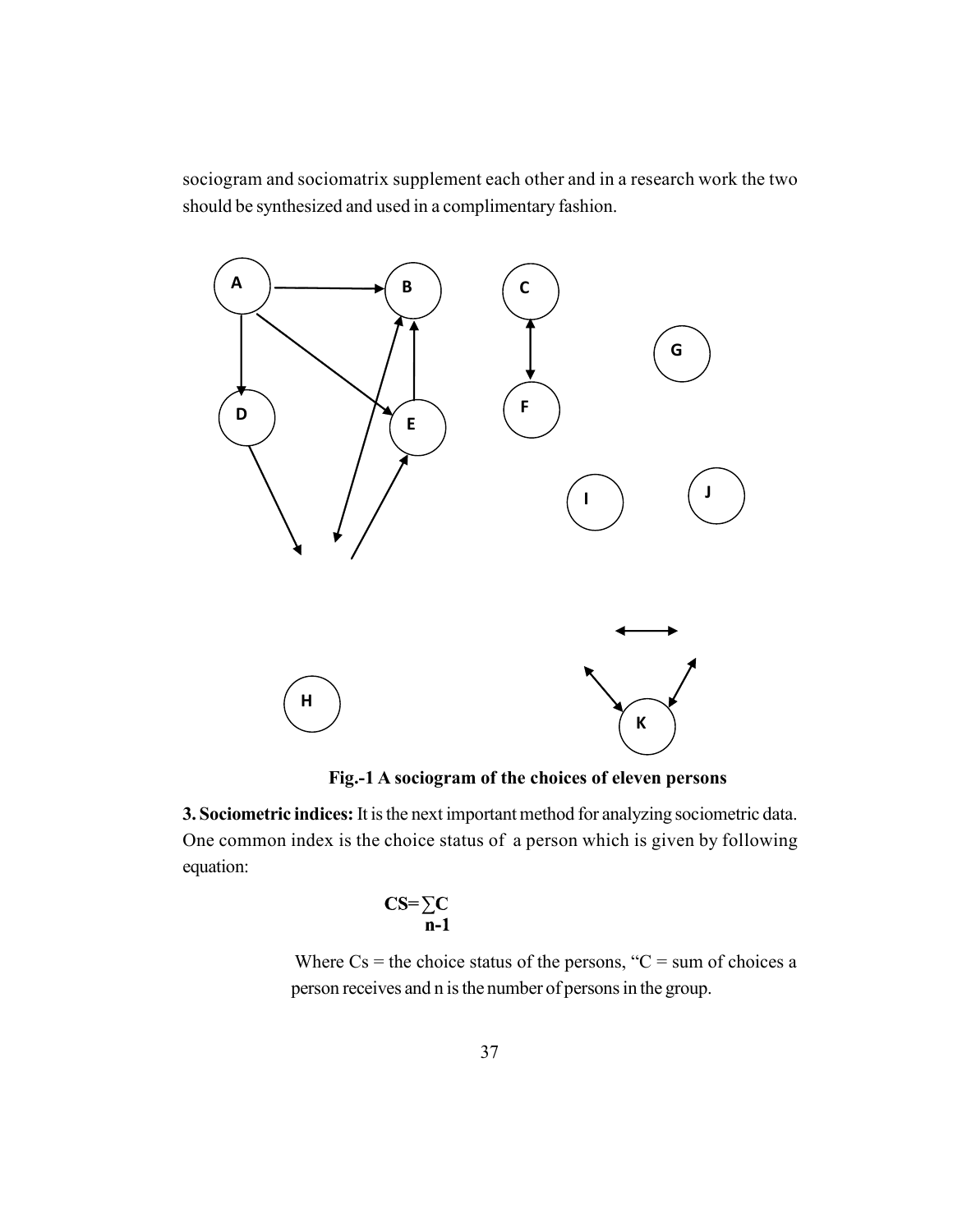Illustrating the calculation of Cs from data of table-1, B can be said to have Cs=  $4/(11-1) = 0.40$  and the Cs of E =  $2/(11-1) = 2/10 = 0.20$ . The value 0f Cs becomes the direct index for the individual's popularity in the group.

#### **Advantages of sociometric method**

- 1. Group formation can be investigated. We can also find out the formation of cliques etc. within a large group.
- 2. We can find out the mutual attractions or repulsions in a group or class or a community.
- 3. We can find out the leaders in a group.
- 4. We can get information regarding the withdrawing behaviors of the individuals which may help in assessment of their mental states.
- 5. We can find out the religious class or caste prejudices among the members of the group or a community.

#### **Limitations of sociometric method**

- 1. The sociometry is one of the techniques which study the mutual relationships. Often to get complete knowledge of such relationships we require more information for which we have to make use of other techniques. Hence we may say that this technique itself is deficient.
- 2. The questionnaire used in sociometry needs careful planning and should be constructed in accordance with appropriate criteria.
- 3. There is difficulty in analyzing the data obtained through this technique quantitatively.
- 4. This technique cannot be used with large groups or communities. Its use is limited to a group in which all the members are known to each other (persons in the group should be less than 20)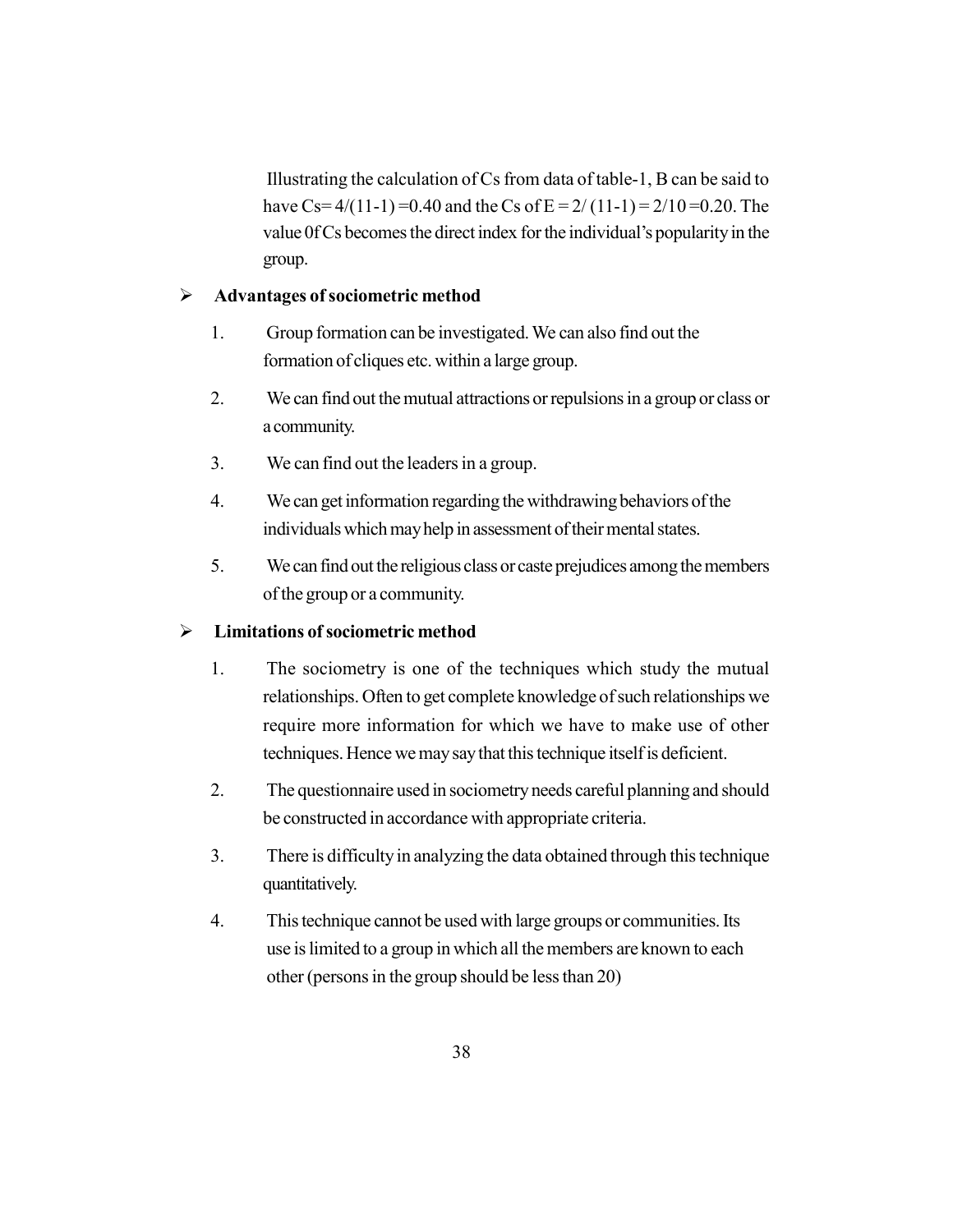| <b>Check Your Progress Exercise-4</b>                                                                           |
|-----------------------------------------------------------------------------------------------------------------|
| <b>Notes:</b> (a) Space is given below for your answers.                                                        |
| (b) Check your answers with the above mentioned text.                                                           |
| Q 1. What do you understand by the terms sociometry and sociometry criteria?                                    |
|                                                                                                                 |
|                                                                                                                 |
|                                                                                                                 |
| Q 2. Describe the three principal sociometry methods; sociometric matrix, sociogram<br>and sociometric indices. |
|                                                                                                                 |
|                                                                                                                 |
|                                                                                                                 |
|                                                                                                                 |
| Q 3. What are the various Advantages and limitations of sociometric method?                                     |
|                                                                                                                 |
|                                                                                                                 |
|                                                                                                                 |

## **2.6 LET US SUM UP**

The social psychologists use a number of methods for the collection of their data. These methods include experimental method, questionnaire method, sociometric method, observation method interview, field survey etc. Interview is very important for testing the personality of an individual in social psychology. By assessing the social traits of qualities of an individual, it is possible to know his responses, movements and other ways of life. Another method used in social psychology is field survey. In field survey , data is collected from a relatively large number of cases at a particuler time. It is concerned with the generlized statistics that result when data are abstracted from a number of individuals. The Questionnaire is designed to collect data from large,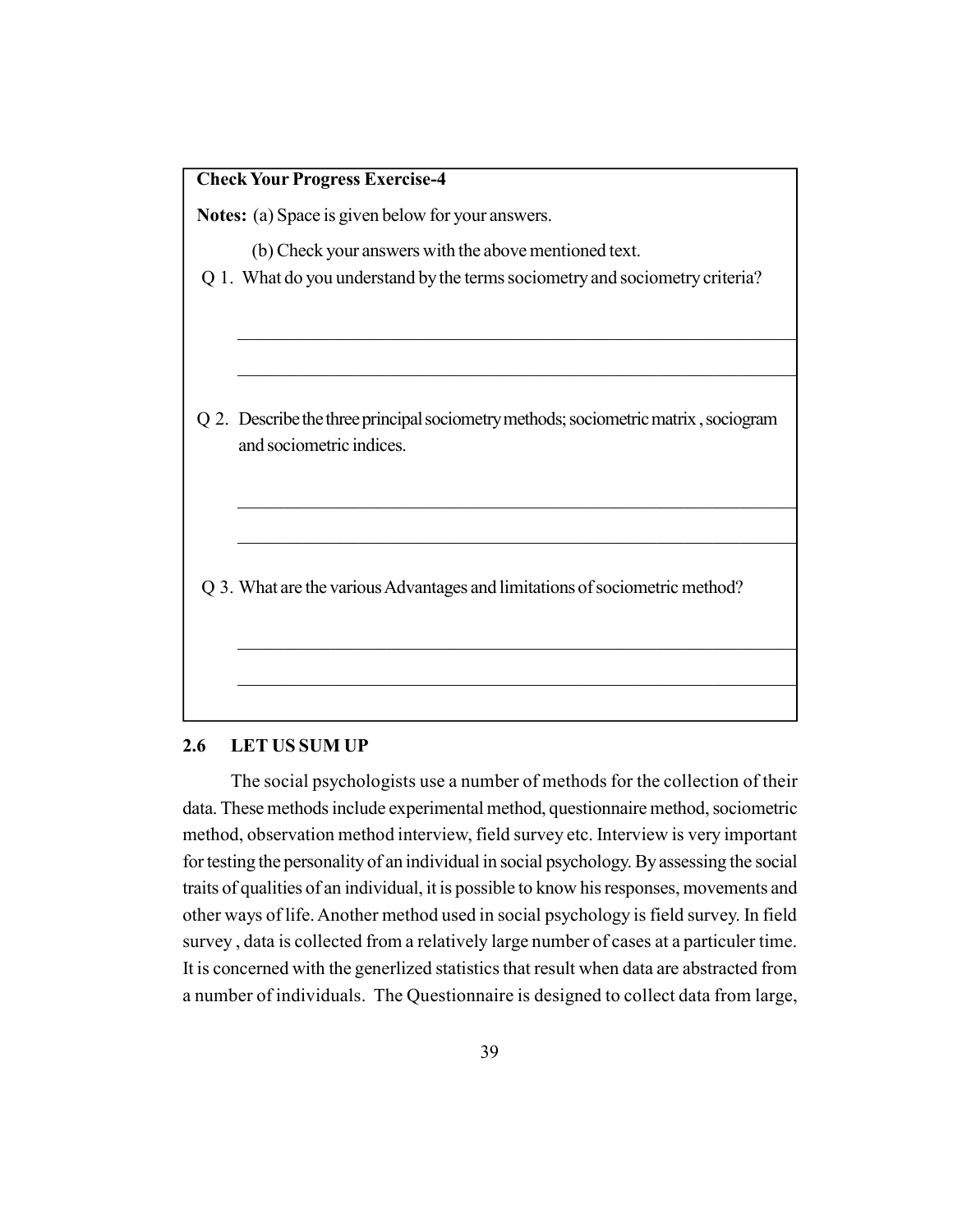diverse and widely scattered group. A questionnaire performs generally two functions which is description and measurement. A Questionnaire can be structured and unstructured as well as poll and open end questionnaire. The other method discussed in this chapter is Sociometry. Sociometry is "a method for discovering, describing, and evaluating social status, structure, and development through measuring the extent of acceptance or rejection between individuals in groups". Thus it is a technique of evaluating interpersonal relationship in a group.

## **2.7 GLOSSARY**

- **1. Interview :** Interview is face -to-face situation between the interviewer and respondent, which intends to elicit some desired information from the **latter**
- **2. Field survey :** It is defined as collection and gatthering of information at thelocal levelby conducting primary surveys.
- **3.** Questionnaire: It is a means of presenting a series of standardized stimuli to elicit certain kinds of responses. Its aim is generally to discover the preferences of an individual.
- **4. Sociometry:** The study of interrelationship among members of a group, that is, its social structure: how each individual is perceived by the group.
- **5.** Sociometric matrix: It is the simple cross tabulation or rectangular array of nXn dimensions, n being equal to the number of individuals in the group.
- **6. Sociogram:** Pictorial technique to produce a set of nominations or choices. Here a simple or one-way choice is represented by a one-arrowed line like and the mutual or two-way choice is represented by a two-arrowed line like
- **7. Sociometric indices:** It is the next important method for analyzing sociometric data. One common index is the choice status of a person which is given by following equation:

$$
CS=\sum_{n-1}
$$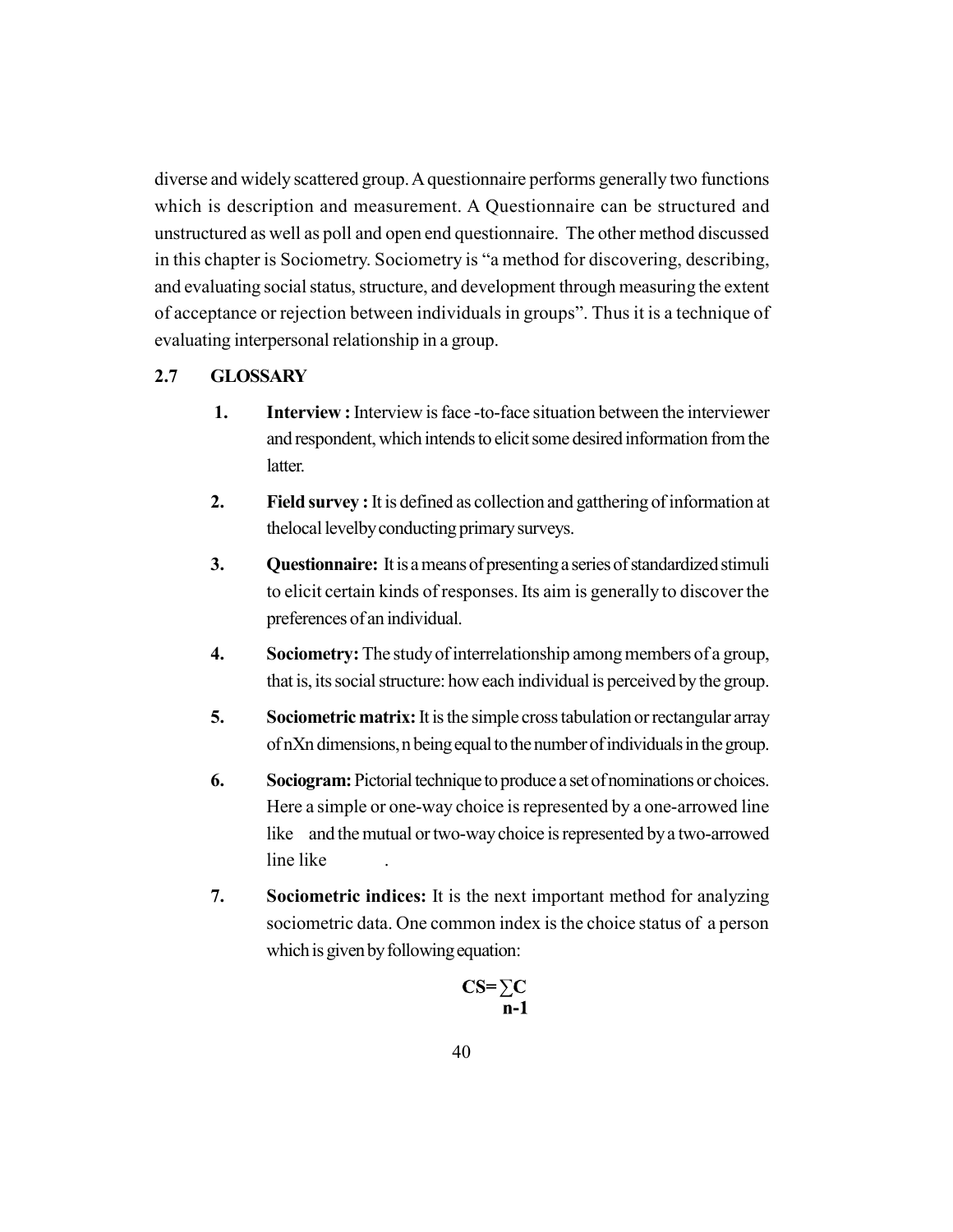#### **2.8 LESSON END EXERCISE**

- Q 1. What do you understand by the structured and unstructured Questionnaires?
- Q 2. Discuss briefly the Characteristics of good Questionnaire.
- Q 3. Write brief notes on the following
	- a) Advantages of Questionnaire method.
	- b) Sociometric matrix and sociogram.
	- c) Limitations of sociometric method.
	- d) Mail and Face to face administered questionnaire.
- Q 4. What are the various Merits and demerits of Questionnaire method?
- Q5. Discuss the methods generally used in the study of Social Psychology.
- Q6. Explain the interview method with its merits and demerits.
- Q7. Discuss the various steps of field survey.

#### **2.9 SUGGESTED FURTHER READINGS**

Baron, R. A., & Branscombe, N. R. (2012). *Social Psychology* (13th ed). New Jersey: Pearson Education Limited.

Baron, R. A., & Byrne, D. (2003). *Social Psychology* (10<sup>th</sup> ed). New Delhi: Pearson Education.

Kuppuswamy, B. (1965). *An Introduction to Social Psychology*. New Delhi: Asia Publishing House.

Mathur, S. S. (2007). *Social Psychology.* (3rd ed) Agra: Vinod Pustak Mandir.

Mohanty, G. (2016). *Social Psychology* (4<sup>th</sup> ed). New Delhi: Kalyani Publishers.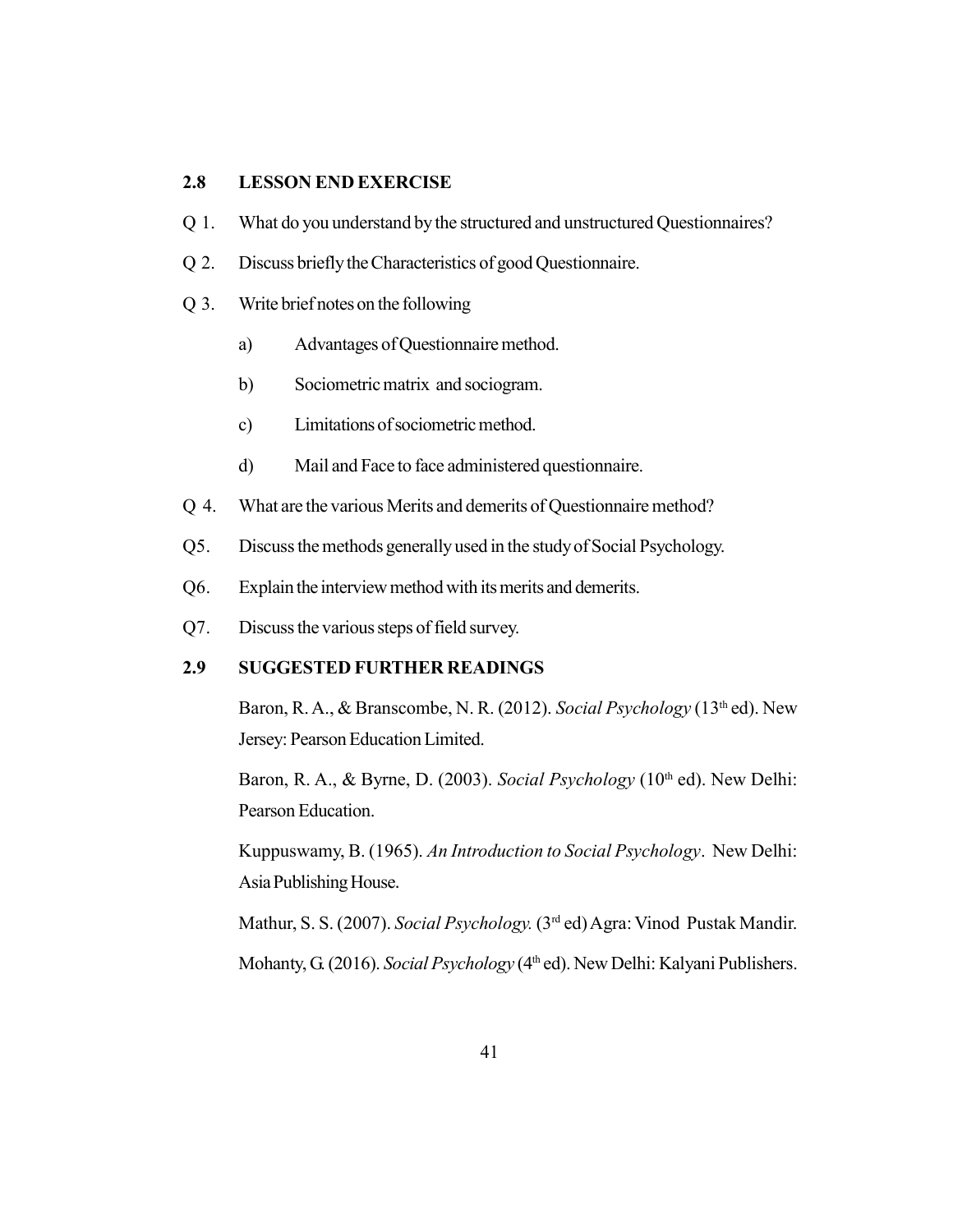Sherif, M., & Sherif, C. W. (1956). *Social Psychology*. New York: Harper and Row Publishers.

Singh, A. K. (1997). *Tests, measurement and Research methods in behavioral sciences*. Patna: Bharati Bhawan Publishers.

 $\sim\sim\sim$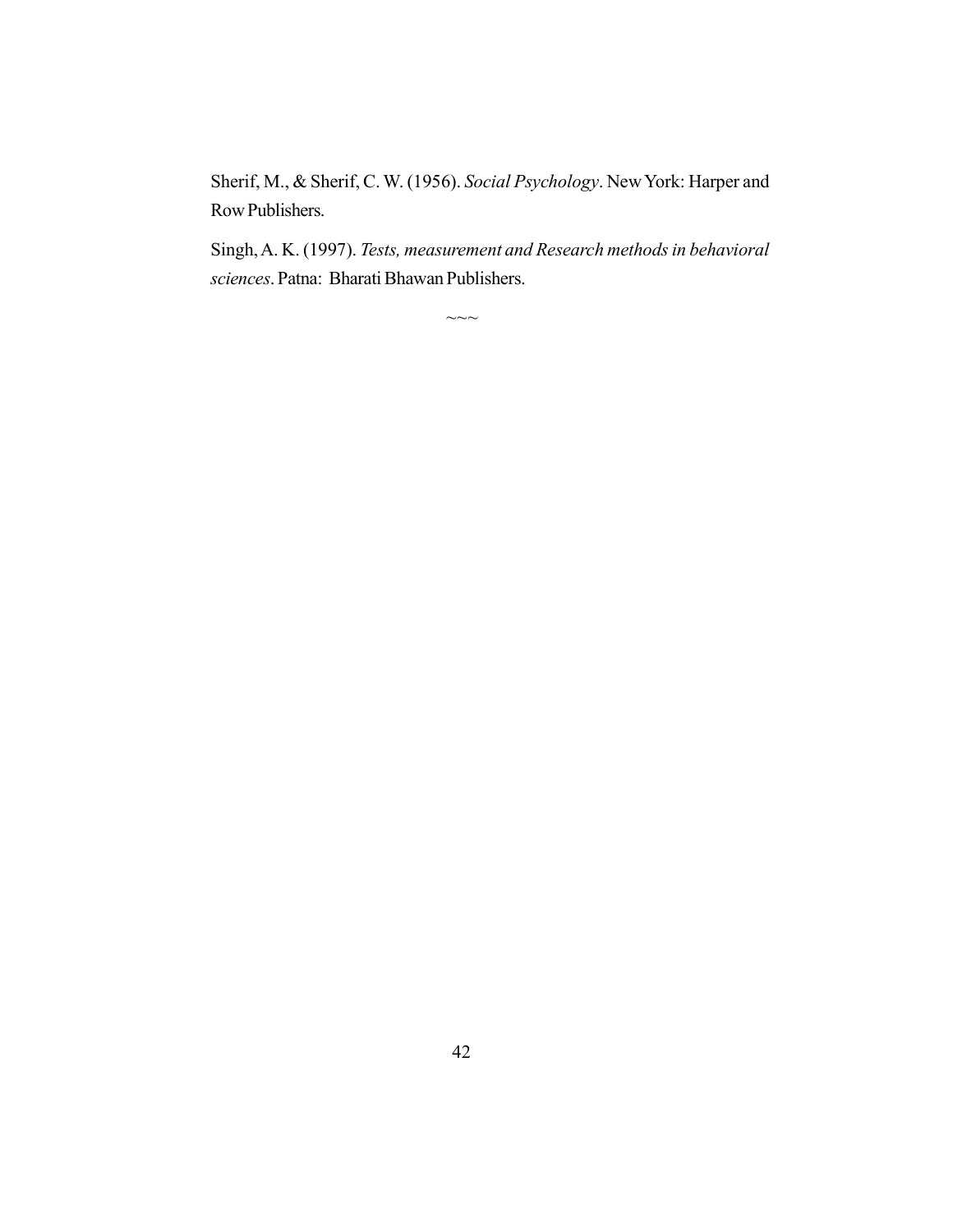| <b>B.A.</b>        | Unit - II  |
|--------------------|------------|
| <b>SEMESTER-VI</b> | Lesson - 3 |

# **GROUPS AND CROWD**

#### **STRUCTURE :**

- 3.0 Introduction
- 3.1 Objectives
- 3.2 Definitions and Nature of Groups
- 3.3 Types and Functions of Groups
- 3.4 Definition and Characterstics of Crowd
- 3.5 Let Us Sum Up
- 3.6 Glossary
- 3.7 Lesson end Exercise
- 3.8 Suggested Further Readings

#### **3.0 INTRODUCTION :**

From the moment of birth a human being lives in the family which can be called a group. It is in the group the child learns social values and "dos & don'ts" of the society through interaction. From birth till death every individual is a member of some group or other and his behavior is constantly influenced by the group to which he belongs at that time.

The basic social environment is the group. Each individual is a member of many groups like the family group, the social group, the workshop, the social club group etc.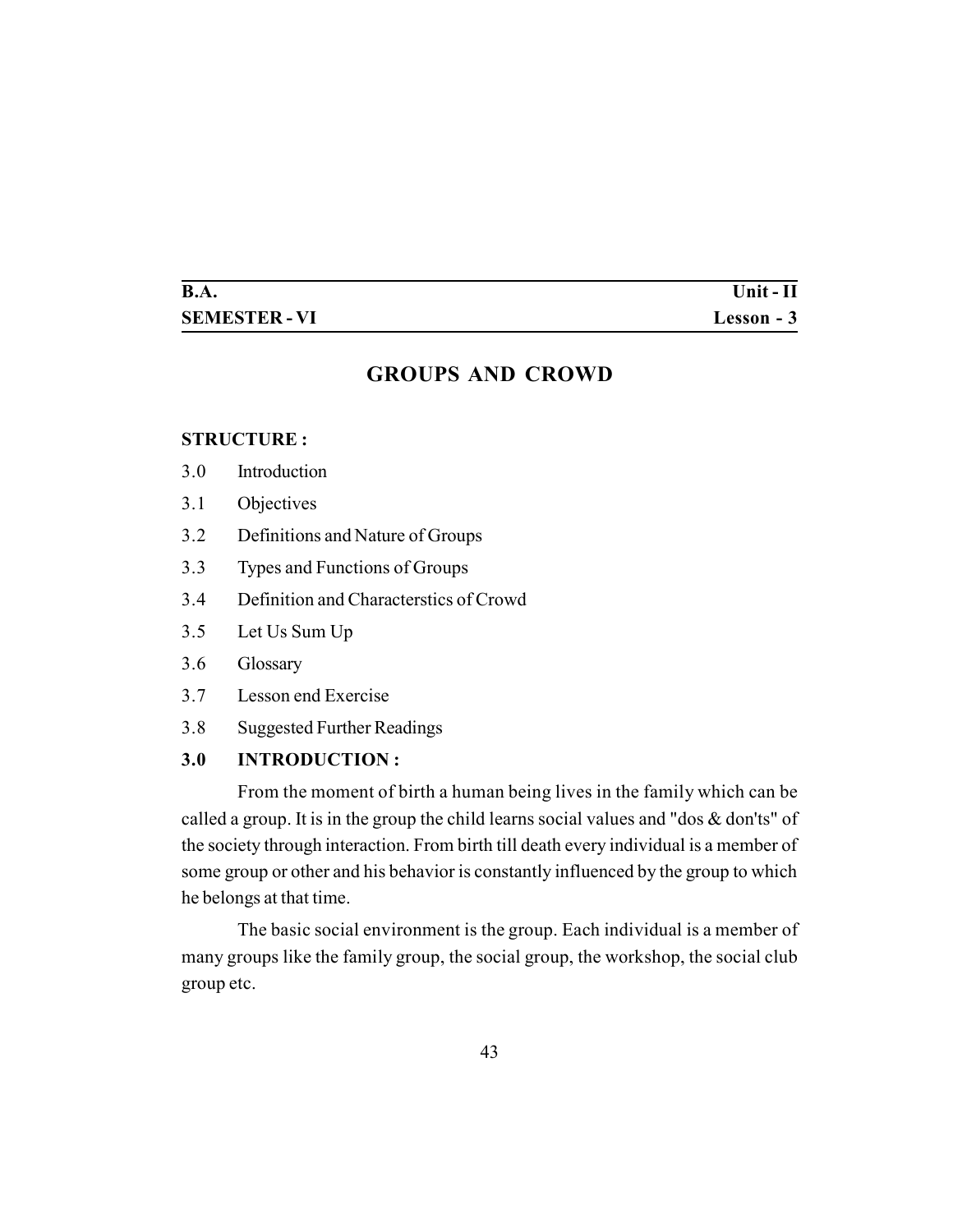Groups are formed both formally & informally. Groups fulfill many of our ind & personal needs. The sense of cooperation, competition, sacrifice, give & take etc are developed in group situation.

## **3.1 OBJECTIVES :**

By the end of this lesson the student should be able to :

- Reproduce the definition of groups
- Discuss the nature of groups
- Explain the types and functions of groups
- Reproduce the definitions of crowd.
- Describe the characterstics of crowd

# **3.2 DEFINITIONS AND NATURE OF GROUPS**

A group may be defined as two or more people who are interacting with one another in such a manner that each person influnces and is influenced by each other person. People in groups consider themselves as belonging together and sharing.

Social-Psychologists and sociologists have defined Group in different ways. Some definitions of the Group are :

- **1. Paulus (1989) :** "A group consists of two or more interacting persons who share common-goals, have a stable (i.e. lasting) relationship, are somehow interdependent and perceive that they are in fact part of a group."
- **2. Kupuswamy** : "Aggregation or congregation of human-beings is referred to as group such as a number of individuals moving on road, sitting in the bus or train, viewing a magic show etc."
- **3. Maclver :** "By group we mean any collection of social beings who enter into distinctive social relationships with one another."
- **4. Edvard Sapir :** "Any group is constituted by the fact that there is some interest which "hold its member together."
- **5. Sherif and Sherif :** "A group is a social unit-which consists of a number of individuals who stand in role status relationship to one another stabilized in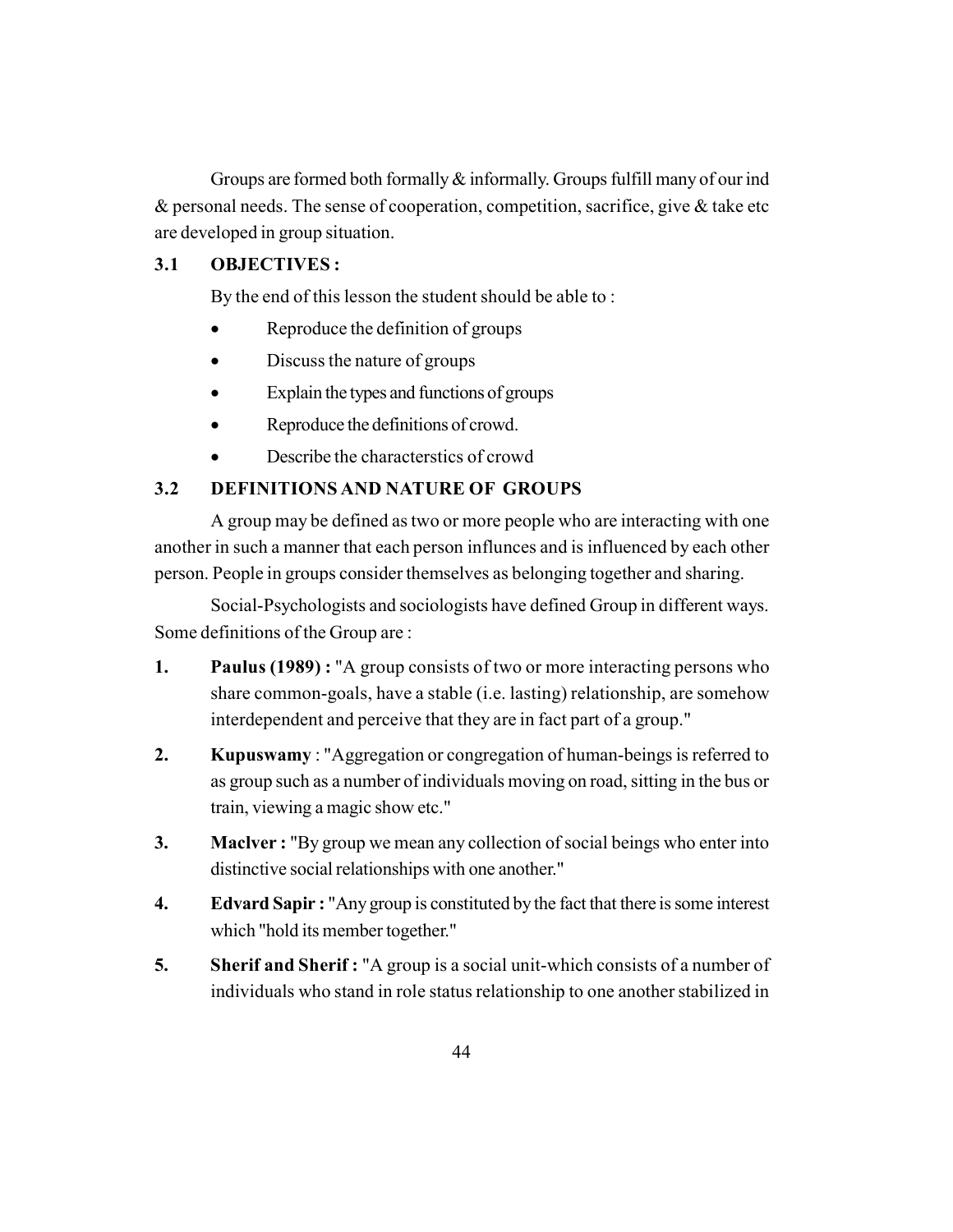some degree at the time and who possesses a set of value or norms of their own regulating their behavior atleast in matter of consequence to the group.".

- **6. Newcomb:** "A group consists of two or more persons who share norms about certain things with one another and whose social roles are dearly interlocking. Thus a group must interact with each other to share certain common values and thirdly these persons must have a common social purpose or role to function & bind each other."
- **7. Baron & Byrne :** "Group consists of two or more person engaged in social interaction who have some stable structure relationship with one another, are interdependent, share common goals and percieve that they are infact part of a group.

#### **NATURE OF GROUPS:**

- (1) Groups among children in school, colleges, parties are formed among people of similar age of more or less equal intelligence, with similar social background or with similar part.
- (2) Individuals in a group much interact with each other, either directly or indirectly i.e. It need not be physical face to face interaction, however verbal or written also into place in group.
- (3) Development of Group loyality. It is the emotional bond that keeps there individuals' together. Group loyality is a sentiment involving sense of obligation to the group, a readiness to sacrifice for the group.
- (4) Individuals involved in a group must be interdependent in some manner- what happens to one must affect what happens to the others.
- (5) Positive hostility towards another group is definitely a factor which strengthens the group unity by increasing the group consciousness and stimulating the sentiments of group loyality.
- (6) The members of a group must share common values and norms, an ideology or set of beliefs which regulate their behavior and activities in the group.
- (7) A group includes those persons who have common interests as it promotes unity.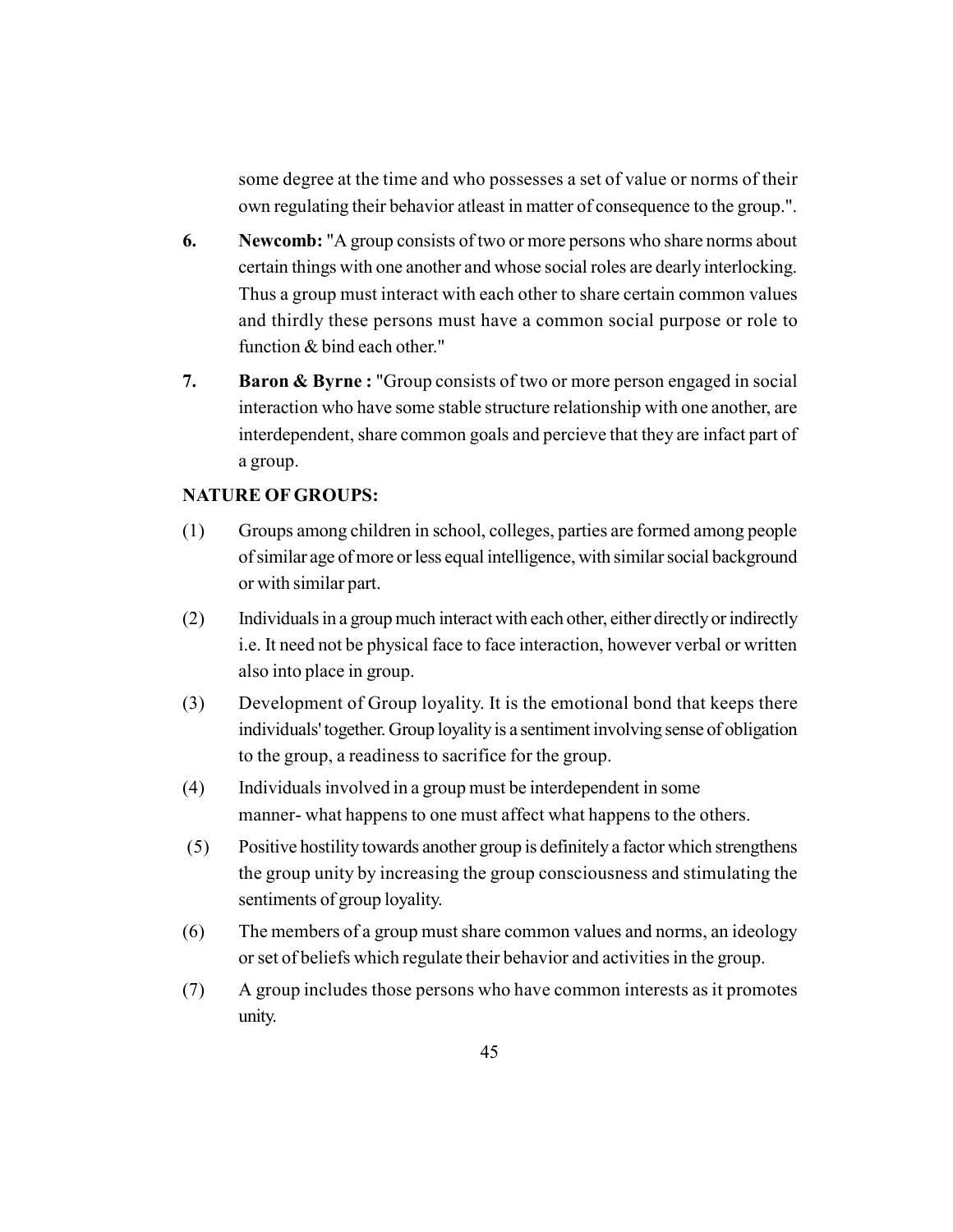- (8) In a group there are common customs, norms and procedures which are acceptable to everyone. Most of the actions of members are controlled by the group.
- (10) A feeling of unity is essential for every group.By virtue of such feeling, members of a group treat each other as their own and sense of sympathy for each other develop among them.
- (11) The members help each other in performing their duties and they defend collectively against the harmful powers.

\_\_\_\_\_\_\_\_\_\_\_\_\_\_\_\_\_\_\_\_\_\_\_\_\_\_\_\_\_\_\_\_\_\_\_\_\_\_\_\_\_\_\_\_\_\_\_\_\_\_\_\_\_\_\_\_\_\_\_\_

\_\_\_\_\_\_\_\_\_\_\_\_\_\_\_\_\_\_\_\_\_\_\_\_\_\_\_\_\_\_\_\_\_\_\_\_\_\_\_\_\_\_\_\_\_\_\_\_\_\_\_\_\_\_\_\_\_\_\_\_

\_\_\_\_\_\_\_\_\_\_\_\_\_\_\_\_\_\_\_\_\_\_\_\_\_\_\_\_\_\_\_\_\_\_\_\_\_\_\_\_\_\_\_\_\_\_\_\_\_\_\_\_\_\_\_\_\_\_\_\_

\_\_\_\_\_\_\_\_\_\_\_\_\_\_\_\_\_\_\_\_\_\_\_\_\_\_\_\_\_\_\_\_\_\_\_\_\_\_\_\_\_\_\_\_\_\_\_\_\_\_\_\_\_\_\_\_\_\_\_\_

\_\_\_\_\_\_\_\_\_\_\_\_\_\_\_\_\_\_\_\_\_\_\_\_\_\_\_\_\_\_\_\_\_\_\_\_\_\_\_\_\_\_\_\_\_\_\_\_\_\_\_\_\_\_\_\_\_\_\_\_

\_\_\_\_\_\_\_\_\_\_\_\_\_\_\_\_\_\_\_\_\_\_\_\_\_\_\_\_\_\_\_\_\_\_\_\_\_\_\_\_\_\_\_\_\_\_\_\_\_\_\_\_\_\_\_\_\_\_\_\_

## **Check Your Progress Exercise-1**

Notes: (a) Space is given below for your answers.

- (b) Check your answers with the above mentioned text.
- Q 1. Define a Group.
- Q 2. State in detail the nature of group.
- Q3. Why positive hostility should be there in the members of Groups?

#### **3.3 TYPES AND FUNCTION OF GROUPS:**

Following are the different kinds of Groups :

- 1. Primary & Secondary Groups.
- 2. Formal & informal Groups.
- 3. Ingroup & outgroup.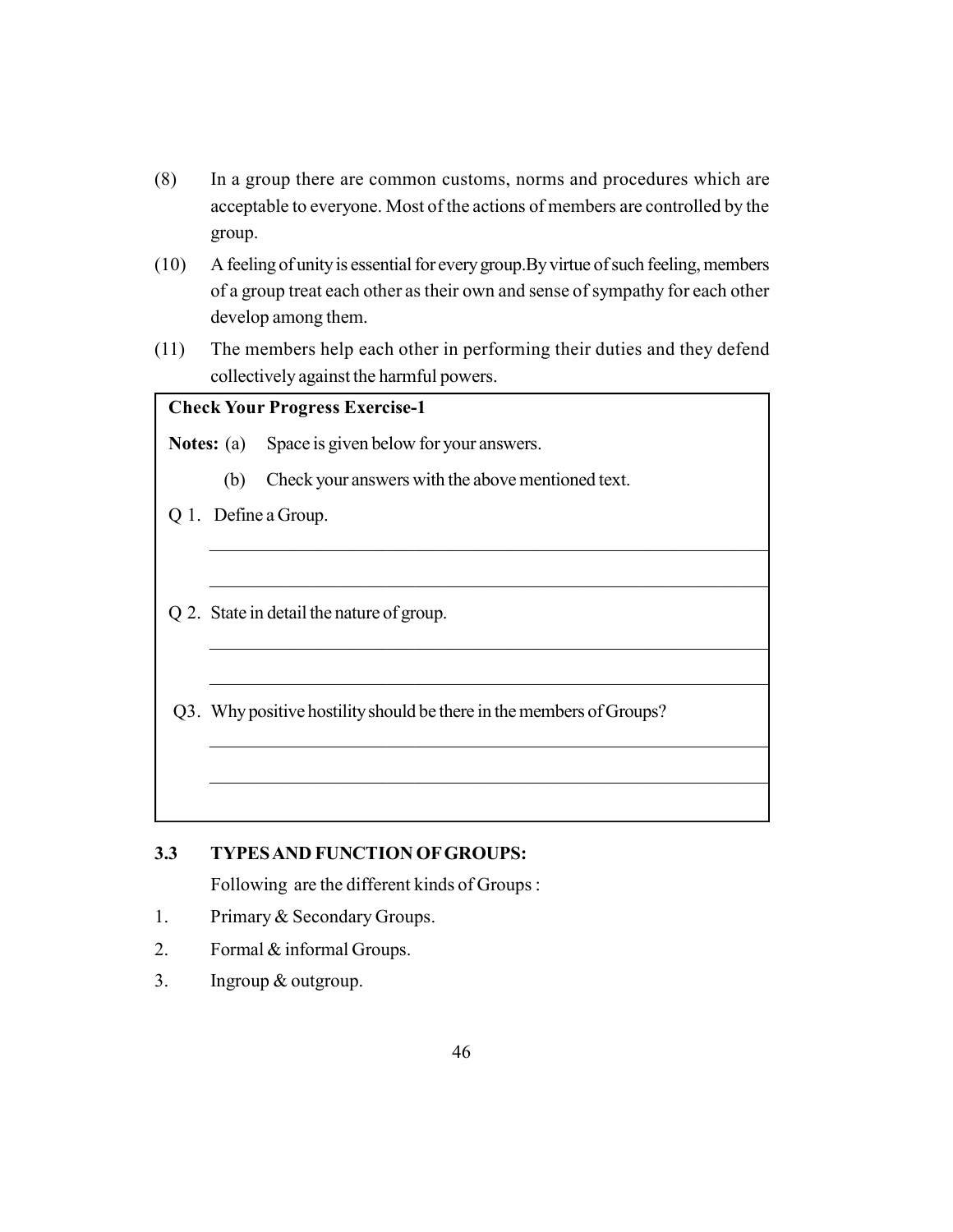#### **(1) Primary Groups and Secondary Groups:**

Primary Group is the most elementary and Primitive type of group. A primary group is primary, because it is fundamental in framing the social nature and ideals of individual. Family is primary group. Immediately after birth, the baby comes in contact with the members of the family. The baby's first social life starts in the family itself and because of mutual interaction & direct contact with family members baby is socialized by them and made typical member of a group.

Family as a primary group fulfills the primary needs of a child like food, sleep, personal care & love. Rules and prohibitions are not imposed upon a primary group from outside. The number of members in primary group is between three to nine. Family, is the most universal primary group.

**Secondary Group**: Child's teachers, classmates, play-mates, neighbours of the external environment form the secondary groups. When the child enters the school, he comes in contact  $\&$  interacts with them. In the process of interaction, the various process of his personality grow and transform. During the school hours, these secondary groups influence  $\&$  shape the characteristics of his personality and socialization unless there is balance in the attitudes, values, aims  $\&$  motives of the primary  $\&$  secondary groups. Conflicts affects the child's mind  $&$  personality. The process of socialization also suffers.

#### **(2) Formal and Informal Groups:**

**Formal Groups:** A group having its own rules, regulation, preordained norms and guidelines is called a formal group. The citizens of a country are the members of a formal group as we have our own constitution, rules, regulations, laws and guidelines which direct and regulate the behavior of the individual members in a particular direction.

These guidelines and norms determine and control the functions and activities of its group members in a rather rigid and scrupulous manner. In the formal group, the role status of every member is defined like the role of the President, Prime-minister, Secretary of an organization etc.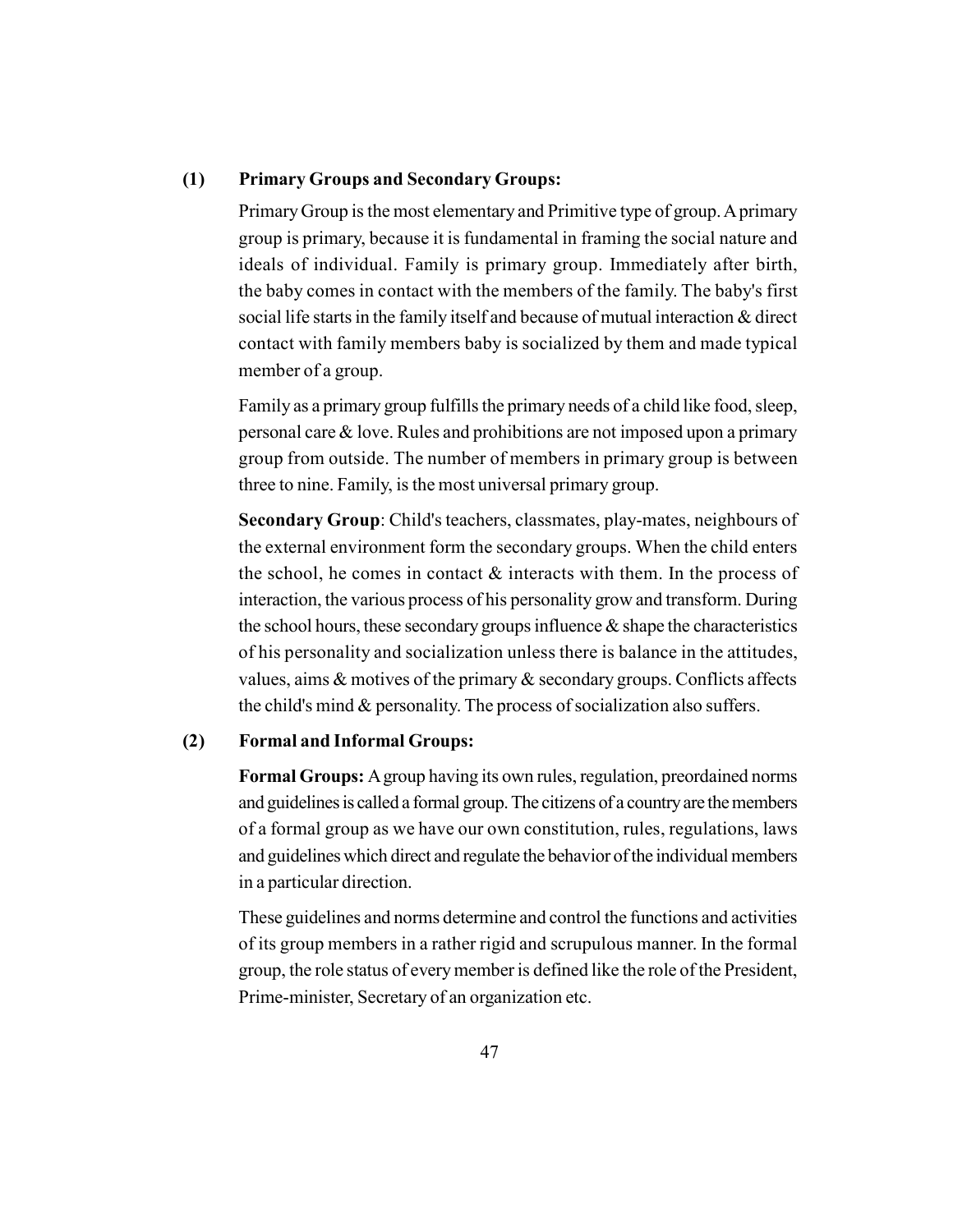**Informal Groups**: A person who is a member of a formal group can also be member of one or more informal groups. An informal group does not have a definite norm, rules and regulations. In the informal group, the freedom is more and one can behave and act more or less according to his own choice, according to the norm or value congenial to him. Informal groups are formed for a short time.

A picnic party, tea party, small friendship groups, play groups, gangs, cliques are informal groups.

#### **(3) Ingroup and out group:**

**Outgroup :** Anybody who goes against the groups goals and stands against fulfilment of common motivation is seen as an "outgroup" or we can say, outgroup is the group in which others have no loyality, co- operation, love and sympathy. those persons who oppose the in-group are called the out group.

Other races, nations, religions and neighbourhood are examples of out-groups.

**Ingroup**: Members of the group who voluntarily go by the group norm and function for the cohesiveness and unity of the group, who like their group and have love, respect for it are said to be the members of the "in-group" .

When two different groups are competing with each other for the solution of some common problem and fulfillment of some common goal, one becomes the outgroup to the other. The example of two competing cricket teams, football teams, cinema producers who are rivals and compete with each other & develop in group and outgroup feeling.

Gap in communication and misunderstanding is one of the major reasons for development of outgroup feeling within a group.

#### **FUNCTIONS OF GROUPS:**

Detailed below are the functions of a group :

## **(1) Satisfaction of Needs: .**

People join different groups and societies for satisfaction of different needs. For e.g. people join photographic society, music associations, health clubs, dance clubs, psychological or economic society according to their respective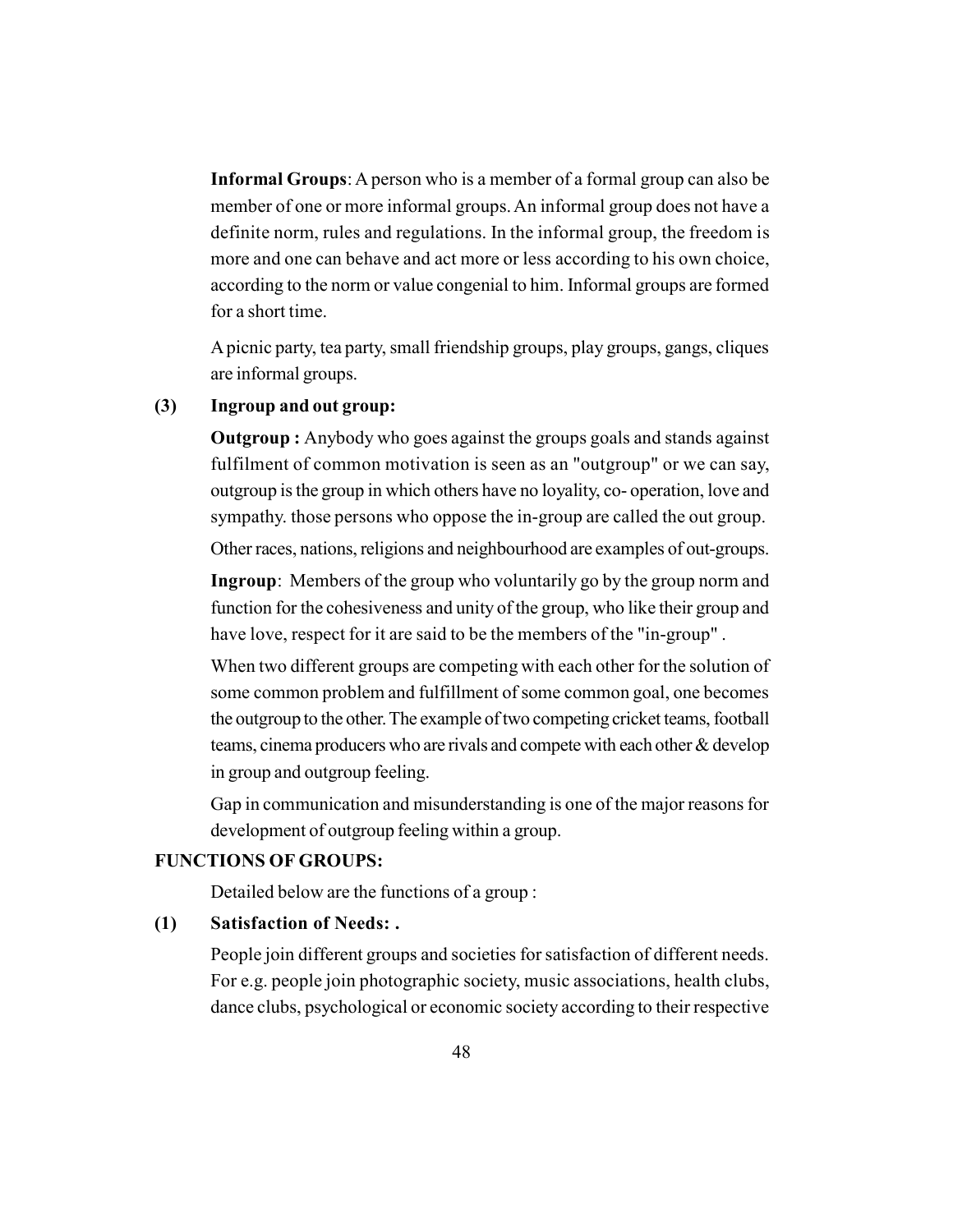interests. Groups help us to satisfy important psychological or social needs, such as those for giving and receiving attention and affection or for a sense of belonging.

## **(2) Needs for Security :**

Groups help meet our needs for security, in many cases there is safety in numbers, especially if we happen to live in a dangerous urban environment.

## **(3) Loyality of the members :**

The group loyality will depend upon the extent to which the group satisfies the vital needs of the individual members. These vital needs are social and biological. In a social context, need for dominance or belongingness, recognition, prestige etc are important.

## **(4) Belief for the Group:**

Just as people have common needs in a group, a common belief also serves as uniting the different members of the group. Different values for the group are also connected with the beliefs.

Beliefs also influence the social behavior of the group members. It is said often changing beliefs and values by political parties prove detrimental for the function of the group. The beliefs of the subgroup are also to be co-ordinated with the group goals or group objective so that there is no conflicting of values and beliefs between groups and the subgroups.

\_\_\_\_\_\_\_\_\_\_\_\_\_\_\_\_\_\_\_\_\_\_\_\_\_\_\_\_\_\_\_\_\_\_\_\_\_\_\_\_\_\_\_\_\_\_\_\_\_\_\_\_\_\_\_\_\_\_\_\_

\_\_\_\_\_\_\_\_\_\_\_\_\_\_\_\_\_\_\_\_\_\_\_\_\_\_\_\_\_\_\_\_\_\_\_\_\_\_\_\_\_\_\_\_\_\_\_\_\_\_\_\_\_\_\_\_\_\_\_\_

## **Check Your Progress Exercise-2**

Notes: (a) Space is given below for your answers.

- (b) Check your answers with the above mentioned text.
- Q 1. Discuss briefly the various types of Groups.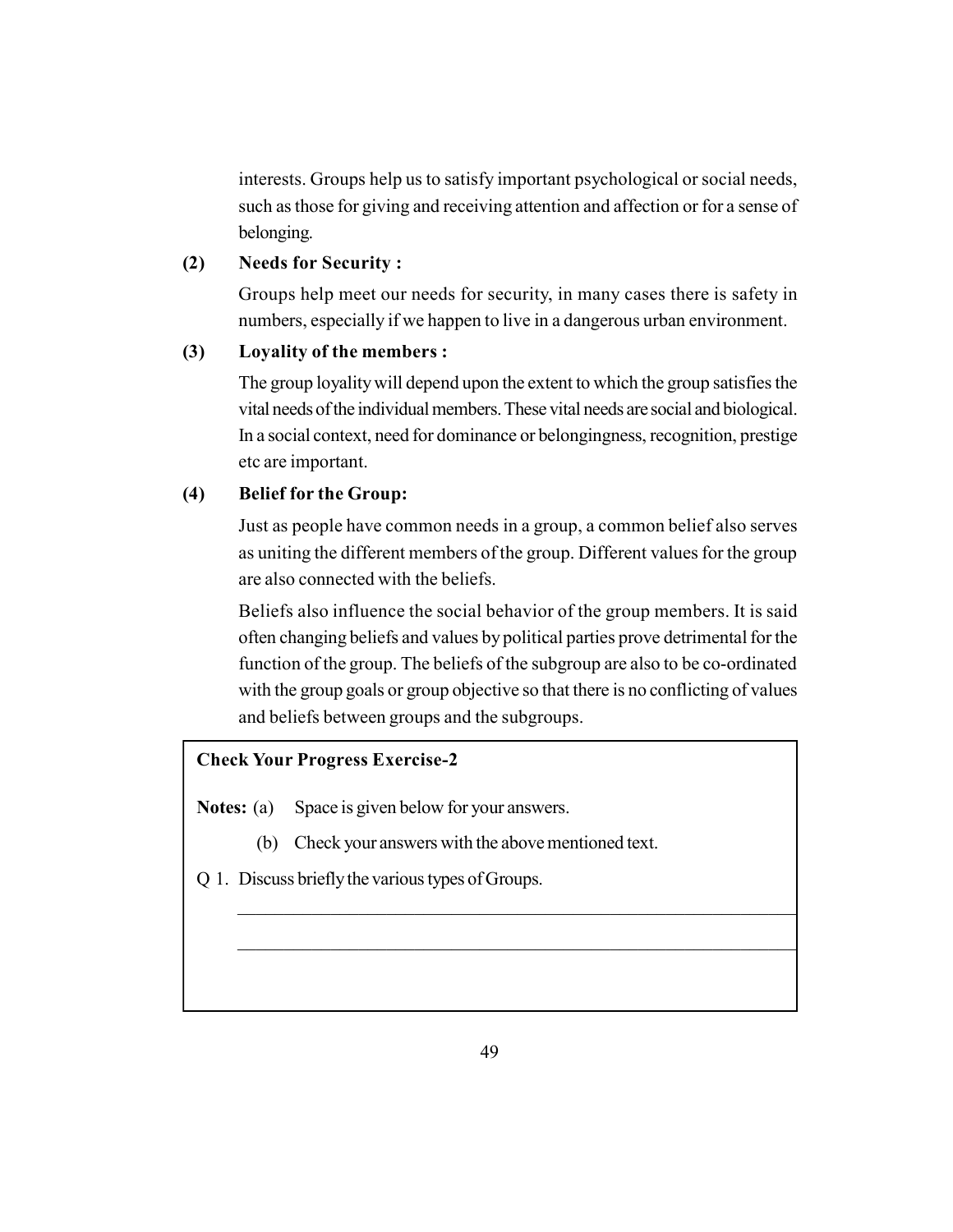Q 2. Differentiate between formal and informal groups.

#### **3.4 DEFINITION AND CHARACTERSTICS OF CROWD**

#### **A Crowd is :**

An aggregate of individuals sharing a common focus and concentrated in a single location or we can say, a crowd is a collection of individuals who are all altering to some common objects, their reaction, being of a simple prepotent sort and it is accompanied by sonic strong emotional responses. The collection of human-beings in the market, on the road, near a magic show, infront of the cinema-hall, marriage ceremony or meeting hall is designated as a crowd.

 $\mathcal{L}_\text{max}$  , and the contribution of the contribution of the contribution of the contribution of the contribution of the contribution of the contribution of the contribution of the contribution of the contribution of t

\_\_\_\_\_\_\_\_\_\_\_\_\_\_\_\_\_\_\_\_\_\_\_\_\_\_\_\_\_\_\_\_\_\_\_\_\_\_\_\_\_\_\_\_\_\_\_\_\_\_\_\_\_\_\_\_\_\_\_\_

According to Krimball Young, "A crowd is a gathering of considerable number of persons around a centre or point of common attention."

Crowd come in all shapes, sizes and types. Whereas some are hostile, others are fearful, greedy or even joyful; some remain stationary, whereas others move out collectively; some watch events passively whereas others take part acting.

#### **CHARACTERISTICS OF CROWD-BEHAVIOR :**

Le Bon, Martin, MG Dargall & Frend etc. have contributed to the description of various characteristics of crowd-behavior. Some of the characteristics of crowd behavior are listed below :-

- **1. Transitoriness** : Crowd is quite temporary or short timed. Suppose an accident has taken place on the main road of a crowded market place. Large number. of people who are around other place gather together and form a crowd. After the wounded persons are car-ried to the hospital, the crowd disperse and disintegeate.
- **2. Shoulder to shoulder contact:** Unlike group there is physical contact i.e. Shoulder to Shoulder contact in' crowd. In active crowd, there is greater shoulder to shoulder contact & forward and backward movement. Suppose some houses in a--village have caught first and the people who are trying to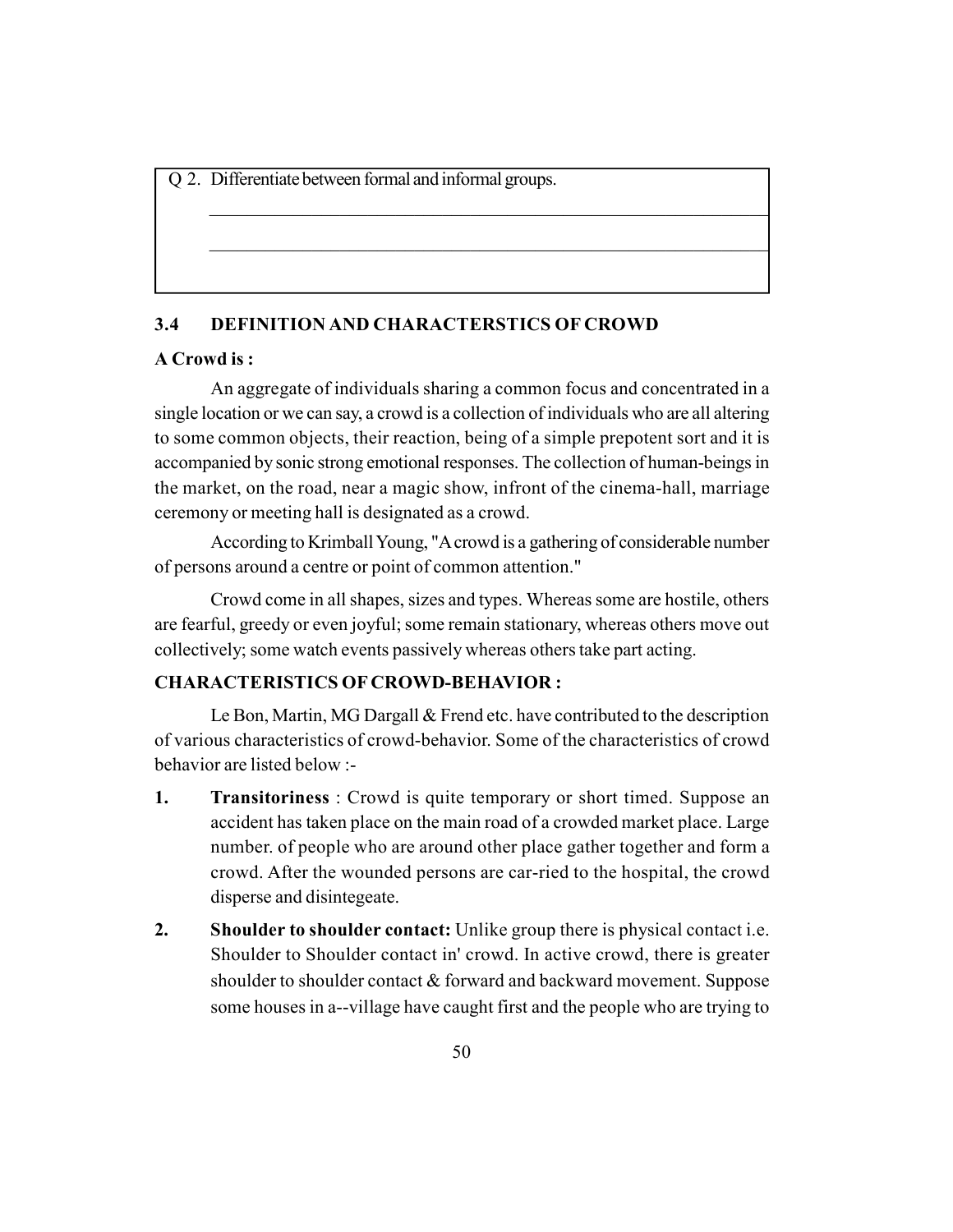extinguish the fire has lot of foreward  $\&$  backward movement whereas in passive crowd (audience), shoulder to shoulder contact and face to face contact is there but no forward and backward movement.

- **3. Interaction:** All the psychological functions like perception, learning, thinking, emotion & motivation are included in the process of interaction. They are also influenced by the behavior of the group in a greater or lesser degree. As a result the global behavior of the group members show a sudden change.
- **4. Common & Primary Motivation:** A sense of mass strength is found in crowd situation from the common motivation of the crowd members. When the attention is more similar; the focus of attention is greater  $\&$  so there is more interaction as everyone would try to be nearer to the focus of attention.
- **5.** Imitation : Every member of an action crowd is particularly influenced by what others in the crowd do arid accordingly initiate in the crowd. When people see others running towards a gathering even without knowing what has happened, and without even ascertaining what is the matter, why people have, gathered, they also run.
- **6. Mental Homogeneity:** The members of an active crowd show in similarity in feelings: thought and action even though they come from different socioeconomic and educational background.
- **7.** Irrationality: The members of an action crowd are irrational, indisciplined and unreasonable. The advantages, disadvantages, faults and repercussions of their behavior are never examined in a cool & rational manner.
- **8. Diminished Sense of Responsibility :** An action crowd is anonymous and in consequence irresponsible when individual are part of a group, they tend to feel responsible. The morality, reasoning, justice also decreases. Labourers in a factory or students in a college during strike are found to behave in irresponsible manner.
- **9. Sense of Power :** During action crowd or mob behavior, the members of the crowd are so much orewhelmed by the feeling of power that they feel as if they are above law and nobody can take any action against them for what they are doing.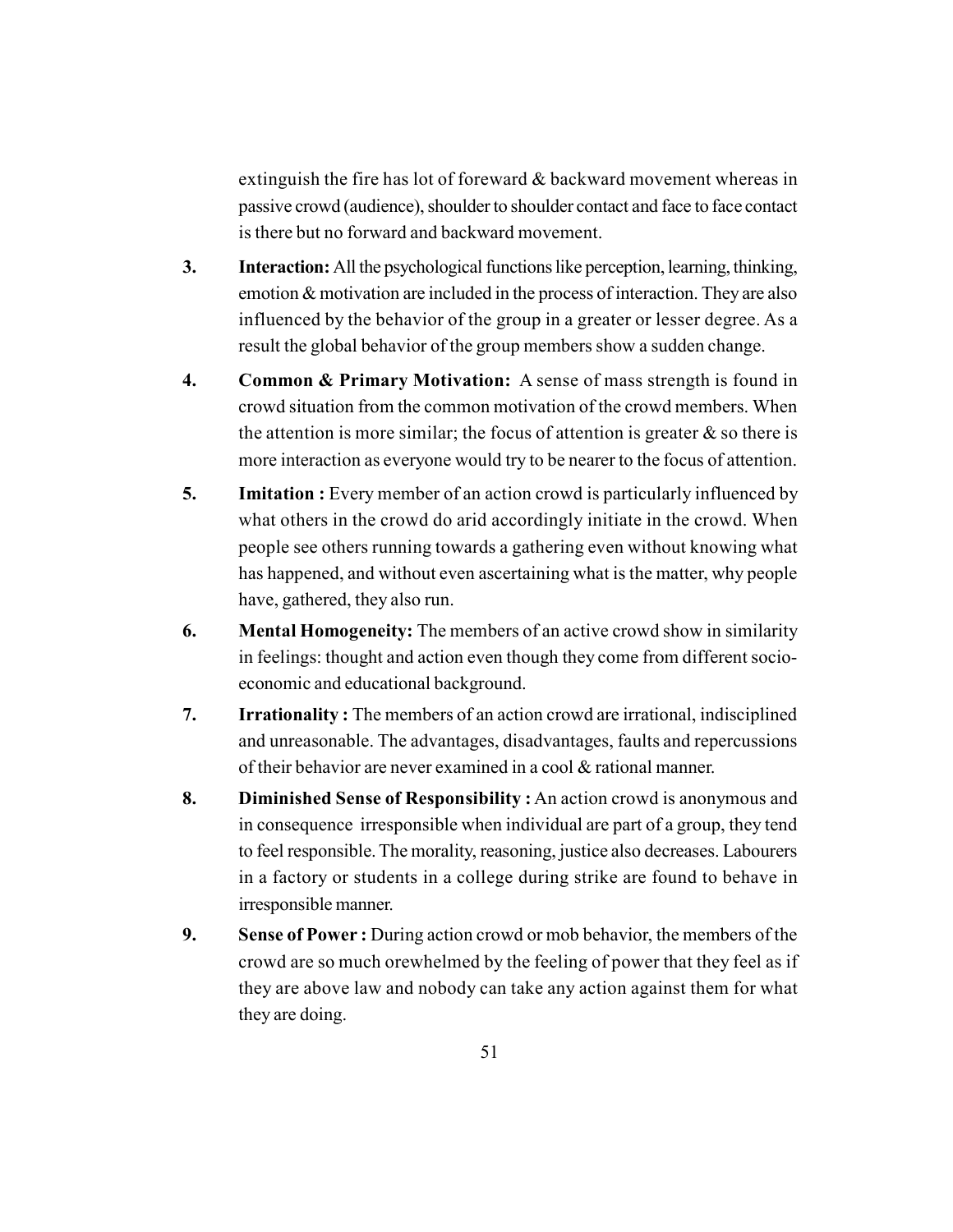#### **Distinction Between Group And Crowd:**

| Group |  |
|-------|--|
|-------|--|

- 1. A group is more or less permanent.
- 2. Members of Group behave in a very organized, constructiue, social and civilized manner.
- 3. Face to face, shoulder to shoulder contact, forward and backward movements are absent.
- 4. The response in a group is very complex, socialized
- 5. In group, there is more psychological and social interaction
- 6. A group is more organized
- 7. The drives are expressed in a polished, socialized modified and socially acceptable manner.
- 8. In group, common motivation sense of loyality, belongingness, unity and solidarity control the behavior.

#### **Group Crowd**

A crowd is very short lived or transitory in nature.

Member of crows behave very irrationally, becomes animalistic being guided by the emotional aspect and excitenined.

There is more face to face, shoulder to shoulder contact, forward and backward movement takes place in an action crowd.

The response in a crowd is very simple showing the operation and civilized, or prepotent drives, like fear, anger, love etc.

In crowd there is more physical interaction.

A crowd is more disorganized.

The basic drives are expressed is a raw and unmodified, unchannelized manner.

In a crowd, the primitime drives like sex, hunger and protection control the individual's behavior.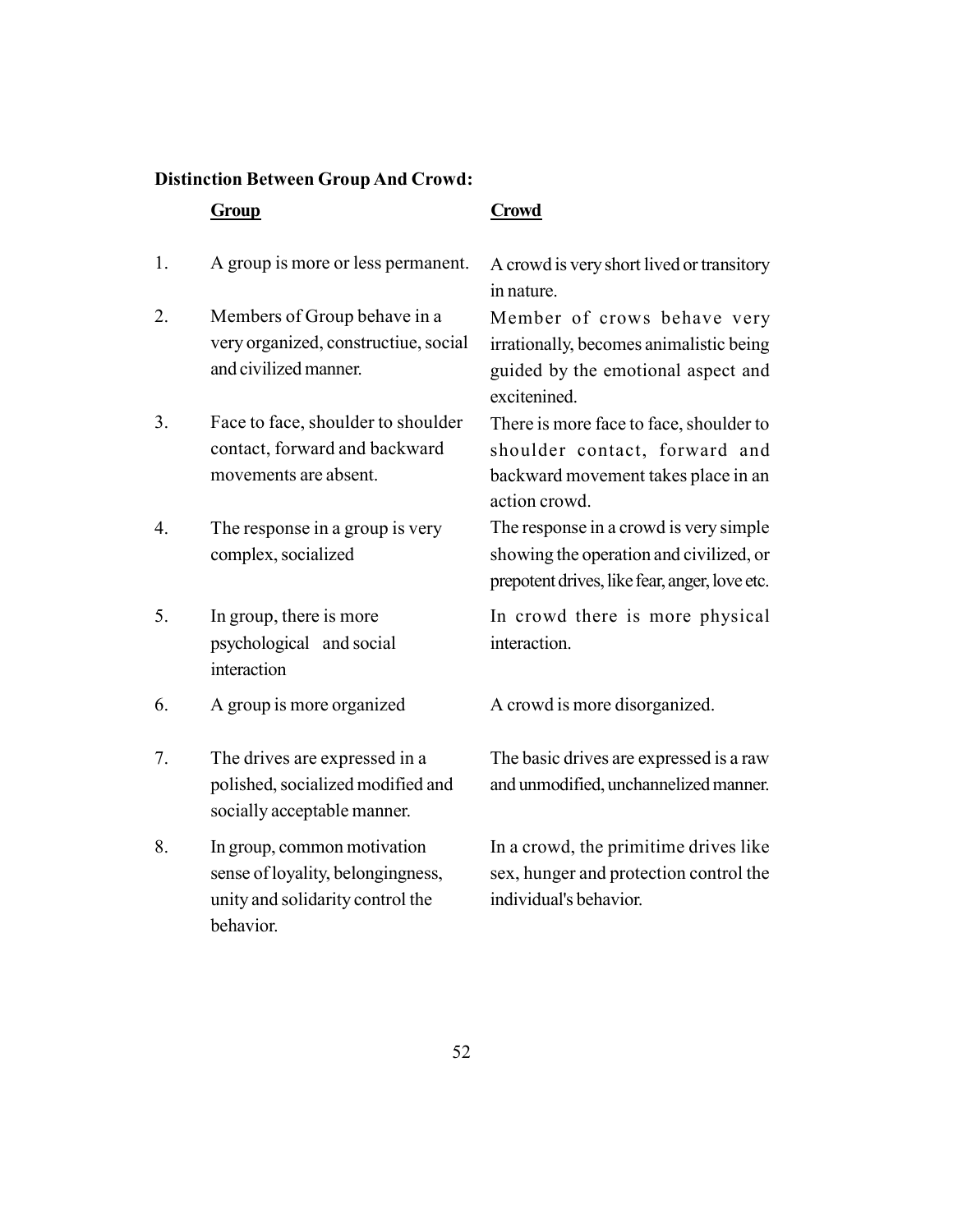## **3.5 LET US SUM UP :**

A group consists of two or more people who interact with each other and are interdependent, in the sense that their needs and goals cause them to influence each other. Groups have a no. of benefits; infact there may be innate need to belong that derives us to establish bords with other people. Groups tond to consist of homogeneous members, in part because group have social norms that people are expected to obey. One of the major functions of groups is to make decisions. Groups make better decisions than individuals if they are good and pooling ideas and listening to the expert members of the group.

Crowd is a gathering of considerable number of persons around a centre or point of common attention. Crowd comes in all shapes, sizes and types. We can differentiate Group and Crowd on certain basis like Crowd is transitory whereas Group is permanent in nature. There is more psychological & social interaction in group as in group, common motivation, sense of loyality, belongingness, unity etc control the behavior whereas in crowd there is more physical interaction.

\_\_\_\_\_\_\_\_\_\_\_\_\_\_\_\_\_\_\_\_\_\_\_\_\_\_\_\_\_\_\_\_\_\_\_\_\_\_\_\_\_\_\_\_\_\_\_\_\_\_\_\_\_\_\_\_\_\_\_\_

\_\_\_\_\_\_\_\_\_\_\_\_\_\_\_\_\_\_\_\_\_\_\_\_\_\_\_\_\_\_\_\_\_\_\_\_\_\_\_\_\_\_\_\_\_\_\_\_\_\_\_\_\_\_\_\_\_\_\_\_

\_\_\_\_\_\_\_\_\_\_\_\_\_\_\_\_\_\_\_\_\_\_\_\_\_\_\_\_\_\_\_\_\_\_\_\_\_\_\_\_\_\_\_\_\_\_\_\_\_\_\_\_\_\_\_\_\_\_\_\_

\_\_\_\_\_\_\_\_\_\_\_\_\_\_\_\_\_\_\_\_\_\_\_\_\_\_\_\_\_\_\_\_\_\_\_\_\_\_\_\_\_\_\_\_\_\_\_\_\_\_\_\_\_\_\_\_\_\_\_\_

\_\_\_\_\_\_\_\_\_\_\_\_\_\_\_\_\_\_\_\_\_\_\_\_\_\_\_\_\_\_\_\_\_\_\_\_\_\_\_\_\_\_\_\_\_\_\_\_\_\_\_\_\_\_\_\_\_\_\_\_

\_\_\_\_\_\_\_\_\_\_\_\_\_\_\_\_\_\_\_\_\_\_\_\_\_\_\_\_\_\_\_\_\_\_\_\_\_\_\_\_\_\_\_\_\_\_\_\_\_\_\_\_\_\_\_\_\_\_\_\_

## **Check Your Progress Exercise-3**

**Notes:** (a) Space is given below for your answers.

- (b) Check your answers with the above mentioned text.
- Q 1. Define Crowd.
- Q 2. What are the different characteristics of Crowd?
- Q 3. Differentiate between Group and Crowd.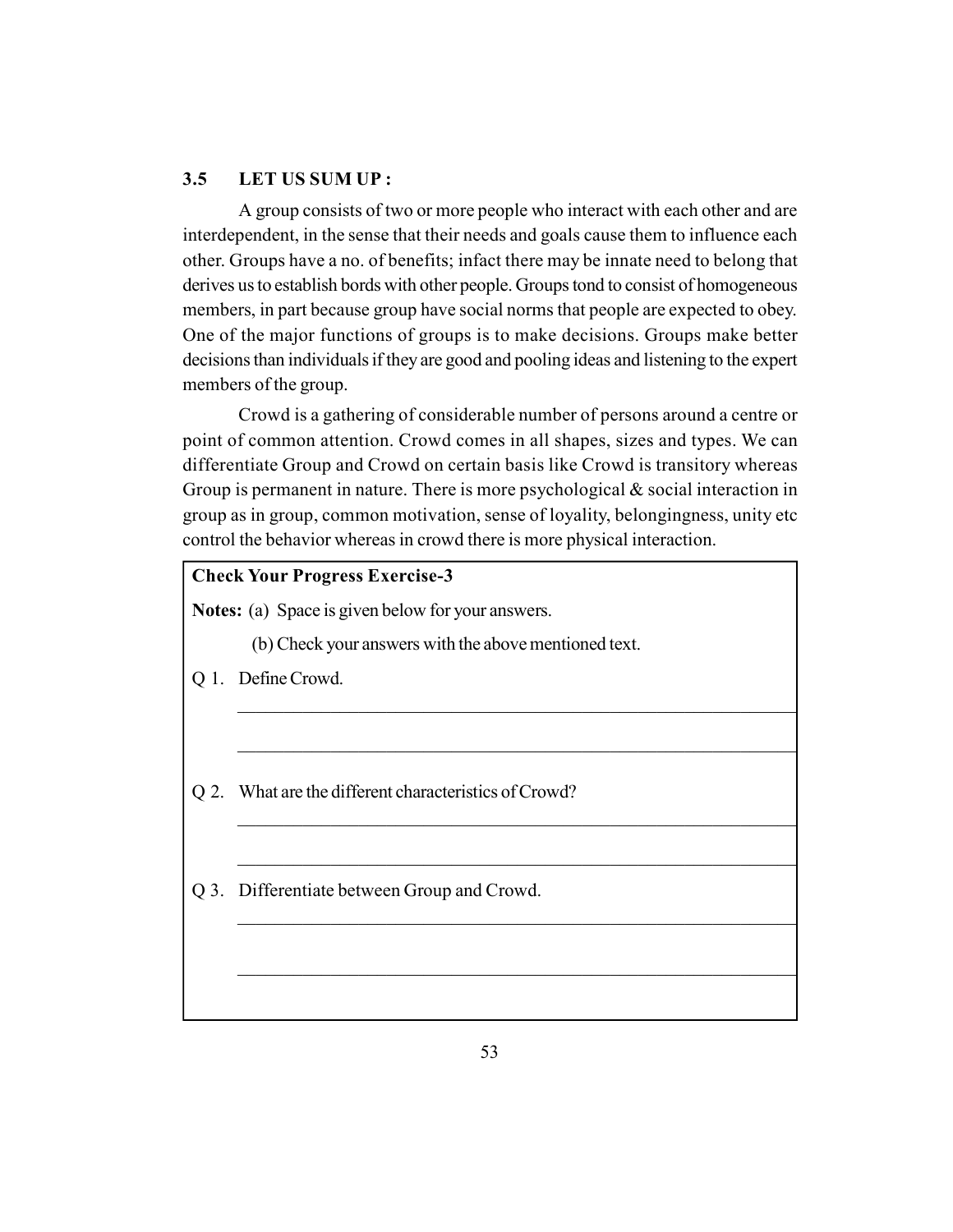#### **3.6 GLOSSARY :**

- **1.** Group : A group is collection of individuals who are in a co-operative interdependent relationship with one another.
- **2.** Primary Group : A primary group is primary, because it is fundamental in framing the social nature and ideas of individual.
- **3.** Formal Group : Formal group is a group having its own rules, regulations, preordained norms and guidelines.
- 4. **Informal Group :** An informal group doesnot have a definite norm, rules and regulations.
- **5.** Crowd: Crowd is an aggregate of individuals sharing a common focus and concentrated in a location.

#### **3.7 LESSON END EXERCISE**

- Q 1. Define group. Discuss the nature of group.
- Q 2. Differentiate between primary group and secondary group.
- Q 3. Explain the various characterstics of crowd.

#### **3.8 SUGGESTED FURTHER READINGS :**

Baron, R. A., & Branscombe, N. R. (2012). *Social Psychology* (13<sup>th</sup> ed). New Jersey: Pearson Education Limited.

Baron, R. A., & Byrne, D. (2003). *Social Psychology* (10<sup>th</sup> ed). New Delhi: Pearson Education.

Kuppuswamy, B. (1965). *An Introduction to Social Psychology*. New Delhi: Asia Publishing House.

Mathur, S. S. (2007). *Social Psychology.* (3rd ed) Agra: Vinod Pustak Mandir. Mohanty, G. (2016). *Social Psychology* (4<sup>th</sup> ed). New Delhi: Kalyani Publishers.

 $\sim\sim\sim$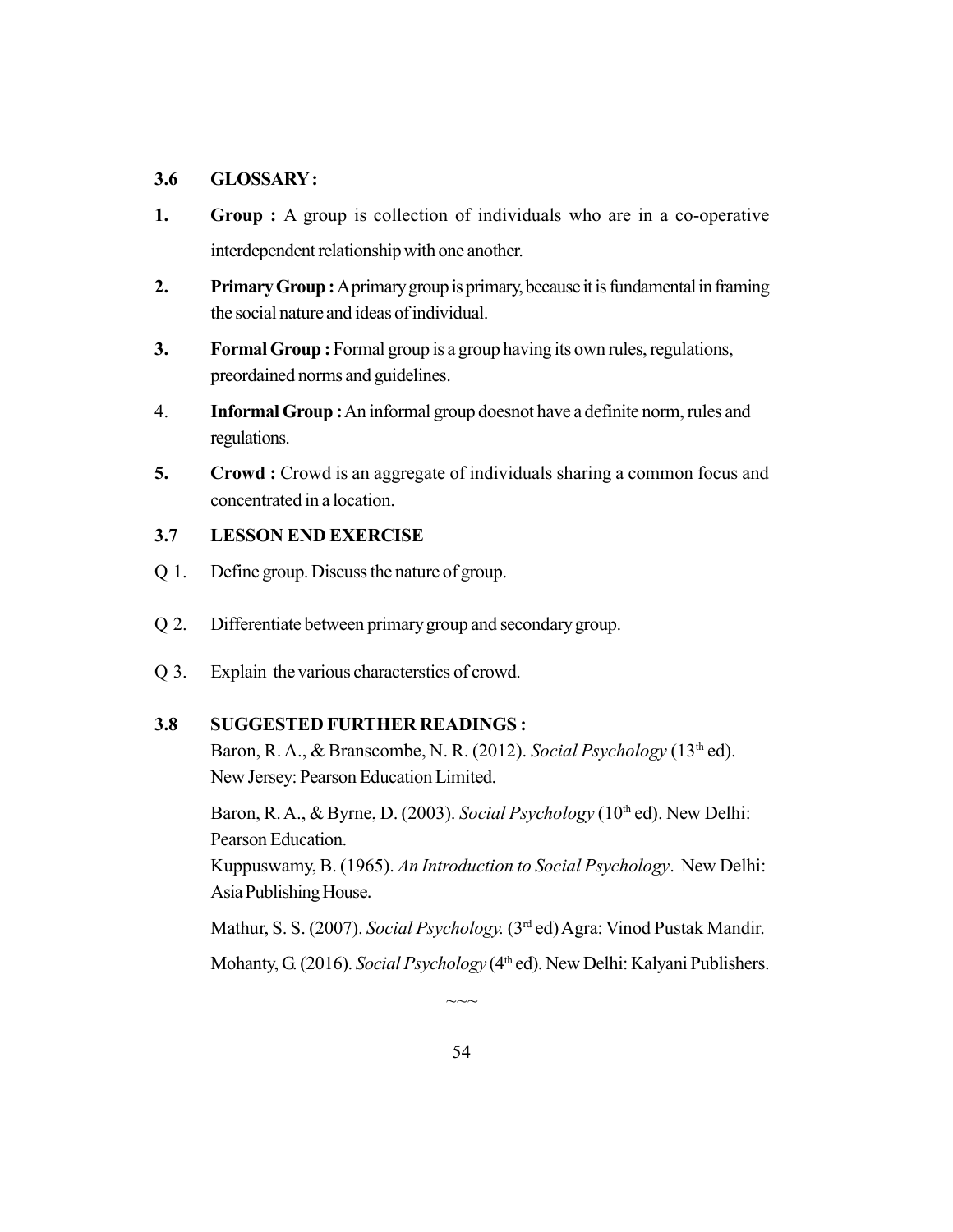| B.A.                 | Unit - II  |
|----------------------|------------|
| <b>SEMESTER - VI</b> | Lesson - 4 |

## **LEADERSHIP :**

# **CONCEPT, CHARACTERISTICS AND FUNCTIONS**

#### **STRUCTURE :**

- 4.0 Introduction
- 4.1 Objectives
- 4.2 Concept and Definitions of Leadership
- 4.3 Characteristics of Leadership
- 4.4 Functions of Leader
- 4.5 Trait Theory of Leadership
- 4.6 Behavioural Theories of Leadership
- 4.7 Let Us Sum Up
- 4.8 Glossary
- 4.9 Lesson End Exercise
- 4.10 Suggested Further Readings

#### **4.0 INTRODUCTION**

In a complex society of today the concept of leadership has perhaps attracted the attention of every individual in the society. Starting from an institution, a school system, a football team, a business organization and above all a political party the importance of leadership is recognized.

Leadership does not exist only in autocracy or dictatorship. It is also basically necessary for a democratic. It is also basically necessary for a democratic institution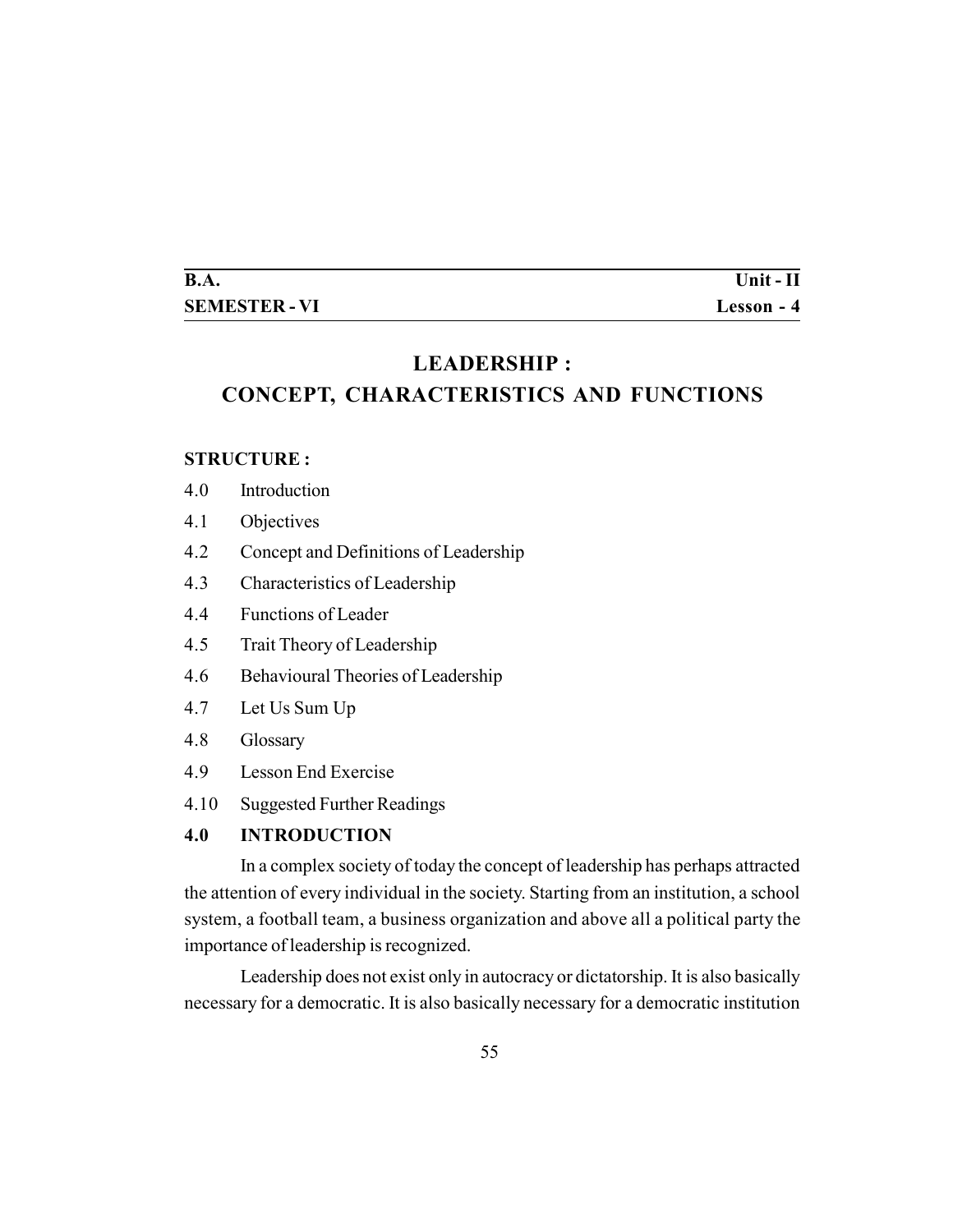as its job is to form an essential link between the different parts of the group for coordination and integration of activity.

The question of a leader arises only after the emergence and structuralisation of a group. Anybody who comes forward with a good solution may be immediately selected as a leader to guide the future action of the group. People with passive and submissuve tendency usually follow the leader.

Leader is the centre around which all the wheels of a group or organisation move. The leader greatly determines the group structures, group activities ideologies morale and goals of the groups.

In a hierarchial system, there is imposed leadership where the organisation decides upon the leadership before hand. Members have no scope to choose to leader. In an administrative system, is a family or is an army such cases of imposed leadership arises. But in informal groups, leader may emerge spontoneously because of his qualities or he may be selected by the group.

## **4.1 OBJECTIVES :**

By the end of this lesson the student should be able to :

- Discuss the concept of leadership.
- Reproduce the definitions of leadership.
- Describe the charactristics of leadership.
- Explain the functions of leader.
- Describe the trait theories of leadership.
- Discuss the behaviourial theories of leadership.

## **4.2 CONCEPT AND DEFINITIONS OF LEADERSHIP :**

Leadership is social process through which one member of a group (the leader) influnces other group members towards the attainment of specific group goals. It is reciprocal in nature. Leaders are unique or have unique background that make them different from followers.

It has been earlier pointed out that the leader is the centre around which all the wheels of a group or organization move. In view of his distinct and special position within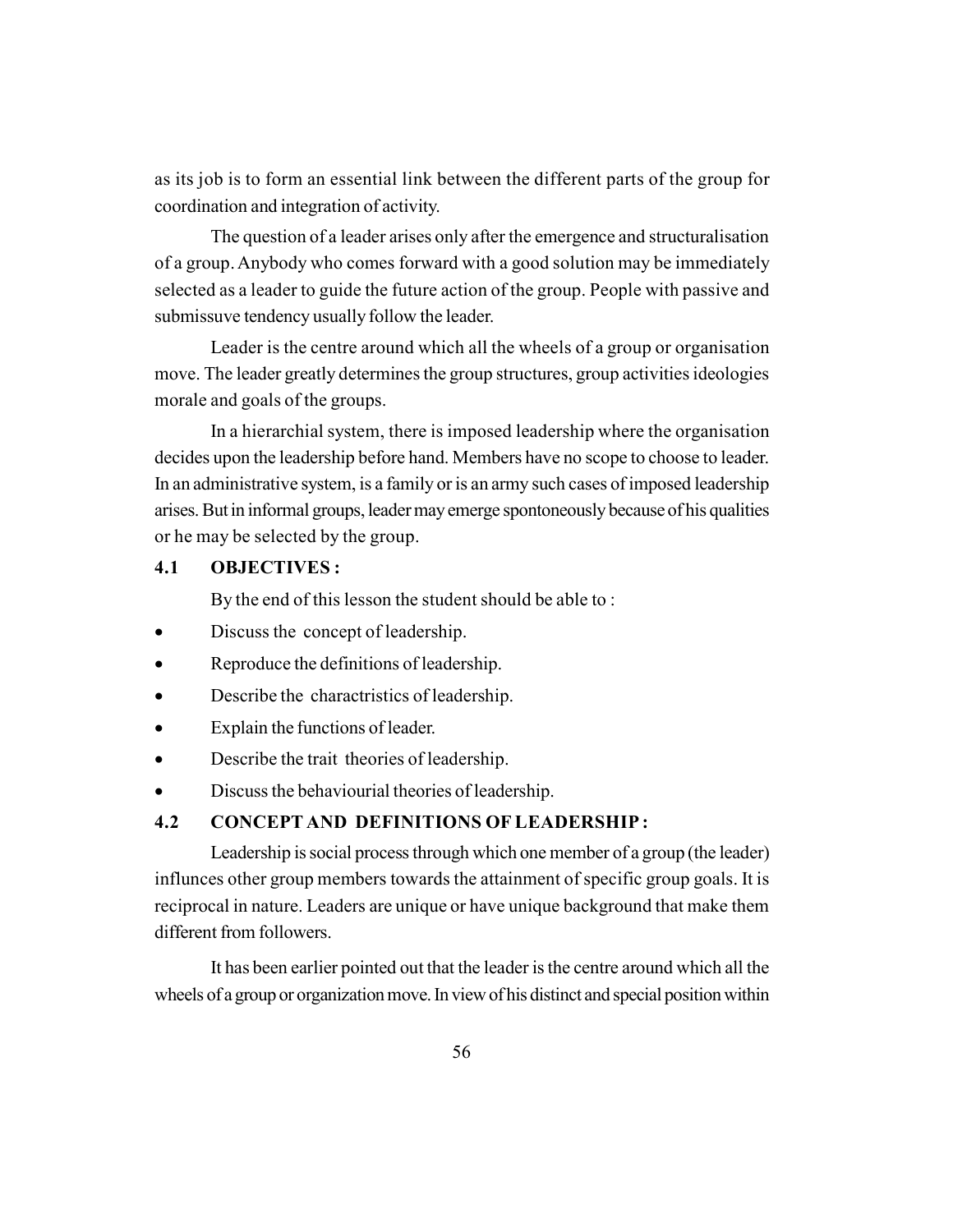the group structure, the leader greatly determines the group structures, group activities, ideologies, morale and goals of the group. One cannot conceive of a group or an organization without a leader and any group without a leader will disintegrate within no time as there will be no one to coordinate the functions of the group.

La Piere and Farnsworth mention that "leadership is a behavior that affects the behavior of other people more than their behavior affects that of the leader." This definition clearly points out that the leader is one who leads the behavior of other individuals. The others follow him and whatever he does affects others. He is affected to a lesser degree by the other's behavior.

The leadership is such an affair in which two parties are involved. One is that which leads, make such suggestions which are acceptable to others, acts as a model and gives command etc. and the other is that which is led, accepts the suggestions of the first party, and follow the commands. The cooperation of these two parties is essential for the proper functioning of leadership. The leader should be acceptable to the followers. He must always see that his followers take his advice, accept his opinions and perform those actions which he approves of. In case the followers do not do this, the leader will lose the position of ascendancy. It is therefore necessary that the leader should always be prepared to adjust himself to the wishes and desires of the followers. It is quite an apt remark that "the leader himself is led by those whom he seeks to lead".

Given below are some of the definitions of leadership given by various social psychologists:-

**Brass (1960)** a great contributor of quality research on leadership in his illuminating book "Leadership, Psychology and Organization behavior" has defined leadership as the observed effort of one member to change another member's behavior by altering the motivation of other members or by changing their habits. The leader is the crux around which the varied problems of the organization move.

**Bass (1985)** defined *"*Leadership is an interaction between members of a group. Leaders are agents of change, persons whose acts affect other people more than other people's acts affect them"

**Rauch & Behling (1984)** defined Leadership is "the process of influencing the activities of an organized group toward goal achievement"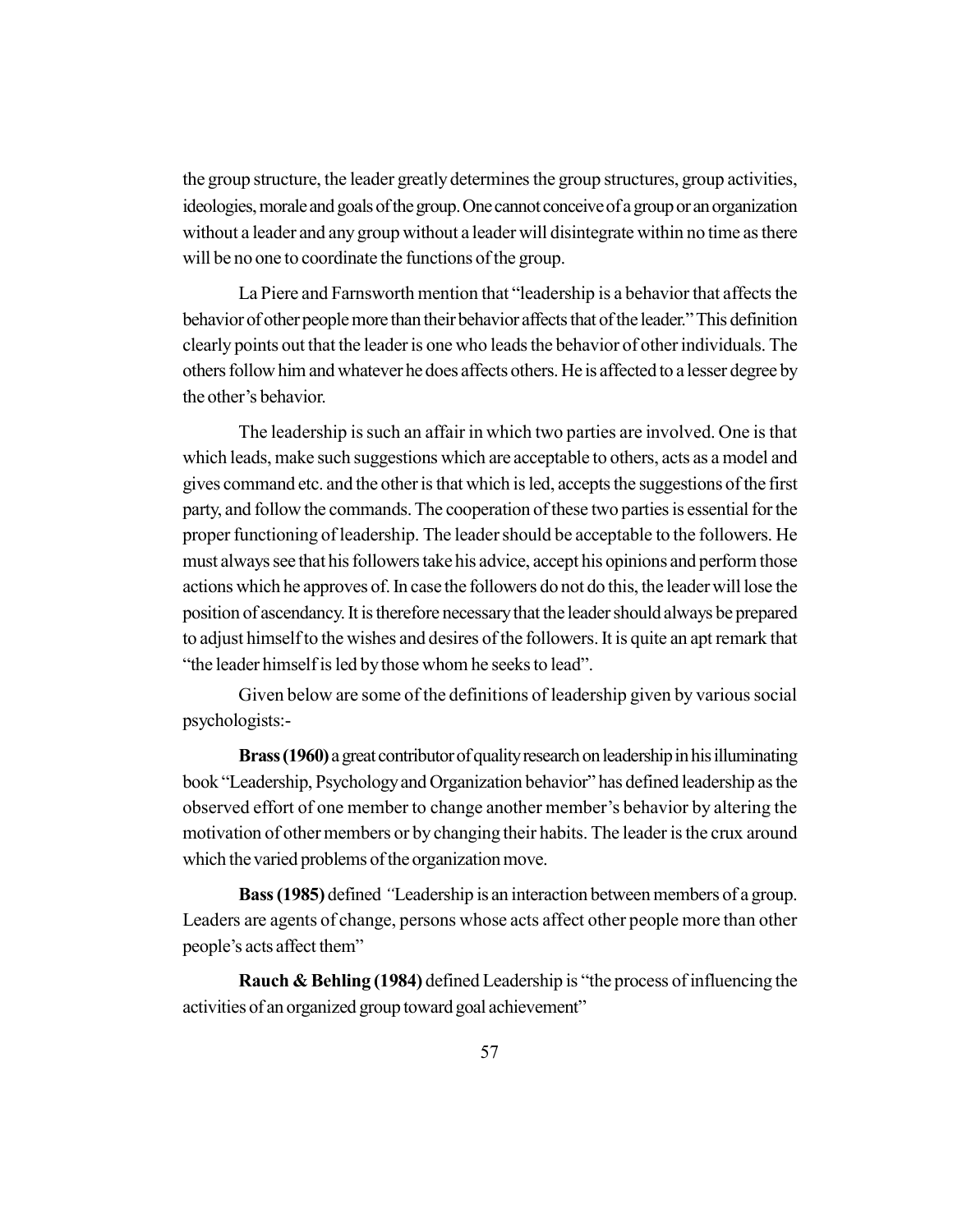**Koontz and O'Donnell (1984)** defined leadership as "the art or process of influencing people so that they will strive willingly towards the achievement of group goals".

**Terry (1977)** Leadership is "the relationship in which one person, the leader, influences others to work together willingly on related tasks to attain that which the leader desires"

**Sheriff and Sheriff (1956)** defined "A leader is the member with the top status (power, position) in an organizational hierarchy."

## **4.3 CHARACTERISTICS OF LEADERSHIP :**

The Characteristics of a leader and the type of leadership he displays reflect the goal and norms of the group and the leaders personality.

Different-different Social Psychologist has given out various different characteristics of leadership.

## **1. Dr. May Smith has gives out the following characters of Leadership.**

- a) Intelligence
- b) Good Judgement Capacity
- c) Insight and Imagination
- d) A sense of humanity
- e) Sense of Justice
- f) Well-balanced personality.
- **2. Puckery has given out the following two as characteristics of leaderships.**
	- a) A good cordinator.
	- b) Power to reflect the progress of the group.

#### **3. Characteristics of Leadership as Enumerated by Gibb,**

- a) Professional and technical speciality.
- b) Knowing subordinates & showing consideration for them.
- c) Accepting personal responsibility setting an example.
- d) Initiating and directing action.
- e) Making decisions.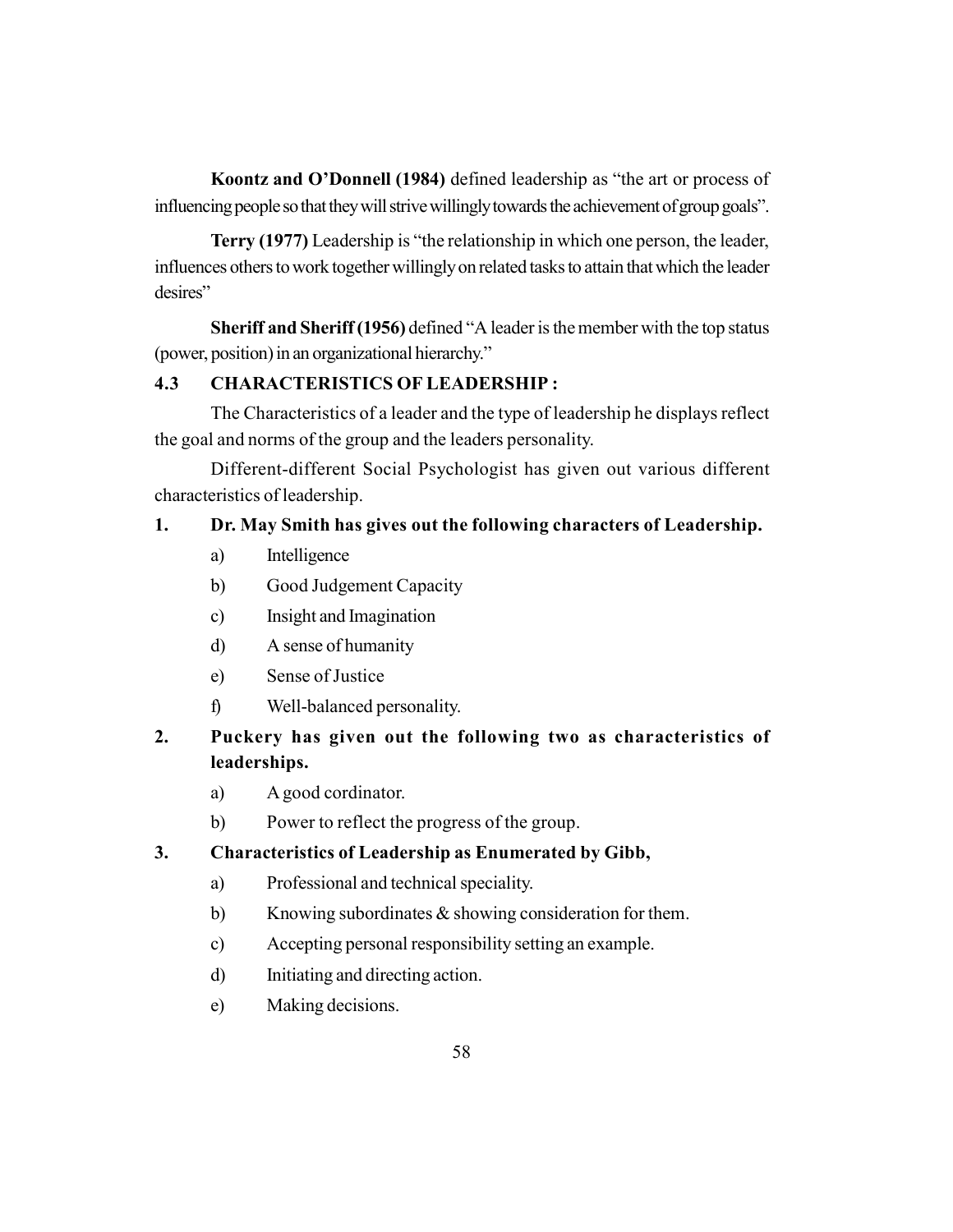# **4. Characteristics of Leadership as defined by Bogardus:-**

- a) Democratic concepts.
- b) Consciousness.
- c) Realistic attitude.
- d) Friendliness & Zeal
- e) Sympathy & dependability
- f) Courage.

# **5. Characteristics of Leadership as defined by Coffin :-**

Coffin has enumerated the following as the characteristics of leadership.

- 1. Intelligence
- 2. Moral Sensitivity.
- 3. Imagination
- 4. Restraint and Self-reliance
- 5. Responsibility
- 6. Easy Maintenance of good relation with others
- 7. Drive and determination
- 8. Inperturability
- 9. Dynamic Physical characteristics.

# **Check Your Progress Exercise-1**

Notes: (a) Space is given below for your answers.

(b) Check your answers with the above mentioned text.

\_\_\_\_\_\_\_\_\_\_\_\_\_\_\_\_\_\_\_\_\_\_\_\_\_\_\_\_\_\_\_\_\_\_\_\_\_\_\_\_\_\_\_\_\_\_\_\_\_\_\_\_\_\_\_\_\_\_\_\_

\_\_\_\_\_\_\_\_\_\_\_\_\_\_\_\_\_\_\_\_\_\_\_\_\_\_\_\_\_\_\_\_\_\_\_\_\_\_\_\_\_\_\_\_\_\_\_\_\_\_\_\_\_\_\_\_\_\_\_\_

\_\_\_\_\_\_\_\_\_\_\_\_\_\_\_\_\_\_\_\_\_\_\_\_\_\_\_\_\_\_\_\_\_\_\_\_\_\_\_\_\_\_\_\_\_\_\_\_\_\_\_\_\_\_\_\_\_\_\_\_

\_\_\_\_\_\_\_\_\_\_\_\_\_\_\_\_\_\_\_\_\_\_\_\_\_\_\_\_\_\_\_\_\_\_\_\_\_\_\_\_\_\_\_\_\_\_\_\_\_\_\_\_\_\_\_\_\_\_\_\_

- Q 1. What is leadership?
- Q 2. Explain the various definitions of leadership.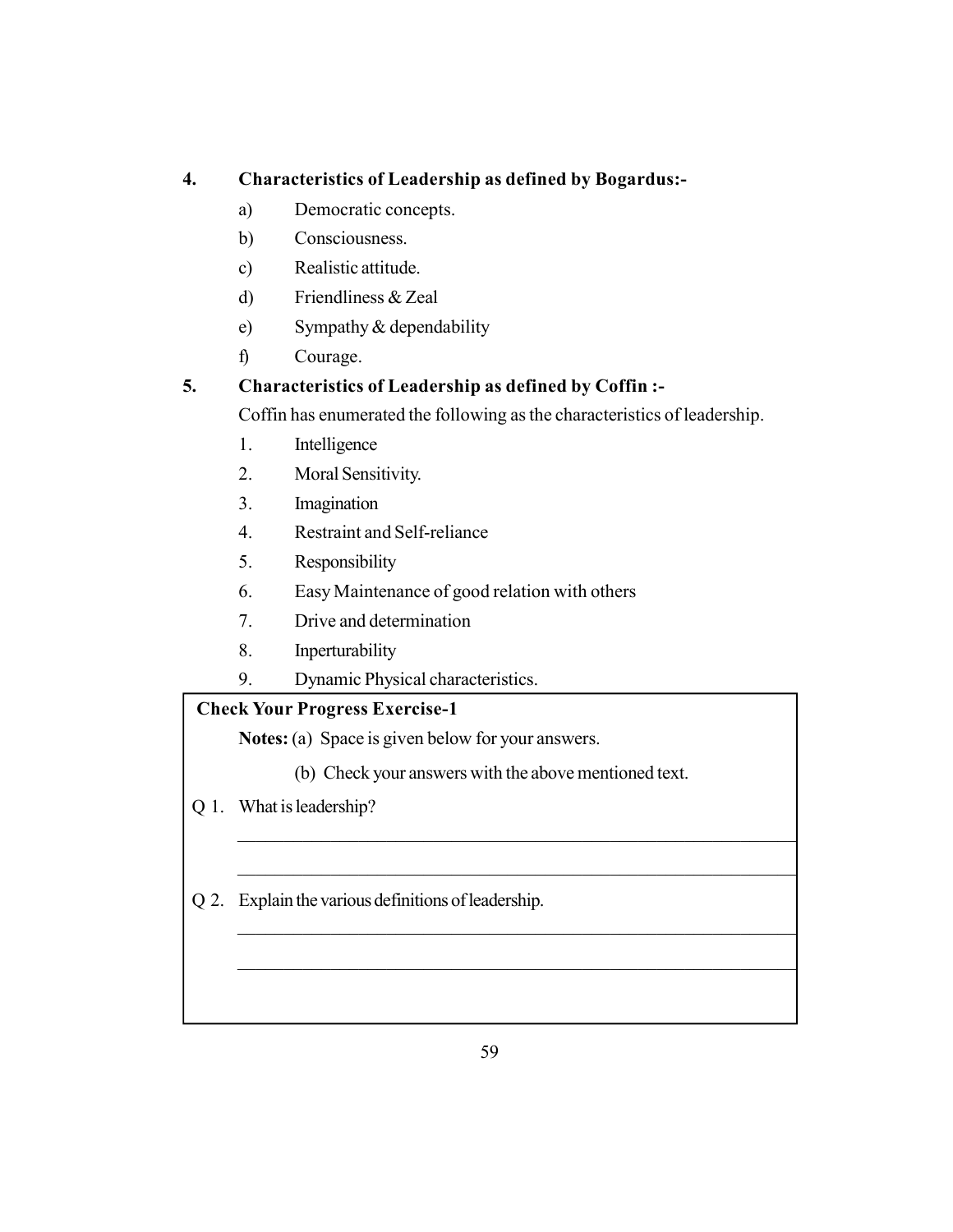- Q 3. Why is the leadership role important for the society?
- Q 4. Explain in detail the various characteristic of leadership.
- Q 5. Name the various characteristics as enumerated by Gibb.

#### **4.4 FUNCTIONS OF LEADER :**

Function of a leader vary with the kind of group situations at hand and group goal. The functions of a leader are somewhat different in an autocratic group and in a democratic group. However, some common features are seen in all leaders.

\_\_\_\_\_\_\_\_\_\_\_\_\_\_\_\_\_\_\_\_\_\_\_\_\_\_\_\_\_\_\_\_\_\_\_\_\_\_\_\_\_\_\_\_\_\_\_\_\_\_\_\_\_\_\_\_\_\_\_\_

\_\_\_\_\_\_\_\_\_\_\_\_\_\_\_\_\_\_\_\_\_\_\_\_\_\_\_\_\_\_\_\_\_\_\_\_\_\_\_\_\_\_\_\_\_\_\_\_\_\_\_\_\_\_\_\_\_\_\_\_

\_\_\_\_\_\_\_\_\_\_\_\_\_\_\_\_\_\_\_\_\_\_\_\_\_\_\_\_\_\_\_\_\_\_\_\_\_\_\_\_\_\_\_\_\_\_\_\_\_\_\_\_\_\_\_\_\_\_\_\_

\_\_\_\_\_\_\_\_\_\_\_\_\_\_\_\_\_\_\_\_\_\_\_\_\_\_\_\_\_\_\_\_\_\_\_\_\_\_\_\_\_\_\_\_\_\_\_\_\_\_\_\_\_\_\_\_\_\_\_\_

\_\_\_\_\_\_\_\_\_\_\_\_\_\_\_\_\_\_\_\_\_\_\_\_\_\_\_\_\_\_\_\_\_\_\_\_\_\_\_\_\_\_\_\_\_\_\_\_\_\_\_\_\_\_\_\_\_\_\_\_

\_\_\_\_\_\_\_\_\_\_\_\_\_\_\_\_\_\_\_\_\_\_\_\_\_\_\_\_\_\_\_\_\_\_\_\_\_\_\_\_\_\_\_\_\_\_\_\_\_\_\_\_\_\_\_\_\_\_\_\_

A leader is usually a jack of all trades but a master of none. Today, the responsibilities of a leader of a group have become more grave and his duties more important. Today a high degree of social skill and capacity for quick decision is a necessary function of a leader. The leader works as a father figure and the followers and subordinates depend upon him for emotional security, self-realization and release of tension.

Kretch & Gutchfield have indicated various functions of a leader namely:

- **(1) Executive:** The leader must know how to execute the plans of the group in a proper manner. The leaders must have high intellectual power and managerial capacity to administer the group and execute the plans, policies and guidelines, programmes of the group.
- **(2) Skills of Interpersonal Relationship:** A leader must have skills of interpersonal relationship so that the balance and integrity of the group can be maintained. Every group leader must be aware as to how the balance of the group is maintained by tackling different individuals.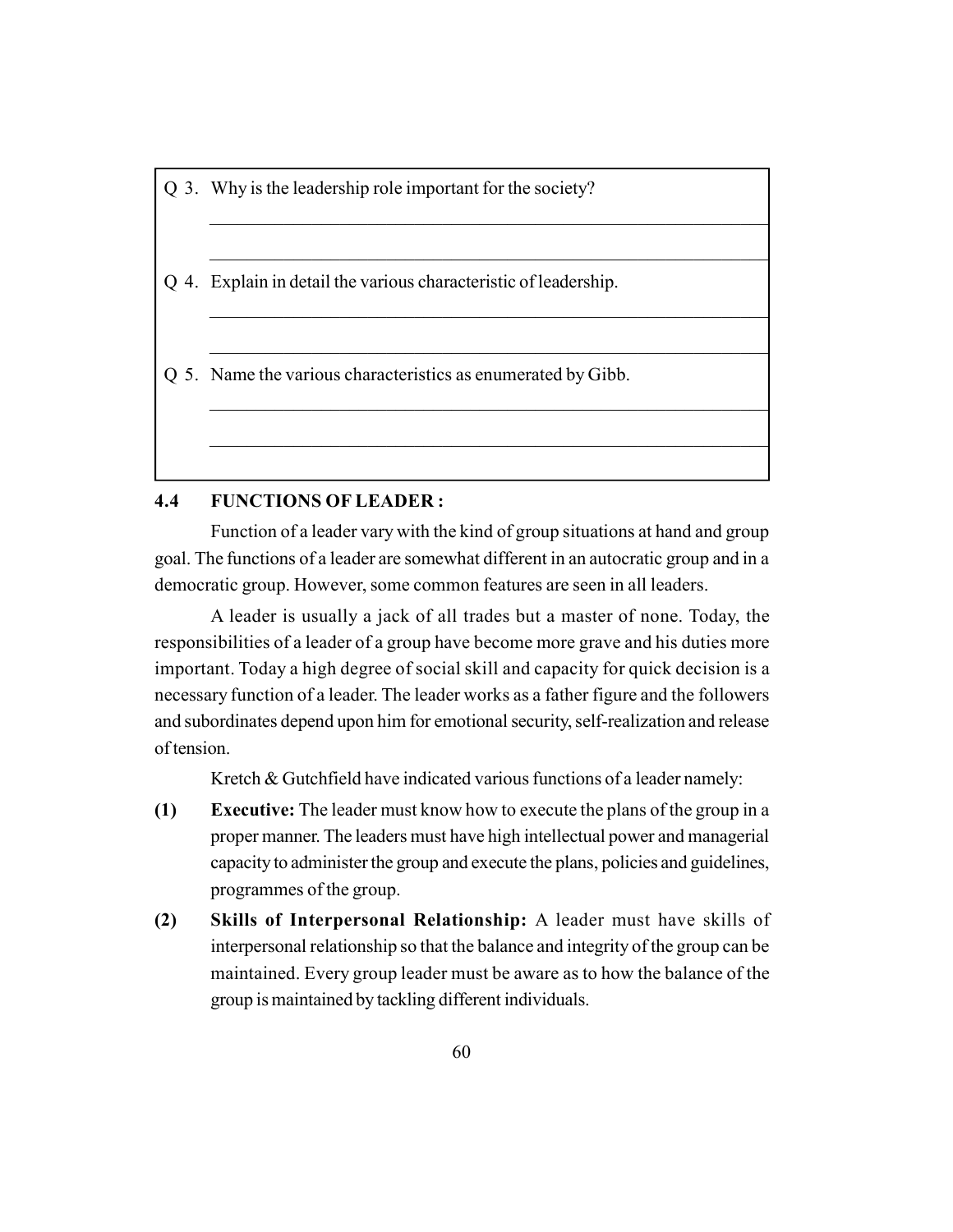**(3) Planning and Decision Making :** The leader must have the quality for making around planning. Planning is essential for development. The function of a successful leader is to decide the ways and means by which the group can achieve its ends. This can be implemented through long standing planning.

A successful leader is he who takes correct decision at the need of the hour. Indecisive leaders cannot give proper direction to the group members.

- **(4) Policy Maker:** Establishment of group goals, objectives and policies are one of the important functions of the leader. In policy making the leader defines the group goal, its objectives and the means necessary to achieve it.
- **(5) Expert:** Every leader has to act as an expert. He has to know many things and know them throughly. The only he can arouse confidence & respect from his followers.
- **(6) External Representative of the Group:** In a large group it is not possible on the part of the members to have direct contact with the external groups. So the leader has to act as a representative of the group with other people and other groups.
- **(7) Source of Readily available information :** The leader is often distinguished from the other members of the group as a store house of readily available and expert information in all spheres, so that the group members can have confidence in him.
- **(8) Purvey of Rewards and Punishments:** The leader's power of reward and punishment enables him to exercise strong disciplinary and motivational control over the group members. Through reward and punishment the leader brings checks and balances in the group and motivates the members of the group to function effectively.
- **(9) Mediator:** The leader must see that the internal harmony of the group is maintained, frictions do not develop and order is restored is a crisis situation. So, an important function of the leader is to compromise b/w different group conflicts to restablish good group interrelations.
- **(10) Exemplar :** The leader as an exemplar of the group may as a model serve to stimulate and encourage the followers to follow his lead in a desired direction.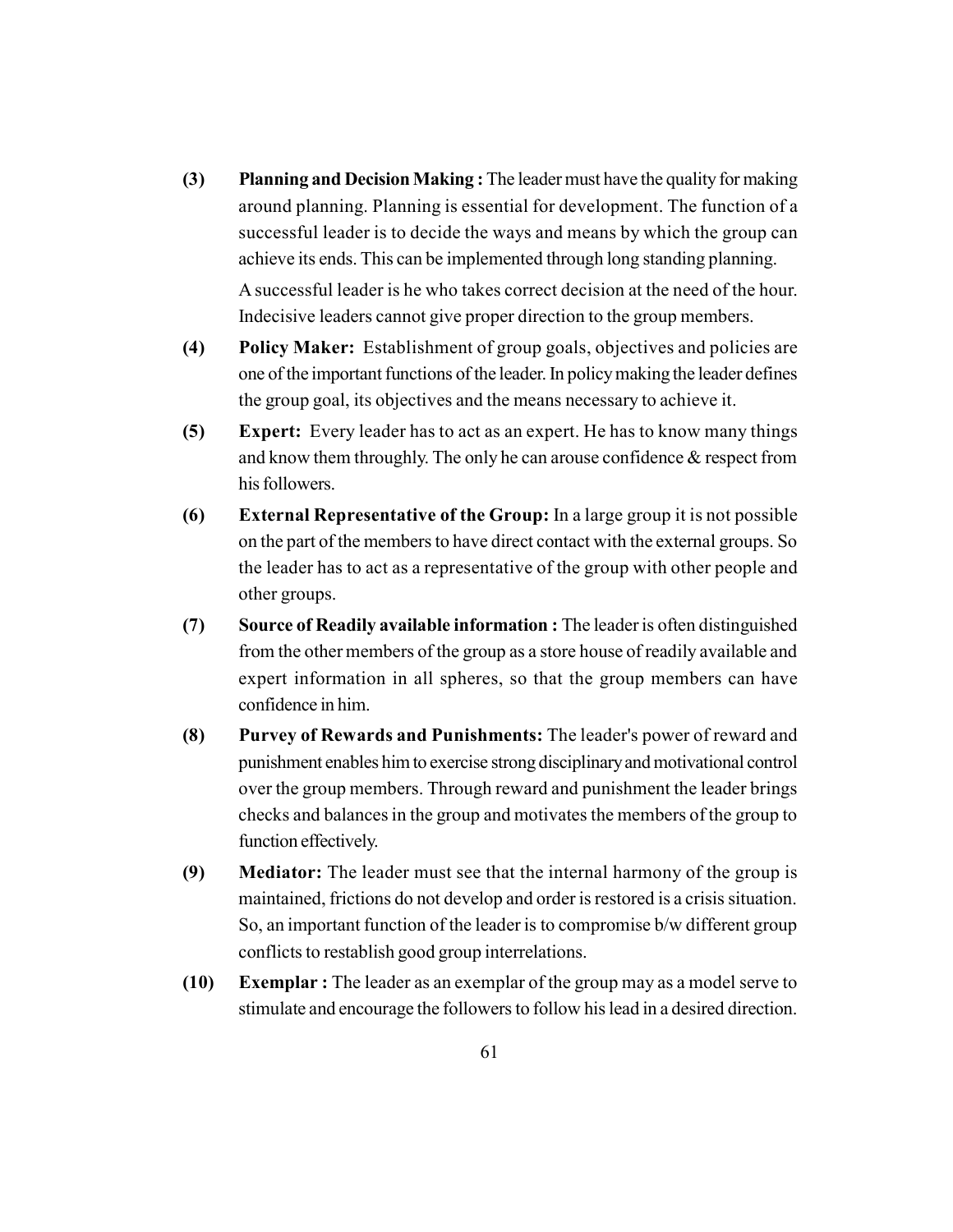Such qualities specific to the leader of a particular group serve as example or stimulus to the members of the group.

- **(11) Leader as a symbol of the group:** The leader symbolises his group. He has, therefore, to maintain the unity within his group and also keep its various resources intact.
- **(12) Leader as father:** A leader has to play the role of the father of the society as well. He has not only to protect the interests of his followers but also provide them with everything that would makes their living successful.
- **(13) Leader as Scape goat:** A leader has also to become a scape goat. When the society or the group that he leads does not succeed, all the blame is to put on his shoulders.

\_\_\_\_\_\_\_\_\_\_\_\_\_\_\_\_\_\_\_\_\_\_\_\_\_\_\_\_\_\_\_\_\_\_\_\_\_\_\_\_\_\_\_\_\_\_\_\_\_\_\_\_\_\_\_\_\_\_\_\_

 $\mathcal{L}_\text{max}$  , and the contribution of the contribution of the contribution of the contribution of the contribution of the contribution of the contribution of the contribution of the contribution of the contribution of t

\_\_\_\_\_\_\_\_\_\_\_\_\_\_\_\_\_\_\_\_\_\_\_\_\_\_\_\_\_\_\_\_\_\_\_\_\_\_\_\_\_\_\_\_\_\_\_\_\_\_\_\_\_\_\_\_\_\_\_\_

\_\_\_\_\_\_\_\_\_\_\_\_\_\_\_\_\_\_\_\_\_\_\_\_\_\_\_\_\_\_\_\_\_\_\_\_\_\_\_\_\_\_\_\_\_\_\_\_\_\_\_\_\_\_\_\_\_\_\_\_

\_\_\_\_\_\_\_\_\_\_\_\_\_\_\_\_\_\_\_\_\_\_\_\_\_\_\_\_\_\_\_\_\_\_\_\_\_\_\_\_\_\_\_\_\_\_\_\_\_\_\_\_\_\_\_\_\_\_\_\_

\_\_\_\_\_\_\_\_\_\_\_\_\_\_\_\_\_\_\_\_\_\_\_\_\_\_\_\_\_\_\_\_\_\_\_\_\_\_\_\_\_\_\_\_\_\_\_\_\_\_\_\_\_\_\_\_\_\_\_\_

## **Check You Progress Exercise-2**

- **Notes:** (a) Space is given below for your answers.
	- (b) Check your answers with the above mentioned text.
- Q 1. List the various functions of leadership.
- Q 2. List the function of leader as a Mediator.
- Q 3. Discuss the function of a leader as planning & decision making.

#### **4.5 TRAIT THEORIES OF LEADERSHIP**

The kind of traits studied in trait theories of leadership include personality, ability, motivation, power and needs. The first systematic study of leadership began in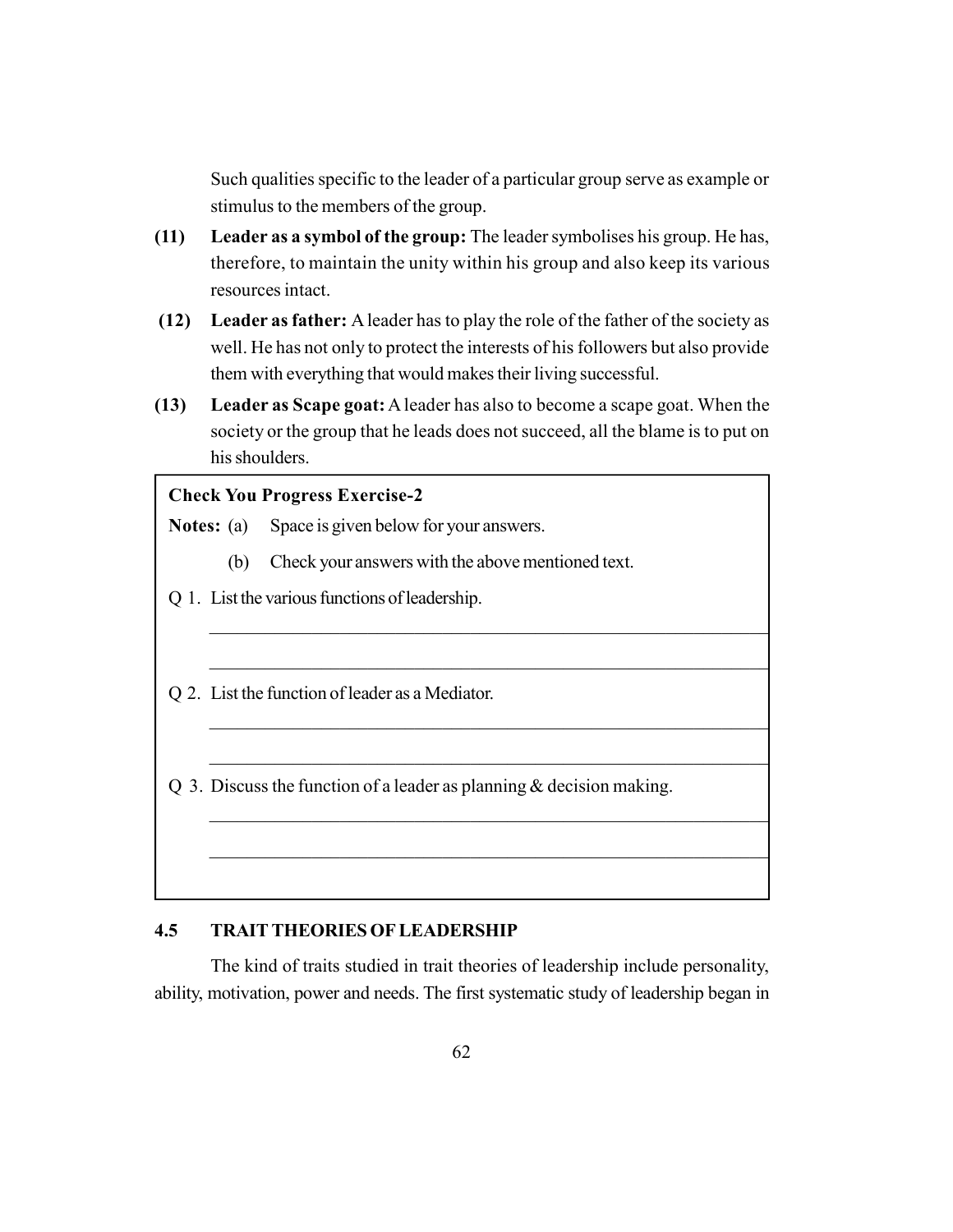the year 1930s with the development of trait theories. This trait approach to leadership sometimes called the "*good man/good woman" theory,* dominated leadership research into 1950s. These early researchers studied the personality characteristics that make a person a leader and concluded that leaders are born, not made. For example Alexander the great, Queen Elizabeth, Abraham Lincoln, Napoleon all differ from ordinary human beings in several respects. They also suggested that leaders possess some personality traits that are unique and essential for effective leadership.

One trait theory is the "*Great Person" theory of leadership***.** The view that leaders possess special traits that set them apart from others and that these traits are responsible for their assuming positions of power and authority. According to this theory, leadership traits can be acquired with training and experience. They may not be inborn unlike the earlier view that leaders are born, the "Great Person theory lead to a more pragmatic approach to leadership because it stated that leaders might not be born with desired traits. They believed that leadership traits could be acquired through learning and experience.

Successful leaders possess many of the traits listed here:

- **1. Drive:** Desire for achievement, ambition, high energy, tenacity and initiative.
- **2. Honesty and Integrity:** Trustworthy, reliable and open.
- **3. Leadership and motivation:** desire to influence others to reach shared goals.
- **4. Self-confidence**: Trust in own abilities.
- **5. Cognitive ability**: Intelligence, ability to integrate and interpret large amount of information.
- **6. Knowledge of the business:** Knowledge of industry and relevant technical matters.
- **7. Creativity:** Capacity to come up with original ideas.
- **8. Flexibility:** Ability to adapt to needs of followers and the situation.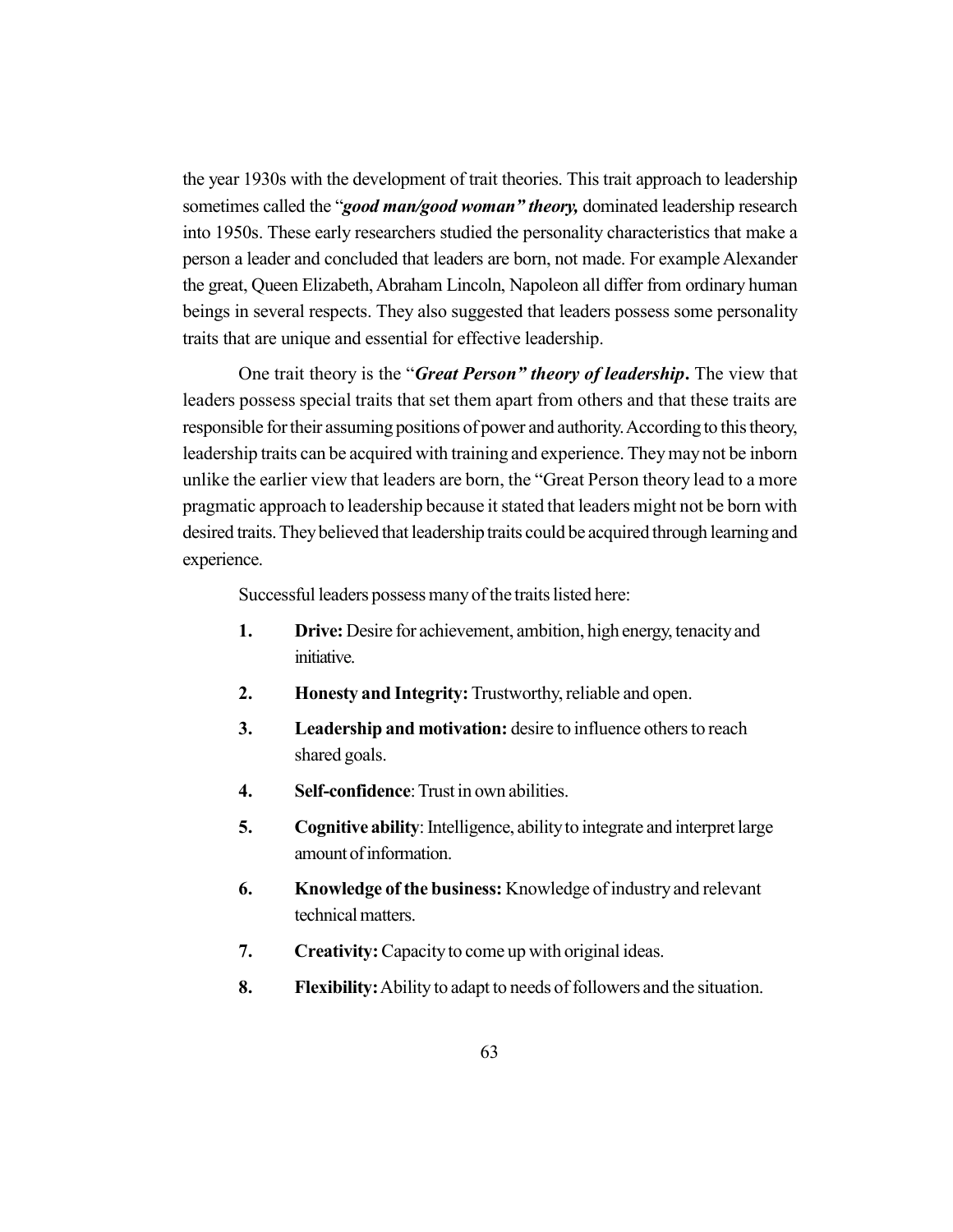The most recent studies have suggested that traits – in particular, the Big Fiveactually play an important role in leadership.

## **Multiple domains of Intelligence**

Some researchers have suggested that leaders have to be intelligent in three special ways.

- **1. Cognitive Intelligence:** Ability to integrate and interpret information.
- **2. Emotional Intelligence:** the ability to be sensitive to one's own and others emotions.
- **3. Cultural Intelligence:** Awareness of cultural differences between people.

#### **Limitations of Trait Theories of Leadership**

- (i) There are no universal traits that predict leadership in all situations.
- (ii) Trait, predict behavior more in "Weak" situations than in "Strong" situations.
- (iii) The evidence is unclear in separating cause from effect. For example, Does Self-confidence creates leadership or does success as a leader build self-confidence?

#### **Check Your Progress Exercise-3**

Notes: (a) Space is given below for your answers.

- (b) Check your answers with the above mentioned text.
- Q 1. Explain in brief the "*Great Person"* theory of leadership**.**
- Q2. Define leadership. Describe several weaknesses of Trait approach to leadership.

 $\Box$  . The contract of the contract of the contract of the contract of the contract of the contract of the contract of the contract of the contract of the contract of the contract of the contract of the contract of the co

 $\mathcal{L}_\text{max}$  , and the contribution of the contribution of the contribution of the contribution of the contribution of the contribution of the contribution of the contribution of the contribution of the contribution of t

 $\mathcal{L}_\text{max}$  , and the contribution of the contribution of the contribution of the contribution of the contribution of the contribution of the contribution of the contribution of the contribution of the contribution of t

\_\_\_\_\_\_\_\_\_\_\_\_\_\_\_\_\_\_\_\_\_\_\_\_\_\_\_\_\_\_\_\_\_\_\_\_\_\_\_\_\_\_\_\_\_\_\_\_\_\_\_\_\_\_\_\_\_\_\_\_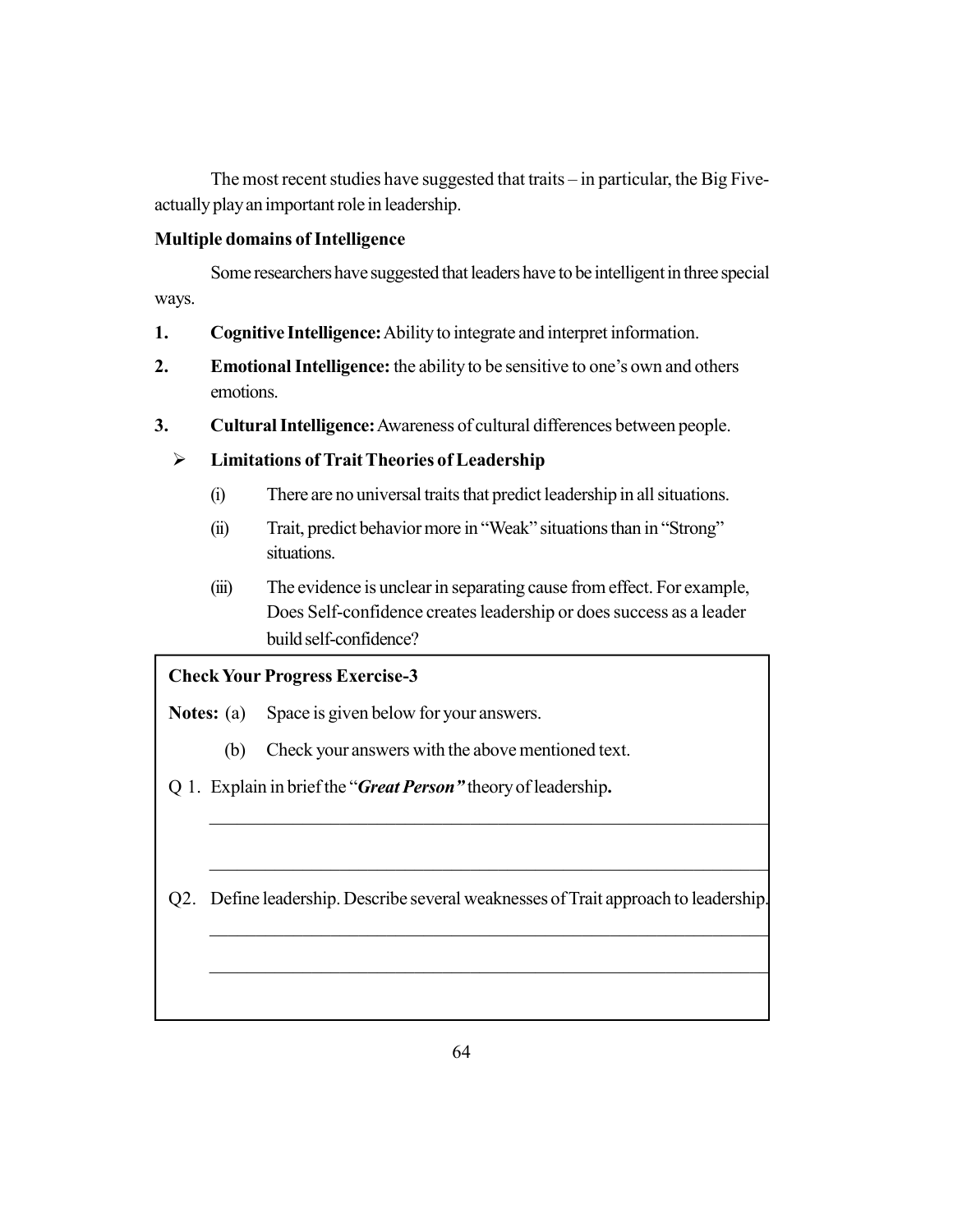#### **4.6 BEHAVIOURAL THEORIES OF LEADERSHIP**

According to the behavioural approach to leadership, anyone who adopts the appropriate behaviour can be a good leader. Researchers on leadership behaviour who followed the behaviour approach to leadership, attempted to uncover the behaviour in which leaders engage, rather than what traits a leader possesses. Although many research studies could be categorized under the heading of the behavioral approach the University of Iowa Research, Ohio State studies, the Michigan studies and the studies by Blake and Mouton are strongly representative of the ideas in this approach. By looking closely at each of these groups of studies, we can draw a clear picture of the underpinnings and implications of the behavioral approach.

#### **Leadership Styles and the University of Iowa Research**

Leadership style is the combination of traits, skills, and behaviors leaders use as they interact with followers. Although a leadership style is based on traits and skills, the important component is the behavior, because it is a relatively consistent pattern of behavior that characterizes a leader. A precursor to the behavior approach recognized autocratic and democratic leadership styles.

 In the 1930s, before behavioral theory became popular, Kurt Lewin and associates conducted studies at the University of Iowa that concentrated on the leadership style of the manager. Their studies identified two basic leadership styles:

**•** *Autocratic leadership style :*The autocratic leader makes the decisions, tells employees what to do, and closely supervises workers.

**•** *Democratic leadership style :* The democratic leader encourages participation in decisions, works with employees to determine what to do, and does not closely supervise employees.

The autocratic and democratic leadership styles are often placed at opposite ends of a continuum. Thus a leader's style usually falls somewhere between the two styles.

The Iowa studies contributed to the behavioral movement and led to an era of behavioral rather than trait research. With the shift in paradigm from management to leadership, the leadership style of effective managers is no longer autocratic, but more democratic.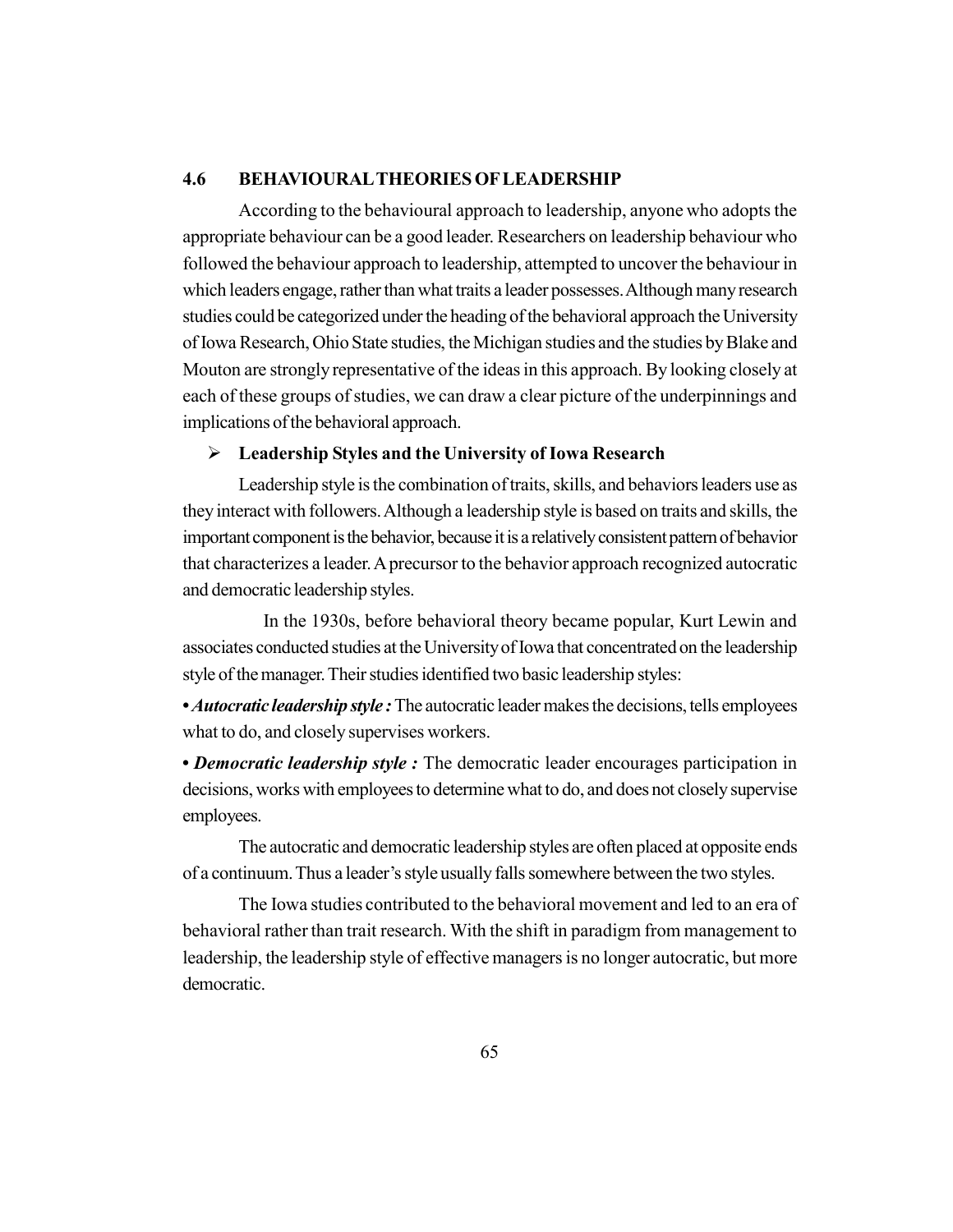#### **Fig 1. University of Iowa Leadership Styles**

**Autocratic….………..……………………………….…......Democratic** 

## **University of Michigan: Job-Centered and Employee-Centered Behavior**

Leadership research was conducted at Ohio State and the University of Michigan at about the same time during the mid-1940s to mid-1950s. These studies were not based on prior autocratic and democratic leadership styles, but rather sought to determine the behavior of effective leaders. Although these two studies used the term *leadership behavior* rather than *leadership styles,* the behaviors identified are actually more commonly called leadership styles today.

*The University of Michigan's* Survey Research Center, under the principal direction of Rensis Likert, conducted studies to determine leadership effectiveness. Researchers created a questionnaire called the "Survey of Organizations" and conducted interviews to gather data on leadership styles. Their goals were to (1) classify the leaders as effective and ineffective by comparing the behavior of leaders from high-producing units and low-producing units; and (2) determine reasons for effective leadership. The researchers identified two styles of leadership behavior, which they called *job/productioncentered* and *employee-centered*. The University of Michigan model stated that a leader is either more job/production-centered or more employee-centered. The University of Michigan Leadership Model thus identifies two leadership styles: job- centered and employee-centered.

#### **Job or production-Centered Leadership Style**

Job-centered behavior refers to the extent to which the leader takes charge to get the job done. Leaders who are high on this dimension are more concerned with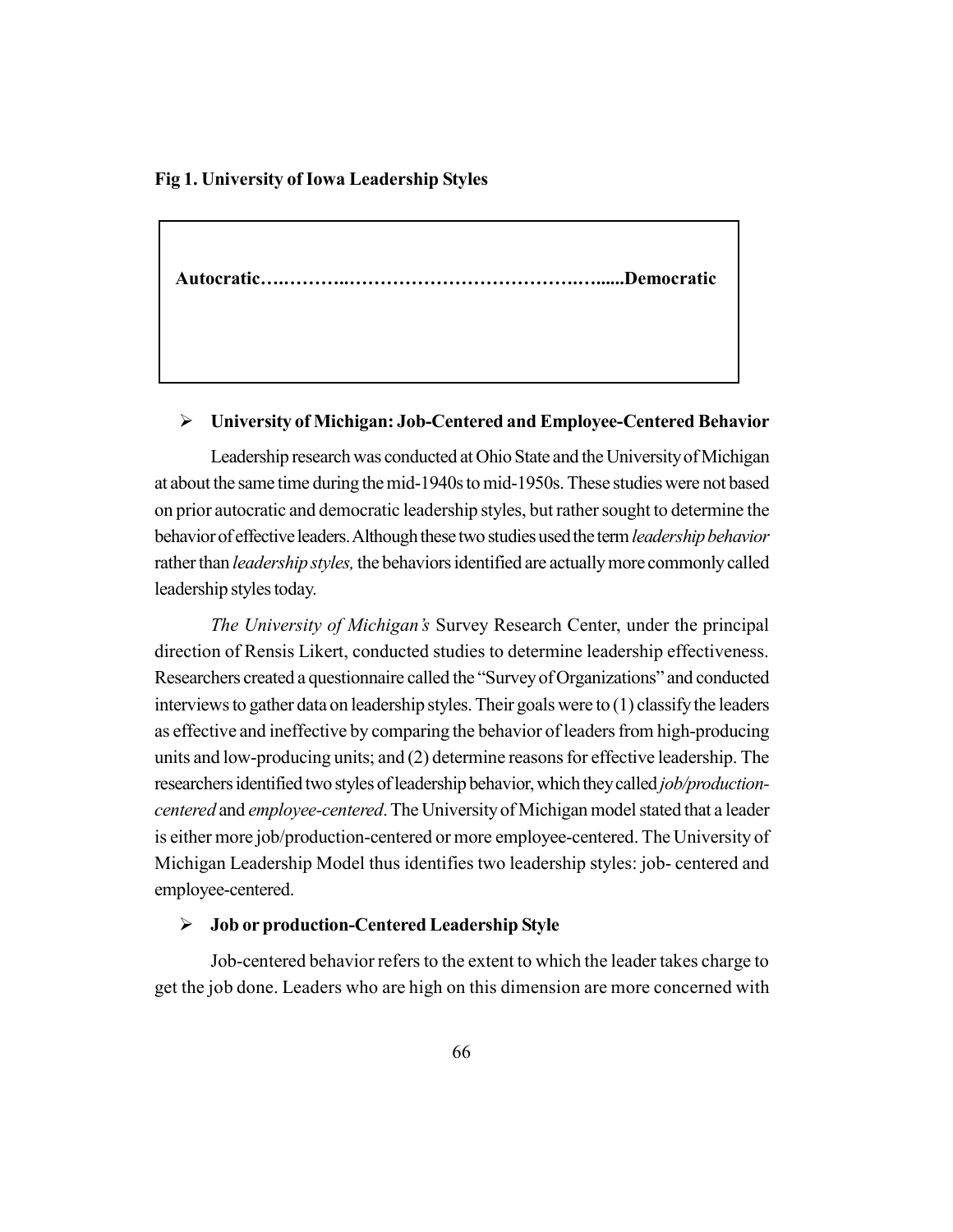tasks and goals. They consider employees to be means to achieve goals and pay little or no attention to any problems the employees may face. For them, employees are no different from machines. It was found that such a leadership style resulted in lower motivation levels among employees and lower productivity. Groups which exhibited low productivity tended to have production-oriented supervisors.

#### **Employee-Centered Leadership Style**

Employee-centered behavior refers to the extent to which the leader focuses on meeting the human needs of employees while developing relationships. The leader is sensitive to subordinates and communicates to develop trust, support, and respect while looking out for their welfare. It was observed that the more productive groups had employee oriented supervisors.

The researchers therefore, concluded that employee- oriented leaders achieve higher job satisfaction and higher group productivity. Production oriented leaders achieve lower job satisfaction and group productivity.

# **Fig. 2, The University of Michigan Leadership Model: Two Leadership Styles, One Dimension**

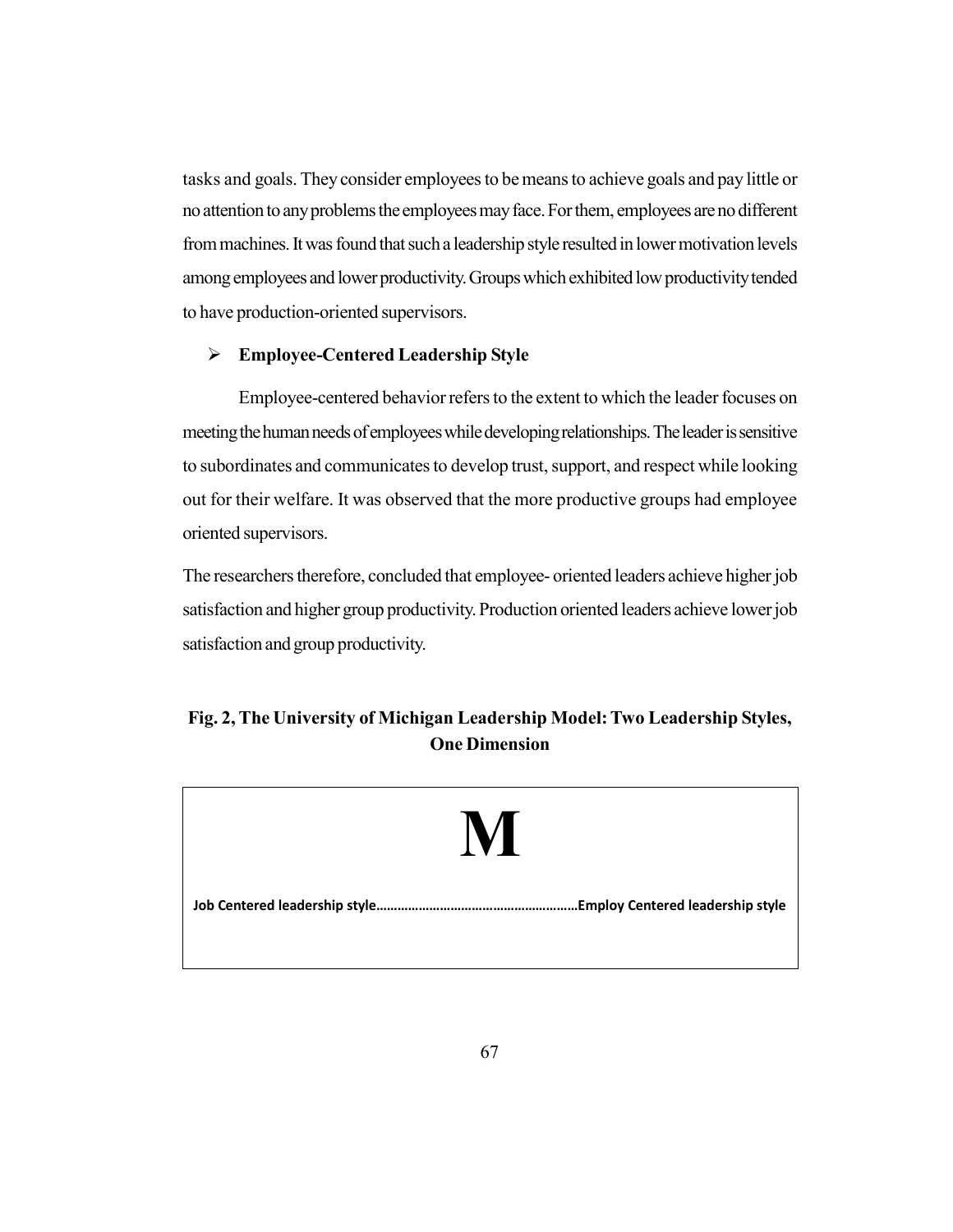#### **Ohio State University: Initiating Structure and Consideration Behavior**

The Personnel Research Board of Ohio State University, under the principal direction of Ralph Stogdill, began a study to determine effective leadership styles. In the attempt to measure leadership styles, these researchers developed an instrument known as the *Leader Behavior Description Questionnaire (LBDQ)*. The LBDQ had 150 examples of definitive leader behaviors, which were narrowed down from 1,800 leadership functions. Respondents to the questionnaire perceived their leader's behavior toward them on two distinct dimensions or leadership types, which they eventually called initiating structure and consideration:

**•** *Initiating structure behavior :* The initiating structure leadership style is essentially the same as the job-centered leadership style; it focuses on getting the task done. The people who score high on this dimension will put pressure on their subordinates to meet deadlines and maintain certain standards of performance.

**•** *Consideration behavior :* The consideration leadership style is essentially the same as the employee-centered leadership style; it focuses on meeting people's needs and developing relationships. Individuals who score high on this dimension are open and friendly with subordinates, help them solve both personal and work-related problems and treat all the subordinates as equals at workplace.

Because a leader can be high or low on initiating structure and/or consideration, four leadership styles are developed. The Ohio State University Leadership Model identifies four leadership styles: low structure and high consideration, high structure and high consideration, low structure and low consideration, and high structure and low consideration. Fig. 3 Illustrates the four leadership styles and their two dimensions. Leaders with high structure and low consideration behavior use one-way communications, and decisions are made by the managers, whereas leaders with high consideration and low structure use two way communications and tend to share decision making.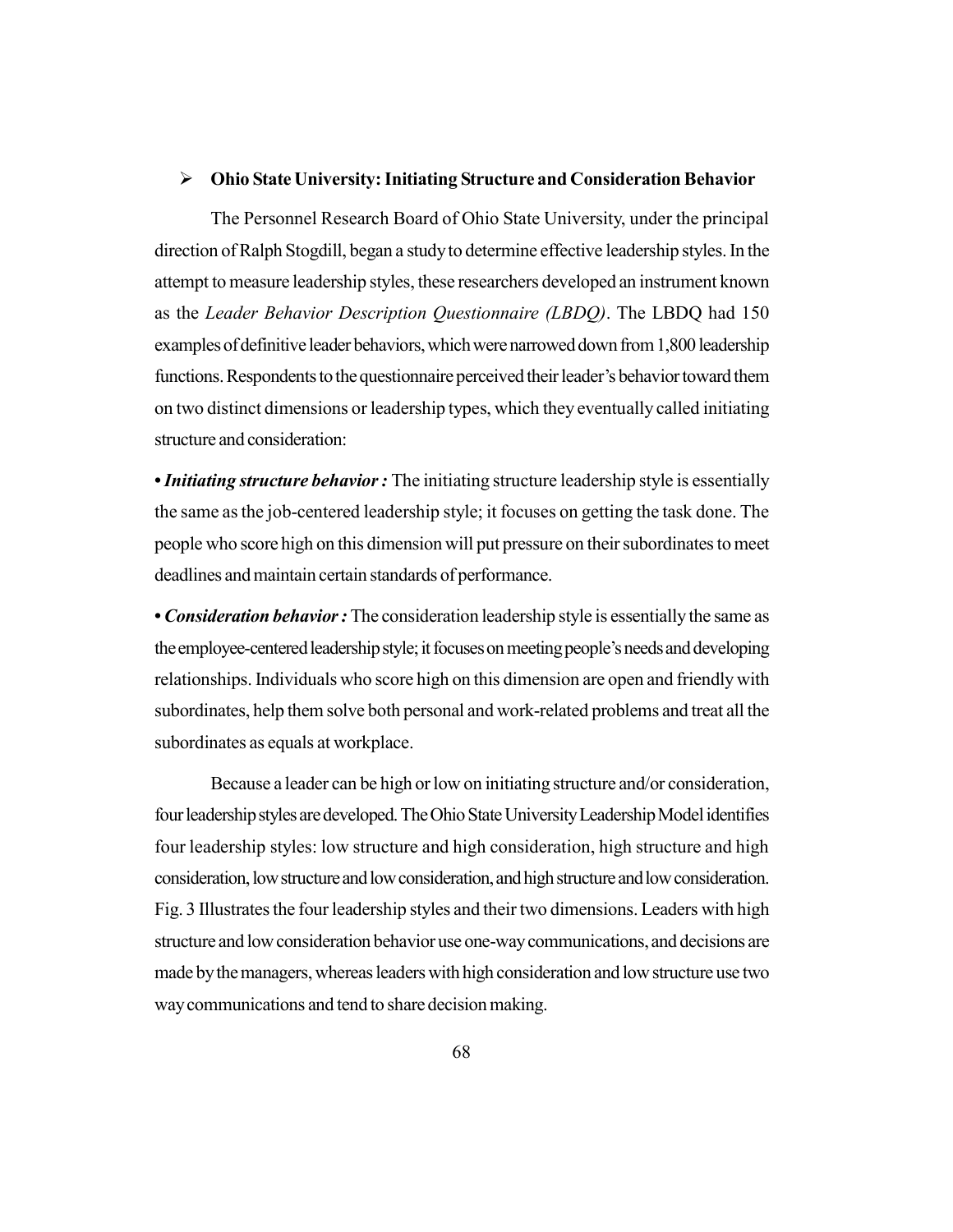# **Fig. 3: The Ohio State University Leadership Model: Four Leadership Styles, Two Dimensions**



Low

#### **Leadership Grid Theory**

Behavior leadership theory did not end in the mid-1950s with the University of Michigan and Ohio State University studies. Robert Blake and Jane Mouton, from the University of Texas, developed the Managerial Grid and published it in 1964, updated it in 1978 and 1985, and in 1991 it became the Leadership Grid with Anne Adams McCanse replacing Mouton, who died in 1987. The Leadership Grid was applied to project management by different researchers. The Leadership Grid builds on the Ohio State and Michigan studies; it is based on the same two leadership dimensions, which Blake and Mouton called *concern for production* and *concern for people*. The concern for both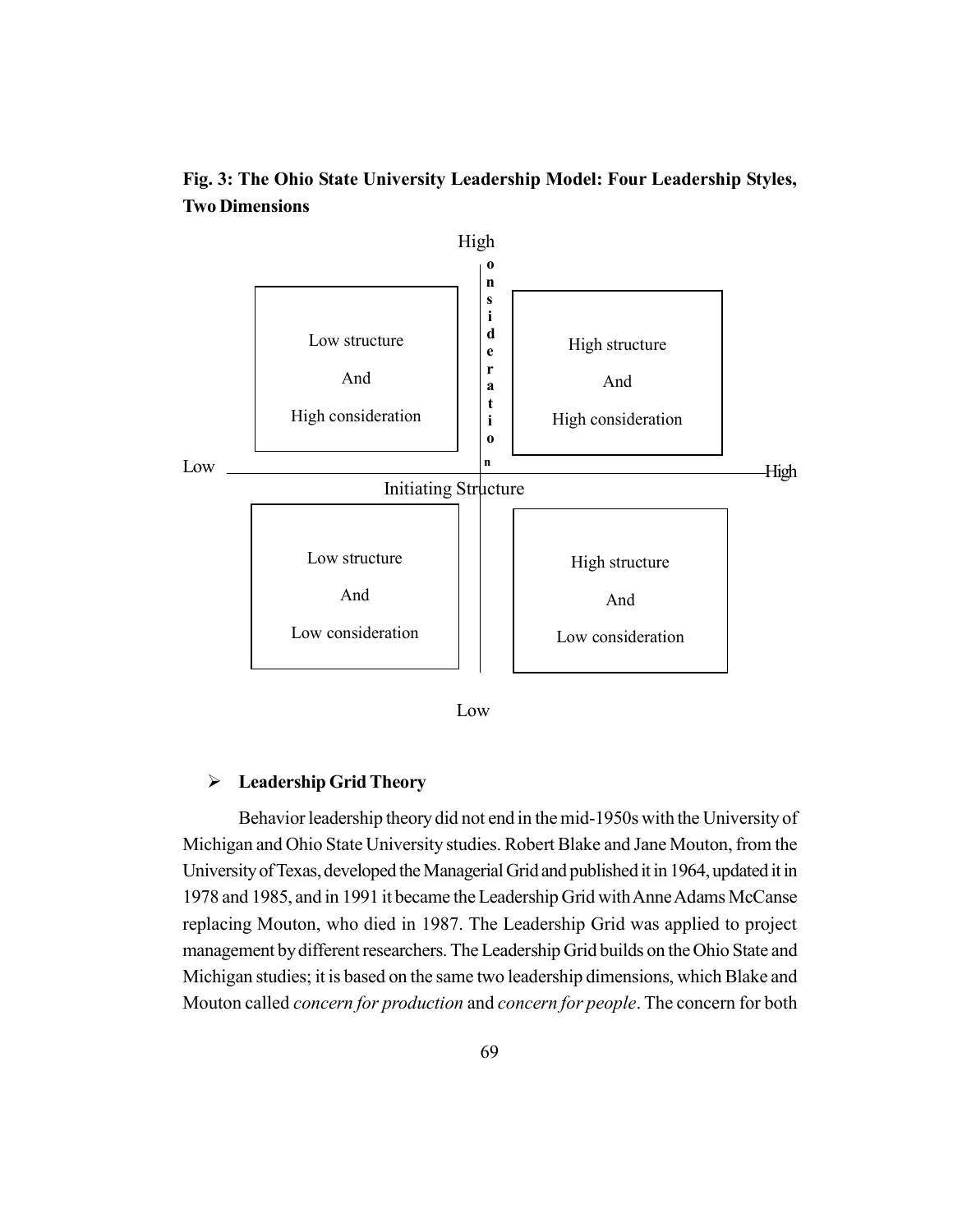people and production is measured through a questionnaire on a scale from 1 to 9. Therefore, the grid has 81 possible combinations of concern for production and people. However, the Leadership Grid identifies *five leadership styles: 1,1 impoverished; 9,1 authority compliance; 1,9 country club; 5,5 middle of the road; and 9,9 team leader*.



**Fig. 4: Blake, Mouton and McCanse Leadership Grid**

Following are descriptions of leadership styles in the Leadership Grid:

- **The impoverished leader** (1,1) has low concern for both production and people. The leader does the minimum required to remain employed in the position.
- **The authority-compliance leader** (9,1) has a high concern for production and a low concern for people. The leader focuses on getting the job done while people are treated like machines.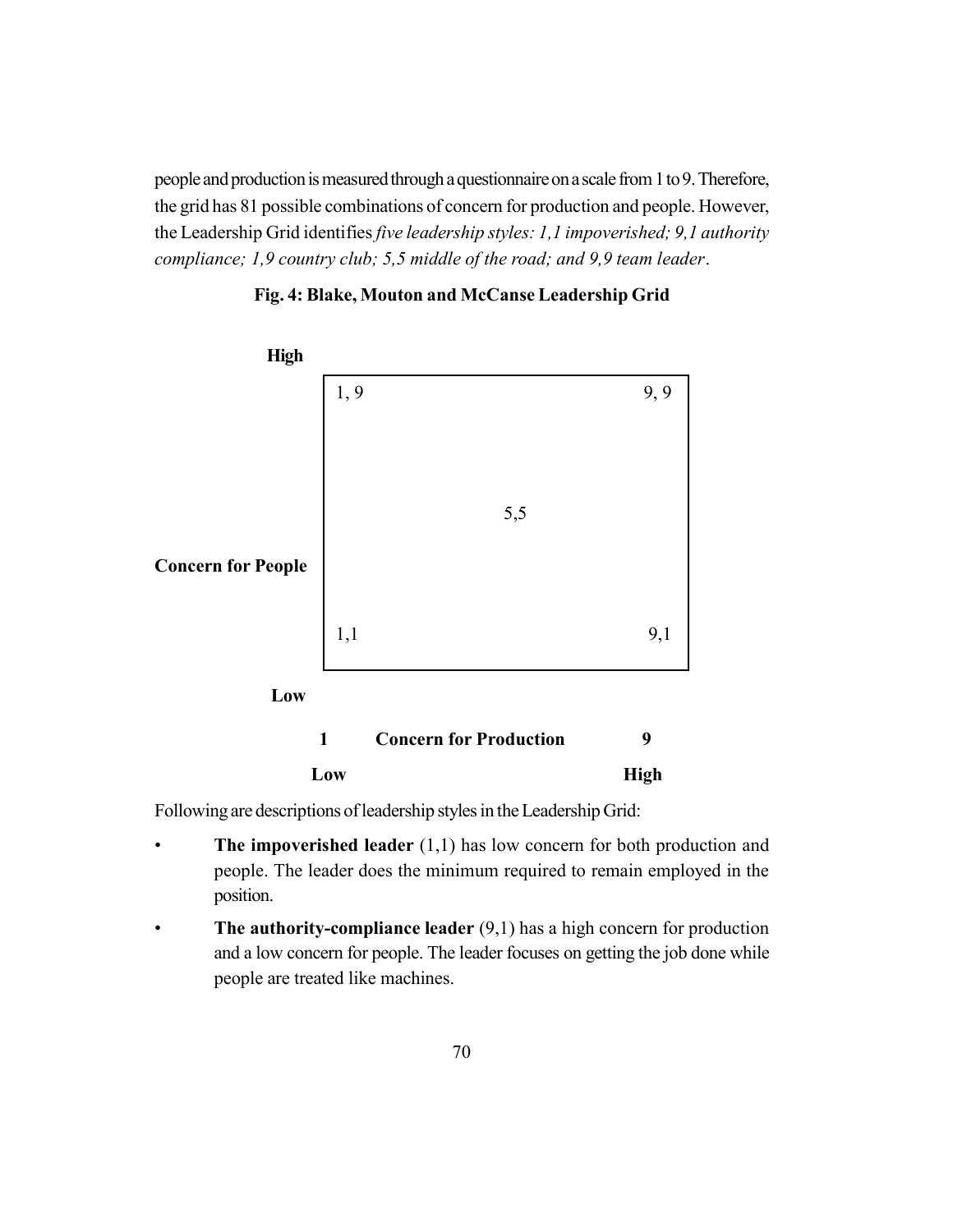- **The country-club leader** (1,9) has a high concern for people and a low concern for production. The leader strives to maintain a friendly atmosphere without regard for production.
- **The middle-of-the-road leader** (5,5) has balanced, medium concern for both production and people. The leader strives to maintain satisfactory performance and morale.
- **The team leader** (9,9) has a high concern for both production and people. This leader strives for maximum performance and employee satisfacstion. According to Blake, Mouton, and McCanse, the team leadership style is generally the most appropriate for use in all situations.

# **Limitations of Behavioral Theories of Leadership**

Along with its strengths, the behavioral approach to leadership has several weaknesses.

- 1. First, the research on the behavioral approach has not adequately shown how leaders' behaviors are associated with performance outcomes. Researchers have not been able to establish a consistent link between task and relationship behaviors and outcomes such as morale, job satisfaction and productivity.
- 2. Another criticism is that this approach has failed to find a universal style of leadership that could be effective in almost every situation.
- 3. A final criticism of behavioral approach is that it implies that the most effective leadership style is the high-high style (i.e high task and high relationship). Full range of research findings provide only limited support for a universal high-high style. Certain situations may require different leadership styles.

# **Check Your Progress Exercise-4**

Notes: (a) Space is given below for your answers.

(b) Check your answers with the above mentioned text.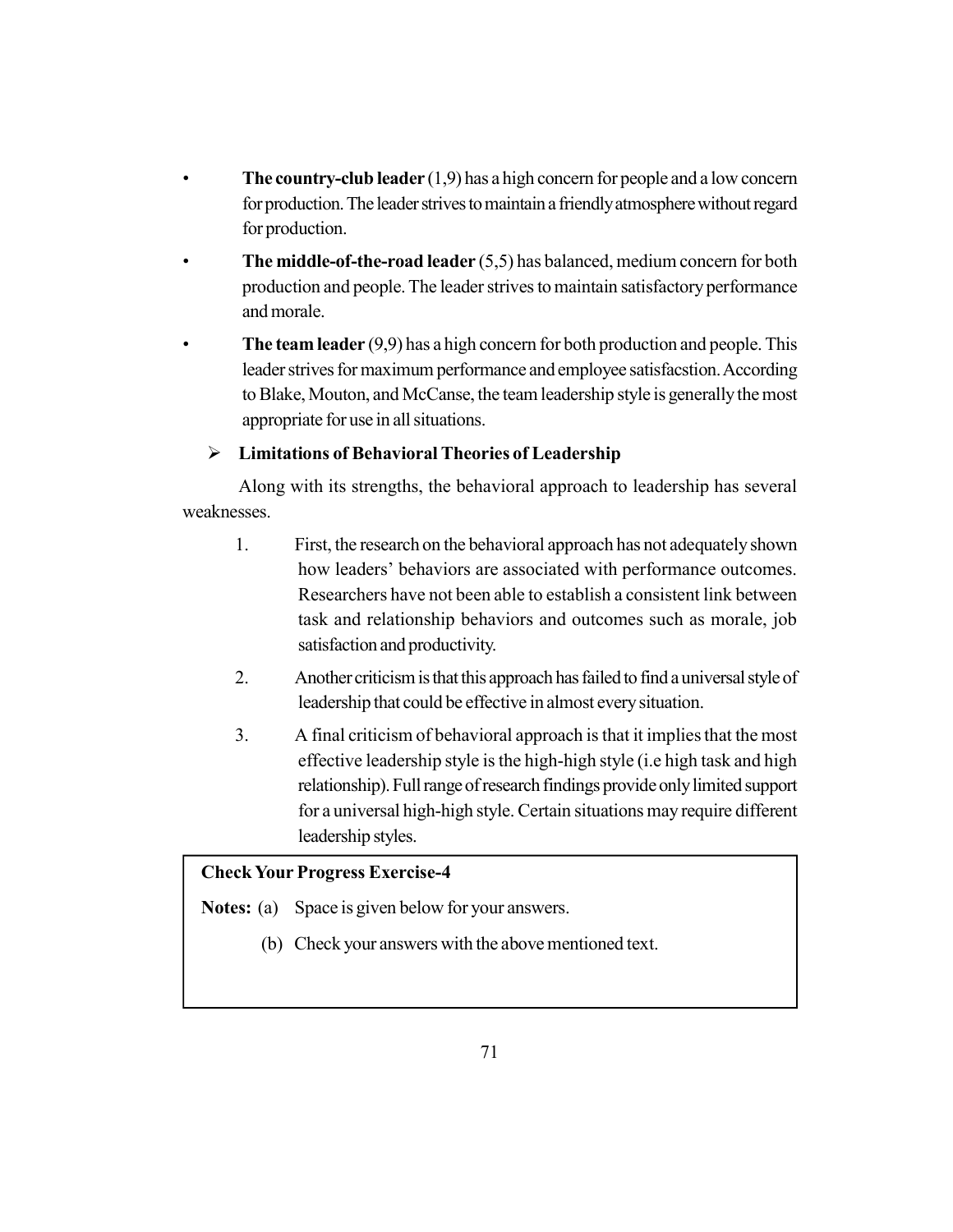Q1. What are three important contributions of the University of Michigan and Ohio State University studies?

\_\_\_\_\_\_\_\_\_\_\_\_\_\_\_\_\_\_\_\_\_\_\_\_\_\_\_\_\_\_\_\_\_\_\_\_\_\_\_\_\_\_\_\_\_\_\_\_\_\_\_\_\_\_\_\_\_\_\_\_

\_\_\_\_\_\_\_\_\_\_\_\_\_\_\_\_\_\_\_\_\_\_\_\_\_\_\_\_\_\_\_\_\_\_\_\_\_\_\_\_\_\_\_\_\_\_\_\_\_\_\_\_\_\_\_\_\_\_\_\_

\_\_\_\_\_\_\_\_\_\_\_\_\_\_\_\_\_\_\_\_\_\_\_\_\_\_\_\_\_\_\_\_\_\_\_\_\_\_\_\_\_\_\_\_\_\_\_\_\_\_\_\_\_\_\_\_\_\_\_\_

\_\_\_\_\_\_\_\_\_\_\_\_\_\_\_\_\_\_\_\_\_\_\_\_\_\_\_\_\_\_\_\_\_\_\_\_\_\_\_\_\_\_\_\_\_\_\_\_\_\_\_\_\_\_\_\_\_\_\_\_

\_\_\_\_\_\_\_\_\_\_\_\_\_\_\_\_\_\_\_\_\_\_\_\_\_\_\_\_\_\_\_\_\_\_\_\_\_\_\_\_\_\_\_\_\_\_\_\_\_\_\_\_\_\_\_\_\_\_\_\_

\_\_\_\_\_\_\_\_\_\_\_\_\_\_\_\_\_\_\_\_\_\_\_\_\_\_\_\_\_\_\_\_\_\_\_\_\_\_\_\_\_\_\_\_\_\_\_\_\_\_\_\_\_\_\_\_\_\_\_\_

\_\_\_\_\_\_\_\_\_\_\_\_\_\_\_\_\_\_\_\_\_\_\_\_\_\_\_\_\_\_\_\_\_\_\_\_\_\_\_\_\_\_\_\_\_\_\_\_\_\_\_\_\_\_\_\_\_\_\_\_

\_\_\_\_\_\_\_\_\_\_\_\_\_\_\_\_\_\_\_\_\_\_\_\_\_\_\_\_\_\_\_\_\_\_\_\_\_\_\_\_\_\_\_\_\_\_\_\_\_\_\_\_\_\_\_\_\_\_\_\_

- Q2. Do you agree with the University of Michigan model (with two leadership styles) or with the Ohio State model (with four leadership styles)?
- Q 3. Do you agree with the Leadership Grid's claim that the one best leadership style is the team leader (9,9)?

Q 4. The behavioral approach to leadership has several weaknesses. Describe in brief.

# **4.7 LET US SUM UP**

A leader is the individual who exerts the most influence in a group. Leaders tend to be either task-oriented or relationship-oriented. Leaders usually play crucial roles in group decisions. Leadership effectiveness is a function of both the kind of person a leader is and the nature of the work situation. The origin and development of leadership has been differently defined and explained by the psychoanalysis and Bogardus.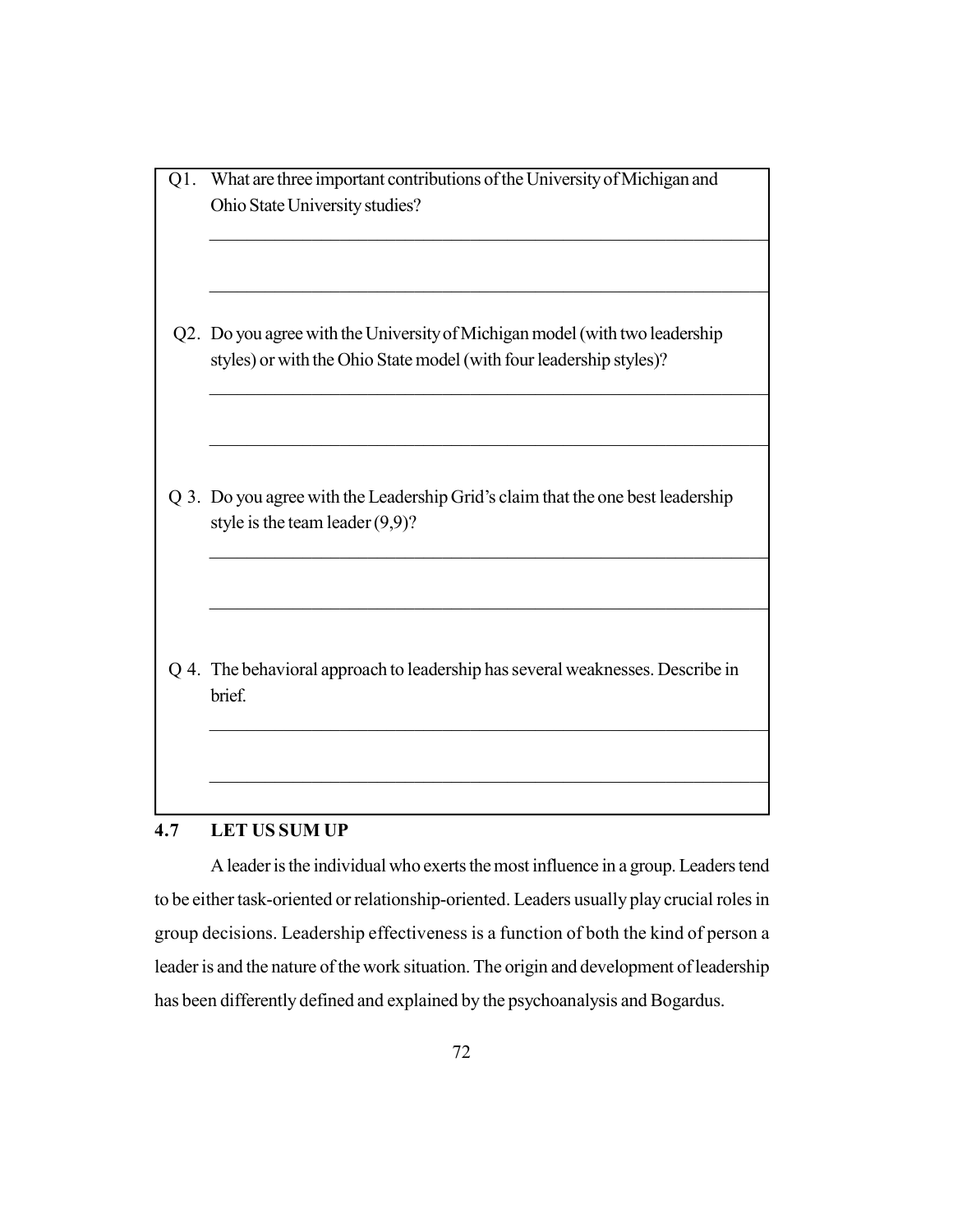The leader is the crux around which the varied problems of the organization move. The first systematic study of leadership began in the year 1930s with the development of trait theories. One trait theory is the "Great Person" theory of leadership. The view that leaders possess special traits that set them apart from others and that these traits are responsible for their assuming positions of power and authority. Another approach to the study of leadership is behavioural approach, anyone who adopts the appropriate behaviour can be a good leader. Researchers on leadership behaviour who followed the behaviour approach to leadership, attempted to uncover the behaviours in which leaders engage, rather than what traits a leader possesses.

## **4.8 GLOSSARY**

- 1. **Leadership:** The process of influencing the activities of an organized group toward goal achievement.
- 2. **Leadership style:** It is the combination of traits, skills, and behaviors leaders use as they interact with followers.
- 3. **Autocratic leadership style***:* The autocratic leader makes the decisions, tells employees what to do, and closely supervises workers.
- 4. **Democratic leadership style:** The democratic leader encourages participation in decisions, works with employees to determine what to do, and does not closely supervise employees.
- 5. **Initiating structure behavior***.* Leadership style in which leader put pressure on their subordinates to meet deadlines and maintain certain standards of performance.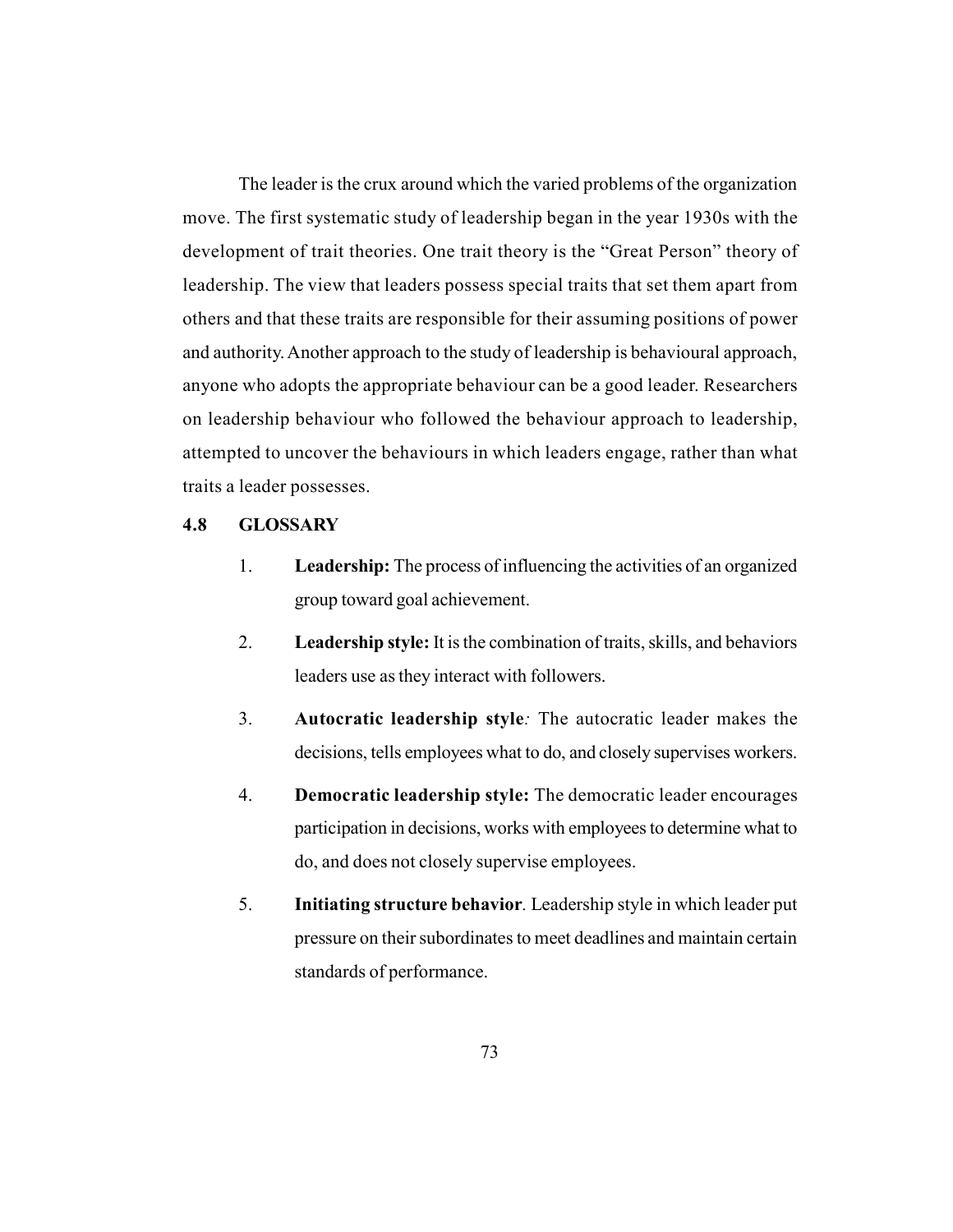6. **Consideration behavior:** Leadership style in which leaders are open and friendly with subordinates, help them solve both personal and work-related problems and treat all the subordinates as equals at workplace.

# **4.9 LESSON END EXERCISE**

- Q1. What do you mean by leadership? Discuss its characterstics.
- Q 2. Describe the various function of leadership.
- Q3. Define Leadership. What are the important contributions of the Leadership Grid research?
- Q4**.** Write brief notes on the following
	- a) What are the University of Iowa leadership styles?
	- b) What are the University of Michigan leadership styles?
	- c) What are the Ohio State University leadership styles?
	- d) What are the limitations of the behavioral approach to leadership.
- Q5. Critically evaluate the trait theories of leadership.

# **4.10 SUGGESTED FURTHER READINGS**

George, J. M., & Jones, G. R. (2012). *Understanding and managing organizational behavior.* (6<sup>th</sup> ed.) New Delhi: Pearson Publications.

Greenberg, J., & Baron, R. A. (2007). *Behavior in organizations*. (9<sup>th</sup> ed.) New Delhi: Pearson Publications.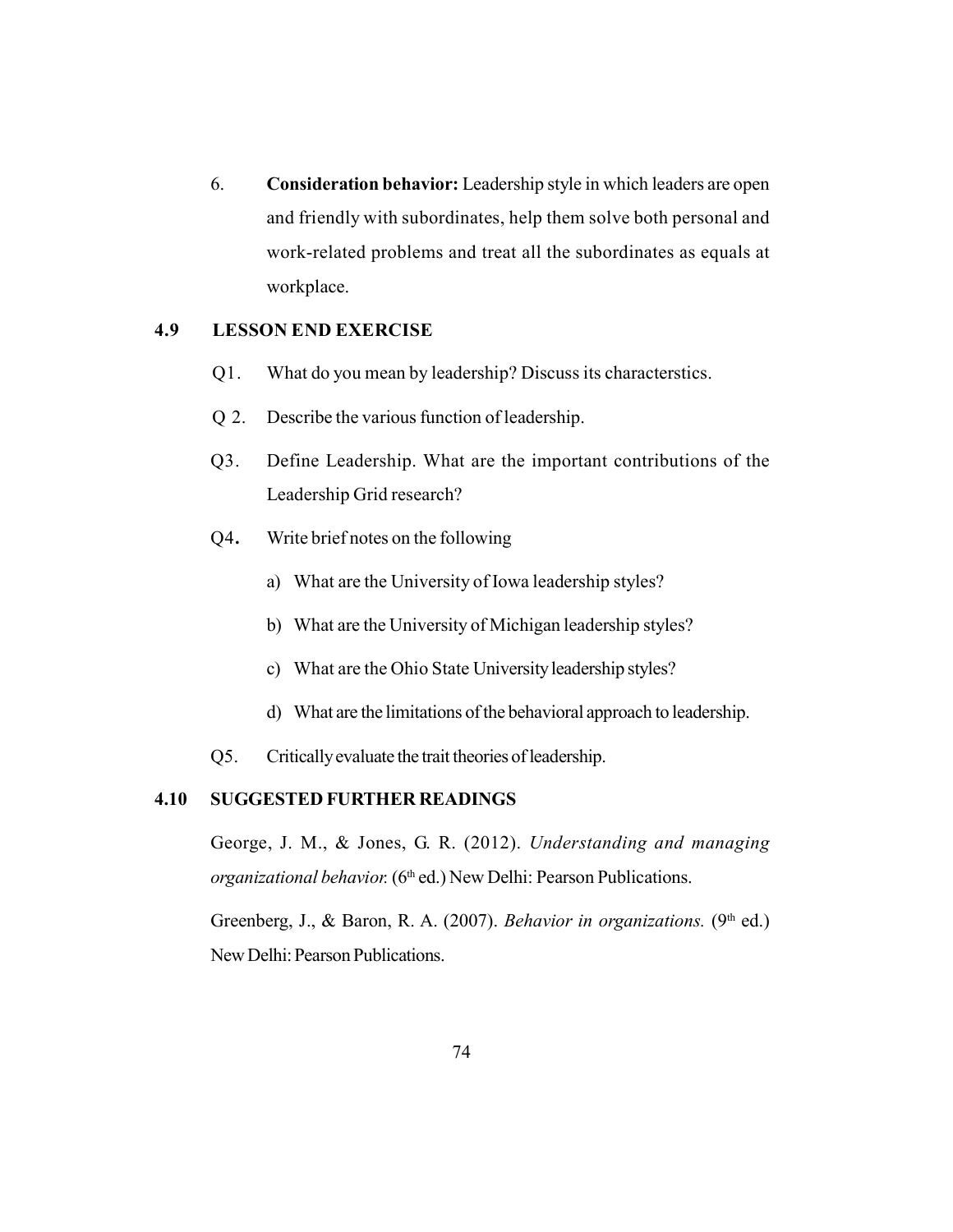Kuppuswamy, B. (1965). *An Introduction to Social Psychology*. New Delhi: Asia Publishing House.

Mathur, S. S. (2007). *Social Psychology.* (3rd ed) Agra: Vinod Pustak Mandir.

Mohanty, G. (2016). *Social Psychology* (4<sup>th</sup> ed). New Delhi: Kalyani Publishers.

Robbins, S. P. (2009). *Organizational behavior. (14th ed.)* New Delhi: Pearson Publications.

 $\sim\sim$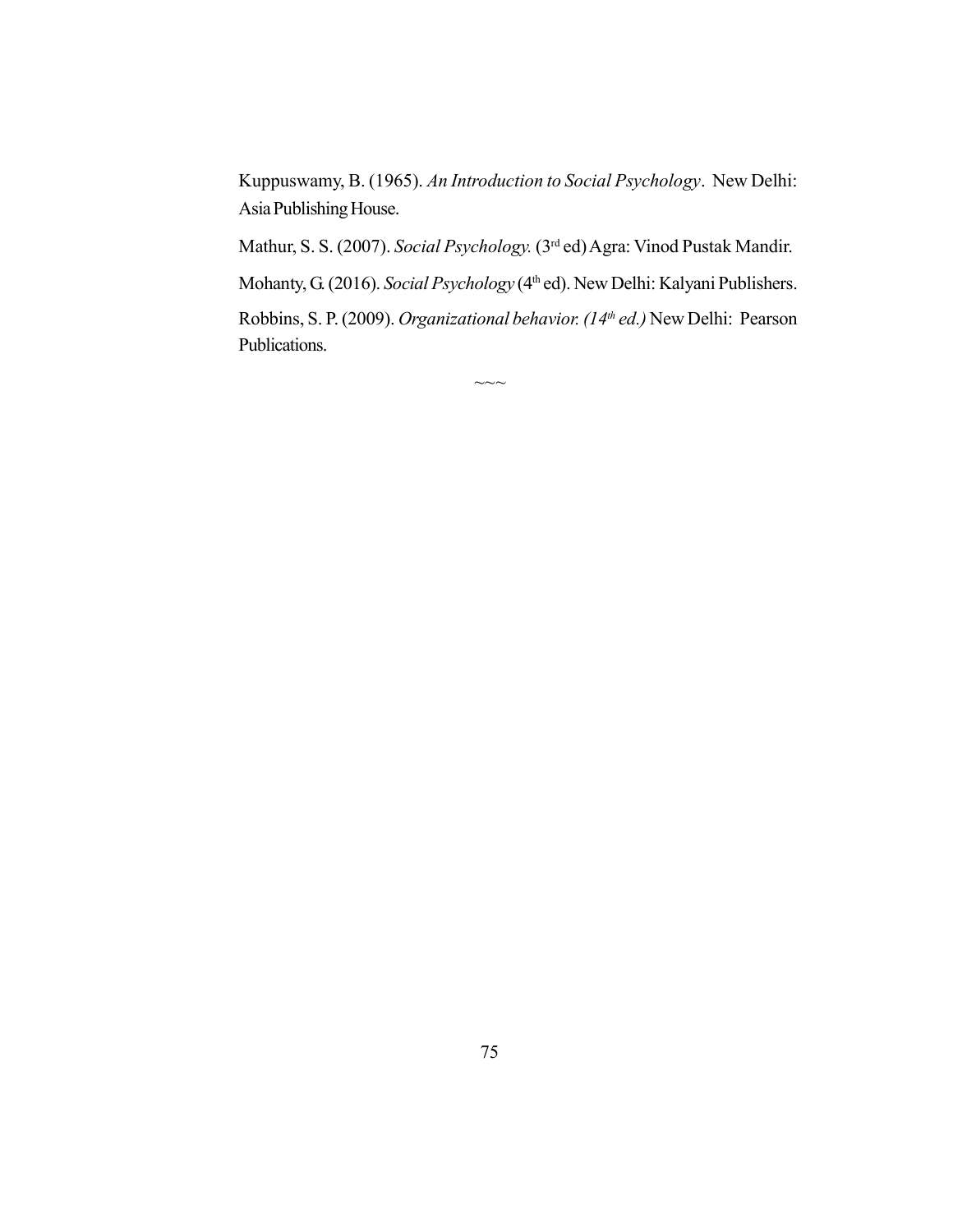| <b>B.A.</b>          | Unit - III |
|----------------------|------------|
| <b>SEMESTER - VI</b> | Lesson - 5 |

# **ATTITUDE : NATURE, FORMATION, DETERMINANTS AND MEASUREMENT**

## **STRUCTURE :**

- 5.0 Introduction
- 5.1 Objectives
- 5.2 Nature of Attitude
- 5.3 Formation of Attitude
- 5.4 Determinants of Attitude
- 5.5 Measurement of Attitude
- 5.6 Let Us Sum Up
- 5.7 Glossary
- 5.8 Lesson End Exercise
- 5.9 Suggested Further Readings

# **5.0 INTRODUCTION:**

The concept of attitude has been, and remains, central and fundamental to social Psychology. As a consequence of interaction between the individual and the society certain beliefs, opinions, values, norms, customs and tradition grow to which the individual usually conforms. Through the process of socialization the human being conforms to these social norms and traditional values. This conformation to social traditions, customs and cultural values occurs through the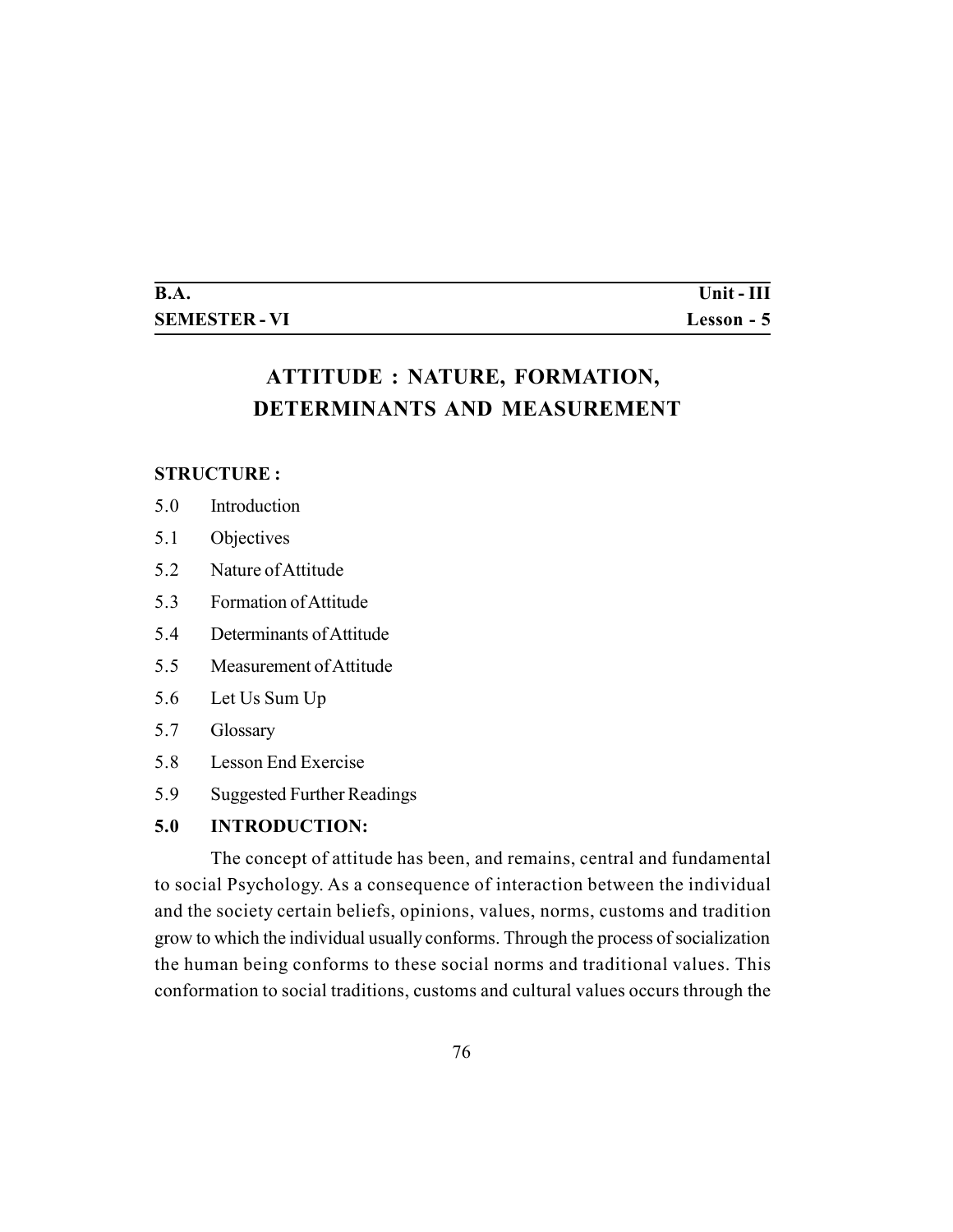formation of appropriate and positive beliefs and ideas in relation to various socially standardized values, norms, rules, regulations or various other criteria of conduct of his reference groups. This is otherwise called attitude in a wider sense. The sociogenic and biogenic motives of person are also reflected in his attitudes. From the above standpoint attitude has got wide spread repecussions in one's social, personal and emotional life. It not only determines the behavior of an individual in a particular situation it also directs the person to act in a particular manner by providing a readymade set.

In the world of communication  $\&$  information technology advertising compaigns are often arrived at instilling in us a positive attitude toward a particular product with the hope that this will result in us buying what they have to sell. Thus Allport (1954) rightly viewed the concept of attitude "as the most distinctive and indispensable concept in social psychology."

Attitudes, then are important to understanding stereotyping, prejudice, voting intentions, consumer behavior and interpersonal attraction to name but a few major areas in social psychology.

# **5.1 OBJECTIVES**

By the end of this lesson the student should be able to :

- Describe the nature of attitude
- Explain the formation of attitude.
- Discuss the determinants of attitude.
- Explain the measurement of attitude.

#### **5.2 NATURE OF ATTITUDE:**

Most social psychologists define an attitude as an evaluation of people, objects or ideas. Attitudes are evaluative in that they consist of a positive or negative reaction to something. We can elaborate further on the definition of an attitude by starting more precisely what we mean by an "evolution". Attitudes are made up of three parts: (a) an affective component (consisting of emotional reactions towards the attitude object), (b) a cognitive component (consisting of your thoughts beliefs about the attitude object, and (c) a behavioral component (consisting actions or observable behavior toward the attitude object.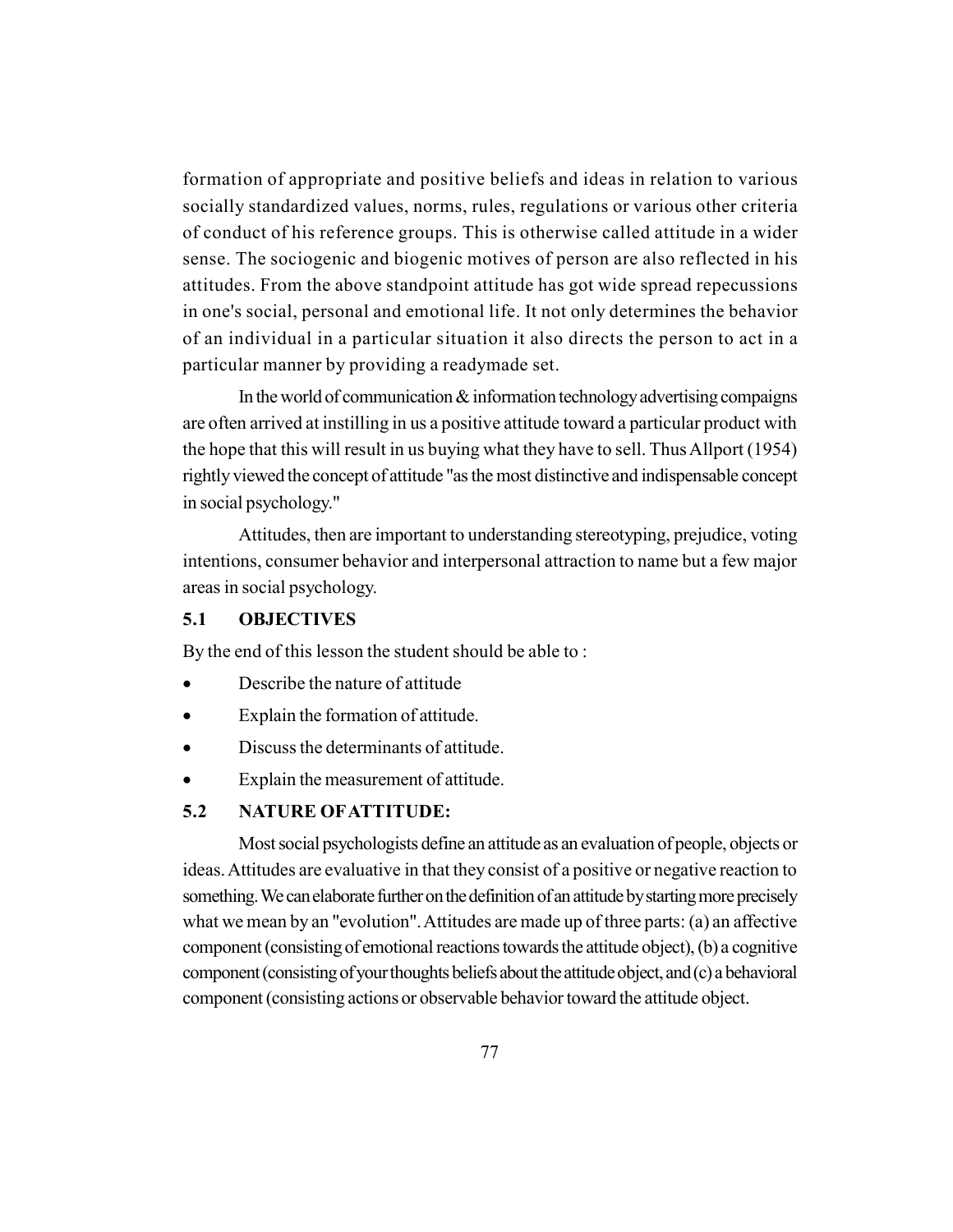**Frreg** : Consider your attitude toward a particular model of the car. First, there is your affective reaction, or the feelings the car triggers. These feelings might be a sense of excitement and aesthetic pleasure when you see the car. Second, there is your cognitive reaction or the belief you held about the car's attributes. These might include your thought's about the car's mileage, safety, steering and handling & soovress. Third, these is your behavioral reaction, or how you act in regard to this type of car. For e.g., going to the dealership to test-drive the car actually purchasing it are behavior related to your attitude.

Attitude can also be defined as a mental or neural state of readiness organized through experience influencing dynamically or directly the individual's response to all objects and situations with which it is related.

Kretch, Crutchfield and Ballochey (1962) hold that attitudes have an adoptive significance in that they represent a fundamental psychological link between a person's ability to perceive, feel and learn while giving order and meaning to his continuing experience in a complex social environment.

Rosnow & Robinson (1967) view that the term attitude denotes the organisation in an individual of his feelings, beliefs and predispositions to behave as he does.

Some behavioristically inclined social psychologists refer to the attitude as conforming behaviour. The behavior is directed towards a particular standard or norm. One cannot speak of confirmity if there is no standard or norm. Attitudes are formed with respect to situation, persons or groups with which individual comes in contact with course of the growth and like development of his personality. Once they are formed they put the pressure that the individual reacts in a specific or characteristic way to these or related situation, persons or groups. When you see a person or group of persons react to the Indian National flag with respect or stand up and listen silently to the national anthen, you infer that they have a favourable attitude to the national flag or national anthem in general. Exactly in the similar way, attitude towards different political, social organisations, cinema, sports can be understood from the very behavior of the organisms.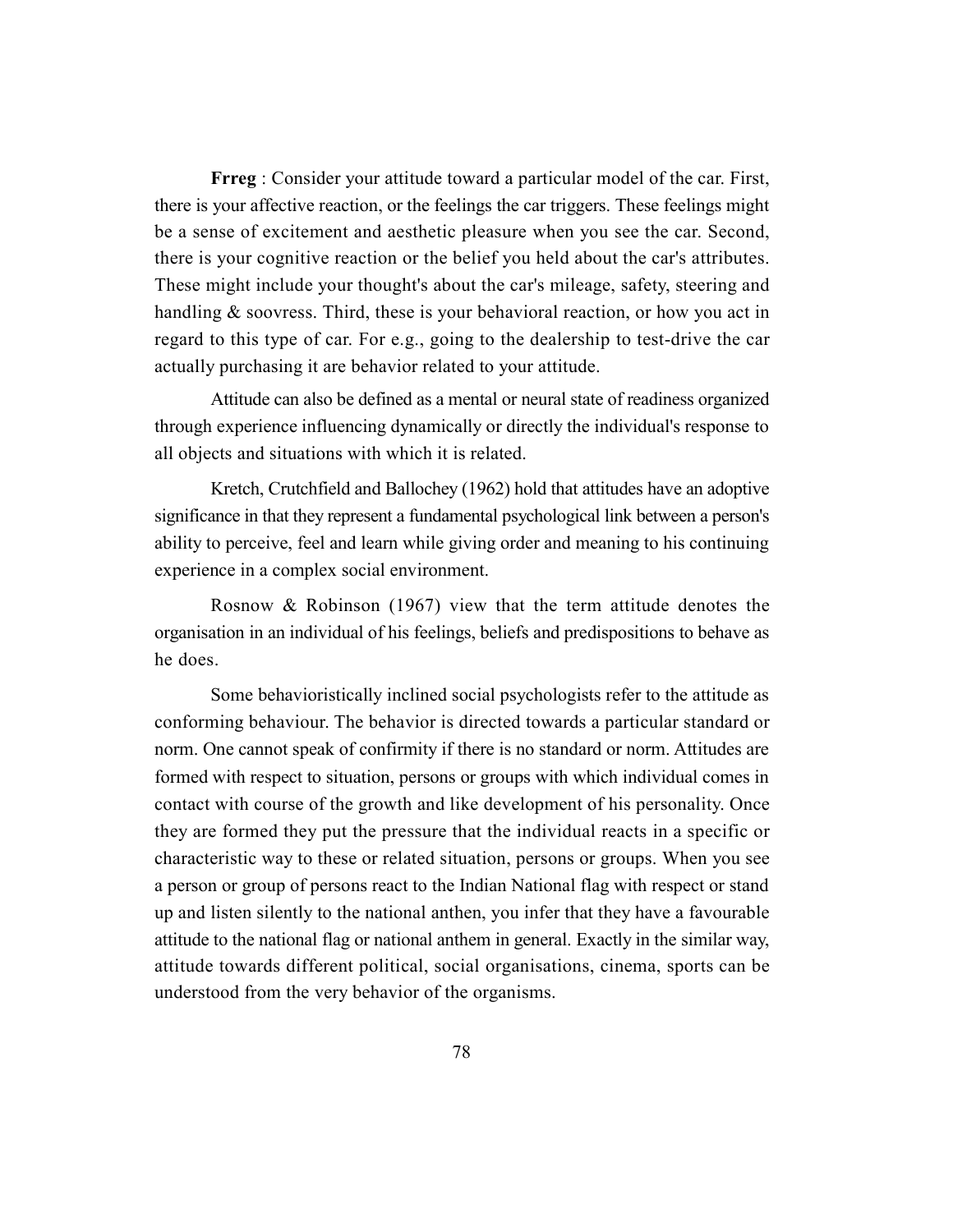Attitudes gives a direction to one's behavior and actions. Because of a particular positive attitude the organism either approaches it or because of a negative avoids it. A positive attitude will reinforce the behavior and help in its continuance. A negative attitude makes the response weak finally and leads to avoidance behavior. Attitudes have affective properties of varying degrees. They are linked with feelings and emotion like pleasant, unpleasant, fear, love. The most important is in attitudes are not innate but learned, acquired and conditioned. They grow in the society in the minds of men through various modes of training. As a result of our first hand and second hand experience with objects, ideas, situations and through the process of sociallization attitudes grow. Direct or first hand experience and growth of attitudes. But often the attitude of our parents, relations, mends, teachers, peers and of course the loved ones helps in the development of individuals attitude in the particular direction. Thus, the attitude develop both through direct  $\&$  indirect sources.

### **Characteristics of Attitude :**

**1.** Attitude are acquired: Although attitudes unconsciously influences our day to day behaviour, but they are not inborn or innate. They are acquired.

**2. Attitudes are more or less permanent :** Although attitudes are not innate or inborn, they are permanent.

**3. There is subject - object relationship in attitudes :** Every attempt in its background has same individual object or stuation. For e.g. when a child is frightened by a dog, his attitude of fear is not concerned with the word 'dog' but the image of dog.

**4. Attitudes provide the direction to human behaviour :** Attitudes direct the individuals to behave in a particular manner in certain situations. Therefore, on the basis of the individuals, we are able to foretell the possible behaviour of a particular person.

## **5.3 FORMATION OF ATTITUDE :**

Most social psychologists would agree that attitudes are learned through direct or indirect experience. However recent research by Walles etal (1990) and Keller etal (1992) has produced evidence to show that genetic factors may also play a role. Research by Waller etal (1990) genetic influences in psychology, found that the attitudes of identical twins correlated more highly than the attitudes of non-identical twins.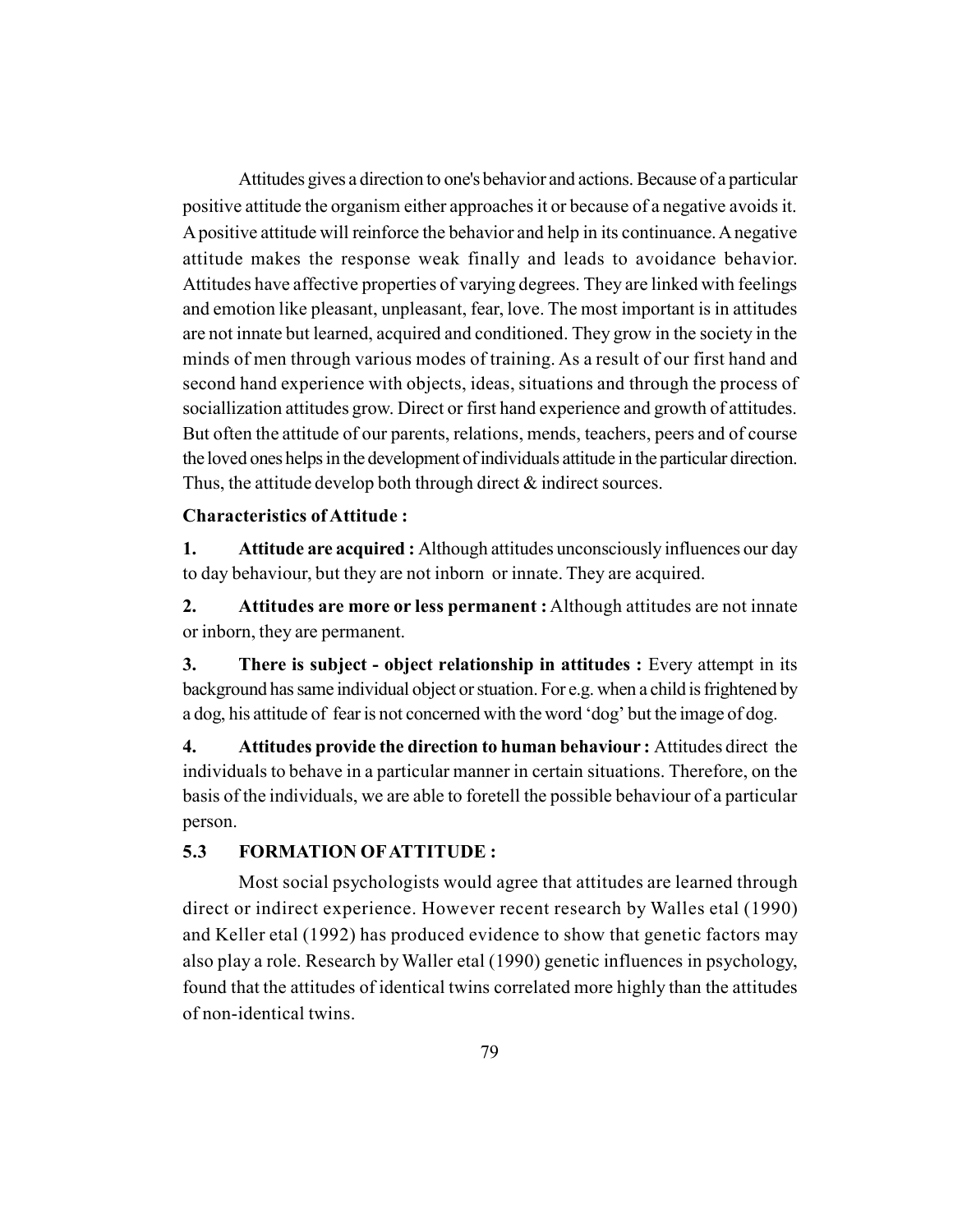This was found both when identical twins were reared together and reared apart. The attitudes investigation ranged from religions matter to job satisfaction.

#### **Formation of Attitude through Direct Experience**

Many of the attitudes we hold are based up our own direct experience, and attitudes formed as a results of frightening or traumatic experiences are often resistant to change. Nevertheless, attitudes grow in the individual through the process of socialization social attitudes develop out or verbal value judgements, dos and dont's. But personal attitude may develop out of one's own interaction, contact and first hand experience with the attitudinal object and other objects related to it. Parents, .family, members, media press, teachers, well-wishers and acquaintances, all pay a tremendous role in the formation and growth attitudes. Through attitudinal socialization experiences, people learn appropriate attitude towards certain peoples. Different types of food, toy, playmates, play materials and develop negative attitude towards other. However, many times repeated exposure to an attitude object may be sufficient to affect your evaluation and hence form an attitude. When we first hear a new record we may feel netural or mildly dislike it, however repeated listening often serves to make us like the record very much or strongly dislike it.

### **Learning Theory Approches**

According to learning & reinforcement theorists attitude are learned behavior to particular stimuli. These theorists have emphasized on identifying the nature of the stimuli that lead one to develop and maintain specific attitudes. Staats (1975), Staats and Staats (1958) have tried to explain the formation of attitudes through basic learning process. After pairing an US such as meal with a CS such as bell Pavlov found that simply ringing the bell begin to new produce a new response i.e. salivation.

According to Staats attitude is the equivalent of C.R., something that can be exicted by the introducing of a C.S. The result of the Staats study conducted to demonstrate that attitudes can be classically conditioned indicated basically that subjects held more positive attitudes towards the nationalities associated with positive words and more negative attitudes towards those associated with negative words.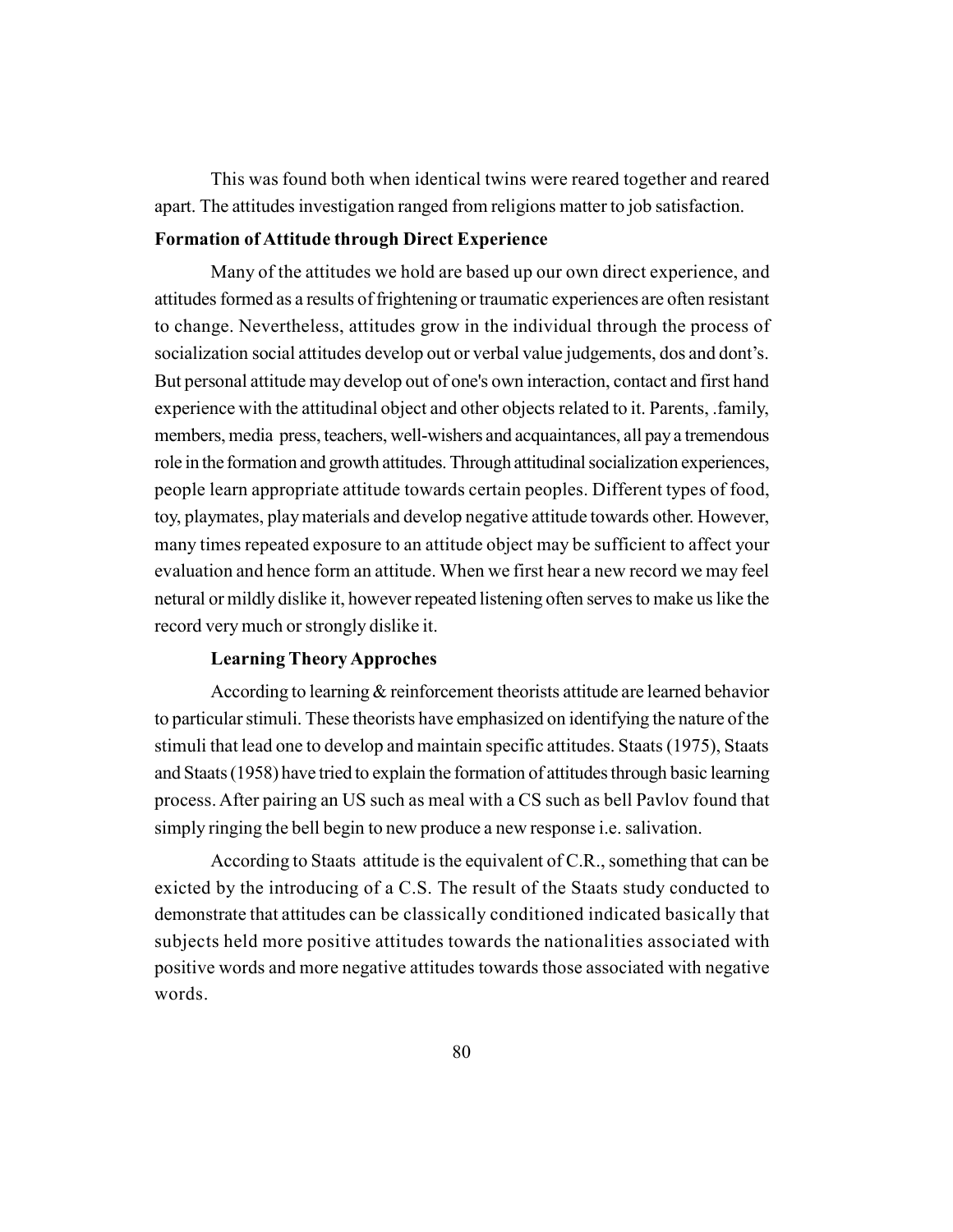Again, Instrumental or operant conditioning, through the use of rewards and punishments, clearly has an important role to play in the formation of attitudes. Modelling also has a strong influence on the formation of attitudes. Modelling is a social learning theory approach where attitudes are learned through observing the behavior of significant others and crucially, how that behavior is rewarded or punished. When children model their behavior from their parents, this often results in the child behaving as the parents do rather than how the parent tell the child to behave.

# **Check Your Progress Exercise-1**

**Notes:** (a) Space is given below for your answers.

(b) Check your answers with the above mentioned text.

 $\mathcal{L}_\text{max}$  , and the contribution of the contribution of the contribution of the contribution of the contribution of the contribution of the contribution of the contribution of the contribution of the contribution of t

 $\mathcal{L}_\text{max}$  , and the contribution of the contribution of the contribution of the contribution of the contribution of the contribution of the contribution of the contribution of the contribution of the contribution of t

 $\mathcal{L}_\text{max}$  , and the contribution of the contribution of the contribution of the contribution of the contribution of the contribution of the contribution of the contribution of the contribution of the contribution of t

 $\mathcal{L}_\text{max}$  , and the contribution of the contribution of the contribution of the contribution of the contribution of the contribution of the contribution of the contribution of the contribution of the contribution of t

 $\mathcal{L}_\text{max}$  , and the contribution of the contribution of the contribution of the contribution of the contribution of the contribution of the contribution of the contribution of the contribution of the contribution of t

 $\mathcal{L}_\text{max}$  , and the contribution of the contribution of the contribution of the contribution of the contribution of the contribution of the contribution of the contribution of the contribution of the contribution of t

- Q1. Explain the nature of attitude.
- Q2. How attitudes are formed through direct experience?
- Q3. Explain learning theory approaches as a source for the formation of attitude.

# **5.4 DETERMINANTS OF ATTITUDE :**

The determinants of attitude can be divided into two parts:

- 1. Structural Determinants
- 2. Functional Determinants.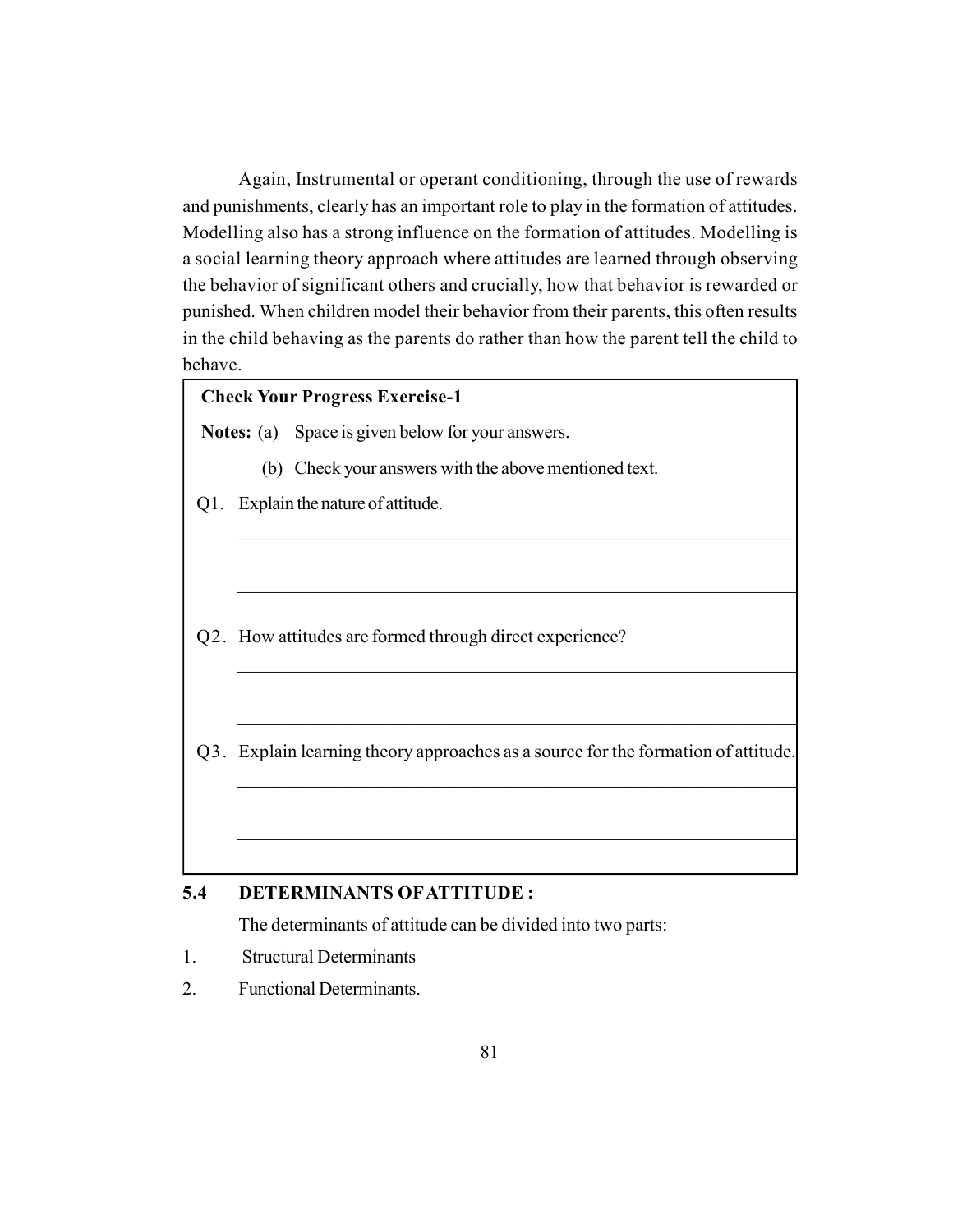Attitudes are mainly formed on the basis of social influence & cultural variation. Thus the determinants of attitudes obviously lie in the social institution, objects and people. The important determinants of attitude are discussed as under :

## **(1) Motivational Determinants :**

Attitudes are formed out of satisfaction of basic needs and various other motives. When one is guided by the motive of hunger, his attitude towards food is favourable. One is hungry but he doesn't like the taste of food, thus develops a bad attitude to that specific recipe. Attitudes and Motives are therefore interlinked.

Attitudes are formed about these objects about which the organism has need. Hunger, sex  $\&$  thirst are physiological motives and are socially conditioned  $\&$ involve the stamp of culture. Different attitudes help to structuralize ones motivation. One is hungry but if he is Hindu, he does not usually take beef as it is not socially sanctioned. He has thus a negative attitude towards beef.

### **(2) Perceptual Determinants :**

The nature and quality or property of the object also determine one's attitude. If an object is colourful and marvellous, if a person is handsome or beautiful we develop favourable attitude towards the stimulus. Selectivity of perception is also determined by the properties of the object. Thus attitudes are determined by the structural factors of the attitudinal stimulus.

# **(3) Frame of Reference**

Frame of reference determines the nature of one's attitudes. The structural quality or perceptual property of the object alone does not influence or determine one's attitude, one's previous knowledge about the object of percept influences his attitude. Frame of reference refers to observing or analysing a stimulus on the basis of prior experience or prior knowledge. We try to judge it by particular norm. Thus our attitudes are not born out of vacuum. The past idea of the family or any ingroup about the object or person may influence one's attitude. In a study when poor boy were given cheap sweets developed good attitude towards it because their frame of reference was poverty. But when the sweets were given to rich boys they showed negative attitude towards it because their frame of reference was wealth.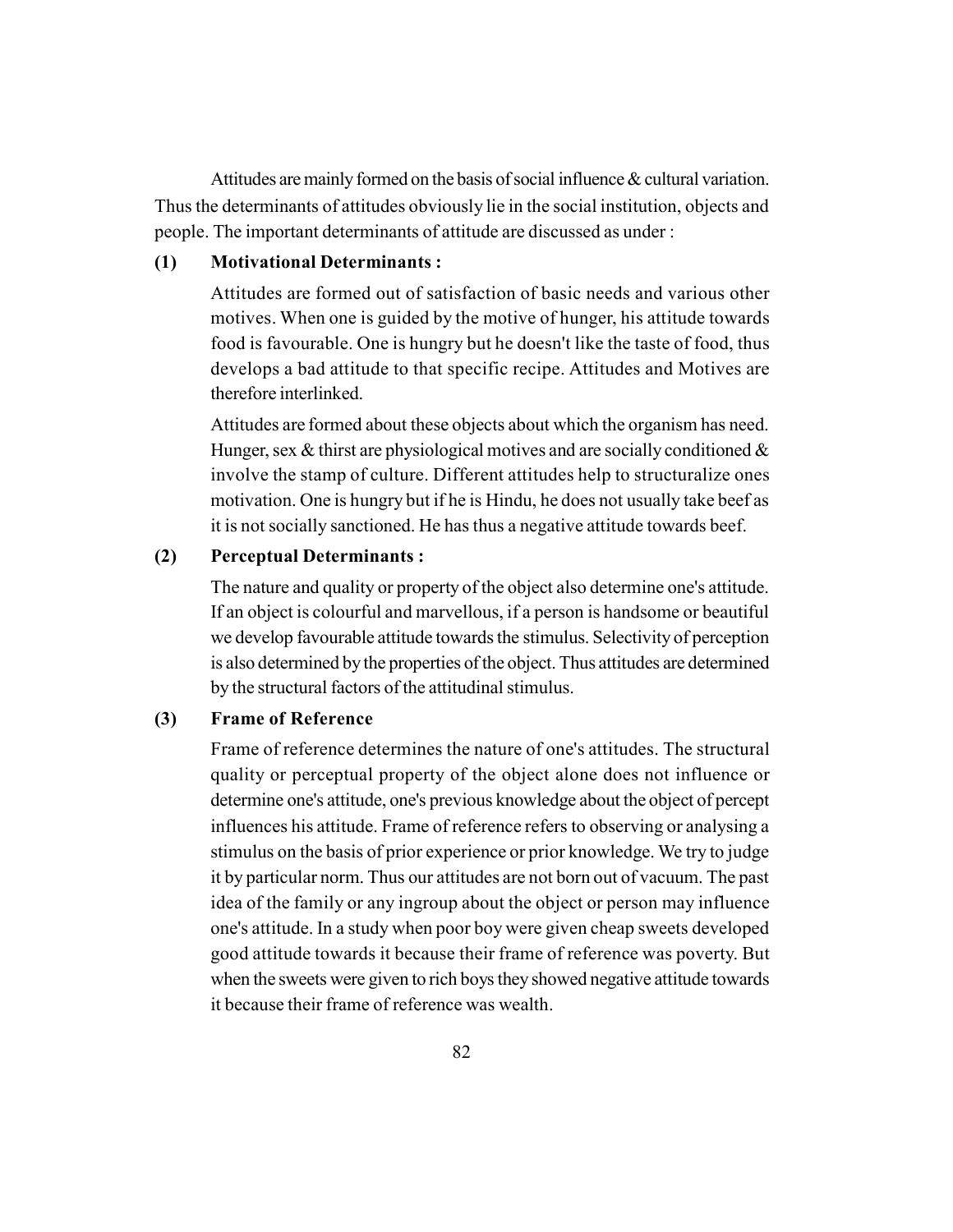#### **(4) Reference Group:**

Reference group plays a dominant role in the determination of attitude. The groups with which one does not have direct relation but psychological affinity determines ones attitude. These reference groups serve as reference or standard for determining one's attitude in the positive or negative direction. Reference groups provide social support to the growth of attitude.

# **(5) Verbal Determinant:**

Language plays a vital role in the formation of opinion, ideas and attitudes and hence determines them. According to Lippmann without having any direct contact or first hand information people develop strong positive or negative attitudes towards political parties, religions and social organisations, educational institutions, statesmen, government, people and countries. Since direct contact is not possible in all and in every case, one has to depend upon mass communication, mediums. It is through language these ideas are communicated.

## **(6) Social Determinants :**

Society and family are perhaps the most significant determinants of one's attitude. Attitudes of the family are again determined and shaped by larger streams of social  $&$  cultural influences. The investigation of Newcomb  $&$ Sesvehola indicate that the family is effective in shaping the beliefs and attitudes of children is proportionate to the degree to which other cultural influences operate in the same direction. They to a great degree determine the pattern and direction of attitudes and hence the relationship between attitude of parents and children is highly positive. Of course in a few cases, the correlation between the beliefs and attitude of the points and their children may be negative & in some cases there may not be much correlation. If the parents dislike to develop negative attitude towards communism or early marriage, the child is likely to develop negative attitude towards communism or early marriage caste, feeling, gender bias etc are due to social standard and family background. Attitudes towards untouchability, dowry, child-marriage, widow marriage, family planning, opposite sex etc. all develop in a social context and all determined by it.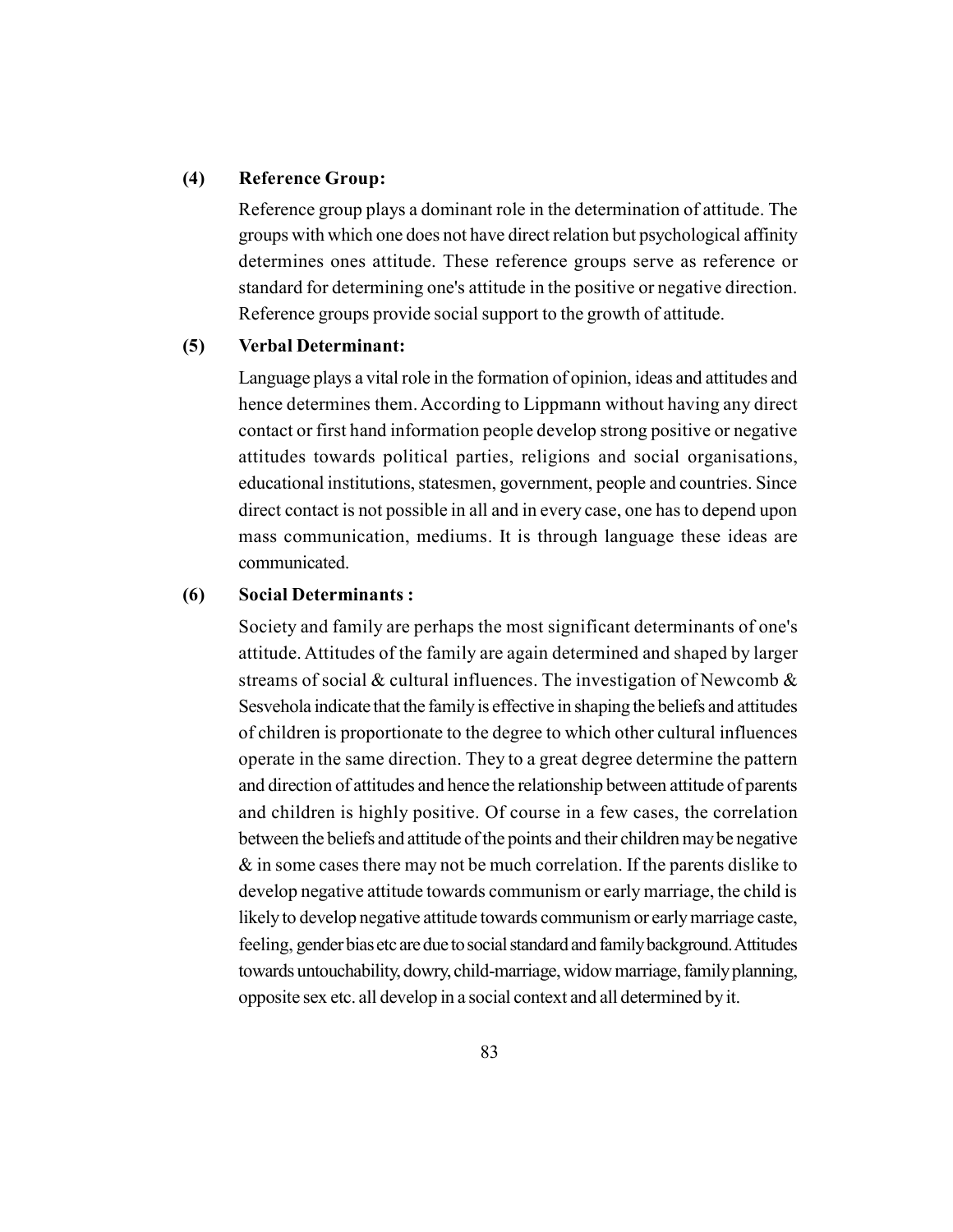## **(7) Personality factors :**

Personality factors responsible for determining attitude come under the functional factors. Personality factors like introversion, extroversion, asendance and submission, rigidily and flexibility are related to conservative or radical attitudes. Vetter & Exter (1930) in a study found that introciled and flexible persons readily adopt to beliefs and attitudes that depart from the accepted group norms and hence develop radical beliefs and attitudes. But personality waits do not however determine the specific natures of one's beliefs & attitudes.

# **Check Your Progress-2**

**Notes:** (a) Space is given below for your answers.

- (b) Check your answers with the above mentioned text.
- Q1. Write a short note on the determinants of attitudes.

Q2. Reference group play a dominant role in the determination of attitude. Explain.

\_\_\_\_\_\_\_\_\_\_\_\_\_\_\_\_\_\_\_\_\_\_\_\_\_\_\_\_\_\_\_\_\_\_\_\_\_\_\_\_\_\_\_\_\_\_\_\_\_\_\_\_\_\_\_\_\_\_\_\_

\_\_\_\_\_\_\_\_\_\_\_\_\_\_\_\_\_\_\_\_\_\_\_\_\_\_\_\_\_\_\_\_\_\_\_\_\_\_\_\_\_\_\_\_\_\_\_\_\_\_\_\_\_\_\_\_\_\_\_\_

 $\mathcal{L}_\text{G}$  , and the set of the set of the set of the set of the set of the set of the set of the set of the set of the set of the set of the set of the set of the set of the set of the set of the set of the set of the

\_\_\_\_\_\_\_\_\_\_\_\_\_\_\_\_\_\_\_\_\_\_\_\_\_\_\_\_\_\_\_\_\_\_\_\_\_\_\_\_\_\_\_\_\_\_\_\_\_\_\_\_\_\_\_\_\_\_\_\_

### **5.5 MEASUREMENT OF ATTITUDE**

Social Psychologists have been very inventives in their attempt to measure attitudes, this inventiveness ranges from asking people (through various types of self report question raises), observing people (sometimes as participant observes) to indirect measures (for example, physiological responses).

Physiological techniques (such as galuanic skin response, heart rate, pupillary dilation) of measuring attitudes assure that the affective (emotional/evaluative)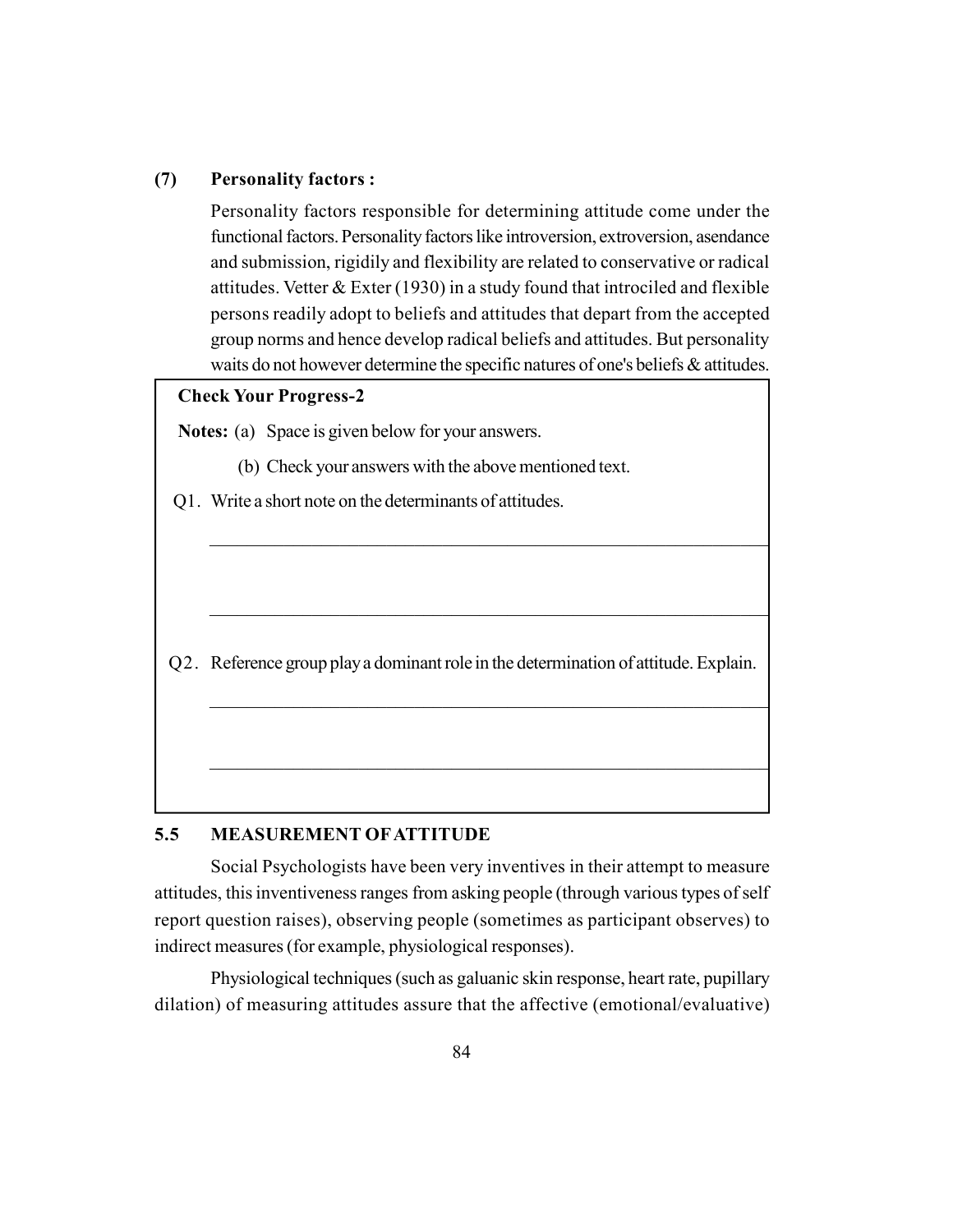component of attitudes correlates with the activity of the autonomic nervous system. Hess (1965) demonstrated that if a person's pupils dilated (increase in pupil size), a positive attitude was indicated, and if there was pupil constriction (decrease in pupil size), it was indicative of a negative attitude.

#### **Direct Measures :-**

Lots of attempts have been made by Katz and Allport under the guidence of G Gallet and Bogardus to measure attitude. Among the methods developed to measure attitudes, attitude scale are the most frequently used methods.

Attitude scales include statements, items and questionnaires on a wide variety of objects, persons, things, ideas, issues and events so that one can assess the attitude of the subject(s) most reliably.

The most frequently used attitude measurement techniques are:

- (1) Method of Equal Appearing Internals.
- (2) Method of Summated Rating.
- (3) The Social Distance Scale.
- (4) Cumulative Scaling Method.
- (5) The Scale discrimination technique.

## **Method of Equal Appearing Internals :**

This scale was developed by L.L. Thurstone and Chaue (1929) and is the earliest technique of attitude measurement. In this scale, a large number of simple, easily understood statements showing a fovourable or unfavourable attitude towards the attitudinal object are collected.

Thurstone indeed, was the first one to suggest that attitudes can be measured by finding the view that a person holds about attitudes object. Thurstone viewed attitudes as varying along an evalulative construction ranging from favourable to unfavourable.

#### **Construction :**

The steps in the construction of Thurstone's scale are as follows :

1. First of all the statements regarding the attitude which is to be measured are collected.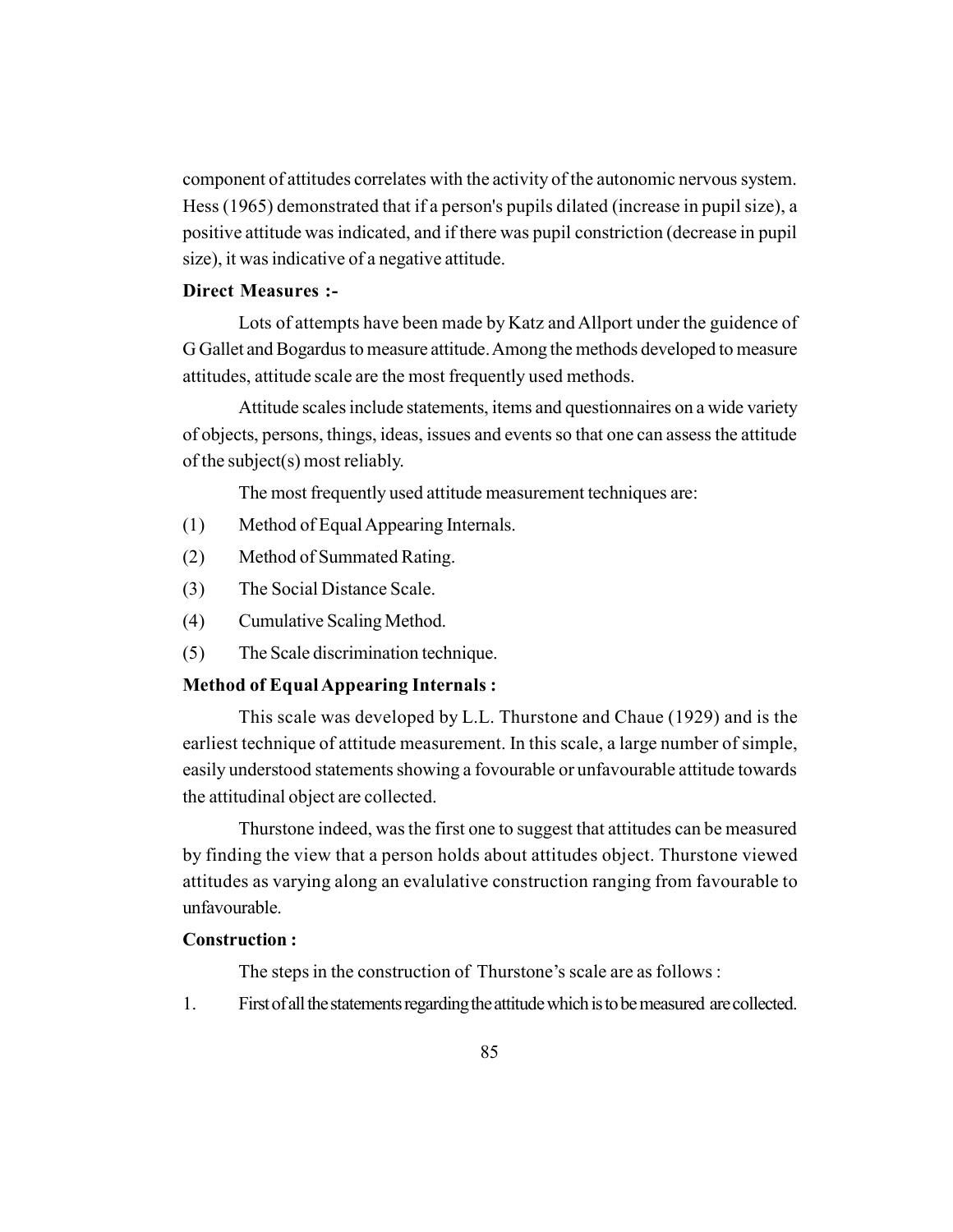- 2. These are edited and sent to judges.
- 3. The judges are asked to arrange the statements from extremely favourable to extremely unfavourable are in A pile and least in K pile.
- 4. With the help of statistics the median valu of each statement is calculated. This value becomes thescale value of each of statement.
- 5. Which statement is to be chosen in the final scale is decided by finding the scale value and also interquertile range or Q is calculated through Q variability. Hence on the basis of Q and scale value of each statement , the statements are chosen for the scale.
- 6. Through the use of statistics internal consistency is found out. Those statements are removed which show low consistency.
- 7. Lastly Thurstone scale is finally prepared by including the statements which have been chosen through the above mentioned procedure.

# **Method of Summated Rating :-**

Likert (1932) developed a method of attitude measurement by summating responses to a considerable number of statements representative of the attitude in question, for examples, if a social psychologists were interested in attitudes to euthanosia, a list of, say, 30 statements relevant to the topic would be generated half these should be favourable and half unfavourable people would rate each statement on a five-point scale which would be drawn as follows:

1. It is the duty of doctors to keep people alive for as long as possible

| Strongly | Agree | Undecided | Strongly | Disagree |
|----------|-------|-----------|----------|----------|
| Degree   |       |           | Disagree |          |
|          |       |           |          |          |

2. People suffering from a terminal illness should be helped to die if it is their wish

| Strongly | Agree | Undecided | Strongly | Disagree |
|----------|-------|-----------|----------|----------|
| Degree   |       |           | Disagree |          |
|          |       |           |          |          |

A person's attitude is simply the summed score from each question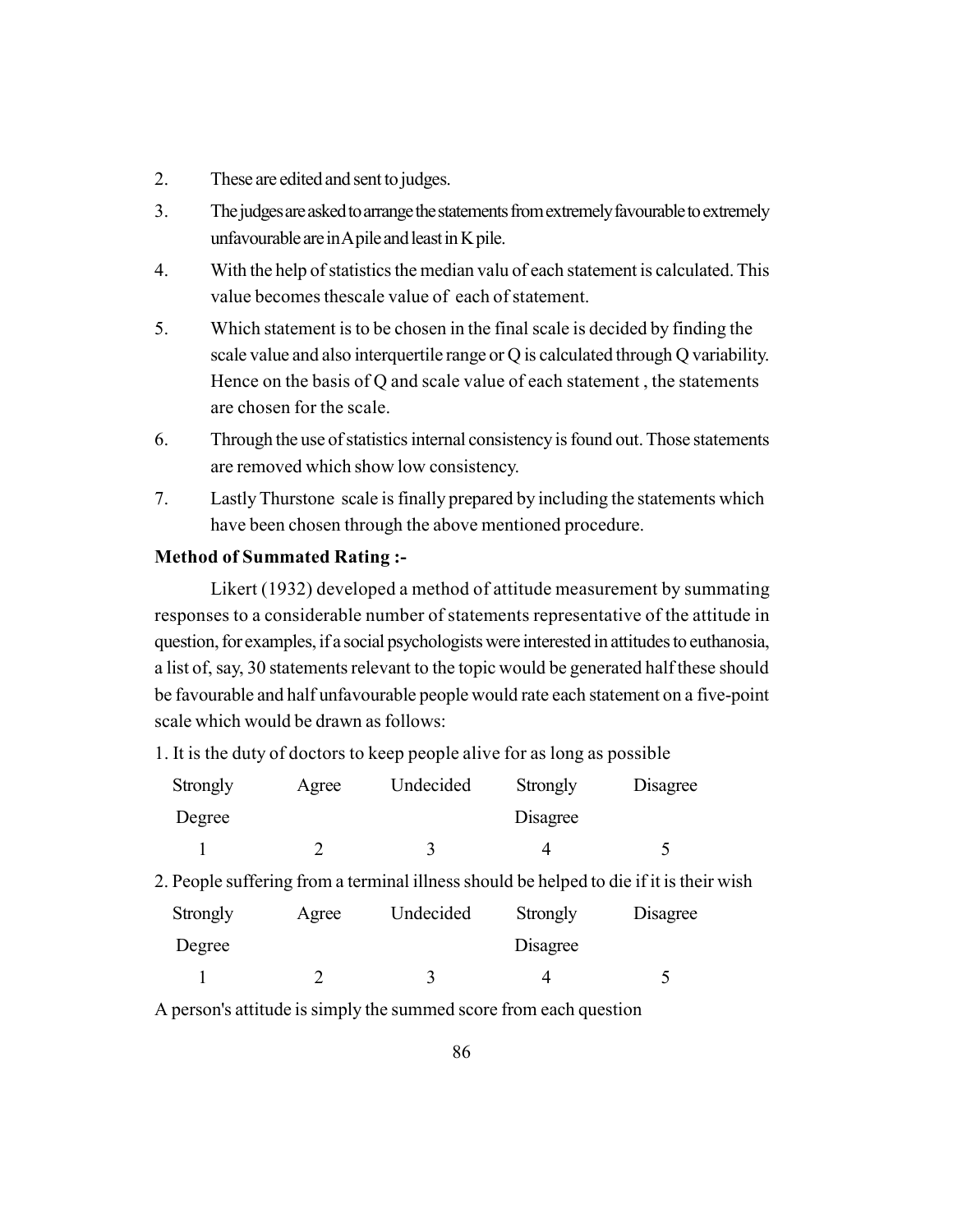(notice in the above example that a high score indicates a favourable attitude to euthanasia, a low score an unfavourable attitude). This is the basis of the Likert method. However, a number of technical procedures are needed to ensure that response bias is not present, such as equal numbers of favourable and unfavourable attitude statements. One shortcoming is that middle scores from summing responses to a number of questions may result from moderate answers to each question or an inconsistent response pattern. A further shortcoming is that such a fine point scale is not linear, i.e. the difference between "strongly agree" and "agree" is probably greater than that between "agree" and undecided. Never the less, the Likert scale remain popular because it is both easy to construct and administer.

#### **Social Distance Scale :**

This scale was developed by Katz and Allport under the guidance of Gallet and Bogardus. The procedure of the construction of the scale is as follows:

The investigator first formulates various statements indicating different degrees of acceptance or rejection of the group. The 'S' has to indicate how close or far away he is from the members of the other group. The distance measured by these statements are basically psychological. A favourable attitude is indicated by the closeness and an unfavourable attitude is indicated by distance. The greater is the distance, the greater is anti attitude and the less is the distance the greater is the pro attitude. The psychological distance is progressively increased in the scale as are proceeds from the last statement starting from close kinship by marriage to exclusion from the country. This scale has been used very widely and successfully as its construction is quite simple. This scale is used to compare different people's attitude towards the same nationality or a single individuals attitude towards different nationalities.

By this scale any kind of interpersonal likes and dislikes can be measured.

## **Semantic Differential Scaling Method :**

It was developed by Osgood, Susi and Tennenbaum (1957), provides both a measure of attitude strength and further information concerning the significance of the attitude to the individual. The semantic differential entails the rating, on seven-point scales, of an attitude object (person or thing) using numerous bipolar adjective scales. For example, below is a number of bipolar adjectives related to attitudes to pornography.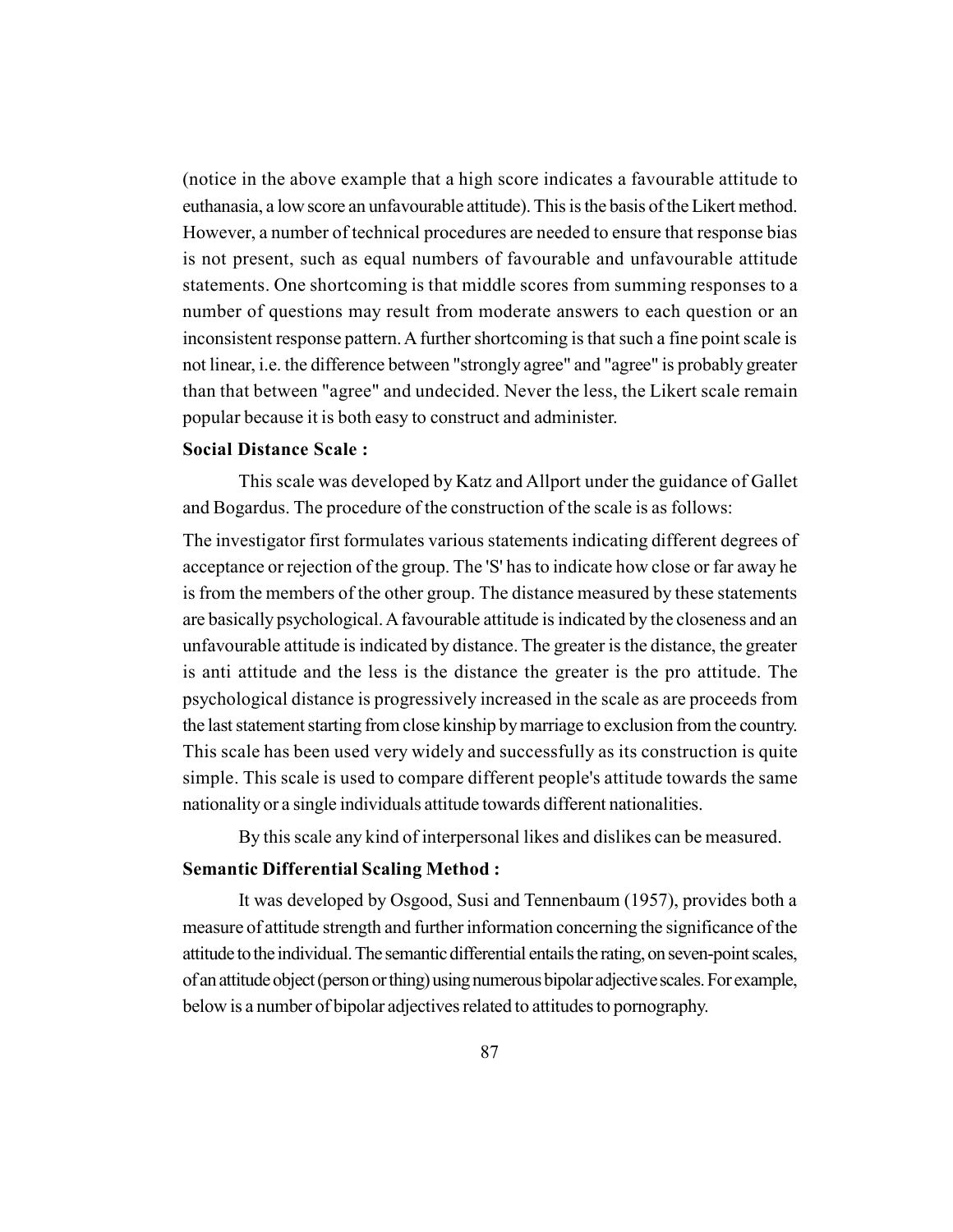People would simply be asked to place a tick above one of the dashes corresponding to how they feel about pornography in relation to that particular bipolar adjective. This would then be converted into a rating value rating from +3 through  $0$  to  $-3$ .

The Semantic differential provides three types of information about the attitude object : evaluative, potency and activity information, the evaluative dimension (in the above example, good-bad, clean-dirty, beautiful- ugly) measures the favourable or unfavourable attitude towards the object. The potency dimension (strong-weak, cruelkind and the activity dimension (active-passive) provide additional information about the significance of the attitude object to the individual whose attitude is being measured.

# **5.6 LET US SUM UP :**

An attitude is a person's liking or disliking for any object, person or idea. Attitudes are not biologically inherited but built out of continuous experiences of the world around us. The important determinants of attitude are motivating perception, frame of reference, reference groups, personality factor, society and family.

Attitudes can be measured in a variety of ways physiological techniques or attitude measurement techniques.

- (1) Method of Equal Appearing Intervals.
- (2) Social Distance Scale
- (3) Method of Summated Rating.
- (4) Cumulative Scaling Method
- (5) The Scale discrimination Technique.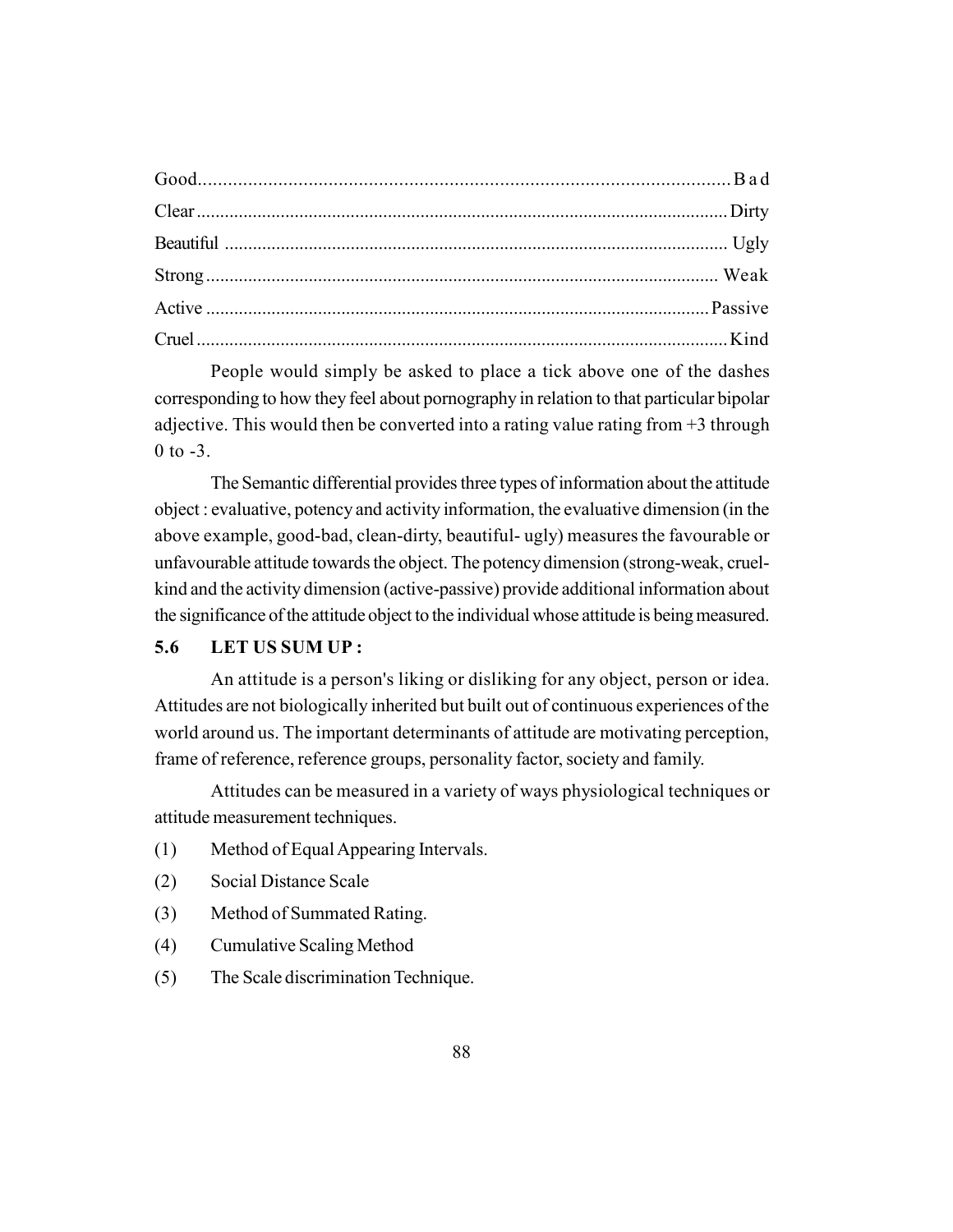# **Check your Progress-3**

Notes: (a) Space is given below for your answers.

- (b) Check your answers with the above mentioned text.
- Q1. List the various techniques (methods used by social psychologists for measuring attitude.

\_\_\_\_\_\_\_\_\_\_\_\_\_\_\_\_\_\_\_\_\_\_\_\_\_\_\_\_\_\_\_\_\_\_\_\_\_\_\_\_\_\_\_\_\_\_\_\_\_\_\_\_\_\_\_\_\_\_\_\_

\_\_\_\_\_\_\_\_\_\_\_\_\_\_\_\_\_\_\_\_\_\_\_\_\_\_\_\_\_\_\_\_\_\_\_\_\_\_\_\_\_\_\_\_\_\_\_\_\_\_\_\_\_\_\_\_\_\_\_\_

\_\_\_\_\_\_\_\_\_\_\_\_\_\_\_\_\_\_\_\_\_\_\_\_\_\_\_\_\_\_\_\_\_\_\_\_\_\_\_\_\_\_\_\_\_\_\_\_\_\_\_\_\_\_\_\_\_\_\_

\_\_\_\_\_\_\_\_\_\_\_\_\_\_\_\_\_\_\_\_\_\_\_\_\_\_\_\_\_\_\_\_\_\_\_\_\_\_\_\_\_\_\_\_\_\_\_\_\_\_\_\_\_\_\_\_\_\_\_\_

Q2. How attitude can be measured by using method of summated rating?

# **5.7 GLOSSARY :**

- 1. **Attitude :** It can be defined as mental or neural state of organized through experience influencing dynamically or directly the individuals response to all objects and situations with which it is related.
- 2. **Frame of reference :** It refers to observing or analysing a stimulus on the basis of prior experience or prior knowledge.
- 3. **Reference group :** This is a group with which one does not have direct relation but psychological affinitydetermines ones attitude.

# **5.8 LESSON END EXERCISE :**

- Q 1. Define attitude. Discuss the various characterstics of attitude.
- Q 2. Differntiate between Thurstone and Likert scales of attitude measurement.
- Q 3. Describe in detail the formation of attitude.
- Q 4. Enumerate the various determinants of attitude.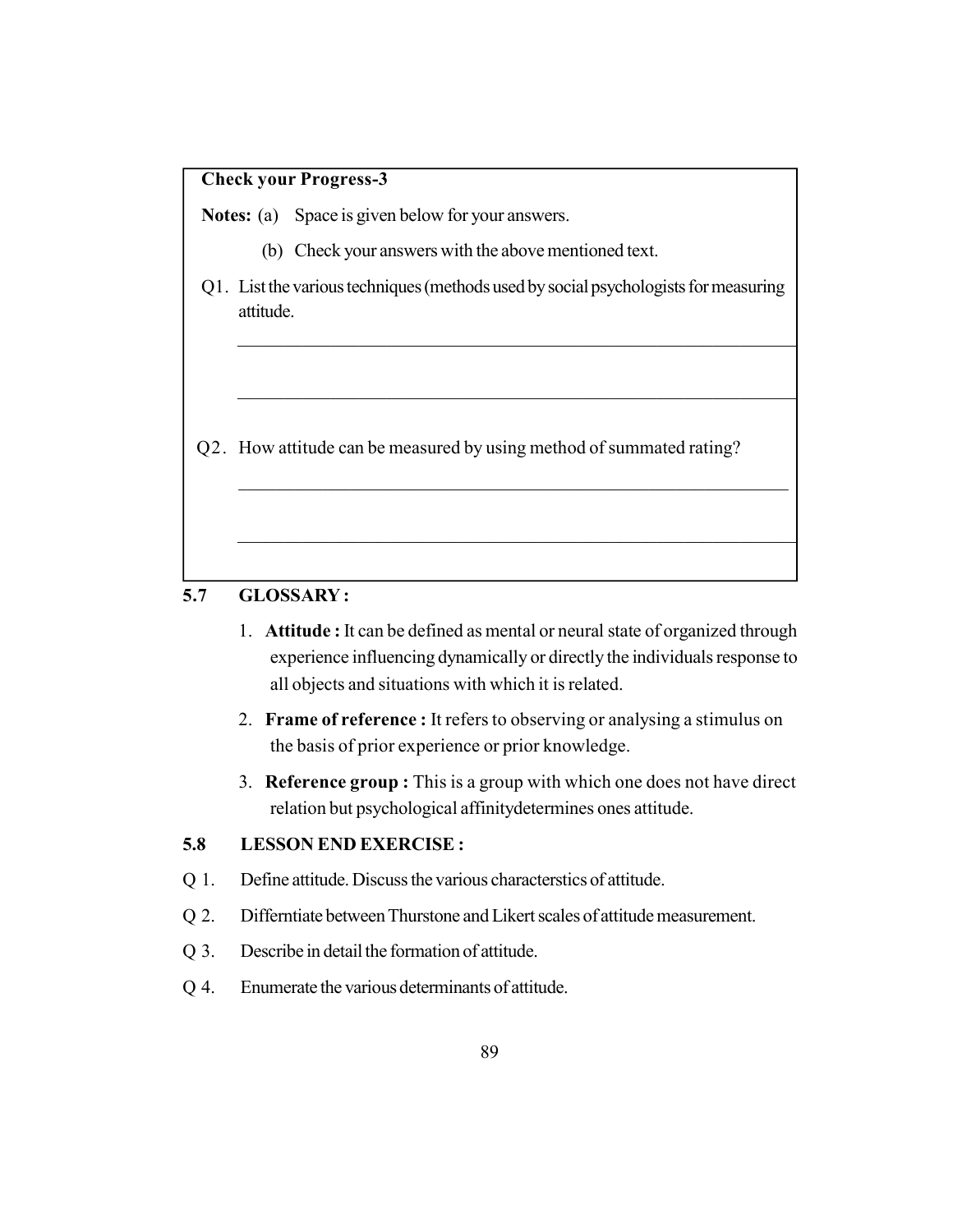### **5.9 SUGGESTED FURTHER READINGS**

Baron, R. A., & Branscombe, N. R. (2012). *Social Psychology* (13<sup>th</sup> ed). New Jersey: Pearson Education Limited.

Baron, R. A., & Byrne, D. (2003). *Social Psychology* (10<sup>th</sup> ed). New Delhi: Pearson Education.

Kuppuswamy, B. (1965). *An Introduction to Social Psychology*. New Delhi: Asia Publishing House.

Mathur, S. S. (2007). *Social Psychology.* (3rd ed) Agra: Vinod Pustak Mandir.

Mohanty, G. (2016). *Social Psychology* (4<sup>th</sup> ed). New Delhi: Kalyani Publishers.

 $\sim\sim\sim\sim$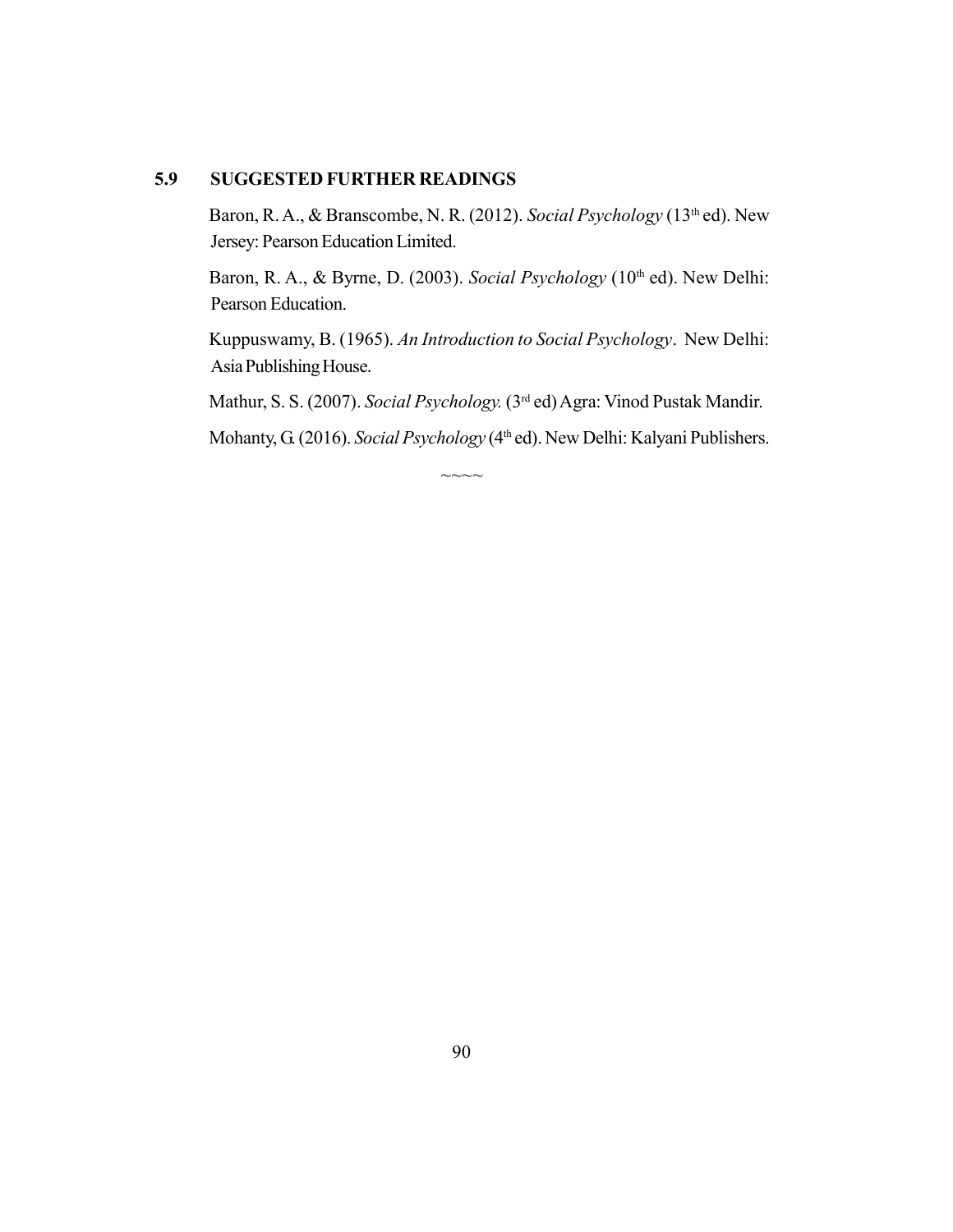| B.A.                 | Unit - III |
|----------------------|------------|
| <b>SEMESTER - VI</b> | Lesson - 6 |

# **PUBLIC OPINION**

#### **STRUCTURE**

- 6.0 Introduction
- 6.1 Objectives
- 6.2 Meaning of Public Opinion
- 6.3 Characteristics of Public Opinion
- 6.4 Process of Formation of Public Opinion
- 6.5 Factors Influencing Public Opinion
- 6.6 Methods of Measuring Public Opinion
- 6.7 Let Us Sum Up
- 6.8 Glossary
- 6.9 Lesson End Exercise
- 6.10 Suggested Further Reading

# **6.0 INTRODUCTION :**

Man is known to be a social-animal and lives in societies, cultures, customs and likewise he tends to form an opinion about the various aspects of his environment, with an agreement or disagreement about it. So, the topic public opinion has always been a topic of great interest to social psychologist as they study human behaviour within a group of one feeling.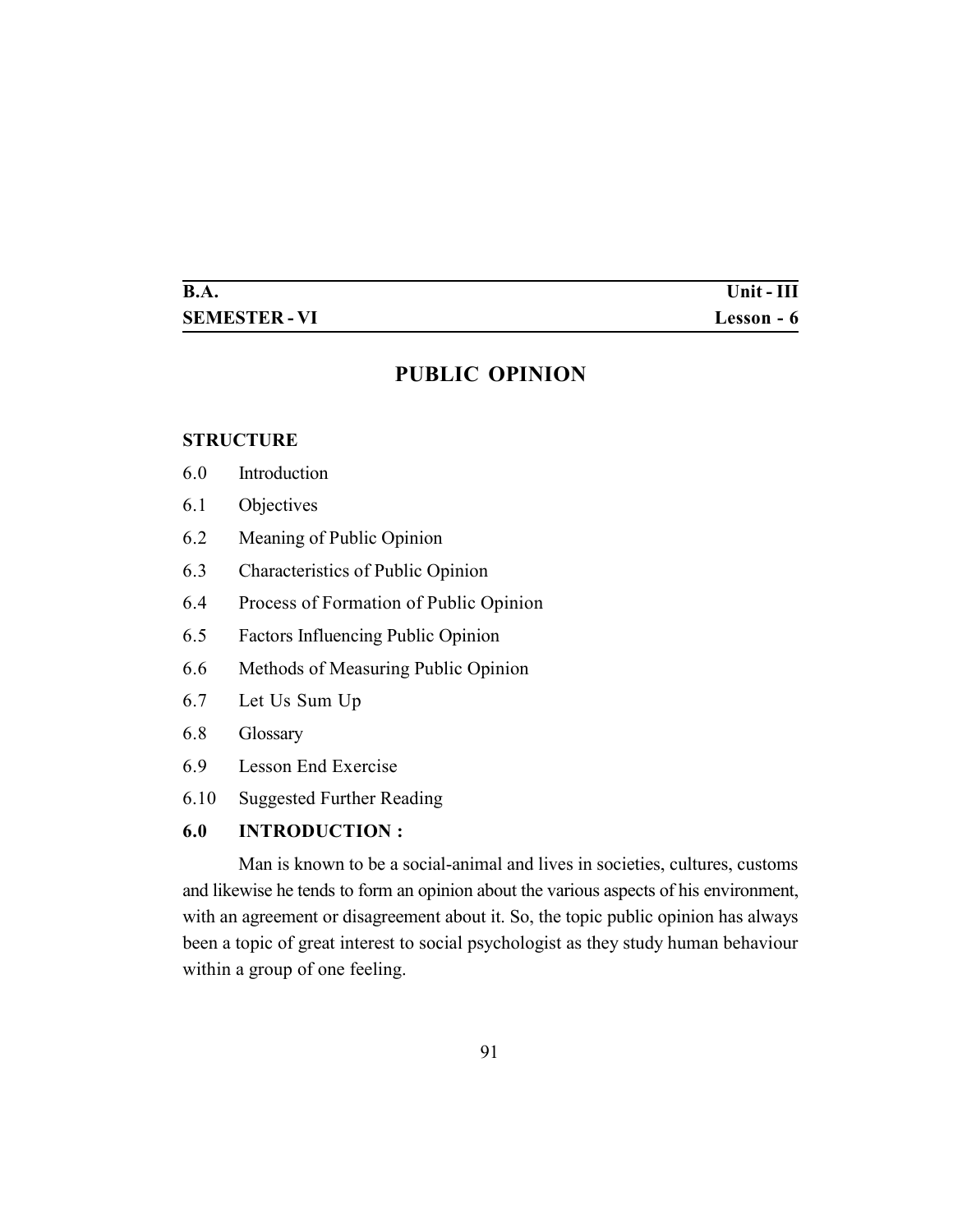# **6.1 OBJECTIVES**

By the end of this lesson the student should be able to :

- Explain the meaning of public opinion.
- Reproduce the definitions of public opinion.
- Discuss the charactristics of public opinion.
- Describe the process of formation of public opinion.
- Explain the factors determining public opinion.
- Elaborate the methods of measuring public opinion.

# **6.2 MEANING OF PUBLIC OPINION**

The term public refers to a group of people or general body or totality of members of a community, society or nation. The term public signifies the general body of persons belonging to a particular community whether it is a small group or national group or people of the world as a whole.

The term public therefore implies a noncontiguous but psychological group where there is no face to face or shoulder to shoulder contact. And an opinion is a belief which is stronger than a mere notion or impression but less stronger than positive knowledge like attitude or stereotype based on complete or inadequate knowledge. Thus, in simple terms public opinion means opinion held by the people at a certain time on a certain issue.

# **Definitions of Public Opinion**

- **(1) According to Kimball Young (1946):-** Public opinion consists of opinions held by a public at a certain time.
- **(2) According to Lodev :-** Public opinion should be regarded as an organized process and not merely as a state of agreement about some questions of the day.
- **(3) According to Allport :-** The term public opinion is given its meaning with a reference to a much individual situation in which individuals are expressing themselves or can be called upon to express themselves as favouring or supporting or disfavouring and opposing some definite condition, person or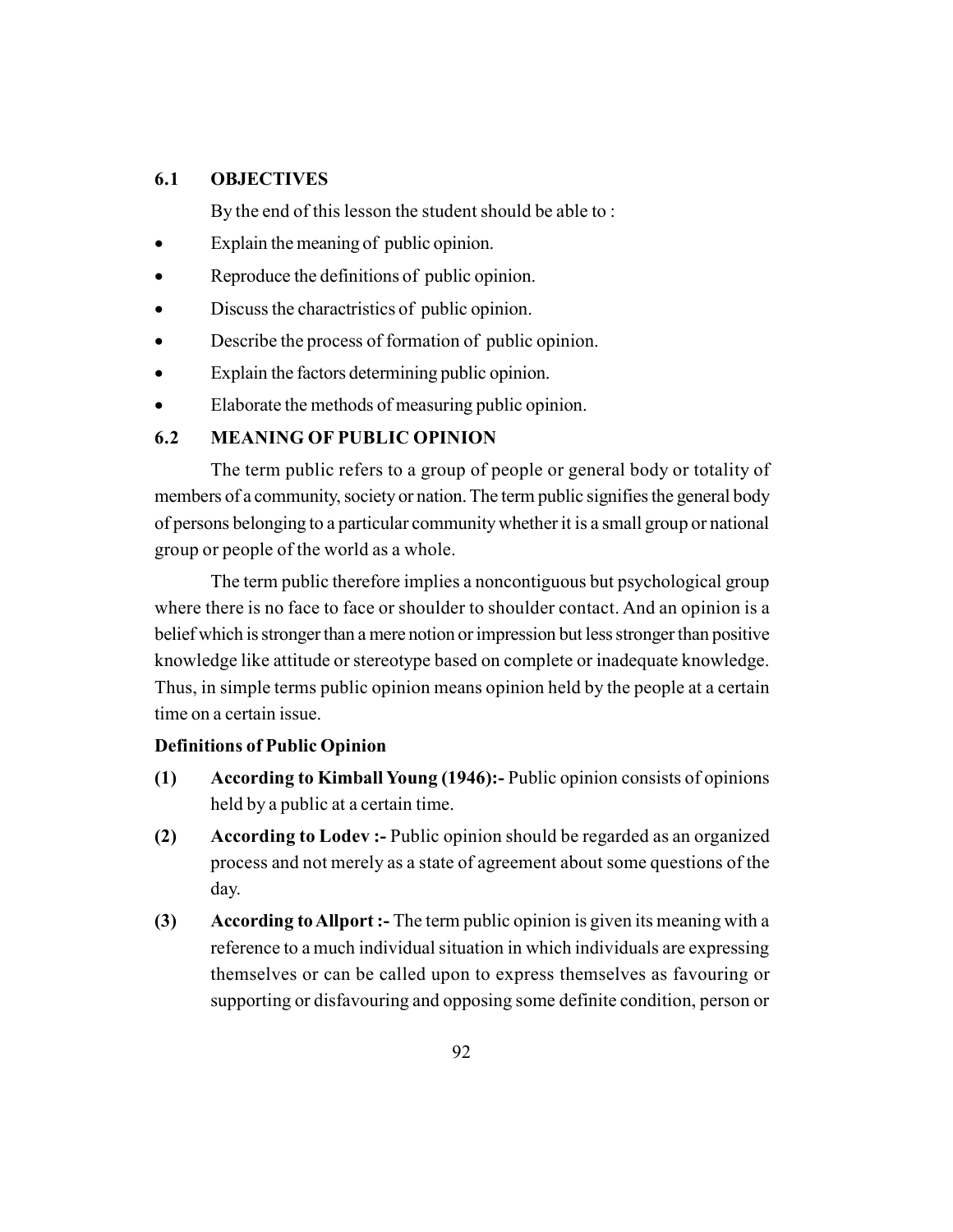personal or widespread importance in such a proportion, number, intensity and constancy to give rise to the probability of affecting action, directly or indirectly towards the object concerned.

- **(4) According to Akolkar :-** Public opinion simply refers to that mass of idea which people have or express on a given issue.
- **(5) According to Lippman :** Public opinion is the picture inside the heads of the human beings, the pictures of themselves of their need, purpose and relationships are their public opinion.
- **(6) According to James T. Young :-** Public opinion is the social judgement of a self conscious community on a question of general importance after rational public discussion.

# **6.3 CHARACTERISTICS OF PUBLIC OPINION**

- 1. Any opinion which is acceptable to all or atleast to most of persons, can be called public opinion
- 2. In public opinion the chief-characteristics is common acceptance of the group.
- 3. A public opinion is based on social and cultural unity of the community.
- 4. A public opinion is not transitory and disorganized liked a crowd. It is organized like a group can continue for a certain period. But it is also liable to change.
- 5. For the formation of public opinion direct and indirect means of communications are essential.
- 6. Public opinion may grow on different problems like political, economic, social and religious issues.
- 7. Public opinion become effective chiefly because of related institutions and groups which furnish direct contact and which have by and large formal organizations, codes and purposes like political parties, press, radio, TV etc.
- 8. Generally it is seen that public opinion carries with it the impact of ruling group. Those in power influence the opinions of other.
- 9. Public opinion is not the unanimous or the universal opinion of the group. But it has the capacity to keep the entire group active.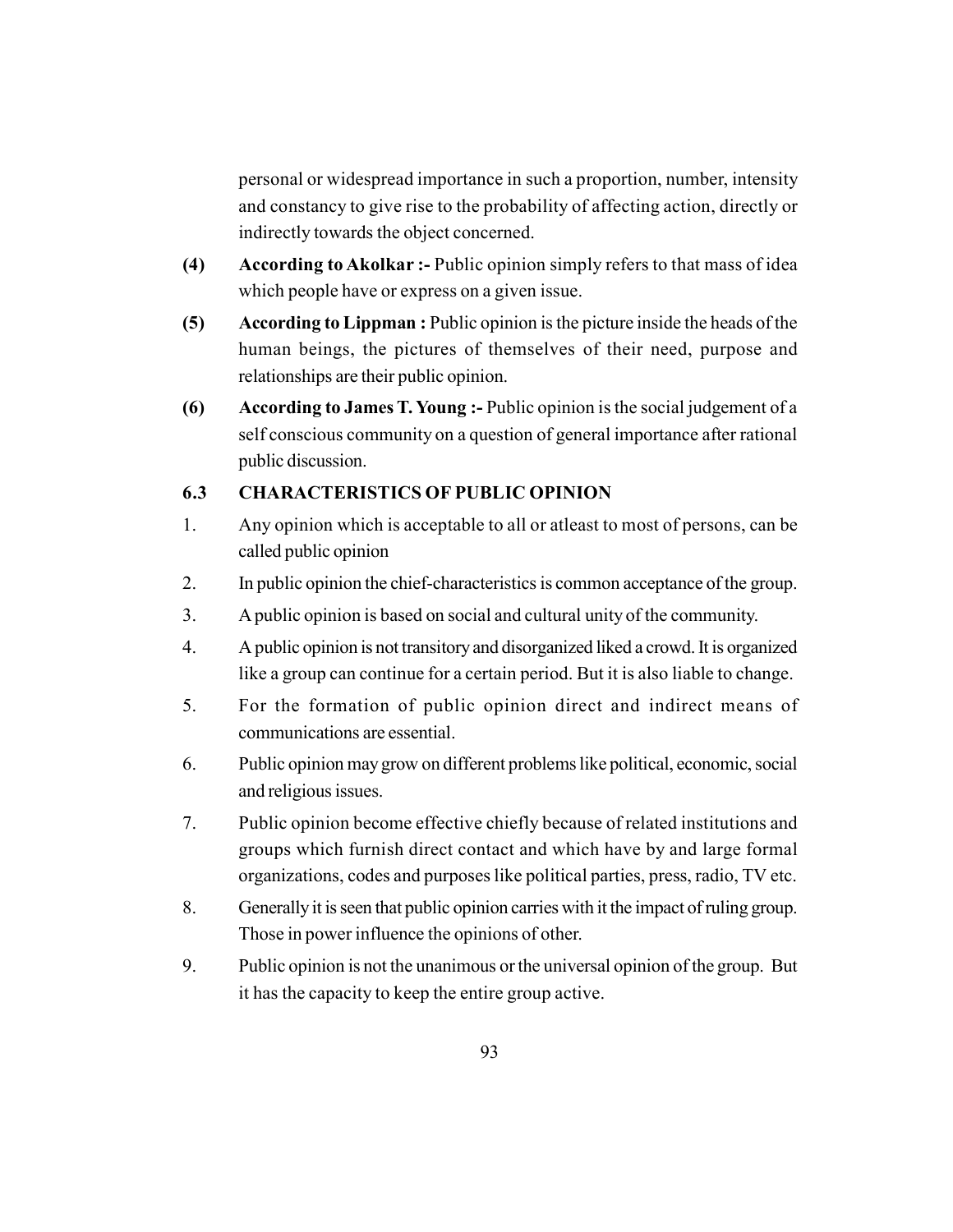10. Public opinion can be formed only when there is unity may be cultural, social or economic amongst the members of the public or the group. This opinion can be formed by exchange of ideas or news.

### **6.4 PROCESS OF FORMATION OF PUBLIC OPINION :**

The process of the formation of public opinion is very complex as it is not formed in an instant manner and is a continuous process. The process is set in motion when some people draw the attention of other members of the group to some particular problem and stress its importance. These latter individuals than slowly devote their attention to this problem and put forward their respective opinions concerning it. The conclusion that derives from the comparative analysis of opinion so expressed is public.

#### **Basic Steps of Public Opinion Formation :**

- a) In the first stage of the process of public opinion, some people defined and identified the problem of issue. Various interest groups in the public put forward different view concerning to the problem of issue. They try to get support from the rest of the people.
- b) In the second stage, the identified problem is discussed in great detail for bringing some solution. The possible ways of dealing with the problem are worked out. All the positive and negative aspects of the issue are discussed and deliberated and whether it is possible to reach the goal is also explored. In sum, the problem is studied in detail and possible solutions are worked out to raise the public opinion like giving the news to various media to publish or broadcast for the awareness of the public.
- c) In this third stage, alternative proposals for the solution of the problem are put forward. After knowing about the issue from the press or electronic media, people from other groups and other villages will come and participate in the discussion. People in opposition may try to give opposite statements, slogans, may make several propagandas and may spread rumor and thereby try to create conflict when the public opinion has not been fully formed and is still in a fluid state and only in the process of formation.
- (d) In the fourth and final stage of opinion formation from all speeches, slogans, conversations and discussions, the majority of the members reach at a final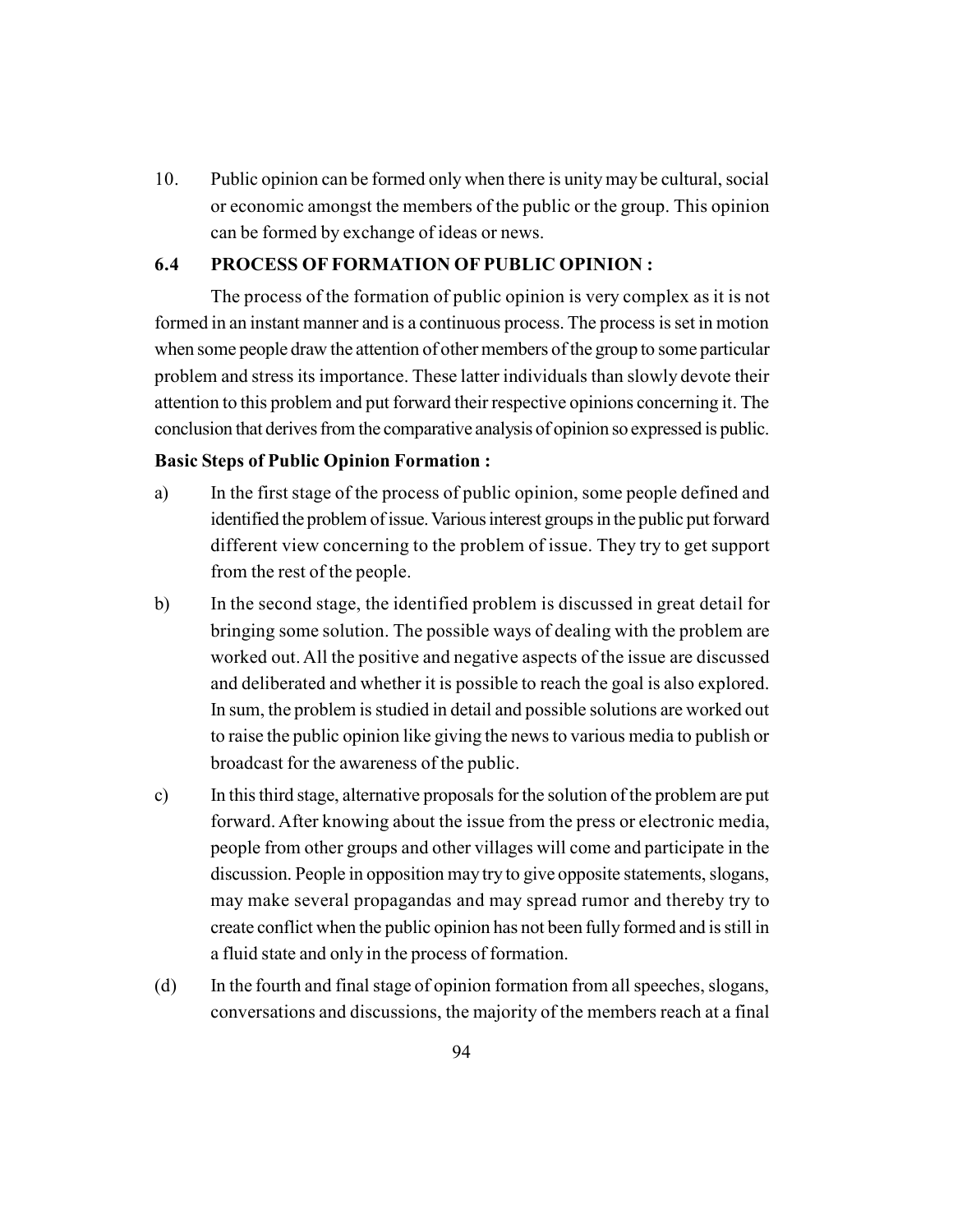decision regarding a particular issue. This a conclusion is derived from the comparative 'analysis of opinions so expressed. This becomes the public opinion.

### **6.5 FACTORS INFLUENCING PUBLIC OPINION**

Formation of public opinion is a continuous process. It is not formed overnight or instantly. Various factors play an important role in the formation of public opinion. They are discussed here briefly.

### **(a) Individual Factors :-**

Generally, it is the social circumstances that influence social processes more than other factors but in the case of public opinion and its formation some individual or personal factors are also of importance, in particular the opinion of influencial individual. These great men become the ideals of the other people and are than imitated and followed by the common men and women.

# **(b) Social Cultural Conditioning :-**

Socio-cultural conditioning plays a crucial role in the formation of public opinion when people without finding any reason, accept a particular opinion just because of social norms and values. Every socialization process which plays a role in the formation of attitude, stereotype, beliefs and prejudices always determine public opinion. The public opinion towards females, scheduled castes, scheduled tribes and other disadvantaged people are determined by socio-cultural conditioning.

### **(c) Preiudice:-**

Prejudice is also helpful in the determination of public opinion. Attitude towards disadvantaged sections of the society colour one's public opinion and beliefs.

# **(d) Leader :-**

Leader plays a crucial role in determining public opinion. The leader gives direction and stability to the public opinion and it also helps in eliminating the opposite forces who stand on the way of formation of a particular public opinion. The leader makes an assessment on the general mood of people, before mobilizing public opinion in a particular direction. They leader may not be able to create a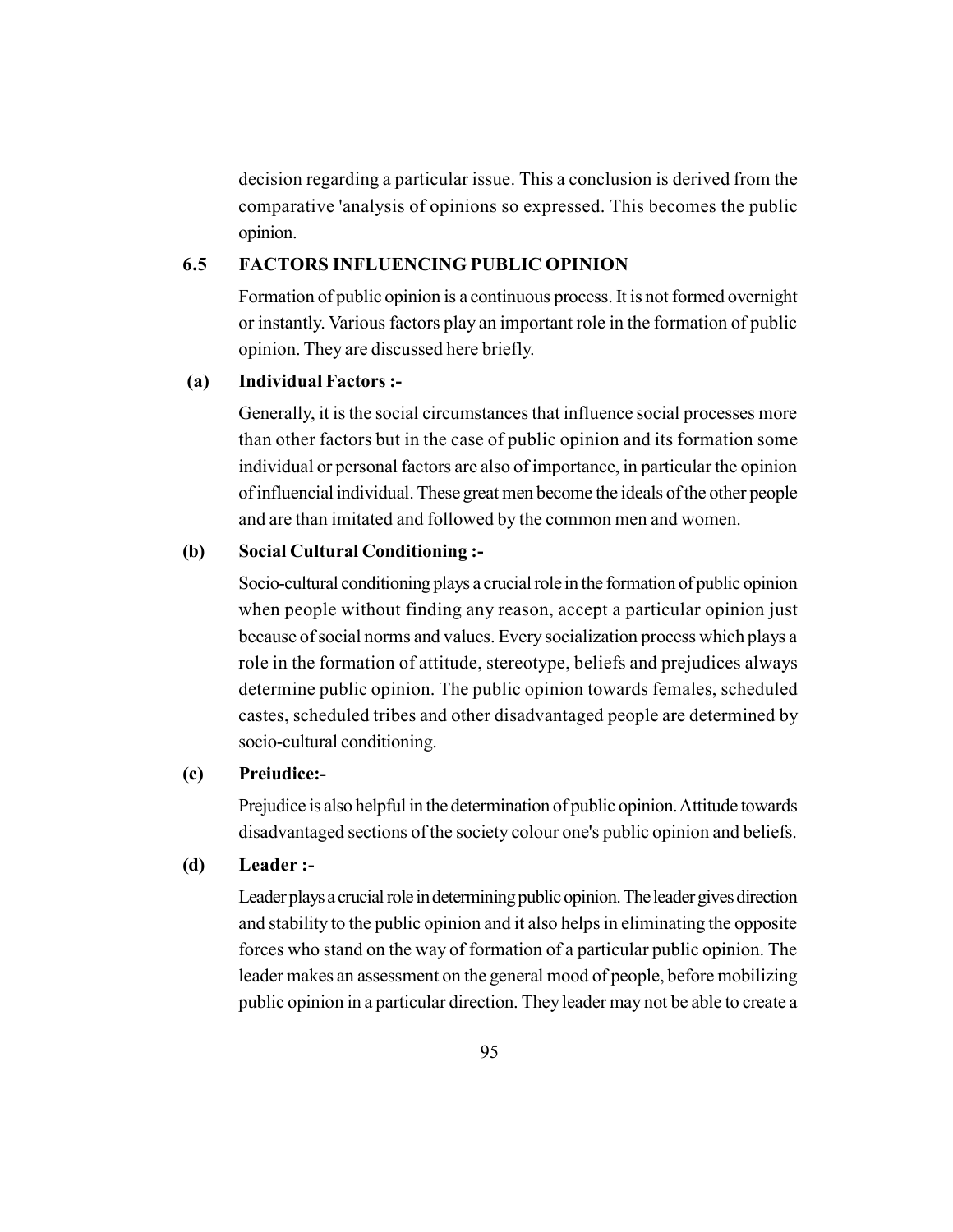situation for public opinion but it can take advantage of the existing situation and manipulate it to his advantage or to the advantage of people.

## **(e) Imitation :-**

It is common human psychology to go with the majority which is called bandwagon effect, when some people who do not have any definite opinion on the issue and are still confused find that majority people are accepting or holding a particular opinion, they also join them thinking that since majority people are holding it, it must be the right and just opinion.

#### **(f) Government :-**

For developing awareness and public opinion in favour of various welfare works undertaken by the government like literacy, economic security, health, family planning, saving and investment, government through various means of propaganda try to create public opinion so that people can readily accept and take proper advantage of such welfare programmes. Therefore in each and every state, there are Information and Public Relations Department who mobilize public opinion in addition to other works.

## **(g) Relation and caste :-**

Religion and caste also influence the formation of public opinion. Religion is a social matter and not a private affair as most people are prone to consider it. Even though most states today are secular, religion does influence social life and in particular rural social life. For example, in India, public opinion is considerably influenced by religious consideration in connection with most social and political problems. The influence of religion is further strengthened by caste and together they put considerable influence upon public opinion. Although the caste system is being continuously modified, casteism is increasing in India and is being encourage because of the vested interests. Both in the political as well as social spheres one can see difference in the public opinion, the differences being caused by the various caste interest in the consideration of different problems. Kimball Young has described following seven factors that influence public opinion.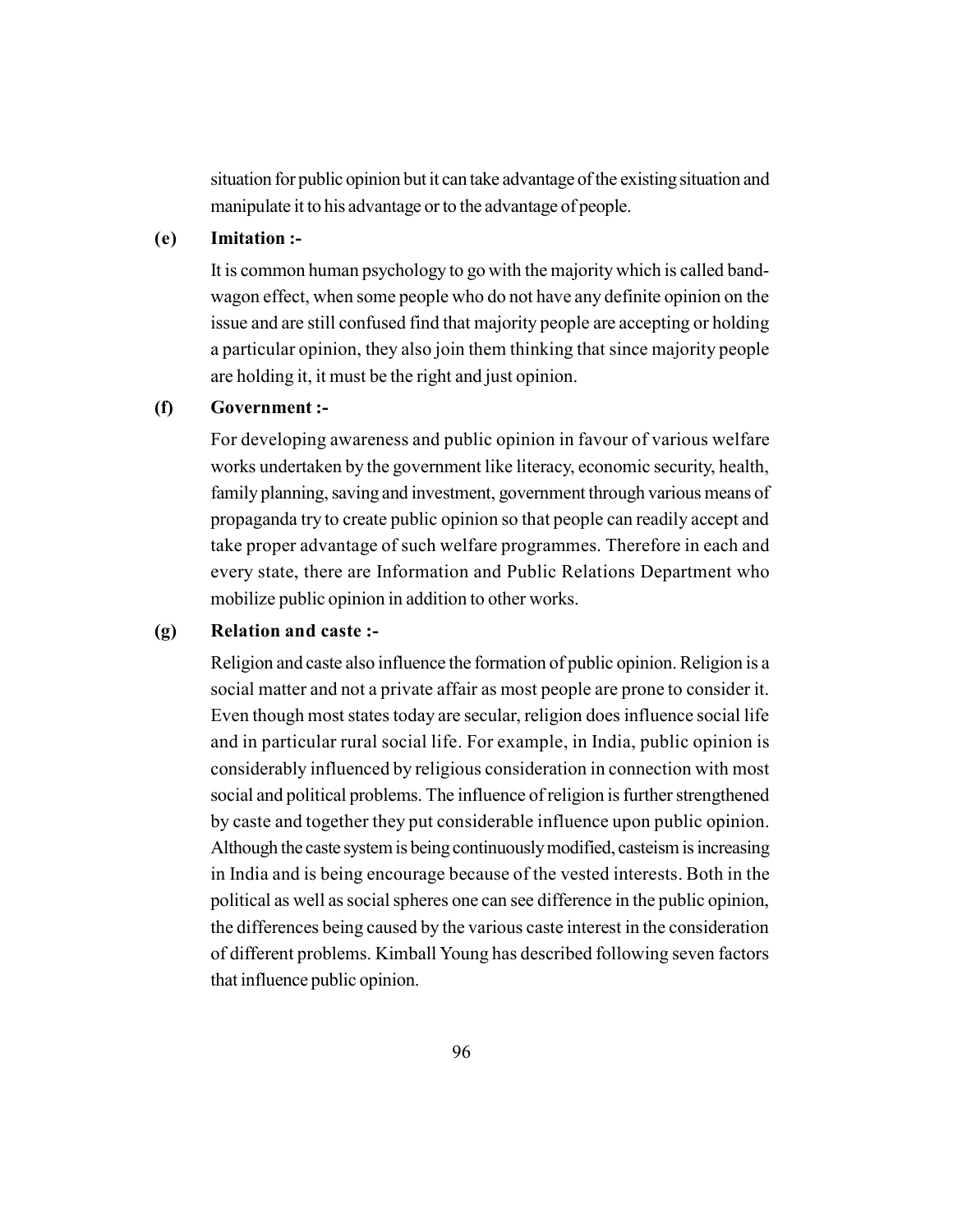- (1) Social economic phenomenon.
- (2) Other specific incidents.
- (3) Incidents influencing the international situation.
- (4) Changes of the individuals direction of action by specific incidents.
- (5) Social phenomenon related to the intellectual view point.
- (6) Delusive phenomenon related to rationalization.
- (7) Phenomenon introducing stability.

# **Summary**

Public opinion has been defined differently by various social psychologists Public opinion is nothing but belief, connection or an idea of the people about some object or about some people. It can be developed without any shoulder to shoulder or face to face contact. Formation of public opinion is a complex and continuous process. There are three steps in the formation of public opinion.

*Definition / Identification / Exploration -* The problem solving various factors are also important in the formation of public opinion like socio-cultural conditioning, Prejudice, Leader, Imitation, Government Religion / Caste.

\_\_\_\_\_\_\_\_\_\_\_\_\_\_\_\_\_\_\_\_\_\_\_\_\_\_\_\_\_\_\_\_\_\_\_\_\_\_\_\_\_\_\_\_\_\_\_\_\_\_\_\_\_\_\_\_\_\_\_\_

\_\_\_\_\_\_\_\_\_\_\_\_\_\_\_\_\_\_\_\_\_\_\_\_\_\_\_\_\_\_\_\_\_\_\_\_\_\_\_\_\_\_\_\_\_\_\_\_\_\_\_\_\_\_\_\_\_\_\_\_

\_\_\_\_\_\_\_\_\_\_\_\_\_\_\_\_\_\_\_\_\_\_\_\_\_\_\_\_\_\_\_\_\_\_\_\_\_\_\_\_\_\_\_\_\_\_\_\_\_\_\_\_\_\_\_\_\_\_\_\_

\_\_\_\_\_\_\_\_\_\_\_\_\_\_\_\_\_\_\_\_\_\_\_\_\_\_\_\_\_\_\_\_\_\_\_\_\_\_\_\_\_\_\_\_\_\_\_\_\_\_\_\_\_\_\_\_\_\_\_\_

# **Check Your Progress Exercise-1**

**Notes:** (a) Space is given below for your answers.

- (b) Check your answers with the above mentioned text.
- Q1. What do you mean by the term public opinion? Discuss.

Q2. Explain the various characteristics of public opinion.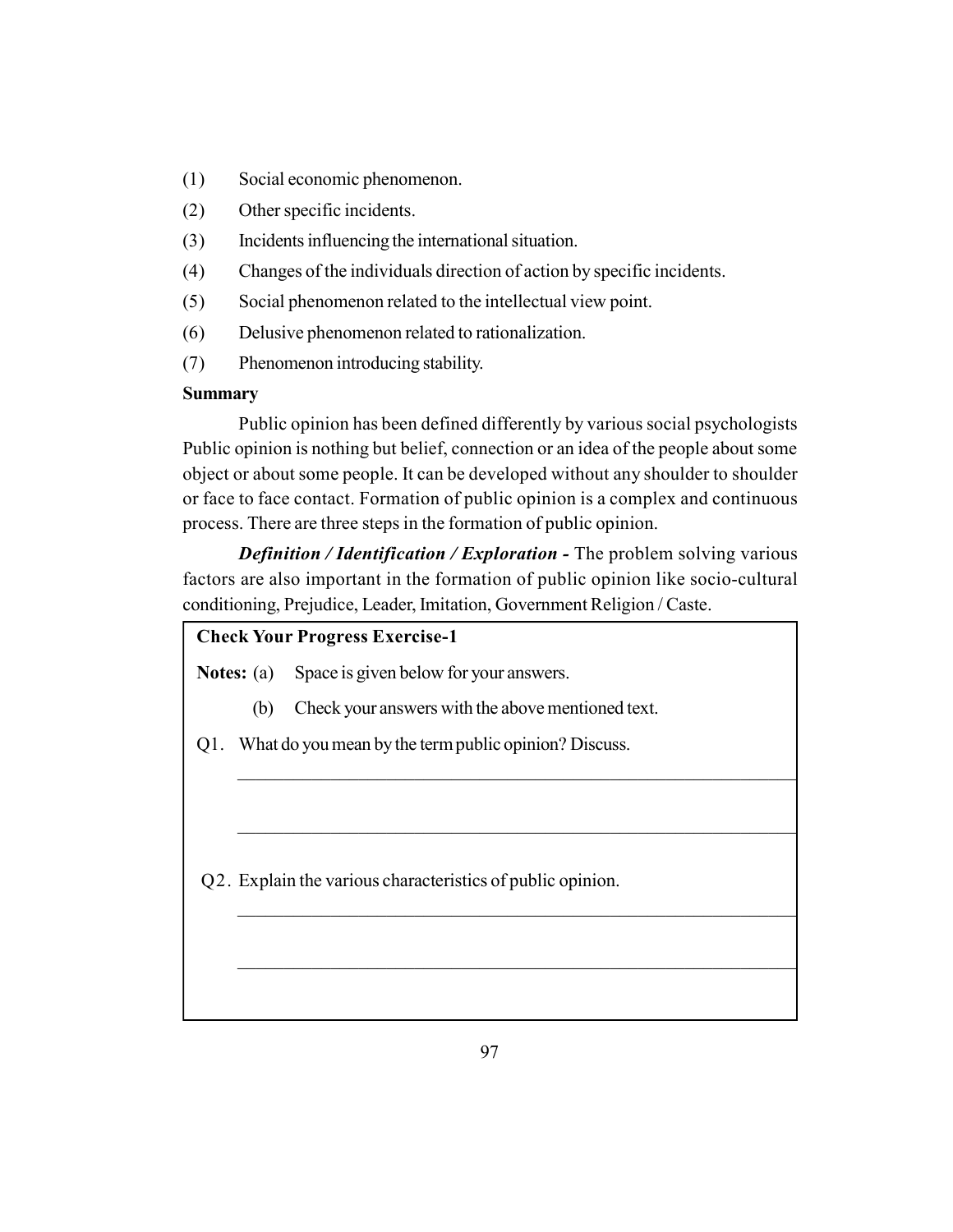Q3. Write down the basic steps that takes place in the formation of public opinion.

\_\_\_\_\_\_\_\_\_\_\_\_\_\_\_\_\_\_\_\_\_\_\_\_\_\_\_\_\_\_\_\_\_\_\_\_\_\_\_\_\_\_\_\_\_\_\_\_\_\_\_\_\_\_\_\_\_\_\_\_

\_\_\_\_\_\_\_\_\_\_\_\_\_\_\_\_\_\_\_\_\_\_\_\_\_\_\_\_\_\_\_\_\_\_\_\_\_\_\_\_\_\_\_\_\_\_\_\_\_\_\_\_\_\_\_\_\_\_\_\_

 $\mathcal{L}_\text{max}$  , and the contribution of the contribution of the contribution of the contribution of the contribution of the contribution of the contribution of the contribution of the contribution of the contribution of t

\_\_\_\_\_\_\_\_\_\_\_\_\_\_\_\_\_\_\_\_\_\_\_\_\_\_\_\_\_\_\_\_\_\_\_\_\_\_\_\_\_\_\_\_\_\_\_\_\_\_\_\_\_\_\_\_\_\_\_\_

Q4. What are the important factors in the formation of public opinion?

## **6.6 METHODS OF MEASURING PUBLIC OPINION :-**

There are various methods for the measurement of the public opinion. The main methods by means of which public opinion can be assessed are the following :

## **(1) Historical Qualitative Method :-**

The historical method of measuring public opinion attempts to study the change of public opinion through the last seven years because of several political, economic, social and historical occurrences. One may compose the public opinion that existed towards the British in 1947 with the public opinion at 1996 and evaluate the changes therein. Many major facts relating to public opinion came to the surface through this method. The public opinion regarding customs, traditions, dogmas, rituals can be measured by Qualitative method.

### **(2) Gallup Poll Method :-**

The most famous method of assessing public opinion is the gallup poll method. Now-a-days this method is employed to find out the public opinion concerning different problems. For example, the Daily Mirror, a newspaper in England, used this method more than once to find out the public opinion concerning capital punishment that prevailed in England. In this method public opinion is examined and assessed with the help of the questionnaire and the projection method.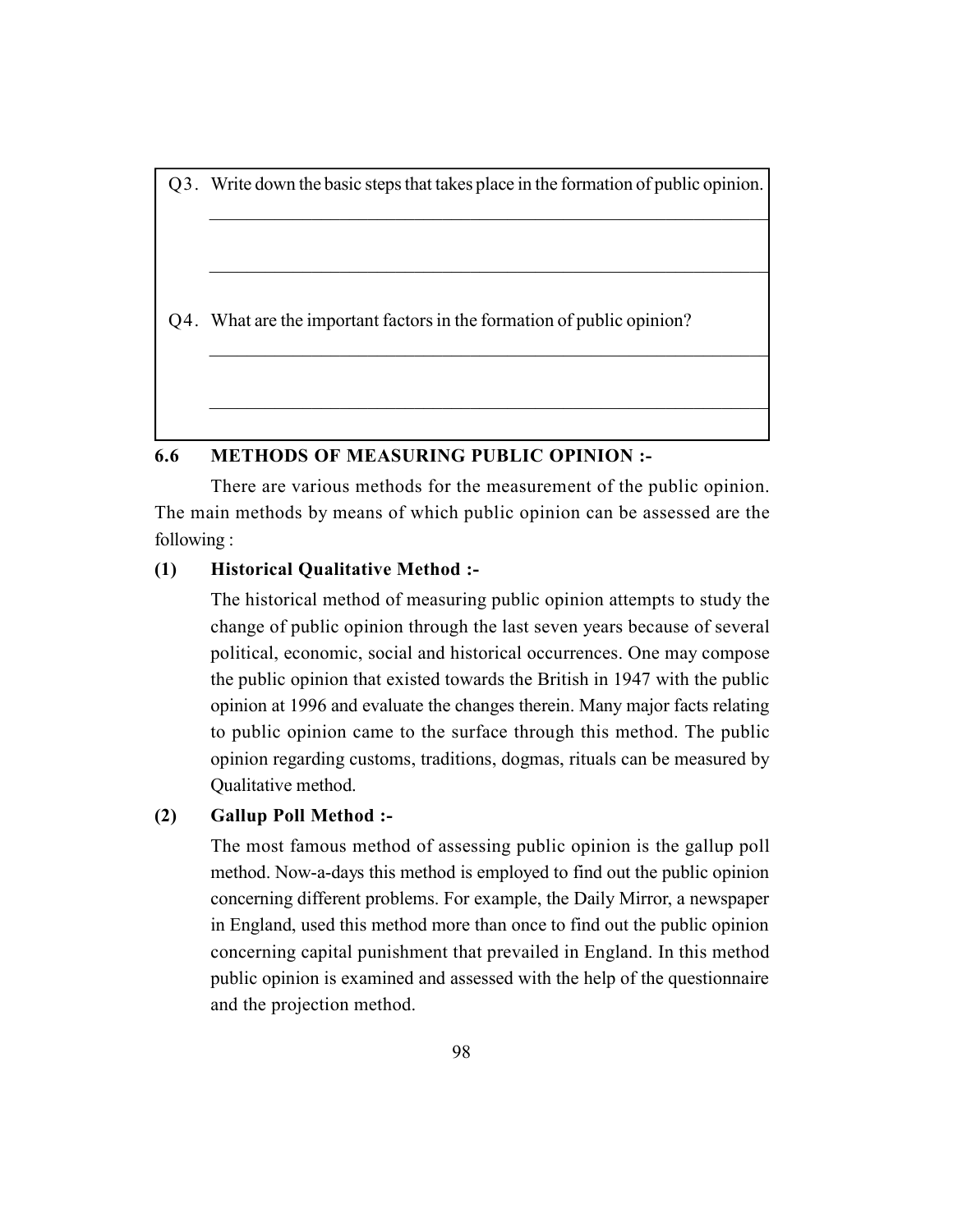#### **(3) Quasi Experimental Method :-**

By this methods steps have been taken to observe and assess the influence of editorials published in newspapers on the opinion of people. In this method people are given sonic controlled stimuli and their views are obtained. Pearson and Thurstone used this method to find out the opinion of the public on attitude towards cinema. Similarly, documentary films are also produced and screened from time to time by the Central Government and State Government to influence the opinion of the public on community development projects and on measures taken by government for the welfare of poor, society disadvantaged minority groups.

## **(4) Polling Method :**

In democratic countries the polling method is used to find out the opinion of the public in order to form a government. In the Indian, adaptation of this method the public expresses its opinion by marking the name of the party which has the individual's approval on the ballot paper. The polling method is also utilized to find out the public opinion concerning other problems and for this the following three methods are used in a particularly prolific manner :-

- (a) by distribution of ballot papers among the people through newspaper.
- (b) by sending ballot papers by post to selected citizens.
- (c) through interview.

Sometimes these methods are used to know the results of the general elections that are to be held subsequently.

# **(5) Analysis of Letters to Editors and Legislature :-**

By going through the letters of the public to editors of daily newspapers and magazines one can have some idea about the public opinion. If daily large number of letters are written against the functioning of the Govt. it is to be taken for granted that public opinion is unfavourable towards the Govt. and the treasury bench. If the reverse is the case, public opinion appears to be favourable towards the government.

#### **(6) Questionnaire Method :-**

For measuring public opinion questionnaire method is also used. The questionnaire on the issue should not be lengthy but should be short and precise.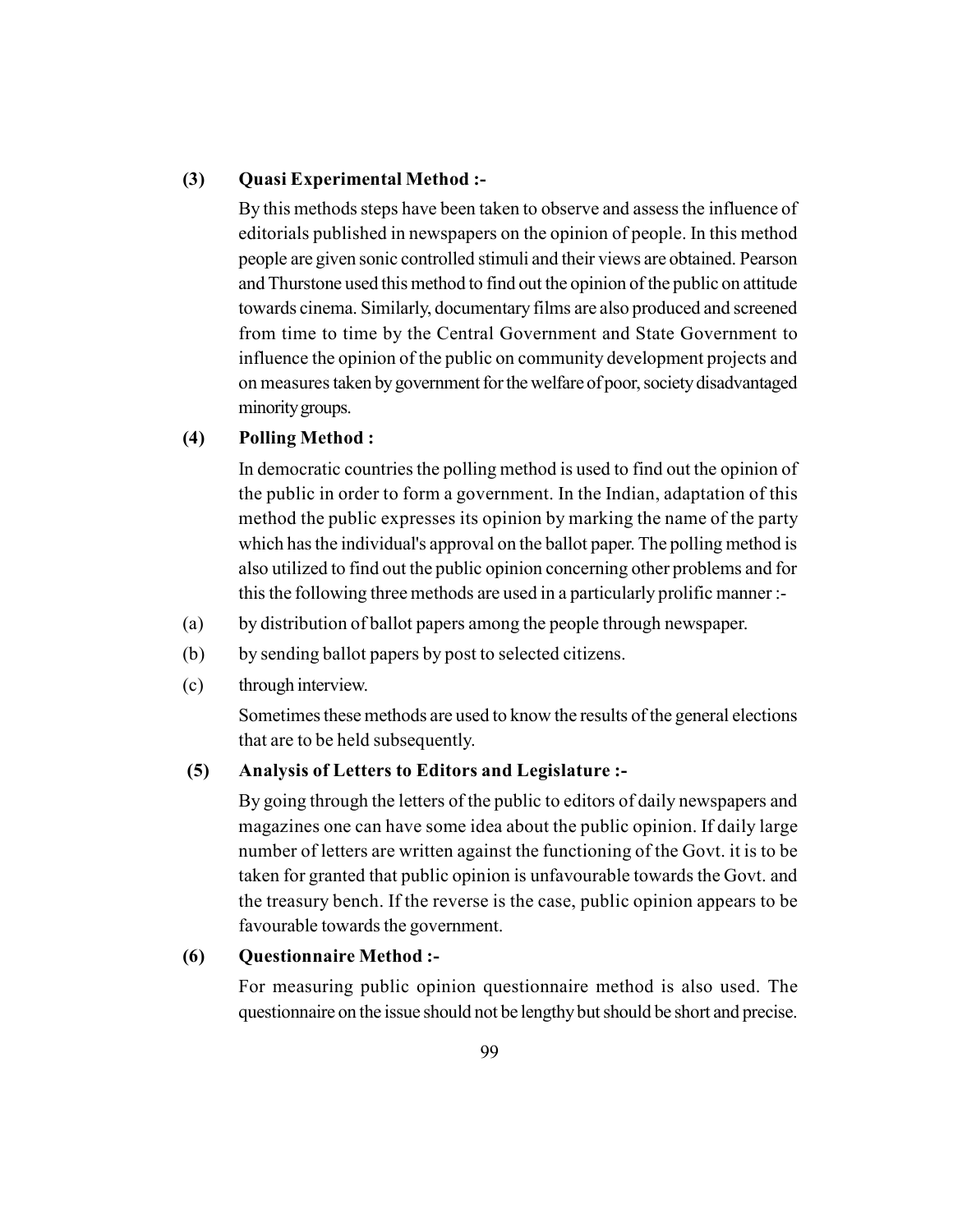It should be standardized on the basis of pilot studies. The language should be simple and should express meaning clearly. Those questions which cannot be asked in the interview can be asked through questionnaires.

# **(7) Survey Method :-**

In recent decade a new technique has been developed to study public opinion. This is the survey method. The methods of measuring attitudes are quite different from the survey research methods used to study public opinion for the effects of mass communications. It is not possible to ask each citizen about his opinion regarding the problem. So the group to be surveyed must be determined on the basis of the probability theory

\_\_\_\_\_\_\_\_\_\_\_\_\_\_\_\_\_\_\_\_\_\_\_\_\_\_\_\_\_\_\_\_\_\_\_\_\_\_\_\_\_\_\_\_\_\_\_\_\_\_\_\_\_\_\_\_\_\_\_\_

\_\_\_\_\_\_\_\_\_\_\_\_\_\_\_\_\_\_\_\_\_\_\_\_\_\_\_\_\_\_\_\_\_\_\_\_\_\_\_\_\_\_\_\_\_\_\_\_\_\_\_\_\_\_\_\_\_\_\_\_

\_\_\_\_\_\_\_\_\_\_\_\_\_\_\_\_\_\_\_\_\_\_\_\_\_\_\_\_\_\_\_\_\_\_\_\_\_\_\_\_\_\_\_\_\_\_\_\_\_\_\_\_\_\_\_\_\_\_\_\_

\_\_\_\_\_\_\_\_\_\_\_\_\_\_\_\_\_\_\_\_\_\_\_\_\_\_\_\_\_\_\_\_\_\_\_\_\_\_\_\_\_\_\_\_\_\_\_\_\_\_\_\_\_\_\_\_\_\_\_\_

\_\_\_\_\_\_\_\_\_\_\_\_\_\_\_\_\_\_\_\_\_\_\_\_\_\_\_\_\_\_\_\_\_\_\_\_\_\_\_\_\_\_\_\_\_\_\_\_\_\_\_\_\_\_\_\_\_\_\_\_

\_\_\_\_\_\_\_\_\_\_\_\_\_\_\_\_\_\_\_\_\_\_\_\_\_\_\_\_\_\_\_\_\_\_\_\_\_\_\_\_\_\_\_\_\_\_\_\_\_\_\_\_\_\_\_\_\_\_\_\_

# **Check Your Progress Exercise - 2**

- Notes: (a) Space is given below for your answers.
	- (b) Check your answers with the above mentioned text.
- Q1. What are the various methods of measuring public opinion?
- Q2. What do you know about Gallup method?
- Q3. Explain quasi experimental method in detail.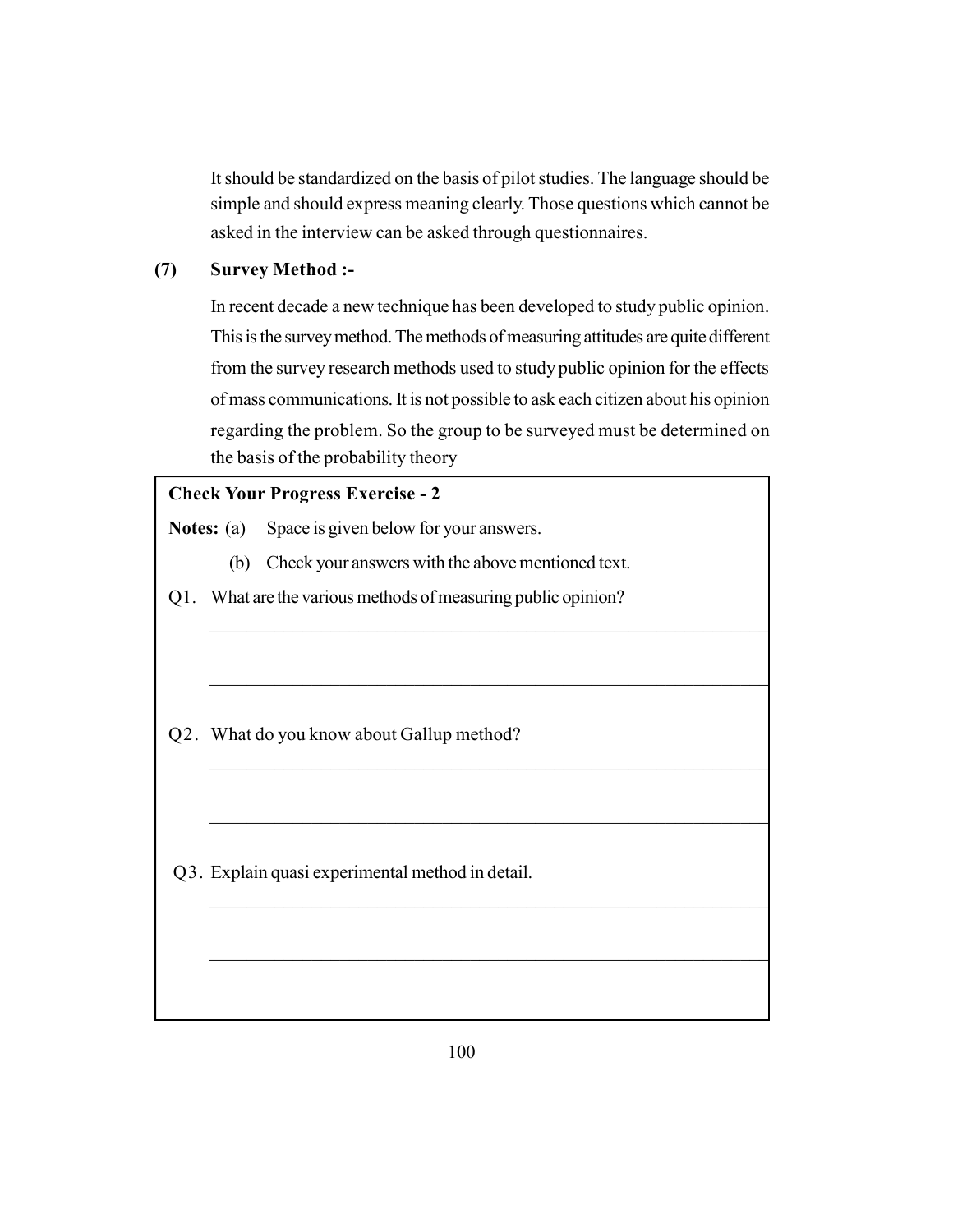Q4. How one can measure public opinion by using historical qualitative method?

\_\_\_\_\_\_\_\_\_\_\_\_\_\_\_\_\_\_\_\_\_\_\_\_\_\_\_\_\_\_\_\_\_\_\_\_\_\_\_\_\_\_\_\_\_\_\_\_\_\_\_\_\_\_\_\_\_\_\_\_

\_\_\_\_\_\_\_\_\_\_\_\_\_\_\_\_\_\_\_\_\_\_\_\_\_\_\_\_\_\_\_\_\_\_\_\_\_\_\_\_\_\_\_\_\_\_\_\_\_\_\_\_\_\_\_\_\_\_\_\_

# **6.7 LET US SUM UP :**

The nature and form of public opinion is not clearly defined by calling it the opinion of the public. Public opinion also arises when there is a desire to change. What is generally accepted. Public opinion can be measured by using different methods like Historical Qualitative Method, Gallup Method, Polling Method, Questionnaire Method, letters to public officials, Quasi experimental method, survey method. It is seen that various methods or guides to public opinion have pros and cosn, advantages and disadvantages. But the measurement of public opinion through poll technique is a quite satisfactory method.

# **6.8 GLOSSARY :**

- **1.** Public opinion: Public opnion is a belief, convict or an idea of the people about some object or about some people.
- **2.** Bandwagon effect : It is a psychological phenomenon in which people do something primarly because other people are doing it, regardless of their own beliefs, which they may ignore or overdrive.
- **3. Gallup poll method :** It is a method of measuring public opinion in which opinions are examined and assessed with the help of questionnaire and projection method.

# **6.9 LESSON END EXCERCISE :**

- Q1. Write an essay on public opinion.
- Q2. Describe the process of formation of public opinion.
- Q3. What are the various methods of measuring public opinion? Give brief account of each method.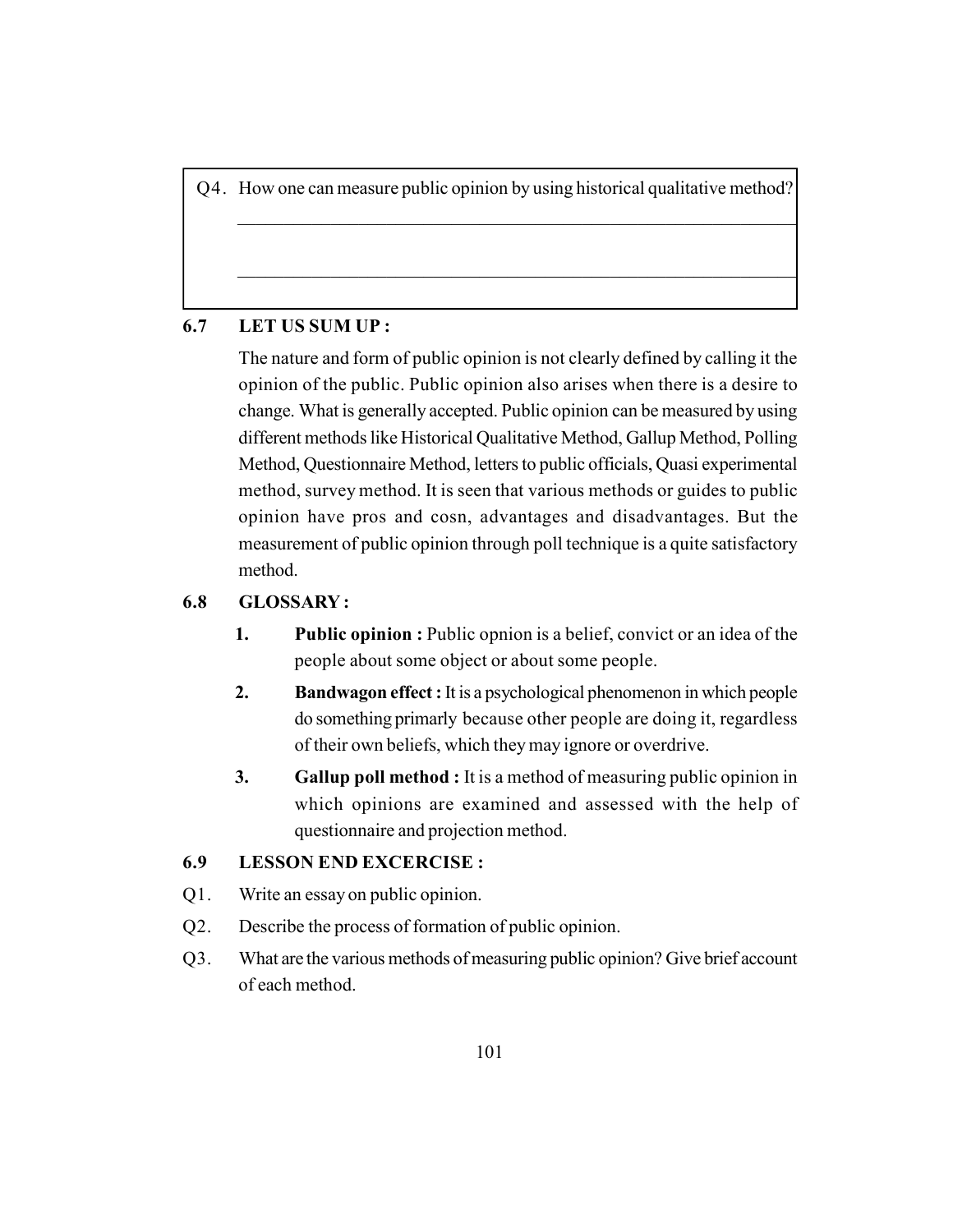## **6.10 SUGGESTED FURTHER READINGS**

Baron, R. A., & Branscombe, N. R. (2012). *Social Psychology* (13<sup>th</sup> ed). New Jersey: Pearson Education Limited.

Baron, R. A., & Byrne, D. (2003). *Social Psychology* (10<sup>th</sup> ed). New Delhi: Pearson Education.

Kuppuswamy, B. (1965). *An Introduction to Social Psychology*. New Delhi: Asia Publishing House.

Mathur, S. S. (2007). *Social Psychology.* (3rd ed) Agra: Vinod Pustak Mandir.

Mohanty, G. (2016). *Social Psychology* (4<sup>th</sup> ed). New Delhi: Kalyani Publishers.

 $\sim\sim\sim$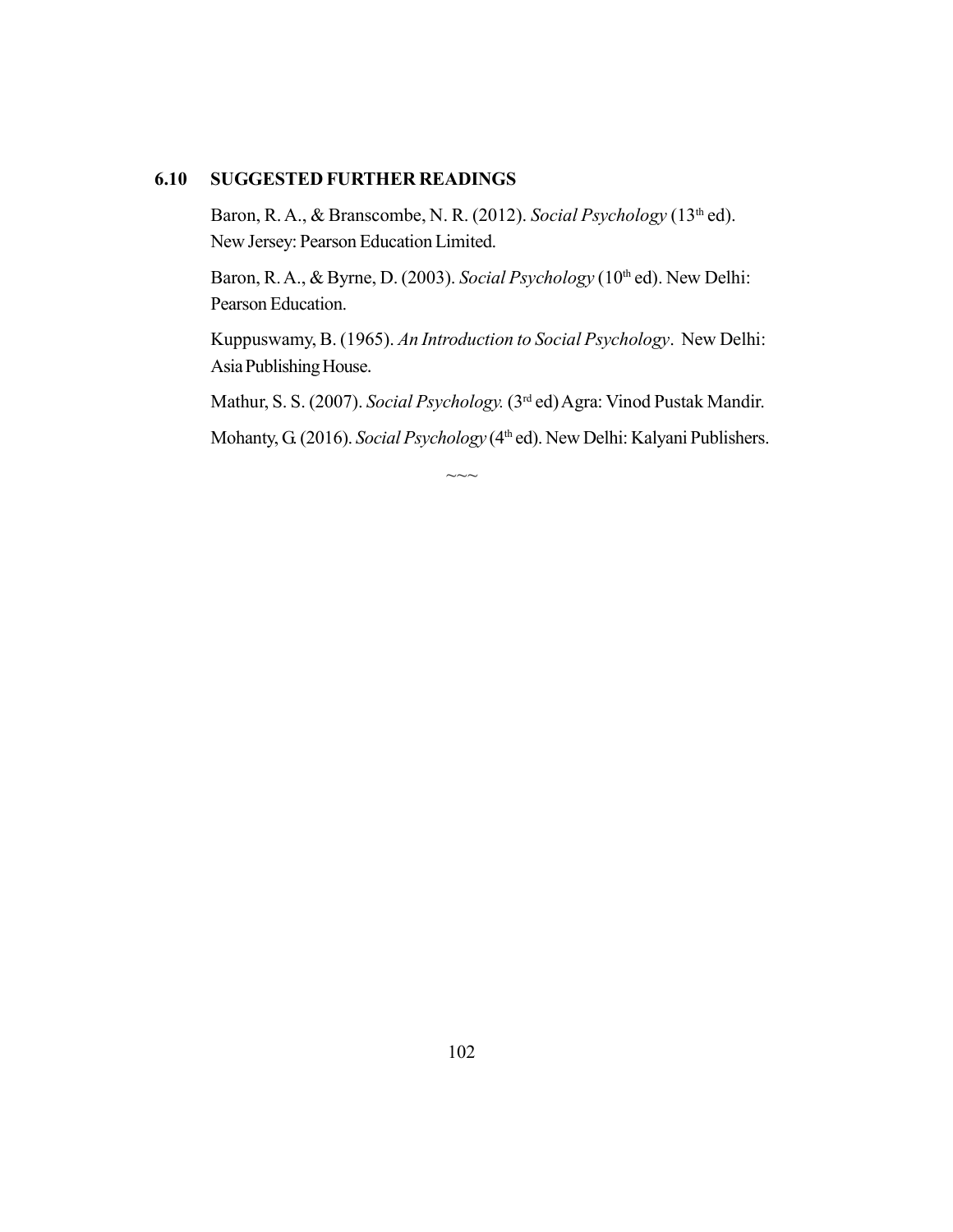| <b>B.A.</b>        | Unit - IV  |
|--------------------|------------|
| <b>SEMESTER-VI</b> | Lesson - 7 |

# **PREJUDICE : NATURE, TYPES, FORMATION AND METHODS OF REDUCING PREJUDICE**

### **STRUCTURE**

- 7.1 Objectives
- 7.2 Meaning and Nature of Prejudice
- 7.3 Types of Prejudice
- 7.4 Formation of Prejudice
- 7.5 Methods of Reducing Prejudice
- 7.6 Let Us Sum Up
- 7.7 Glossary
- 7.8 Lesson End Exercise
- 7.9 Suggested Further Readings

# **7.0 INTRODUCTION**

Prejudice is commonly used terms in social psychology as it produces a social distance in the society. It is the root cause of social and international tension. Today the entire world is in the sick-bed.

Pick up any daily newspaper or watch a news programmes on television and you will almost certainly come across examples of mistreatment of one person by another or one group by another group of people. It seems depressing that bad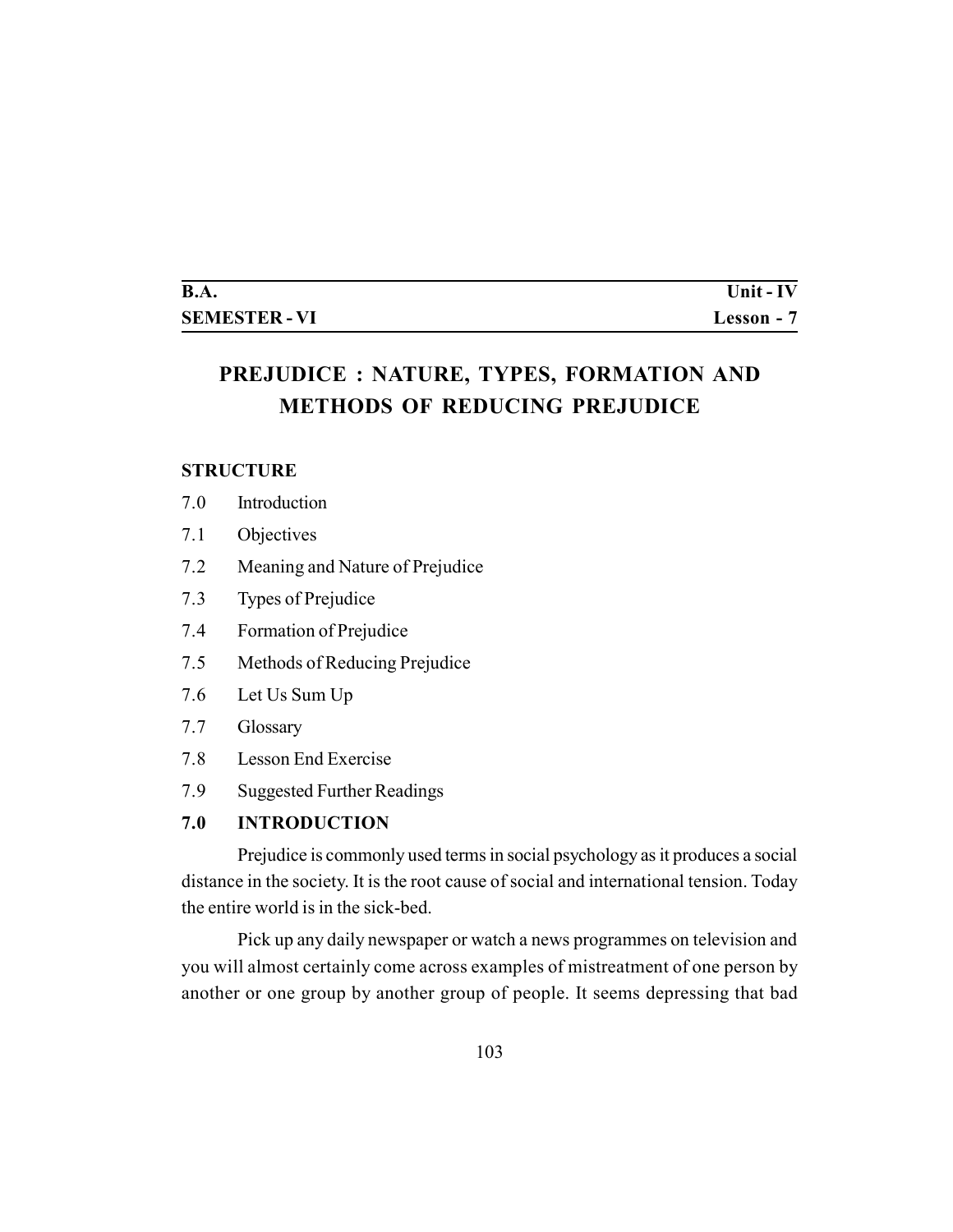treatment of one group by another is unchanging feature of-all societies and likely to remain so. Why are people prejudiced and when does prejudice lead to discrimination and conflict? An assumption is than an unfair and unreasonable opinion or feeling especially when formed without enough knowledge is termed as Prejudice. Another assumption is that unjustified, since neither logical nor scientific grounds exists for one person or group of people to categorise themselves as either superior or inferior to another group of people.

Now the social psychologists have also helped tremendously to find out ways and means to reduce the means of social distance i.e. prejudice.

## **7.1 OBJECTIVES**

By the end of this lesson the student should be able to :

- Discuss the meaning of prejudice.
- Describe the nature of prejudice
- Explain the types of prejudice
- Elaborate the formation of prejudice
- Understand the method of reducing prejudice

# **7.2 MEANING AND NATURE OF PREJUDICE :-**

Prejudice is derived from the latin noun prejudium which means prejudgement. It is forming an attitude or belief in advance or passing a judgement in advance. It is a judgement before actually coming in contact with the object or stimulus on which the judgement is passed.

A prejudice may be defined as a composite of stereotypes, myths, legends in which group label or symbol is used to classify, characterise or define an individual or a group considered as a totality.

Discrimination is the behavioural manifestation of prejudice. Members of particular community, class or group are treated in a particular way i.e. either positively or negatively because of belonging to a particular class, gender or caste and not because of any other genuine or personal factors.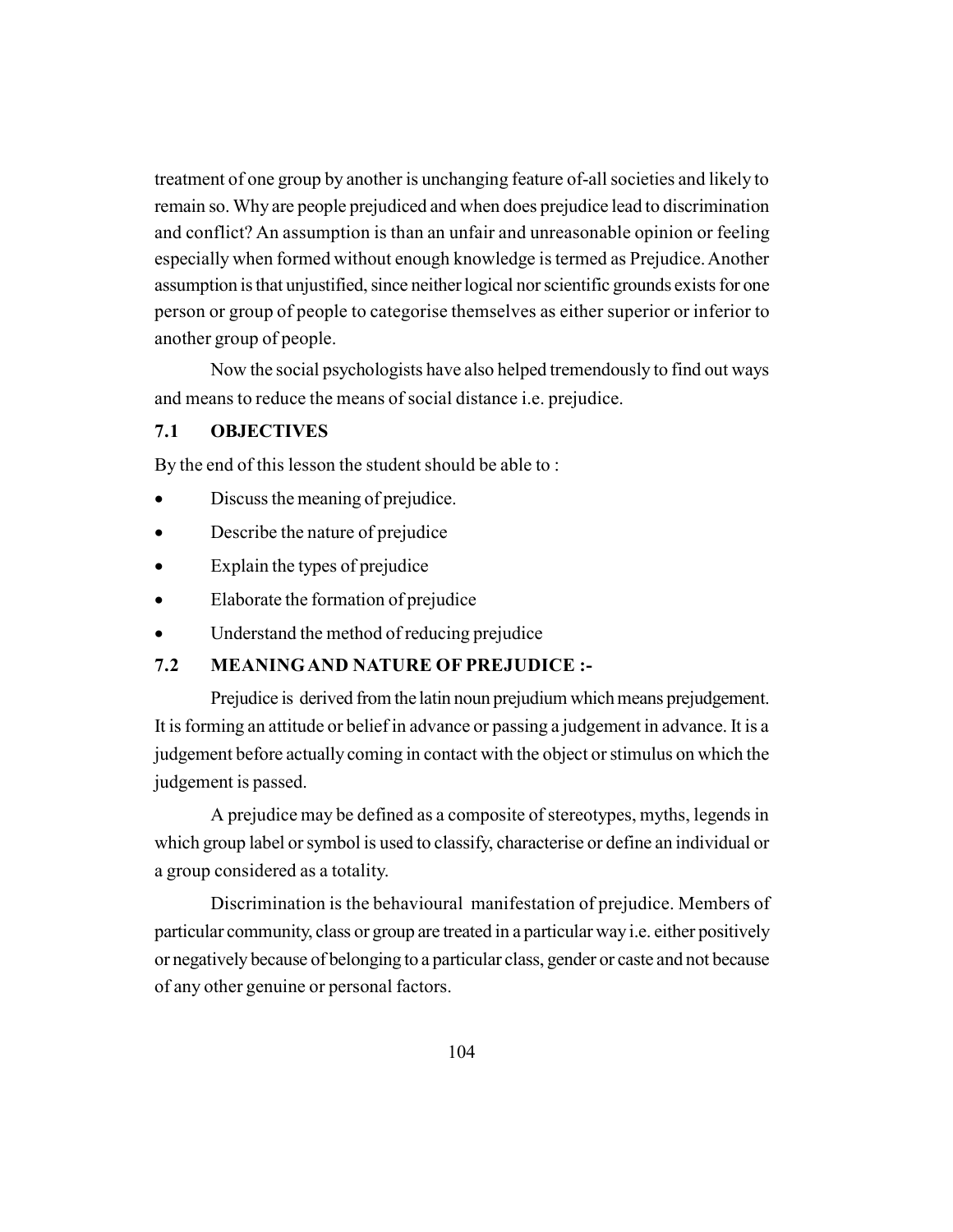**According to Sherif and Sherif (1969) :** Group prejudice refers to unfavourable attitude held by the members derived from their groups norms that regulate treatment of the outgroups.

**According to Feldman (1985) :** Prejudice is a positive or negative evaluation or judgement of members of a particular group which are based primarily on the fact of their membership in the group and not necessarily because of a particular characteristics of individual members. Prejudice towards female occurs not because of some individual or specific qualities' of that woman but because she is a female.

**According to Feldman** : Prejudice is thought as usually a negative evaluation but it can also be positive.

**According to Allport** :- Prejudice can be defined as negative attitude towards human beings that are held because of their membership of their suppressed.

**According to Kretch and Gutchfield :-** Prejudice refers to some attitude or belief that serves to place the objects of attitudes and beliefs at an advantage or disadvantage. The prejudices of people even in the same country or same race very significantly not only in content, but also in clarity, specificity, strength, importance and verifiability.

The nature of prejudice is diverse, because of the varied nature of prejudice the diagnosis of the problems of prejudice becomes extremely difficult and hence treatment and reduction of the prejudice becomes much more difficult.

Prejudice may not always be involved with active aggression in several cases, prejudice only involves the avoidance of the outgroup by the prejudice person. Sometimes the prejudice is also expressed towards the outgroup or minority group by with drawing certain facilities. Because of the varied nature of prejudice the diagnosis of the problems of prejudice becomes extremely difficult and hence , treatment and reduction of the prejudice becomes much more difficult.

In prejudice, the experiences gained from social life are over simplified and hence lead to prejudgement. prejudices indicate unscientific, unfounded judgement and assume that they possess certain traits and take it for granted.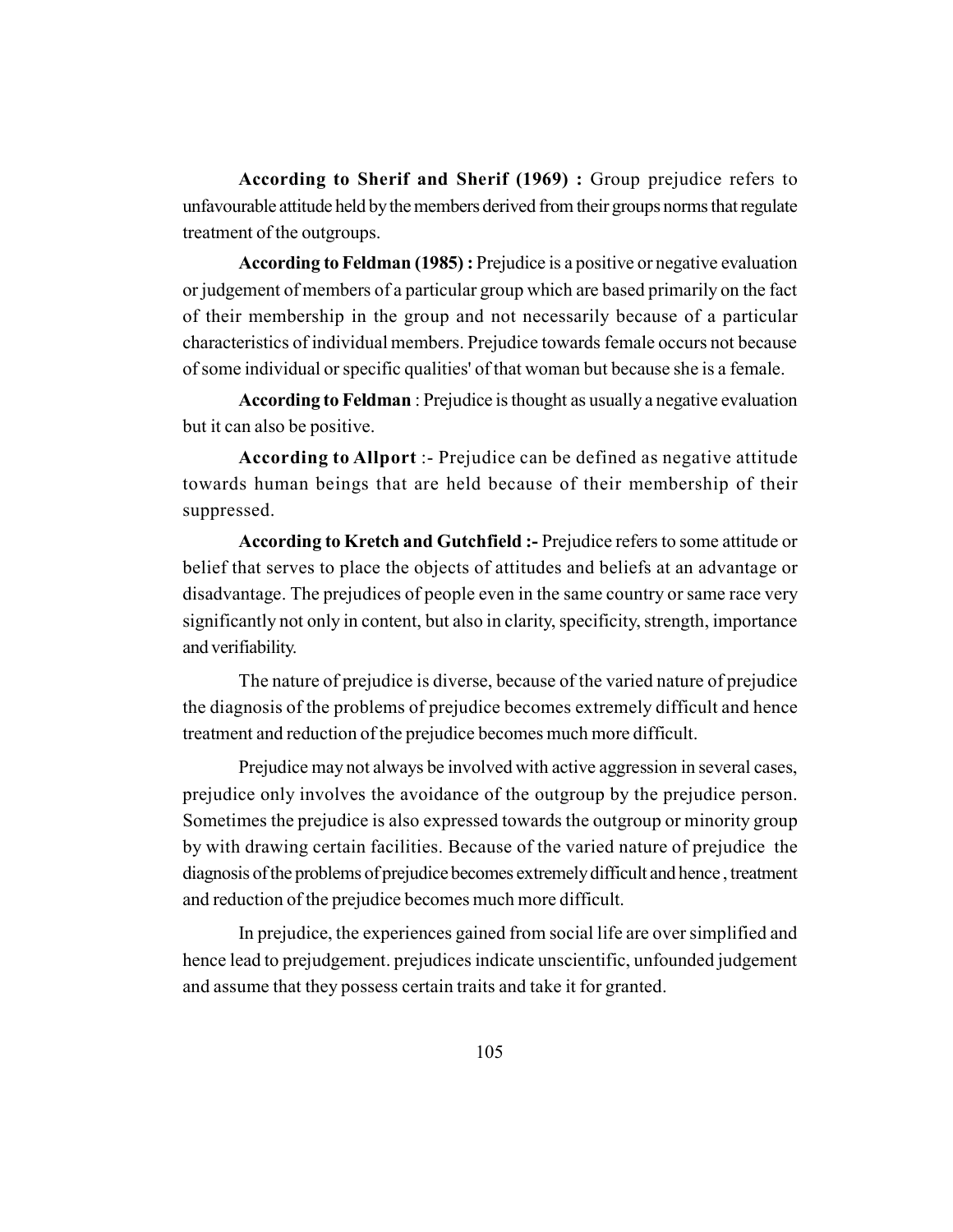# **Characterstics of Prejudice**

- 1. The prejudices are based on such judgements which have no existence. We come to certain decisions without examining them on the basis such decisions, prejudices are formed.
- 2. The prejudices are based on the presentation of the historical facts in biased manner.
- 3. The prejudices show unfavourable feelings towards the other groups. The prejudices emphasis that the other group is not good.
- 4. The individual definitely gives reasons for his prejudices. If from any individual the reasons for his prejudices against the other groups are asked, he will put f orward some very strong grounds for them.
- 5. The prejudices are the attitudes of each individuals of a group towards the other group. A member of one group has the same prejudice towards a member of the other group which the other member of his group have towards thar group in general

# **7.3 TYPES OF PREJUDICE :**

As we have seen, prejudice exist wherever people put themselves into social groupings and are categorised into:

**1.** Racism : Open racism is for less evident in modem-nevertheless it still does exist. However some social psychologists argue that what exist now is modem racism which is more subtle and less obvious to detect.

**Surin et al (1995)** claim that modem racism reveals itself in three ways: First - denial that minority groups are discriminated against these days.

Second - impatience and annoyance at the continued demands of minority groups to be treated equally.

Third - resentment that minority groups may receive positive treatment or action.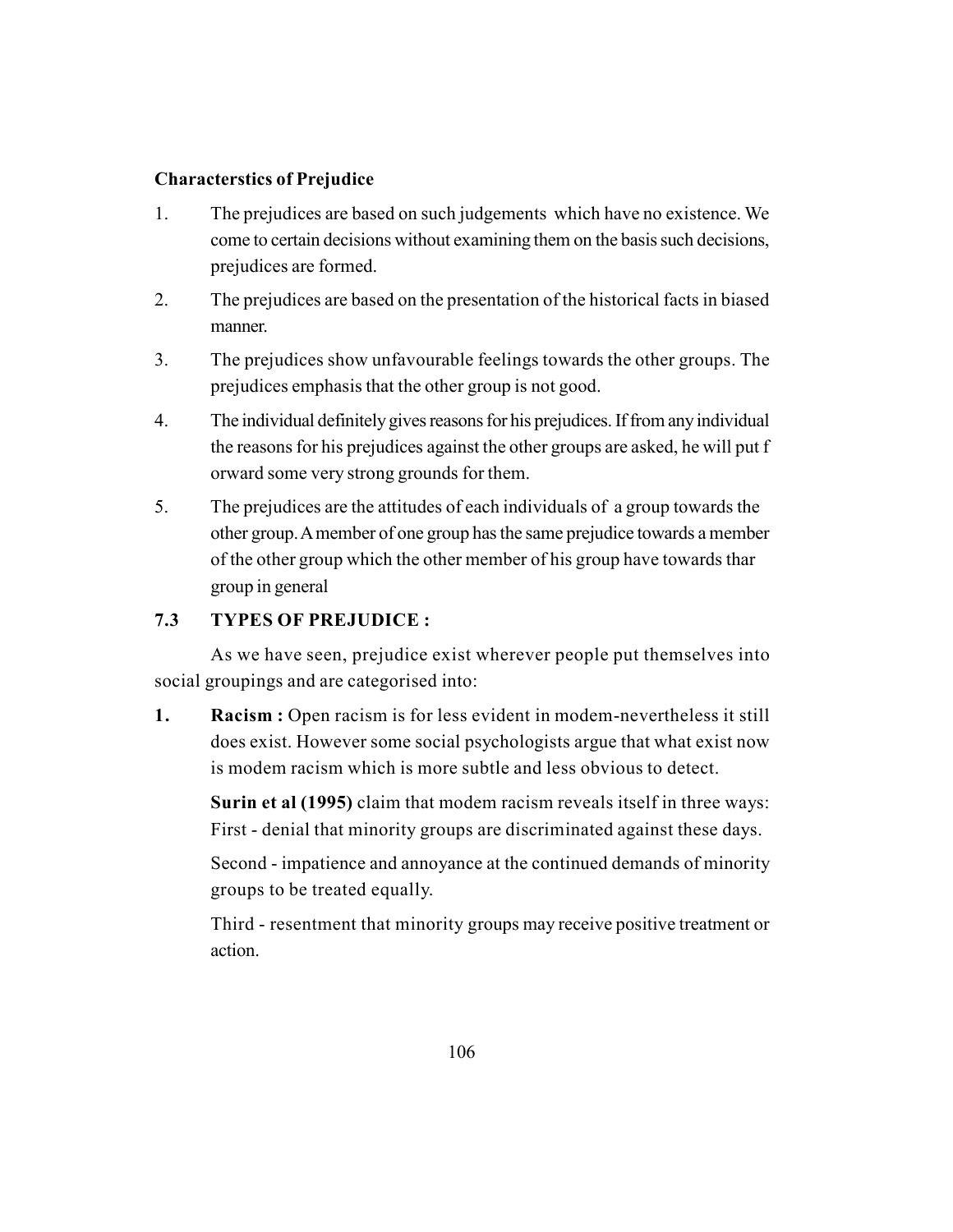#### **This is summarised as in Fig I.**



Modem racism is likely to be present in our justice system and social psychologists have conducted experiments using people to act as "Mock Jurors" in making judgements about a case. For example, Gordon (1993) found that Jurors set higher bail for a black man accused of committing a violent crime than a white man accused of exactly for same crime.

**2. Sexism :** Most research on sexism in social psychology has been concerned with investigating prejudicial attitudes and discriminating behavior at women. Research on sex stereotype has revealed a reasonably consistent finding that males are viewed as more competent and independent and the females as more warmer and expressive.

Eagly and Mladinic (1994) claim that a more positive stereotype now exists for women in relation to work and that women are generally liked better than men. However some professions like law, accountancy, management and engineering are male dominated while nurses, secretaries, librarian are female dominated.

Because of this it is likely that characteristics associated with female dominated profession are transferred to female sex stereotypes.

Sexism may be less in western societies that it was 20 or 30 years ago, however it has not disappeared. But gender roles and sex stereotypes remain prevalent.

**3. Tokenism:** Tokenism is where positive action is taken by individuals, groups or organisations towards a group to whom they are prejudiced. Having made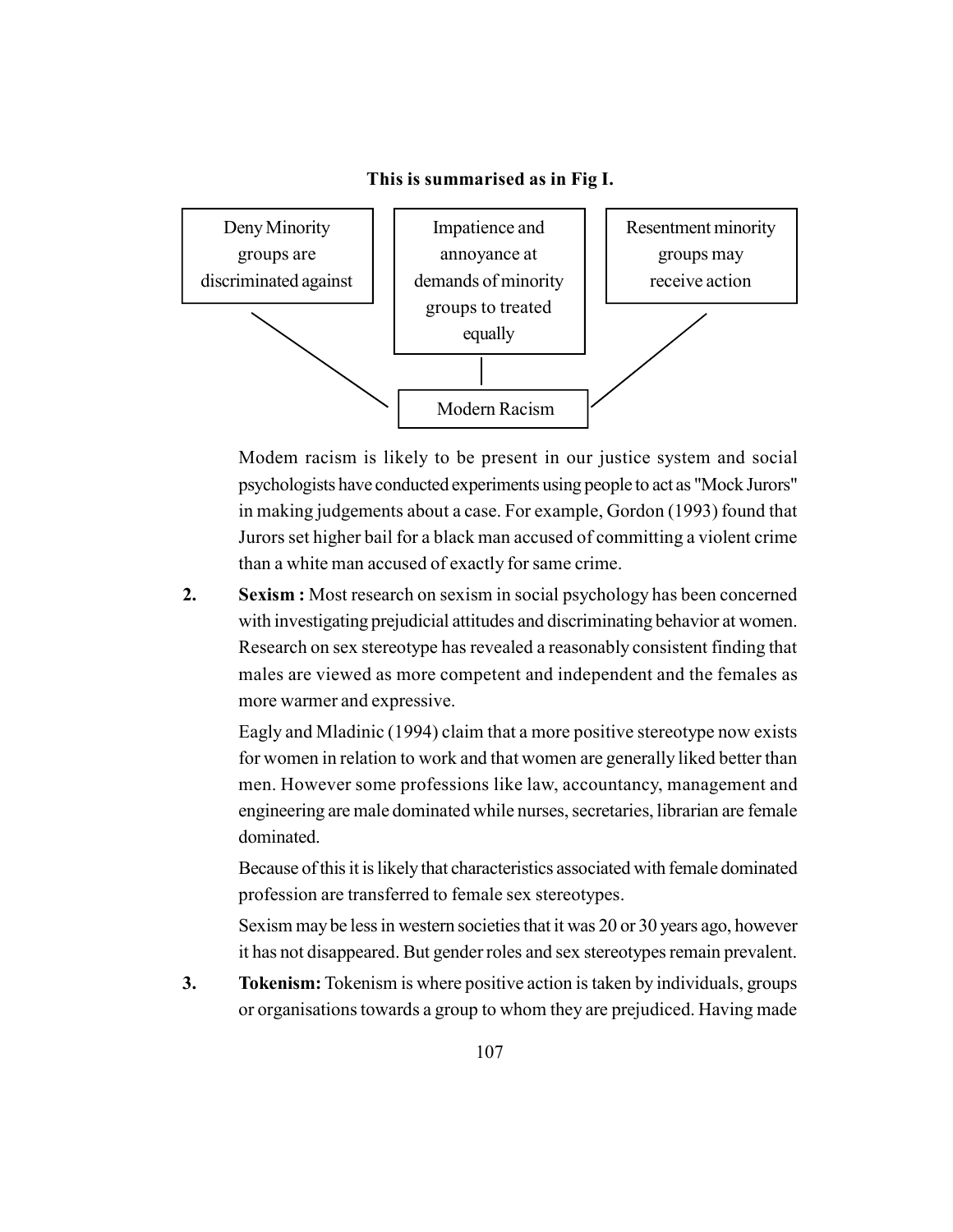a token gesture it is then used as an excuse to say that enough has been done to help the discriminated group.

Summers (1991) provided evidence to show that people employed as token representative of a group are viewed negatively by their fellow workers, thus reestablishing discrimination.

Hence, tokenism is a form of discrimination that should be avoided.

**4. Individual Explanations:** Individual explanations of prejudice and discrimination regard the causes as resulting from emotional dynamics within a person. This fulfill certain needs for the person, such as reducing tension or satisfying need for order and control in his/her life. Two types of explanations are possible- where prejudice is seen to (a) a result from distinct type of personality (b) be rooted in the makeup of all people.

With the former we search for differences in the personality; with the latter people are regarded essentially the same, since frustration is an inevitable feature of daily life for everybody.

Thus, we shall consider three individual explanations of prejudice and discrimination-personality differences, frustration, aggression and belief similarity.

- **Personality difference :** Personality style is strongly associated with prejudiced attitude. Adorno and his colleagues 1950, suggested that such attitudes are to be found in individuals with an authoritarian personality. Authoritarian personality, they claim, both submits to the authority of others higher in status or power and is at the same time, authoritarian with those beneath or lower in status that on her. Authoritarian parents are authoritarian with their children who in turn tend to be authoritarian in bringing up their children. In short, such a personality is characterised by excessive and blind obedience to authority. To establish the validity of these claims two questions need to be answerer (a) Does such a personality style exists? (b) Is such a personality style associated with prejudice?
- **Frustration and Aggression:** On countless occasions in our lives we experience frustration due to being unable to attain desired goals. Dollard et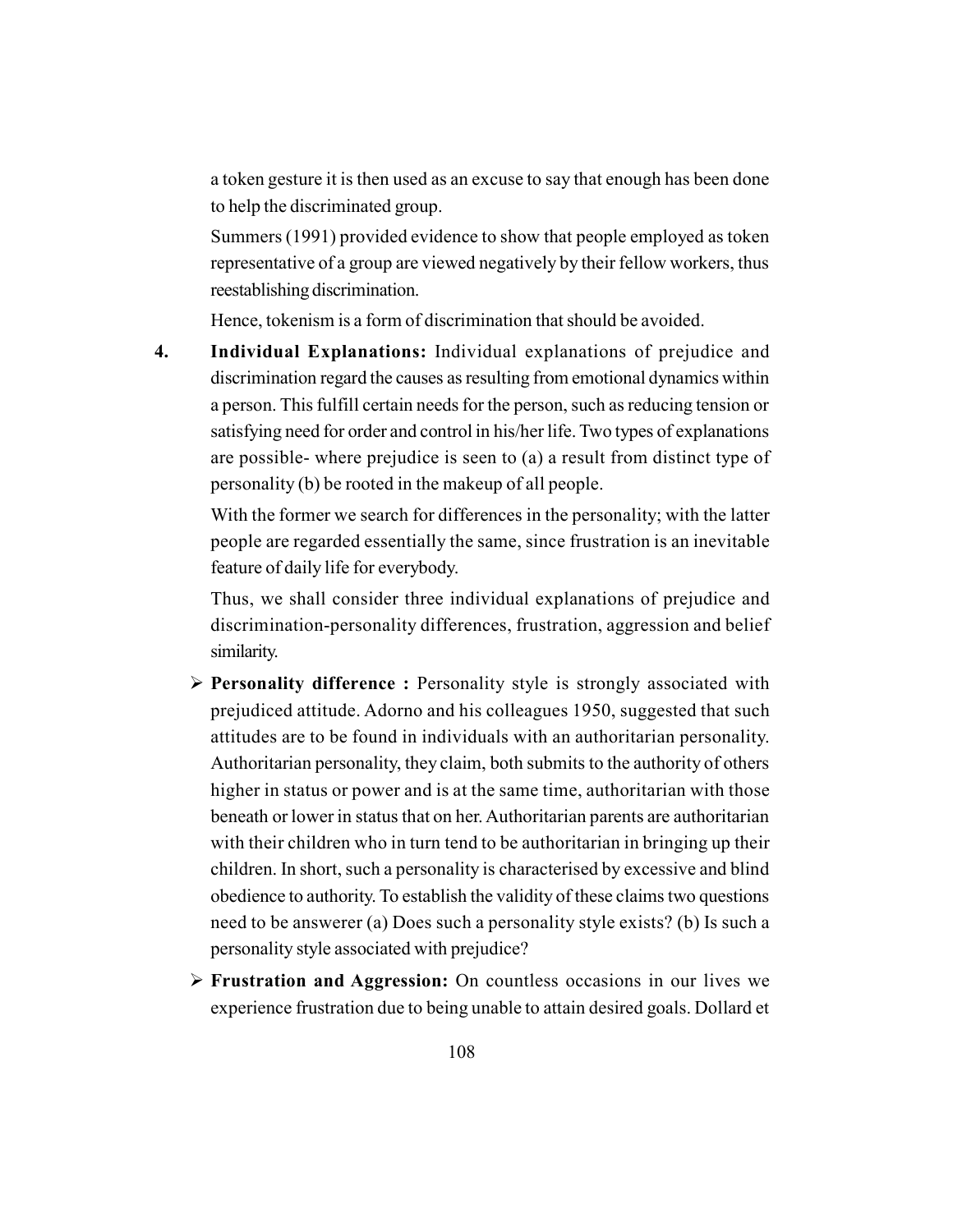al (1939) claimed that the occurrence of aggressive behavior always presupposes the existences of frustration and frustration always lead to some form of aggression. Here our interest is with the extent to which frustration leading to aggression is displaced or target on a "scape-goat". Berkowitz (1969) argued that frustration may result in aggression and that the less a person who frustrates you is able to retaliate than the more likely you are to be aggressive towards that person. This bears some similarity to scape-goating, since a scape goat is (a) relatively powerless to retaliate to acts of aggression (b) made to take the blame for actions which he or she or the grouping is not responsible for and (c) is disliked or hated to begin with.

 **Belief Similarity :** Rokeach (1968) claims that differences in belief on important issues are more powerful determine acts of prejudice or discrimination than differences in race or ethnic membership. Put curdely, the contention is that social discrimination of black people for example would not be because of their black colour, but because they believe in different things. This means that people who share the same beliefs i.e. have belief congruence, will be prejudices towards those who hold different belief.

#### **7.4 FORMATION OF PREJUDICE :**

Prejudice is a product of social learning. Small boys and girls, children of upper class and lower class, rich and poor families play together. But gradually they learn to discriminate. Thus only when children grow up they learn to treat the children of other groups at different from them. It grows in the mind of man mostly linked to political, geographical, legal and economic issues and are of less psychological significance.

According to **Clark and Clark**, children of 3 to 7 years do not develop any preferences, hostilities or prejudices. As they grow because of exposure to various experiences in the society, they learn to develop prejudices. So prejudices develops with growth of the personality.

**Hitler** created a prejudice that the Germans can rule the world.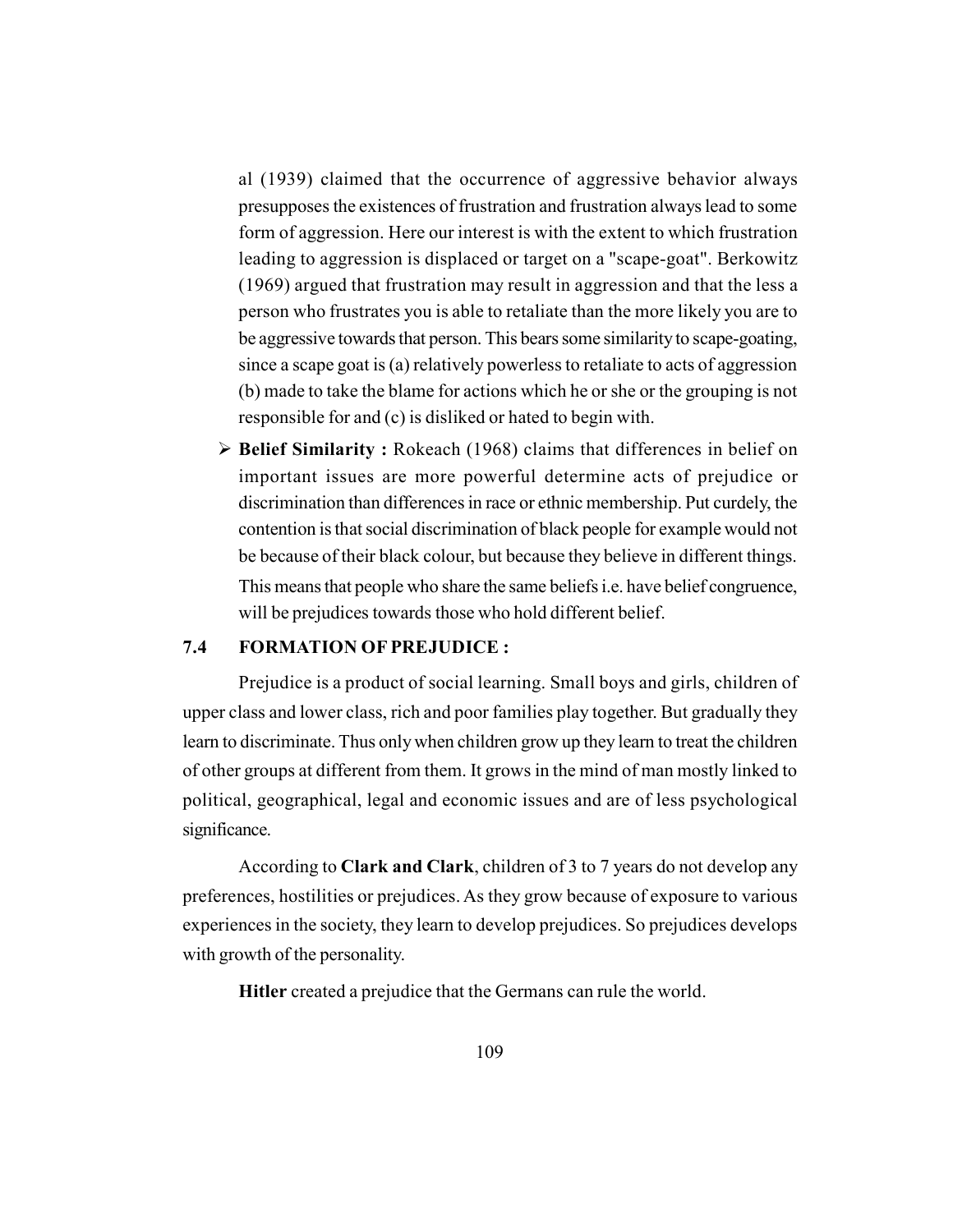There are so many other factors which play a very important role in formation of Prejudice such as :-

- 1) Cultural factor also play a very important role in the formation and development of prejudice.
- 2) Sociologists have the tremendous impact of socio-cultural factors in the formation and development of Prejudice.
- 3) Increasing urbanization and popularity complexity of the society is another factor of the formation of Prejudice.
- 4) Reservation in admission to educational institute in jobs, etc unreserved category develop prejudice towards these groups.
- 5) People also develop prejudice to have self regard and conformity.
- 6) The environment also contributes a lot in the development of prejudice when poor and uneducated people remain in small, dirty, clumsy cottages, rich and educated people develop stronger prejudice towards them.
- 7) One of the basic reasons behind the development of prejudice is stereotype. The conditions and expectations assigned to members of group simply on the basis of the membership in those groups lead to prejudice.
- 8) Prejudice develops in the same way as attitudes and stereotypes grow in the minds of a person due to social influence. Growth of prejudice mostly depends upon the family members, societies, traditions, customs, myths, legends, stories, faiths and beliefs.

## **Check Your Progress Exercise-1**

**Notes:** (a) Space is given below for your answers.

- (b) Check your answers with the above mentioned text.
- Q1. Write a short note on Prejudice.

\_\_\_\_\_\_\_\_\_\_\_\_\_\_\_\_\_\_\_\_\_\_\_\_\_\_\_\_\_\_\_\_\_\_\_\_\_\_\_\_\_\_\_\_\_\_\_\_\_\_\_\_\_\_\_\_\_\_\_\_

\_\_\_\_\_\_\_\_\_\_\_\_\_\_\_\_\_\_\_\_\_\_\_\_\_\_\_\_\_\_\_\_\_\_\_\_\_\_\_\_\_\_\_\_\_\_\_\_\_\_\_\_\_\_\_\_\_\_\_\_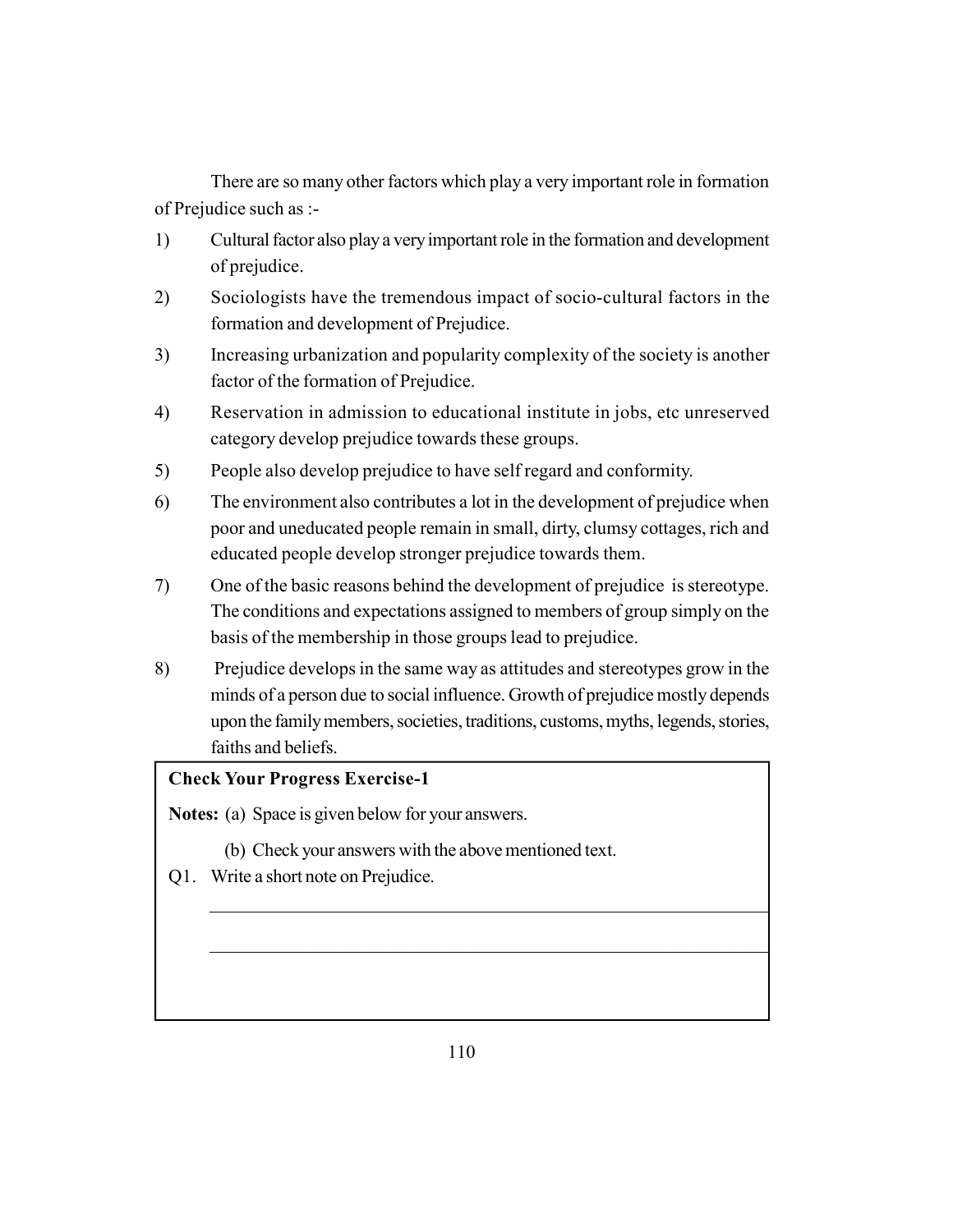Q2. Explain the various factors that a responsible for the development of Prejudice.

\_\_\_\_\_\_\_\_\_\_\_\_\_\_\_\_\_\_\_\_\_\_\_\_\_\_\_\_\_\_\_\_\_\_\_\_\_\_\_\_\_\_\_\_\_\_\_\_\_\_\_\_\_\_\_\_\_\_\_\_

\_\_\_\_\_\_\_\_\_\_\_\_\_\_\_\_\_\_\_\_\_\_\_\_\_\_\_\_\_\_\_\_\_\_\_\_\_\_\_\_\_\_\_\_\_\_\_\_\_\_\_\_\_\_\_\_\_\_\_\_

## **7.5 METHODS OF REDUCING PREJUDICE**

Prejudices have multiple causes and some prejudices are probably inevitable. A large no. of methods and strategies have been used to reduce prejudice and discrimination. The following are the different techniques used by the different social scientist to reduce the prejudice.

- 1. Through information, education and propaganda integration is required from the school level and to educate the mind of people and bring consciousness to reduce prejudice.
- 2. Propaganda can be most successful in eliminating prejudice when attempts are made to enlighten the ignorant and provide emotional satisfaction simultaneously through facilitation and improvement in intergroup contact, understanding and harmony.
- 3. Through establishment of organisation to fight against prejudices towards, dowry, family planning, low socio-economic status etc. towards different communities, castes towards various diseases, rural people etc.
- 4. Investigation and adjustment relating to intergroup differences and to reward intergroup understanding in harmony is desirable.
- 5. By improving the standard of minority group and communities which are considered to be likely source of tension because of their low standard prejudice can be reduced.
- 6. Prejudice can be reduced by avoiding discrimination in employment.
- 7. Programmes for training officials and social workers in handling communal and intergroup tension are necessary to reduce prejudice.
- 8. Political pressure, laws and legislatures against unfair practices like the law passed in America that prejudicial treatment between the blacks and whites is punished by law or laws passed against dowry, child marriage etc. in India are necessary to reduce prejudice.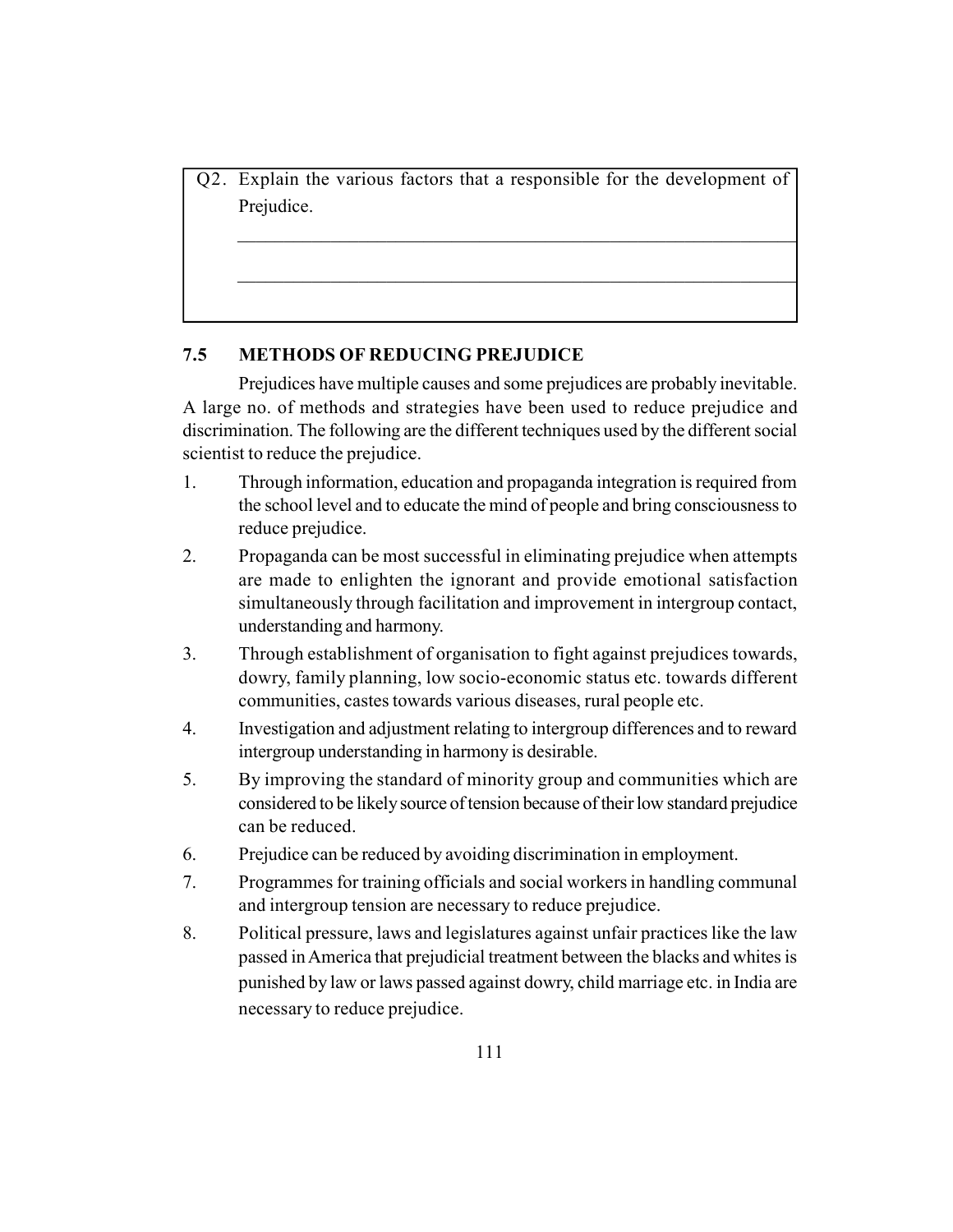- 9. Psychotherapy and group theraphy techniques to remove prejudical attitude can be used.
- 10. By means of newspaper, radio, T.V. , fictions, advertisement, comic strips, other mass publicity programmes prejudice can be reduced. UNESCO has sponsored research to reduce social tension and prejudice in different parts of the world. Murphy in this connection came to India to study prejudice.
- 11. Prejudice can be removed by eliminating the repressed, frustrated and socially unacceptable need structures.

Fieldman (1985) had suggested three major techniques to reduce prejudice and discrimination.

- **a) Contact:** The use of contact between prejudiced people and the target of prejudiced has also been earlier discussed. When groups spend time together, differences disappear. Contact is effective to maximum degree when there is equal status within a setting of people belonging to both groups.
- **b)** Intimacy of Contact: The interaction must be also physically and mentally. Superficial contact is ineffective in educating prejudice. Intimate contact helps to individualize the dislike group members which indicates that a person will be perceived less in terms of a stereotyped one and more in terms of an individual.
- **c) Interdependent Interaction:-** Contact becomes very effective when two people co-operate is a mutually independent activity. Katz et al (1956) used the self insight training technique to reduce prejudice. They thought that since prejudice is largely ego-defensive, providing insight into the dynamics of prejudices may help in the reduction of prejudice. When prejudice is not consistent with ones self-image it may change or reduce.

#### **7.6 LET US SUM UP :**

Prejudice is a disease of society persisting from age. It is forming an attitude or belief in advance or passing a judgement in audience. Prejudiced can be reduced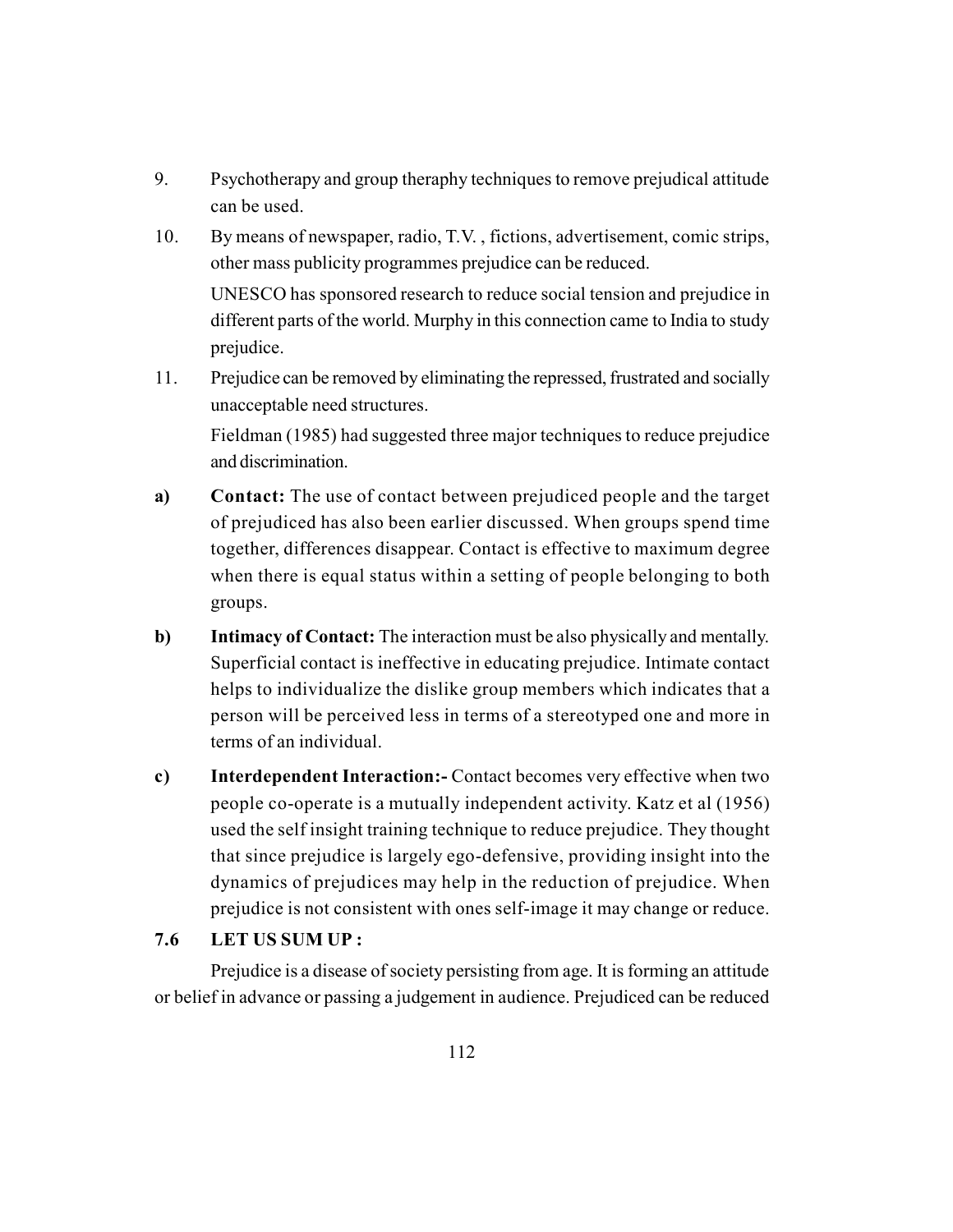by propaganda, by improving the standards of minority groups, by avoiding discrimination in employment, through establishments of organisations to fight against prejudices towards women, dowry, low socio-economic status and socially disadvantaged. Racism, toxenism, sexism, individual explanations, personality difference, frustration and aggression belief similarity are the factors that lead to prejudice.

# **Check your progress exercise-2 Notes:** (a) Space is given below for your answers. (b) Check your answers with the above mentioned text. Q1. Discuss briefly the various types of prejudice. \_\_\_\_\_\_\_\_\_\_\_\_\_\_\_\_\_\_\_\_\_\_\_\_\_\_\_\_\_\_\_\_\_\_\_\_\_\_\_\_\_\_\_\_\_\_\_\_\_\_\_\_\_\_\_\_\_\_\_\_ \_\_\_\_\_\_\_\_\_\_\_\_\_\_\_\_\_\_\_\_\_\_\_\_\_\_\_\_\_\_\_\_\_\_\_\_\_\_\_\_\_\_\_\_\_\_\_\_\_\_\_\_\_\_\_\_\_\_\_\_ Q2. How personality differences leads to prejudice ? \_\_\_\_\_\_\_\_\_\_\_\_\_\_\_\_\_\_\_\_\_\_\_\_\_\_\_\_\_\_\_\_\_\_\_\_\_\_\_\_\_\_\_\_\_\_\_\_\_\_\_\_\_\_\_\_\_\_\_\_ \_\_\_\_\_\_\_\_\_\_\_\_\_\_\_\_\_\_\_\_\_\_\_\_\_\_\_\_\_\_\_\_\_\_\_\_\_\_\_\_\_\_\_\_\_\_\_\_\_\_\_\_\_\_\_\_\_\_\_\_ Q3. Explain the various ways by which prejudice can be reduced. \_\_\_\_\_\_\_\_\_\_\_\_\_\_\_\_\_\_\_\_\_\_\_\_\_\_\_\_\_\_\_\_\_\_\_\_\_\_\_\_\_\_\_\_\_\_\_\_\_\_\_\_\_\_\_\_\_\_\_\_

## **7.7 GLOSSARY :**

1. **Prejudice :** It may be defined as a composite of stereotypes, myth, legends in which the group label or symbol is used to classify, characterise or define as an individual or a group considered as totality.

\_\_\_\_\_\_\_\_\_\_\_\_\_\_\_\_\_\_\_\_\_\_\_\_\_\_\_\_\_\_\_\_\_\_\_\_\_\_\_\_\_\_\_\_\_\_\_\_\_\_\_\_\_\_\_\_\_\_\_\_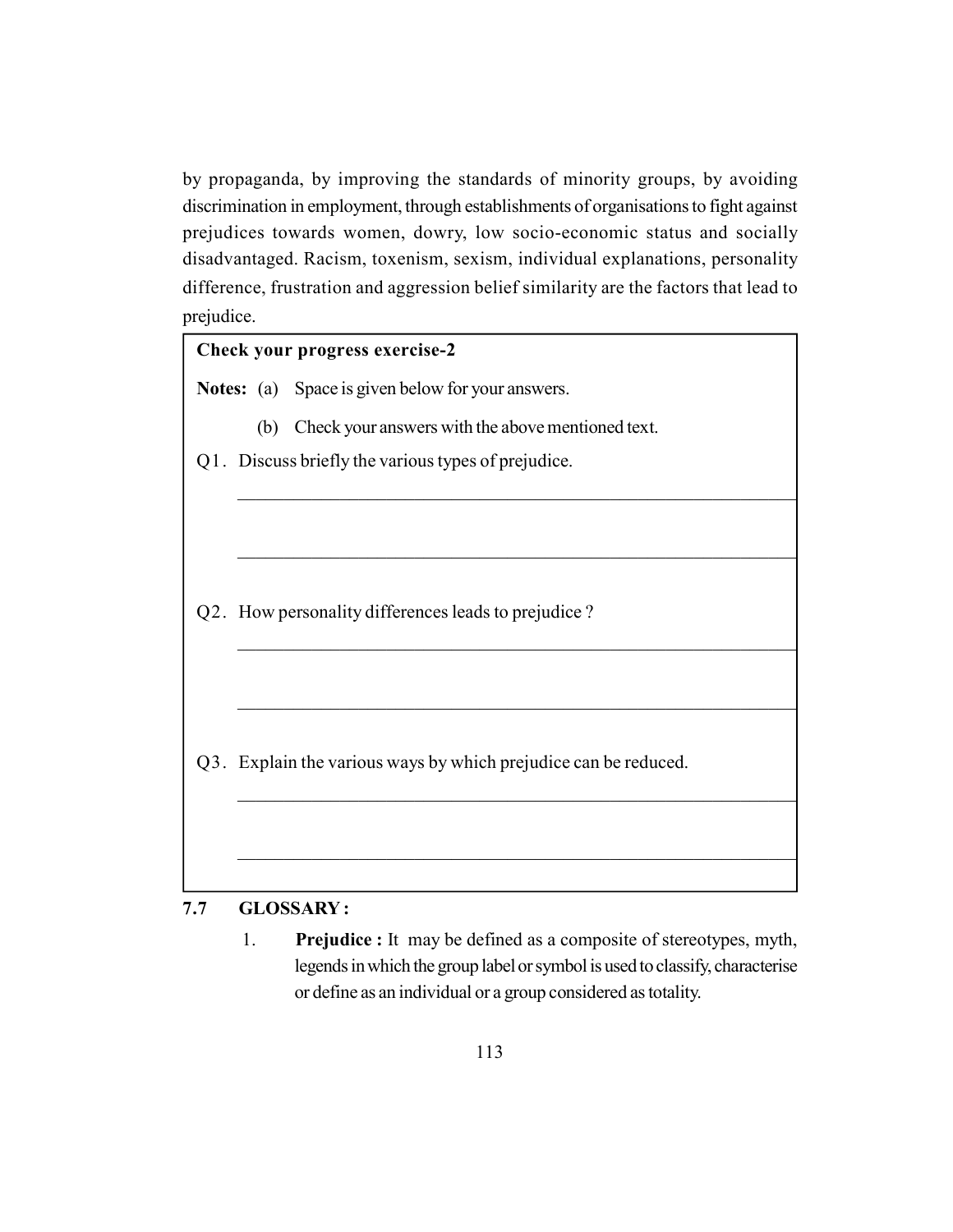- 2. **Discrimination :** It is the behavioured manifestation of prejudice.
- 3. **Tokenism :** It is where positive action is taken by individuals, groups or organisations towards a group to whom they are prejudiced.

## **7.8 LESSON END EXERCISE :**

- Q1. What do you mean by prejudice ? Discuss the nature of prejudice.
- Q2. Explain the various factors that play an important role in the formation of prejudice.
- Q.3 Enumerate the various types of prejudice.
- Q4. Describe the various methods of reducing prejudice.

## **7.9 SUGGESTED FURTHER READINGS :**

Baron, R. A., & Branscombe, N. R. (2012). *Social Psychology* (13<sup>th</sup> ed). New Jersey: Pearson Education Limited.

Mohanty, G. (2016). *Social Psychology* (4<sup>th</sup> ed). New Delhi: Kalyani Publishers.

 $\sim\sim\sim$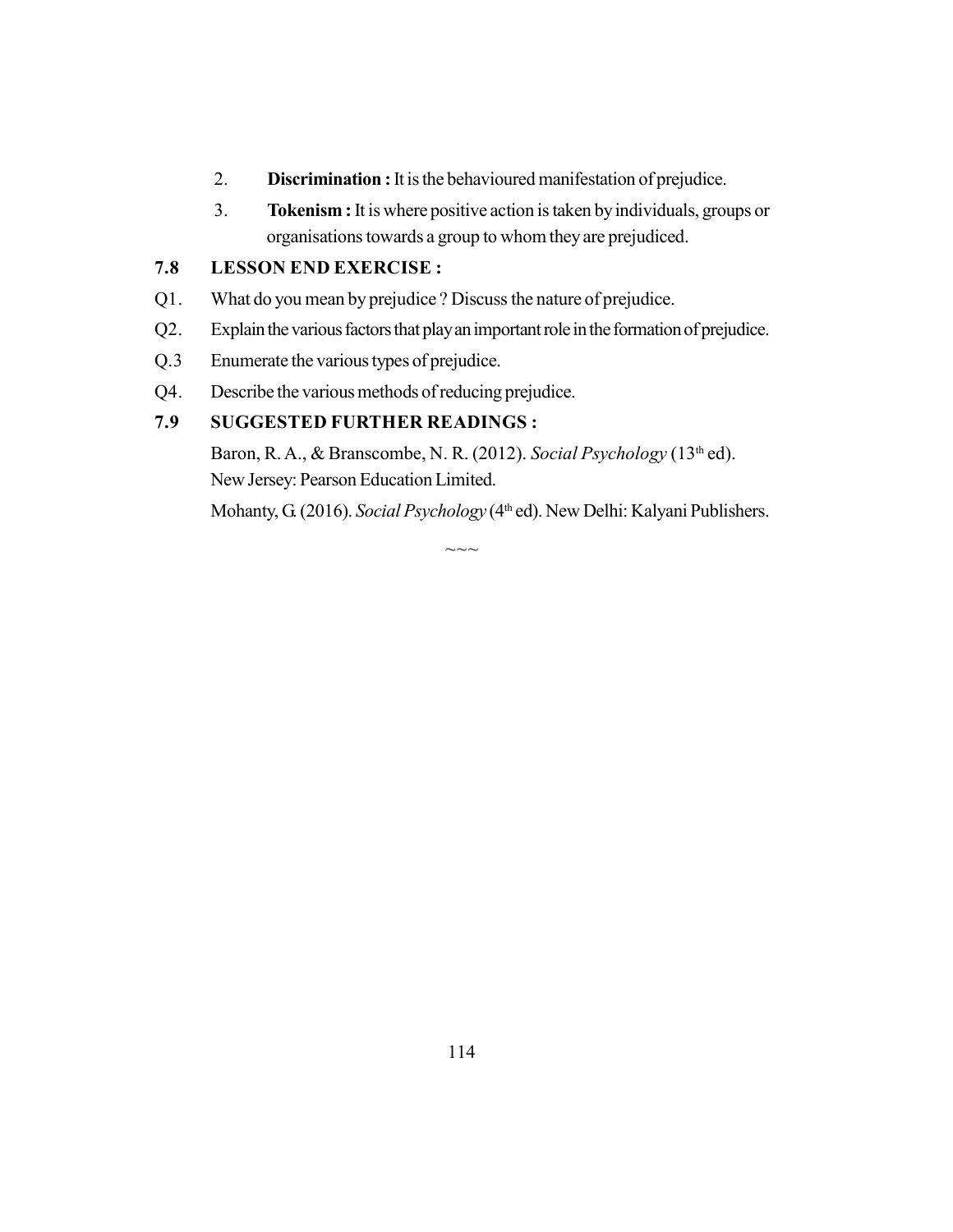| <b>B.A.</b>          | Unit - IV  |
|----------------------|------------|
| <b>SEMESTER - VI</b> | Lesson - 8 |

## **STEREOTYPES : NATURE AND KINDS**

#### **STRUCTURE**

- 8.0 Introduction
- 8.1 Objectives
- 8.2 Nature and Definition of Stereotypes
- 8.3 Formation of Stereotypes
- 8.4 Kinds of Stereotypes
- 8.5 Advantage and Disadvantages of Stereotypes
- 8.6 Let Us Sum Up
- 8.7 Glossary
- 8.8 Lesson End Exercise
- 8.9 Suggested Further Readings

## **8.0 INTRODUCTION**

People who are prejudiced against out-groups and who exploit them to displace their pent-up aggressions usually use negative sterotypes of those groups to justify their action we have already seen that authoritarians first project their own unacceptable characteristics on toi minority groups and then use the negative characteristics that they have assigned as a rationalization for discrimination. Where do such stereotype come from ? How are they maintained ? What effect do they have on the way we perceived groups as whole and individual members of those groups ?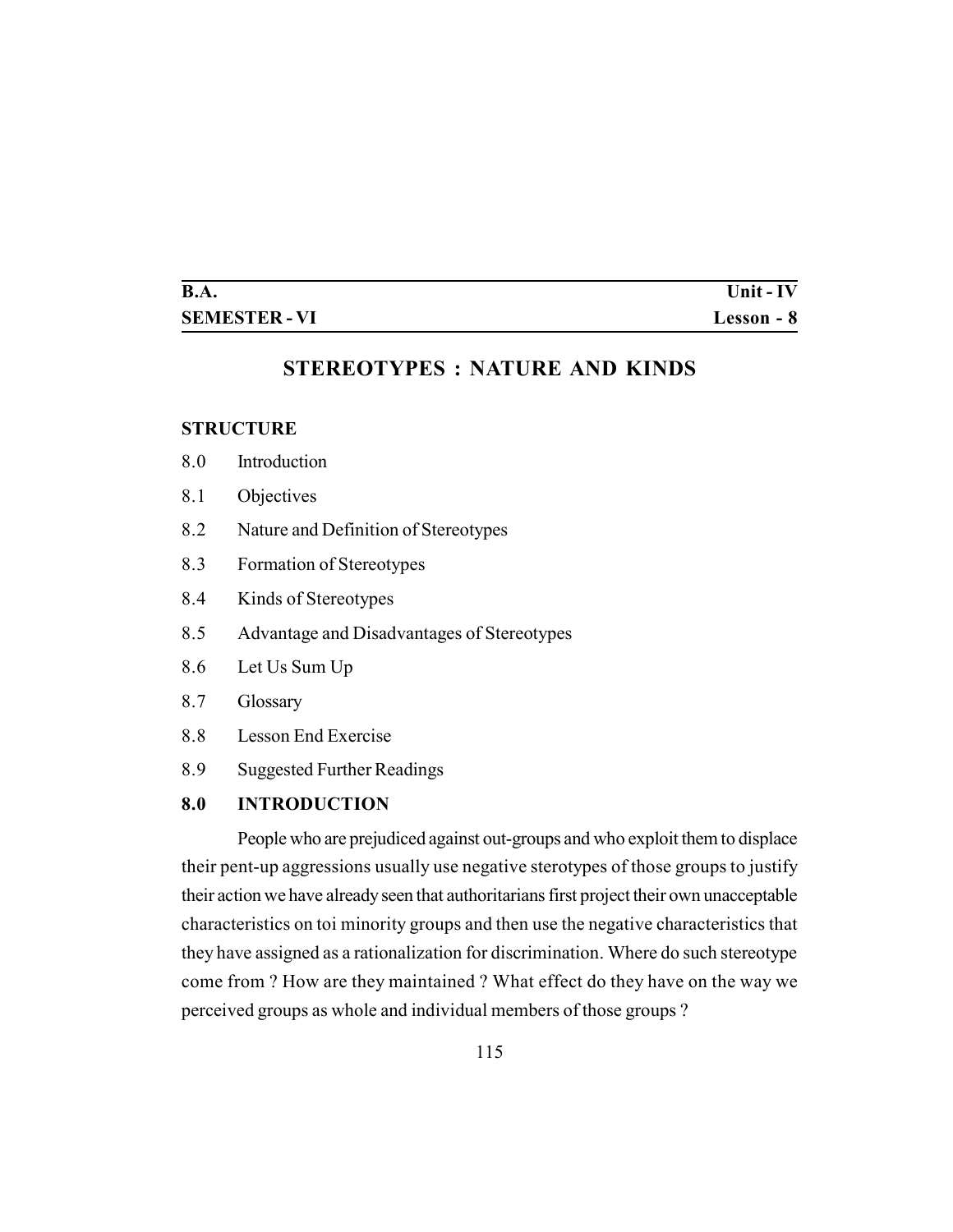#### **8.1 OBJECTIVES**

By the end of this lesson the student should be able to :

- Describe the nature of stereotypes.
- \* Reproduce the definitions of stereotypes.
- Discuss the formation of sterotypes.
- \* Explain the advantages and disadvantages of sterotypes.

## **8.2 NATURE AND DEFINITIONS OF STEREOTYPES :**

When the different numbers of the society interact with the material objects of the external world and with each other, they develop certain ideas attitudes and mental pictures towards them. These ideas and attitudes names as cognitive framework developed out of past experience are used for processing and interpreting subsequent social information. Thus, these readymade ideas otherwise known as schemotas "pictures in our head' or mental picture help one in determining his present behavior and response mechanism, But whatever mental image one formulates about a person or place, ideas or events may not be true. These are called stereotypes.

As experience says every human organism has certain static ideas and fixed mental images in his head of himself as well as others.

Political converntator Walter Lippman, who authorized the famous title "public opinion" (1922) said the credit goes for introducing the concept of sterotype of Modern Psychology.

Etimologically defined the term sterotype has been developed from the greek word "Stero" which mean solid. Once they are acquired, sterotypes become fixed conception in human mind.

If one says for instance that Americans are materialistic, Englishmen are formal and diplomatic and Indians are superstitions, he is expressing a sterotypes generalization, a fixed idea about a category of people representing a particular nation or country.

According Allport (1954), whether favourable or unfavourable, a stereotype is an exaggerated belief asserted with a category . The properties of stereotypes can be summerised in the following manners :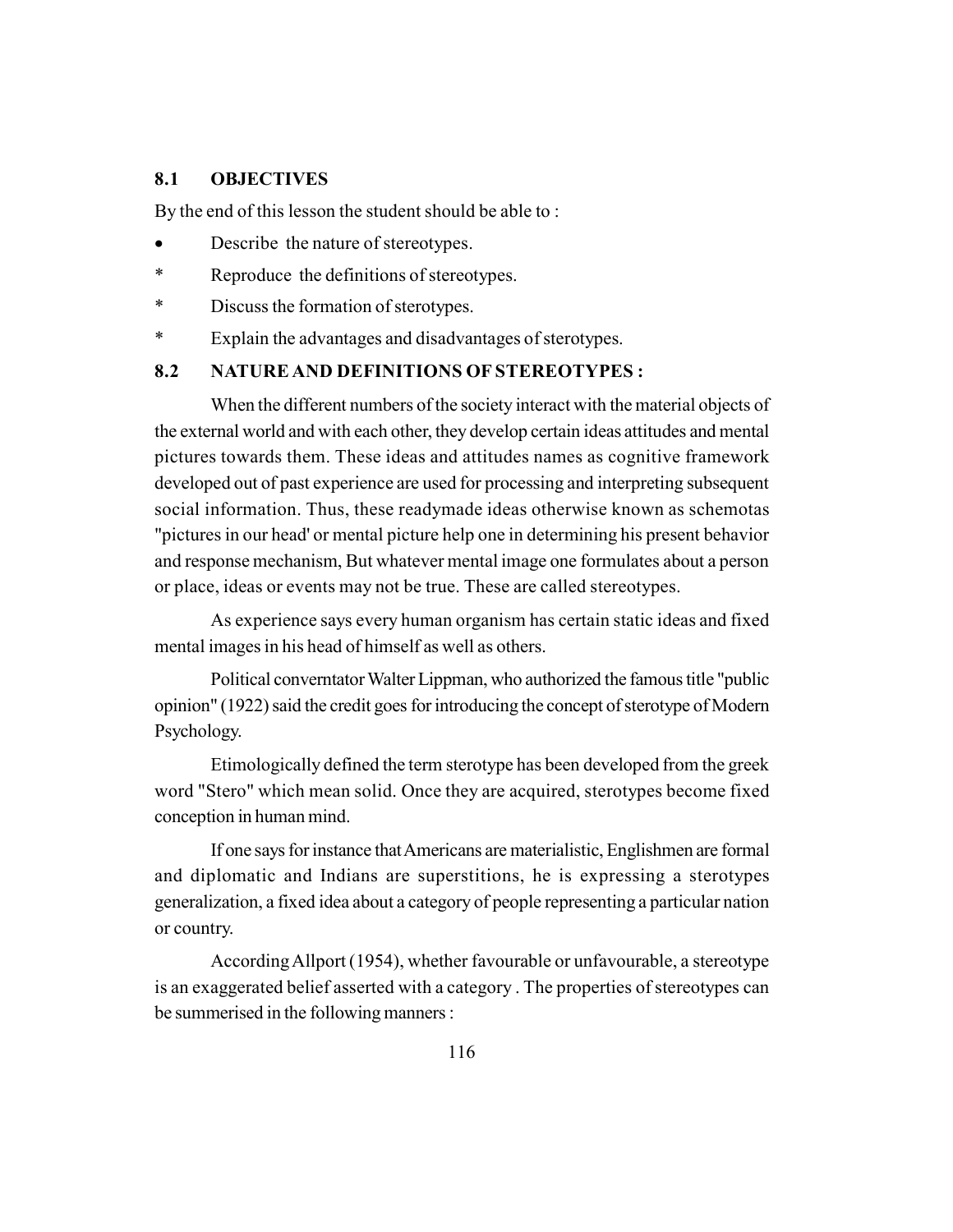- 1. Stereotypes are basically fixed mental pictures an one's head.
- 2. Stereotypes may have same stimulus value, but they are unscientific generlization.
- 3. Stereotypes are most false elements.
- 4. Stereotypes are over generlized ideas.
- 5. Stereotypes are linked with emotional experience.
- 6. They are shared by the group.
- 8. Stereotypes originate and grow like attitudes, prejudices and other social concepts.
- 9. They are quite rigid and not amenable change.
- 10. Stereotypes arise out in-group and out-group relationship and personal and group conflicts into which a good deal of fantasy is attached.
- 11. They grow out of social interaction one's past experience.
- 12. Stereotypes help in solving current problems and adjust with the present situation in a short time by the already formed readymade ideas.
- 13. They are a type of coginitive framework and to a degree are conforming including the individuals to bring supporting information to mind.
- 14. It is a major mechanism in sustaining prejudices and resists change.
- 15. They influence the day to day activities, perceptions and behaviour at large.

## **Definitions of stereotype :**

Stereotypes have been defined as a false classifactory concept to which as a rule a strong emotional feeling, tone of likes or dislikes, approval or disapproval is attached.

**According to Lippman :** Stereotype are individual attitudes so strongly interconditioned by collective contacts that they became highly standardized and uniform within group. He also held that a stereotype is a composite of ideas or attitudes that make up the pictures of our heads or the "Apperceptive Mass" which means that all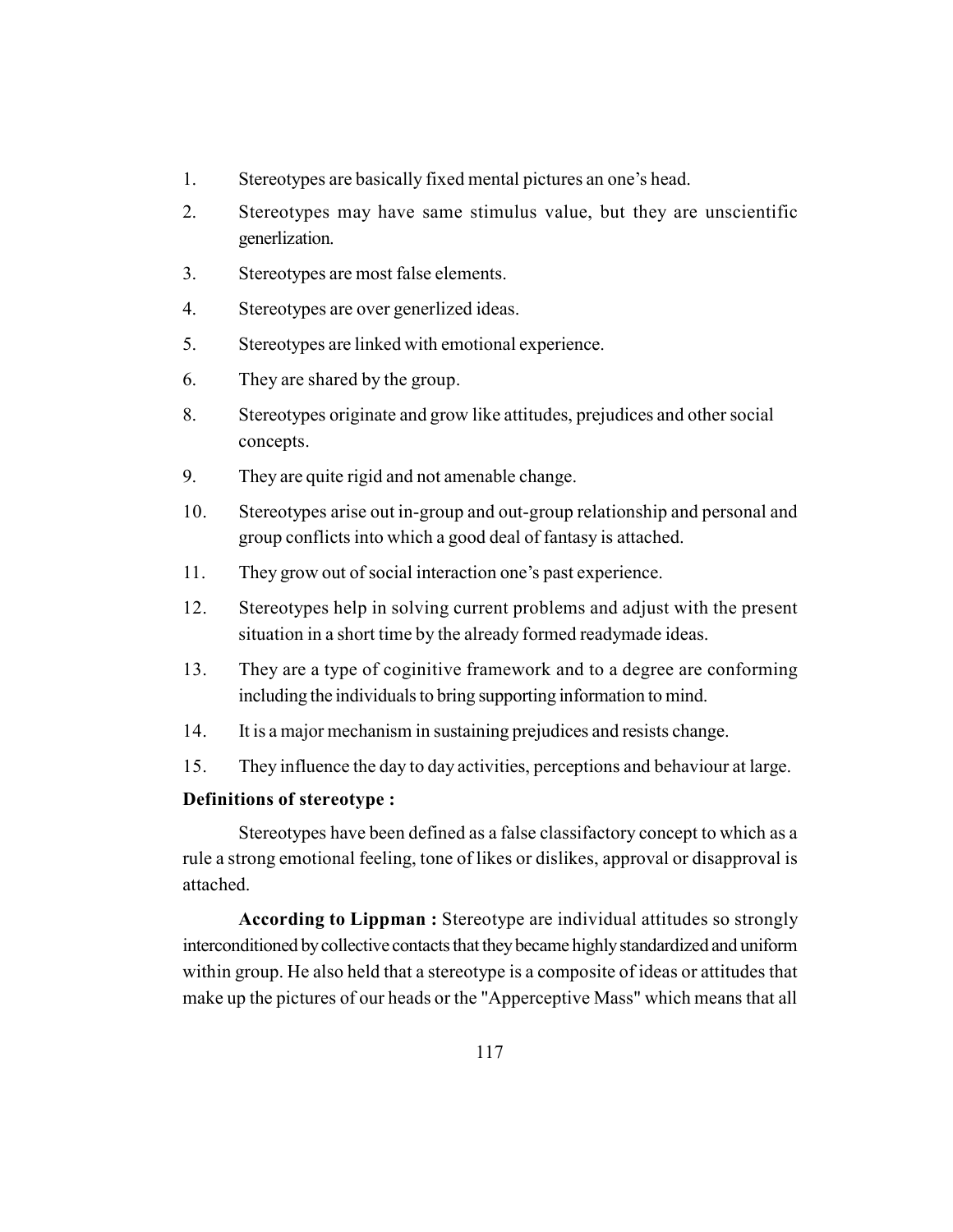the experiences acquired in the past determine our perception about the object at a particular moment.

**According to Allport (1954) :** Whether favourable or unfavourable a stereotype is exaggerated belief asserted with a category.

**Vinake** has defined sterotype as a collection of trait names upon which a large percentage of people agree as appropriate for describing some sort of individuals.

**Baron and Byrne (1988):** held that stereotypes are negative schemata for social group. They are a type of cognitive frame work for interpreting and studying social information. It strongly affects the incoming information and information processing. Information relevant to a particular stereotype is processed and accepted more quickly than information not related to that sterotype.

**Sherif and Sherif (1969) :** have said that group stereotype is a popular term referring to agreement among members of a group on their image of another group and its members.

From the above definitions and deliberations on Stereotype and its nature, we can say that stereotypes originate and grow like attitudes, prejudice and other social concepts, in other words, Stereotypes grow out of social interactions and one's past experience

#### **8.3 FORMATION OF STEREOTYPES:**

There are so many factors which leads to the formation of stereotypes, which are listed below

1. The first process that leads to stereotypes is the simple act of categorizing. Categorization is one of the most basic human cognitive processes Just as we categorize objects by groups (animal, mineral, vegetable) and then make finer gradations and groupings, we categorize people according to gender, age, race, occupation and many other criteria.

When we categorise people into groups, there are some immediate and important cognitive consequences One is that we magnify or accentuate the differences among people belonging to various group. First, we see people belonging to two groups as very different from each other second, we minimize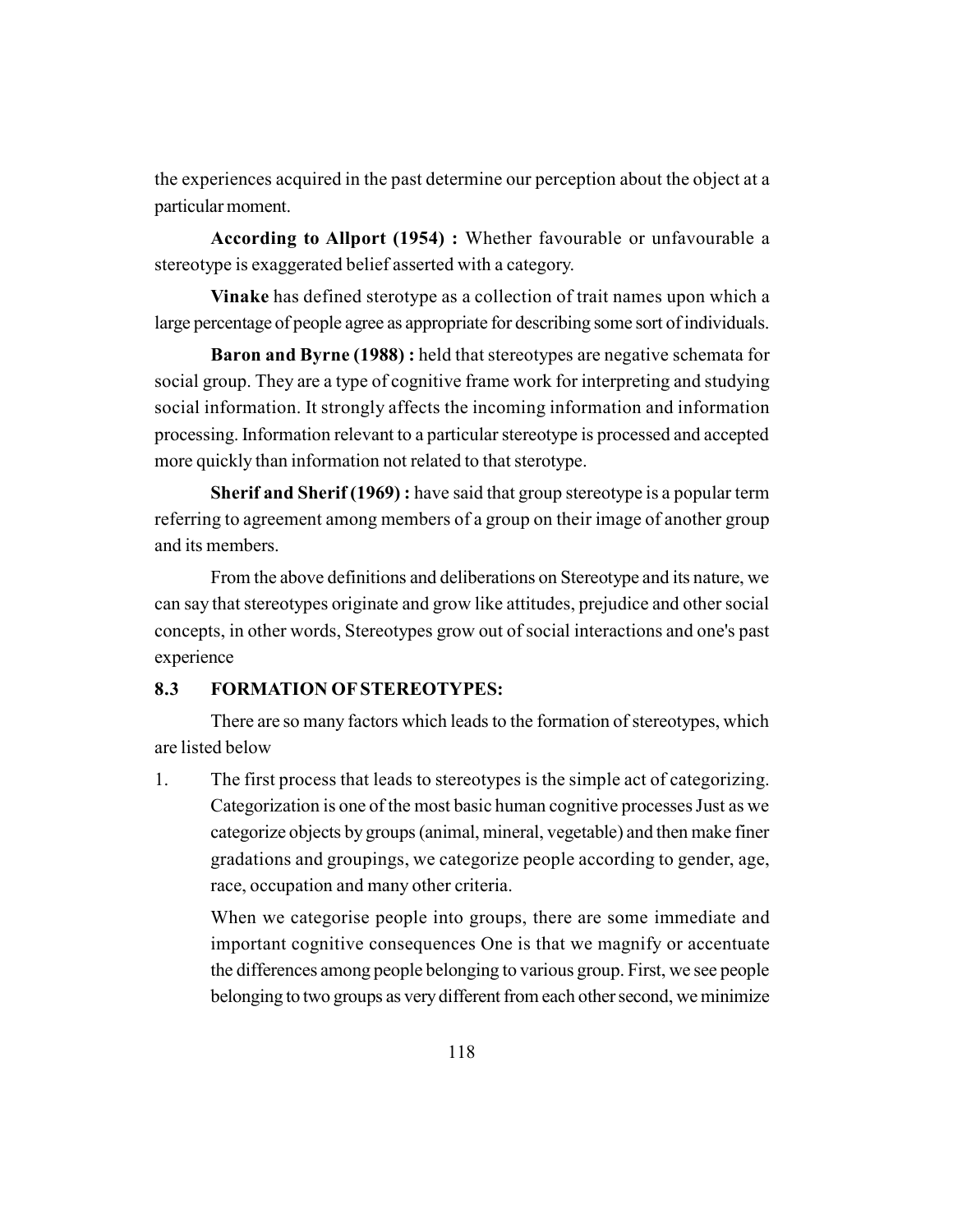differences between individuals belonging to the same group, However, just how much we minimize those in group differences depends greatly on the group. Our perceptions of the group to which we belong, the ingroup differ from our perceptions of members of groups to which we donot belong- the out groups. The biggest difference is that we minimize differences between members of the out group much more than we minimize differences between members of our own group. We tend to to see "them" as all alike, while we see "us" as considerably, more variable. We especially like to see the group of people that shares our opinions as diverse and heterogeneous.

2. Categorization is only the first step in the formation of sterotype. It creates various psychological groups but doesn't by itself create knowledge or belief about what those groups are like. Most of what we know about group comes from a combination of experience and learning on the one hand and memory processes on the other.

As individuals and as members of a culture/society we have experiences with people in others groups that form or change our beliefs about them. For example, many Americans characterize English people as conservative, reserved and sophisticated. This stereotype may reflect the actual experience Americans have had with people from Great Britain. They meet English people when they travel, see them on television, or read about them in books. These contacts, direct or indirect, may provide some knowledge about what the English are like. In short, our stereotypes may reflect what people in certain groups actually seen to be us like when we have some individuals experience with them.

- 3. According to Bird, "Stereotypes formed more due to the feelings and emotions of the individual with less emphasis in the characteristics of the stimulating circumstances.
- 4. Various factors like social learning, social perception, group norms, reference group plays a tremendous role in the formation of stereotypes While our own experience can shape stereotypes, what we taught by others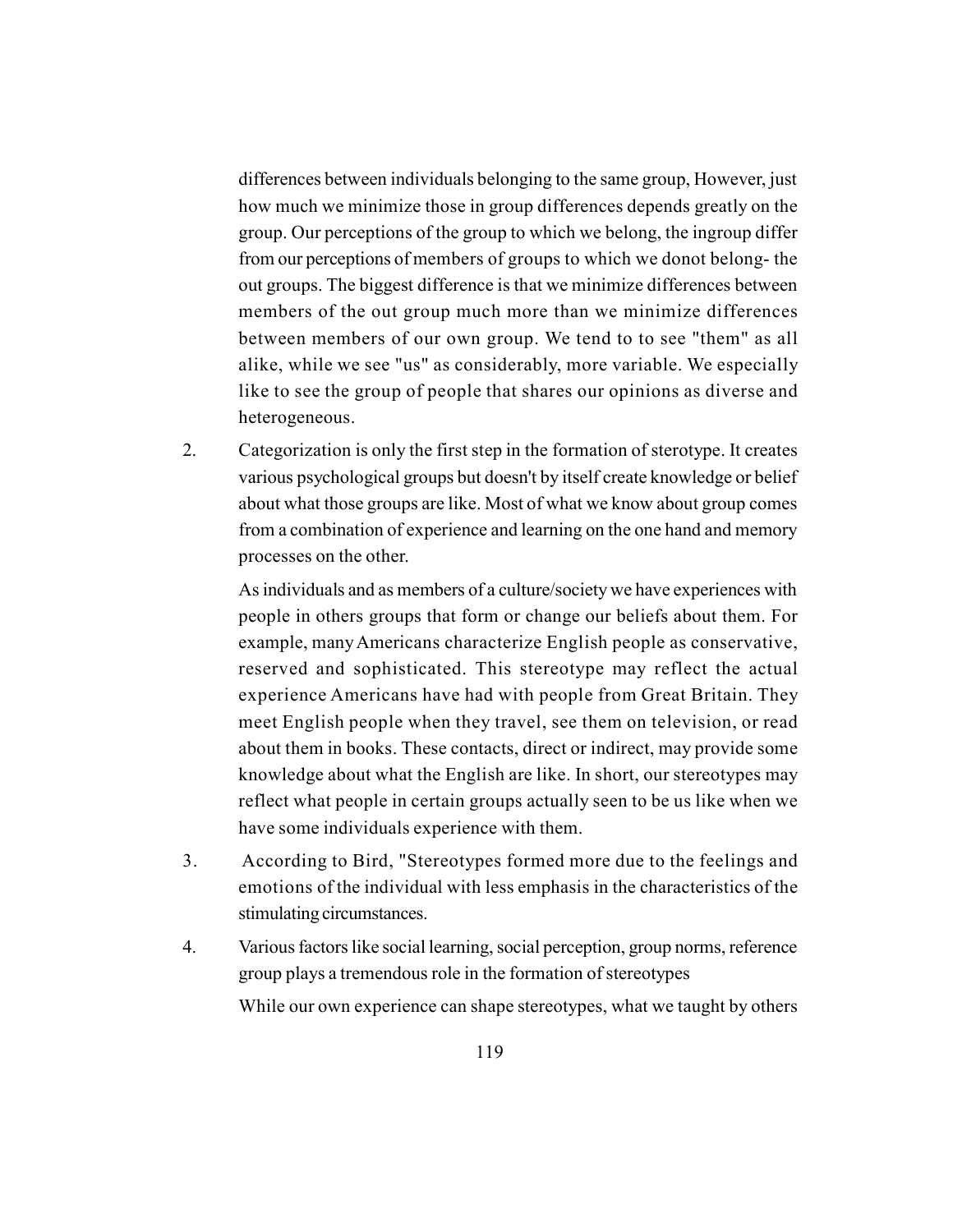also has a large impact. Every culture its stereotypes of various groups within that culture and of people in out-groups. These cultural stereotypes are taught to children by parents, siblings and pears, and something by the mass media, and become lodged in their memories before they can critically evaluate or question them. Thus, before children are able to think for themselves about what people are like, they are taught the culture's stereotype

## **8.4 KINDS OF STEREOTYPES**

There are various types of stereotypes. However, the most common ones are racial stereotypes and gender stereotypes. Race, nationality, gender and sexual orientation are the main factors of stereotyping. Stereotyping must be avoided at all costs, as it leads to treating groups as a single entity. Given below are examples of stereotypes that people commonly use.

## **1) Racial Stereotypes**

- All Muslims are terrorists.
- All white people don't have rhythm.
- All Blacks are lazy.
- All Asians are sneaky.
- Russians are violent.
- All Americans are cowboys.
- All Italians are stylish and sophisticated. They are usually painters, sculptors or fashion designers.
- Chinese will eat anything.
- All Asians are Communists.
- All Australians are bullies, racists, drinkers and constantly uses swear words. They are also portrayed as lazy and stupid morons.
- People from the Indian subcontinent are generally portrayed as shopkeepers and motel owners.
- All Egyptian women are belly dancers.
- The Japanese are engineering geniuses.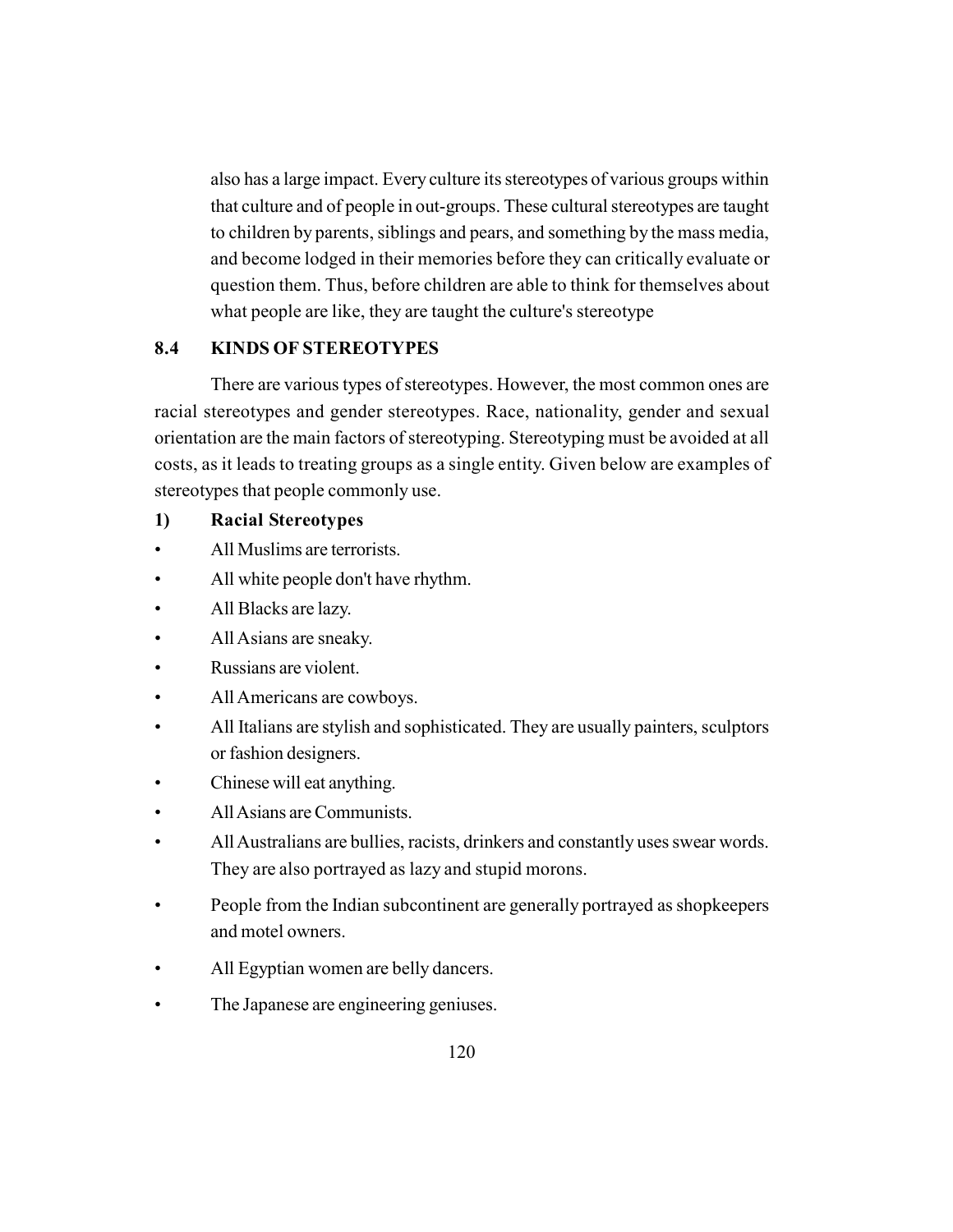- All South Koreans are gaming nerds.
- Irish are alcoholics.

## **2. Gender Stereotypes:**

## **Women**

- Women always smell good.
- Women take forever to do anything.
- Women are more brilliant than men.
- Women are always moody.
- Women try to work out problems while men take immediate action.
- All women like the color pink.
- All women like dolls.
- Women like make-up.
- Women are fussy about their hair.
- Women work in department stores.
- Women actually use only 5% of what's in their purse. Everything else is junk.
- Only women can be nurses.

## **Men**

- Only men can be doctors.
- Men are stronger and more aggressive.
- Men are better at sports.
- Men hate reading.
- Men like hats.
- Men could care less if they become bald.
- Men wear whatever is clean.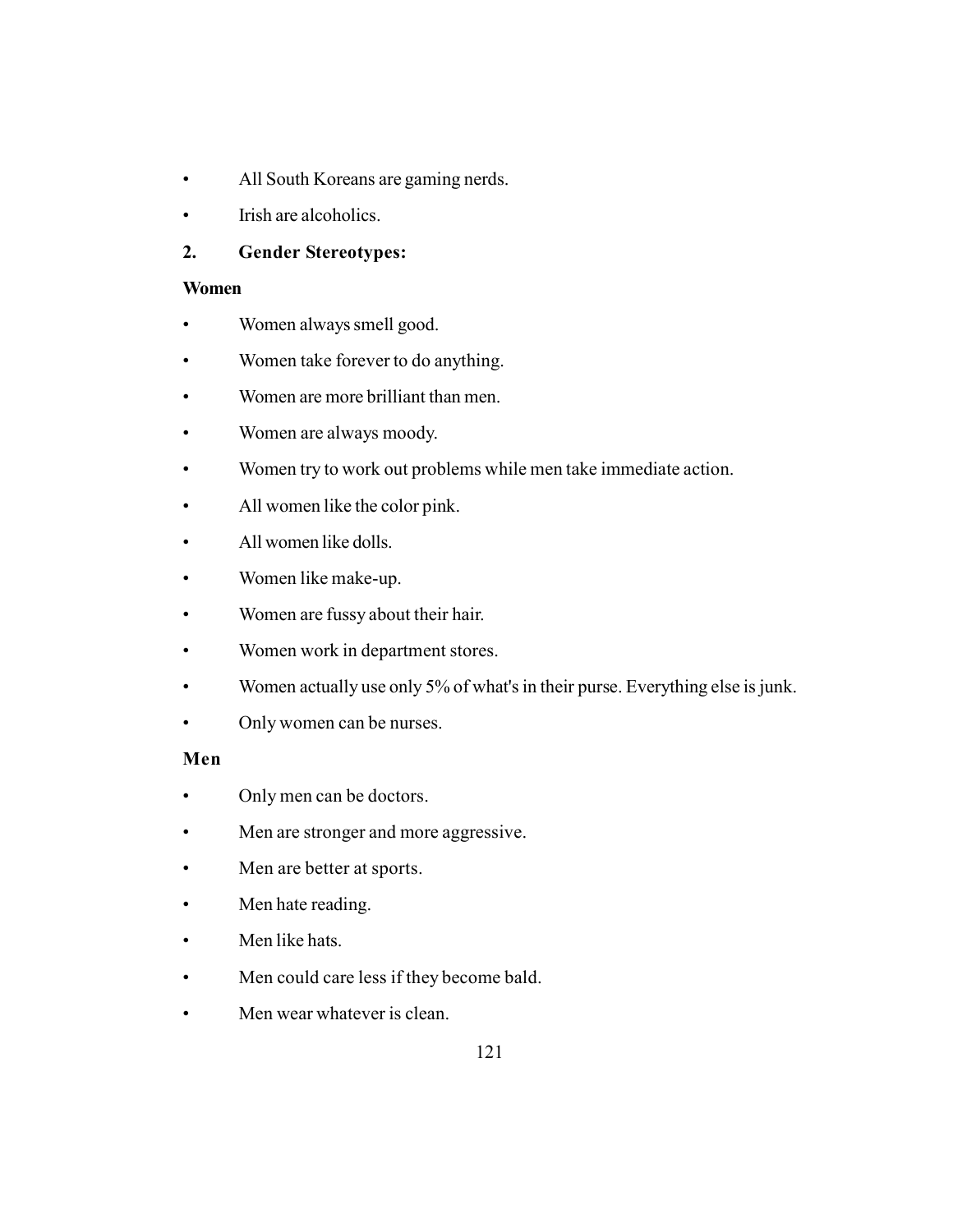- Men usually work in messy places.
- Men like car or porn magazines.
- Men brag about intimacy.
- Men take too many chances.
- Men always lose all arguments against girls.

Every race, culture, country, religion and a community has a stereotype. It is a way of oversimplifying groups of people. It is one of the easiest ways of establishing identity. By conforming to a fixed or conventional image, the identity can be recognized and understood. And, herein lies the problem. It's hard to be objective if one doesn't reject stereotypes. So, it is better not to use any stereotype and pass judgments only when you are familiar with others.

## **8.5 ADVANTAGES AND DISADVANTAGES OF STEREOTYPES**

Stereotype originates and grow like prejudice, attitude and other social concepts From the definition and deliberation on stereotypes, its nature and formation, the various advantage of stereotypes can be summarized in the following manner

- 1. Stereotypes grow out of social interaction and one's past experience.
- 2. It helps in solving current problems and adjust with the present situation in a short time by the already formed readymade ideas.
- 3. Stereotypes are a type of cognitive framework and to a large degree are self conforming inducing the individual to bring supporting information to mind.
- 4. Information supporting a particular stereotype are readily accepted and remembered while rejected information do not go in the line of stereotype.
- 5. Through stereotype unfavourable traits or adjectives are attributed to the outgroup and favourable traits to the in-group.
- 6. It is a major mechanism in sustaining prejudice and it resists change.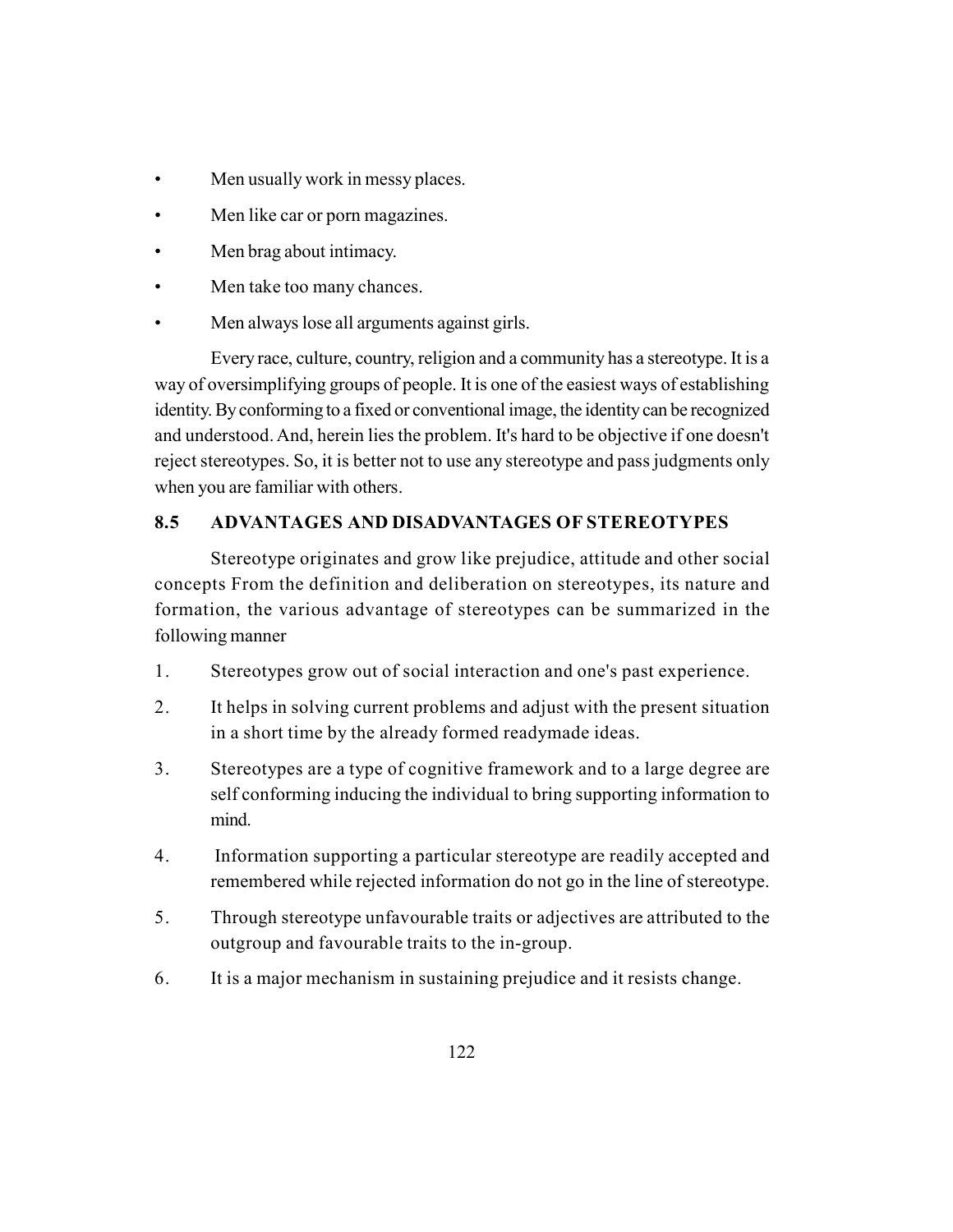7. Stereotypes influence and colour many of our daily and day to day activities, perceptions and behavior at a large.

#### **DISADVANTAGES OF STEREOTYPES**

Stereotyping is the act of giving a label to a group of individuals, it is the easiest way to classify people. At-any-rate ,since it is difficult for individuals in a group to behave the same way, stereotyping could lump all of them together. It means that the actions of some group members could be used to extrapolate the behaviors of the entire group. These are some of the consequences of stereotyping.

#### **Missed-opportunities**

Valuable human resources that could add value to an organization could be overlooked because all the members of that group had been tarred with the same brush . This could be detrimental to the organization because those skills may not be gainfully utilized. In some instances stereotyping can also result in a square peg in a round hole when it is used as a means of selection.

#### **Behaving according to stereotype**

This is one of the most dangerous aspect of stereotyping. When a person can't shake-off the load of stereotype hanging on their neck, it could push some members of the group to start acting accordingly. Sometimes attempts by members of a group to act contrary to the stereotype are scorned as pretense and this acts as a form of discouragement.

#### **Soured relationships**

Stereotyping impedes assimilation between groups dwelling together because it breeds mutual mistrust. This situation could retard the progress of members of the group who are not happy about the status- quo.

At the last count, there is stereotype for every group known to man .Some groups are not even aware of their own label but it exist . In some communities ,this is the first advice children learn from their parents . This group are this, trade carefully with that group and they would only stop short of revealing their own label.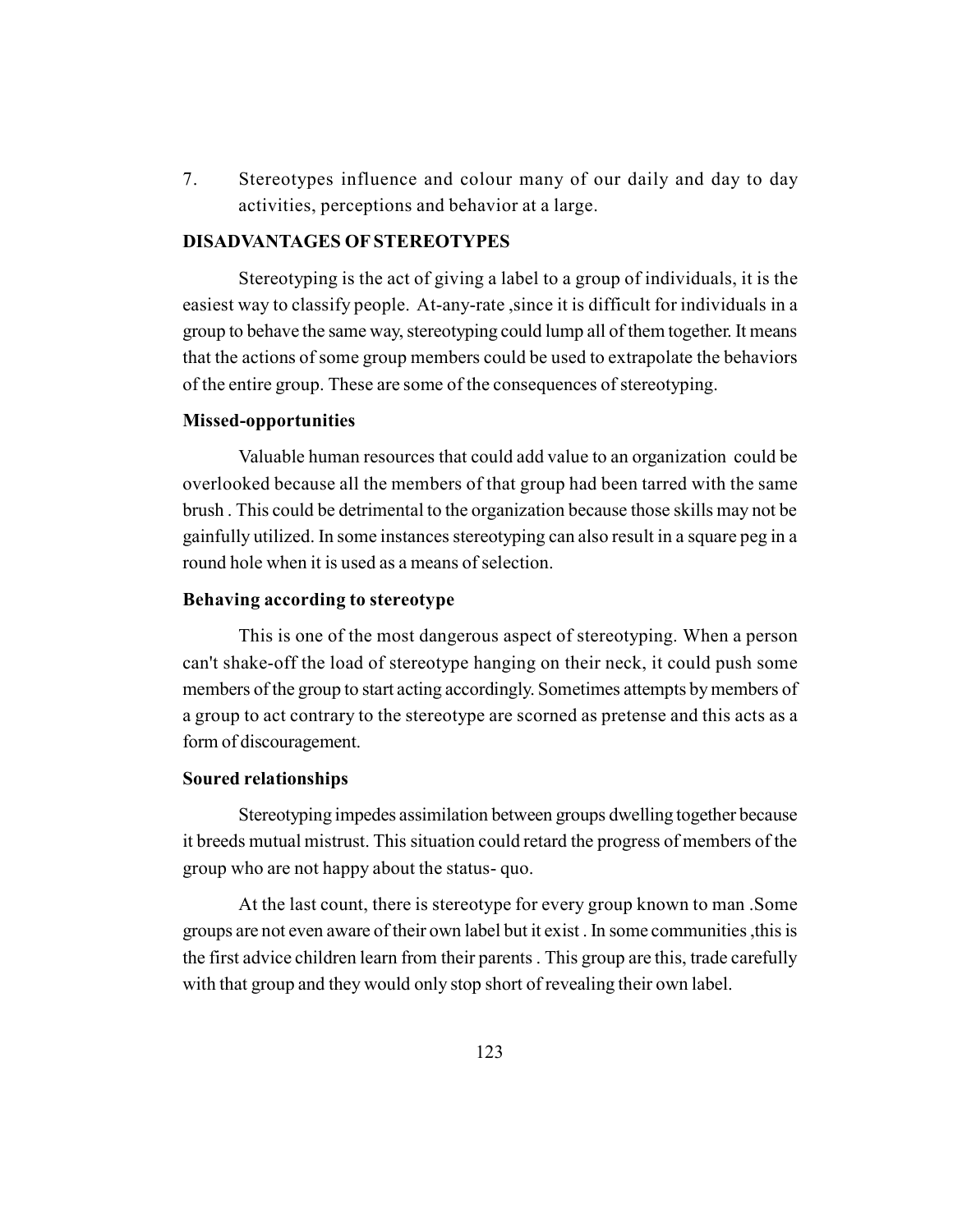## **8.6 LET US SUM UP.**

Stereotypes are the beliefs about the characteristics of group that are generalized to nearly all members of those groups There are so many causes which leads to the formation of stereotypes like categorization, social perception, social learning, group norms, reference groups, Historical events etc Stereotypes helps in solving current problems and adjust with the present situation in a short time by already formed readymade ideas

| <b>Check your Progress-1</b>                             |  |  |
|----------------------------------------------------------|--|--|
| <b>Notes:</b> (a) Space is given below for your answers. |  |  |
| Check your answers with the above mentioned text.<br>(b) |  |  |
| Q1. What do you understand by the term Stereotype?       |  |  |
|                                                          |  |  |
|                                                          |  |  |
|                                                          |  |  |
| Q.2. Enlist the advantages of Stereotypes.               |  |  |
|                                                          |  |  |
|                                                          |  |  |
|                                                          |  |  |
| Q.3. How stereotypes are formed?                         |  |  |
|                                                          |  |  |
|                                                          |  |  |
|                                                          |  |  |
|                                                          |  |  |

## **8.7 GLOSSARY :**

**1. Stereotype :** It is defined as a false classifactory concept to which as a rule a strong emotional feeling, tone of likes or dislikes, approval or disapproval is attached.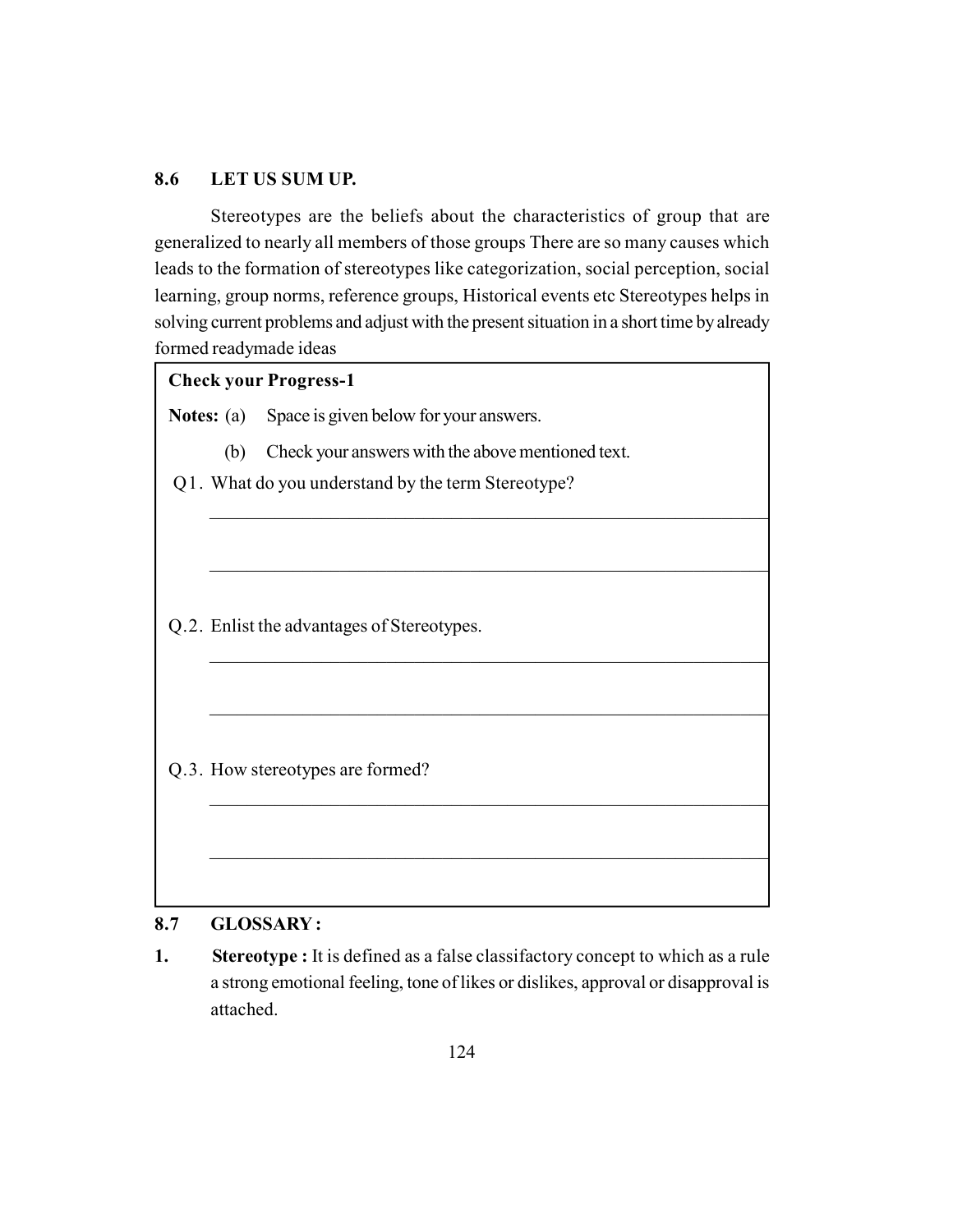**2.** Categorisation : It is one of the most basic human cognitive process. Just as we categorised object by groups and then make finer gradations and groupings, we categorise people according to gender, age, race, occupation and many other cretaria.

## **8.8 LESSON END EXERCISE:**

- Q1. Define prejudice. Discuss the various kinds of stereotypes.
- Q2. Explain the various advantages and disvantages of stereotypes.

## **8.9 SUGGESTED FURTHER READINGS:**

Baron, R. A., & Branscombe, N. R. (2012). *Social Psychology* (13<sup>th</sup> ed). New Jersey: Pearson Education Limited.

Mohanty, G. (2016). *Social Psychology* (4<sup>th</sup> ed). New Delhi: Kalyani Publishers.

 $\sim\sim\sim$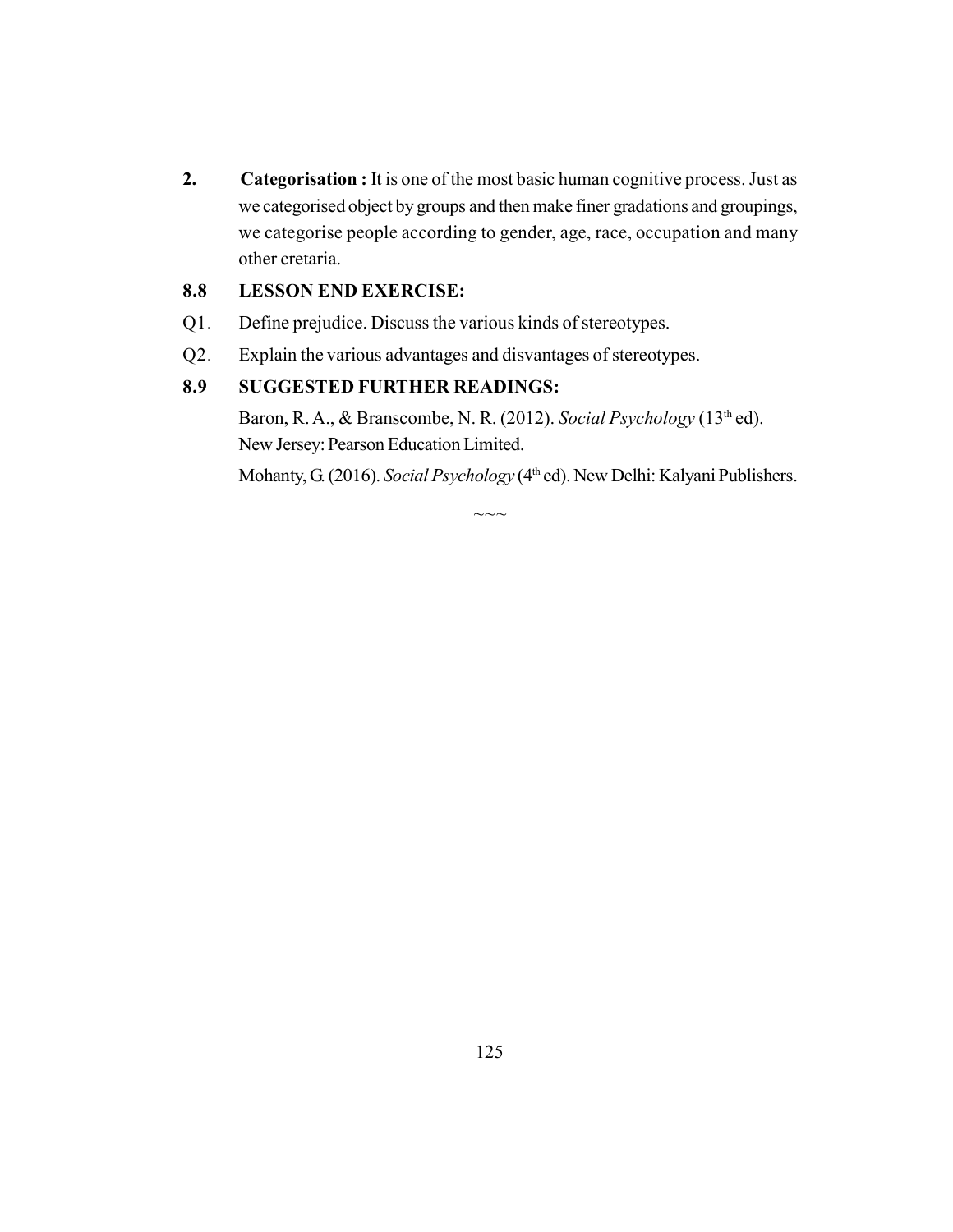| <b>B.A.</b>          | Unit - IV  |
|----------------------|------------|
| <b>SEMESTER - VI</b> | Lesson - 9 |

## **PROPAGANDA**

#### **STRUCTURE**

- 9.1 Objectives
- 9.2 Nature and Definitions of Propaganda
- 9.3 Kinds of Propaganda
- 9.4 Techniques of Propaganda
- 9.5 Propaganda & Advertisement
- 9.6 Propaganda & Suggestion
- 9.7 Let Us Sum Up
- 9.8 Glossary
- 9.9 Lesson End Exercise
- 9.10 Suggested Further Readings

## **9.0 INTRODUCTION**

Propaganda is essentially a technique of controlling attitude and it assumes greatest historical significance when carried on in a systematic manner over a long period of time by well organised groups. Its presence and practical importance is felt at every moment of human life. Propaganda does not take place in itself spontaneously. It has to be produced or generated by someone. Every political party, every religion, every business organisation adopts certain methods either through advertisement, personal efforts or through public meetings to spread their own beliefs, attitudes,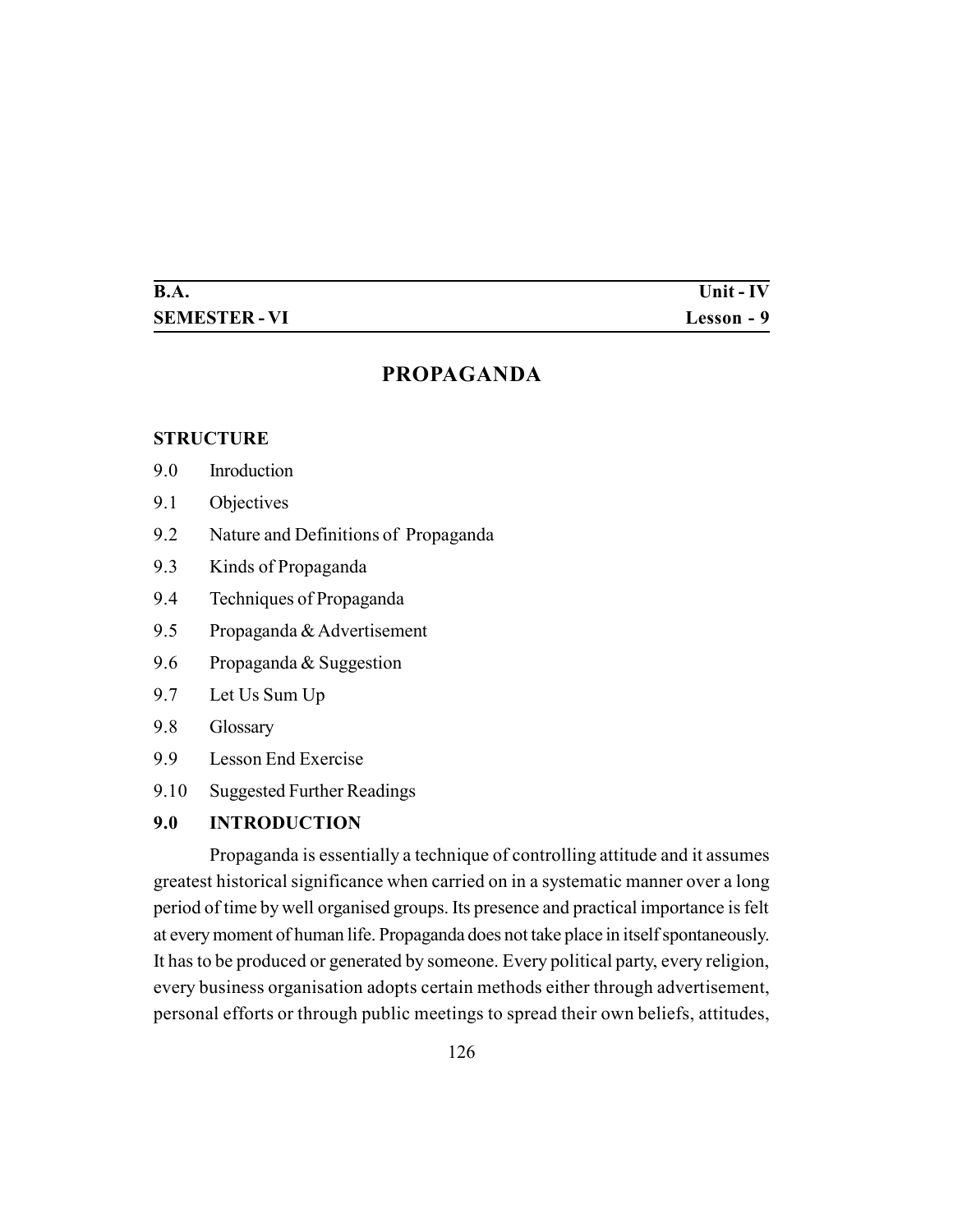views, faiths or norms. Propaganda is bad, because it dwarfs the critical faculties, engenders fear and suspicion and produces intellectual slavery.

#### **9.1 OBJECTIVES**

By the end of this lesson the student should be able to :

- Reproduce the definitions of Propaganda
- Explain the nature of Propaganda
- Discuss the kinds of Propaganda
- Describe the techniques of Propaganda

#### **9.2 NATURE AND DEFINITIONS OF PROPAGANDA :**

The word Propaganda is derived from the latin word "Propagate" which means to generate or to reproduce in a desire manner. This suggests that propaganda does not take place itself spontaneously. It has to be generated or produced by some one.

The main aim of propaganda is to mould people's attitude and behaviour in their direction through the various methods, techniques and strategies. Every political party, every religion, every business organization adopts certain methods to spread their own views, beliefs, attitudes, faiths or norms.

Professor Frederick in his book, "The Propaganda Menace" states that the propaganda is promotion which is veiled in one way or another regarding.

- i. Its origin and success.
- ii. The interest involved.
- iii. The methods employed
- iv. The control speed.
- v. The results accruing to the victims.

From this point of view all propaganda is bad. The term propaganda is always used in a negative sense and acquired a bad reputation. For example, at the time of Election, the different political parties try not only change attitude but also to control the action of the people. They try to draw the vote of people by various propaganda, some of which may be baseless and misleading. Since every propaganda has some motive and individual interest underlying it, people loot at it often with raised eyebrows.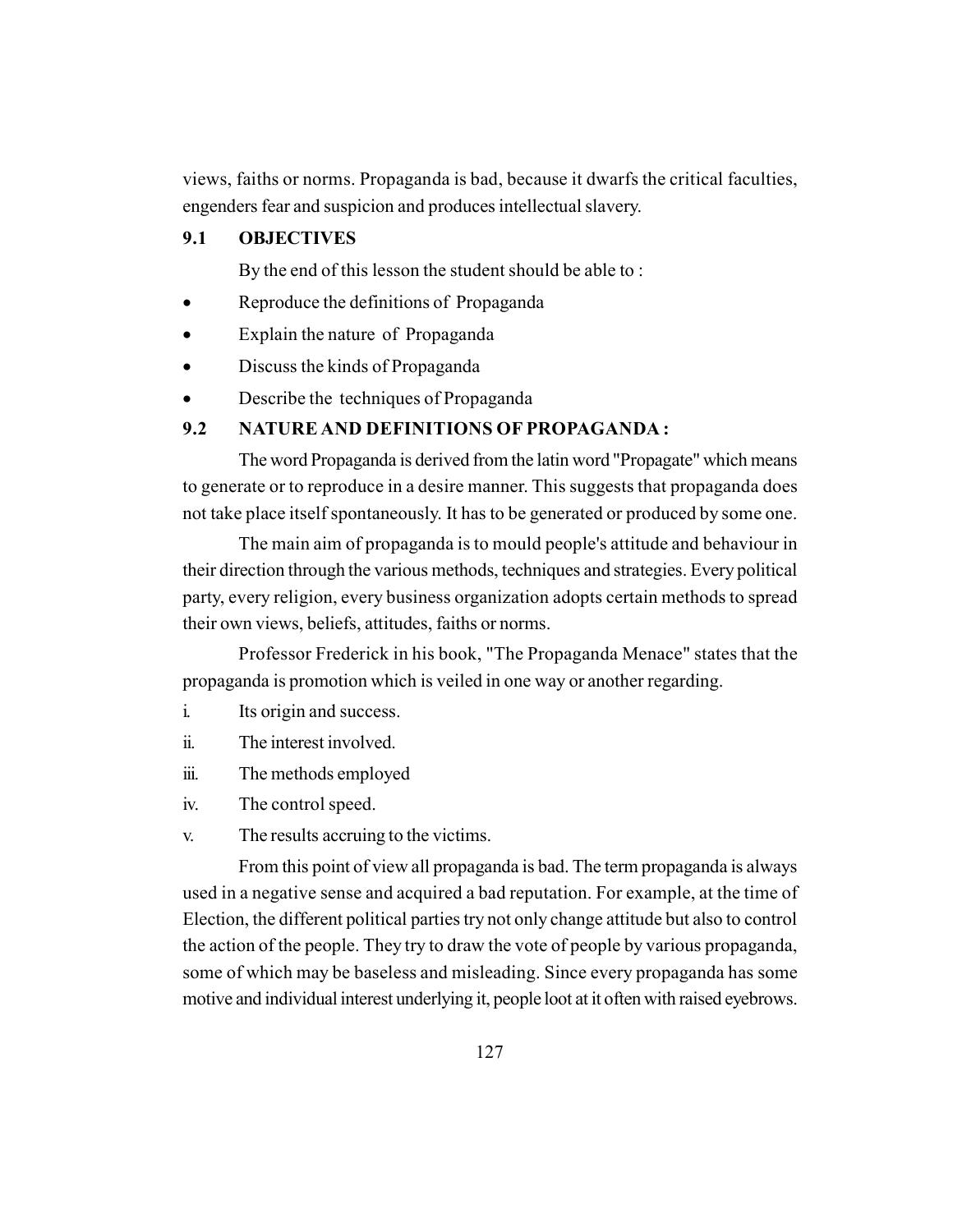According to Freidrick, all propaganda is bad. It is unsocial because it "dwarfs the critical faculties, engender fear and suspicion and produces intellectual slavery".

#### **Charateristics of Propaganda :**

- 1. Propaganda is a definite process and attempt to change the will, interst, ideas of the people, at which it is directed. Infact it is a definite attempt to make people what they are actually not.
- 2. Propaganda is a planned and organised attempt. It is a planned and organised attempt. It is planned and organised before hand and carried out in a conscious and deliberate manner.
- 3. It is not aimless. It is directed towards a definite aim or object.
- 4. Propaganda is desired and carried when alternates are available. When only one thingh is available, there is no need to have propaganda.
- 5. In propaganda suggestions plays a very important part. It is through suggestions that the views of people are changed and modified.
- 6. Although propaganda is aimed at changing the views and the ideas of the people, its ultimate aim is to change the overt and external actions of the individuals on determined lines.

## **DEFINITIONS OF PROPAGANDA :**

Different Social scientists define propaganda according to their own views.

**Numbley :** holds that propaganda means forced generation with a definite end in mind.

**Young :** Defines propaganda as the propagation of ideas, opinion and the attitude and the real purpose of which is not being clear to the bearer or reader.

**Doob :** Propaganda is a systematic attempt by interested individual to control the attitudes of groups of individuals through the use of suggestion and consequently to control their action.

According to Lasswell (1927) "It refers solely to the control of opinion by significant symbols, or, to speak more concretely and less accurately, by stories, rumours, reports, pictures, and other forms of social communication. Propaganda is concerned with the management of opinions and attitudes by the direct manipulation of social suggestion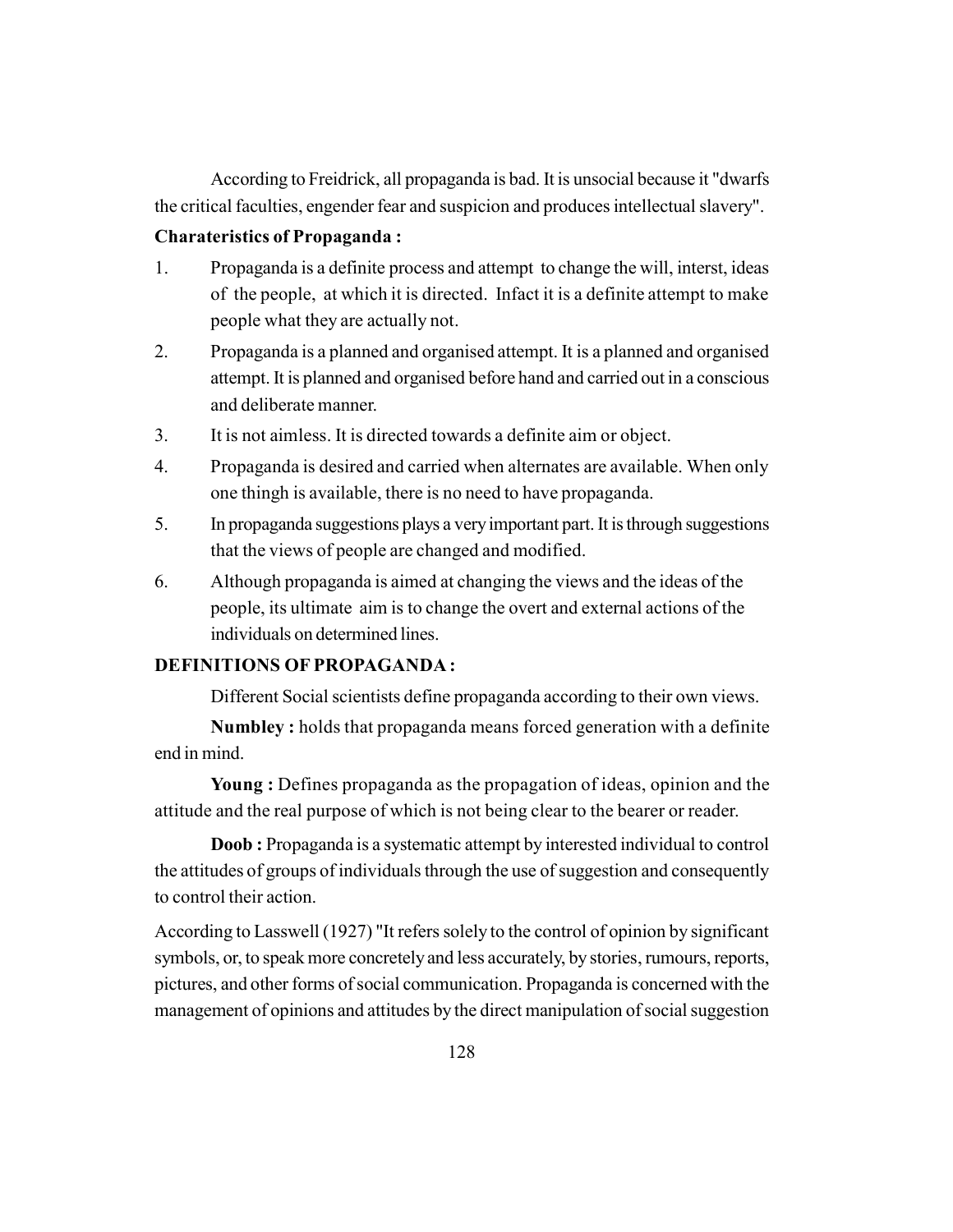rather than by altering other conditions in the environment or in the organism."

Jowett & O'Donnell's definition seems to be quite complete:

*"Propaganda is the deliberate, systematic attempt to shape perceptions, manipulate cognitions, and direct behavior to achieve a response that furthers the desired intent of the propagandist."*

## **9.3 KINDS OF PROPAGANDA :**

Propaganda may be classified into :-

- (1) Direct and Indirect
- (2) Primary and Secondary
- (3) Conscious and Unconscious
- **1. Direct and Indirect Propaganda**
- **a) Direct Propaganda :** In direct Propaganda, the public is aware of the purpose of the propagandist, for instance, Propaganda Campaigns taken up by Government or Voluntary, social organization an family planning, prohibition, literacy, women's welfare, dowryless marriages education for all, saving schemes, all these come under the category of direct propaganda.
- **b) Indirect Propaganda :-** In this type of propaganda, people are not aware of objectives and purpose of propaganda. It is concealed. The propagandist in this technique try to change the views, ideas, beliefs and attitudes of people in a very tactful and subtle manner as per their desire.
- **2. Primary and Secondary Propaganda :-**
- **a) Primary propaganda :** In primary propaganda the propagandist tries to investigate and excite the attitudes and prejudices that already exist through Primary propaganda. The tension between Hindu and Muslim, the upper class and lower class are some of the good examples in this regard.
- **b) Secondary propaganda :-** In secondary propaganda however, no previous attitude, belief, prejudice or mental set is present. Through propaganda new tendencies and thoughts are set in the minds of the people.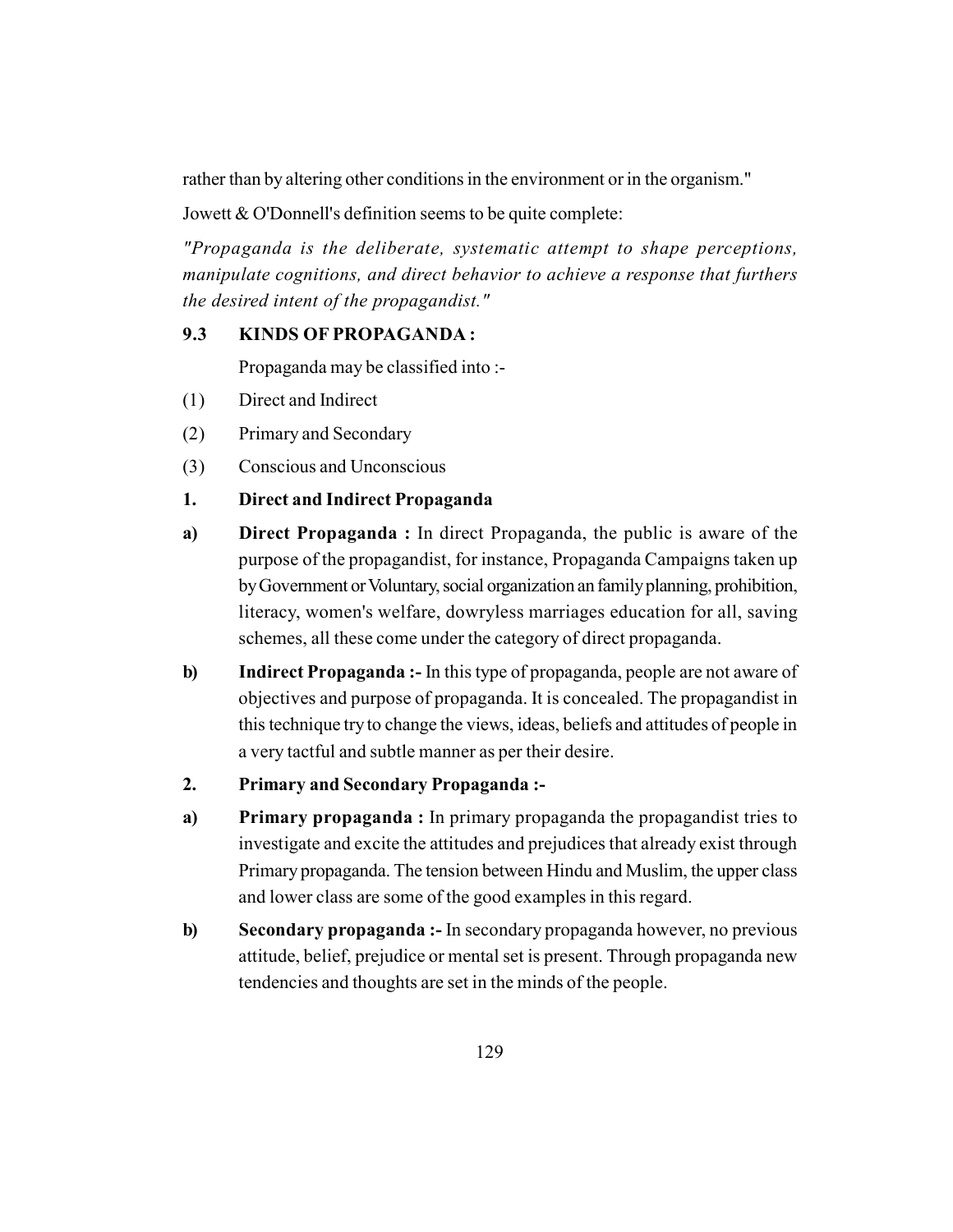- **3. Conscious and Unconscious Propaganda:**
- **a) Conscious Propaganda :** It is does purposefully and with some intention like propaganda made for a particular political party at the time of election.
- **b) Unconscious Propaganda:** In this, the propagandist has no intension to propagate something. It appears accidently and unknowingly.

\_\_\_\_\_\_\_\_\_\_\_\_\_\_\_\_\_\_\_\_\_\_\_\_\_\_\_\_\_\_\_\_\_\_\_\_\_\_\_\_\_\_\_\_\_\_\_\_\_\_\_\_\_\_\_\_\_\_\_\_

\_\_\_\_\_\_\_\_\_\_\_\_\_\_\_\_\_\_\_\_\_\_\_\_\_\_\_\_\_\_\_\_\_\_\_\_\_\_\_\_\_\_\_\_\_\_\_\_\_\_\_\_\_\_\_\_\_\_\_\_

 $\frac{1}{2}$  ,  $\frac{1}{2}$  ,  $\frac{1}{2}$  ,  $\frac{1}{2}$  ,  $\frac{1}{2}$  ,  $\frac{1}{2}$  ,  $\frac{1}{2}$  ,  $\frac{1}{2}$  ,  $\frac{1}{2}$  ,  $\frac{1}{2}$  ,  $\frac{1}{2}$  ,  $\frac{1}{2}$  ,  $\frac{1}{2}$  ,  $\frac{1}{2}$  ,  $\frac{1}{2}$  ,  $\frac{1}{2}$  ,  $\frac{1}{2}$  ,  $\frac{1}{2}$  ,  $\frac{1$ 

 $\mathcal{L}_\text{G}$ 

## **Check Your Progress Exercise - 1**

- **Notes:** (a) Space is given below for your answers.
	- (b) Check your answers with the above mentioned text.
- Q1. What do you understand by the term Propaganda?
- Q2. Discuss the various types of Propaganda.

## **9.4 TECHNIQUES OF PROPAGANDA**

Prof. Lumby and the Institute of Propaganda Analysis focus attention on some methods of techniques use to propaganda. The following techniques of propaganda widely used are discussed below:-

- a) Name Calling Device
- b) Plain Folk Appeal
- c) Glittering Generalisation
- d) Testimony or suggestion
- e) Card stacking
- f) Band Wang Effect
- **a) Name Calling Device :** Clyde has observed that Propagandist by scolding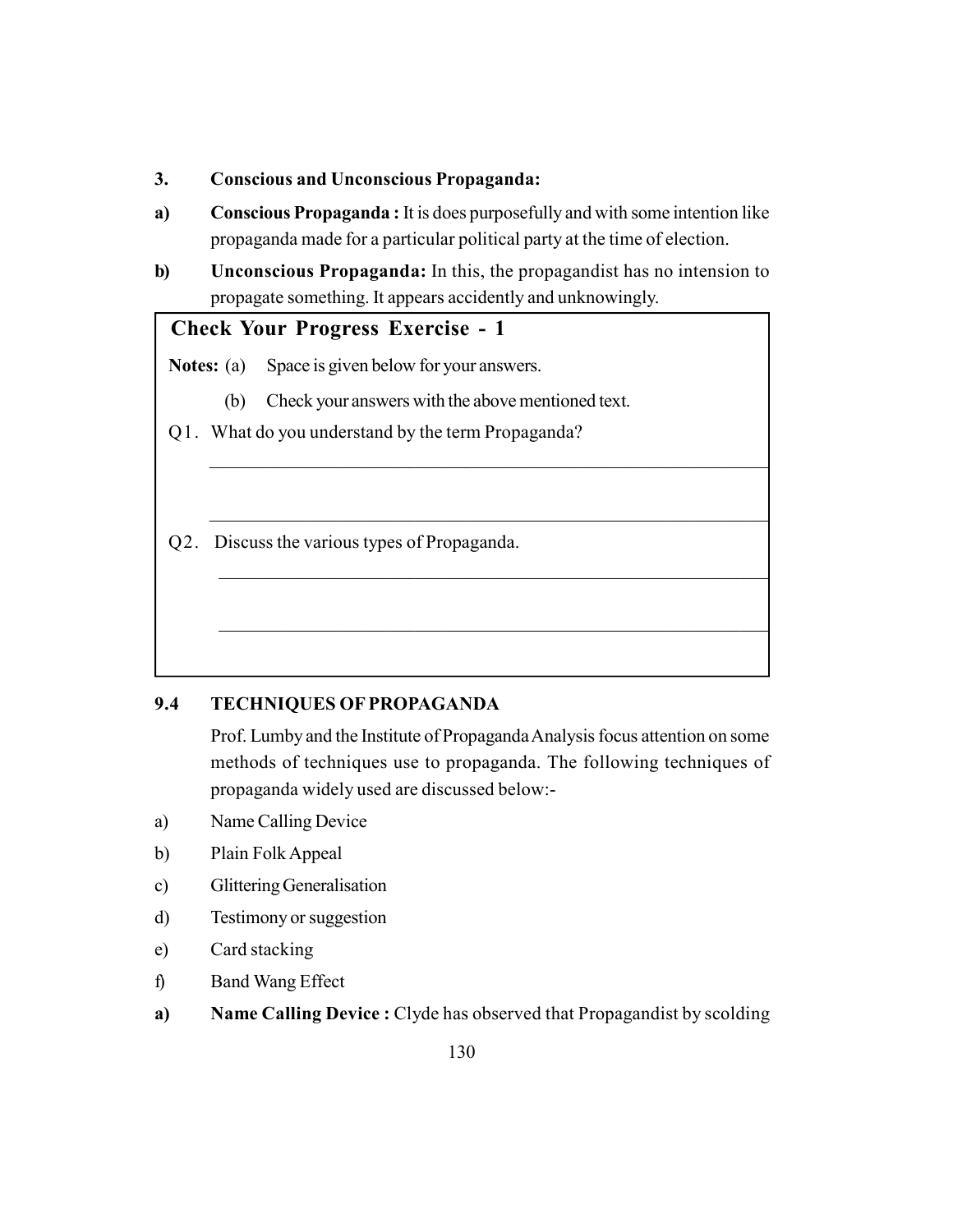the opponent or telling ugly things against the rival diminishes the strength of the rival party or opponent. People of one political party speaking unfavourable things against rival political party is a common sense during elections. The name calling-device often degenerate into silly abuses and unhealthy personal attacks.

- **b) Plain folk appeal technique**, an appeal is made to the plain folk concept of the public as the people have a tendency to adopt the folk ways. For instance, as the election draws nearer great people never seen for last several years, in a fine morning mix with any sort of people in a very informal manner for their selfish interest.
- **c) Glittering Generalisation :-** Certain slogans, high sounding attractive words are used by the propagandist to touch the mind of the audience and carry it with them. Sometimes such slogans and words are so misleading and confusing that one cannot make any real sense out of it. Slogans like "Vote a man with a heart and a party with a soul" or "for peace, prosperity and welfare of mankind", "to remove corruption" "all human purposes are rotten, every cause conceals a latest crookedness" etc. are extremely catchy. All these different slogans are mere generalisations.
- **d) Testimony or Suggestion :-** This technique makes use of prestige suggestion so that people who are not very critical and influenced by this type of propaganda.
- **e) Card Stacking :-** Card stacking involves the selection of use of facts or false hoods, illustrations and distractions, logical and illogical statements in order to give the best or the worst possible case for an idea, programme, product. In other words, wild rumours are spread against the opponent party. All types of falsifications, illogical statements and distortions are made to mislead the public. In this distortion technique plain lies often work admirably atleast for the time being. In card stacking technique, there is one sided propaganda. This method of propaganda is immoral and misleading, but extensively used at all levels of propaganda and in the national and international field.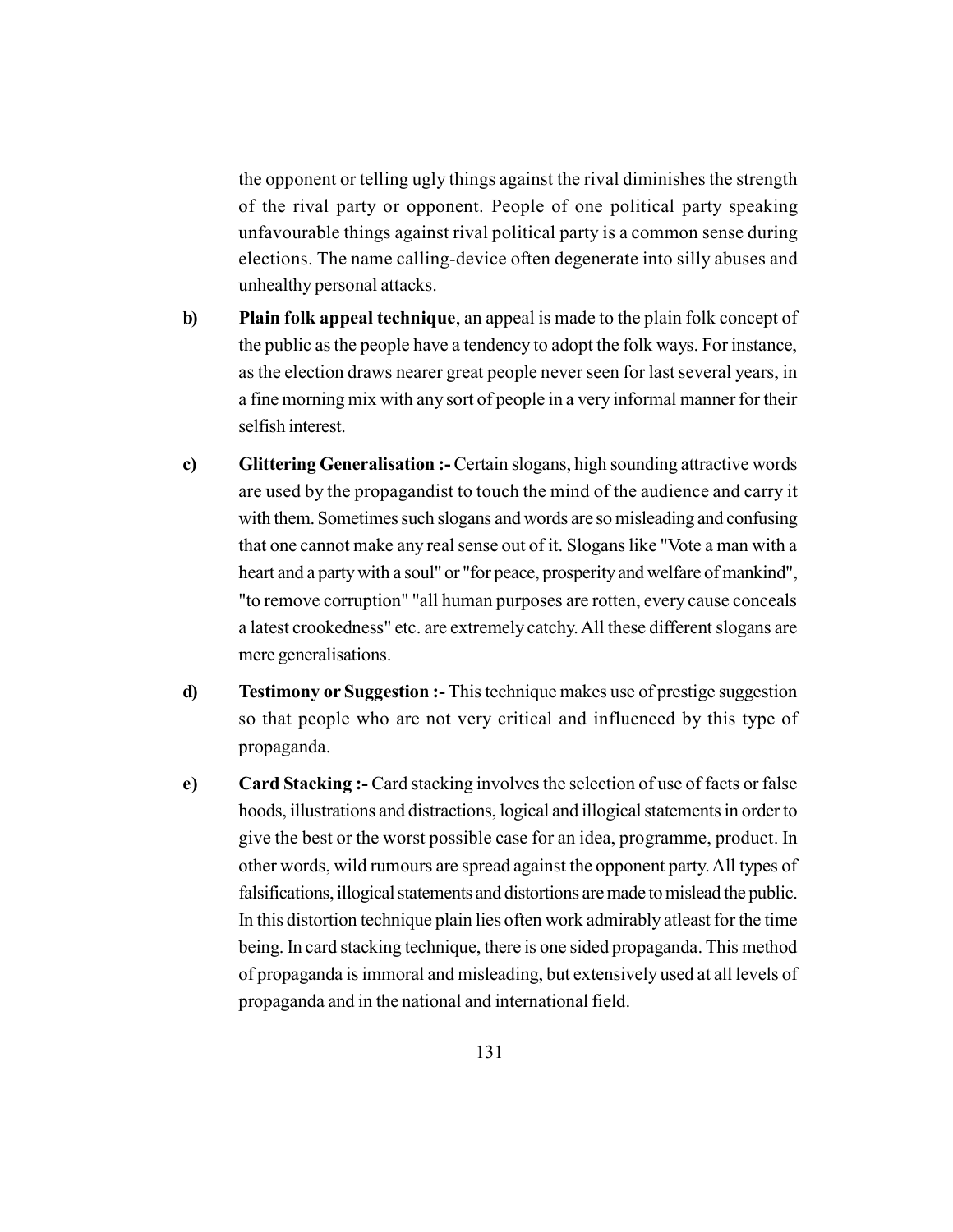**t) Band Wagon Effect :-** It is the general tendency of the people to go by the majority opinion particularly because majority opinion has the power of suggestions. They donot consider the merit of case or issue in question. They think that since the majority of the people are doing it, the action must be correct. The tendency to be with the victorious side leads to the success of the band wagon technique. During election time, the Band Wagon technique is extensely used for making propaganda a success.

By saying "Everybody, atleast all of us are doing it". The propaganda attempt to convince all the members of a group.

Findings of no. of studies support the band wagon technique as an effective method of Propaganda. The view that most persons change their opinion and attitude in the direction of what they believe to be they majority sentiment because by going with the majority opinion one gets social security and is accepted by others. Further, it reduces one's tension and enhance one's sense of personal safety.

#### **9.5 PROPAGANDA AND ADVERTISEMENT**

Popularly, Propaganda and advertisement are equated through propaganda uses advertisement, as a technique to change the belief and attitude of people.

Propaganda is a very broad and wide concept while advertisement is a narrow one. Some say that there is no line of demarcation between Propaganda and advertisement, particularly when it comes in the shape of institutional advertisement. The institutional advertisement found in news paper secure the goodwill of the consumers and control the Market through it. In the institutional propaganda to gain goodwill of labour conscious consuming public a particular company may release statistics against the wages of the employees recreation, health and environmental facilities provided to the employees.

Characteristically, advertisement refers, to a limited commercial context. It grows out of restricted monetary motives. Advertisement is mainly concerned with controlling the Market and commonly regularted by some informed code of ethics to avoid confusion and encourage conformity. But Propaganda does not have this commercial term and ethics, Propaganda is made to create confusion and thereby take advantage of it.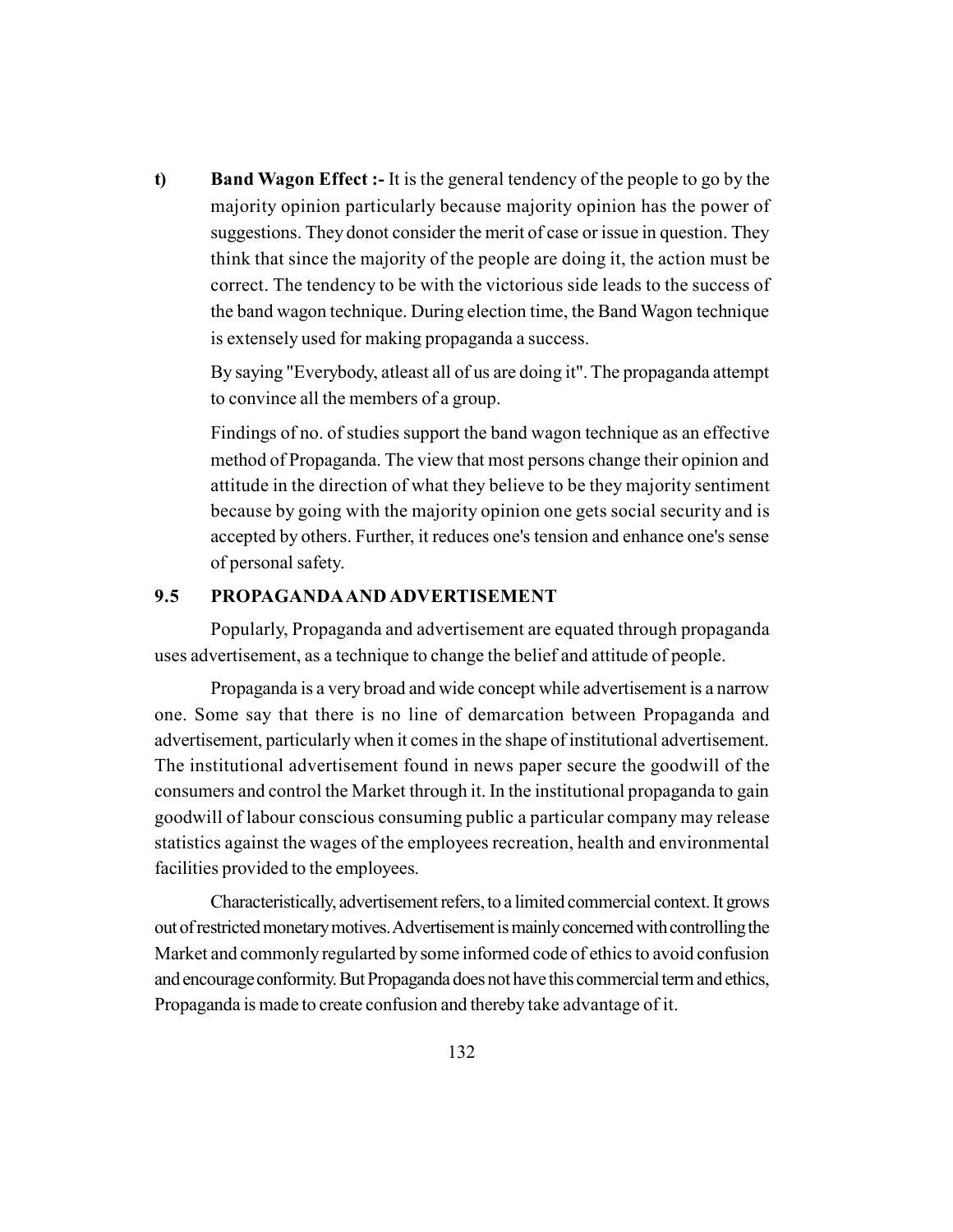The aim of advertisement is definite and selective i.e. to get the support and patronage by a large no. of consumers. But the aim of propaganda is to monopolize the vigour loyalties and supporting conduct of a huge population.

The differences between propaganda and advertisement are thus minor and subtle which popularly lies in the design and emphasis.

#### **9.6 PROPAGANDA AND SUGGESTION**

Propaganda is a message which attempts to alter public perceptions and/or induce action. It serves some specific agenda. Propaganda can appear in any form or medium and may or may not be obvious as propaganda. Its actual source may not be obvious. Not all propaganda is evil - some serves reasonable purposes, like promoting action on public health issues.

Suggestions have been considered by many eminent social psychologist like Trade and Lebon as very important concept which can influenc in future many aspects of social behaviour. When suggestions become effective, propaganda also becomes effective. Suggestion has been generally defined as the acceptance of a proposition in the absence of logically adequate grounds.The individual's susceptibility to propaganda was explained by the special nature of stimulation and by the individual's susceptibility. The effectiveness of propaganda is mainly based on how far it can suggest the audiance.

#### **9.7 LET US SUM UP :**

Propaganda is to mould people's attitudes and behavior in the direction of the propagandist by impressing upon the mass through various methods, techniques and strategies. It is mostly used in negative sense. The propagandist seeks to influence people's beliefs and attitudes and thereby their actions. The specific beliefs and attitudes which are propagandist seeks to induce are ordinarily not valuable or socially desirable in their own right. Propaganda may be classified into (1) Direct and Indirect (2) Primary and Secondary (3) Conscious and Unconscious. Name calling Device, Plain Folk Appeal, Glittering Generalisation, Suggestion Card Stacking, Band Wagon Effect are the techniques usually used by propagandist.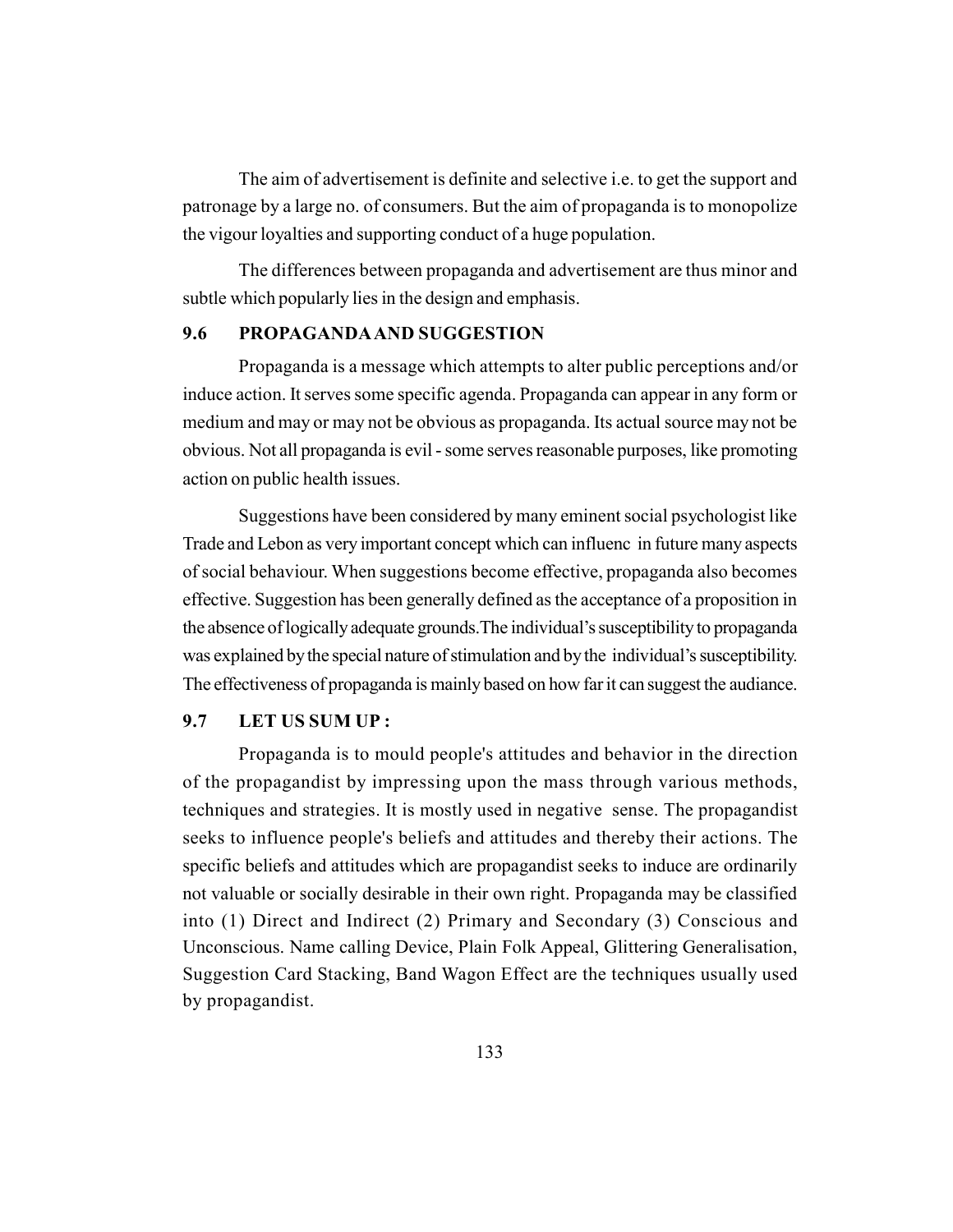| <b>Check Your Progress Exercise-2</b>                                |  |
|----------------------------------------------------------------------|--|
| Space is given below for your answers.<br>Notes: $(a)$               |  |
| Check your answers with the above mentioned text.<br>(b)             |  |
| Q1. Briefly explain the various techniques used by the propagandist. |  |
|                                                                      |  |
|                                                                      |  |
|                                                                      |  |
|                                                                      |  |
|                                                                      |  |
| Differentiate between Propaganda & Advertisement.<br>2 <sub>1</sub>  |  |
|                                                                      |  |
|                                                                      |  |
|                                                                      |  |
|                                                                      |  |

## **9.8 GLOSSARY :**

- **1. Propaganda :** Propaganda is nothing but propagation or publicity of a thingh in a desired manner under the controlled conditions.This is done through persuasive devices.
- **2. Advertisement :** It refers to a limited commercial context. It grows out of restricted monetry motives.
- **3. Band Wagon Effect :** It is the general tendancy the people to go by the majority opinion particularly because majority opinion has the power of suggestions.
- **4. Card Stacking :** It is involves the selection of use of facts or falsehoods, illustrations and distructions, logical and illogical statements in order to give the best or the worst possible case for an idea, performance and product.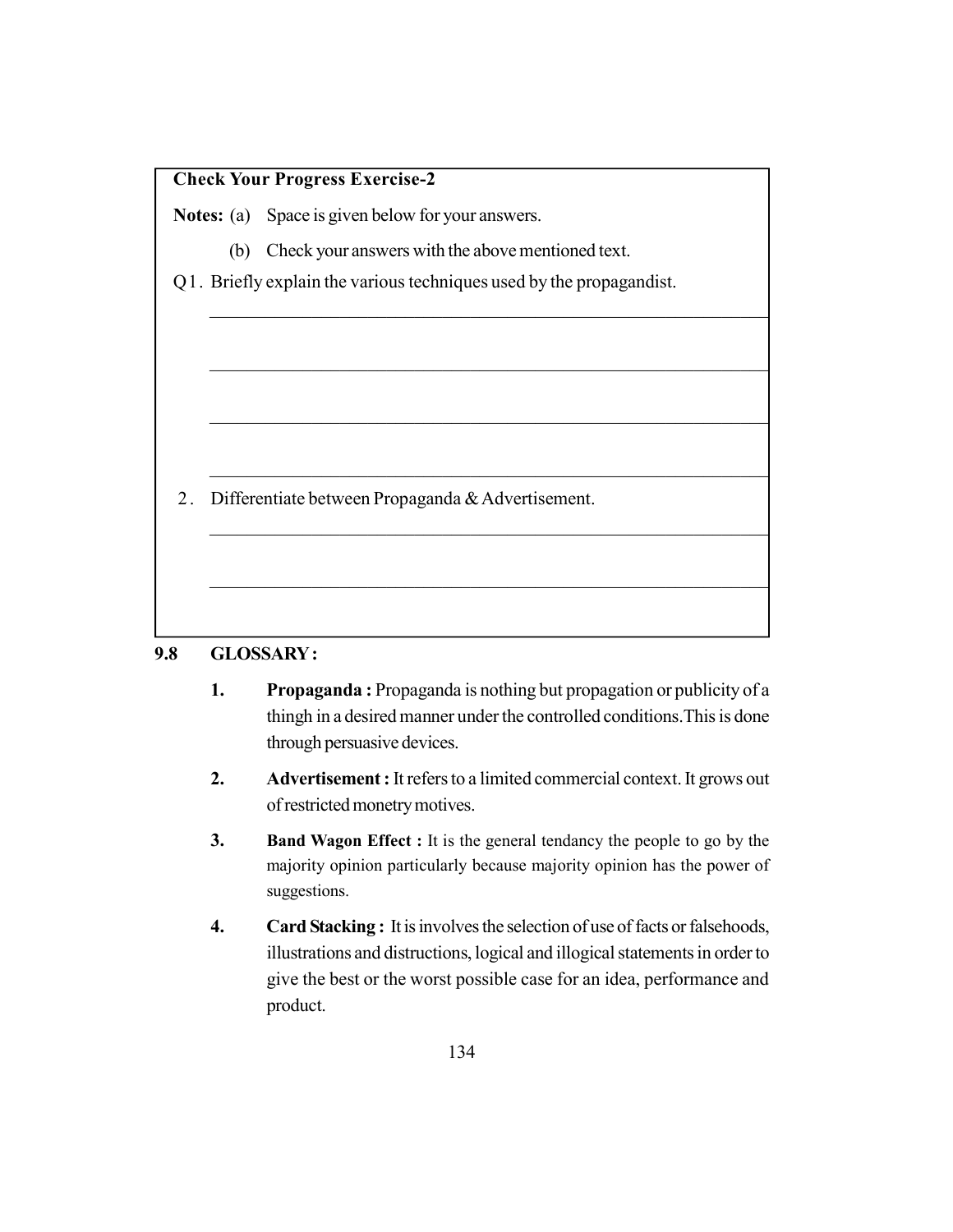#### **9.9 LESSON END EXERCISE :**

- Q1. Discuss the nature propaganda. Briefly describe the various techniques in modern era.
- Q2. Enumerate the different types of propaganda.

## **9.10 SUGGESTED FURTHER READINGS :**

Baron, R. A., & Branscombe, N. R. (2012). *Social Psychology* (13<sup>th</sup> ed). New Jersey: Pearson Education Limited. Mohanty, G. (2016). *Social Psychology* (4<sup>th</sup> ed). New Delhi: Kalyani Publishers.

 $\sim\sim\sim$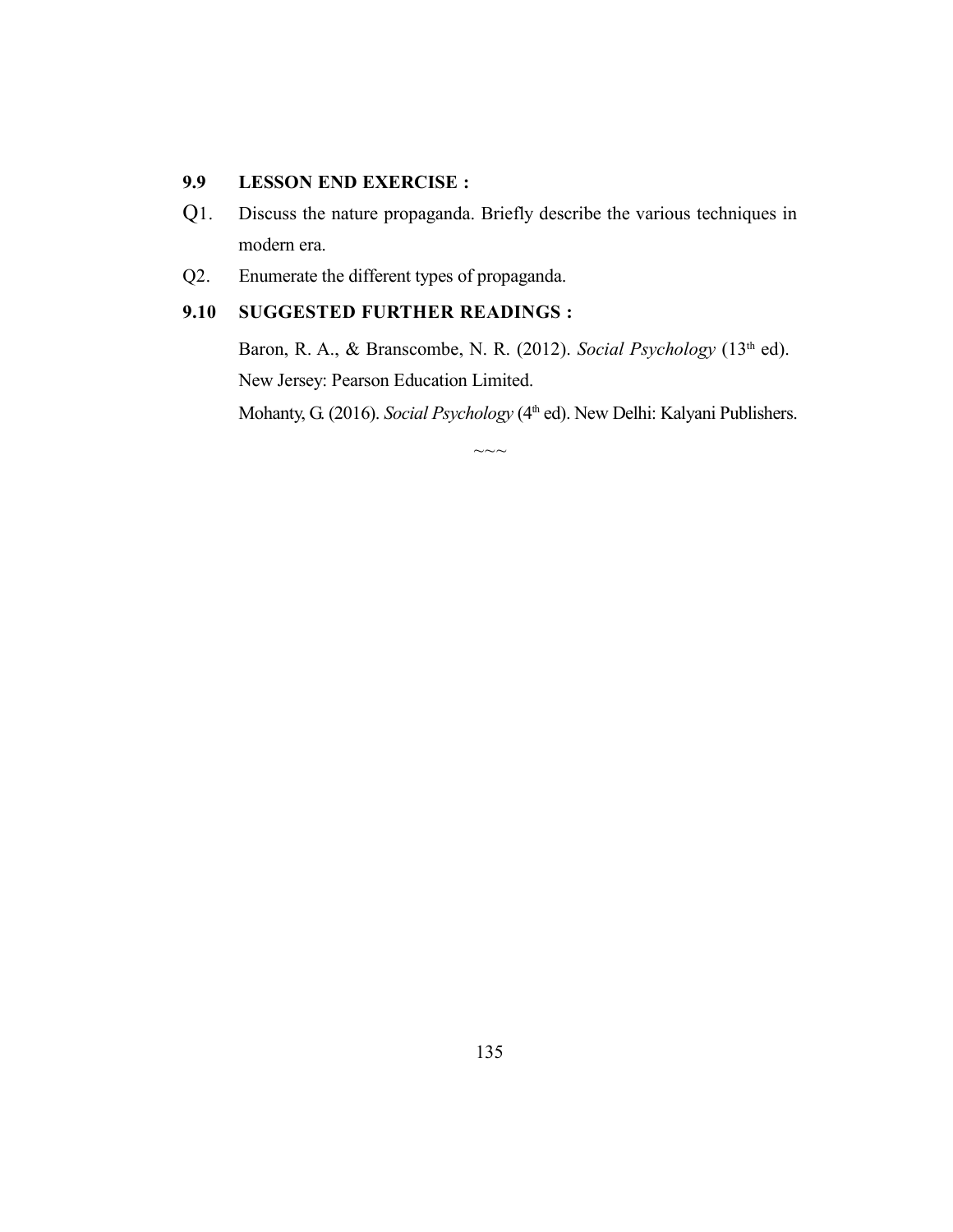| <b>B.A.</b>          | Unit - V    |
|----------------------|-------------|
| <b>SEMESTER - VI</b> | Lesson - 10 |

## **Lesson - 10**

## **SOCIALIZATION : MEANING, PROCESS AND STAGES OF SOCIALIZATION**

#### **STRUCTURE**

- 10.0 Introduction
- 10.1 Objectives
- 10.2 Meaning and Definitions of Socialization
- 10.3 Socialization Process
- 10.4 Agents of Socialization
- 10.5 Stages of Socialization: Infancy, Childhood and Adolescence
- 10.6 Let Us Sum Up
- 10.7 Glossary
- 10.8 Lesson End Exercise
- 10.9 Suggested Further Readings

#### **10.0 INTRODUCTION**

A human child cannot survive without the help of others. From the very beginning of his life he becomes entangled in social relations which are essential for his survival. The parents are the first agents of socialization of the child. They control those stimuli which result in desirable response. They provide guidance to their child. Individuals who do not undergo adequate primary socialization within a given period of time will likely not proceed through secondary or adult socialization. Instead, as their biological potential is not met, the individuals will remain trapped at the level of a child. There are numerous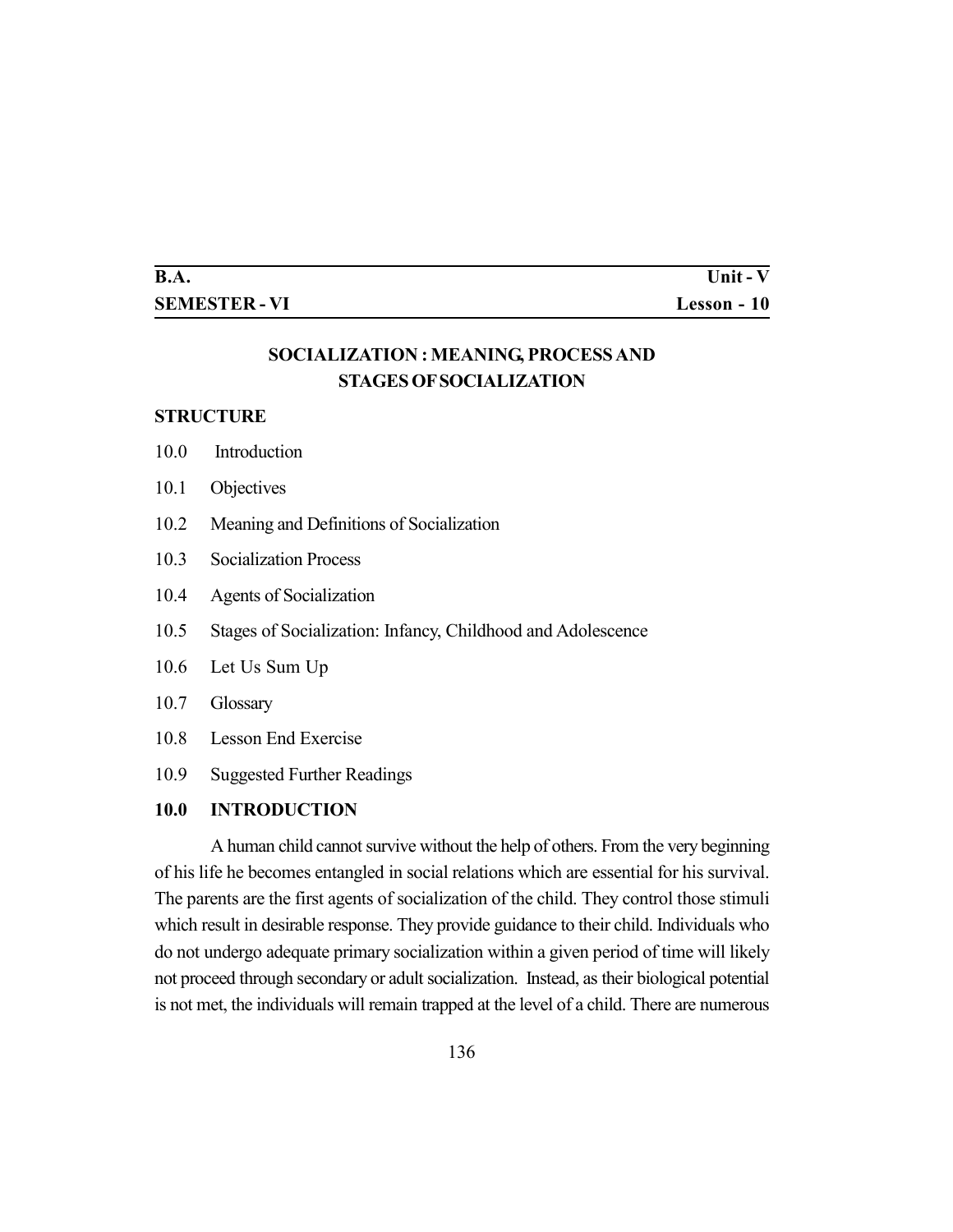agents of socialization that teach a person the beliefs, values, and behaviors that are appropriate in his or her society. So keeping in view the importance of socialization process it is necessary to study the how the socialization process takes place, various agents and stages of socialization.

#### **10.1 OBJECTIVES**

By the end of this lesson the student should be able to :

- Reproduce the definitions of socialization
- Define the meaning of socialization
- Explain the socialization process
- Discuss the agents of socialization
- Elaborate the stages of socialization

#### **10.2 MEANING AND DEFINITIONS OF SOCIALIZATION**

In socialization there is one particular individual on the one side and on the other there are other persons who have before them some accepted truths and the norms of the desirable behavior. It is the process of mutual relationships. The behavior of particular person is modified by coming in contact with others. The members of the society who come in contact with the person have expectations of a specific behavior from the person on the basis of accepted truth and the norms of desirable behavior. This particular person brings modifications in his behavior in accordance with those expectations. This process of modification of behavior is known as socialization.

Socialization can also be defined as the process by which an individual learns the beliefs, values, and behaviors that are appropriate for his or her society. Throughout this lifelong process, a person develops his or her personality and sense of self.

In socialization those values, beliefs and the ways of perceiving the society are followed and internalized which are of members of the group. When internalization is effective then the person wishes to adopt that type of behavior which is expected of him by the members of a responsible group. When the person is not able to internalize the norms of the group then he becomes a deviate from the norms.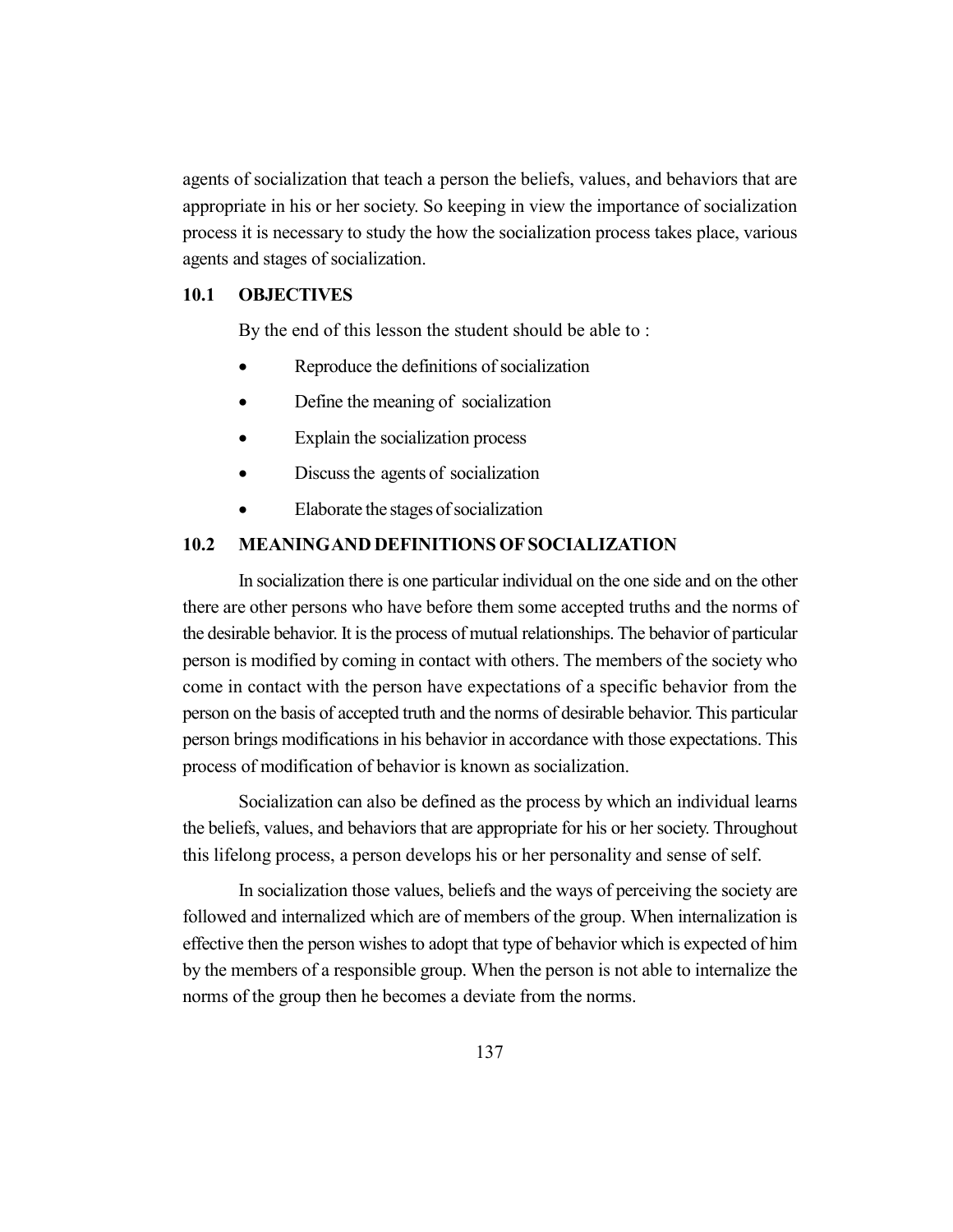In fact socialization takes place at each and every such place where a person has to adjust himself in accordance with the demands of new group. For example, the new recruit in the army, the new student in the school, the new employee etc. has to internalize all those beliefs and values which are specific to that group. Thus in socialization that activity of the adult is also included by which he adopts those behaviors which are in keeping with those expectations which are in relation to group organization or the new social situation. No doubt socialization is also concerned with the modification of adult behavior but in psychological literature the process of socialization is kept confined to the sociological development of the child. In this sense in socialization that process is involved through which the child makes an effort to respond to elders in the society so that he may learn their behavior pattern, ideals etc. Socialization may be considered as a process which puts restrictions on the behaviors, ideals, values, attitudes etc. up to that extent to which the individual accepts the well established social norms.

#### **DEFINITIONS OF SOCIALIZATION**

**Jansen (1961)** says that, "Socialization is learning that enables the learner to perform social roles."

**Kimbal Young,** "Socialization mean the process of inducting the individual into the social and cultural world."

**Secord and Backman**, "Socialization is an interactional process whereby a person's behavior is modified to confirm to expectations held by members of the group to which he belongs.

#### **10.3 SOCIALIZATION PROCESS**

It is quite difficult to understand socialization. But it is an interesting process. We employ *various techniques* in studying this process. We get much knowledge about this process through experimental methods, interviews, cross-cultural studies, systematic observation of the behavior of children, and through anecdotal records etc. Below we are describing how this process takes place.

A human child cannot survive without the help of others. From the very beginning of his life he becomes entangled in social relations which are essential for his survival. The dependence of the child on the adult members prepares him for performing those behaviors which are approved by the elders. The *parents* are the *first agents of*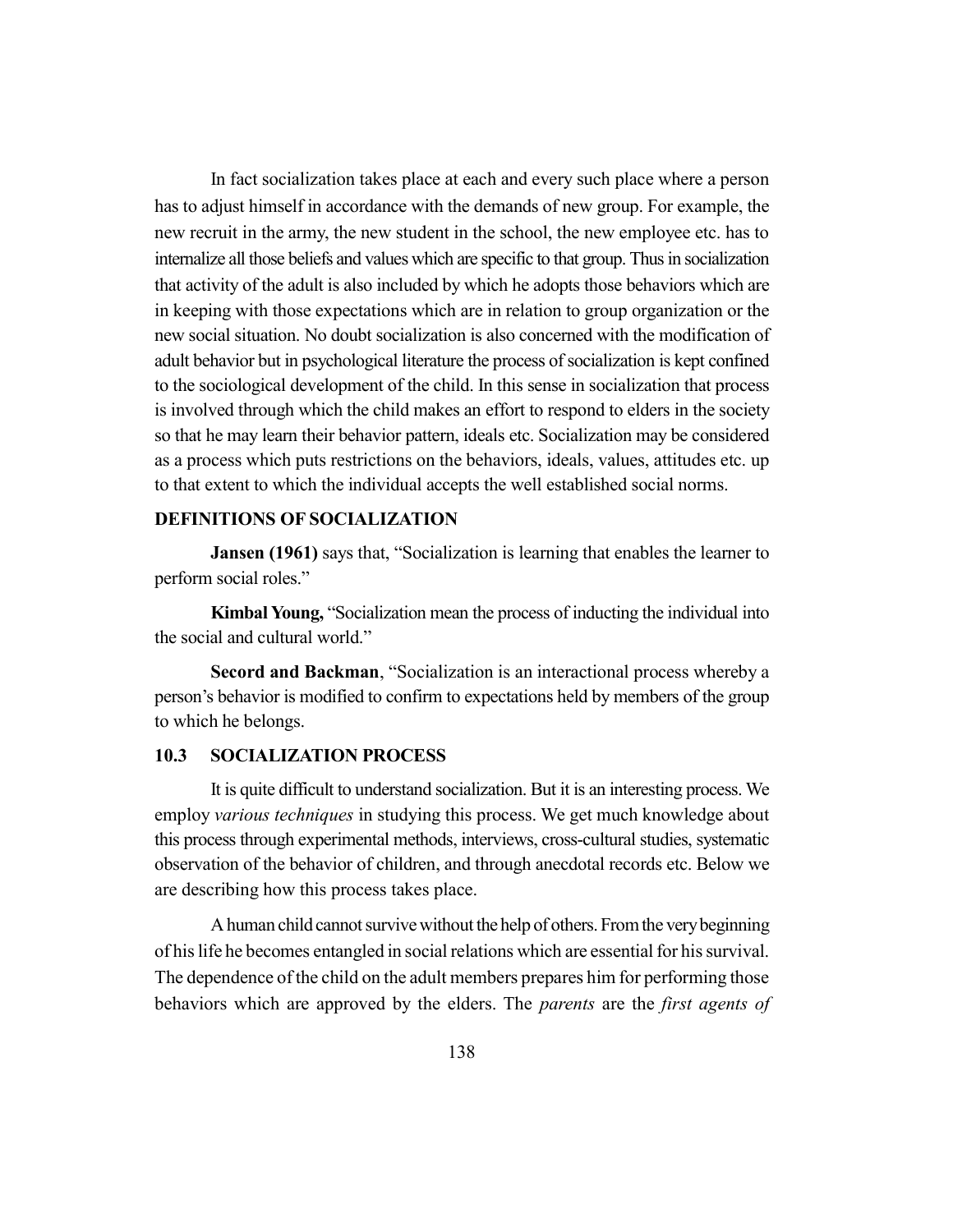*socialization* of the child. They control those stimuli which result in desirable response. They provide guidance to their child. It is through conditioning that they teach the child to give desirable response. For example, they teach the child to eat at fix time and place. They teach him when to sleep and for how long to sleep. Thus the parents by reinforcing some behaviors and by discouraging some other behaviors teach the child the desirable norms of conduct. The child is told again and again to wash his hands before eating and if he does not do so he is not given food. Slowly the child internalizes this pattern of behavior that before eating his meals he must wash his hands. Therefore, we may say that because of **effect dependence** the socialization of the child begins from his family.

Besides, effect dependence the child also has **information dependence.** He is also dependent on the other members of the family for information. He has a desire to get information about his environment and wishes to understand it. He wants to learn the existing choices for his various actions. Much of the environmental knowledge he obtains through his sense organs by his own efforts but much of useful knowledge he obtains by mixing with other people in his social environment. It is inherent in information dependence that the agents of socialization keep full control over his cognitive structure. They give the explanation of some events in such a way that the child learns only those things which they want him to learn. Thus the child's concept of reality is influenced by the agents of socialization.

In the process of socialization values and norms of the society are very important. The individual after family comes in contact with the society and learns these values and norms. Since in every society these norms and values go on changing with time so the individual has to learn to change his behavior in conformity to the prevailing norms and values of the society. In the process of socialization the individual assimilates the values and norms of the society in himself.

Several research findings have led sociologists to develop two key hypotheses about socialization process. The first hypothesis is that socialization occurs on three levels.

 The first of these levels is called **primary socialization** and refers to the basic and fundamental aspects of interacting that help an individual develop selfawareness. This level of socialization occurs most often through infancy and childhood and is influenced most strongly by the family.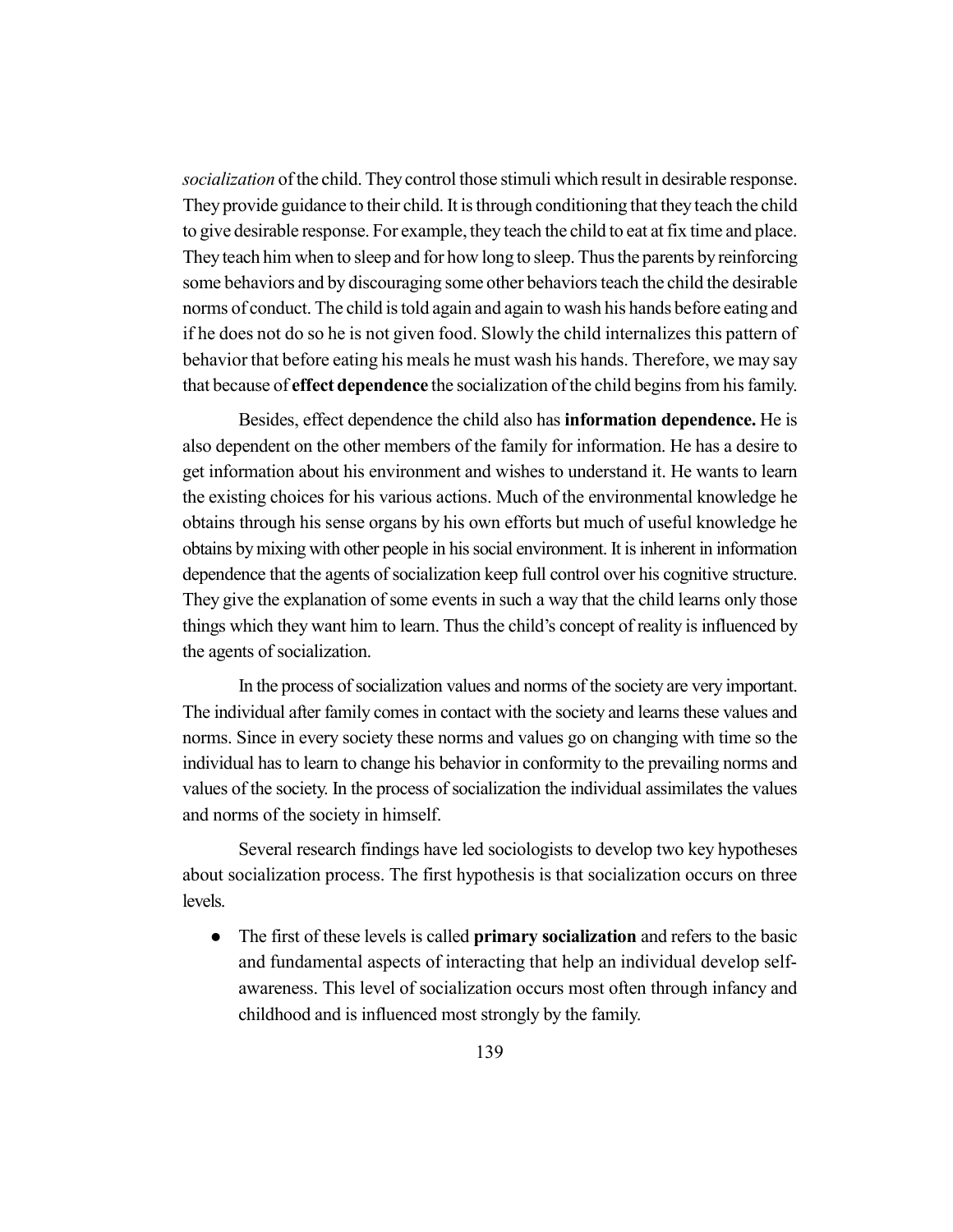- **Secondary socialization** occurs in later childhood through adolescence. As the social sphere widens, social influence moves beyond the family and extends to peer groups and other nonfamily forces.
- Finally, **adult socialization** occurs as the individual takes on adult roles such as spouse, employee, or parent, adapting to the complexity of changing roles that occurs throughout the adult years.

Individuals who do not undergo adequate primary socialization within a given period of time will likely not proceed through secondary or adult socialization. Instead, as their biological potential is not met, the individuals will remain trapped at the level of a child.

Thus, the second key hypothesis about socialization, the **critical period hypothesis**, suggests that there is a window of time for primary socialization to operate. Once this period has passed, primary socialization becomes increasingly difficult and less effective. This suggests that the effects of socialization are strongest and most important at the earlier stages in life.

## **10.4 AGENTS OF SOCIALIZATION**

There are numerous agents of socialization that teach a person the beliefs, values, and behaviors that are appropriate in his or her society. Sociologists see socialization as taking place in three general stages that span the life course: primary, secondary, and adult. At each stage, various agents of socialization affect the individual's cultural learning. Agents of socialization are groups, individuals, or circumstances in society that socialize an individual. Socialization is strongest in infancy and childhood, probably because there is simply so much cultural learning that needs to take place. Additionally, the brain is most susceptible to learning at younger ages. At this stage, the family is by far the strongest agent of socialization. By adolescence, the agents of socialization change and the overall impact of socialization begins to weaken. Peer groups, school, and the media replace family as strong agents of socialization. By adulthood, although socialization continues to occur, the brain has matured and the individual core personality has stabilized. As a result, socialization is weakest at this stage.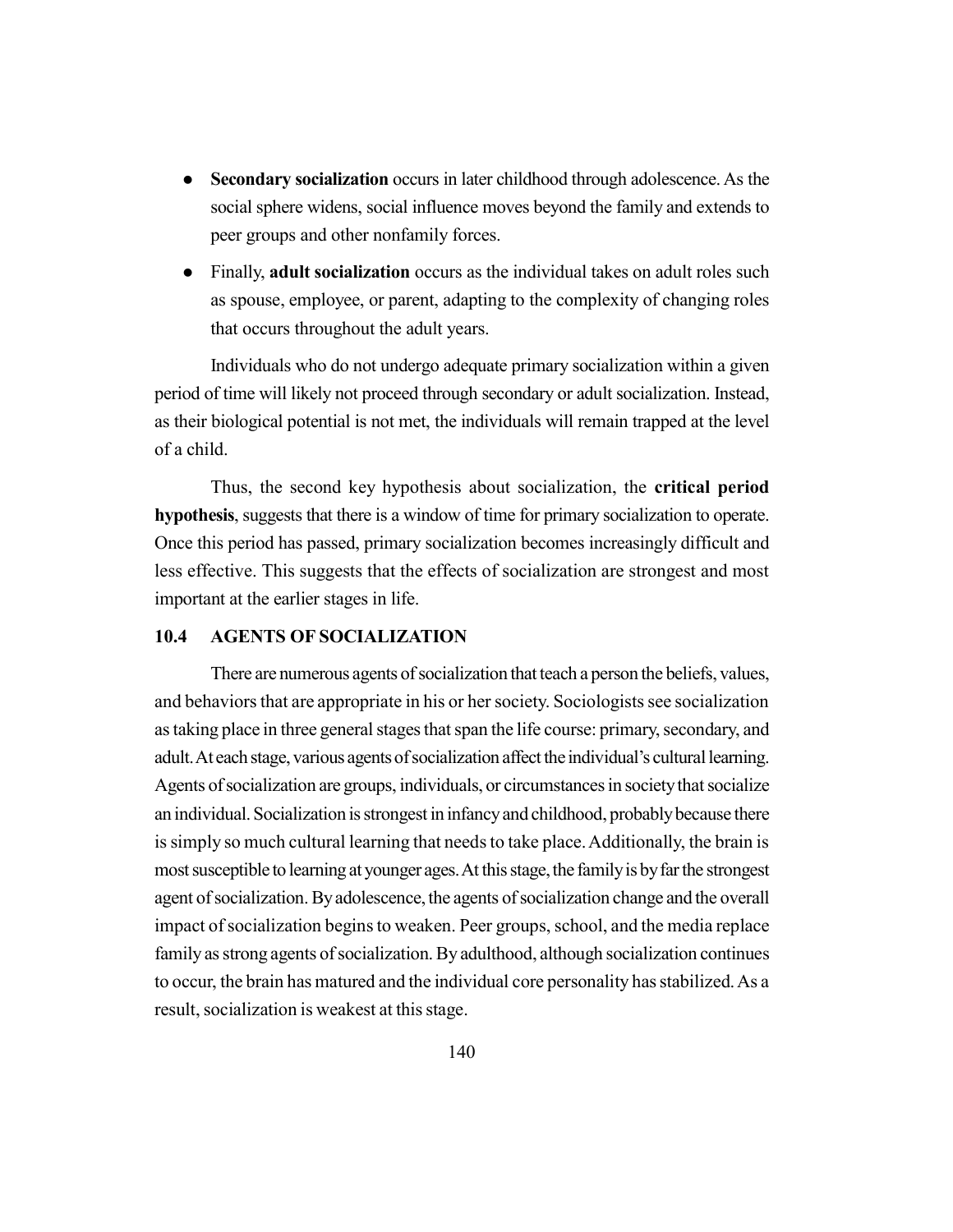#### • **Family**

The family remains the most important agent of socialization in infancy and childhood. In modern societies, nuclear family units are most common, and most socialization of young children takes place in this context. However, even in modern society, there is variation in the structure of the family that may have an impact on the socialization of the child.

#### • **School**

School is also an important agent of socialization. While parents provide basic values to children, the school imparts specific knowledge and skills that society has deemed important. School formalizes the process of acquiring these skills. Schools also teach broader social values, such as diversity and multiculturalism, both through curriculum as well as through the process of interacting with peers.

#### Peer Group

As a child ages, his or her social sphere gradually widens. The influence of the family gradually wanes, and the influence of peers increases. The process likely begins at school, as the child interacts more and more with peers. A *peer group* is defined as a group of people, usually of similar age, background, and social status. Peer groups often separate themselves into discrete units (Adler & Adler 1998). In elementary school, peer groups separate themselves by sex. Males at this age tend to prefer the company of other males, and females prefer the company of other females. However, as the children transition into adolescence, peer groups gradually become mixed. In addition to segregating by sex, peer groups also segregate in other ways. Each of these groups develops its own set of norms and socializes members of that group to accept those specific norms. These may be based on characteristics such as athletic ability or toughness in boys or physical appearance in girls. For males, academic success is tacitly discouraged because it diminishes their popularity. For females, however, academic success increases popularity.

#### • **Workplace**

By young adulthood, the influence of peer groups tends to diminish. Work becomes an increasingly important agent of socialization as an individual attempts to match his or her interests and skills to a job. Often, this means that a person tries many different jobs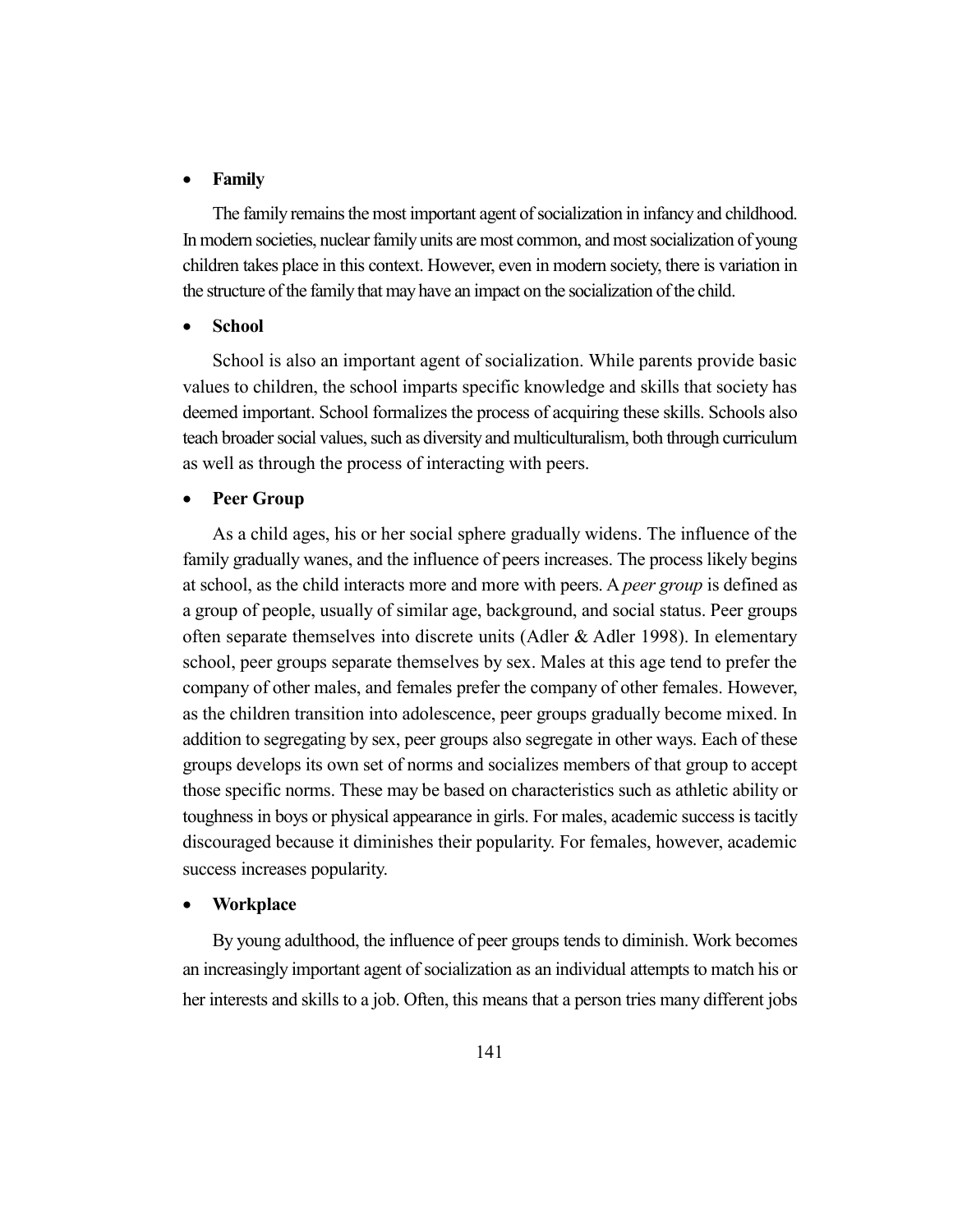involving different skills. This in turn involves *anticipatory socialization*—that is, learning to play a role before entering it. This involves learning the expectations of the role prior to adopting it. Through the process of anticipatory socialization, a person gains a sense of identity and understanding with the role, which may help with the actual transition into that role. On the other hand, anticipatory socialization may help us avoid roles that we would find to be unrewarding.

#### • **Religion**

Religious institutions influence the core values and beliefs that people hold. For many people, religion defines the boundaries between right and wrong and offers a means of dealing with crisis and emotional trauma. Religious beliefs, customs, and rituals have the effect of creating a sense of solidarity among a religion's members. Religion offers people a sense of social identity, a sense that they belong to something greater than themselves. In this way, religion has a stabilizing effect on society.

#### • **Mass Media, and Social Media**

Every day, we are bombarded with advertisements and other messages from newspapers, magazines, television, radio, and the Internet. These messages have an effect on what we believe, what we buy, and what we value. *Mass media*, defined as a means of delivering impersonal communication to a large audience, thus act as agents of socialization.

#### **Check your Progress Exercise-1**

- **Notes:** (a) Space is given below for your answers.
	- (b) Check your answers with the above mentioned text.
- Q1. Identify the major agents of socialization and describe their impact on an individual's understanding of culture.

\_\_\_\_\_\_\_\_\_\_\_\_\_\_\_\_\_\_\_\_\_\_\_\_\_\_\_\_\_\_\_\_\_\_\_\_\_\_\_\_\_\_\_\_\_\_\_\_\_\_\_\_\_\_\_\_\_\_\_\_

\_\_\_\_\_\_\_\_\_\_\_\_\_\_\_\_\_\_\_\_\_\_\_\_\_\_\_\_\_\_\_\_\_\_\_\_\_\_\_\_\_\_\_\_\_\_\_\_\_\_\_\_\_\_\_\_\_\_\_\_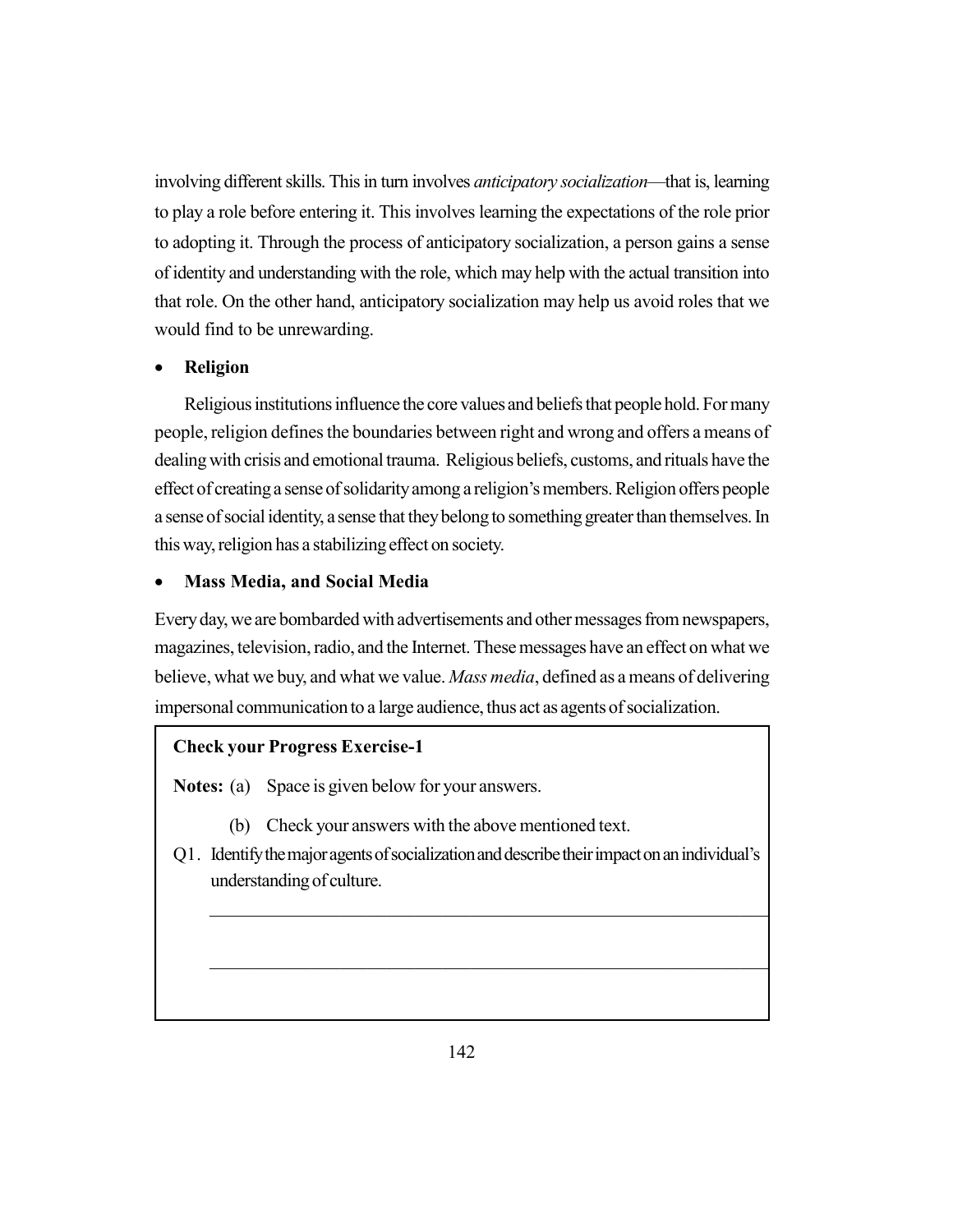- Q2. What do you understand by Socialization? Describe its process.
- Q3**.** What do you understand by the terms Primary, Secondary and Adult Socialization?

\_\_\_\_\_\_\_\_\_\_\_\_\_\_\_\_\_\_\_\_\_\_\_\_\_\_\_\_\_\_\_\_\_\_\_\_\_\_\_\_\_\_\_\_\_\_\_\_\_\_\_\_\_\_\_\_\_\_\_\_

\_\_\_\_\_\_\_\_\_\_\_\_\_\_\_\_\_\_\_\_\_\_\_\_\_\_\_\_\_\_\_\_\_\_\_\_\_\_\_\_\_\_\_\_\_\_\_\_\_\_\_\_\_\_\_\_\_\_\_\_

\_\_\_\_\_\_\_\_\_\_\_\_\_\_\_\_\_\_\_\_\_\_\_\_\_\_\_\_\_\_\_\_\_\_\_\_\_\_\_\_\_\_\_\_\_\_\_\_\_\_\_\_\_\_\_\_\_\_\_\_

\_\_\_\_\_\_\_\_\_\_\_\_\_\_\_\_\_\_\_\_\_\_\_\_\_\_\_\_\_\_\_\_\_\_\_\_\_\_\_\_\_\_\_\_\_\_\_\_\_\_\_\_\_\_\_\_\_\_\_\_

# **10.5 STAGES OF SOCIALIZATION: INFANCY, CHILDHOOD AND ADOLESCENCE**

Socialization is a lifelong process that has varying impact at different stages of life. We have learned that socialization is a lifelong process. However, the process of socialization and the effects it has on shaping beliefs, values, and behaviors differs at different stages of life. There are five general stages of development that are important for understanding socialization through the life course. These stages are infancy, childhood, adolescence, adulthood, and old age. We will describe below in detail only three important stages of socialization: Infancy, Childhood and Adolescence.

#### • **Socialization in Infancy**

The brain is most malleable at birth. The infant comes into the world with biological predispositions and reflexes. One of those predispositions is the ability to bond. Research shows that from birth, infants respond positively to faces. This is believed to facilitate the bonding process, as infants gradually learn to identify familiar faces. Infants also respond to smell. Within days of birth, an infant recognizes the unique smell of its mother and identifies that smell with safety, warmth, security, and food. As the infant develops and grows, certain skills, such as sitting, rolling over, and crawling, come naturally. However, the child learns the significance of these actions only through the reinforcement that is given at each developmental milestone. The child's world expands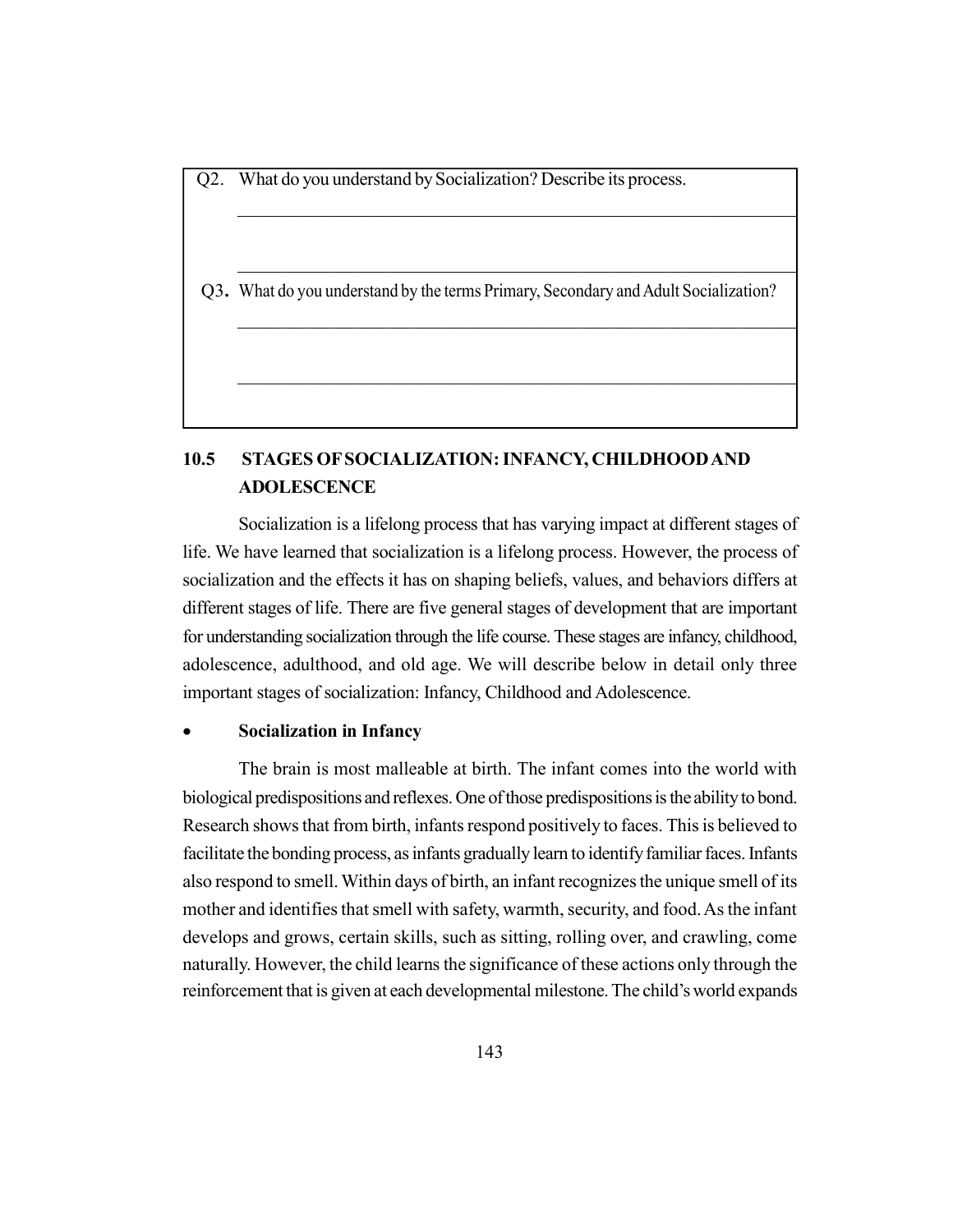through the process of development, but its understanding of that world develops through socialization. Now we will discuss in detail this process of socialization in infancy.

The child just after birth comes in contact with the mother. He starts recognizing her and slowly starts smiling on seeing her. If she is not with him he misses her. Then he gets acquainted with other women among whom may be his nurse or grandmother and starts responding to them. When he comes in contact with his father he starts recognizing him. All these recognitions take place within a few weeks after his birth. As he grows old other people come in his contact and he starts responding to them by a smile or through crying or raising his hands or feet.

In the socialization of the child breast feeding is very important. The mother's milk is not only good for nourishment but also provides security and love to the child. When the child is close to the breast of the mother he feels her love which in future affects the development of his personality.

When the child is nearly ten months old his toilet training begins which continues till he is of eighteen months. The child learns the use of toilets etc. slowly as he advances in age.

In case there is shown over-affection to the child by the parents then in him the dependency behavior develops. Dependency is also an aspect of socialization. No one is completely independent in this world. Everyone is dependent on others in one or another. The infant learns this in the very beginning of his life.

The infant learns to speak a few words through the process of imitation. The mother and other persons in his social environment teach him to say "mama", "papa", "baba" etc. Slowly the infant starts associating these words with the persons to whom they apply.

At about the age of one and half years the infant starts taking interest in other children. After one year he starts adopting the behavior of cooperation, shame, jealousy etc. He shows shyness when strangers come in front of him. He also shows jealousy whenever her mother shows affection to someone else. He also depicts attraction towards other infants.

At about the age of two years he shows anger and annoyance etc. He also shows obstinacy.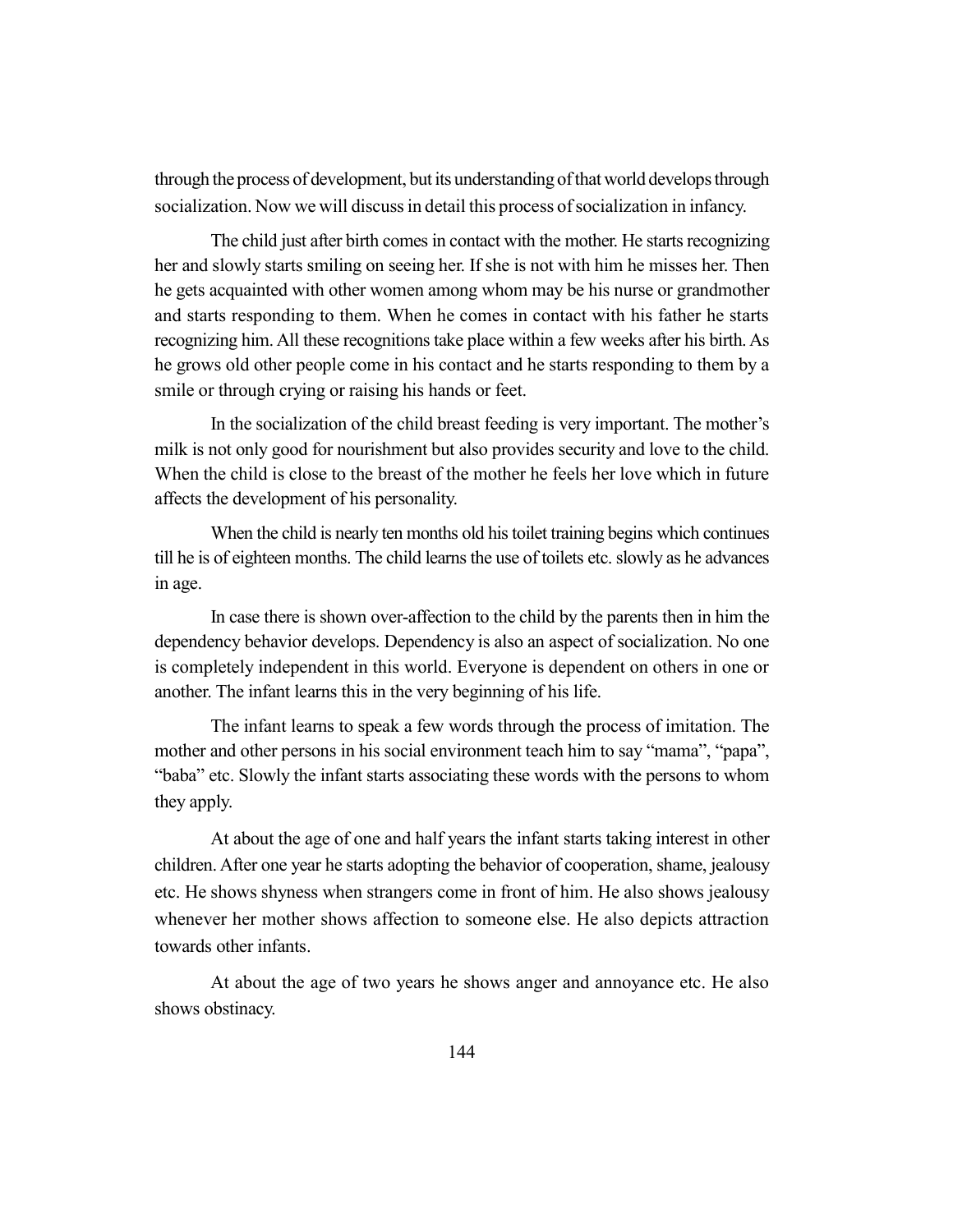#### • **Socialization in Early Childhood**

In early childhood, the child begins to speak. The development of speech signifies a milestone because it allows the child to communicate in increasingly complex ways with the adults who care for him or her. Speech also allows the adult to teach the child in new ways. Thus, socialization takes on a new dimension as the child begins to enter the symbolic world of the adult. The child gradually learns to use language not just to express needs and wants but to express ideas as well. But speech is important in other ways. By about age two or three, the child is able to form friendships with other children. The growing sphere of social interaction is gradually widening.

The period of two to six years is very vital in the socialization of an individual. Now the child comes in contact with different members of the society. If he attends nursery or kindergarten school then he comes in contact with other children and teachers. In the beginning the child plays with his toys all alone. At the age of three or four years he starts playing with other children. The boys and girls play together and there is no sexual discrimination at this age.

The child becomes very obstinate at about the age of four or five years. He shows temper tantrums and becomes aggressive. He runs out of the home, quarrels with his siblings, annoys others and develops a tendency to do exactly opposite to that which he is asked to do. We call it as negative behavior. But he also has the tendency to work cooperatively. He wants social approval. He develops friendship and cares for the others cooperation. At this stage also the feeling of dependency continuous. But at times he acts contrary to the wishes of his parent.

For many children, however, childhood is also a time of stress. In many nations, childhood is seen as a time when the child can begin to contribute to the household. While in developed nations we may begin teaching children responsibility by giving them light chores, such as setting the table, in some countries, children are expected to work outside of the home.

#### • **Socialization in Late Childhood**

This stage is from 6 years to 11-12 years. At this stage the child learns the laws and codes of the society. The number of his friends increases and he becomes interested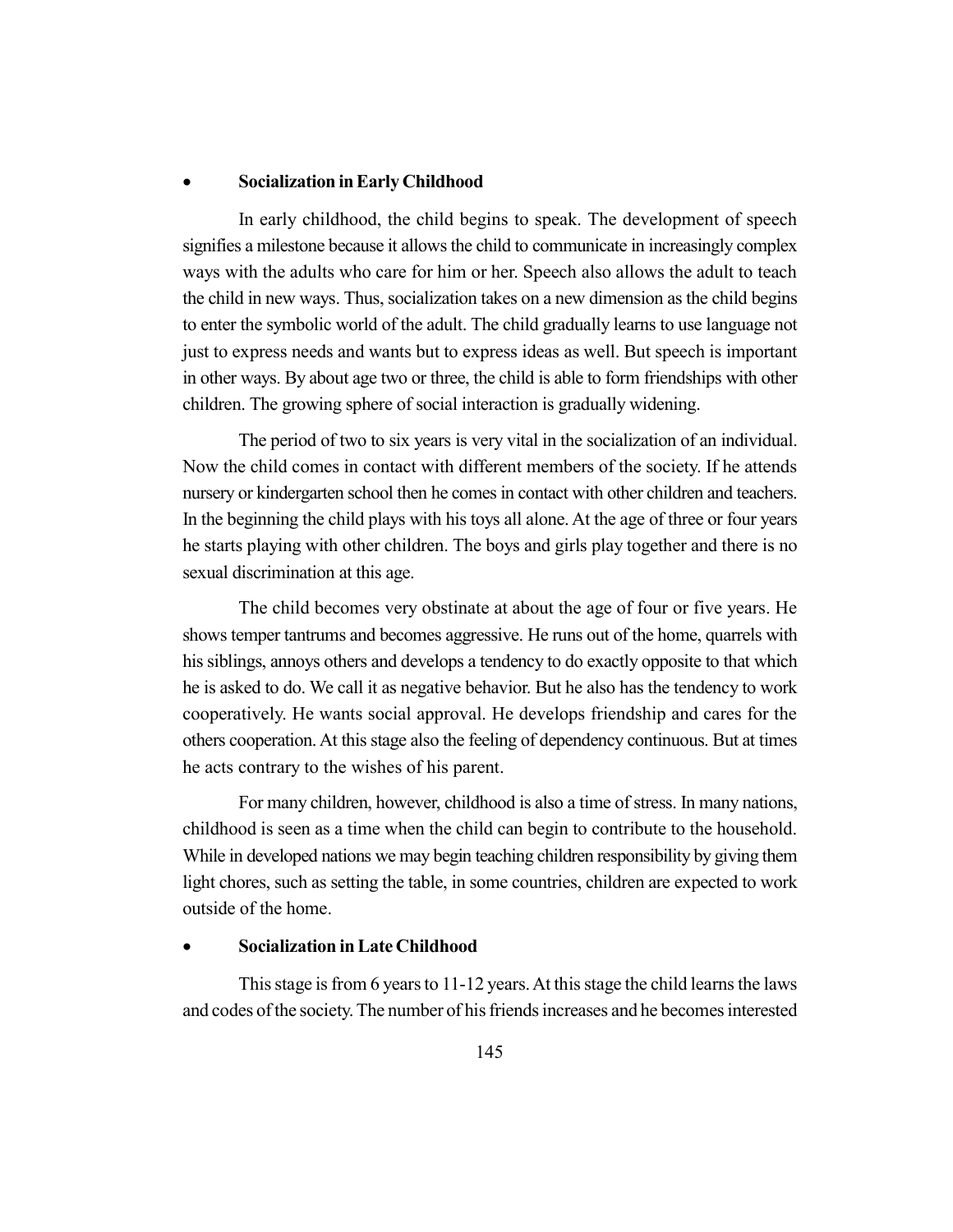in team games. Now the boys start preferring the company of boys and girls of girls. The boys and girls learn their sex specific roles. If a boy behaves like a girl he is called "sissy" or "girlie" etc. similarly if a girl acts like a boy she is called "tom boy" etc., all in fun.

There is rapid language development at this stage which enables the children to exchange their ideas with others.

The children love to go on picnic or excursion. They make their own groups or gang together and develop strong affiliation to their group or gang. There also develop rivalries and competitions between different gangs and groups and often there are gang wars or group clashes. In friendly games they show much competitiveness. They make all efforts to win or achieve higher than their rivals.

The children seek the approval of their parents and other family members. They also become firm believers in the norms of their society and become very much conscious of their responsibilities.

#### • **Socialization in Adolescence**

This is the period between the ages of 12 years to 18-19 years. In the beginning of this period there occur many physical changes in the adolescents which lead to changes in their behavior pattern. They start feeling awkward before the other members of the society because of the changes in their physical makeup. The boys start getting taller day by day. Their voice becomes hoarse and heavy. The hair grows on their chin and cheeks and the semen formation starts. Among the girls the bodily changes lead to heavy buttocks. The breasts develop and the hairs appear in the armpits and thighs etc. Because of these bodily changes the boys and girls feel shy of meeting with each other.

In the early stage of adolescent period these changes develop anti-social behavior. The adolescent feels that the norms of the society are for repressing him and so he starts taking interest in opposing them.

It may be noted that while in the period of childhood the child tries to strictly follow the norms and the codes of the society at about the age of 12-13 years the adolescent challenges them. But as the adolescent moves towards maturity there is once again shown conformity behavior.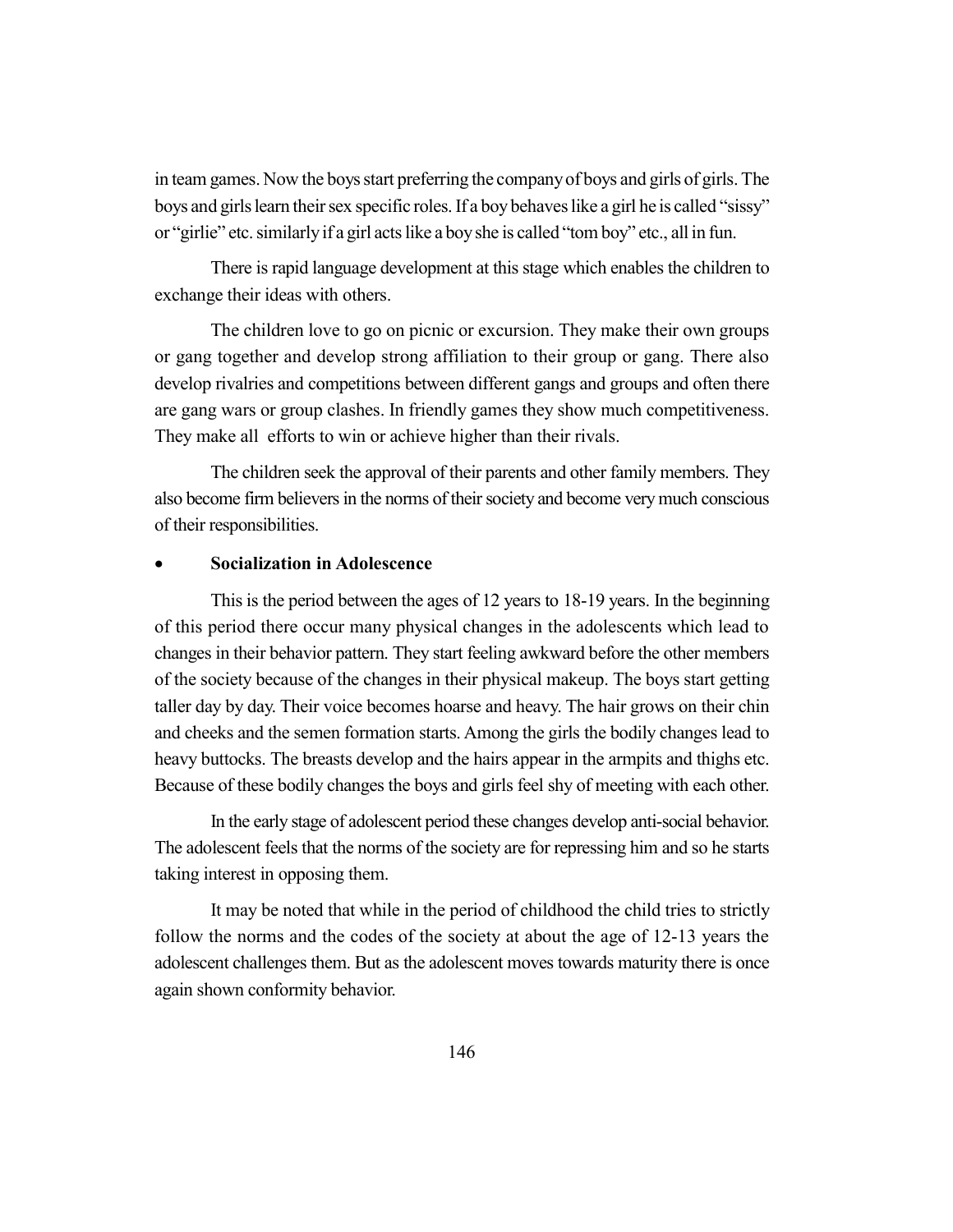The friendships at the adolescent stage are quite deep-rooted and they last for whole of the life time of the individual. The peer group exercises very powerful influence upon the adolescent. The adolescent gives greater importance to the opinions of his friends and peers as compared to his parents and relations.

In the adolescent period attractions to the opposite sex are aroused. The boys are attracted towards girls and girls towards boys. The love affair between boys and girls also become common but in most cases the adolescent love to the opposite sex is of transitory nature. As the adolescent boys and girls become mature there also develops maturity in the love relationships. Early love affairs may be in the form of crushes but later on if love affairs continue then they become enduring.

The adolescent loves to do social service. He wishes to be an agent of desirable social changes and if he gets good guidance then he becomes a good social worker. But if he falls in the group of bad leaders then he becomes involved in anti-social behavior and in destructive activities.

In our country because of lack of opportunities mixing of adolescent boys and girls there develops a tendency of eve teasing among the boys.

Many cultures do not have a life stage known as adolescence. These cultures transition from childhood to adulthood through a rite of passage. The new adult is then entitled to all of the benefits that adulthood has to offer in that society. In the developed world, however, adolescence is a transition time between childhood and adulthood. When one is no longer a child but not yet an adult, adolescence can be a time of significant stress. Research shows that most adolescents transition through this stage quite well. Still, a significant proportion faces an unusual mix of physiological and cultural change that makes this period of life challenging. Unlike other societies, in the developed world, there is no single ritual that marks the transition into adulthood. Adolescents are allowed to drive at 16. They can vote and join the military at 18. However, these same individuals are prevented from legally drinking alcohol until they are 21. While parents tell adolescents to delay sex, mass media seems to encourage sexual behaviors. This cultural confusion can lead some adolescents to engage in rebellious behavior. They may dress in socially inappropriate ways or deliberately defy other cultural norms in an effort to express their independence. This rebellion is often an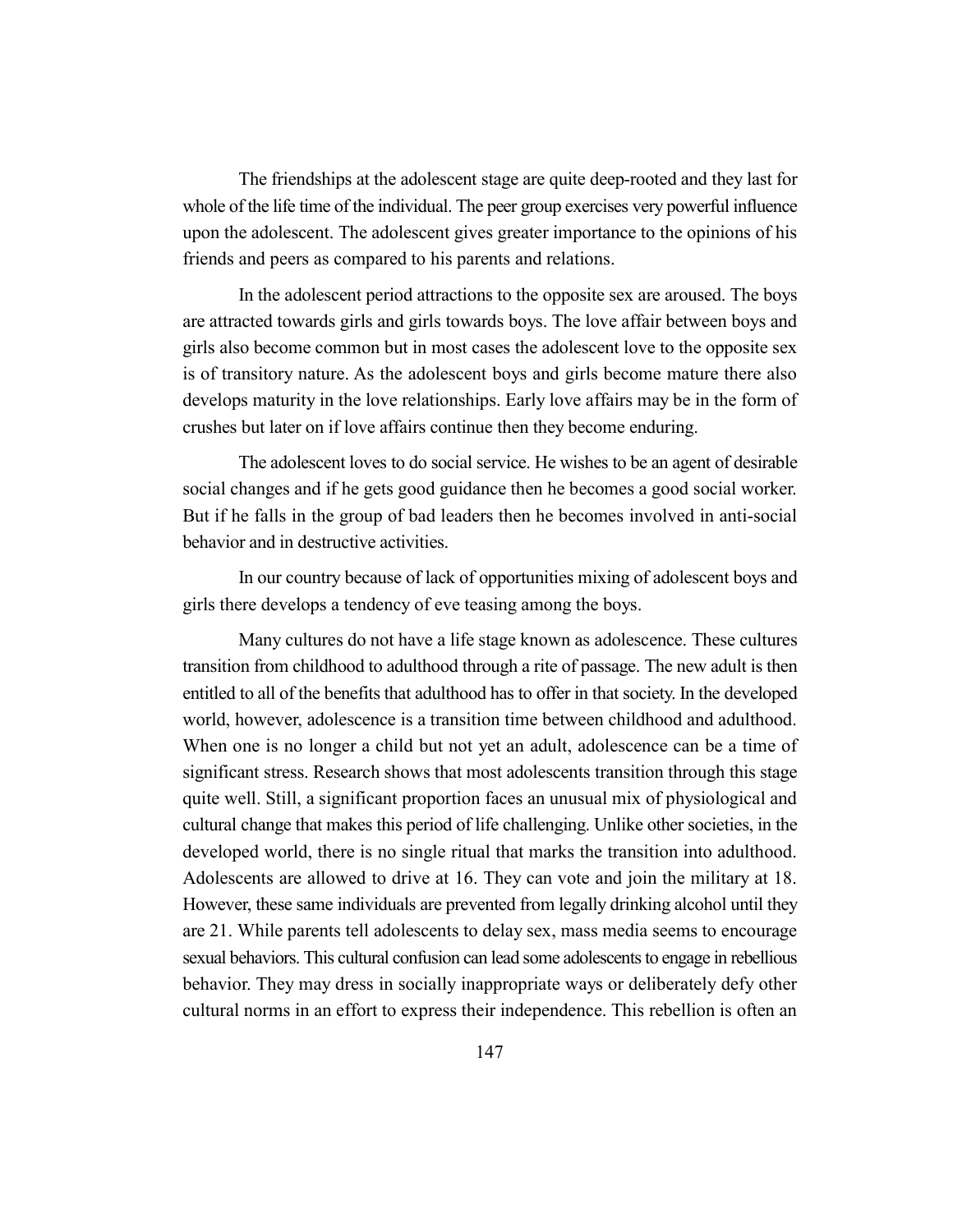attempt at negotiating the cultural contradictions that manifest themselves most clearly during adolescence. During this time, the adolescent seeks to find his or her place in the world, deciding which values he or she wishes to adopt and which values to reject.

#### **Check Your Progress Exercise-2**

**Notes:** (a) Space is given below for your answers.

- (b) Check your answers with the above mentioned text.
- Q1. What are the various stages of socialization? Explain the process of socialization in early and late childhood.

\_\_\_\_\_\_\_\_\_\_\_\_\_\_\_\_\_\_\_\_\_\_\_\_\_\_\_\_\_\_\_\_\_\_\_\_\_\_\_\_\_\_\_\_\_\_\_\_\_\_\_\_\_\_\_\_\_\_\_\_

\_\_\_\_\_\_\_\_\_\_\_\_\_\_\_\_\_\_\_\_\_\_\_\_\_\_\_\_\_\_\_\_\_\_\_\_\_\_\_\_\_\_\_\_\_\_\_\_\_\_\_\_\_\_\_\_\_\_\_\_

\_\_\_\_\_\_\_\_\_\_\_\_\_\_\_\_\_\_\_\_\_\_\_\_\_\_\_\_\_\_\_\_\_\_\_\_\_\_\_\_\_\_\_\_\_\_\_\_\_\_\_\_\_\_\_\_\_\_\_\_

\_\_\_\_\_\_\_\_\_\_\_\_\_\_\_\_\_\_\_\_\_\_\_\_\_\_\_\_\_\_\_\_\_\_\_\_\_\_\_\_\_\_\_\_\_\_\_\_\_\_\_\_\_\_\_\_\_\_\_\_

Q2. At which stage of socialization the effects of socialization are strongest and most important?

#### **10.6 LET US SUM UP**

In socialization there is one particular individual on the one side and on the other there are other persons who have before them some accepted truths and the norms of the desirable behavior. It is the process of mutual relationships. The behavior of particular person is modified by coming in contact with others. The members of the society who come in contact with the person have expectations of a specific behavior from the person on the basis of accepted truth and the norms of desirable behavior. This particular person brings modifications in his behavior in accordance with those expectations. This process of modification of behavior is known as socialization. Several research findings have led sociologists to develop two key hypotheses about socialization process. The first hypothesis is that socialization occurs on three levels: primary socialization, Secondary socialization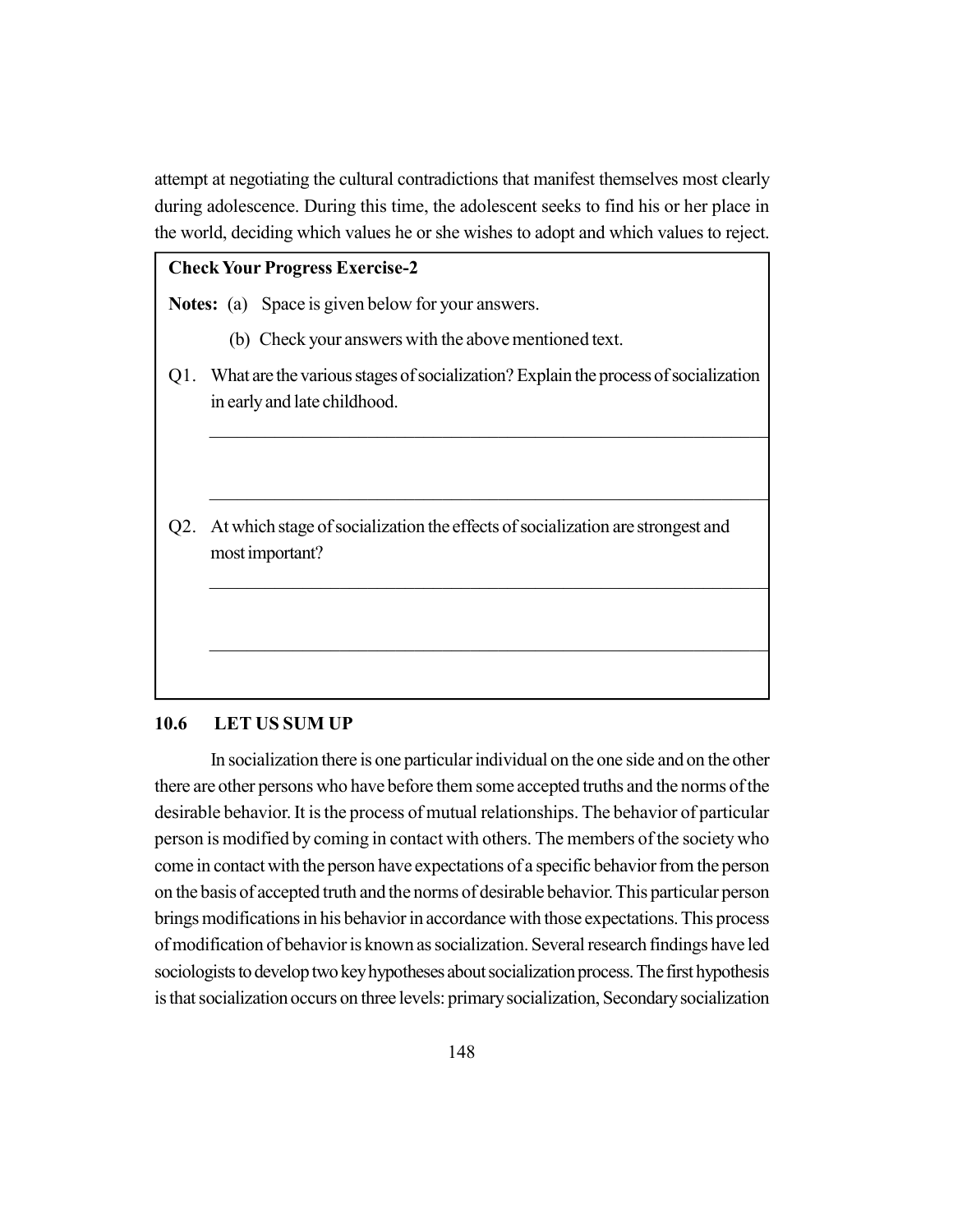and adult socialization Individuals who do not undergo adequate primary socialization within a given period of time will likely not proceed through secondary or adult socialization.

Thus, the second key hypothesis about socialization, the critical period hypothesis, suggests that there is a window of time for primary socialization to operate. Once this period has passed, primary socialization becomes increasingly difficult and less effective. This suggests that the effects of socialization are strongest and most important at the earlier stages in life. There are numerous agents of socialization that teach a person the beliefs, values, and behaviors that are appropriate in his or her society. Agents of socialization are groups, individuals, or circumstances in society that socialize an individual. Peer groups, school, and the media replace family as strong agents of socialization during adolescence. Socialization is a lifelong process that has varying impact at different stages of life. There are five general stages of development that are important for understanding socialization through the life course. These stages are infancy, childhood, adolescence, adulthood, and old age. We have described above in detail only three important stages of socialization: Infancy, Childhood and Adolescence. In infancy, socialization is oriented toward attachment to caregivers and mastering early developmental milestones. In childhood, the social sphere widens as the child begins to develop friendships. School becomes an important influence in the socialization of the child. During adolescence, peers become the most important agent of socialization. During adulthood, socialization centers around beginning a family and work. During old age, a person is socialized toward acceptance of the end of life.

#### **10.7 GLOSSRY**

- 1. **Socialization**: It is an interactional process whereby a person's behavior is modified to confirm to expectations held by members of the group to which he belongs.
- 2. P**rimary socialization: B**asic and fundamental aspects of interacting that help an individual develop self-awareness. This level of socialization occurs most often through infancy and childhood and is influenced most strongly by the family.
- 3. **Secondary socialization: It** occurs in later childhood through adolescence. As the social sphere widens, social influence moves beyond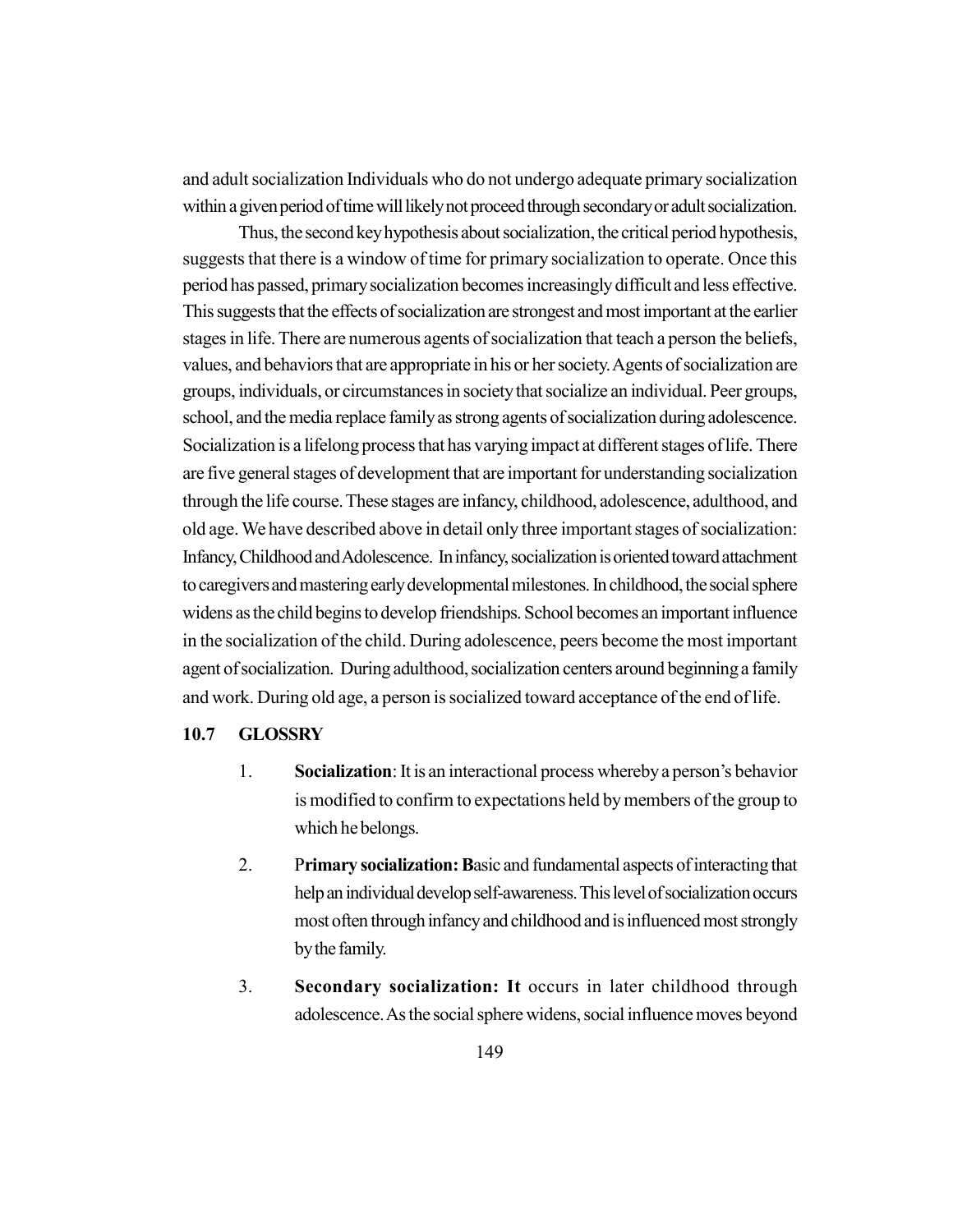the family and extends to peer groups and other nonfamily forces.

- 4. A**dult socialization: It** occurs as the individual takes on adult roles such as spouse, employee, or parent, adapting to the complexity of changing roles that occurs throughout the adult years.
- 5. **Information dependence (ID).** In early years of childhood the child has a desire to get information about his environment and wishes to understand it. His dependence on the other members of the family for information is called as ID.
- 6. **Critical period hypothesis**: This suggests that the effects of socialization are strongest and most important at the earlier stages in life.

## **10.8 LESSON END EXERCISE**

- Q1. Define Socialization. Explain in detail the Socialization in Infancy.
- Q2. Write briefly the various stages of Socialization.
- Q3. Write a detailed note on Socialization in adolescence.
- Q4. Write Short notes on
	- a) Socialization in adolescence.
	- b) Information dependence.
	- c) Critical period hypothesis.

## **10.9 SUGGESTED FURTHER READINGS**

Back, K. W. (1977). *Social Psychology.* New York: John Wiley.

Mathur, S. S. (2007). *Social Psychology.* (3rd ed) Agra: Vinod Pustak Mandir.

McDavid, J. W., & Harari, H. (1994). *Social Psychology* (1st ed.). Delhi: CBS Publishers.

Sherif, M., & Sherif, C. W. (1969). *Social Psychology* (Int. ed.). New York: Harper and Row.

 $\sim\sim\sim$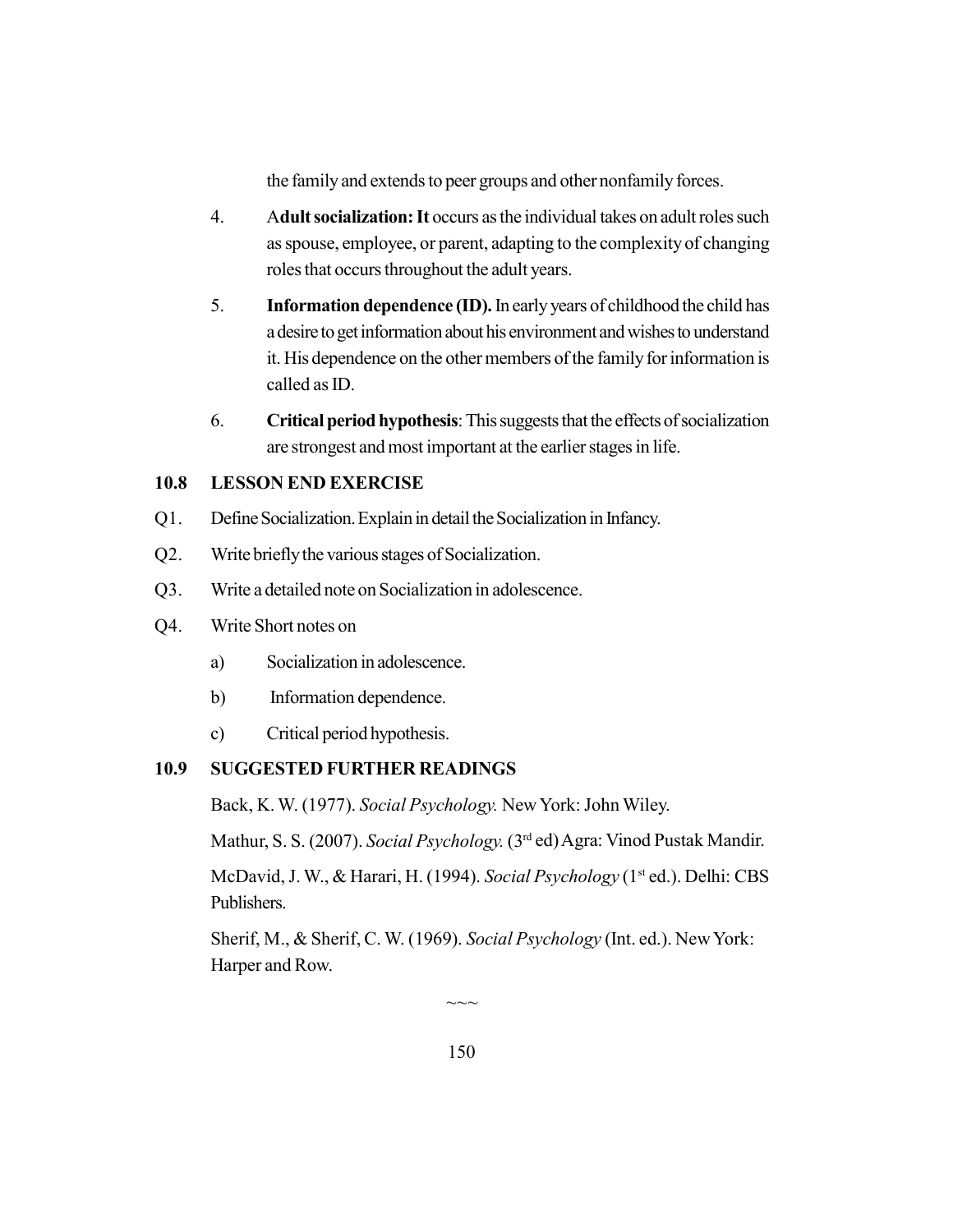| <b>B.A.</b>        | Unit - V    |
|--------------------|-------------|
| <b>SEMESTER-VI</b> | Lesson - 11 |

#### **THEORIES OF SOCIALIZATION: COOLEY, FREUD AND BEHAVIOURIST**

### **STRUCTURE**

- 11.0 Introduction
- 11.1 Objectives
- 11**.**2 Charles H. Cooley and the Looking-Glass Self Theory
- 11.3 Freud and the Psychoanalytic Perspective
- 11.4 Behaviooristic Theory of Socialization
- 11.5 Let Us Sum Up
- 11.6 Glossary
- 11.7 Lesson End Exercise
- 11.8 Suggested Further Readings

#### **11.0 INTRODUCTION**

Socialization is a process of mutual relationships. The behavior of particular person is modified by coming in contact with others. In fact socialization takes place at each and every such place where a person has to adjust himself in accordance with the demands of new group. Even though the effects of socialization are strongest during infancy and childhood, most people consider socialization to be a lifelong process. Often, the exact mechanisms and processes of socialization remain difficult to discover. Yet various theorists in both psychology and sociology have made lasting contributions to our understanding of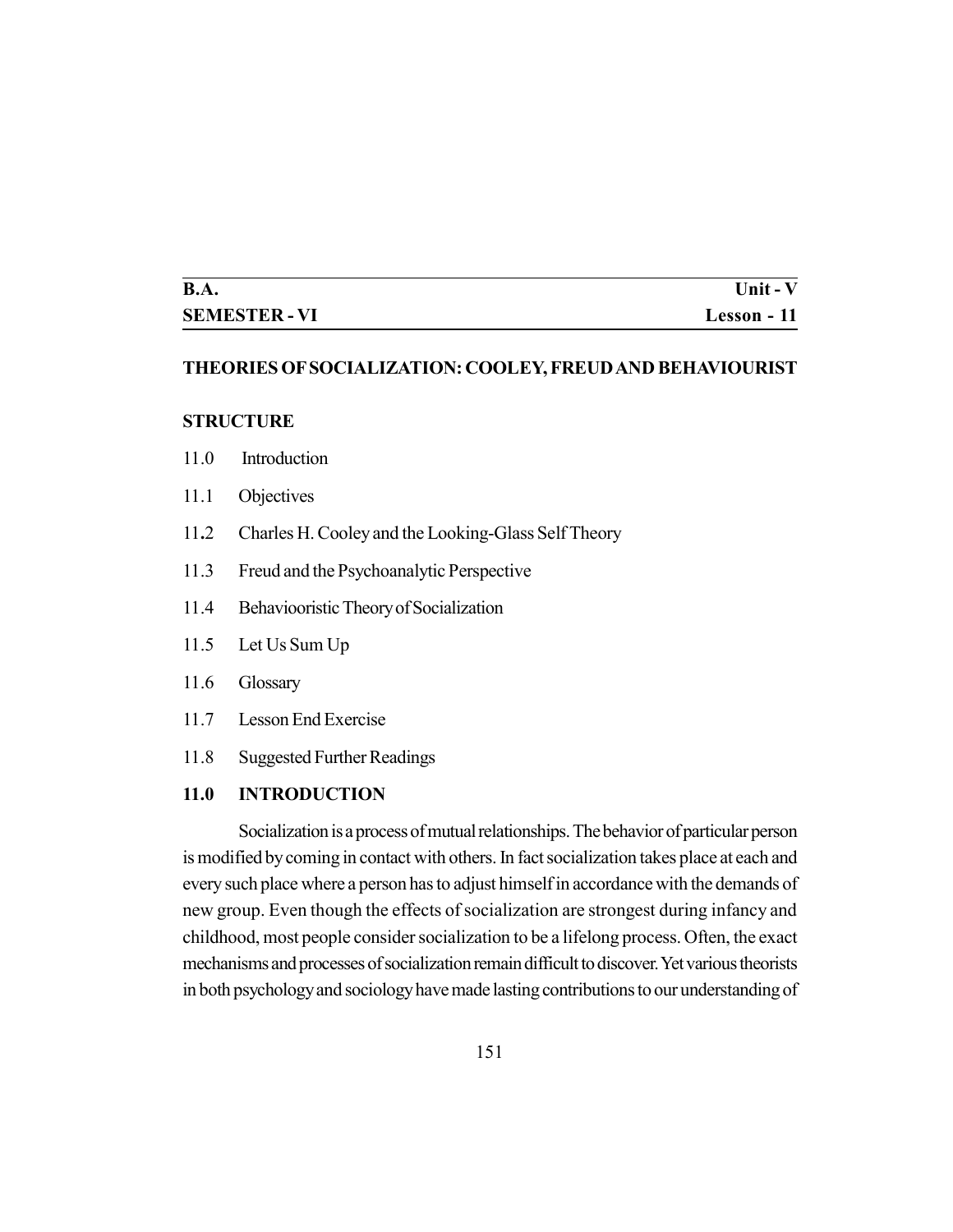the process of socialization. This lesson will acquaint you with Charles H. Cooley, Freud and Behaviouristic theory of socialization

### **11.1 OBJECTIVES**

By the end of this lesson the student should be able to :

- Elaborate the the looking-glass self theory
- Describe the psychoanalytic perspective
- Discuss the behaviouristic theory

### **11.2 CHARLES H. COOLEY AND THE LOOKING-GLASS SELF THEORY**

Charles Horton Cooley (1864-1929) was an American sociologist who was interested in how people developed their sense of self. Cooley believed that individuals developed their sense of who they are through social interaction, and he set out to describe the process by which the self emerges. Like Erikson, Cooley saw the process of socialization as lifelong.

Cooley argued that the most basic forms of interaction occur in *primary groups*. These are small groups, such as family, characterized by intimacy, face-to-face interaction, and strong commitments to one another. Socialization through primary groups is highly personal. Thus, in primary groups, the self is defined in relation to the group. According to Cooley, primary groups exert a lasting influence on us and serve as the foundation for the development of our social selves. In contrast to primary groups, with which we interact because it fulfills a basic need, *secondary groups* are larger, more impersonal groups that fulfill strictly instrumental needs. That is, we join secondary groups to achieve a specific goal or to accomplish a particular task. Examples of secondary groups include schools, clubs, governmental organizations, or work.

As we interact through primary and secondary groups, we notice that the people in these groups react to our behaviors. If these reactions are negative, we will change our behaviors to meet the expectations of the group. If the reactions are positive, those behaviors are reinforced. Thus, we judge our actions and ourselves by how think we appear to others. Cooley (1902) termed this the *looking-glass self* because this process resembles looking in a mirror.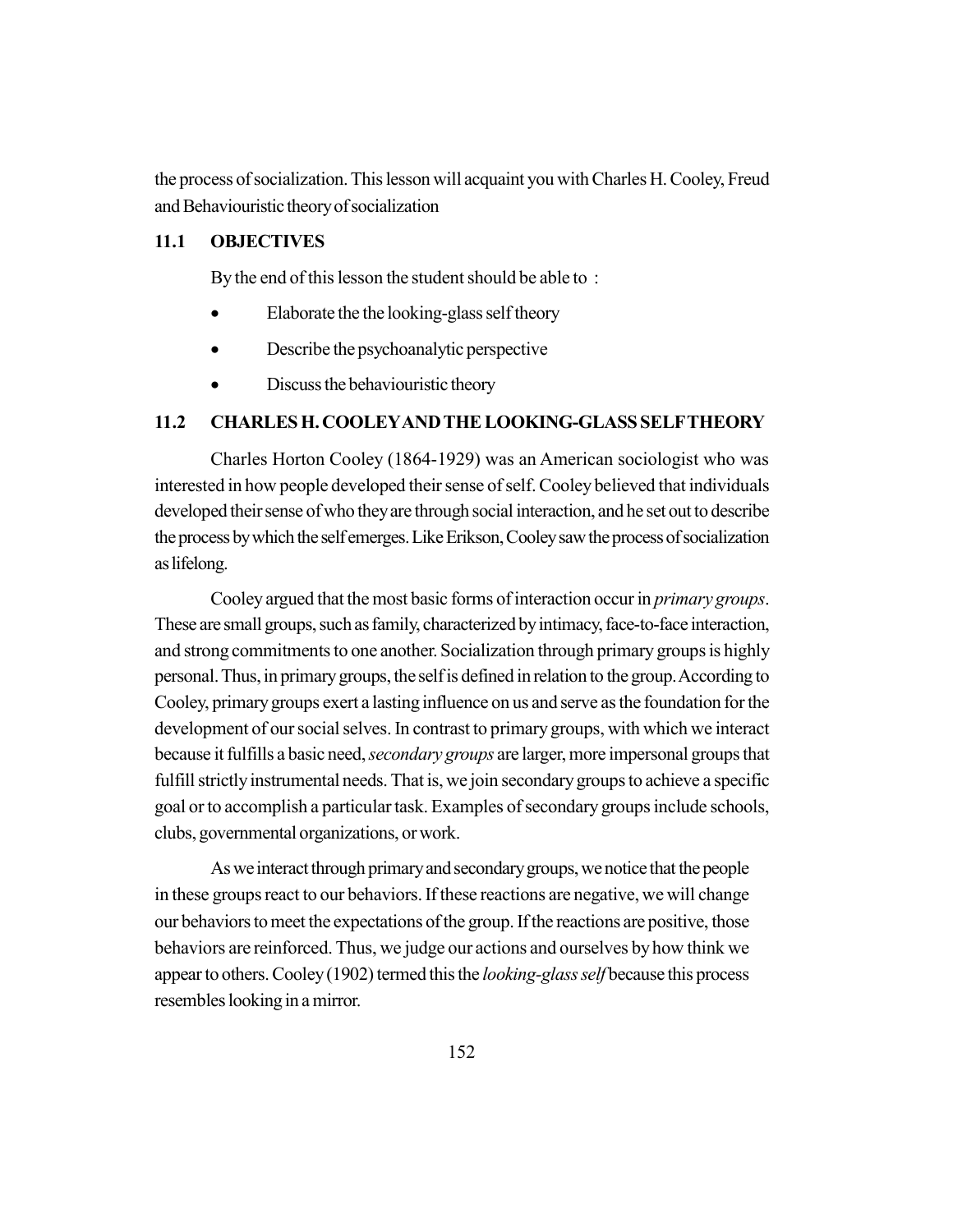We see . . . our face, figure, and dress in the glass, and are interested in them because they are ours, and pleased or otherwise with them according as they do or do not answer to what we should like them to be; so in imagination we perceive in another's mind some thought of our appearance, manners, aim . . . and so on, and are variously affected by it. (Cooley 1902 182)

Cooley asserted that our self-image is shaped largely by three constantly interacting elements within the personality.

- **1. Presentation:** How we think we are seen by others, which affects how we present ourselves in each interaction situation.
- **2. Identification:** How we think others judge or evaluate us each time we interact with them.
- **3. Subjective interpretation:** How we feel about and deal with their evaluations. This process which is largely unconscious occurs as a result of our varied and constantly evolving relationships with individuals and groups. Therefore, our selfconcept is continually being influenced by these interactions as we "take readings" (identification) on how we appear to others by examining the image we see reflected in our social mirror.

A favorable reflection in the "social mirror" leads to a positive self-concept, while a negative reflection leads to a negative self-concept. Even if we misjudge others' reactions, the misjudgments become part of our self-concept.

In conclusion the concept of the looking-glass self implies that the self emerges through the process of interaction. The self is continuously constructed through judgments we make about how others see us. Thus, the self is a product of socialization. According to Cooley, without socialization a sense of self will not emerge.

### **Check your Progress Exercise-1**

Notes: (a) Space is given below for your answers.

(b) Check your answers with the above mentioned text.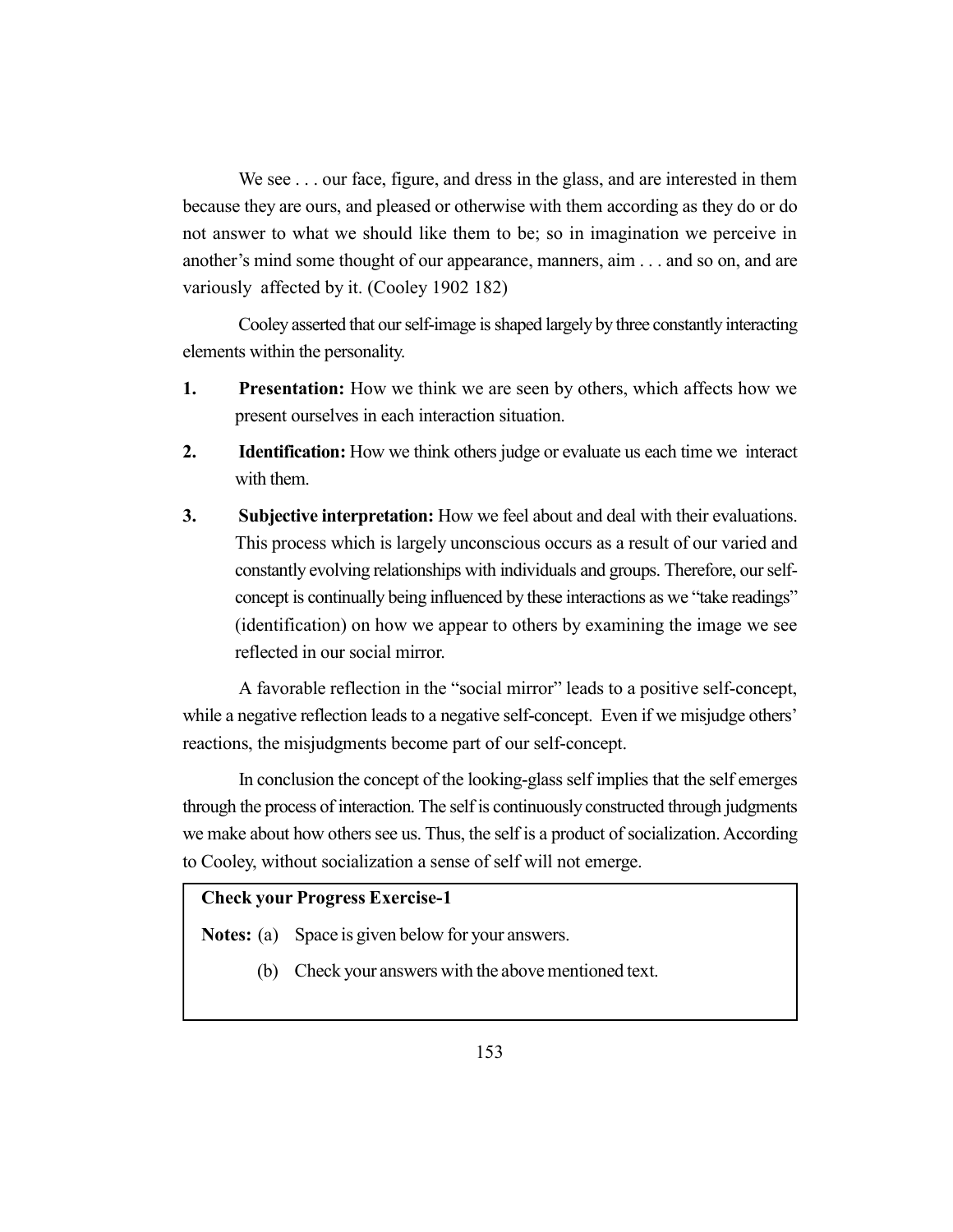- Q1. Write briefly the Charles H. Cooley and the looking-glass self.
- Q2. What is the role of primary and secondary groups in the process of socialization?

 $\mathcal{L} = \{ \mathcal{L}_1, \mathcal{L}_2, \ldots, \mathcal{L}_n \}$ 

 $\mathcal{L}_\text{G}$ 

\_\_\_\_\_\_\_\_\_\_\_\_\_\_\_\_\_\_\_\_\_\_\_\_\_\_\_\_\_\_\_\_\_\_\_\_\_\_\_\_\_\_\_\_\_\_\_\_\_\_\_\_\_\_\_\_\_\_\_\_

\_\_\_\_\_\_\_\_\_\_\_\_\_\_\_\_\_\_\_\_\_\_\_\_\_\_\_\_\_\_\_\_\_\_\_\_\_\_\_\_\_\_\_\_\_\_\_\_\_\_\_\_\_\_\_\_\_\_\_\_

\_\_\_\_\_\_\_\_\_\_\_\_\_\_\_\_\_\_\_\_\_\_\_\_\_\_\_\_\_\_\_\_\_\_\_\_\_\_\_\_\_\_\_\_\_\_\_\_\_\_\_\_\_\_\_\_\_\_\_\_

 $\mathcal{L}_\text{max}$  , and the contribution of the contribution of the contribution of the contribution of the contribution of the contribution of the contribution of the contribution of the contribution of the contribution of t

Q 3. "Our self-image is shaped largely by three constantly interacting elements within the personality". What are those elements according to Cooley?

### **11.3 FREUD AND THE PSYCHOANALYTIC PERSPECTIVE**

Sigmund Freud was an Austrian physician whose interests led him to theorize about how the human mind develops and maintains personality. Eventually Freud developed the theory of psychoanalysis, which has maintained an influential role in psychology, psychiatry, and medicine. At the time of its development, the idea that human behavior was biologically determined was dominant. Freud's theory reflects the core of this belief, but with important caveats. Freud believed that humans have two basic general instincts that guide behavior toward the satisfaction of those instincts. The first instinct, which Freud called *eros*, is the instinct for life. According to Freud, this is often represented in the form of a sexual drive. In contrast, *thanatos* is the death instinct. This instinct is often represented by the need to destroy or act aggressively. These two drives operate in a constant state of tension, vying for the primacy of satisfaction. Freud believed that the tension caused by these opposing instinctual forces formed the basis for the human personality (Slee 2002).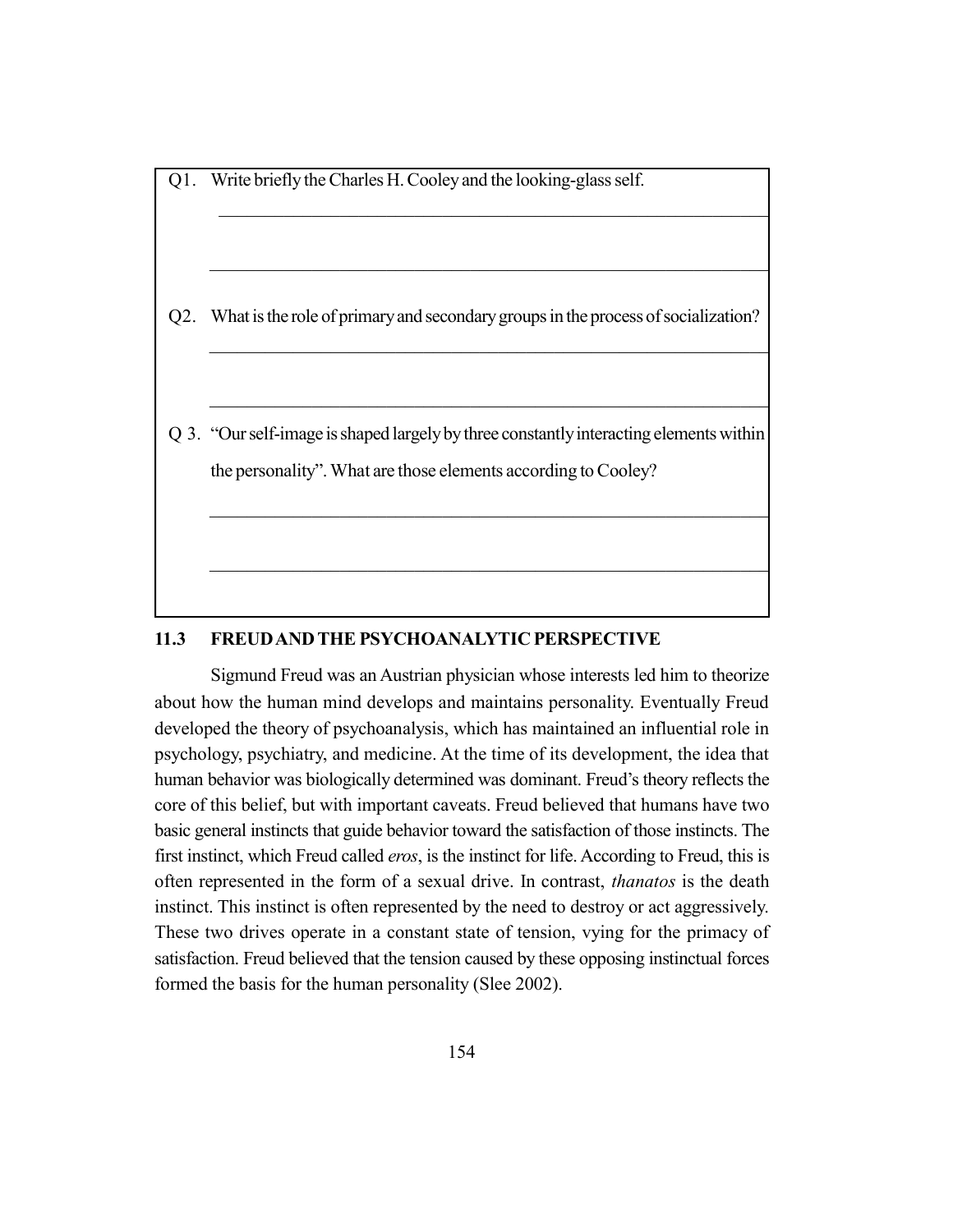#### **Freud's Model of the Human Mind**

Freud represented the tension between *thanatos* and *eros* with a single concept the id. The *id* represents the most basic part of the human personality, containing all of the basic impulses and drives that are necessary for human survival. The id is present at birth and is geared solely toward the satisfaction of the basic instincts. Freud noted that infants are constantly needy, demanding attention, contact, and food. However, as children grow, they realize that in many cases, their desires may not be satisfied or their needs may go unmet. This creates a level of frustration that is acted upon by the id in the form of crying or tantrums.

As the child learns to deal with the frustration that accompanies unmet needs, the second aspect of Freud's personality emerges. The *ego* represents the conscious part of the personality. As the conscious individual realizes that he or she cannot always satisfy his or her basic desires, the ego helps balance these desires with the demands of society.

As the demands of society are learned and reinforced through interaction, the norms and values of the society become part of the individual psyche. The *superego* is the expression of these internalized societal values, reinforcing the ego's conscious realizations and lessons learned from early childhood.

 Freud believed that personality development—and thus socialization—ended by the end of adolescence. His views reflected a radical departure from the prevailing views of his time. Freud considered that the development of the child takes place at many stages.

The first stage he referred to as the *Oral stage*: lasts for the first 18 months of life and is a time when the infant's pleasure seeking is centered on the mouth. At this stage the child's sex urges are satisfied through putting things in the mouth.

The second stage according to Freud is the *Anal stage:* The anal stage lasts from the age of about  $1\frac{1}{2}$  to 3 years and is a time when the infant's pleasure seeking is centered on the anus and its functions of elimination.

The third stage is *Phallic Stage*: this stage lasts from 3 to 6 yrs and is a time when the infant's pleasure seeking is centered on the genitals. Freud theorized that the phallic stage is particularly important for personality development because of the occurrence of the Oedipus complex.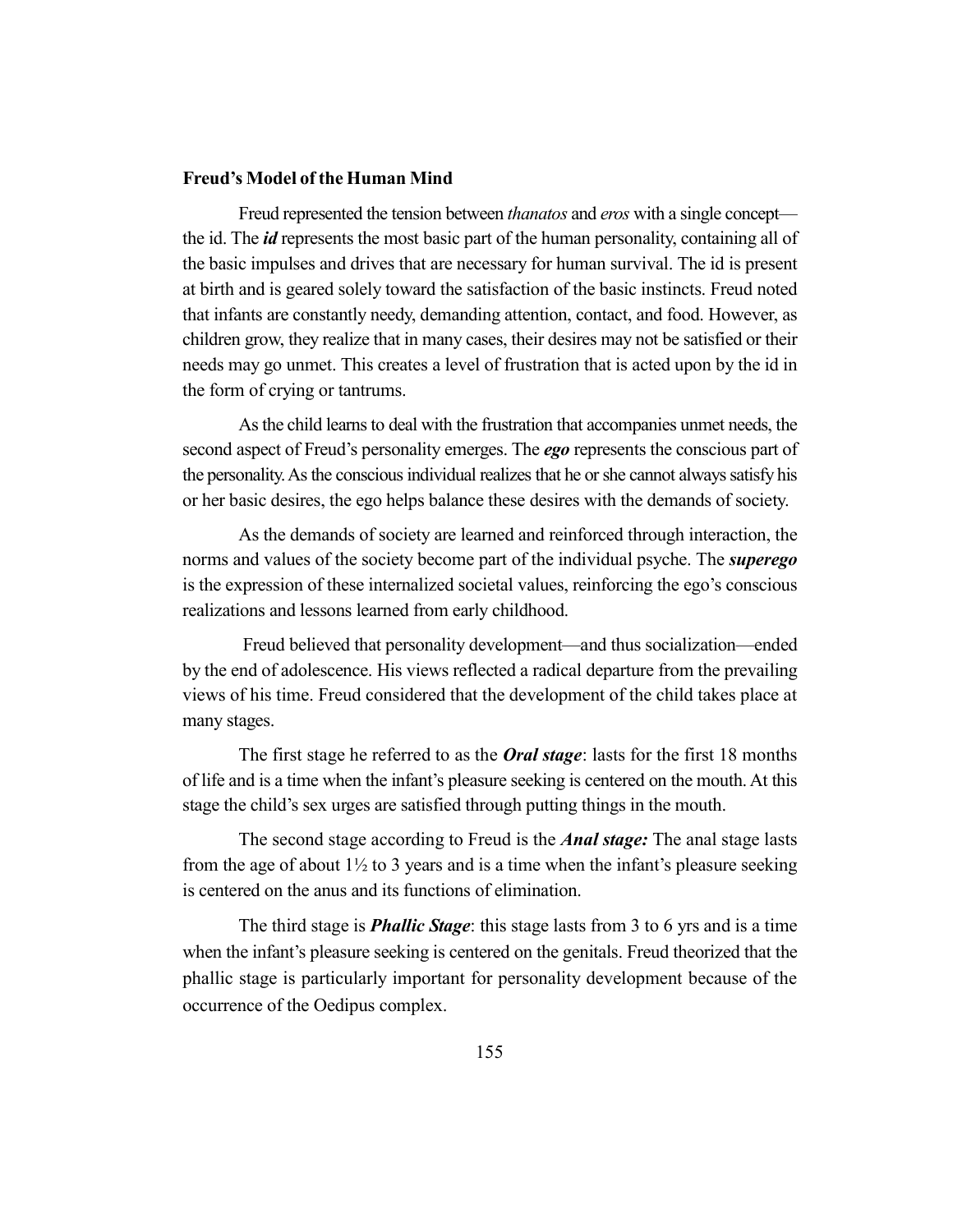The fourth stage is *Latency Stage:* The latency stage, which lasts from about age 6 to puberty, is a time when the child represses sexual thoughts and engages in nonsexual activities, such as developing social and intellectual skills. At puberty, sexuality reappears and marks the beginning of a new stage, called the genital stage.

And the last stage is *Genital Stage*: this stage lasts from puberty through adulthood and is a time when the individual has renewed sexual desires that he or she seeks to fulfill through relationships with other people.

According to Freud the socialization of a child is a continuous encounter which occur because of an individual's growing capabilities and the changing pressures of the society. The child withholds his excreta inside himself. When their pressure become so great that it becomes very difficult for him to withhold them any longer then he passes them out at whatever place he is. Many a times his clothes are spoiled. His parents and other persons call him dirty child. The child internalizes these feelings and begins to understand what is called good or bad behavior by the society. When the child becomes more mature he comes out of his family and starts mixing with the larger community. Now he faces such problems which require, as Erickson believes, with his dexterity, identification and intimacy. By facing these problems he develops certain qualities which become the prominent parts of his personality. Freud believes that whatever happens after his birth and till five or six years that becomes relatively stable. This mainly occurs because the early experiences are internalized at the unconscious level. In later years they are not influenced by rational and cognitive learning. Hence at very early age the nature and type of person one individual will become is determined and his socialization takes a stable direction. Freud's theory has subsequently become one of the most novel and influential approaches to understanding the human mind. The legacy of Freud was the challenge to rethink our views of children and the importance of socialization in the early years.

At the same time, Freud's views have been widely criticized and challenged from many different professions. Indeed, Freud did no actual experiments, and the only corroboration we have of his theories come from his own reports of treatments he gave to his own patients. Subsequent investigations of these cases have shown his reports of successful treatments to likely be exaggerated (Kramer 2010). Empirical investigations into other aspects of his theory have revealed general but pervasive problems with the validity of the theory (Fisher and Greenberg 1996).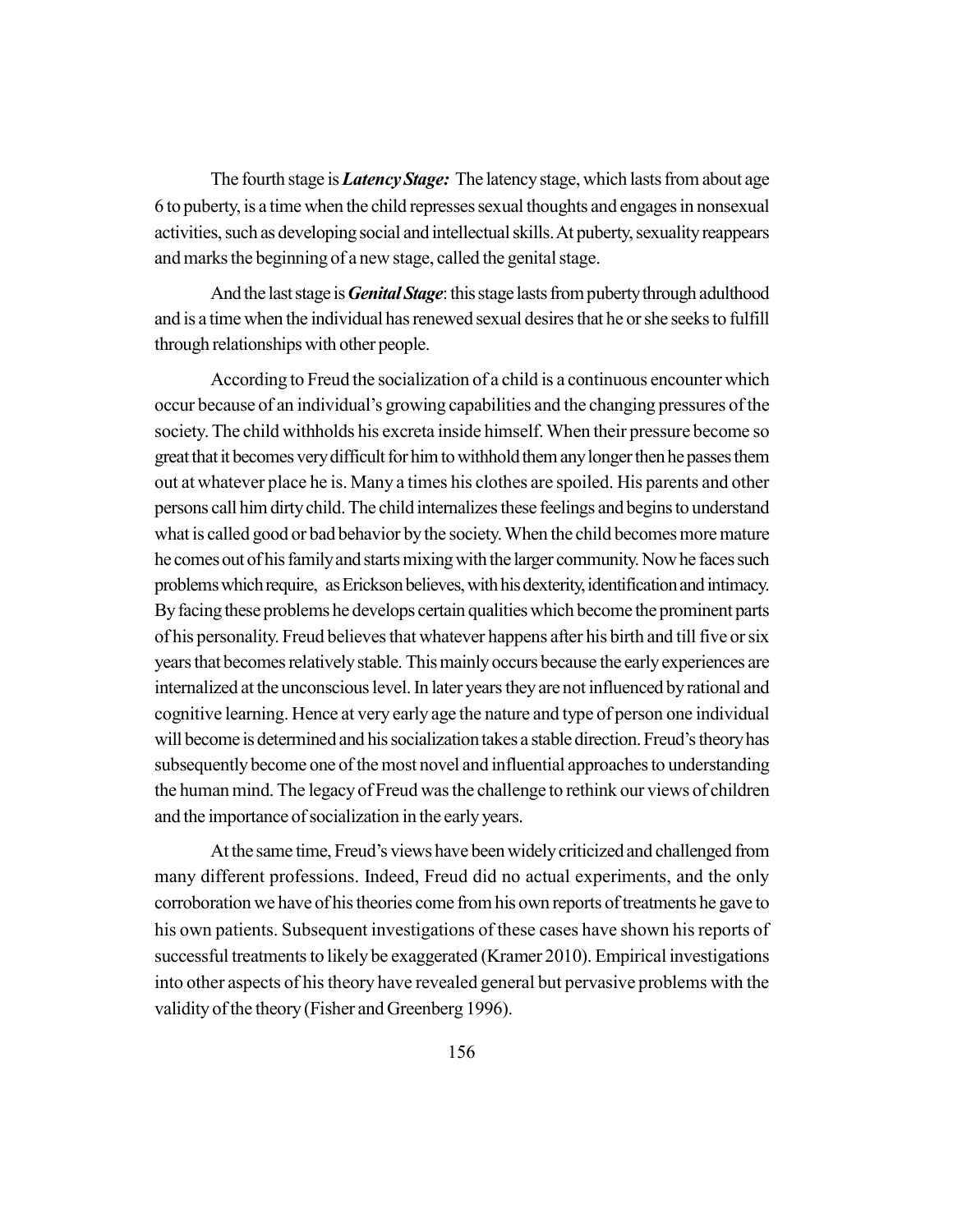### **Check your Progress Exercise-2**

**Notes:** (a) Space is given below for your answers.

- (b) Check your answers with the above mentioned text.
- Q1. Freud considered that the development of the child takes place at many stages. Explain.

 $\mathcal{L}_\text{G}$ 

 $\mathcal{L}_\text{G}$ 

 $\mathcal{L}_\text{G}$ 

 $\mathcal{L}_\text{G}$ 

Q3. Describe the Sigmund Freud's Model of the Human Mind.

#### **11.4 BEHAVIOURISTIC THEORY OF SOCIALIZATION**

J. B Watson was the founder of the behavioristic approach. He stated that psychology is not study of mind rather it is the study of behavior. B.F Skinner successor of Watson has shared his strong advocacy for a behavioral approach but felt his extreme statements created the wrong impression of behaviorism.

The behaviorists consider that the process of socialization is totally the function of external forces. According to behaviorism socialization indicates the changes in the behavior through direct experiences. On the other hand the psychoanalytic viewpoint gives importance to internal forces. The behaviorist emphasize that if parents give proper reinforcement then the child's socialization takes place in the right direction. But if the improper reinforcements are given then his socialization takes wrong direction.

The boys and girls do not learn sex specific behavior because they have sexual differences but because their parents reinforce their sex specific behaviors. A boy is encouraged to be aggressive and a girl is praised for her shyness. Hence they learn these behaviors as specific to their sex.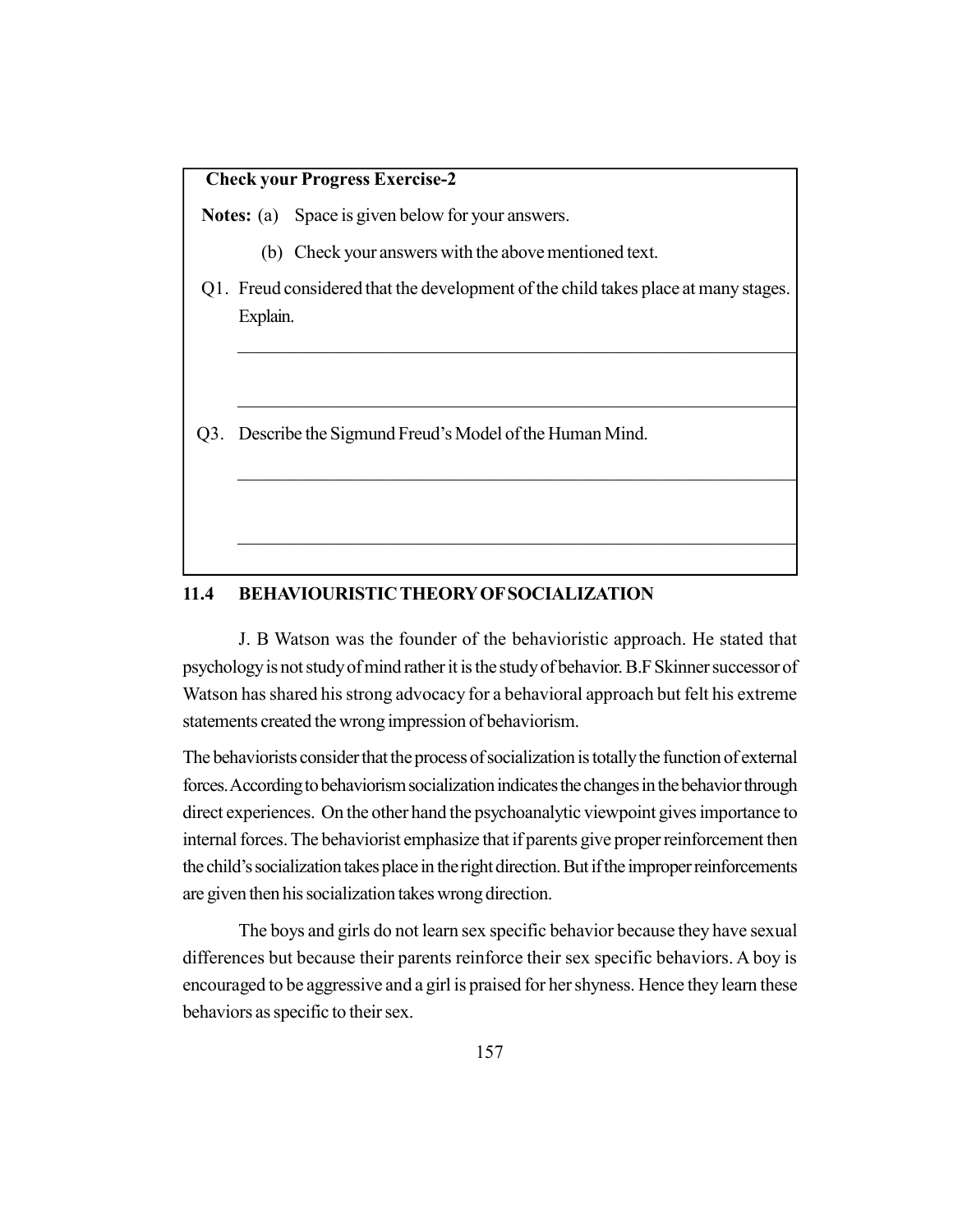Behavioral theories are extremely important in understanding many aspects of social development. One version of behaviorism, termed *classical conditioning*, is about learned associations. The essence of Pavlov's classical conditioning is the association of a neutral stimulus with a previously conditioned or naturally conditioned stimulus and response. Historic examples of classical conditioning are the experiments of Pavlov and Watson. Classical conditioning includes the following key features: unconditioned stimulus, Unconditioned response, conditioned stimulus and conditioned response.

Another type of behaviorism called *Operant conditioning* is primarily about the ways that environmental contingencies influence the likelihood of behavior. Historic experiments by Skinner and Martin Seligman demonstrated that various types of rewards and punishments could be used to influence whether a given behavior would increase or decrease over time. More specifically, a *reward* increases the likelihood of a behavior, and a *punishment* decreases the likelihood of a behavior. Note that reward and punishment are social processes and need not be intentional. That is many rewards and punishments in the environment occur naturally, even when individuals do not mean to impose consequences on other person's actions.

In the mid twentieth century, a researcher named Arbert Bandura began research on a third type of behaviorism called *Social learning theory***.** According to this theory, an individual need not experience a contingency directly in order to learn from it. That is, people can learn indirectly by watching others model behaviors and observing the contingency those models experience. When one person observes another person experiencing a punishment in response to a behavior, the observer generally becomes less likely to engage in that behavior. On the other hand, if one person observes another person being rewarded in response to a behavior, the observer will generally become more likely to engage in that behavior. Consider Bandura's classic bobo doll experiment. The four components of modeling (attention, retention, reproduction, & motivation) are essential for successful modeling. A primary area for the application of social learning theory is in media influences: what children learn from watching television characters being rewarded or punished for their actions.

The ultimate goal of social learning theory is self-regulation. Self-regulation is essentially the intrinsic ability to understand and control one's own behavior through goal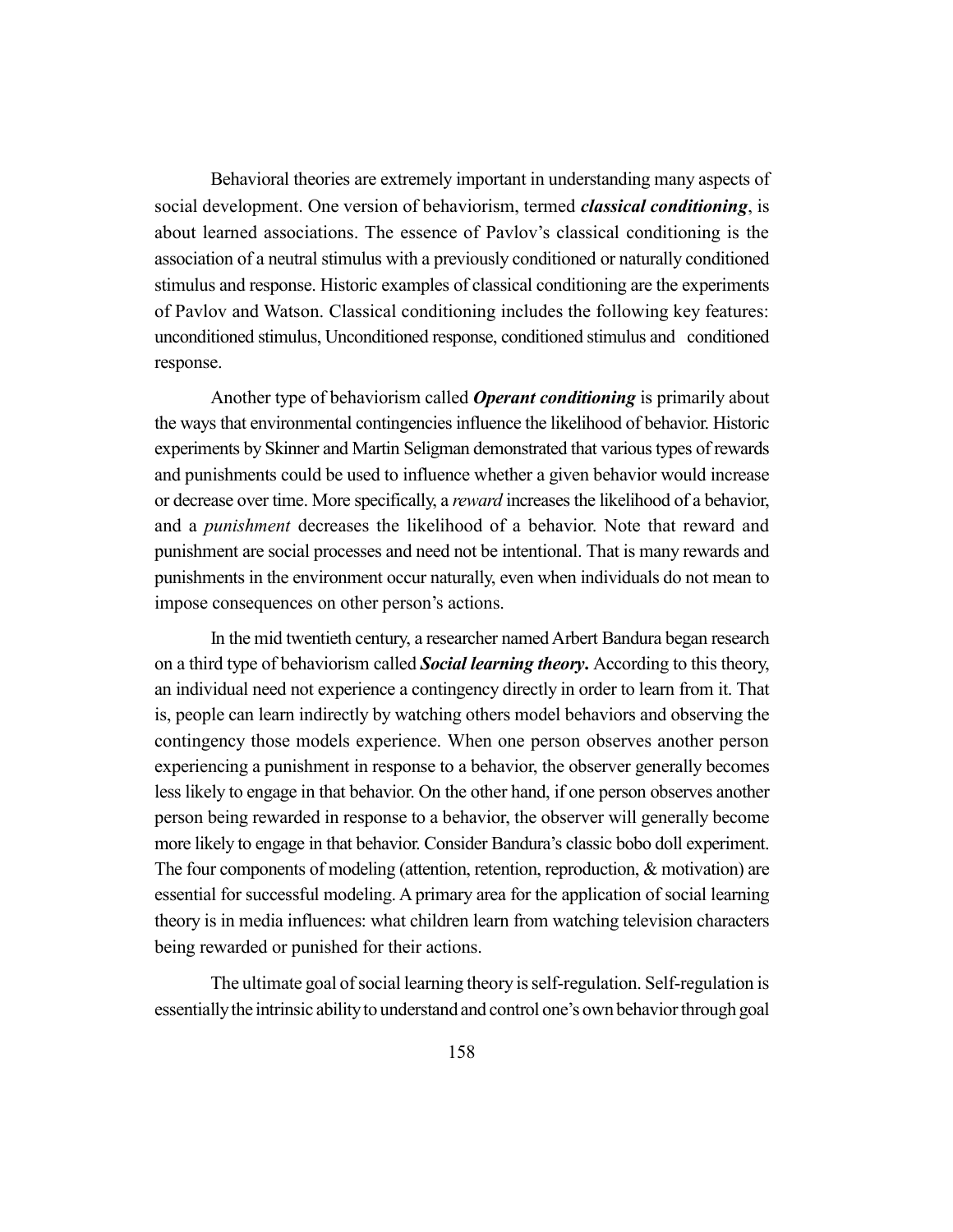setting, monitoring of one's own behavior, reinforcing and punishing oneself, and selecting environments that will facilitate one's appropriate behavior.

In our opinion the behaviorist viewpoint is right to certain extent but it is not entirely correct. A child's physical, social, emotional and sexual developments are as important as reinforcements. We know that the same thing is liked by one while hated by other. The children of the same parents differ from each other. One child learns by force while the other by persuasion. It happens because of differences in their personalities or varying emotional conditions. Hence we cannot consider only the external forces as the sources of socialization.

### **Check Your Progress Exercise-3**

Notes: (a) Space is given below for your answers.

- (b) Check your answers with the above mentioned text.
- Q1. Compare and contrast the key theories of the process of socialization.

\_\_\_\_\_\_\_\_\_\_\_\_\_\_\_\_\_\_\_\_\_\_\_\_\_\_\_\_\_\_\_\_\_\_\_\_\_\_\_\_\_\_\_\_\_\_\_\_\_\_\_\_\_\_\_\_\_\_\_\_

 $\mathcal{L}_\text{max}$  , and the contribution of the contribution of the contribution of the contribution of the contribution of the contribution of the contribution of the contribution of the contribution of the contribution of t

\_\_\_\_\_\_\_\_\_\_\_\_\_\_\_\_\_\_\_\_\_\_\_\_\_\_\_\_\_\_\_\_\_\_\_\_\_\_\_\_\_\_\_\_\_\_\_\_\_\_\_\_\_\_\_\_\_\_\_\_

\_\_\_\_\_\_\_\_\_\_\_\_\_\_\_\_\_\_\_\_\_\_\_\_\_\_\_\_\_\_\_\_\_\_\_\_\_\_\_\_\_\_\_\_\_\_\_\_\_\_\_\_\_\_\_\_\_\_\_\_

Q2. Discuss the social learning theory of socialization.

Q3. "The behaviorists consider that the process of socialization is totally the function of external forces". Discuss any two theories to support this view point.

\_\_\_\_\_\_\_\_\_\_\_\_\_\_\_\_\_\_\_\_\_\_\_\_\_\_\_\_\_\_\_\_\_\_\_\_\_\_\_\_\_\_\_\_\_\_\_\_\_\_\_\_\_\_\_\_\_\_\_\_

\_\_\_\_\_\_\_\_\_\_\_\_\_\_\_\_\_\_\_\_\_\_\_\_\_\_\_\_\_\_\_\_\_\_\_\_\_\_\_\_\_\_\_\_\_\_\_\_\_\_\_\_\_\_\_\_\_\_\_\_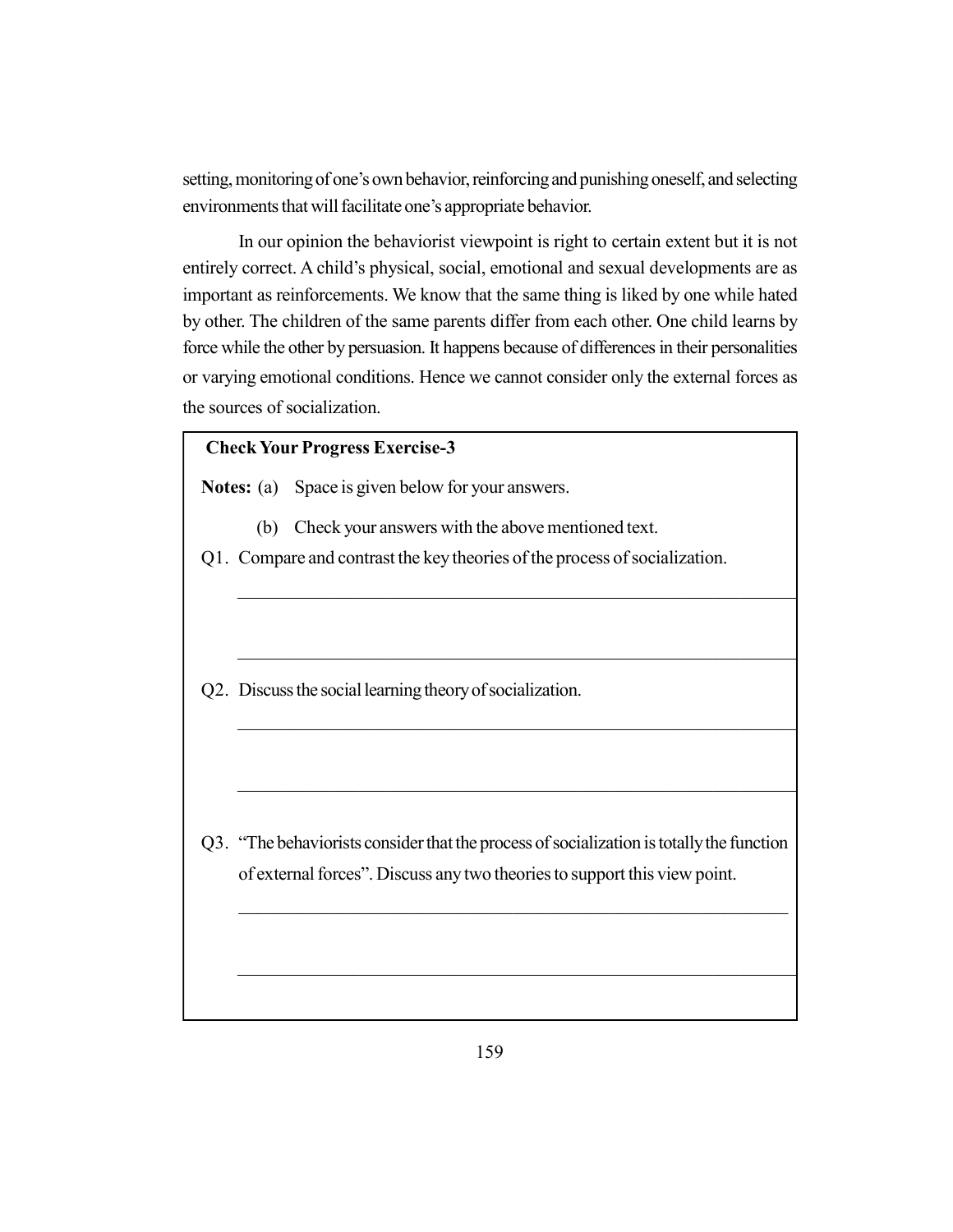### **11.5 LET US SUM UP**

In socialization there is one particular individual on the one side and on the other there are other persons who have before them some accepted truths and the norms of the desirable behavior. It is the process of mutual relationships. The behavior of particular person is modified by coming in contact with others. The members of the society who come in contact with the person have expectations of a specific behavior from the person on the basis of accepted truth and the norms of desirable behavior. This particular person brings modifications in his behavior in accordance with those expectations. This process of modification of behavior is known as *socialization*. Various theorists have made lasting contributions to our understanding of the process of socialization. *Cooley* asserted that our self-image is shaped largely by three constantly interacting elements within the personality: Presentation, Identification and Subjective interpretation. A favorable reflection in the "social mirror" leads to a positive self-concept, while a negative reflection leads to a negative self-concept. *Sigmund Freud* believed that the development of personality required proper social attachment and development. He believed that humans have two basic general instincts that guide behavior toward the satisfaction of those instincts: *eros* and *thanatos.* Freud represented the tension between *thanatos* and *eros* with a single concept— the id. The *id* represents the most basic part of the human personality, containing all of the basic impulses and drives that are necessary for human survival. The *ego* represents the conscious part of the personality. The *superego* is the expression of internalized societal values, reinforcing the ego's conscious realizations and lessons learned from early childhood. Freud believed that personality development—and thus socialization—ended by the end of adolescence. Freud considered that the development of the child takes place at many stages. The *behaviorists* consider that the process of socialization is totally the function of external forces. According to behaviorism socialization indicates the changes in the behavior through direct experiences. The behaviorist emphasize that if parents give proper reinforcement then the child's socialization takes place in the right direction. But if the improper reinforcements are given then his socialization takes wrong direction. The three main approaches to behaviorism are classical conditioning, operant conditioning and Bandura's Social learning theory.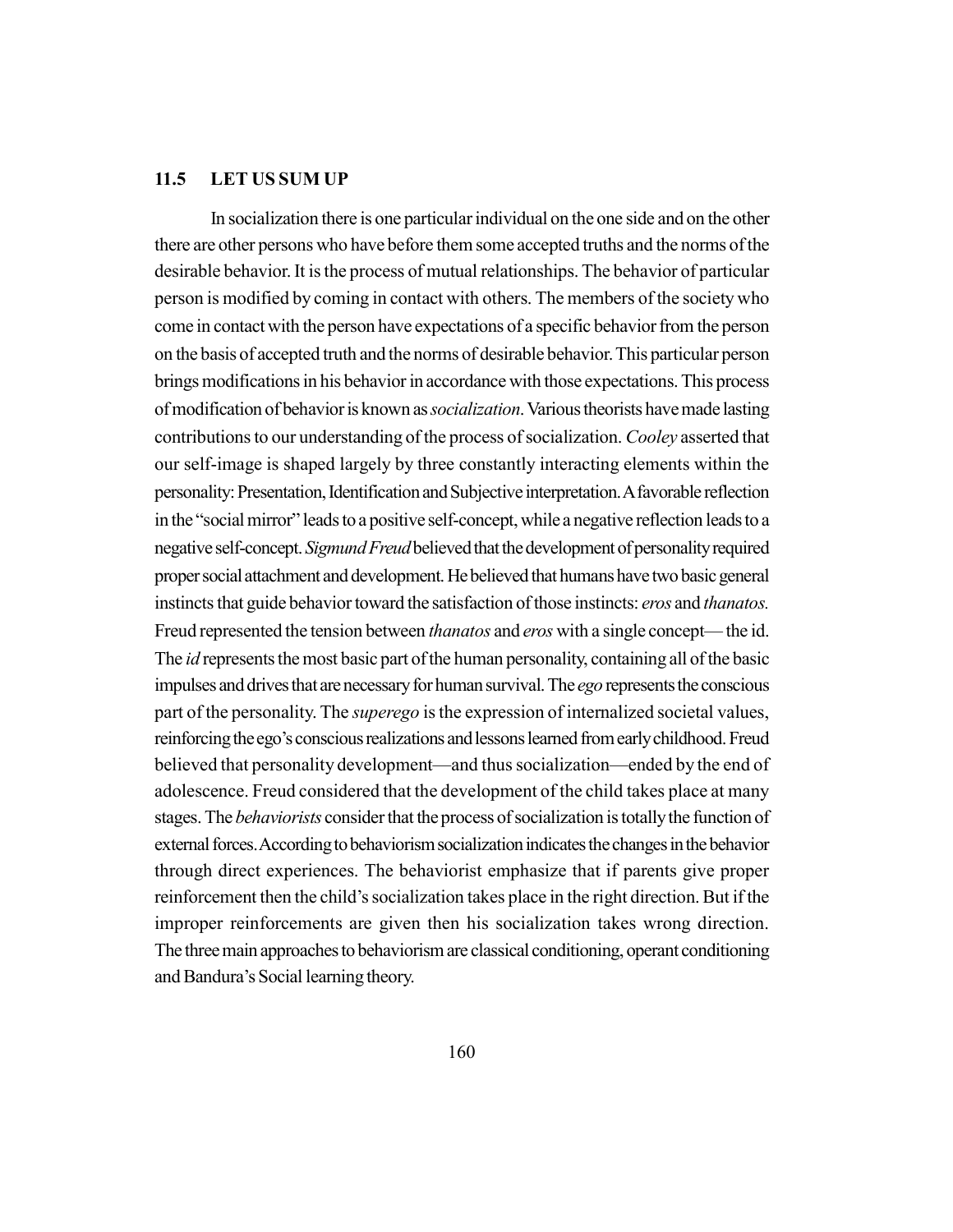### **11.6 GLOSSARY**

- **1. Primary groups: S**mall groups, such as family, characterized by intimacy, face-to-face interaction, and strong commitments to one another. Socialization through primary groups is highly personal.
- **2. Secondary groups:** Larger, more impersonal groups that fulfill strictly instrumental needs. That is, we join secondary groups to achieve a specific goal or to accomplish a particular task. Eg. schools, clubs, work etc.
- **3. looking-glass self:** Our judgment of our actions and ourselves by how think we appear to others.
- **4. Id:** It represents the most basic part of the human personality, containing all of the basic impulses and drives that are necessary for human survival.
- **5. Ego***:* It represents the conscious part of the personality.
- **6. Superego**: It is the expression of internalized societal values, reinforcing the ego's conscious realizations and lessons learned from early childhood.
- **7. Classical conditioning**: It is about learned associations. The essence of Pavlov's classical conditioning is the association of a neutral stimulus with a previously conditioned or naturally conditioned stimulus and response.
- **8. Operant conditioning**: It is primarily about the ways that environmental contingencies influence the likelihood of behavior. More specifically, a *reward* increases the likelihood of a behavior, and a *punishment* decreases the likelihood of a behavior.

## **11.7 LESSON END EXERCISE**

- Q1. Discuss the psychoanalytic perspective of socialization and compare it with the behaviorist theory.
- Q2. Describe in brief the theory of Cooley.
- Q3. Discuss the Behaviouristic theory of socialization.
- Q4. Describe the psychosexual stages of development given by Sigmund Freud.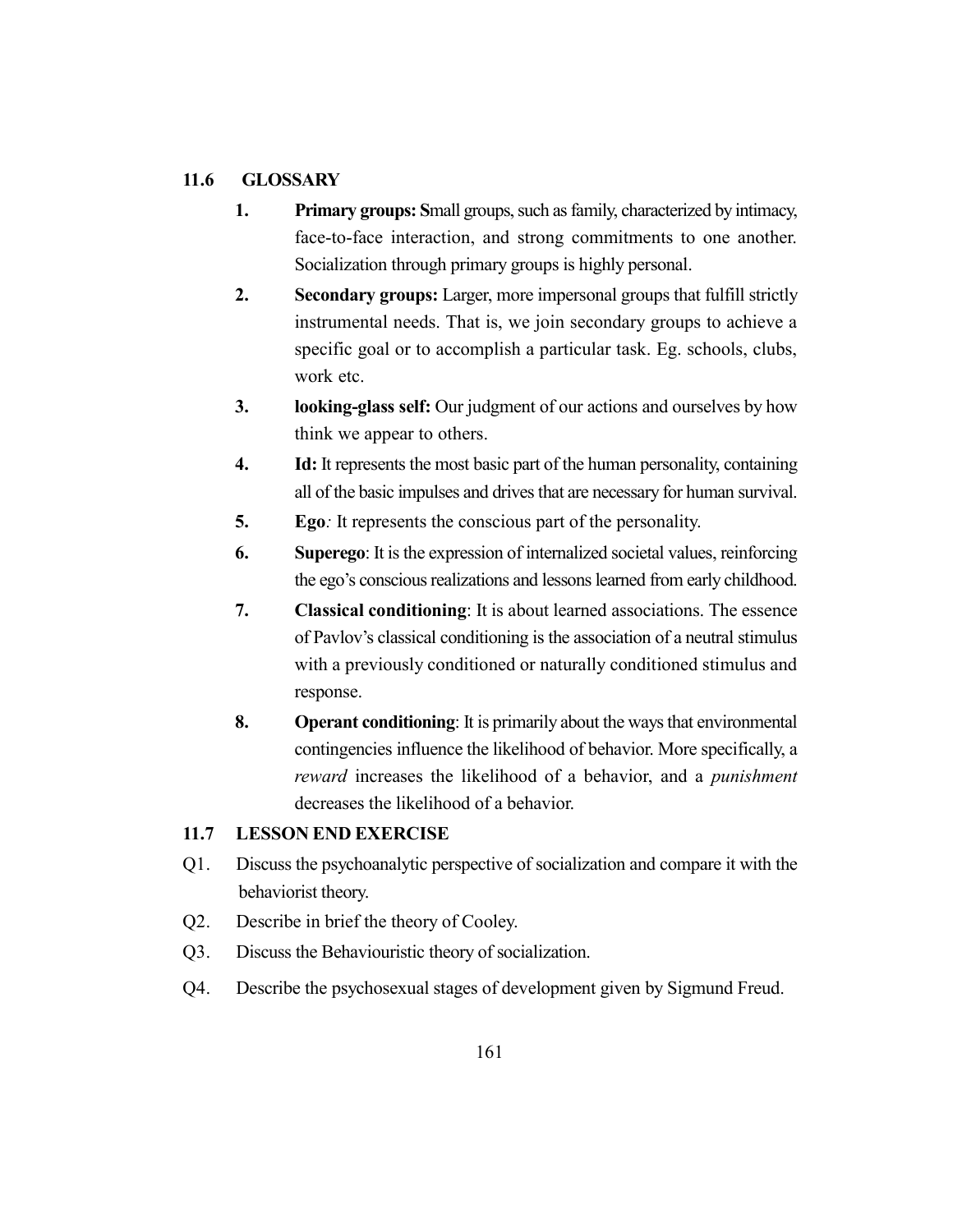#### **11.8 SUGGESTED FURTHER READINGS**

Cooley, C. H. (1902). *Human Nature and the Social Order*. New York: Scribner.

Fisher, S., and *C. R. Greenberg.* (1996). *Freud Scientifically Reappraised: Testing the Theories and the Therapy* . New York: Wiley

Kramer, P. (2010). *Freud: Inventor of the Modern Mind*. New York: Harper.

Mathur, S. S. (2007). *Social Psychology.* (3rd ed) Agra: Vinod Pustak Mandir.

McDavid, J. W., & Harari, H. (1994). *Social Psychology* (1<sup>st</sup> ed.). Delhi: CBS Publishers.

 $\sim\sim\sim\sim$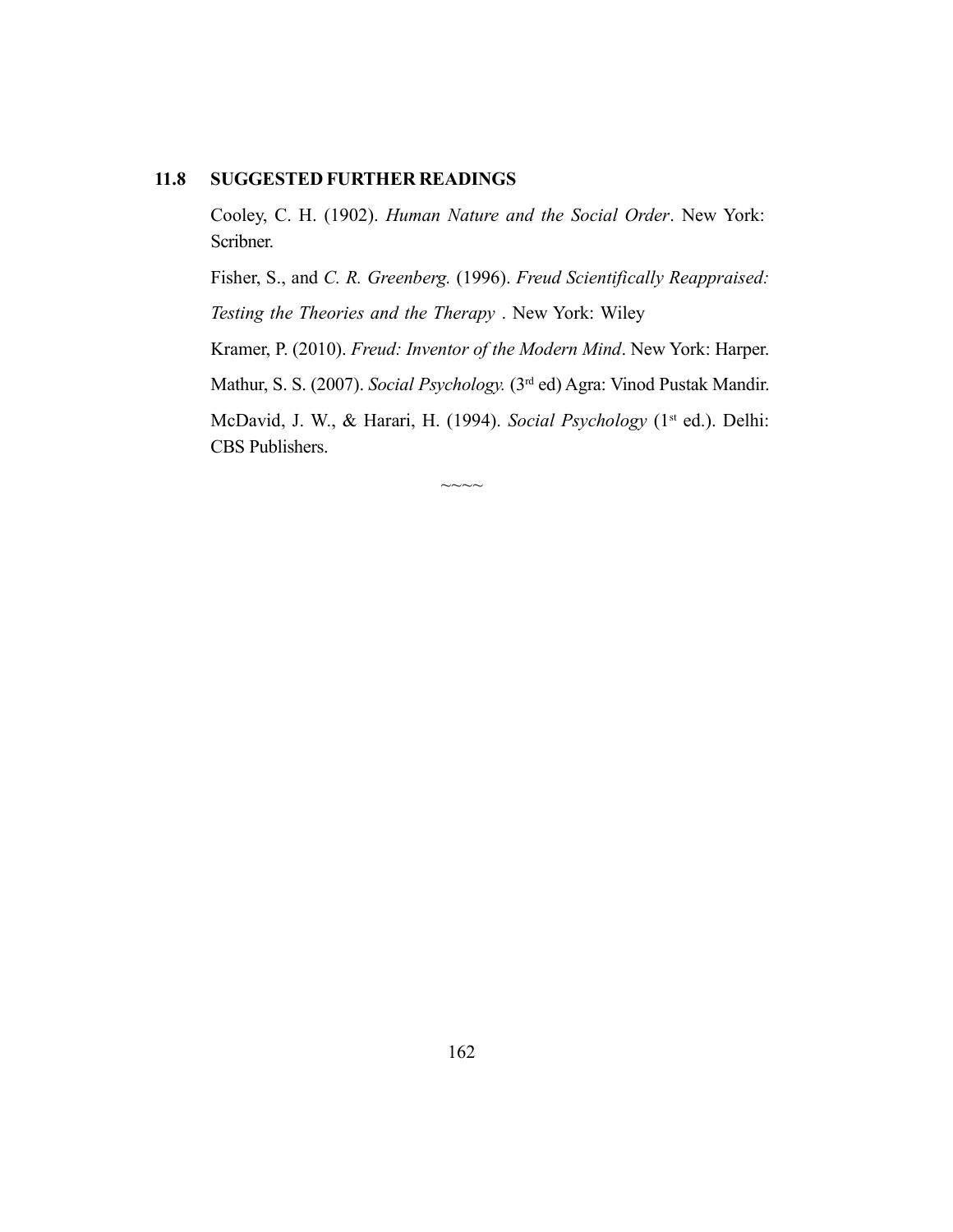| B.A.                 | Unit - V    |
|----------------------|-------------|
| <b>SEMESTER - VI</b> | Lesson - 12 |

## **SOCIAL INTERACTION**

#### **STRUCTURE :**

- 12.0 Introduction
- 12.1 Objectives
- 12.2 Nature of Social Interaction
- 12.3 Types and Process
- 12.4 Let Us Sum Up
- 12.5 Glossary
- 12.6 Lesson End Exercise
- 12.7 Suggested Further Readings

#### **12.0 INTRODUCTION:**

Social interaction is the essence of life. When people live in a group, they interact with one another. Such interaction is a persisting process. When a person says or does anything, the other person or persons around him react to what he says or does. The process may not and usually does not, stop here. It may continue for some more time, depending on circumstances.

Sociologists study the interaction process at two levels, micro and macro. Personal interaction(as between two or more persons) is the focus of micro level studies. The macro level studies, on the other hand, consists of interaction with large scale structures, such as government, political parties religious or educational institutions, etc. In any social setting people interact of both levels.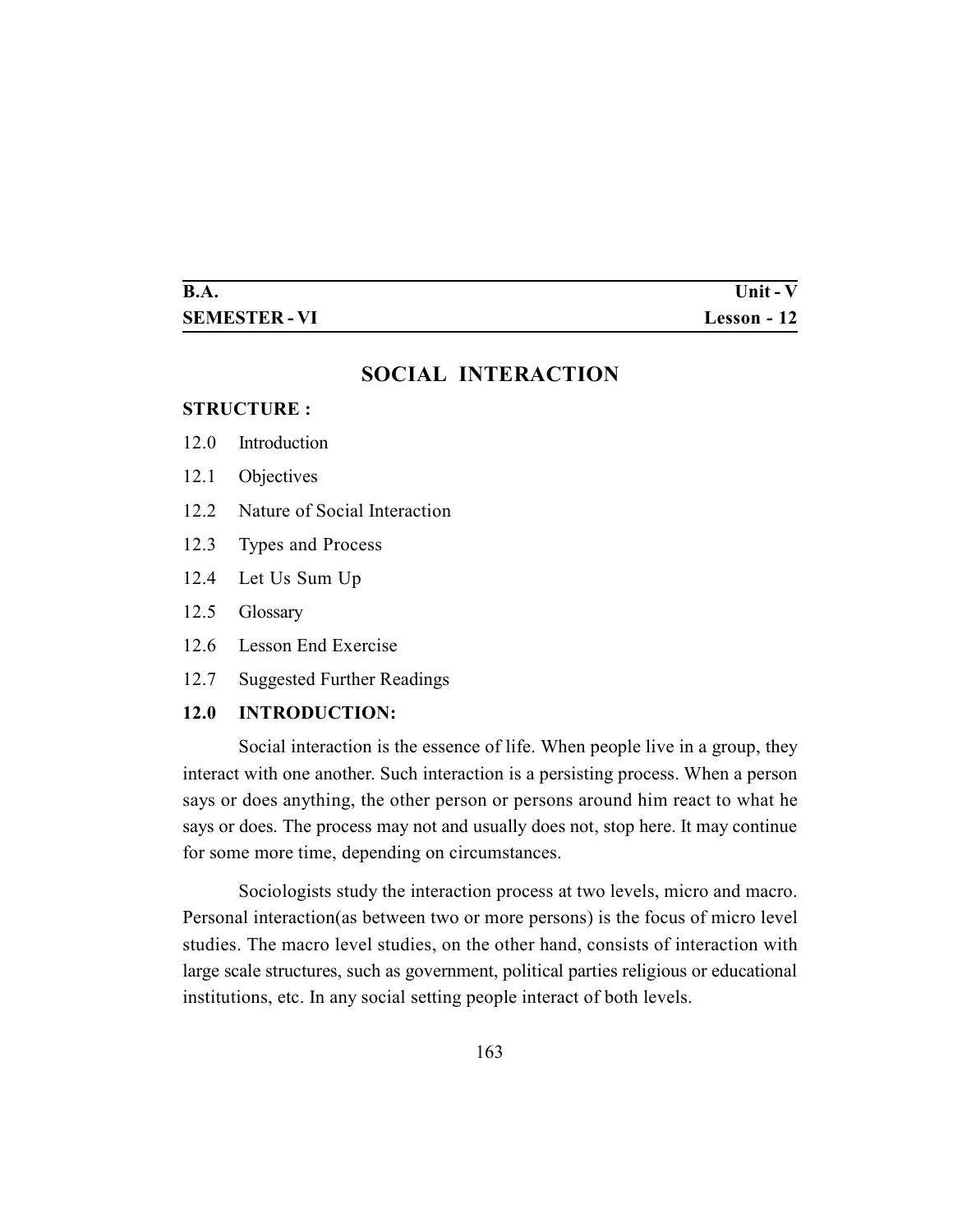### **12.1 OBJECTIVES**

By the end of this lesson the student should be able to:

- Discuss the nature of social interaction
- Reproduce the definitions of social interaction
- Describe the various types of social interaction.

### **12.2 NATURE OF SOCIAL INTERACTION**

Social interaction is the foundation of society. It is the very essence of social life. Hence, the concept is crucial to any study of the dynamics of society and culture. Without Interaction there would be no group life. Here presence of individuals does not weld them into a social unit or group. It is when persons or groups of persons do such things as work or play or talk together with commonend, or when they compete or quarrel with each other that group life, properly speaking, exists. Thus, it can be said that interaction is the basic social process, the brodest term of describing dynamic social relationships. Social interaction is the dynamic element in society, while statuses and norms represents its static element. It is true that life is fast moving, dynamic and changing, breaking out at the weak part (or where conflict is greater). People are on the move. They are striving, competing, conflicting, cooperating, appearing, adjusting, reconciling and then challenging again. This action demand or functional element itself represents social interaction.

## **Definitions**

- **(a) Eldredge and Merrill:** 'Social interaction is the general process whereby two or persons are in meaningful contact as a result of which their behaviour is modified however slightly.
- **(b) Drawson and Gettys:** 'Social interaction is a process whereby men interpenetrate the minds of each other.'
- **(c) Gish. N.P. :** 'Social interaction is the reciprocal influence human beings exert on each other through interstimulation and response.'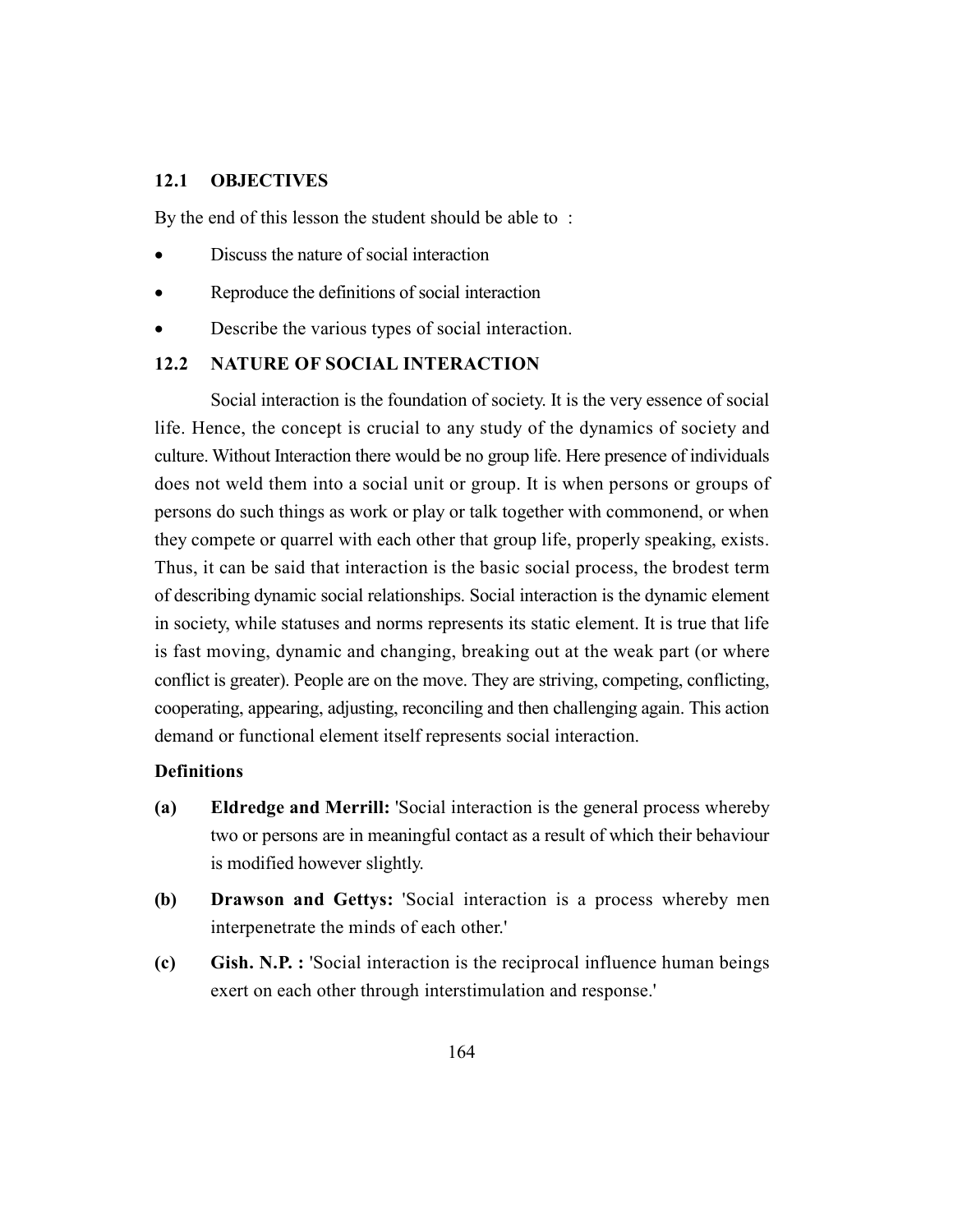### **12.3 TYPES OF SOCIAL INTERACTION**

**1. Communication :-** Communication is the medium of interaction. In communication one person infers from the behaviour of another the idea or feeling of the other person. It may takes place at three levels - through the senses, the emotions and the sentiments and ideas. The first two are called 'the natural forms of communication.' They are common to man and the animals. On the sensory level, seeing, hearing, smelling and touching all playa role in evoking resonses. On the emotional level, such thing as facial expression, blushing and laughing arouse responses. Communication on the third level, taking place through the intellect is, strictly limited to man. Here speech and language play an important role. Language helps man to transmit abstract ideas to his fellow beings. It facilitates the transmission of cultural heritage.

**Need of a communication:** A person who rarely comunicates with other members of society or group is called a social isolate. All round development of his personality is affected. He can neither contribute nor receive anything from others. Consequently, his knowledge will be limited and learning will be affected. If the members of a particular group depend for information on members of his own group only, his information, awareness and knowledge is only confined to his own group and he has to entirely depend on his group members for all kinds of information. Communication should extend to other social groups also as it is an important key to social structure.

**2. Cooperation :-** Co-operation is a form of social interaction wherein two or more persons work together to gain a common end. It is one of the most basic, pervasive and continuous social processes. It is the very basis of social existence. The term 'Cooperation' is derived from the two Latin words : 'Co' meaning together and 'operan' meaning to work. Literally, cooperation means joint work or working together for common rewards.

- **(a) Merrill and Eldredge** defined cooperation as a form of social interaction wherein two or more persons working together to gain a common end.
- **(b) A. W. Green** defined cooperation as the continuous and common endeavour of two or more persons to perform a task or to reach a goal that is commonly cherished.

Cooperation may be direct, indirect or it may be primary, secondary and tertiary in character.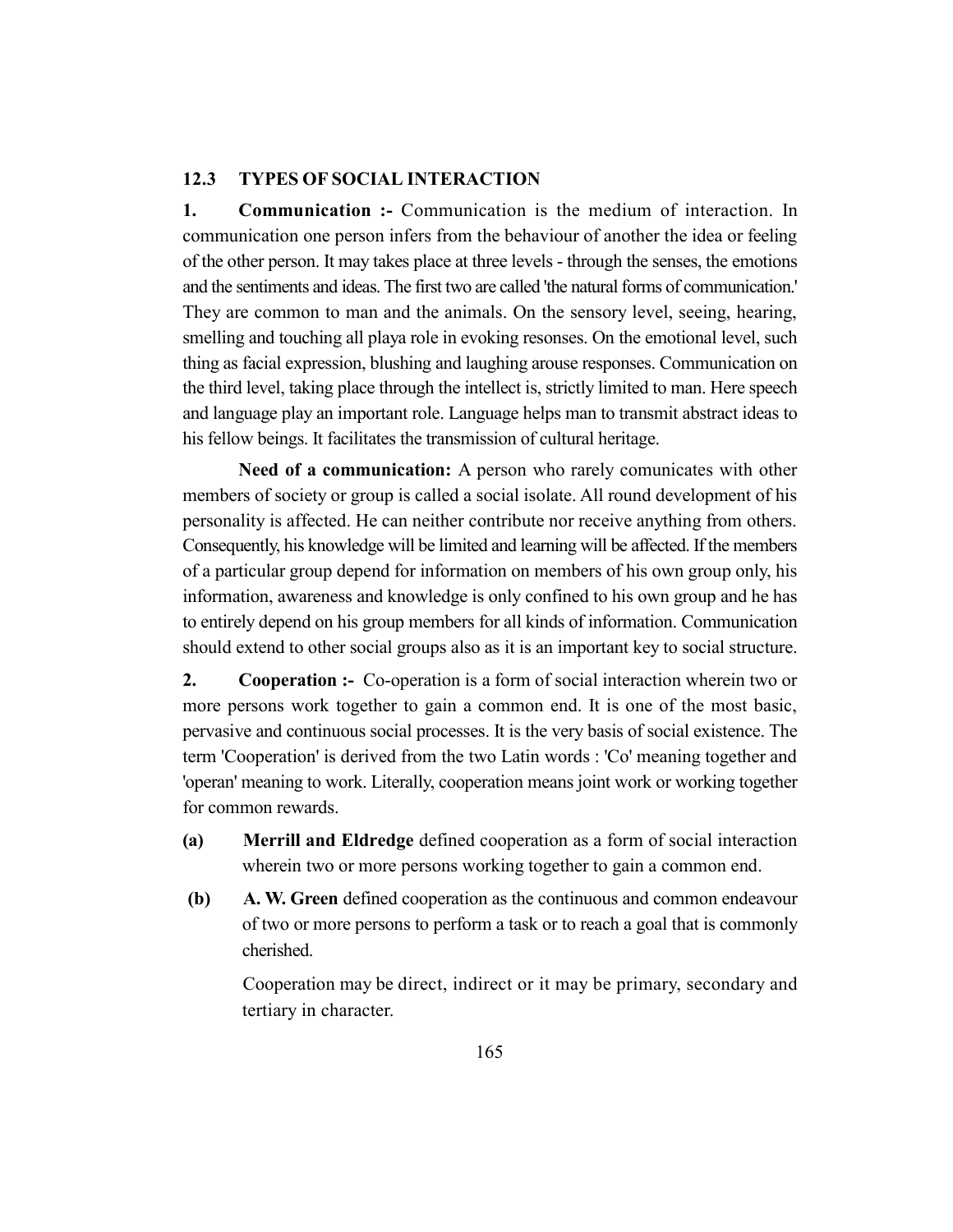- **(a) Direct Cooperation:** In direct cooperation, individuals do the identical function. e. g. playing together, worshipping together, tilling the field together etc. People do work in company with other members.
- **(b) Indirect Cooperation :** In this case, people work individually for the attainment of a common end. This is based on the principle of division of labour and specialization. For example, farmers, spinners, weavers, dyers, tailors are different people engaged in different activities. But their end remains the same, that of producing clothes.
- **(c) Primary Cooperation:** Primary Cooperation is found in primary groups such as family, neighbourhood, friend's group, children's play group and so on. Here, there is an identity of ends. Every member works for the betterment of all. Means and goals become one, for cooperation itself is a highly prized value.
- **(d) Secondary Cooperation :** It is found mainly in secondary groups. Most members of the group feel some loyality toward the group, but the welfare of the group is not their first consideration. Each may work in cooperation with others for his own wages, salaries, promotions, profits and in some cases power and prestige.
- **(e) Tertiary Cooperation:** Cooperation may be found between bigger groups also. It may be found between two or more political parties, castes, tribes and so on. The two groups may work together for antagonistic goals that is two defeat the third party.

Cooperation as a form of social process is universal and continuous. It surrounds us on all sides. It is both a psychological and biological necessity and a social condition of main continued existence.

Cooperation takes place under some conditions. First of all, it requires motivation to seek a goal. Secondly, people must have some knowledge of the benefit of cooperative activity. Thirdly, people must have a favourable attitude towards sharing both the work and the rewards involved. Finally, they need to equip themselves with the skills necessary to make the cooperative plan work.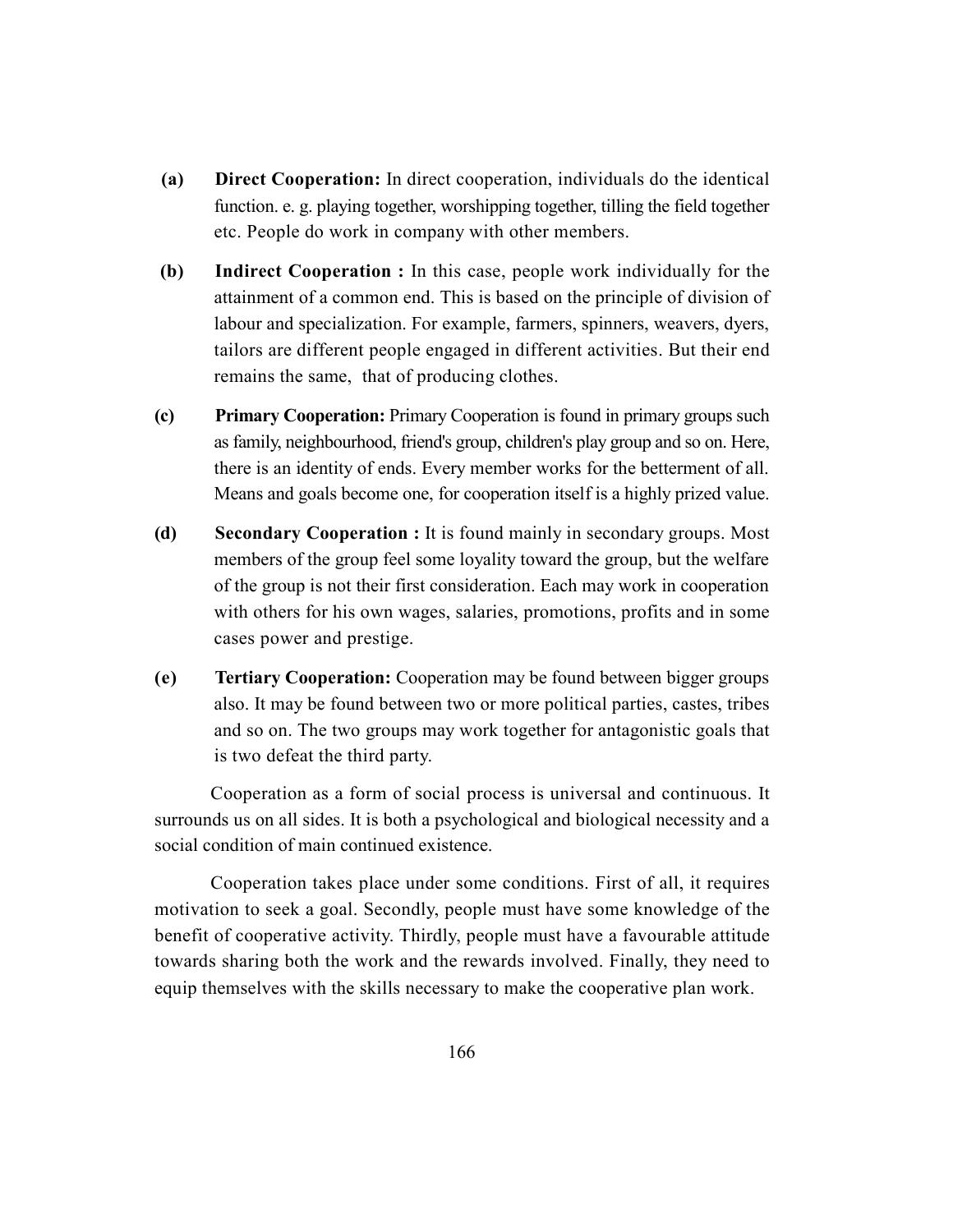Cooperation is an urgent need of the present day world. It is needed not only among the individuals, association, groups and communities but also among the nations. It provides solution for many international problems and disputes. Since interdependence is widespread in all walks of life, cooperation is all the more needed. Society advances through cooperation and declines in its absence.

**3.** Competition :- Competition is the most fundamental form of social struggle. It is based on the fact that all people can never satisfy all their desires. Competition takes place wherever there is insufficient supply of things that human beings commonly desire. Whenever and wherever commodities which people want are available in a limited supply, there is a competition.

### **Definitions**

- **(a) Park and Buraers** defined competition as an interaction without social contact.
- **(b) Beisanz :-** Competition is the striving of two or more persons for the same goal which is limited so that all cannot share.
- **(c) Horton and Hunt :-** Competition is the struggle for possession of rewards which are limited in supply goods, status, power, love anything.

### **Bernard mentions three broad types of competition :**

### **Social, Economic and Political Competition :**

- **(a) Social Competition :-** People always compete, to get into higher status and position. Competition of this kind is mostly observed in open societies.
- **(b) Economic Competition :-** The most important and at the same time the most vigorous form of competition is the economic competition. Men compete for jobs, customers, clients, patients, profits, wages, salaries, increments and promotions, money, property etc. Man always struggle for higher standard of living.
- **(c) Political Competition :-** In the modern world competition for political power is always present. Political parties are always engaged in competition to secure power. Such a competition becomes apparent especially during elections.

Competition may take place between racial groups such as the Negroes and the whites, Hindus and Muslims, Muslims and Christians and so on.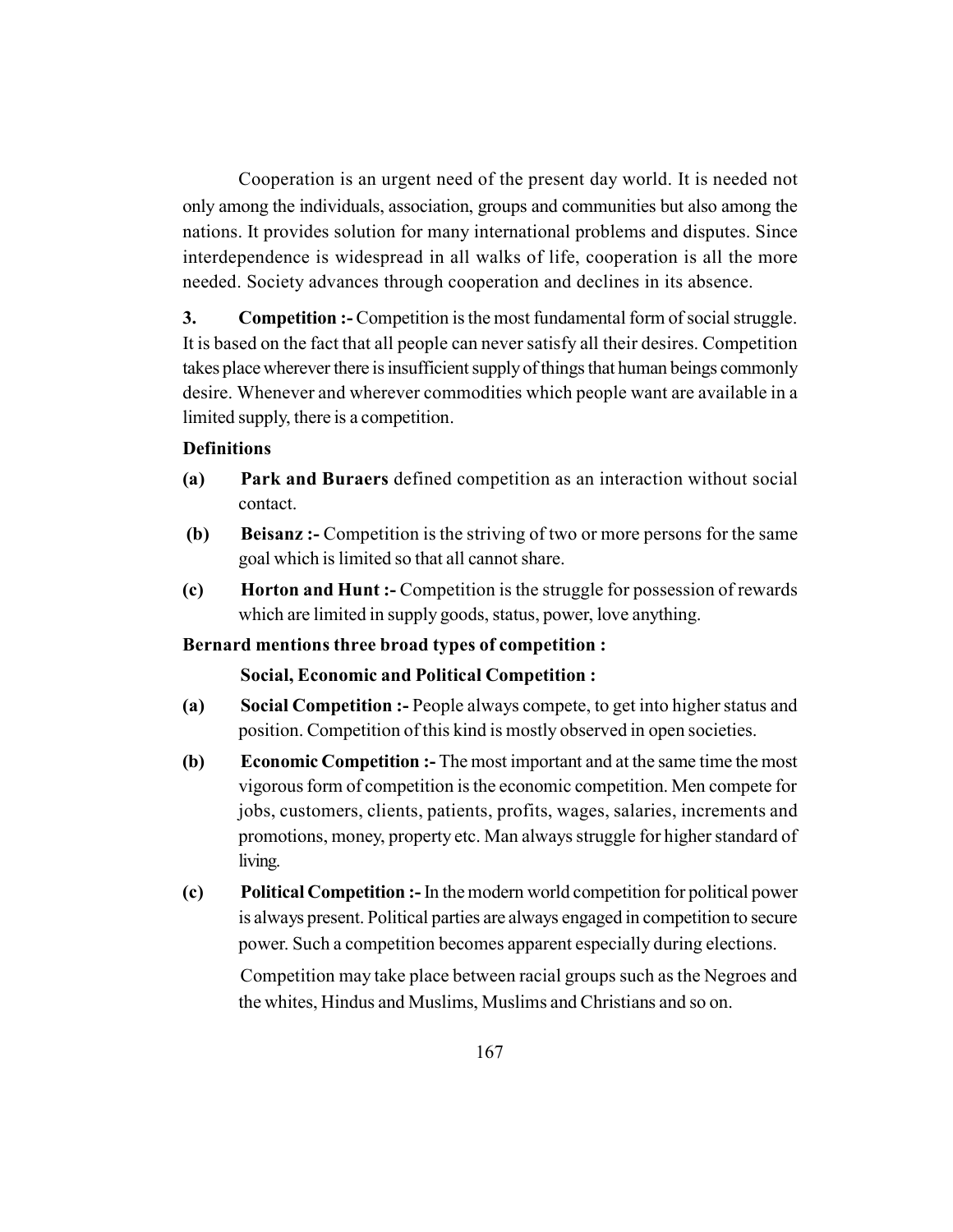Competition assigns individuals their respective place in the social system. Some people compete with others to retain their status, others compete to enhance their status.

Competition is a source of motivation for the individuals. It makes the individual to show his ability and express the talents. It increases individual efficiency.

Fair competition is conducive to economic as well as social progress. It even contributes to general welfare because it spurs individuals and groups on to exert their best efforts.

Competition is beneficial only when it is constructive. It must function within limits. Uncontrolled competition is always dangerous. Unhealthy competitions may even cause disorder in society.

**4. Conformity :-** Conformity is a type of social interaction in which individuals change their attitudes or behaviour in order to adhere to existing social norms.

In many instances one found oneself in a situation in which you felt that you stuck out like the proverbial sore thumb. In such a case, that person have already had direct experience with pressures towards conformity. In such situations, he/she probably experienced a strong desire to "get back into linen to fit in with other people around you. Such pressure towards conformity stem from the fact that in many contexts there are explicit or unspoken rules indicating how we should or ought to behave. Those rules are known as social norms, and they often exert powerful effects on our behaviour. In some instances, governments generally function through constitutions and written laws, and athletic contests are usually regulated by written rules. Signs in many public places describe expected behaviour in considerable detail, as in Speed Limit, No Swimming, No Parking, keep off the Grass. In contrast, other norms are unspoken or implicit. We are often influenced by current and rapidly changing standards of dress, speech and grooming. Regardless of whether social norms are explicit or implicit though, one fact is clear: Most people obey them most of the time.

At first glance, this strong tendency toward conformity - toward going along with our society's or our group's expectations about how we should behave in various situations - may strike you as objectionable. After all, it does place restrictions on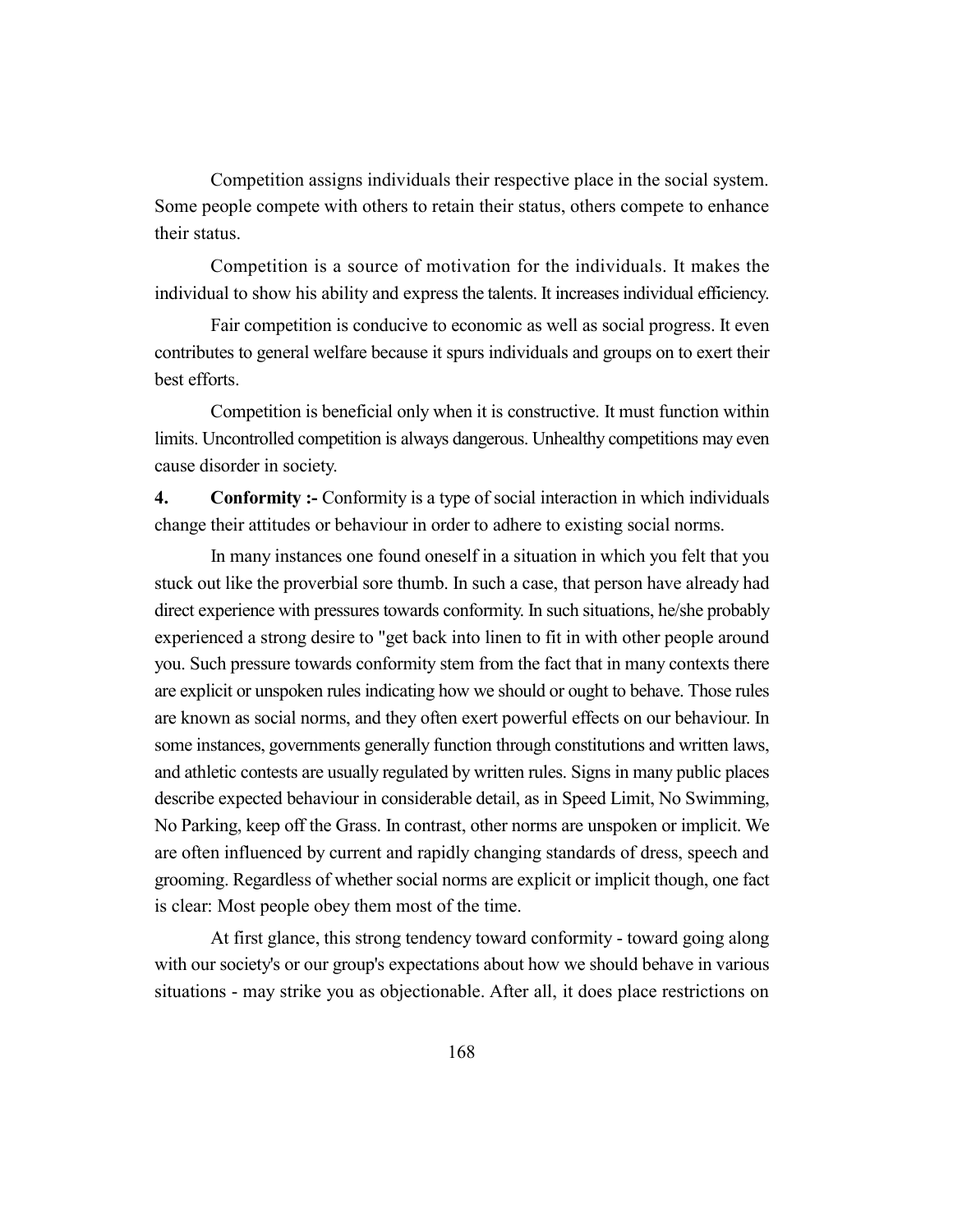personal freedom. Actually though, there is a strong basis for so much conformity., Without it, we would quickly find ourselves facing social chaos. Imagine what would happen outside movie theatres, at stadiums or at supermarket checkout counters if people did not obey the norm 'form a line and wait your turn". In many situation conformity serves a useful function.

#### **Factor affecting conformity :**

**a. Cohesiveness:** Cohesiveness can be defined as the degree of attraction felt by individuals towards some group. When cohesiveness is high, when we like and admire some group of person pressures toward conformity are magnified. After all, we know that one way of gaining the acceptance of such person is to be like them in various ways, even if this induces alterations in our own anatomy. When cohesiveness is low, on the other hand, pressures towards conformity are also low why should we change our behaviour to be like other people we don't especially like or admire.

Suppose the fashion of attaching artificial horns on your head appeared in your neighbourhood. Further, imagine that the people who adopted it were the most populars and admired in the entire area. Would their adoption of this new style lead to its rapid spread? Perhaps, in any case, these fact that they adopted it would tempt many persons to do the same. But now suppose that instead, the only ones who adopted the new fad were the looser in your neighbourhood - people who were viewed as weird and unpopular. Would their adoption of the new fashion lead to its rapid expansion? Probably not - after all, who would want to be like them.

**b.** Group size: Second factor that exerts important effect on the tendency to conform is the size of the influencing group. Asch (1956) and other early researches found that conformity increased with group size, but only upto about their members; beyonds that point, it appeared to level offer even decrease. More recent research, however, has failed to confirm these early findings. Instead, these later studies have found that conformity tends to increase with group size upto eight group members and beyond. So, it appears that the larger the group, the greater our tendency to go along with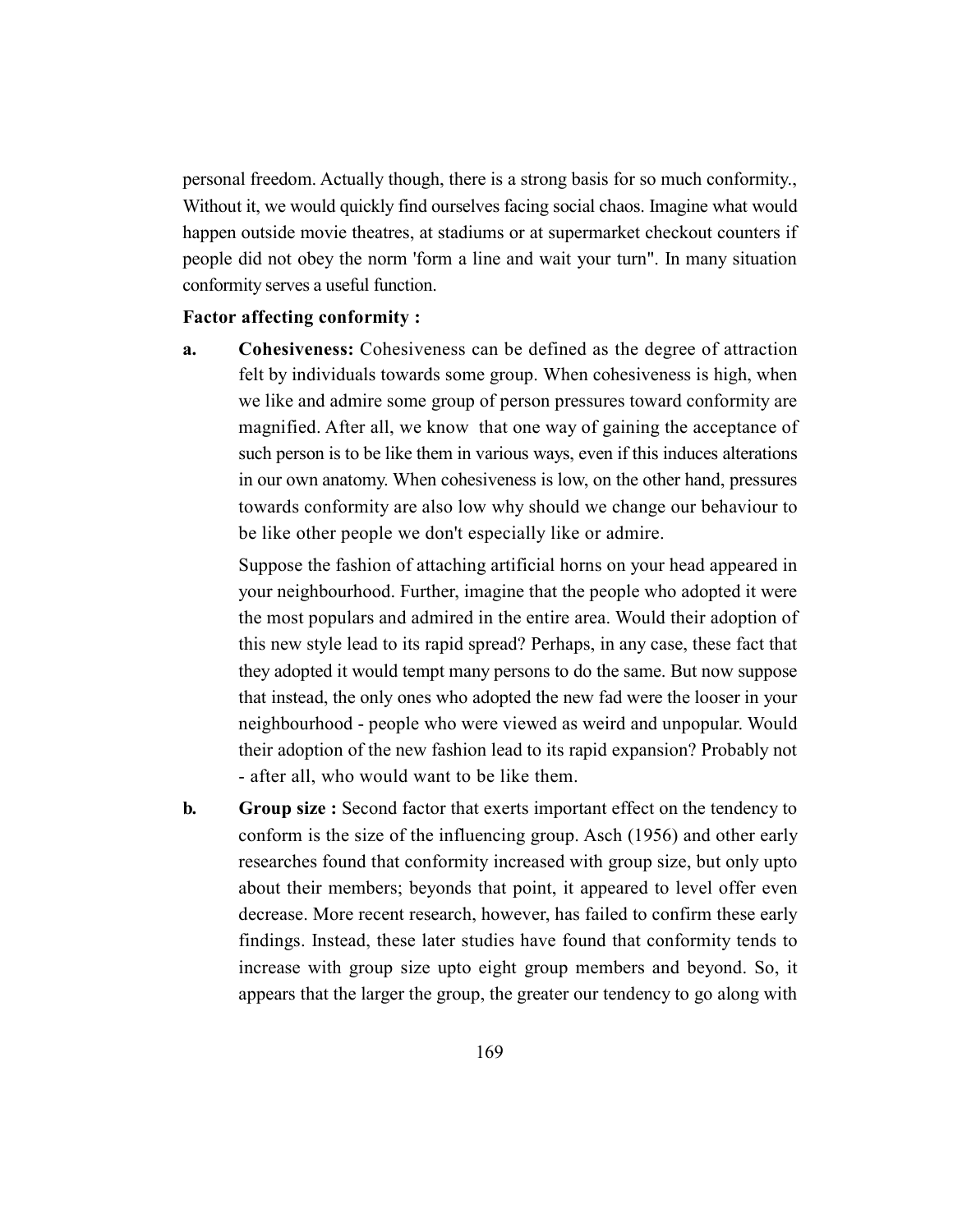it. Even if this means behaving in ways different from the ones we'd really prefer.

**5.** Compliance : Compliance is a form of social influence involving direct requests from one person to another.

Suppose that your wanted someone to do something for you, how would you go about getting them to do it? If you think about this question for a moment, you'll quickly realize that you have quite a few tricks up your sleeve for gaining compliance - for getting others to says yes to your requests. What are these techniques like? Which ones work best?

The well known social psychological Robert Cialdini decided that the best way to find out about compliance was to study what he termed compliance professionals people whose success depends on their ability to get others to say yes. These persons are sales people, advertisers, political lobbyists, fund raisers, politicians, professional negotiators and many others. Cialdini's technique for learning from these people was simple he temporarily concealed his true identity and took job in various settings where gaining compliance is a way of life. On the basis of first hand experiences, he concluded that although techniques for gaining take many different forms, they all rest to some degree on six basic principles.

- **a. Friendship / liking :** In general, we are more writing to comply with requests from friends on from people we like than with requests from strangers or people we don't like.
- **b.** Commitment / consistency : Once we have committed ourselves to a position or action, we are more willing to comply with requests for behaviour that are consistent with this position or action than to accede to requests that are in consistent with it.
- **c. Scarcity :** In general, we value, we try to secure, outcomes or objects that are scarce or decreasing in their availability. As a result, we are more likely to comply with requests that focus on scarcity than with ones that make no reference to this issue.
- **d. Reciprocity :** We are generally more willing to comply with a request from someone who has previously provided a favour or concession to us than to oblige someone who has not. In other words we feel impelled to pay people back in someway for what they have done for us.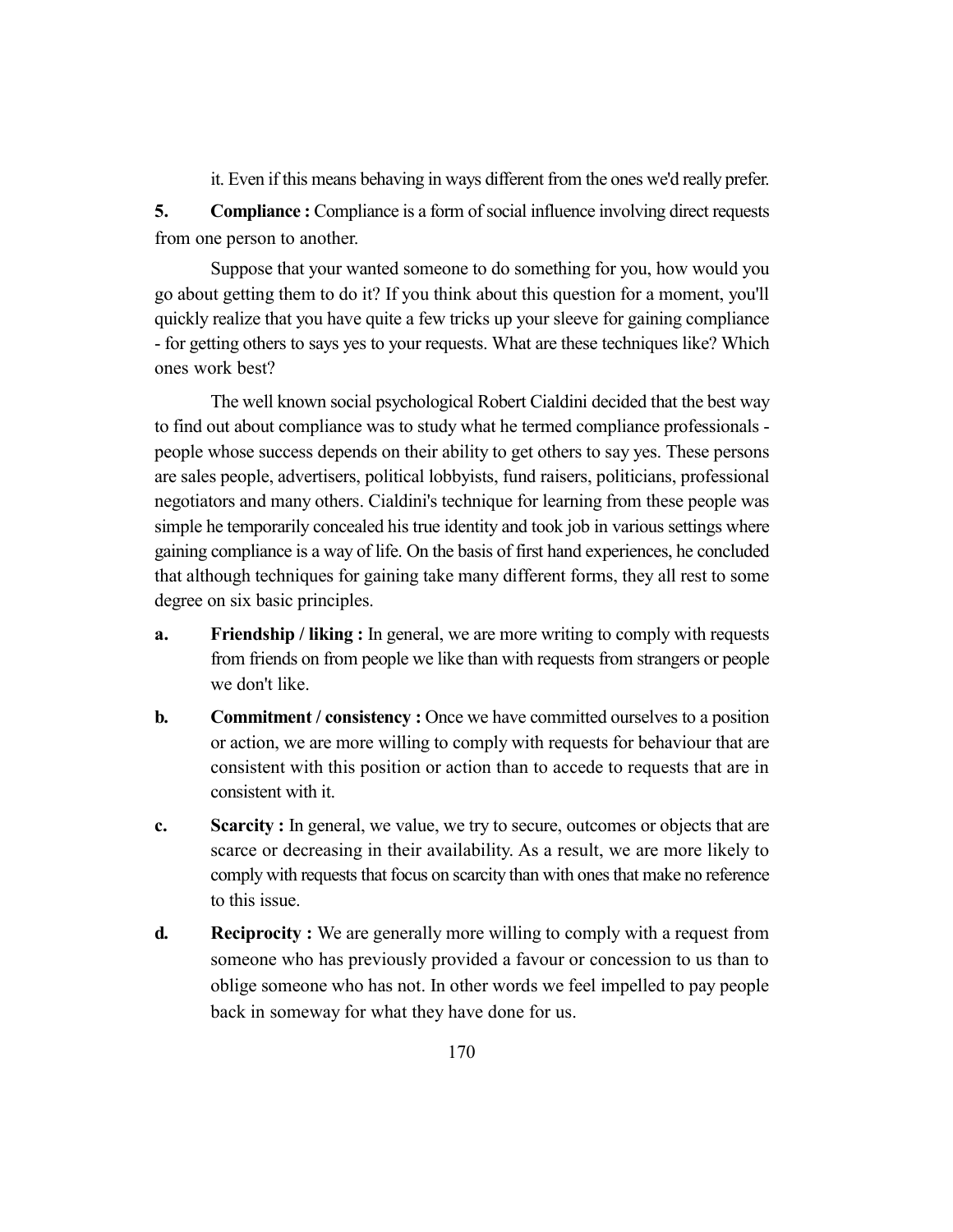- **e. Social Validation :** We are generally more willing to comply with a request for some action if this action is consisted with what we believe persons similar to ourselves are doing (or thinking). We want to be correct, and one way to do so is to act and think like others.
- **f.** Authority: In general, we are willing to comply with requests from someone who holds legitimate authority or who simply appears to do so. According to Cialdini (1994), these six basic principle underlie many techniques that professionals and we ourselves use for gaining compliance from others.

**6. Social Facilitation:** Social facilitation is the idea that you will likely do better on a simple task when other people are watching you. However, you would tend to do less well on complex tasks where you were being watched or evaluated. For example, say you were asked by your boss to perform a relatively easy task, such as cleaning up a common work area. Social facilitation theory says that you would be likely to go the extra steps to put everything in its place and make the area very tidy if there were people watching you while you were working. But, if you were doing this same task after-hours, when everyone had gone home for the day, you might not be as attentive to all the details.

Studies have shown that social facilitation is evident in many realms of life. For example, in the sporting realm, cyclists were timed when racing alone versus when they were in the presence of other cyclists. The athletes consistently had faster race times when in the presence of their teammates versus when they were racing alone. The conclusion of the study was that the presence of the other cyclists made them more competitive.

Studies where more complex tasks were performed tended to produce the opposite effect. For example, a study that monitored the performance of people taking a driving test to obtain their license found that the presence of an additional person in the car (in addition to the instructor) decreased the likelihood that the person taking the test would pass.

Knowing about social facilitation can help you understand motivation from a new perspective. We often interpret someone's performance based solely on his or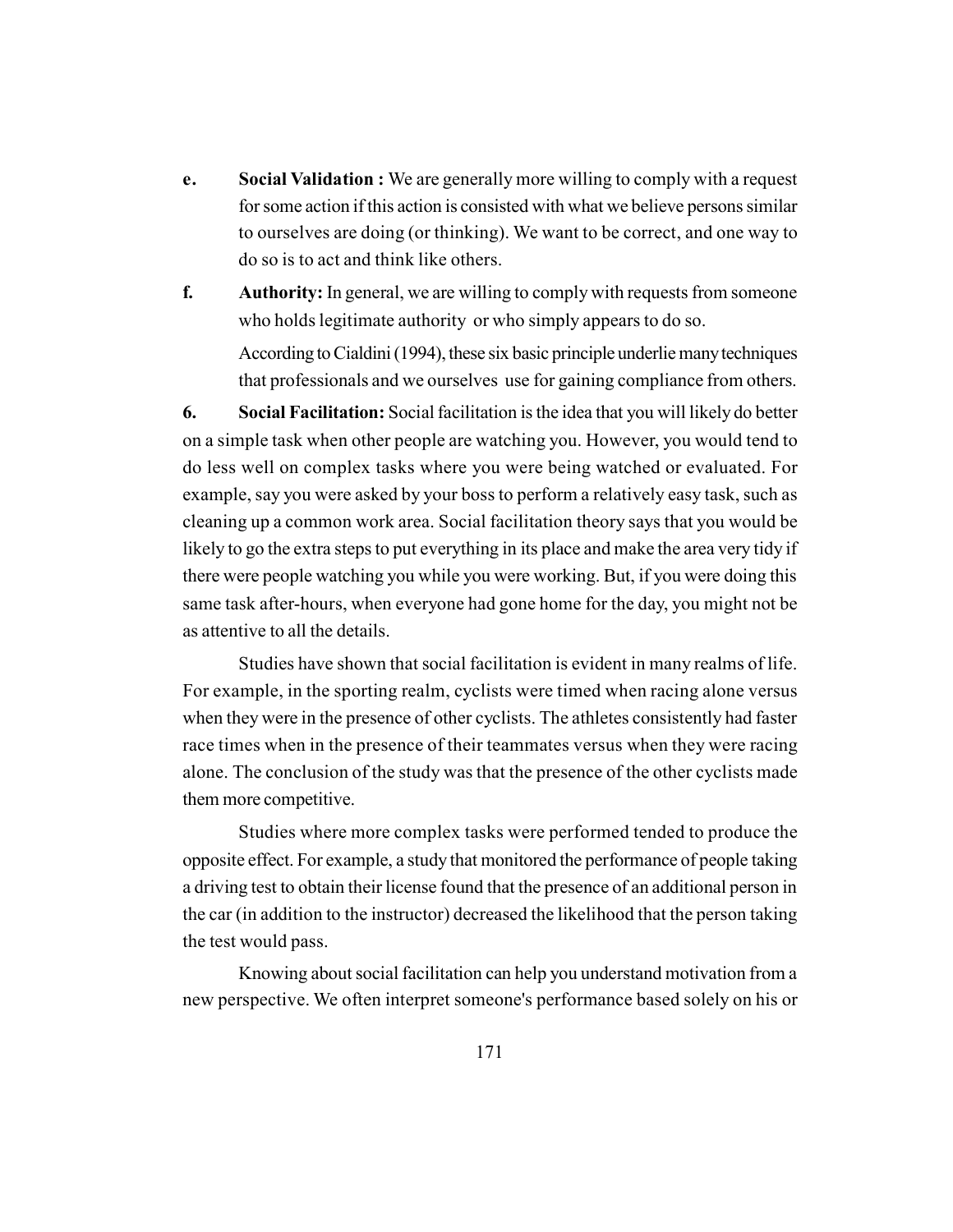her abilities. For example, if a person doesn't perform well on a given task we might just assume that he or she isn't good at it or isn't willing to put forth the effort that is needed to do it well. That may be the case. However, social facilitation helps us to appreciate that our motivation for doing a task is also influenced by how good we perceive ourselves to be at the task and whether we are being evaluated by others.

Motivation is high when performing an easy task that others observe. We are likely to get positive feedback as a result. Motivation is lower for more difficult tasks because we fear making mistakes and this could result in unfavorable comments from others.

\_\_\_\_\_\_\_\_\_\_\_\_\_\_\_\_\_\_\_\_\_\_\_\_\_\_\_\_\_\_\_\_\_\_\_\_\_\_\_\_\_\_\_\_\_\_\_\_\_\_\_\_\_\_\_\_\_

\_\_\_\_\_\_\_\_\_\_\_\_\_\_\_\_\_\_\_\_\_\_\_\_\_\_\_\_\_\_\_\_\_\_\_\_\_\_\_\_\_\_\_\_\_\_\_\_\_\_\_\_\_\_\_\_\_

\_\_\_\_\_\_\_\_\_\_\_\_\_\_\_\_\_\_\_\_\_\_\_\_\_\_\_\_\_\_\_\_\_\_\_\_\_\_\_\_\_\_\_\_\_\_\_\_\_\_\_\_\_\_\_\_\_

\_\_\_\_\_\_\_\_\_\_\_\_\_\_\_\_\_\_\_\_\_\_\_\_\_\_\_\_\_\_\_\_\_\_\_\_\_\_\_\_\_\_\_\_\_\_\_\_\_\_\_\_\_\_\_\_\_

\_\_\_\_\_\_\_\_\_\_\_\_\_\_\_\_\_\_\_\_\_\_\_\_\_\_\_\_\_\_\_\_\_\_\_\_\_\_\_\_\_\_\_\_\_\_\_\_\_\_\_\_\_\_\_\_\_

\_\_\_\_\_\_\_\_\_\_\_\_\_\_\_\_\_\_\_\_\_\_\_\_\_\_\_\_\_\_\_\_\_\_\_\_\_\_\_\_\_\_\_\_\_\_\_\_\_\_\_\_\_\_\_\_\_

\_\_\_\_\_\_\_\_\_\_\_\_\_\_\_\_\_\_\_\_\_\_\_\_\_\_\_\_\_\_\_\_\_\_\_\_\_\_\_\_\_\_\_\_\_\_\_\_\_\_\_\_\_\_\_\_\_

\_\_\_\_\_\_\_\_\_\_\_\_\_\_\_\_\_\_\_\_\_\_\_\_\_\_\_\_\_\_\_\_\_\_\_\_\_\_\_\_\_\_\_\_\_\_\_\_\_\_\_\_\_\_\_\_\_

### **Check Your Progress Exercise-1**

**Notes:** (a) Space is given below for your answers.

- (b) Check your answers with the above mentioned text.
- 1 . What do you mean by Social Interaction?
- 2 . Explain compliance as a type of Social Interaction.
- 3 . Differentiate between cooperation and competition.
- 4 . Enumerate the functions of competition in society.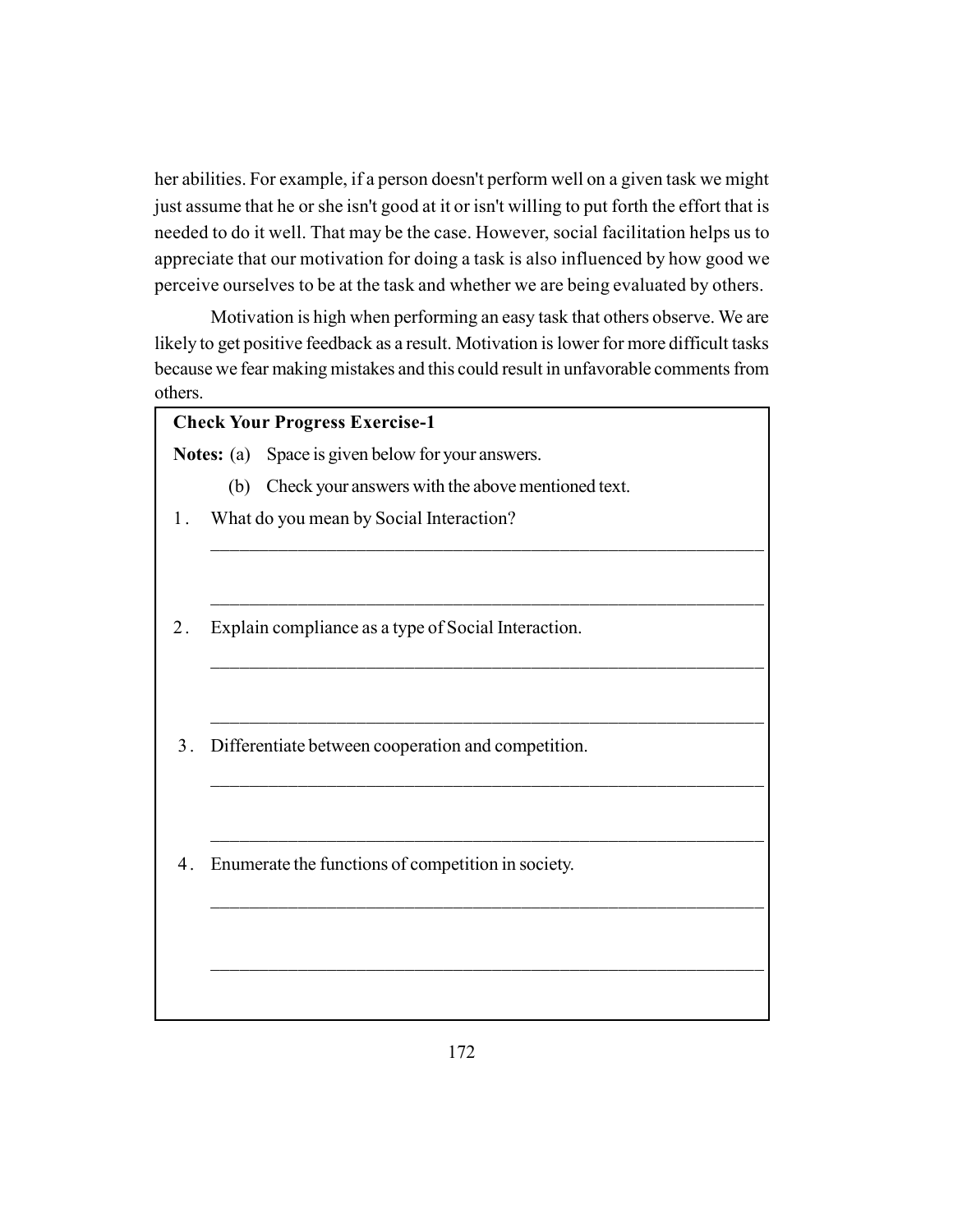### **12.4 LET US SUM UP :**

Social interaction is the general process whereby two or more persons are in meaningful contact as a result of which their behaviour is modified however slightly. Communication, competition, cooperation, conformity, compliance are the types of social interaction. Most people behave in accordance with social norms most of the time; in other words, they strong tendencies towards conformity. Individuals use many different tactics for gaining compliance - getting others to say yes to various requests. Many of these tactics rest on basic principles well known to social psychologist.

### **12.5 GLOSSARY :**

- **1.** Social interaction : The give and take between individuals in social situation is known as social interaction.
- **2. Co-operation :** It is a form of social interaction wherein two or more person work together to gain a common end.
- **3.** Communication : It is the medium of interaction in which one person infers from the behaviour of another the idea or feeling of the person.
- **4. Social Facilitation :** Social facilitation is the idea that will likely to do better on a simple task when other people are watching you.
- **5.** Conformity: It is type of social interaction in which individuals change their attitudes or behaviour in order to adhere to existing social norms.

### **12.6 LESSON END EXERCISE**

- Q1. Describe social interaction. Give a detailed account of co-operation and one of the interaction process.
- Q2. Briefly discuss the role of compliance and competetion in social interaction.
- Q3. Write short notes on the following
	- (i) Social facilitation
	- (ii) Conformity
	- (iii) Communication